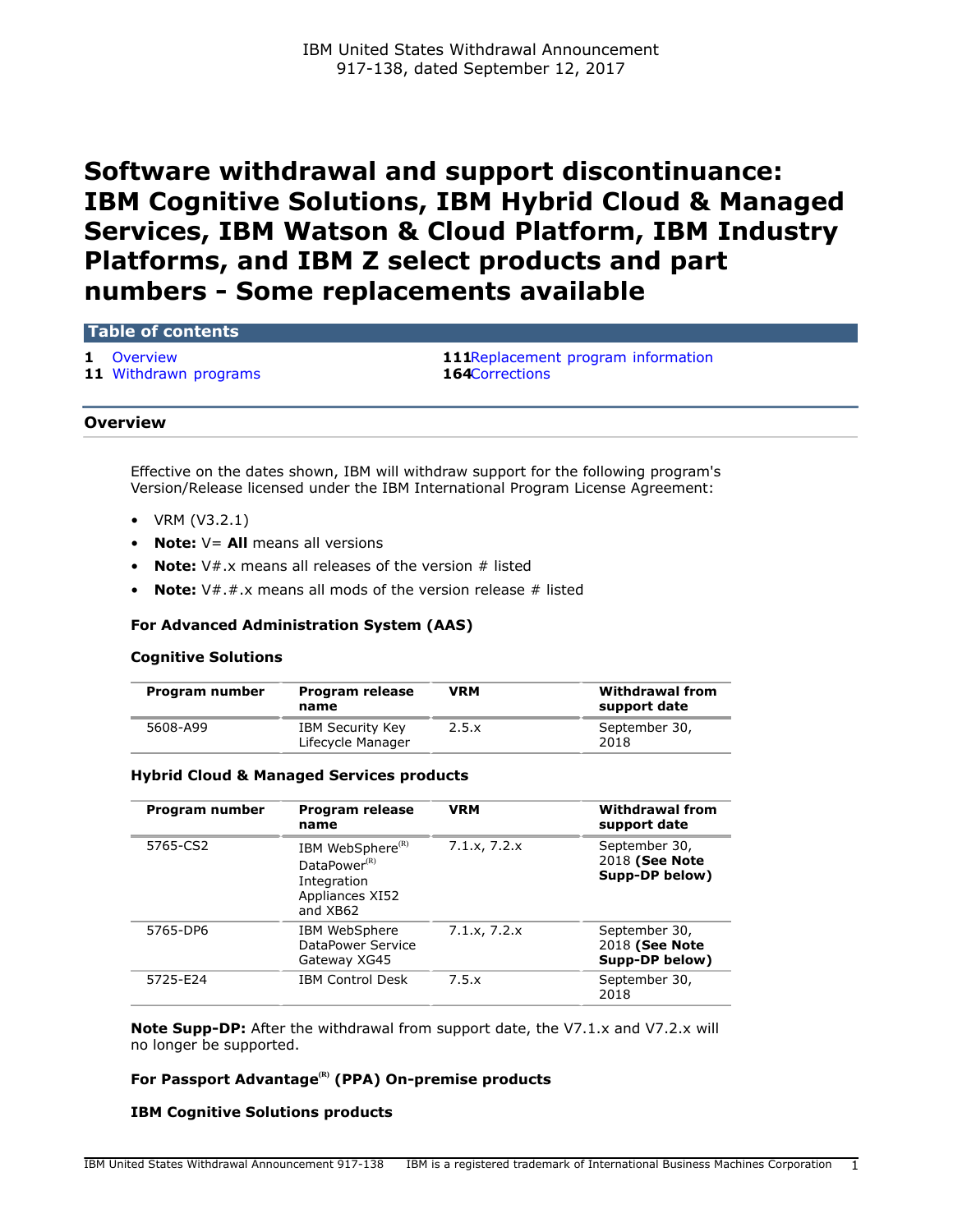| Program number | Program release<br>name                                                                                          | <b>VRM</b>    | <b>Withdrawal from</b><br>support date                 |
|----------------|------------------------------------------------------------------------------------------------------------------|---------------|--------------------------------------------------------|
| 5724-R38       | IBM Guardium <sup>(R)</sup><br>Data Encryption<br>(See Note 5724-<br>R38 below)                                  | 2.x.x         | September 30,<br>2018                                  |
| 5724-T60       | <b>IBM Security Key</b><br>Lifecycle Manager                                                                     | 2.5.0         | September 30,<br>2018                                  |
| 5724-V74       | IBM Rational <sup>(R)</sup><br>Rhapsody <sup>(R)</sup>                                                           | 8.0.x         | September 30,<br>2018                                  |
| 5724-W00       | <b>IBM Security</b><br>Identity and<br>Access Manager                                                            | 2.0.0         | September 30,<br>2018                                  |
| 5724-X70       | <b>IBM Rational</b><br>Rhapsody                                                                                  | 8.0.x         | September 30,<br>2018                                  |
| 5724-X91       | <b>IBM Security</b><br>Identity and<br><b>Access Assurance</b>                                                   | 2.0.0         | September 30,<br>2018                                  |
| 5725-F25       | IBM TRIRIGA <sup>(R)</sup><br>Portfolio Data<br>Manager                                                          | 10.3.x        | September 30,<br>2018                                  |
| 5725-F45       | <b>IBM TRIRIGA</b><br>CAD Integrator/<br>Publisher                                                               | 12.0.x        | September 30,<br>2018                                  |
| 5725-G23       | IBM $i2^{(R)}$<br>Enterprise<br>$\mathop{\mathsf{Insight}}\nolimits^{\scriptscriptstyle{\mathsf{(R)}}}$ Analysis | 1.0.11, 2.0.x | September 30,<br>2018                                  |
| 5725-I05       | <b>IBM Rational</b><br>Lifecycle<br>Integration<br>Adapters Standard<br>Edition                                  | 1.0.x         | December 8, 2017                                       |
| 5725-105       | <b>IBM Rational</b><br>Lifecycle<br>Integration<br>Adapters Standard<br>Edition                                  | 1.1.x         | December 8, 2017                                       |
| 5725-K39       | <b>IBM Predictive</b><br>Maintenance and<br>Quality                                                              | 1.0.0         | September 30,<br>2019                                  |
| 5725-Q40       | <b>IBM Security</b><br>QRadar <sup>(R)</sup> Incident<br>Forensics<br>Appliance XX28                             | All           | December 31,<br>2021 (See Note<br><b>ORadar below)</b> |
| 5725-Q59       | IBM Security<br><b>QRadar Core</b><br>Appliance XX05<br>G2                                                       | All           | December 31,<br>2021 (See Note<br><b>QRadar below)</b> |
| 5725-Q60       | <b>IBM Security</b><br><b>QRadar Core</b><br>Appliance XX28<br>G2                                                | All           | December 31,<br>2021 (See Note<br><b>ORadar below)</b> |
| 5725-Q61       | <b>IBM Security</b><br><b>ORadar Core</b><br>Appliance 21XX<br>G2                                                | All           | December 31,<br>2021 (See Note<br><b>QRadar below)</b> |
| 5725-Q62       | <b>IBM Security</b><br>QRadar QFlow<br>Collector 1201 G2                                                         | All           | December 31,<br>2021 (See Note<br><b>QRadar below)</b> |
| 5725-Q63       | <b>IBM Security</b><br>QRadar QFlow<br>Collector 1301 G2                                                         | All           | December 31,<br>2021 (See Note<br><b>QRadar below)</b> |
| 5725-Q64       | <b>IBM Security</b><br>QRadar QFlow<br>Collector 1301-SR<br>G2                                                   | All           | December 31,<br>2021 (See Note<br>QRadar below)        |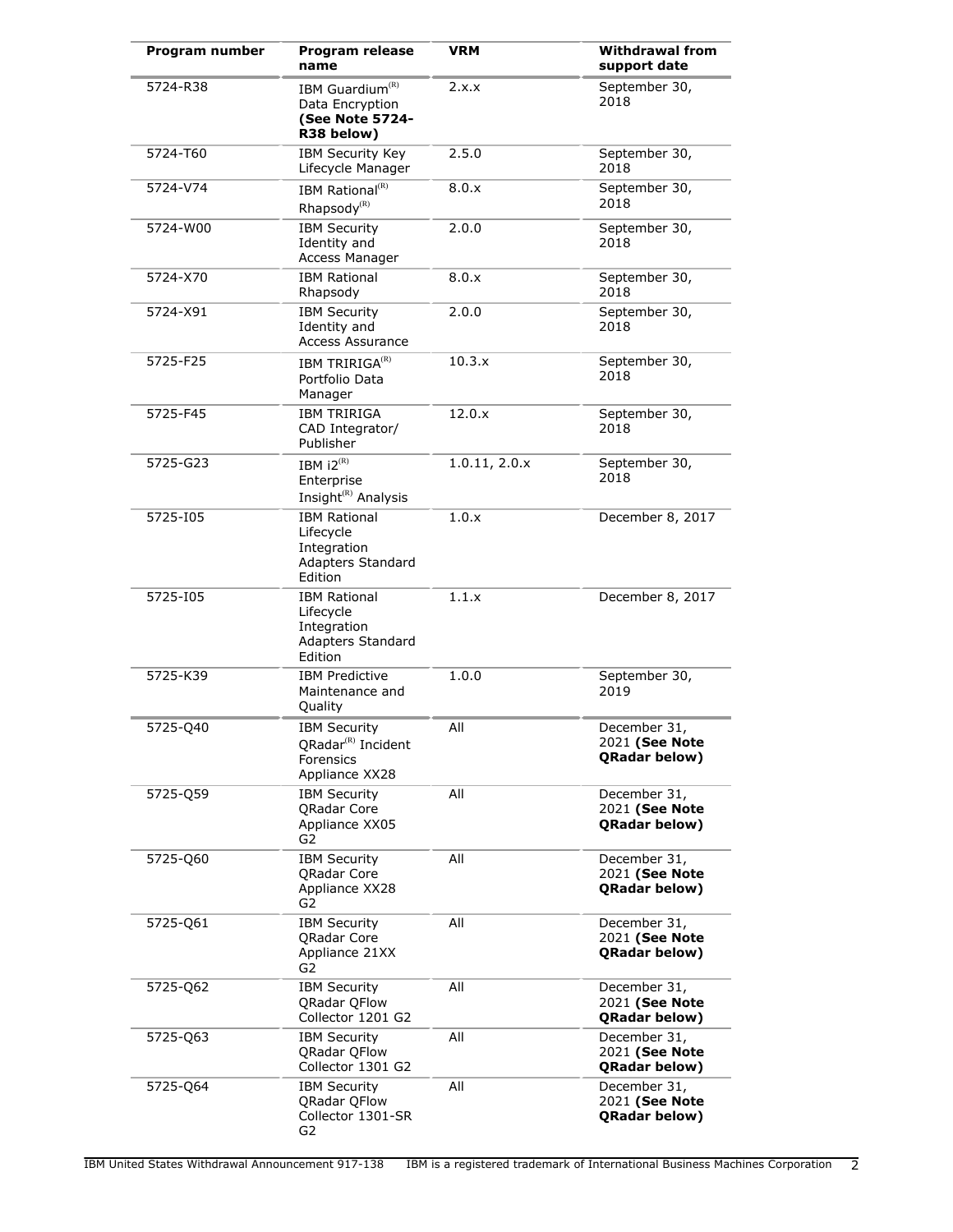| Program number | <b>Program release</b><br>name                                                                       | <b>VRM</b> | <b>Withdrawal from</b><br>support date                 |
|----------------|------------------------------------------------------------------------------------------------------|------------|--------------------------------------------------------|
| 5725-Q65       | <b>IBM Security</b><br>QRadar QFlow<br>Collector 1301-LR<br>G <sub>2</sub>                           | All        | December 31,<br>2021 (See Note<br><b>QRadar below)</b> |
| 5725-Q66       | <b>IBM Security</b><br>QRadar Event<br>Collector 1501 G2                                             | All        | December 31,<br>2021 (See Note<br>QRadar below)        |
| 5725-Q92       | <b>IBM Security</b><br>QRadar QFlow<br>Collector 1202 G2                                             | All        | December 31,<br>2021 (See Note<br>QRadar below)        |
| 5725-T11       | <b>IBM Security</b><br>Access Manager<br>for DataPower<br>Appliances                                 | 8.0.x      | September 30,<br>2018                                  |
| 5725-T12       | <b>IBM Security</b><br>Access Manager<br>for DataPower<br><b>Virtual Edition</b>                     | 8.0.x      | September 30,<br>2018                                  |
| 5725-T23       | <b>IBM Security</b><br><b>QRadar Event</b><br>Collector 1501 G2<br>FF                                | All        | December 31,<br>2021 (See Note<br><b>QRadar below)</b> |
| 5725-V12       | Arxan<br>Cryptographic Key<br>Protection Add-On<br>for IBM Solutions                                 | 7.0.x      | September 30,<br>2018                                  |
| 5725-V13       | <b>IBM Elite Support</b><br>for Arxan<br>Cryptographic Key<br>Protection Add-On<br>for IBM Solutions | 7.0.x      | September 30,<br>2018                                  |
| 5725-V96       | <b>IBM Security</b><br>QRadar Packet<br>Capture Data<br>Node Core<br>Appliance XX28                  | All        | December 31,<br>2021 (See Note<br><b>ORadar below)</b> |
| 5737-D14       | <b>TeamViewer</b><br>Remote<br>Support for IBM<br>MaaS360 $(R)$                                      | N/A        | <b>See note 5737-</b><br>D14 below                     |

**Note 5724-R38:** Formerly known as "IBM Security Guardium Data Encryption" and "InfoSphere<sup>(R)</sup> Guardium Data Encryption".

**Note 5737-D14:** 3rd Party provides support. Support ends 12 months from the date of purchase.

**Note QRADAR:** IBM QRadar offerings follow the support lifecycle as outlined in the [IBM Security QRadar Product Family Support Lifecycle.](http://www-01.ibm.com/support/docview.wss?uid=swg21991083)

# **IBM Hybrid Cloud & Managed Services products**

| Program number | Program release<br>name                                                | <b>VRM</b>    | <b>Withdrawal from</b><br>support date          |
|----------------|------------------------------------------------------------------------|---------------|-------------------------------------------------|
| 5724-C23       | IBM Informix $(R)$<br>Client SDK                                       | $3.00 \times$ | April 30, 2018                                  |
| 5724-C24       | <b>IBM Informix</b><br>Connect Runtime                                 | $3.00 \times$ | April 30, 2018                                  |
| 5724-C63       | <b>IBM Informix</b><br>TimeSeries Real-<br>Time Loader                 | 1.10.x        | April 30, 2018                                  |
| 5724-170       | <b>IBM Rational</b><br>Software Architect<br>for WebSphere<br>Software | 9.0.x         | September 30,<br>2018 (See Note<br>SuppX below) |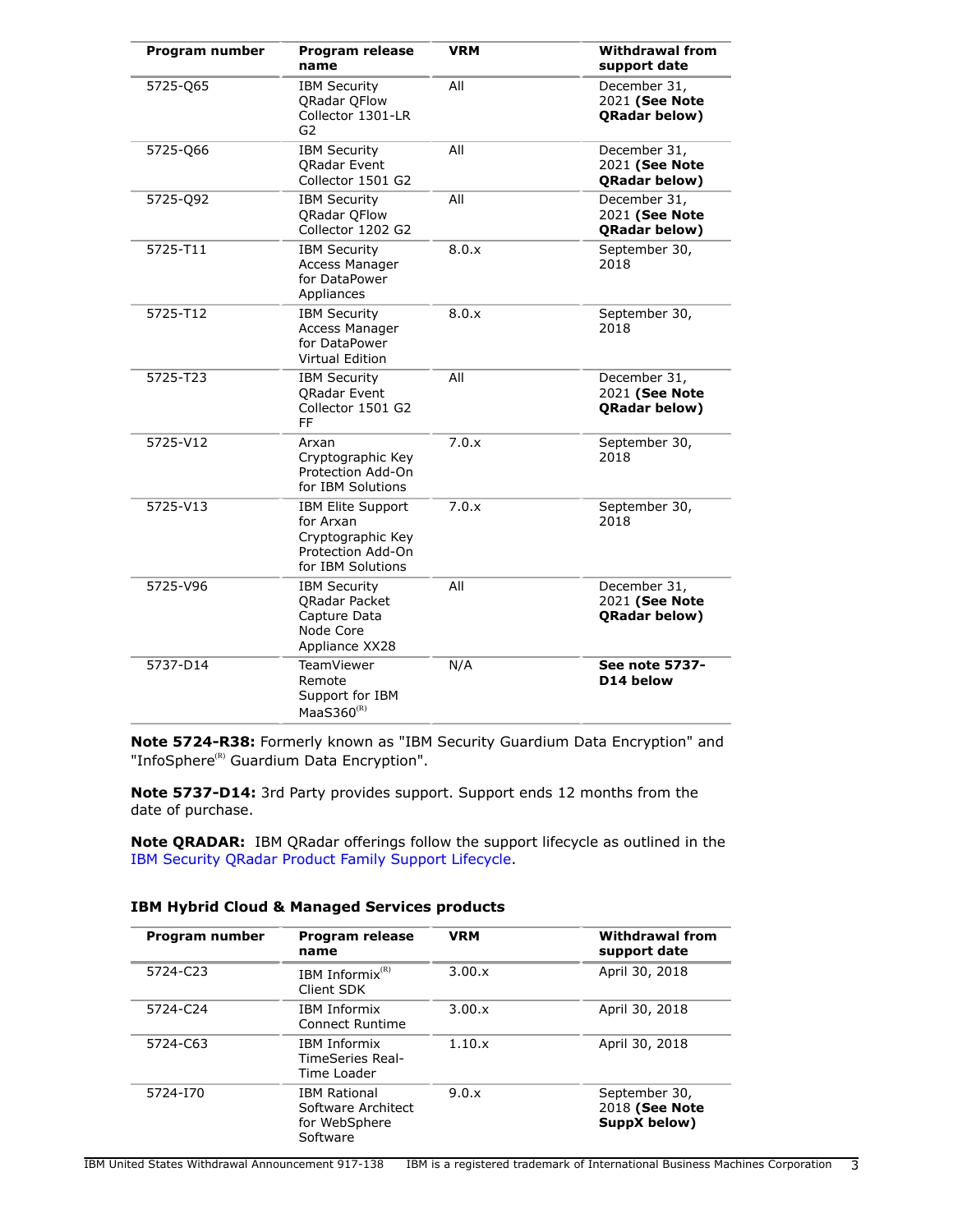| Program number | Program release<br>name                                                      | <b>VRM</b> | <b>Withdrawal from</b><br>support date                  |
|----------------|------------------------------------------------------------------------------|------------|---------------------------------------------------------|
| 5724-182       | <b>IBM WebSphere</b><br>Enterprise<br>Service Bus for<br>Multiplatforms      | 7.5.0      | April 30, 2018<br>(See Note 5724-<br>I82 below)         |
| 5724-J05       | <b>IBM Integration</b><br>Bus                                                | 9.0.x      | September 30,<br>2018                                   |
| 5724-J19       | <b>IBM Rational</b><br>Application<br>Developer for<br>WebSphere<br>Software | 9.0.x      | September 30,<br>2018 (See Note<br>SuppX below)         |
| 5724-S43       | IBM Tivoli <sup>(R)</sup><br>Netcool <sup>(R)</sup> Impact                   | 6.1.x      | December 31,<br>2018 (See Note<br>SuppL below)          |
| 5724-S44       | <b>IBM Tivoli</b><br>Netcool/OMNIbus                                         | 7.4.x      | December 31,<br>2018 (See Note<br>SuppL below)          |
| 5724-S45       | <b>IBM Tivoli</b><br>Network Manager<br>IP Edition                           | 3.9.x      | December 31,<br>2018 (See Note<br>SuppL below)          |
| 5724-S45       | <b>IBM Tivoli</b><br>Network Manager<br>IP Edition                           | 4.1.x      | December 31,<br>2018 (See Note<br>SuppL below)          |
| 5724-V40       | <b>IBM Banking</b><br>Process and<br>Service Models                          | 8.6.x      | April 30, 2019                                          |
| 5724-V43       | <b>IBM Insurance</b><br>Information<br>Warehouse                             | 8.6.x      | April 30, 2019                                          |
| 5724-V57       | <b>IBM Content</b><br>Collector                                              | 3.0.x      | September 30,<br>2018                                   |
| 5724-W11       | <b>IBM Netcool</b><br><b>Network</b><br>Management                           | 9.2.x      | December 31,<br>2018 (See Note<br>SuppL below)          |
| 5724-W22       | IBM Cognos <sup>(R)</sup><br>Analysis for<br>Microsoft™ Excel                | 10.2.0     | September 30,<br>2018 (See Note<br>CogSupX below)       |
| 5724-W22       | <b>IBM Cognos</b><br>Analysis for<br>Microsoft Excel                         | 10.2.2     | September 30,<br>2019                                   |
| 5724-W24       | <b>IBM Cognos</b><br>Controller                                              | 10.2.x     | September 30,<br>2019                                   |
| 5724-W49       | IBM Cognos TM1(R)                                                            | 10.2.0     | September 30,<br>2018 (See Note<br>5724-W49-A<br>below) |
| 5724-W49       | IBM Cognos TM1                                                               | 10.2.2     | September 30,<br>2019 (See Note<br>5724-W49-B<br>below) |
| 5724-W86       | <b>IBM Tivoli Netcool</b><br>Performance<br>Manager                          | 1.3.x      | December 31,<br>2018                                    |
| 5724-W92       | IBM Informix<br>Warehouse                                                    | 11.5.0     | April 30, 2018                                          |
| 5724-X87       | IBM Banking and<br><b>Financial Markets</b><br>Data Warehouse                | 8.6.x      | April 30, 2019                                          |
| 5724-Y04       | IBM ILOG <sup>(R)</sup> ODM<br>Enterprise                                    | 3.6.x      | September 30,<br>2018                                   |
| 5724-Y05       | <b>IBM Rational</b><br>Insight                                               | All        | September 30,<br>2018                                   |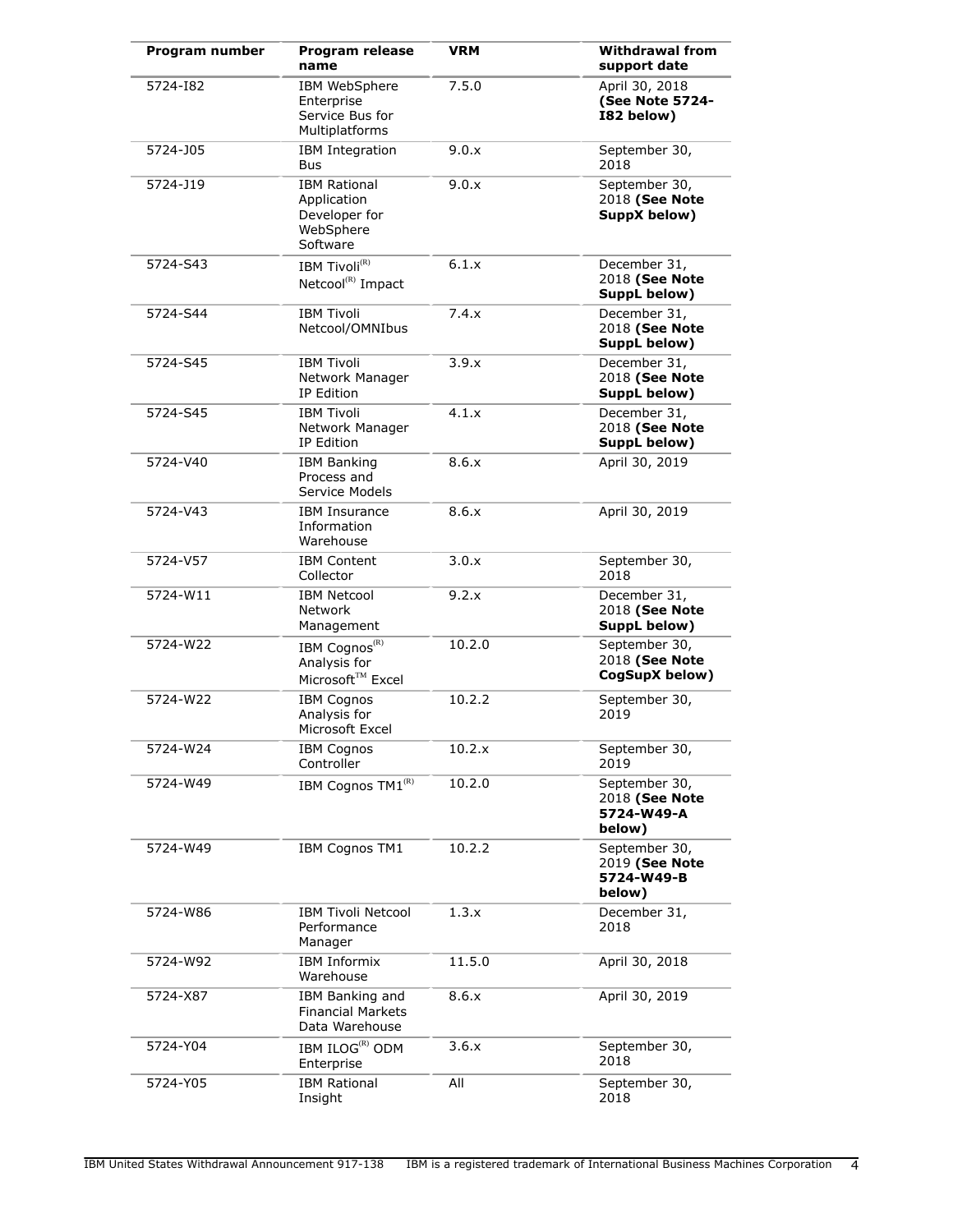| Program number | Program release<br>name                                               | <b>VRM</b> | <b>Withdrawal from</b><br>support date            |
|----------------|-----------------------------------------------------------------------|------------|---------------------------------------------------|
| 5724-Y13       | <b>IBM Cognos</b><br>Express <sup>(R)</sup>                           | 10.2.0     | September 30,<br>2018 (See Note<br>CogSupX below) |
| 5724-Y13       | <b>IBM Cognos</b><br>Express                                          | 10.2.1     | September 30,<br>2018 (See Note<br>CogSupX below) |
| 5724-Y13       | <b>IBM Cognos</b><br>Express                                          | 10.2.2     | September 30,<br>2019                             |
| 5724-Y97       | <b>IBM Tivoli Netcool</b><br>Performance Flow<br>Analyzer             | 4.1.x      | September 30,<br>2018                             |
| 5725-A30       | <b>IBM Rational</b><br>Software Architect                             | 9.0.x      | September 30,<br>2018 (See Note<br>SuppX below)   |
| 5725-B41       | <b>IBM Informix</b><br>Choice Edition                                 | 11.50.x    | April 30, 2018                                    |
| 5725-B46       | <b>IBM Content</b><br>Collector for SAP<br>Applications               | 3.0.x      | September 30,<br>2018                             |
| 5725-B69       | <b>IBM Operational</b><br>Decision Manager                            | 8.5.x      | September 30,<br>2018                             |
| 5725-C82       | IBM Banking and<br><b>Financial Markets</b><br><b>Industry Models</b> | 8.6.x      | April 30, 2019                                    |
| 5725-E46       | IBM Netezza <sup>(R)</sup><br>1000-3 with NA<br>Power <sup>(R)</sup>  | All        | June 30, 2019                                     |
| 5725-E47       | <b>IBM Netezza</b><br>1000-3 with<br>European Power                   | All        | June 30, 2019                                     |
| 5725-E48       | <b>IBM Netezza</b><br>1000-6                                          | All        | June 30, 2019                                     |
| 5725-E49       | <b>IBM Netezza</b><br>1000-12                                         | All        | June 30, 2019                                     |
| 5725-E50       | <b>IBM Netezza</b><br>1000-18                                         | All        | June 30, 2019                                     |
| 5725-E51       | <b>IBM Netezza</b><br>1000-24                                         | All        | June 30, 2019                                     |
| 5725-E52       | <b>IBM Netezza</b><br>1000-36                                         | All        | June 30, 2019                                     |
| 5725-E53       | <b>IBM Netezza</b><br>1000-48                                         | All        | June 30, 2019                                     |
| 5725-E54       | <b>IBM Netezza</b><br>1000-72                                         | All        | June 30, 2019                                     |
| 5725-E55       | <b>IBM Netezza</b><br>1000-120                                        | All        | June 30, 2019                                     |
| 5725-E90       | <b>IBM Netezza</b><br>$100-1$                                         | All        | June 30, 2019                                     |
| 5725-F46       | <b>IBM</b><br>PureApplication <sup>(R)</sup><br>System W1700          | All        | September 30,<br>2019                             |
| 5725-F56       | <b>IBM Tivoli Netcool</b><br>Configuration<br>Manager                 | 6.3.x      | December 31,<br>2018 (See Note<br>SuppL below)    |
| 5725-F56       | <b>IBM Tivoli Netcool</b><br>Configuration<br>Manager                 | 6.4.0      | December 31,<br>2018 (See Note<br>SuppL below)    |
| 5725-F56       | <b>IBM Tivoli Netcool</b><br>Configuration<br>Manager                 | 6.4.1      | December 31,<br>2018 (See Note<br>SuppL below)    |
| 5725-F64       | <b>IBM Cognos</b><br>Insight                                          | 10.2.0     | September 30,<br>2018 (See Note<br>CogSupX below) |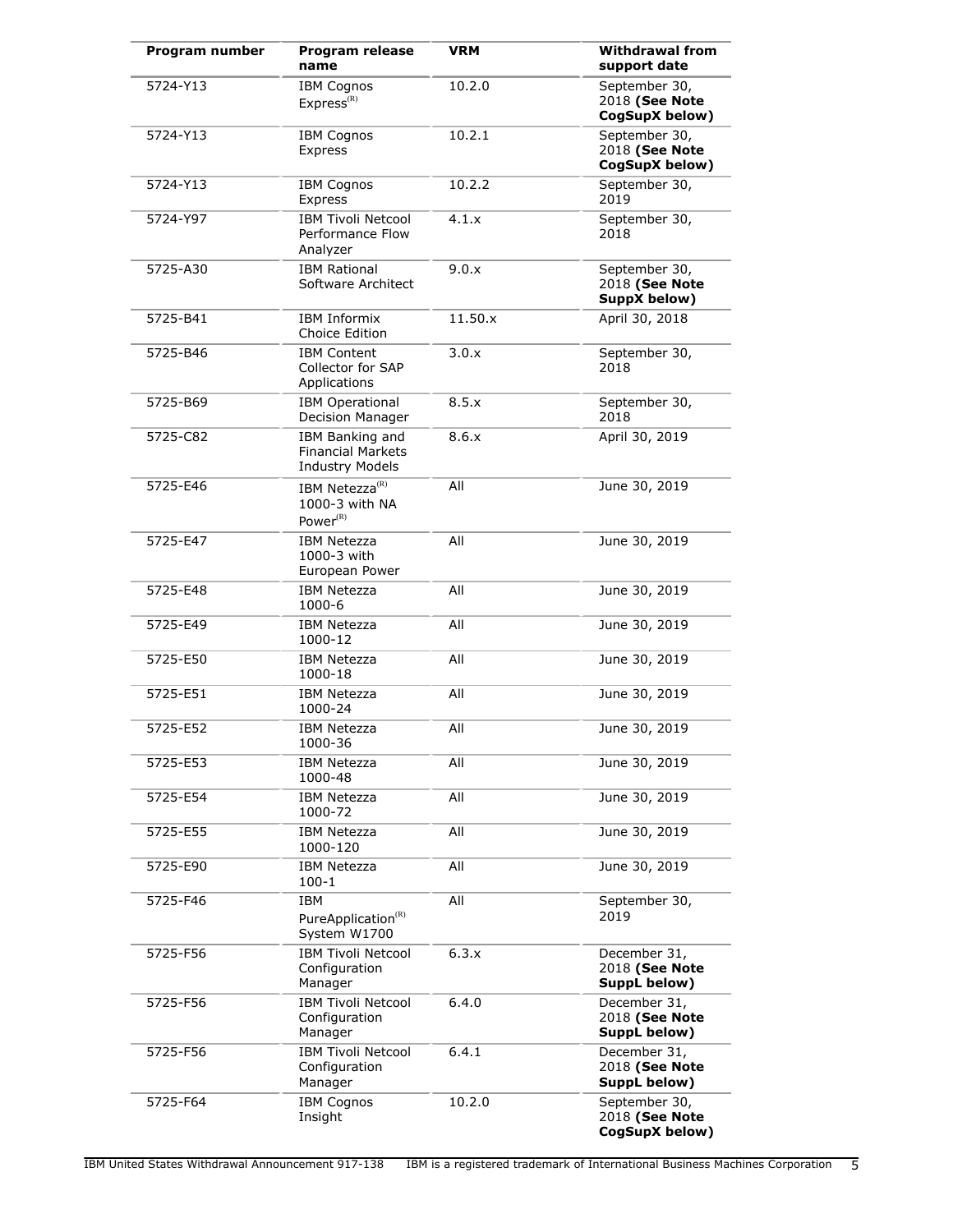| Program number | Program release<br>name                                                                    | <b>VRM</b> | <b>Withdrawal from</b><br>support date            |
|----------------|--------------------------------------------------------------------------------------------|------------|---------------------------------------------------|
| 5725-F64       | <b>IBM Cognos</b><br>Insight                                                               | 10.2.1     | September 30,<br>2018 (See Note<br>CogSupX below) |
| 5725-F64       | <b>IBM Cognos</b><br>Insight                                                               | 10.2.2     | September 30,<br>2019                             |
| 5725-G32       | <b>IBM</b><br>PureApplication<br>System W1500                                              | All        | September 30,<br>2019                             |
| 5725-G79       | <b>IBM Rational</b><br>Test Workbench<br>"Mobile Test<br>Edition"                          | All        | September 30,<br>2018                             |
| 5725-H28       | IBM SmartCloud <sup>(R)</sup><br>Orchestrator                                              | 2.3.0      | April 30, 2018                                    |
| 5725-126       | IBM PureData <sup>(R)</sup><br>System for<br>Analytics<br>N2001-005                        | All        | June 30, 2019                                     |
| 5725-127       | <b>IBM PureData</b><br>System for<br>Analytics<br>N2001-010                                | All        | June 30, 2019                                     |
| 5725-128       | <b>IBM PureData</b><br>System for<br>Analytics<br>N2001-010 with<br>3-Phase Delta<br>Power | All        | June 30, 2019                                     |
| 5725-129       | <b>IBM PureData</b><br>System for<br>Analytics<br>N2001-020                                | All        | June 30, 2019                                     |
| 5725-130       | <b>IBM PureData</b><br>System for<br>Analytics<br>N2001-020 with<br>3-Phase Delta<br>Power | All        | June 30, 2019                                     |
| 5725-131       | <b>IBM PureData</b><br>System for<br>Analytics<br>N2001-040                                | All        | June 30, 2019                                     |
| 5725-132       | <b>IBM PureData</b><br>System for<br>Analytics<br>N2001-040 with<br>3-Phase Delta<br>Power | All        | June 30, 2019                                     |
| 5725-148       | <b>IBM Healthcare</b><br>Provider Data<br>Model                                            | 8.8.x      | April 30, 2019                                    |
| 5725-J90       | IBM WebSphere<br>DataPower Service<br>Gateway XG45<br><b>Virtual Edition</b>               | 7.1.x      | September 30,<br>2018 (See Note<br>Supp-DP below) |
| 5725-J90       | IBM WebSphere<br>DataPower Service<br>Gateway XG45<br>Virtual Edition                      | 7.2.x      | September 30,<br>2018 (See Note<br>Supp-DP below) |
| 5725-J91       | IBM WebSphere<br>DataPower<br>Integration<br>Appliance XI52<br>Virtual Edition             | 7.1.x      | September 30,<br>2018 (See Note<br>Supp-DP below) |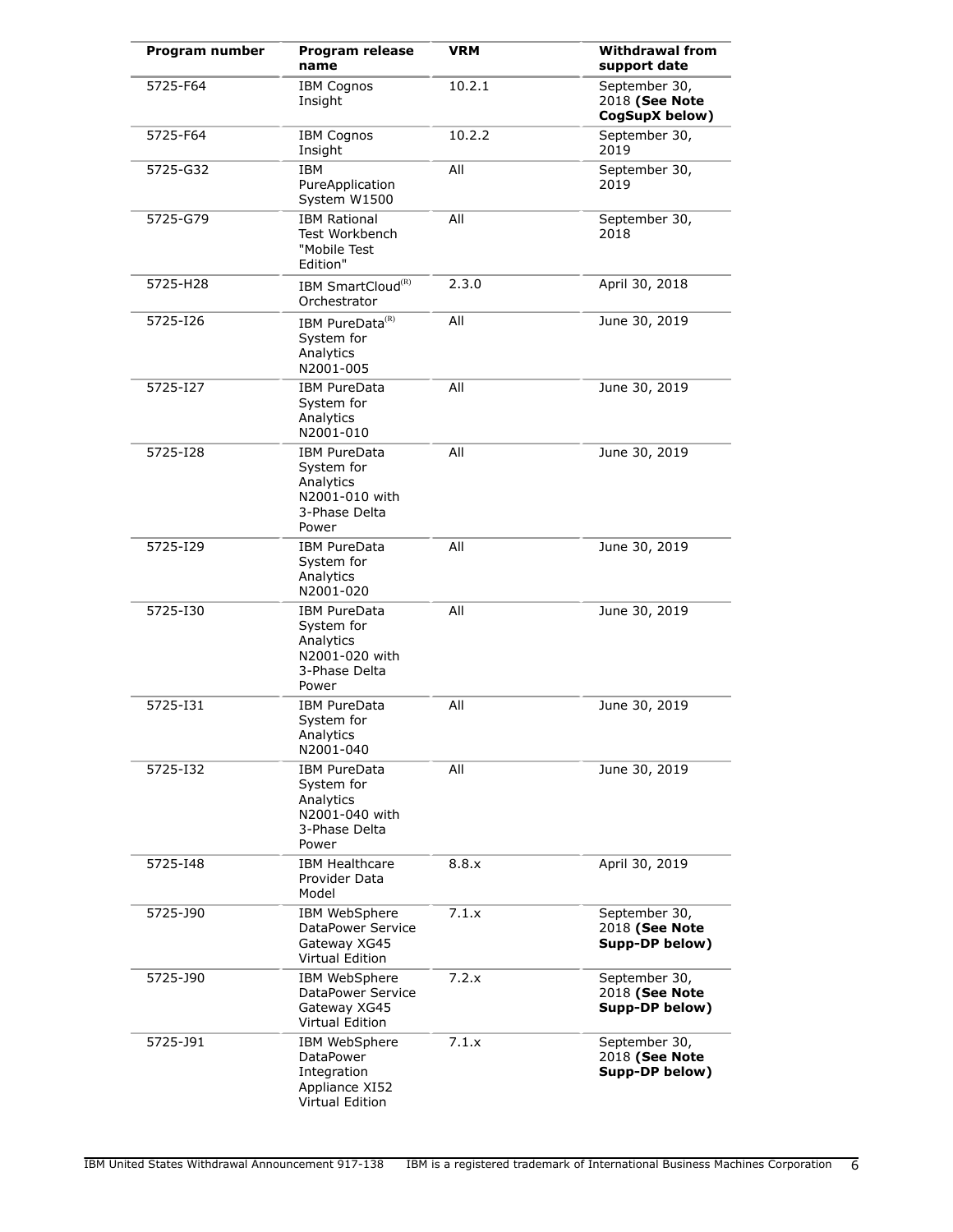| Program number | <b>Program release</b><br>name                                                         | <b>VRM</b> | <b>Withdrawal from</b><br>support date                   |
|----------------|----------------------------------------------------------------------------------------|------------|----------------------------------------------------------|
| 5725-J91       | IBM WebSphere<br>DataPower<br>Integration<br>Appliance XI52<br><b>Virtual Edition</b>  | 7.2.x      | September 30,<br>2018 (See Note<br>Supp-DP below)        |
| 5725-K26       | <b>IBM SmartCloud</b><br>Analytics --<br>Predictive Insights                           | 1.2.x      | December 31,<br>2018 (See Note<br>5725-K26 (a)<br>below) |
| 5725-K50       | IBM WebSphere<br>DataPower Service<br>Gateway XG45                                     | 7.1.x      | September 30,<br>2018 (See Note<br>Supp-DP below)        |
| 5725-K50       | IBM WebSphere<br>DataPower Service<br>Gateway XG45                                     | 7.2.x      | September 30,<br>2018 (See Note<br>Supp-DP below)        |
| 5725-K51       | Software<br>Options for IBM<br>WebSphere<br>DataPower Service<br>Gateway XG45          | 7.1.x      | September 30,<br>2018 (See Note<br>Supp-DP below)        |
| 5725-K51       | Software<br>Options for IBM<br>WebSphere<br>DataPower Service<br>Gateway XG45          | 7.2.x      | September 30,<br>2018 (See Note<br>Supp-DP below)        |
| 5725-K52       | IBM WebSphere<br><b>DataPower</b><br>Integration<br>Appliance XI52                     | 7.1.x      | September 30,<br>2018 (See Note<br>Supp-DP below)        |
| 5725-K52       | IBM WebSphere<br><b>DataPower</b><br>Integration<br>Appliance XI52                     | 7.2.x      | September 30,<br>2018 (See Note<br>Supp-DP below)        |
| 5725-K53       | Software<br>Options for IBM<br>WebSphere<br>DataPower<br>Integration<br>Appliance XI52 | 7.1.x      | September 30,<br>2018 (See Note<br>Supp-DP below)        |
| 5725-K53       | Software<br>Options for IBM<br>WebSphere<br>DataPower<br>Integration<br>Appliance XI52 | 7.2.x      | September 30,<br>2018 (See Note<br>Supp-DP below)        |
| 5725-K54       | IBM WebSphere<br>DataPower B2B<br>Appliance XB62                                       | 7.1.x      | September 30,<br>2018 (See Note<br>Supp-DP below)        |
| 5725-K54       | <b>IBM WebSphere</b><br>DataPower B2B<br>Appliance XB62                                | 7.2.x      | September 30,<br>2018 (See Note<br>Supp-DP below)        |
| 5725-K55       | Software<br>Options for IBM<br>WebSphere<br>DataPower B2B<br>Appliance XB62            | 7.1.x      | September 30,<br>2018 (See Note<br>Supp-DP below)        |
| 5725-K55       | Software<br>Options for IBM<br>WebSphere<br>DataPower B2B<br>Appliance XB62            | 7.2.x      | September 30,<br>2018 (See Note<br>Supp-DP below)        |
| 5725-K82       | IBM PureData<br>System for<br>Analytics<br>N1001-002 with<br>NA Power                  | All        | June 30, 2019                                            |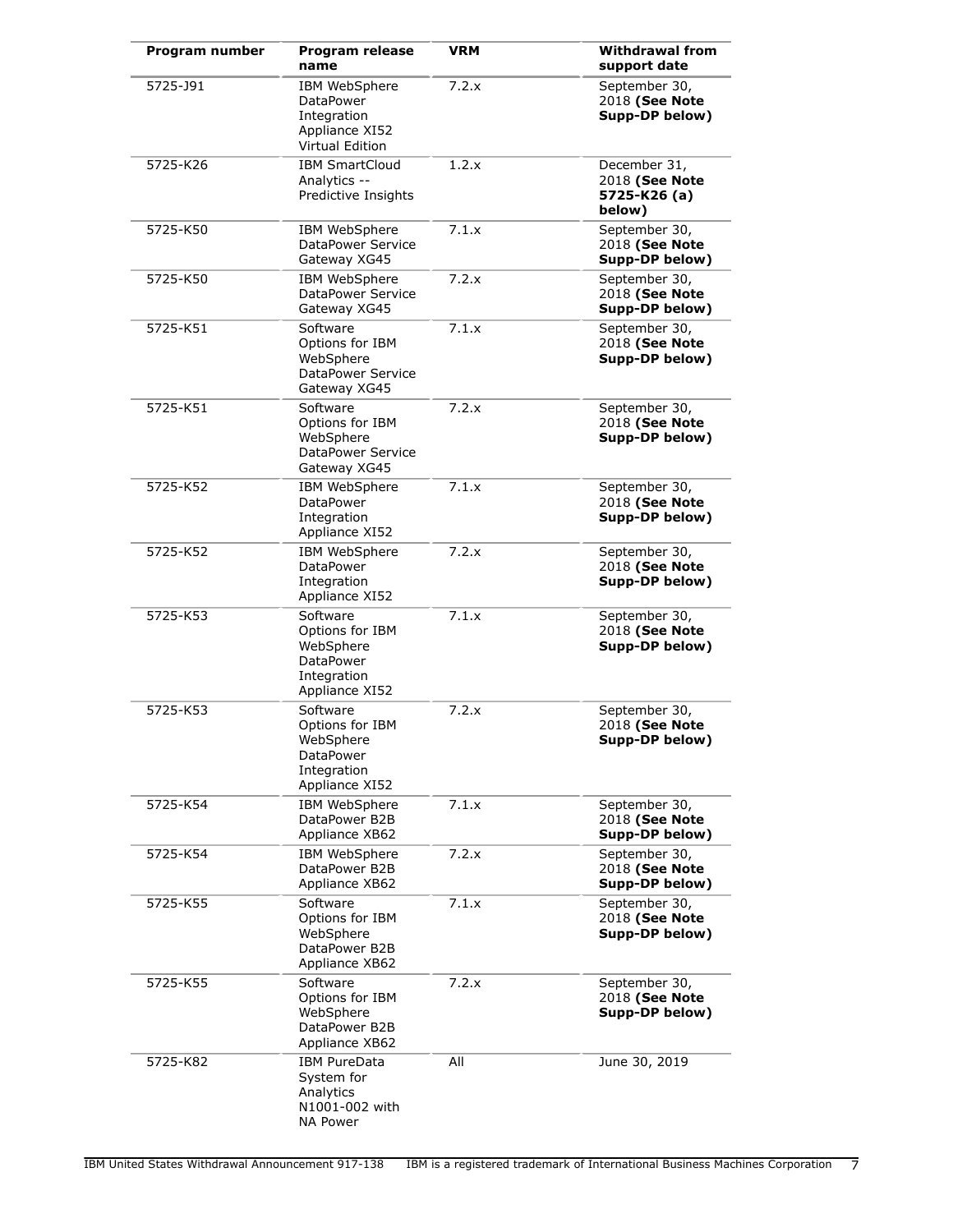| Program number | <b>Program release</b><br>name                                                     | <b>VRM</b> | <b>Withdrawal from</b><br>support date |
|----------------|------------------------------------------------------------------------------------|------------|----------------------------------------|
| 5725-K83       | <b>IBM PureData</b><br>System for<br>Analytics<br>N1001-005                        | All        | June 30, 2019                          |
| 5725-K84       | <b>IBM PureData</b><br>System for<br>Analytics<br>N1001-010                        | All        | June 30, 2019                          |
| 5725-K85       | <b>IBM PureData</b><br>System for<br>Analytics<br>N1001-015                        | All        | June 30, 2019                          |
| 5725-K86       | <b>IBM PureData</b><br>System for<br>Analytics<br>N1001-020                        | All        | June 30, 2019                          |
| 5725-K87       | <b>IBM PureData</b><br>System for<br>Analytics<br>N1001-030                        | All        | June 30, 2019                          |
| 5725-K88       | <b>IBM PureData</b><br>System for<br>Analytics<br>N1001-040                        | All        | June 30, 2019                          |
| 5725-K89       | <b>IBM PureData</b><br>System for<br>Analytics<br>N1001-060                        | All        | June 30, 2019                          |
| 5725-K90       | <b>IBM PureData</b><br>System for<br>Analytics<br>N1001-080                        | All        | June 30, 2019                          |
| 5725-K91       | <b>IBM PureData</b><br>System for<br>Analytics<br>N1001-100                        | All        | June 30, 2019                          |
| 5725-K92       | <b>IBM Netezza</b><br>$100 - 1$                                                    | All        | June 30, 2019                          |
| 5725-L23       | <b>IBM PureData</b><br>System for<br>Analytics<br>N1001-002 with<br>European Power | All        | June 30, 2019                          |
| 5725-L30       | <b>IBM API</b><br>Management                                                       | 3.x, 4.x   | September 30,<br>2018                  |
| 5725-L53       | <b>IBM Encryption</b><br>Pattern for<br><b>SPxBitFiler</b>                         | All        | September 30,<br>2018                  |
| 5725-N24       | <b>IBM PureData</b><br>System for<br>Analytics<br>N2002-002                        | All        | June 30, 2020                          |
| 5725-N25       | <b>IBM PureData</b><br>System for<br>Analytics<br>N2002-005                        | All        | June 30, 2020                          |
| 5725-N26       | <b>IBM PureData</b><br>System for<br>Analytics<br>N2002-010                        | All        | June 30, 2020                          |
| 5725-N27       | <b>IBM PureData</b><br>System for<br>Analytics<br>N2002-020                        | All        | June 30, 2020                          |
| 5725-N28       | <b>IBM PureData</b><br>System for                                                  | All        | June 30, 2020                          |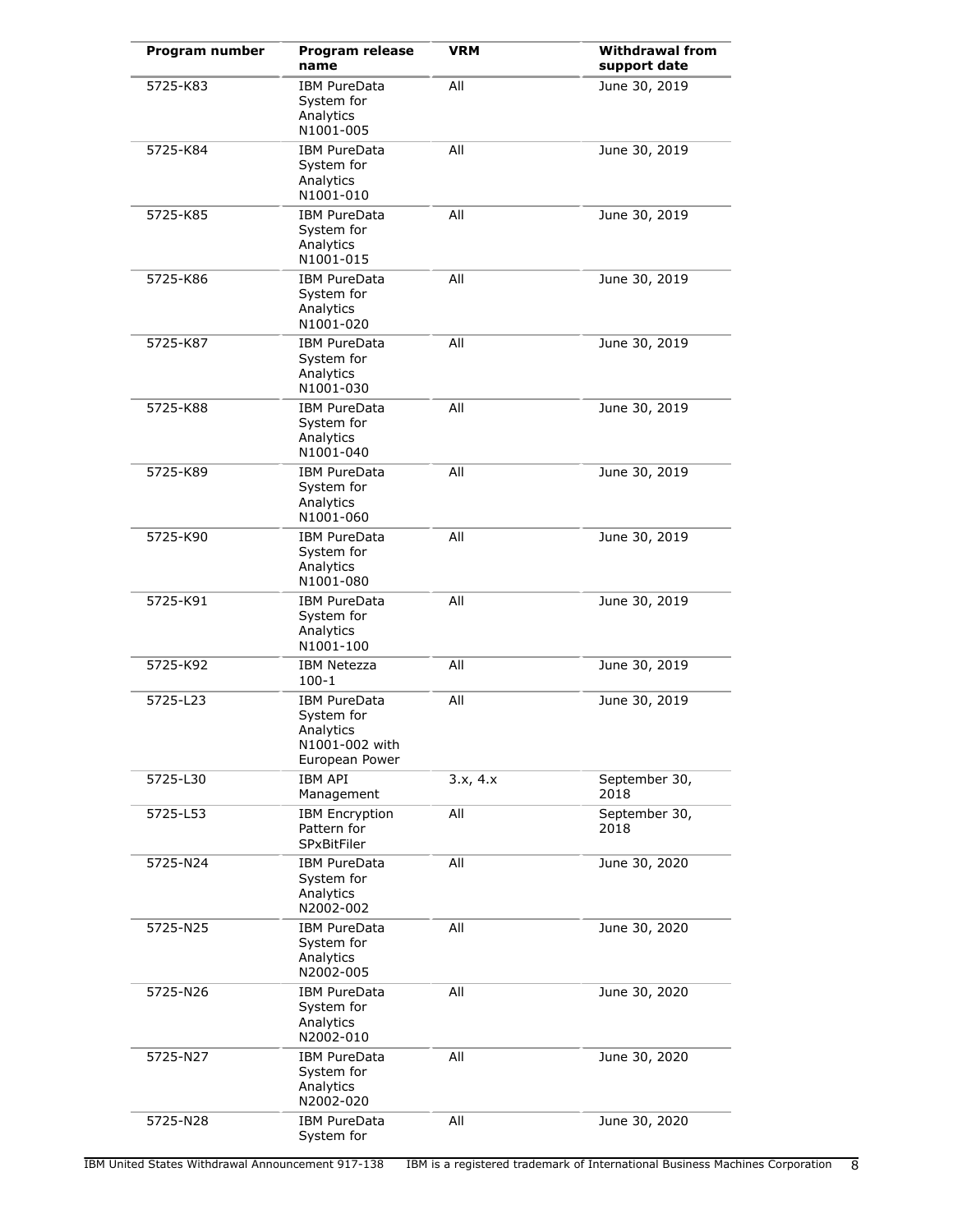| Program number | <b>Program release</b><br>name                           | <b>VRM</b> | <b>Withdrawal from</b><br>support date            |
|----------------|----------------------------------------------------------|------------|---------------------------------------------------|
|                | Analytics<br>N2002-040                                   |            |                                                   |
| 5725-Q09       | <b>IBM Netcool</b><br>Operations Insight                 | 1.3.x      | December 31,<br>2018 (See Note<br>SuppL below)    |
| 5725-Q09       | <b>IBM Netcool</b><br>Operations Insight                 | 1.2.x      | December 31,<br>2018 (See Note<br>SuppL below)    |
| 5725-052       | IBM<br>PureApplication<br>Software                       | 2.2.1      | September 30,<br>2018                             |
| 5725-Q52       | IBM<br>PureApplication<br>Software                       | 2.2.2      | September 30,<br>2018                             |
| 5725-Q52       | IBM<br>PureApplication<br>Software                       | 2.2.0      | September 30,<br>2018                             |
| 5725-R33       | <b>IBM</b> Performance<br>Management Suite               | 10.2.0     | September 30,<br>2018 (See Note<br>CogSupX below) |
| 5725-R33       | <b>IBM Performance</b><br><b>Management Suite</b>        | 10.2.2     | September 30,<br>2019                             |
| 5725-T06       | <b>IBM DataPower</b><br>Gateway                          | 7.1.x      | September 30,<br>2018 (See Note<br>Supp-DP below) |
| 5725-T06       | <b>IBM DataPower</b><br>Gateway                          | 7.2.x      | September 30,<br>2018 (See Note<br>Supp-DP below) |
| 5725-T07       | Software Options<br>for IBM DataPower<br>Gateway         | 7.1.x      | September 30,<br>2018 (See Note<br>Supp-DP below) |
| 5725-T07       | Software Options<br>for IBM DataPower<br>Gateway         | 7.2.x      | September 30,<br>2018 (See Note<br>Supp-DP below) |
| 5725-T09       | <b>IBM DataPower</b><br>Gateway Virtual<br>Edition       | 7.1.x      | September 30,<br>2018 (See Note<br>Supp-DP below) |
| 5725-T09       | <b>IBM DataPower</b><br>Gateway Virtual<br>Edition       | 7.2.x      | September 30,<br>2018 (See Note<br>Supp-DP below) |
| 5725-V33       | <b>IBM Data Model</b><br>for Energy and<br>Utilities     | 1.0.0.x    | September 30,<br>2020                             |
| N/A            | <b>IBM Informix</b><br>Server<br>Administrator<br>1.60.x | 1.6.x      | April 30, 2018                                    |

**Note 5724-I82:** See the [Replacement program information](#page-110-0) section for new revised entitlement mapping information.

**Note 5724-W49-A:** Clients are advised to upgrade at their earliest convenience to IBM Planning Analytics Local V2.0.2, or later. Service Extensions on IBM Cognos TM1 V10.2.0 beyond the announced End of Support (EoS) date will not be available. Continuing Support beyond the announced EoS date, offering Q&A support plus access to pre-EoS product updates only -- but no new code updates -- will be available for IBM Cognos TM1 V10.2.0 to clients who maintain a valid subscription and support agreement for IBM Planning Analytics Local.

**Note 5724-W49-B:** Clients are advised to upgrade at their earliest convenience to IBM Planning Analytics Local V2.0.2, or later. Service Extensions for IBM Cognos TM1 V10.2.2, offering on-going support and critical defect fixes, will be available for a fee for up to 3 years beyond the announced End of Support (EoS) date. Continuing Support beyond the announced EoS date, offering Q&A support plus access to pre-EoS product updates only -- but no new code updates -- will be available for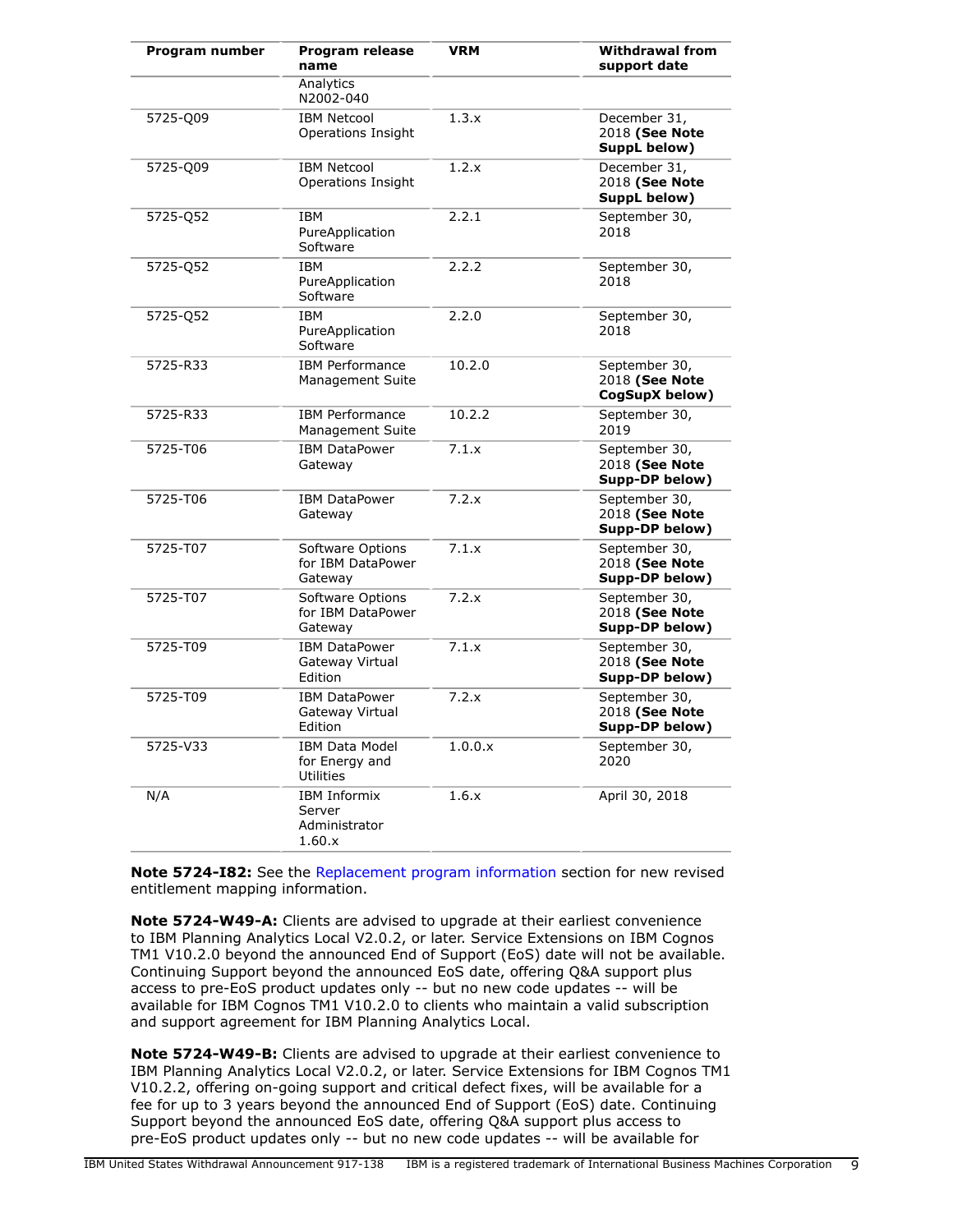IBM Cognos TM1 V10.2.2 to clients who maintain a valid subscription and support agreement for IBM Planning Analytics Local.

**Note 5725-K26 (a):** After the withdrawal from support date, IBM SmartCloud-Analytics Predictive Insights V1.2.x will no longer be supported. See the replacement section for new revised entitlement mapping information.

**Note CogSupX:** Service Extensions on V10.2.0 for IBM Cognos Insight (5725-F64), IBM Cognos Analysis for Microsoft Excel (5724-W22), IBM Performance Management Suite (5725-R33), IBM Cognos Express (5724-Y13) and V10.2.1 for IBM Cognos Insight (5725-F64) and IBM Cognos Express (5724-Y13) beyond the announced End of Support (EoS) date will not be available.

**Note Supp-DP:** After the withdrawal from support date, the V7.1.x and V7.2.x will no longer be supported.

**Note SuppL:** IBM recommends upgrading to later versions of this product as soon as possible in order to maintain full support. After April 2018, support for Java<sup>TM</sup> 6 will be limited to usage and known problems with possible updates for critical security fixes through the end of 2018. After April 2018, WebSphere Application Server (WAS) 7 support will be limited to non-Java defects. Support for other components will continue as usual.

**Note SuppX:** After the withdrawal from support date, extended support will not be available.

| Program number | Program release<br>name                                                         | <b>VRM</b> | <b>Withdrawal from</b><br>support date |
|----------------|---------------------------------------------------------------------------------|------------|----------------------------------------|
| 5725-F79       | <b>IBM Financial</b><br><b>Transaction Mgr</b><br>for Multiplatforms            | 2.1.x      | September 30,<br>2018                  |
| 5725-H47       | IBM Algo <sup>(R)</sup> Audit<br>and Compliance                                 | 2.1.x      | December 31,<br>2018                   |
| 5725-H47       | IBM Algo Audit<br>and Compliance                                                | 2.2.x      | December 31,<br>2018                   |
| 5725-L65       | <b>IBM Algo</b><br>Reporting for<br>Solvency II                                 | 1 x x      | December 31,<br>2018                   |
| 5725-S74       | <b>IBM Financial</b><br><b>Transaction Mgr</b><br>for SEPA Services             | 2.1.x      | September 30,<br>2018                  |
| 5725-S75       | <b>IBM Financial</b><br><b>Transaction Mgr</b><br>for Corp Paymt<br><b>Svcs</b> | 2.1.x      | September 30,<br>2018                  |
| 5725-S78       | <b>IBM Financial</b><br>Transaction Mgr<br>for UK Payments<br>Integ             | 2.1.x      | September 30,<br>2018                  |

## **IBM Industry Platforms products**

#### **IBM Z products**

| Program number | Program release<br>name                                                           | <b>VRM</b>   | <b>Withdrawal from</b><br>support date |
|----------------|-----------------------------------------------------------------------------------|--------------|----------------------------------------|
| 5655-EXP       | IBM Explorer for<br>$Z/OS^{(R)}$                                                  | 2.1.x        | September 30,<br>2019                  |
| 5724-H79       | <b>IBM TPF Toolkit</b>                                                            | $4.2 \times$ | September 30,<br>2018                  |
| 5724-I20       | <b>IBM Rational Host</b><br><b>Access Client</b><br>Package for Multi<br>Platform | 7.0.x        | September 30,<br>2017                  |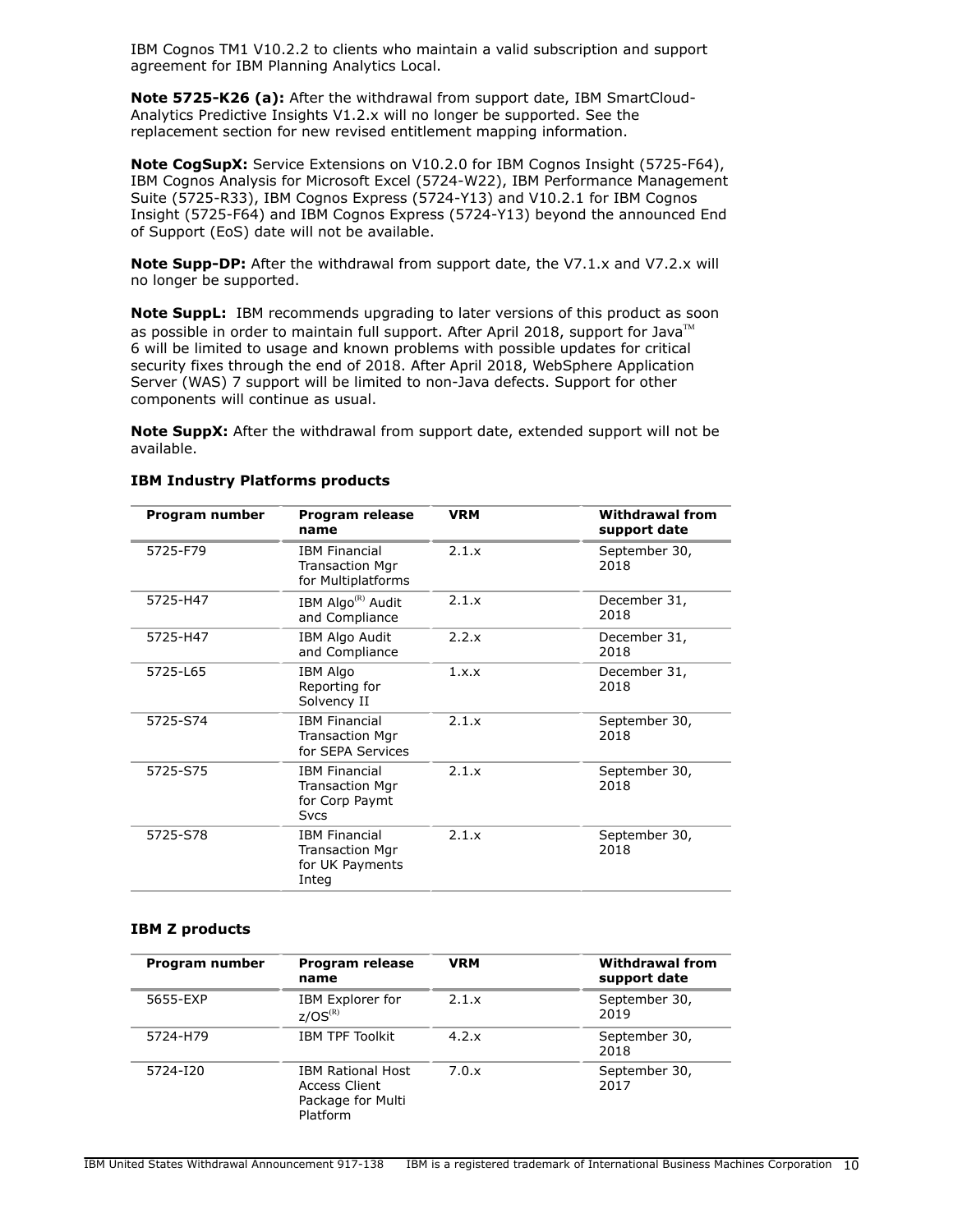| Program number | Program release<br>name                                                           | <b>VRM</b> | <b>Withdrawal from</b><br>support date |
|----------------|-----------------------------------------------------------------------------------|------------|----------------------------------------|
| 5724-T07       | <b>IBM Rational</b><br>Developer for<br>System $z^{(R)}$                          | 9.0.x      | September 30,<br>2018                  |
| 5725-G39       | <b>IBM Rational</b><br>Development and<br><b>Test Environment</b><br>for System z | 9.0.x      | September 30,<br>2018                  |
| 5725-K78       | <b>IBM Rational</b><br>Developer for the<br>Enterprise                            | 9.0.x      | September 30,<br>2018                  |
| 5725-T11       | <b>IBM Security</b><br>Access Manager<br>for DataPower<br>Appliances              | 8.0.x      | September 30,<br>2018                  |
| 5725-T12       | <b>IBM Security</b><br>Access Manager<br>for DataPower<br><b>Virtual Edition</b>  | 8.0.x      | September 30,<br>2018                  |
| N/A            | <b>IBM CICS</b><br>$Explorer^{(R)}$                                               | 5.1.x      | September 30,<br>2018                  |
| N/A            | <b>IBM CICS Explorer</b>                                                          | 5.2.x      | September 30,<br>2019                  |

# <span id="page-10-0"></span>**Withdrawn programs**

For the following, effective on the dates shown, IBM will withdraw from marketing a program or just part numbers from a program licensed under the IBM International Program License Agreement:

- VRM (V3.2.1)
- **Note:** V= **All** means all versions
- **Note:** V#.x means all releases of the version # listed
- **Note:** V#.#.x means all mods of the version release # listed

# **Passport Advantage (PPA) IPLA**

# **On Premises products**

For IPLA products, on or after these dates, you can no longer obtain these part numbers directly from IBM. You can obtain these part numbers on an as available basis through IBM Remarketers.

## **IBM Cognitive Solutions products**

| Program<br>number/part<br>number | Program name/<br>part number<br>name                                                                       | <b>VRM</b> | <b>Withdrawal from</b><br>marketing date |
|----------------------------------|------------------------------------------------------------------------------------------------------------|------------|------------------------------------------|
| 5724-R38                         | <b>IBM Guardium</b><br><b>Data Encryption</b><br>(See Note 5724-<br>R38 below)                             |            |                                          |
| BB1C9EN                          | InfoSphere<br>Guardium Data<br>Encryption<br>Database Agent<br>V2.0 Multiplatform<br>English Media<br>Pack | 2.x        | December 12,<br>2017                     |
| 5724-T60                         | <b>IBM Security</b><br><b>Key Lifecycle</b><br><b>Manager</b>                                              |            |                                          |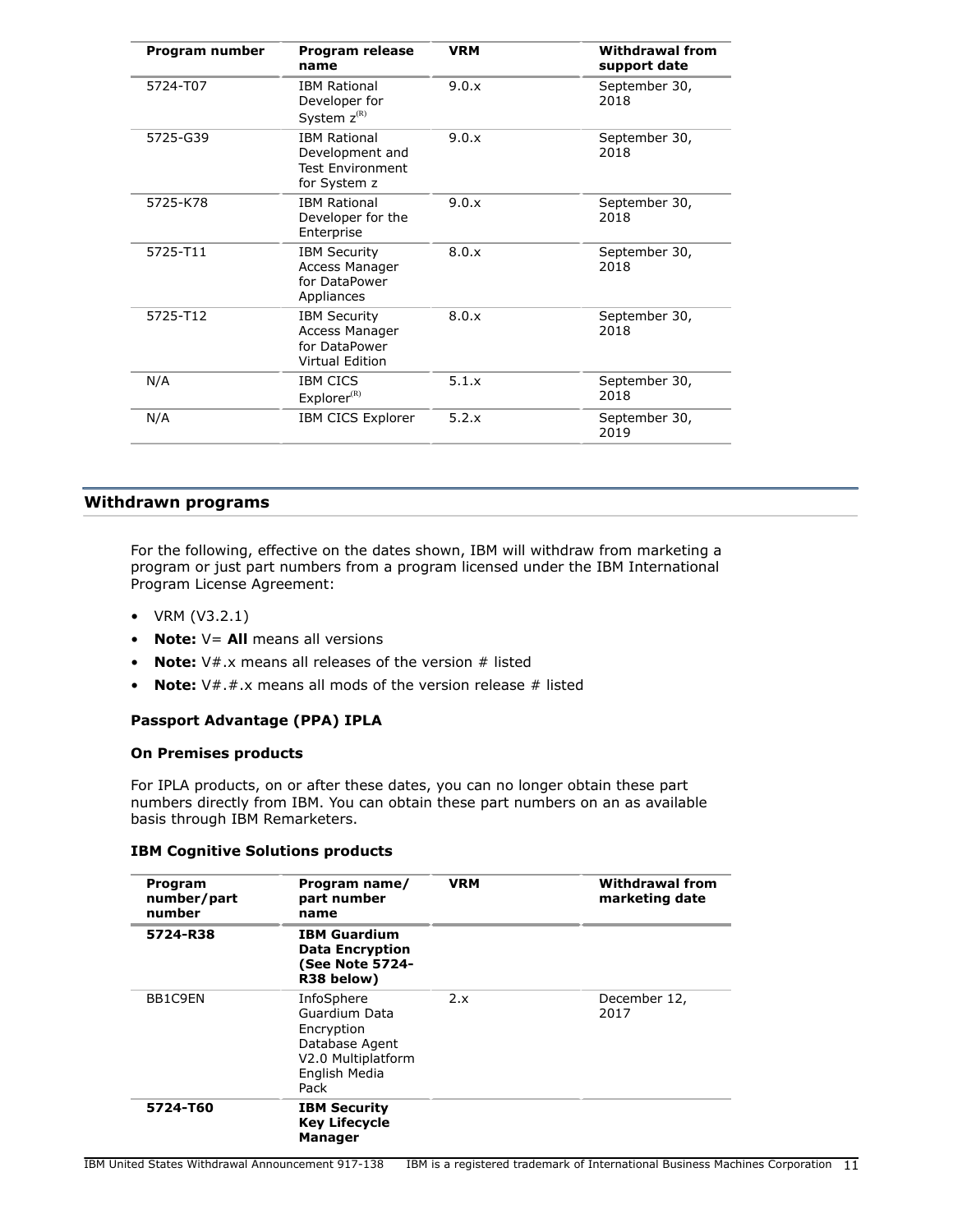| Program<br>number/part<br>number | Program name/<br>part number<br>name                                                                             | <b>VRM</b> | <b>Withdrawal from</b><br>marketing date |
|----------------------------------|------------------------------------------------------------------------------------------------------------------|------------|------------------------------------------|
| BJ13XML                          | Security Key<br>Lifecycle Manager<br>V2.5 Multilingual,<br>Multiplatform<br>Media Pack                           | 2.5        | December 12,<br>2017                     |
| 5724-W00                         | <b>IBM Security</b><br><b>Identity and</b><br><b>Access Manager</b>                                              |            |                                          |
| BJ12MML                          | Security Identity<br>and Access<br>Manager 2.0 DVD<br>Multiplatform<br>Multilingual Media<br>Pack                | 2.0.0      | December 12,<br>2017                     |
| 5724-X70                         | <b>IBM Rational</b><br><b>Rhapsody</b>                                                                           |            |                                          |
| Electronic<br>download           | <b>IBM RATIONAL</b><br>RHAPSODY V8.0<br>MULTIPLATFORM<br>MULTILINGUAL<br><b>EASSEMBLY</b>                        | 8.0.       | September 21,<br>2018                    |
| Electronic<br>download           | <b>IBM RATIONAL</b><br>RHAPSODY V8.0<br><b>EVALUATION</b><br>MULTIPLATFORM<br>MULTILINGUAL<br><b>EASSEMBLY</b>   | 8.0.       | September 21,<br>2018                    |
| Electronic<br>download           | <b>IBM RATIONAL</b><br>RHAPSODY V8.0.3<br>MULTIPLATFORM<br>MULTILINGUAL<br><b>EASSEMBLY</b>                      | 8.0.3      | September 21,<br>2018                    |
| Electronic<br>download           | <b>IBM RATIONAL</b><br>RHAPSODY V8.0.3<br><b>EVALUATION</b><br>MULTIPLATFORM<br>MULTILINGUAL<br><b>EASSEMBLY</b> | 8.0.3      | September 21,<br>2018                    |
| Electronic<br>download           | <b>IBM RATIONAL</b><br>RHAPSODY V8.0.5<br>MULTIPLATFORM<br>MULTILINGUAL<br>EASSEMBLY                             | 8.0.5      | September 21,<br>2018                    |
| Electronic<br>download           | <b>IBM RATIONAL</b><br>RHAPSODY V8.0.5<br>EVALUATION<br>MULTIPLATFORM<br>MULTILINGUAL<br><b>EASSEMBLY</b>        | 8.0.5      | September 21,<br>2018                    |
| Electronic<br>download           | <b>IBM RATIONAL</b><br>RHAPSODY V8.0.6<br>MULTIPLATFORM<br>MULTILINGUAL<br><b>EASSEMBLY</b>                      | 8.0.6      | September 21,<br>2018                    |
| Electronic<br>download           | <b>IBM RATIONAL</b><br>RHAPSODY V8.0.6<br>EVALUATION<br>MULTIPLATFORM<br>MULTILINGUAL<br><b>EASSEMBLY</b>        | 8.0.6      | September 21,<br>2018                    |
| 5724-X91                         | <b>IBM Security</b><br><b>Identity</b><br>and Access<br><b>Assurance</b>                                         |            |                                          |
| BJ12KML                          | Security Identity<br>and Access                                                                                  | 2.0.0      | December 12,<br>2017                     |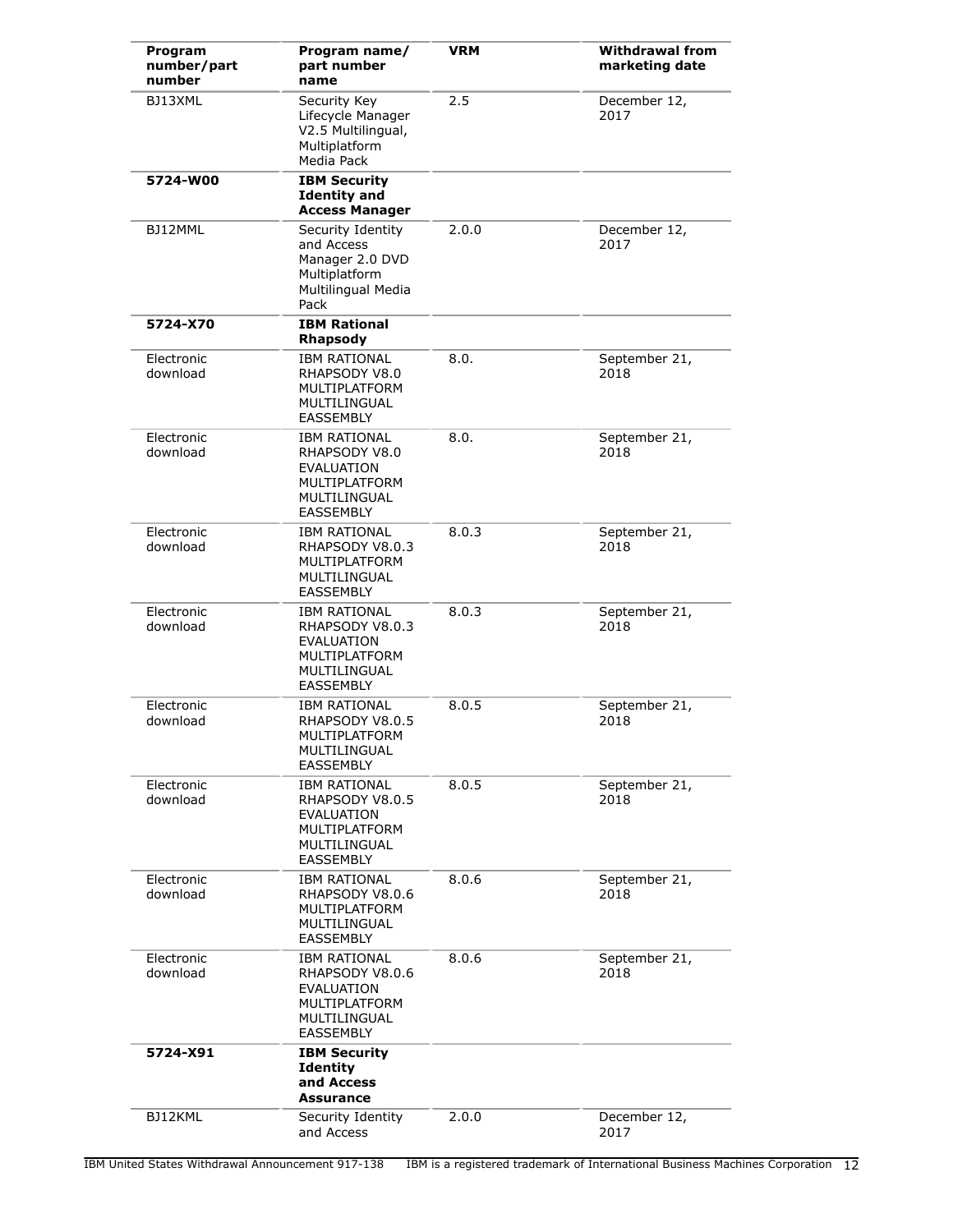| Program<br>number/part<br>number | Program name/<br>part number<br>name                                                                                                       | <b>VRM</b> | <b>Withdrawal from</b><br>marketing date |
|----------------------------------|--------------------------------------------------------------------------------------------------------------------------------------------|------------|------------------------------------------|
|                                  | Assurance 2.0<br>Virtual Appliance<br>DVD Multiplatform<br>Multilingual Media<br>Pack                                                      |            |                                          |
| BJ12LML                          | Security Identity<br>and Access<br>Assurance 2.0<br>DVD Multiplatform<br>Multilingual Media<br>Pack                                        | 2.0.0      | December 12,<br>2017                     |
| 5725-F25                         | <b>IBM TRIRIGA</b><br><b>Portfolio Data</b><br>Manager                                                                                     |            |                                          |
| BN01TML                          | <b>IBM TRIRIGA</b><br>Portfolio Data<br>Manager v10.3<br>Multiplatform<br>Multilingual Media<br>Pack                                       | 10.3       | September 21,<br>2018                    |
| BN02RML                          | <b>IBM TRIRIGA</b><br>Portfolio Data<br>Manager v10.3.1<br>Multiplatform<br>Multilingual Media<br>Pack                                     | 10.3.1     | September 21,<br>2018                    |
| BN040ML                          | <b>IBM TRIRIGA</b><br>Portfolio Data<br>Manager v10.3.2<br>Multiplatform<br>Multilingual Media<br>Pack                                     | 10.3.2     | September 21,<br>2018                    |
| 5725-F45                         | <b>IBM TRIRIGA</b><br><b>CAD Integrator/</b><br><b>Publisher</b>                                                                           |            |                                          |
| BN01YML                          | <b>IBM TRIRIGA</b><br>CAD Integrator<br>Publisher v12<br>Multiplatform<br>Multilingual Media<br>Pack                                       | 12.0.0     | September 21,<br>2018                    |
| BN03AML                          | <b>IBM TRIRIGA</b><br>CAD Integrator<br>Publisher v12.0.1<br>Multiplatform<br>Multilingual Media<br>Pack                                   | 12.0.1     | September 21,<br>2018                    |
| BN04KML                          | IBM TRIRIGA<br>CAD Integrator<br>Publisher v12.0.2<br>Multiplatform<br>Multilingual Media<br>Pack                                          | 12.0.2     | September 21,<br>2018                    |
| 5725-G07                         | <b>IBM i2 Analyst's</b><br>Notebook e-<br>Commerce                                                                                         |            |                                          |
| D1KHULL                          | IBM i2 Analyst's<br>Notebook e-<br>Commerce<br>Authorized User<br>Single Install<br>License + SW<br>Subscription<br>& Support 12<br>Months | N/A        | December 12,<br>2017                     |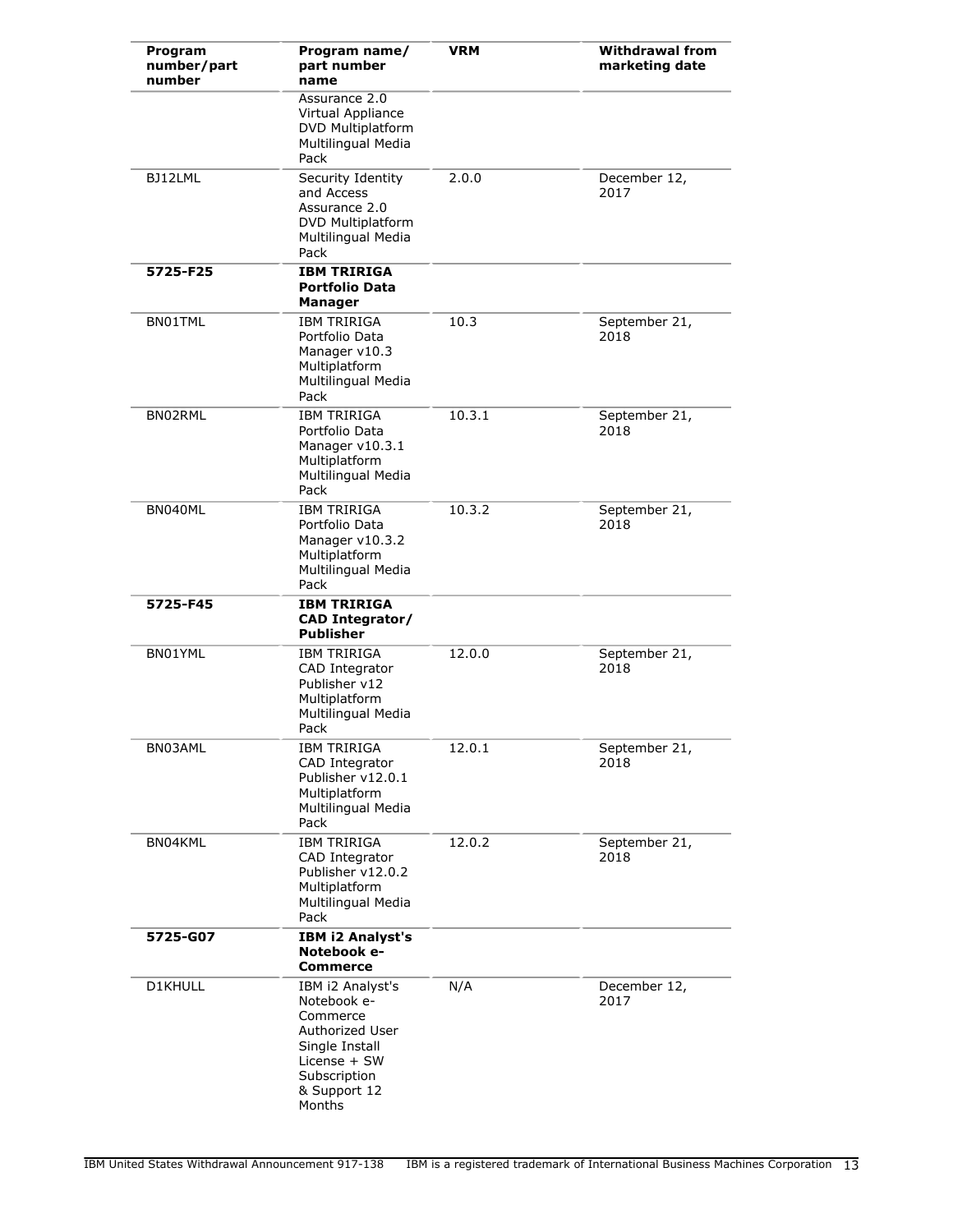| Program<br>number/part<br>number | Program name/<br>part number<br>name                                                                                                                                        | <b>VRM</b> | <b>Withdrawal from</b><br>marketing date |
|----------------------------------|-----------------------------------------------------------------------------------------------------------------------------------------------------------------------------|------------|------------------------------------------|
| D1KHVLL                          | IBM i2 Analyst's<br>Notebook e-<br>Commerce<br>Authorized User<br>Single Install<br>SW Subscription<br>& Support<br>Reinstatement 12<br>Months                              | N/A        | December 12,<br>2017                     |
| E0M88LL                          | IBM i2 Analyst's<br>Notebook e-<br>Commerce<br>Authorized User<br>Single Install<br>Annual SW<br>Subscription &<br>Support Renewal                                          | N/A        | February 9, 2018                         |
| 5725-150                         | <b>IBM Security</b><br><b>ORadar Core</b><br><b>Appliance XX05</b>                                                                                                          |            | (See Note<br>QRadar below)               |
| D0V5ALL                          | <b>IBM Security</b><br>QRadar Core<br>Appliance<br>XX05 Appliance<br>Install Appliance<br>Maintenance<br>+ Subscription<br>and Support<br>Reinstatement 12<br>Months        |            | April 23, 2018                           |
| D0V5BLL                          | <b>IBM Security</b><br><b>QRadar Core</b><br>Appliance<br>XX05 Appliance<br>Install Appliance<br>Maintenance<br>+ Subscription<br>and Support<br>Reinstatement 12<br>Months |            | April 23, 2018                           |
| D0V5CLL                          | <b>IBM Security</b><br>QRadar Core<br>Appliance XX05<br>Appliance Install<br>Initial Appliance<br><b>Business Critical</b><br>Service Upgrade<br>12 Months                  |            | April 23, 2018                           |
| E0F4ILL                          | <b>IBM Security</b><br>QRadar Core<br>Appliance XX05<br>Appliance Install<br>Annual Appliance<br>Maintenance +<br>Subscription and<br>Support Renewal                       |            | April 23, 2018                           |
| E0F4JLL                          | <b>IBM Security</b><br><b>QRadar Core</b><br>Appliance XX05<br>Appliance Install<br>Subsequent<br>Appliance<br><b>Business Critical</b><br>Service Upgrade<br>12 Months     |            | April 23, 2018                           |
| E0F4KLL                          | <b>IBM Security</b><br><b>QRadar Core</b><br>Appliance XX05                                                                                                                 |            | April 23, 2018                           |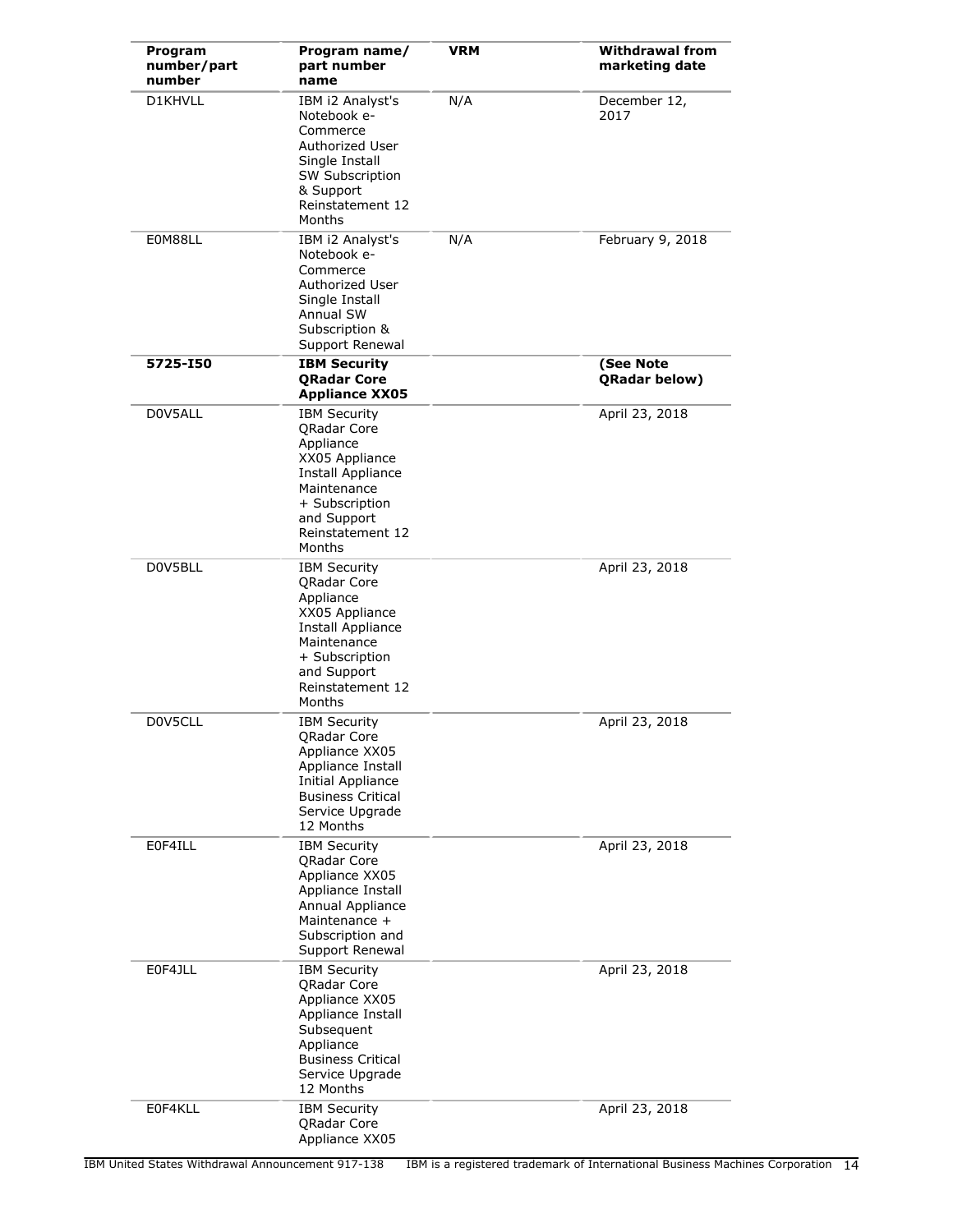| Program<br>number/part<br>number | Program name/<br>part number<br>name                                                                                                                                    | <b>VRM</b> | <b>Withdrawal from</b><br>marketing date |
|----------------------------------|-------------------------------------------------------------------------------------------------------------------------------------------------------------------------|------------|------------------------------------------|
|                                  | Appliance Install<br>Subsequent<br>Appliance Hard<br><b>Drive Retention</b><br>Service Upgrade<br>12 Months                                                             |            |                                          |
| 5725-151                         | <b>IBM Security</b><br><b>QRadar Core</b><br><b>Appliance XX24</b>                                                                                                      |            | (See Note<br>QRadar below)               |
| D0V5ELL                          | <b>IBM Security</b><br>QRadar Core<br>Appliance<br>XX24 Appliance<br>Install Appliance<br>Maintenance<br>+ Subscription<br>and Support<br>Reinstatement 12<br>Months    |            | February 22, 2019                        |
| D0V5FLL                          | <b>IBM Security</b><br><b>QRadar Core</b><br>Appliance XX24<br>Appliance Install<br>Initial Appliance<br><b>Business Critical</b><br>Service Upgrade<br>12 Months       |            | February 22, 2019                        |
| D0V5GLL                          | <b>IBM Security</b><br><b>QRadar Core</b><br>Appliance XX24<br>Appliance Install<br>Initial Appliance<br>Hard Drive<br><b>Retention Service</b><br>Upgrade 12<br>Months |            | February 22, 2019                        |
| E0F4LLL                          | <b>IBM Security</b><br><b>QRadar Core</b><br>Appliance XX24<br>Appliance Install<br>Annual Appliance<br>Maintenance +<br>Subscription and<br>Support Renewal            |            | February 22, 2019                        |
| E0F4MLL                          | <b>IBM Security</b><br>QRadar Core<br>Appliance XX24<br>Appliance Install<br>Subsequent<br>Appliance<br><b>Business Critical</b><br>Service Upgrade<br>12 Months        |            | February 22, 2019                        |
| E0F4NLL                          | <b>IBM Security</b><br><b>QRadar Core</b><br>Appliance XX24<br>Appliance Install<br>Subsequent<br>Appliance Hard<br>Drive Retention<br>Service Upgrade<br>12 Months     |            | February 22, 2019                        |
| 5725-159                         | <b>IBM Security</b><br><b>QRadar Core</b><br><b>Appliance 21XX</b>                                                                                                      |            | (See Note<br>QRadar below)               |
| <b>DOWNGLL</b>                   | <b>IBM Security</b><br>QRadar Core                                                                                                                                      |            | April 23, 2018                           |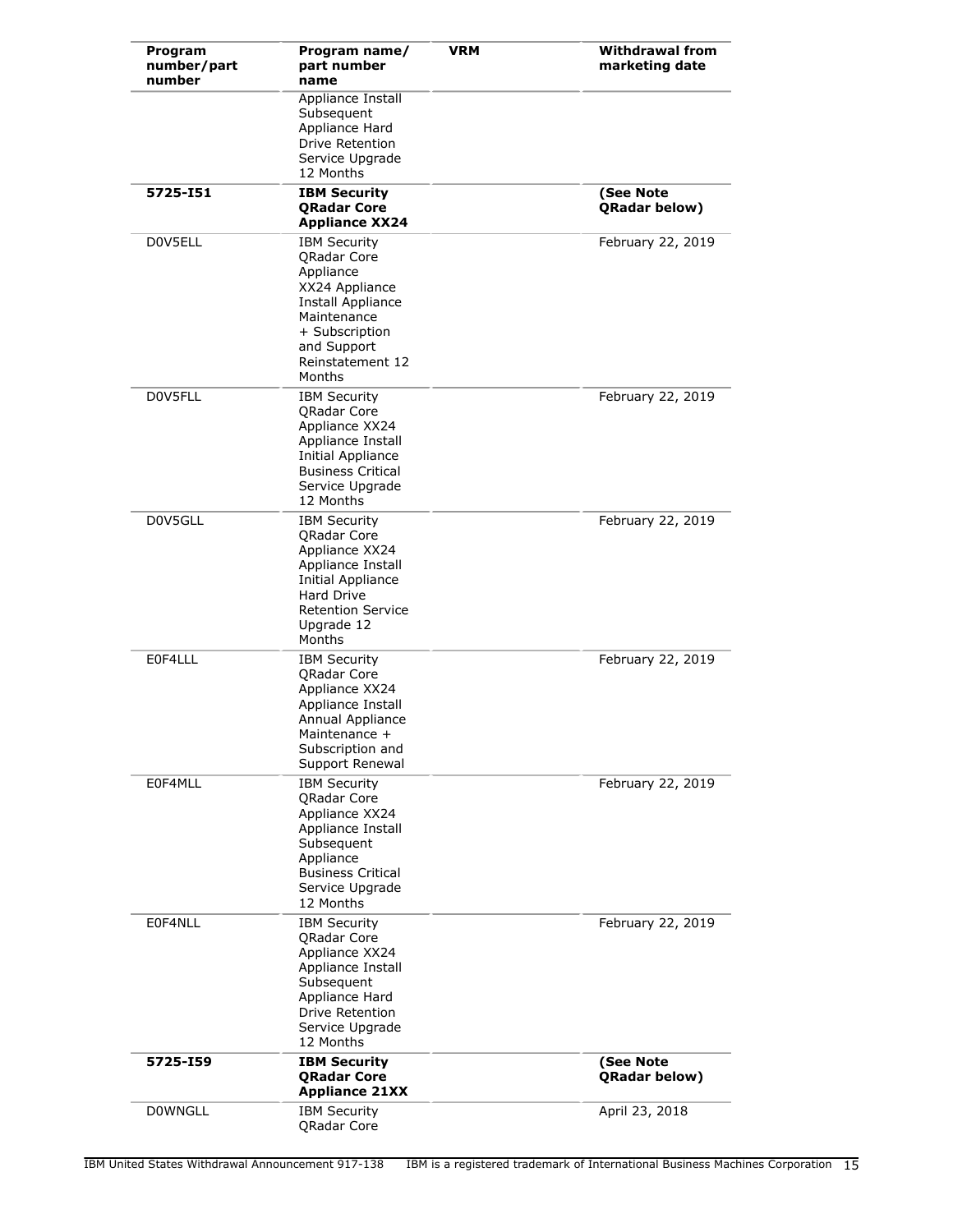| Program<br>number/part<br>number | Program name/<br>part number<br>name                                                                                                                                           | <b>VRM</b> | <b>Withdrawal from</b><br>marketing date |
|----------------------------------|--------------------------------------------------------------------------------------------------------------------------------------------------------------------------------|------------|------------------------------------------|
|                                  | Appliance<br>21XX Appliance<br><b>Install Appliance</b><br>Maintenance<br>+ Subscription<br>and Support<br>Reinstatement 12<br>Months                                          |            |                                          |
| <b>DOWNHLL</b>                   | <b>IBM Security</b><br><b>QRadar Core</b><br>Appliance 21XX<br>Appliance Install<br>Initial Appliance<br><b>Business Critical</b><br>Service Upgrade<br>12 Months              |            | April 23, 2018                           |
| <b>DOWNILL</b>                   | <b>IBM Security</b><br><b>ORadar Core</b><br>Appliance 21XX<br>Appliance Install<br>Initial Appliance<br><b>Hard Drive</b><br><b>Retention Service</b><br>Upgrade 12<br>Months |            | April 23, 2018                           |
| E0G0QLL                          | <b>IBM Security</b><br><b>QRadar Core</b><br>Appliance 21XX<br>Appliance Install<br>Annual Appliance<br>Maintenance +<br>Subscription and<br>Support Renewal                   |            | April 23, 2018                           |
| <b>EOGORLL</b>                   | <b>IBM Security</b><br><b>QRadar Core</b><br>Appliance 21XX<br>Appliance Install<br>Subsequent<br>Appliance<br><b>Business Critical</b><br>Service Upgrade<br>12 Months        |            | April 23, 2018                           |
| <b>E0G0SLL</b>                   | <b>IBM Security</b><br>QRadar Core<br>Appliance 21XX<br>Appliance Install<br>Subsequent<br>Appliance Hard<br>Drive Retention<br>Service Upgrade<br>12 Months                   |            | April 23, 2018                           |
| 5725-160                         | <b>IBM Security</b><br><b>QRadar QFlow</b><br>Collector 1201                                                                                                                   |            | (See Note<br><b>QRadar below)</b>        |
| <b>DOWNKLL</b>                   | <b>IBM Security</b><br><b>QRadar QFlow</b><br>Collector 1201<br>Appliance<br>Install Appliance<br>Maintenance<br>+ Subscription<br>and Support<br>Reinstatement 12<br>Months   |            | April 23, 2018                           |
| <b>DOWNLLL</b>                   | <b>IBM Security</b><br>QRadar QFlow<br>Collector 1201<br>Appliance Install                                                                                                     |            | April 23, 2018                           |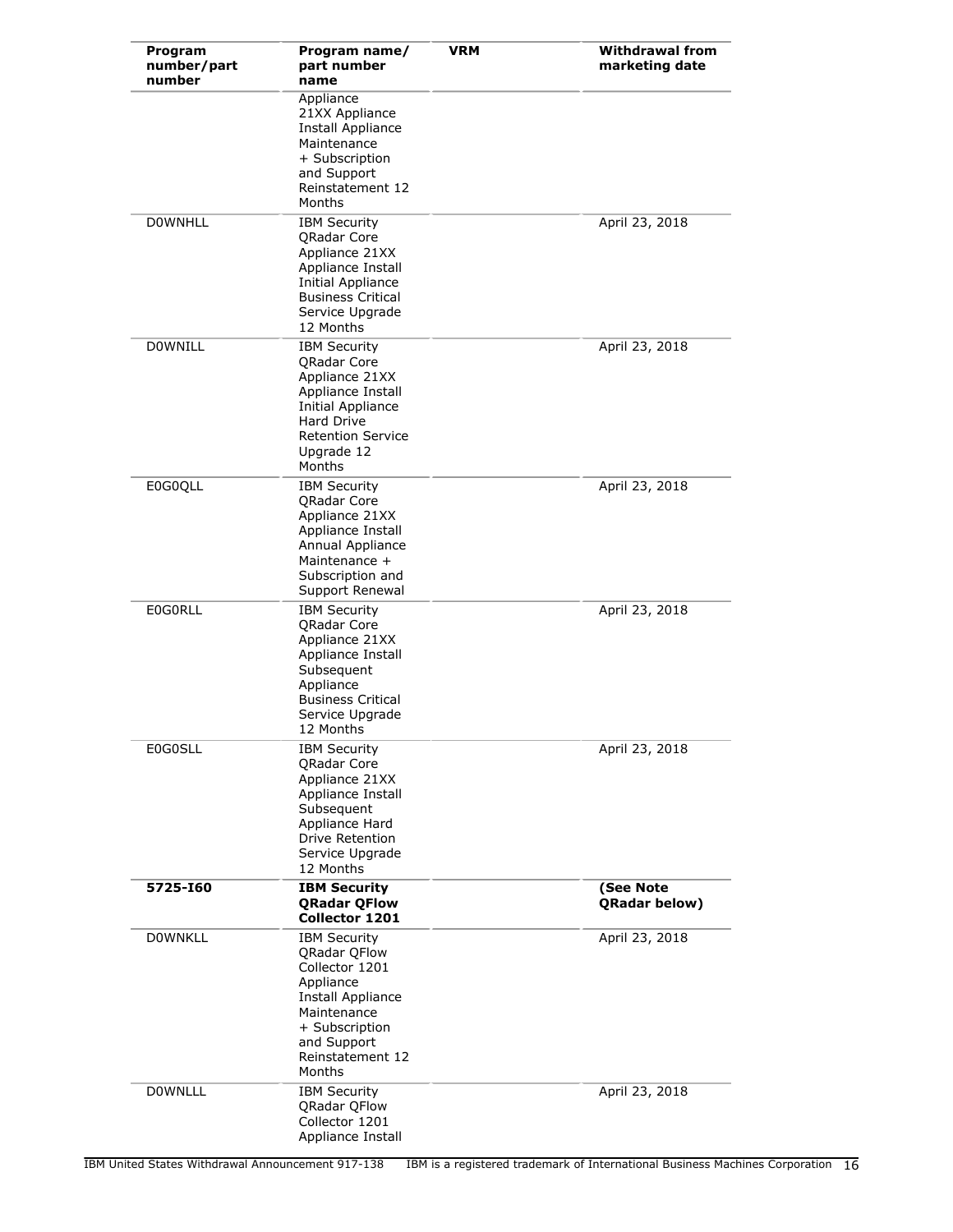| Program<br>number/part<br>number | Program name/<br>part number<br>name                                                                                                                                                   | <b>VRM</b> | <b>Withdrawal from</b><br>marketing date |
|----------------------------------|----------------------------------------------------------------------------------------------------------------------------------------------------------------------------------------|------------|------------------------------------------|
|                                  | <b>Initial Appliance</b><br><b>Business Critical</b><br>Service Upgrade<br>12 Months                                                                                                   |            |                                          |
| <b>DOWNMLL</b>                   | <b>IBM Security</b><br><b>QRadar QFlow</b><br>Collector 1201<br>Appliance Install<br><b>Initial Appliance</b><br><b>Hard Drive</b><br><b>Retention Service</b><br>Upgrade 12<br>Months |            | April 23, 2018                           |
| <b>E0G0TLL</b>                   | <b>IBM Security</b><br>QRadar QFlow<br>Collector 1201<br>Appliance Install<br>Annual Appliance<br>Maintenance +<br>Subscription and<br>Support Renewal                                 |            | April 23, 2018                           |
| <b>E0G0ULL</b>                   | <b>IBM Security</b><br><b>QRadar QFlow</b><br>Collector 1201<br>Appliance Install<br>Subsequent<br>Appliance<br><b>Business Critical</b><br>Service Upgrade<br>12 Months               |            | April 23, 2018                           |
| E0G0VLL                          | <b>IBM Security</b><br><b>QRadar QFlow</b><br>Collector 1201<br>Appliance Install<br>Subsequent<br>Appliance Hard<br>Drive Retention<br>Service Upgrade<br>12 Months                   |            | April 23, 2018                           |
| 5725-161                         | <b>IBM Security</b><br><b>QRadar QFlow</b><br>Collector 1202                                                                                                                           |            | (See Note<br><b>ORadar below)</b>        |
| <b>DOWNPLL</b>                   | <b>IBM Security</b><br><b>QRadar QFlow</b><br>Collector 1202<br>Appliance<br>Install Appliance<br>Maintenance<br>+ Subscription<br>and Support<br>Reinstatement 12<br>Months           |            | April 23, 2018                           |
| <b>DOWNQLL</b>                   | <b>IBM Security</b><br><b>QRadar QFlow</b><br>Collector 1202<br>Appliance Install<br>Initial Appliance<br><b>Business Critical</b><br>Service Upgrade<br>12 Months                     |            | April 23, 2018                           |
| <b>DOWNRLL</b>                   | <b>IBM Security</b><br><b>QRadar QFlow</b><br>Collector 1202<br>Appliance Install<br><b>Initial Appliance</b><br>Hard Drive<br><b>Retention Service</b>                                |            | April 23, 2018                           |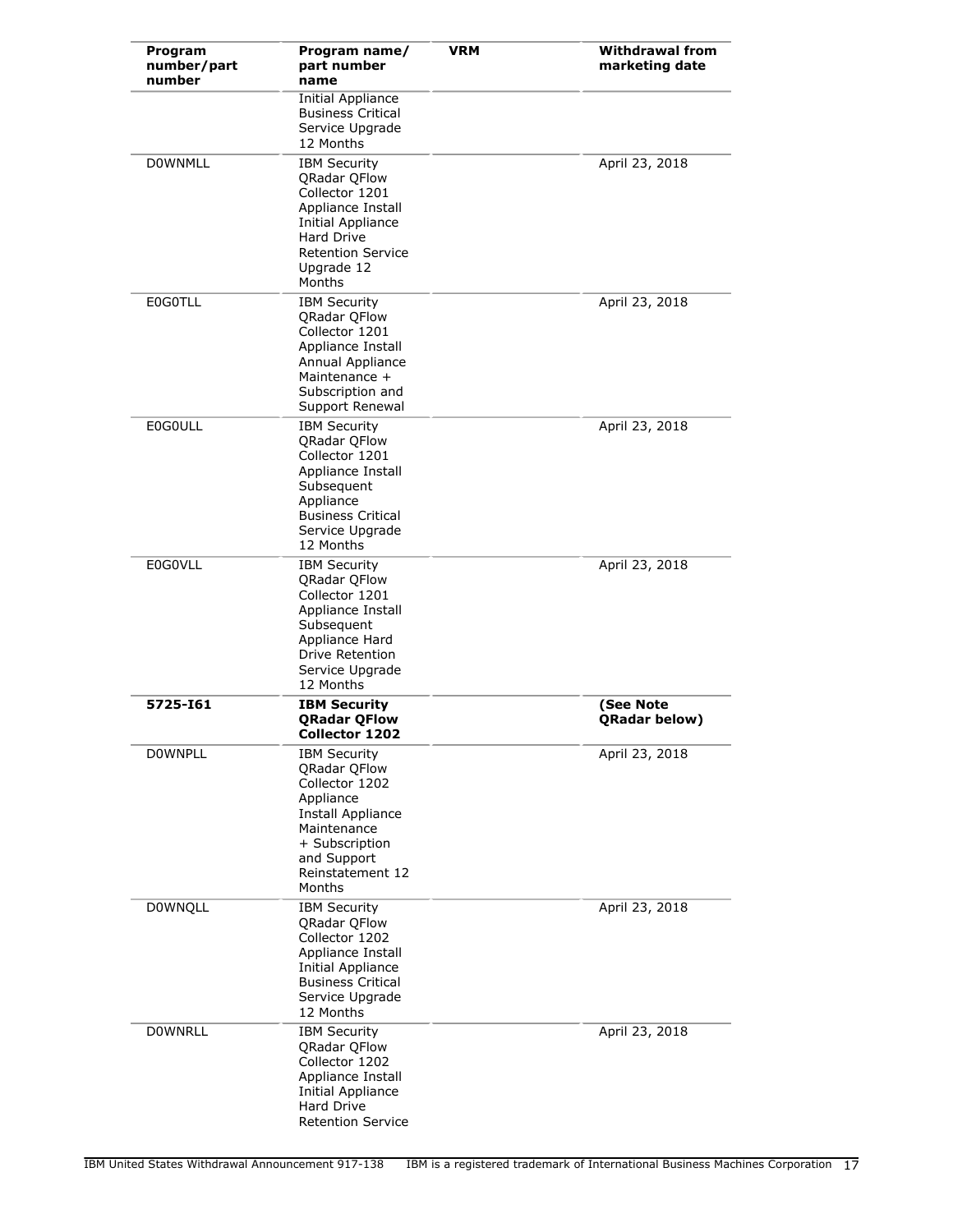| Program<br>number/part<br>number | Program name/<br>part number<br>name                                                                                                                                         | <b>VRM</b> | <b>Withdrawal from</b><br>marketing date |
|----------------------------------|------------------------------------------------------------------------------------------------------------------------------------------------------------------------------|------------|------------------------------------------|
|                                  | Upgrade 12<br>Months                                                                                                                                                         |            |                                          |
| <b>E0G0WLL</b>                   | <b>IBM Security</b><br>QRadar QFlow<br>Collector 1202<br>Appliance Install<br>Annual Appliance<br>Maintenance +<br>Subscription and<br>Support Renewal                       |            | April 23, 2018                           |
| E0G0XLL                          | <b>IBM Security</b><br><b>QRadar QFlow</b><br>Collector 1202<br>Appliance Install<br>Subsequent<br>Appliance<br><b>Business Critical</b><br>Service Upgrade<br>12 Months     |            | April 23, 2018                           |
| <b>E0G0YLL</b>                   | <b>IBM Security</b><br>QRadar QFlow<br>Collector 1202<br>Appliance Install<br>Subsequent<br>Appliance Hard<br><b>Drive Retention</b><br>Service Upgrade<br>12 Months         |            | April 23, 2018                           |
| 5725-162                         | <b>IBM Security</b><br><b>QRadar QFlow</b><br>Collector 1301                                                                                                                 |            | (See Note<br>QRadar below)               |
| <b>DOWNTLL</b>                   | <b>IBM Security</b><br><b>QRadar QFlow</b><br>Collector 1301<br>Appliance<br>Install Appliance<br>Maintenance<br>+ Subscription<br>and Support<br>Reinstatement 12<br>Months |            | April 23, 2018                           |
| <b>DOWNULL</b>                   | <b>IBM Security</b><br><b>ORadar OFlow</b><br>Collector 1301<br>Appliance Install<br><b>Initial Appliance</b><br><b>Business Critical</b><br>Service Upgrade<br>12 Months    |            | April 23, 2018                           |
| <b>DOWNVLL</b>                   | <b>IBM Security</b><br><b>QRadar QFlow</b><br>Collector 1301<br>Appliance Install<br>Initial Appliance<br>Hard Drive<br><b>Retention Service</b><br>Upgrade 12<br>Months     |            | April 23, 2018                           |
| E0G0ZLL                          | <b>IBM Security</b><br><b>QRadar QFlow</b><br>Collector 1301<br>Appliance Install<br>Annual Appliance<br>Maintenance +<br>Subscription and<br>Support Renewal                |            | April 23, 2018                           |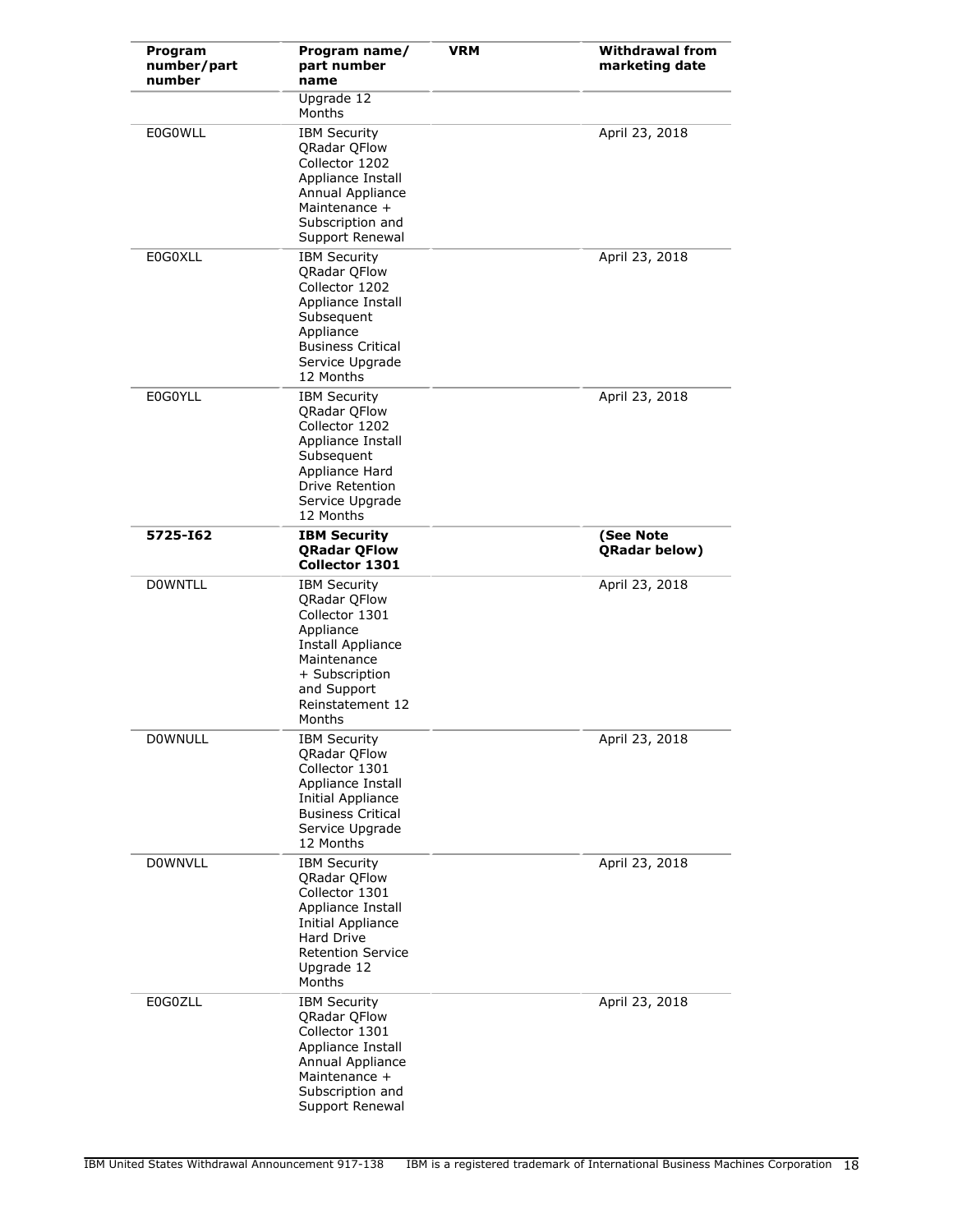| Program<br>number/part<br>number | Program name/<br>part number<br>name                                                                                                                                             | <b>VRM</b> | <b>Withdrawal from</b><br>marketing date |
|----------------------------------|----------------------------------------------------------------------------------------------------------------------------------------------------------------------------------|------------|------------------------------------------|
| E0G10LL                          | <b>IBM Security</b><br><b>QRadar QFlow</b><br>Collector 1301<br>Appliance Install<br>Subsequent<br>Appliance<br><b>Business Critical</b><br>Service Upgrade<br>12 Months         |            | April 23, 2018                           |
| E0G11LL                          | <b>IBM Security</b><br>QRadar QFlow<br>Collector 1301<br>Appliance Install<br>Subsequent<br>Appliance Hard<br>Drive Retention<br>Service Upgrade<br>12 Months                    |            | April 23, 2018                           |
| 5725-163                         | <b>IBM Security</b><br><b>QRadar QFlow</b><br>Collector 1301-<br><b>SR</b>                                                                                                       |            | (See Note<br><b>QRadar below)</b>        |
| <b>DOWNXLL</b>                   | <b>IBM Security</b><br>QRadar QFlow<br>Collector 1310-<br><b>SR Appliance</b><br>Install Appliance<br>Maintenance<br>+ Subscription<br>and Support<br>Reinstatement 12<br>Months |            | April 23, 2018                           |
| <b>DOWNYLL</b>                   | <b>IBM Security</b><br>QRadar QFlow<br>Collector 1310-SR<br>Appliance Install<br><b>Initial Appliance</b><br><b>Business Critical</b><br>Service Upgrade<br>12 Months            |            | April 23, 2018                           |
| <b>DOWNZLL</b>                   | <b>IBM Security</b><br>QRadar QFlow<br>Collector 1310-<br><b>SR Appliance</b><br>Install Initial<br>Appliance Hard<br>Drive Retention<br>Service Upgrade<br>12 Months            |            | April 23, 2018                           |
| E0G12LL                          | <b>IBM Security</b><br><b>QRadar QFlow</b><br>Collector 1310-SR<br>Appliance Install<br>Annual Appliance<br>Maintenance +<br>Subscription and<br>Support Renewal                 |            | April 23, 2018                           |
| E0G13LL                          | <b>IBM Security</b><br>QRadar QFlow<br>Collector 1310-<br><b>SR Appliance</b><br>Install Subsequent<br>Appliance<br><b>Business Critical</b><br>Service Upgrade<br>12 Months     |            | April 23, 2018                           |
| E0G14LL                          | <b>IBM Security</b><br>QRadar QFlow                                                                                                                                              |            | April 23, 2018                           |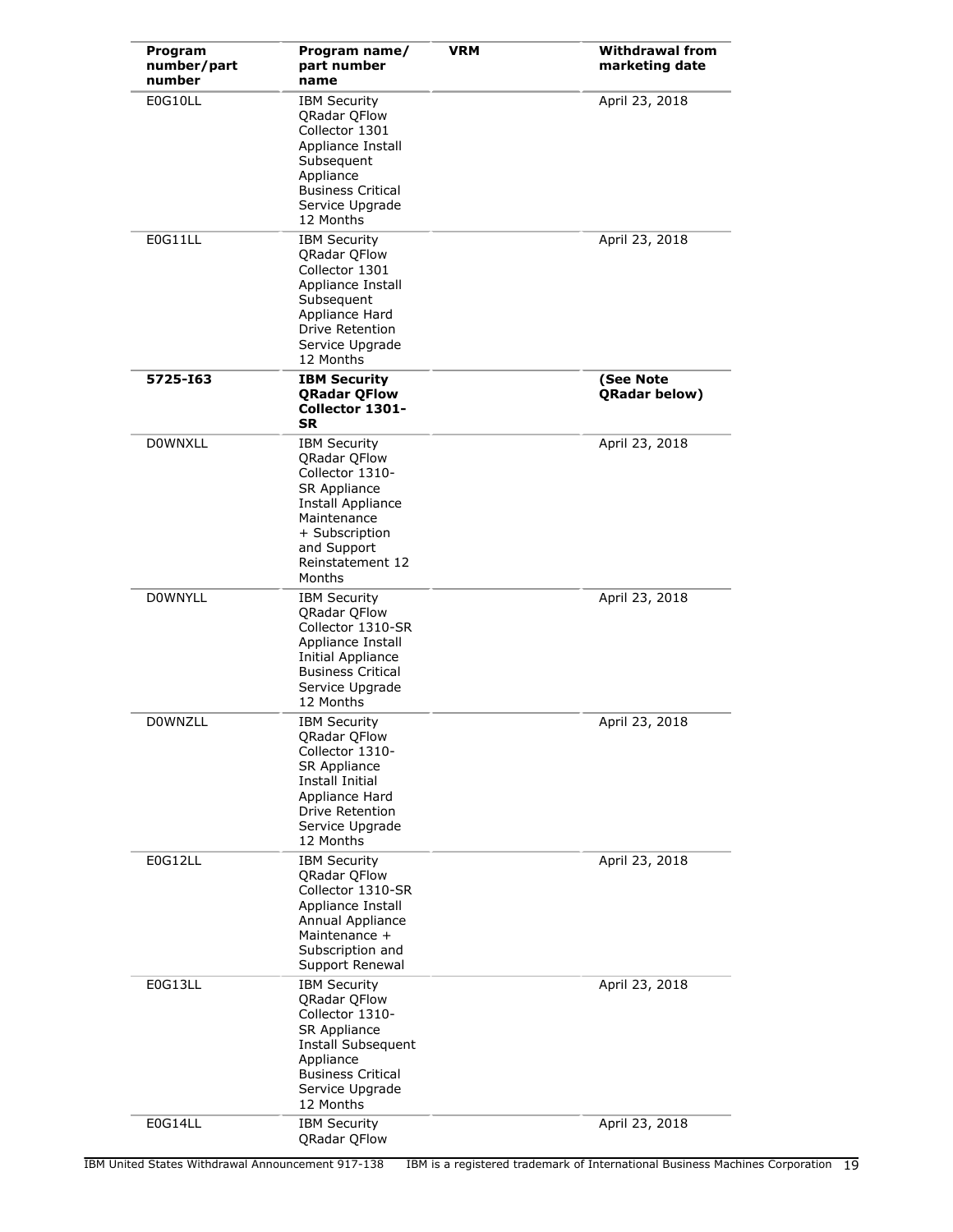| Program<br>number/part<br>number | Program name/<br>part number<br>name                                                                                                                                                | <b>VRM</b> | <b>Withdrawal from</b><br>marketing date |
|----------------------------------|-------------------------------------------------------------------------------------------------------------------------------------------------------------------------------------|------------|------------------------------------------|
|                                  | Collector 1310-<br>SR Appliance<br>Install Subsequent<br>Appliance Hard<br><b>Drive Retention</b><br>Service Upgrade<br>12 Months                                                   |            |                                          |
| 5725-164                         | <b>IBM Security</b><br><b>QRadar QFlow</b><br>Collector 1301-<br><b>LR</b>                                                                                                          |            | (See Note<br><b>QRadar below)</b>        |
| D0WP1LL                          | <b>IBM Security</b><br>QRadar QFlow<br>Collector 1310-<br>LR Appliance<br>Install Appliance<br>Maintenance<br>+ Subscription<br>and Support<br>Reinstatement 12<br>Months           |            | April 23, 2018                           |
| D0WP2LL                          | <b>IBM Security</b><br><b>QRadar QFlow</b><br>Collector 1310-LR<br>Appliance Install<br>Initial Appliance<br><b>Business Critical</b><br>Service Upgrade<br>12 Months               |            | April 23, 2018                           |
| D0WP3LL                          | <b>IBM Security</b><br>QRadar QFlow<br>Collector 1310-<br>LR Appliance<br>Install Initial<br>Appliance Hard<br>Drive Retention<br>Service Upgrade<br>12 Months                      |            | April 23, 2018                           |
| <b>E0G15LL</b>                   | <b>IBM Security</b><br><b>QRadar QFlow</b><br>Collector 1310-LR<br>Appliance Install<br>Annual Appliance<br>Maintenance +<br>Subscription and<br>Support Renewal                    |            | April 23, 2018                           |
| <b>E0G16LL</b>                   | <b>IBM Security</b><br><b>QRadar QFlow</b><br>Collector 1310-<br>LR Appliance<br><b>Install Subsequent</b><br>Appliance<br><b>Business Critical</b><br>Service Upgrade<br>12 Months |            | April 23, 2018                           |
| <b>E0G17LL</b>                   | <b>IBM Security</b><br>QRadar QFlow<br>Collector 1310-<br>LR Appliance<br>Install Subsequent<br>Appliance Hard<br>Drive Retention<br>Service Upgrade<br>12 Months                   |            | April 23, 2018                           |
| 5725-J94                         | <b>IBM Security</b><br><b>QRadar Event</b><br>Collector 1501                                                                                                                        |            | (See Note<br>QRadar below)               |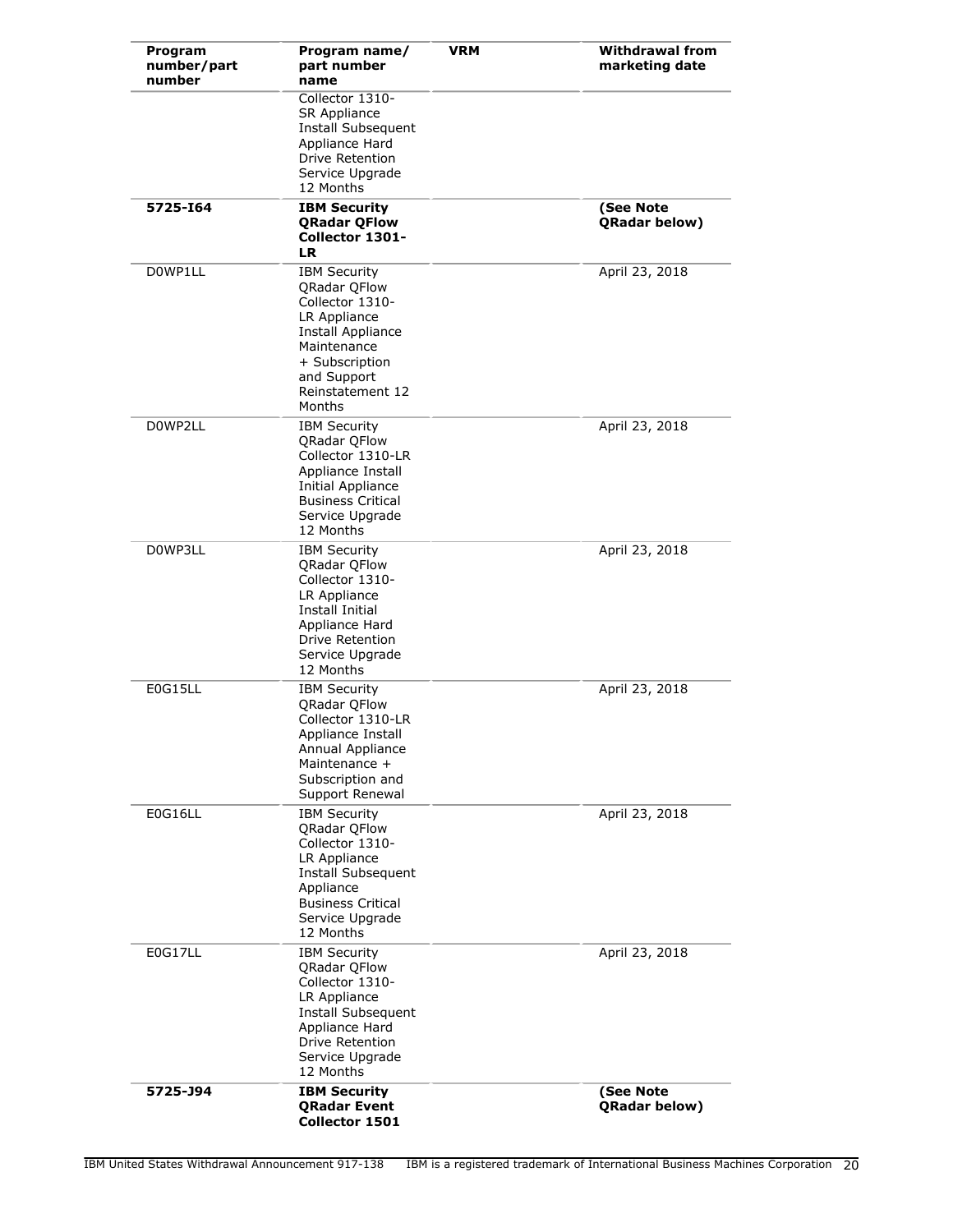| Program<br>number/part<br>number | Program name/<br>part number<br>name                                                                                                                                            | <b>VRM</b> | <b>Withdrawal from</b><br>marketing date |
|----------------------------------|---------------------------------------------------------------------------------------------------------------------------------------------------------------------------------|------------|------------------------------------------|
| D0WP5LL                          | <b>IBM Security</b><br>QRadar Event<br>Collector 1501<br>Appliance<br>Install Appliance<br>Maintenance<br>+ Subscription<br>and Support<br>Reinstatement 12<br>Months           |            | April 23, 2018                           |
| D0WP6LL                          | <b>IBM Security</b><br><b>QRadar Event</b><br>Collector 1501<br>Appliance Install<br>Initial Appliance<br><b>Business Critical</b><br>Service Upgrade<br>12 Months              |            | April 23, 2018                           |
| D0WP7LL                          | <b>IBM Security</b><br>QRadar Event<br>Collector 1501<br>Appliance Install<br><b>Initial Appliance</b><br><b>Hard Drive</b><br><b>Retention Service</b><br>Upgrade 12<br>Months |            | April 23, 2018                           |
| E0G18LL                          | <b>IBM Security</b><br><b>ORadar Event</b><br>Collector 1501<br>Appliance Install<br>Annual Appliance<br>Maintenance +<br>Subscription and<br>Support Renewal                   |            | April 23, 2018                           |
| E0G19LL                          | <b>IBM Security</b><br>QRadar Event<br>Collector 1501<br>Appliance Install<br>Subsequent<br>Appliance<br><b>Business Critical</b><br>Service Upgrade<br>12 Months               |            | April 23, 2018                           |
| E0G1ALL                          | <b>IBM Security</b><br>QRadar Event<br>Collector 1501<br>Appliance Install<br>Subsequent<br>Appliance Hard<br><b>Drive Retention</b><br>Service Upgrade<br>12 Months            |            | April 23, 2018                           |
| 5725-K39                         | <b>IBM Predictive</b><br><b>Maintenance</b><br>and Quality                                                                                                                      |            |                                          |
| D1G5DLL                          | <b>IBM Predictive</b><br>Maintenance<br>and Quality for<br>Maximo <sup>(R)</sup> Install<br>License $+$ SW<br>Subscription<br>& Support 12<br>Months                            | 2.5.3      | December 12,<br>2017                     |
| D1G5ELL                          | <b>IBM Predictive</b><br>Maintenance<br>and Quality for                                                                                                                         | 2.5.3      | December 12,<br>2017                     |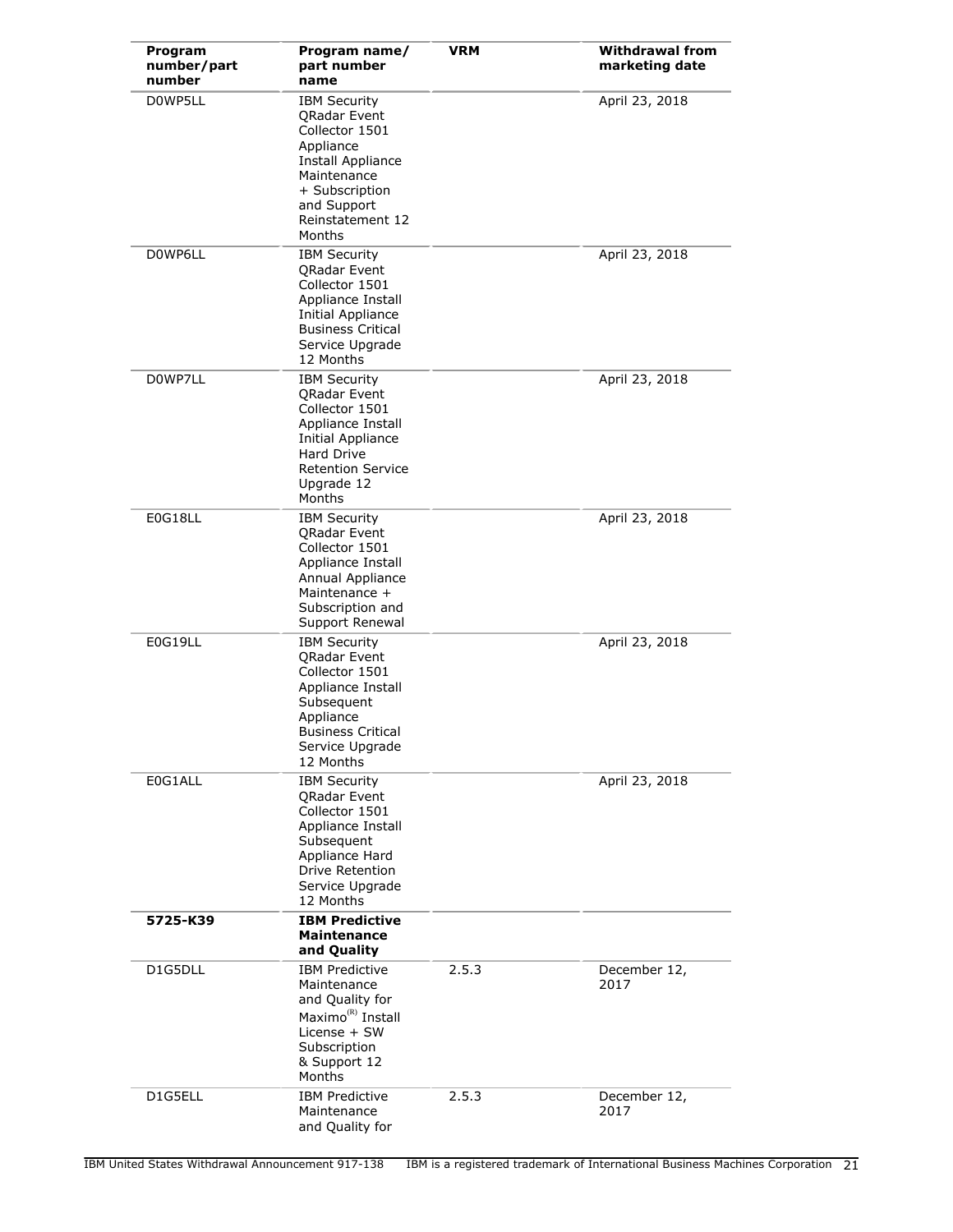| Program<br>number/part<br>number | Program name/<br>part number<br>name                                                                                                                                            | <b>VRM</b> | <b>Withdrawal from</b><br>marketing date |
|----------------------------------|---------------------------------------------------------------------------------------------------------------------------------------------------------------------------------|------------|------------------------------------------|
|                                  | Maximo Install<br><b>SW Subscription</b><br>& Support<br>Reinstatement 12<br>Months                                                                                             |            |                                          |
| D1G5FLL                          | <b>IBM Predictive</b><br>Maintenance<br>and Quality<br>for Maximo for<br>Non-Production<br>Environment<br>Install License +<br><b>SW Subscription</b><br>& Support 12<br>Months | 2.5.3      | December 12,<br>2017                     |
| D1G5GLL                          | <b>IBM Predictive</b><br>Maintenance<br>and Quality<br>for Maximo for<br>Non-Production<br>Environment<br>Install SW<br>Subscription<br>& Support<br>Reinstatement 12<br>Months | 2.5.3      | December 12,<br>2017                     |
| D1G5HLL                          | <b>IBM Predictive</b><br>Maintenance<br>and Quality for<br>Maximo Resource<br>Value Unit License<br>+ SW Subscription<br>& Support 12<br>Months                                 | 2.5.3      | December 12,<br>2017                     |
| D1G5ILL                          | <b>IBM Predictive</b><br>Maintenance<br>and Quality for<br>Maximo Resource<br>Value Unit SW<br>Subscription<br>& Support<br>Reinstatement 12<br>Months                          | 2.5.3      | December 12,<br>2017                     |
| D1G5JLL                          | <b>IBM Predictive</b><br>Maintenance<br>and Quality for<br>Maximo Install<br>Monthly License                                                                                    | 2.5.3      | December 12,<br>2017                     |
| D1G5KLL                          | <b>IBM Predictive</b><br>Maintenance<br>and Quality<br>for Maximo<br>Resource Value<br>Unit Monthly<br>License                                                                  | 2.5.3      | December 12,<br>2017                     |
| D1G5LLL                          | <b>IBM Predictive</b><br>Maintenance<br>and Quality<br>for Maximo for<br>Non-Production<br>Environment<br>Install Monthly<br>License                                            | 2.5.3      | December 12,<br>2017                     |
| <b>EOLHALL</b>                   | <b>IBM Predictive</b><br>Maintenance<br>and Quality for<br>Maximo Install<br>Annual SW                                                                                          | 2.5.3      | February 13, 2018                        |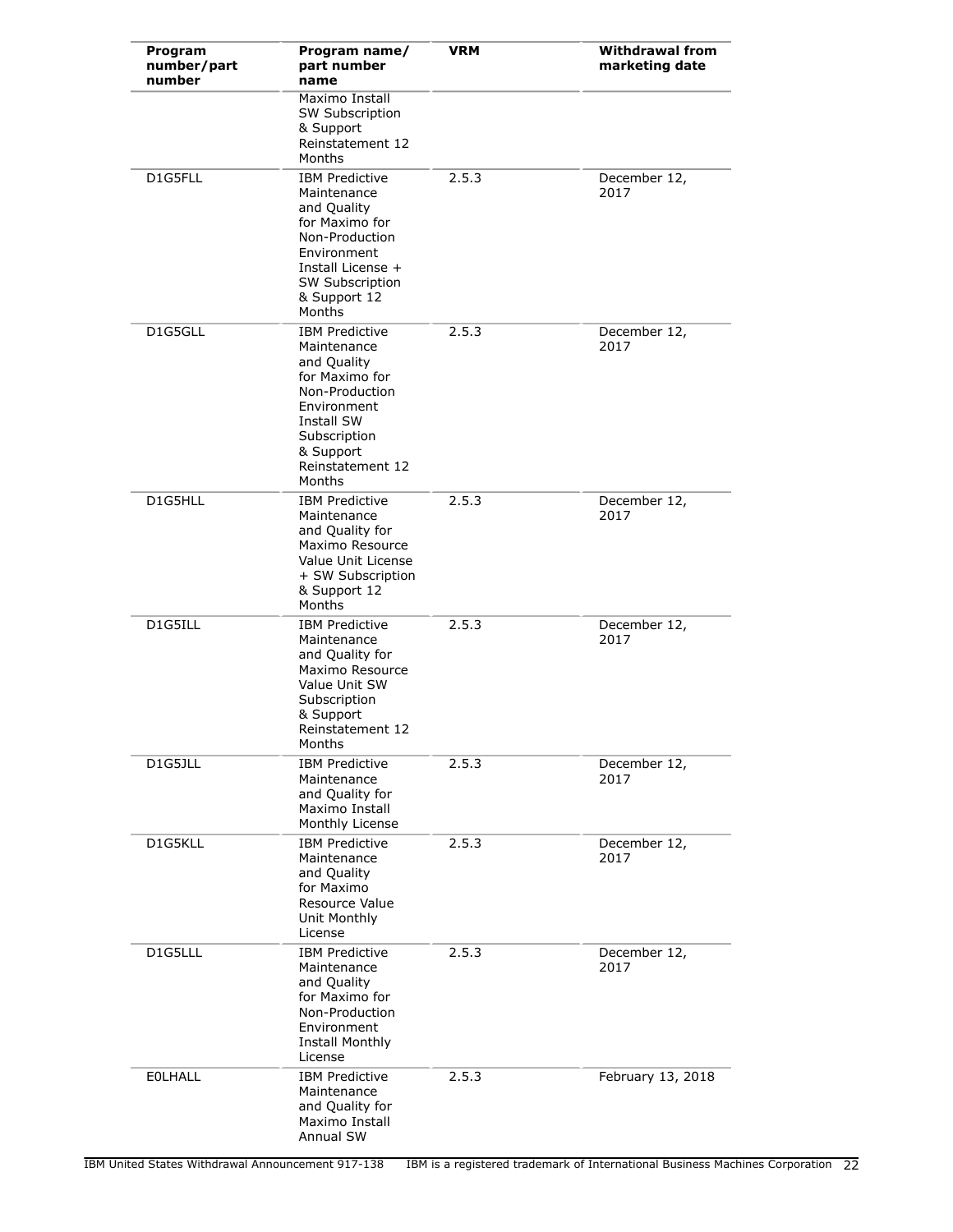| Program<br>number/part<br>number | Program name/<br>part number<br>name                                                                                                                                                         | <b>VRM</b> | <b>Withdrawal from</b><br>marketing date |
|----------------------------------|----------------------------------------------------------------------------------------------------------------------------------------------------------------------------------------------|------------|------------------------------------------|
|                                  | Subscription &<br>Support Renewal<br>12 Months                                                                                                                                               |            |                                          |
| <b>EOLHBLL</b>                   | <b>IBM Predictive</b><br>Maintenance<br>and Quality<br>for Maximo for<br>Non-Production<br>Environment<br>Install Annual SW<br>Subscription &<br>Support Renewal<br>12 Months                | 2.5.3      | February 13, 2018                        |
| <b>EOLHCLL</b>                   | <b>IBM Predictive</b><br>Maintenance<br>and Quality for<br>Maximo Resource<br>Value Unit Annual<br>SW Subscription &<br>Support Renewal<br>12 Months                                         | 2.5.3      | February 13, 2018                        |
| 5725-Q40                         | <b>IBM Security</b><br><b>QRadar Incident</b><br><b>Forensics</b><br><b>Appliance XX28</b>                                                                                                   |            | (See Note<br><b>QRadar below)</b>        |
| D14BXLL                          | <b>IBM Security</b><br>QRadar Packet<br>Capture Appliance<br>XX28 Appliance<br>Install Appliance<br>Maintenance<br>+ Subscription<br>and Support<br>Reinstatement 12<br>Months               |            | July 24, 2020                            |
| D14BZLL                          | <b>IBM Security</b><br><b>ORadar Incident</b><br>Forensics<br>Appliance XX28<br>Appliance<br>Install Appliance<br>Maintenance<br>+ Subscription<br>and Support<br>Reinstatement 12<br>Months |            | July 24, 2020                            |
| D14C0LL                          | <b>IBM Security</b><br>QRadar Packet<br>Capture Appliance<br>XX28 Appliance<br>Install Initial<br>Appliance<br><b>Business Critical</b><br>Service Upgrade<br>12 Months                      |            | July 24, 2020                            |
| D14C1LL                          | <b>IBM Security</b><br>QRadar Incident<br>Forensics<br>Appliance XX28<br>Appliance Install<br><b>Initial Appliance</b><br><b>Business Critical</b><br>Service Upgrade<br>12 Months           |            | July 24, 2020                            |
| D14C2LL                          | <b>IBM Security</b><br>QRadar Packet<br>Capture Appliance<br>XX28 Appliance                                                                                                                  |            | July 24, 2020                            |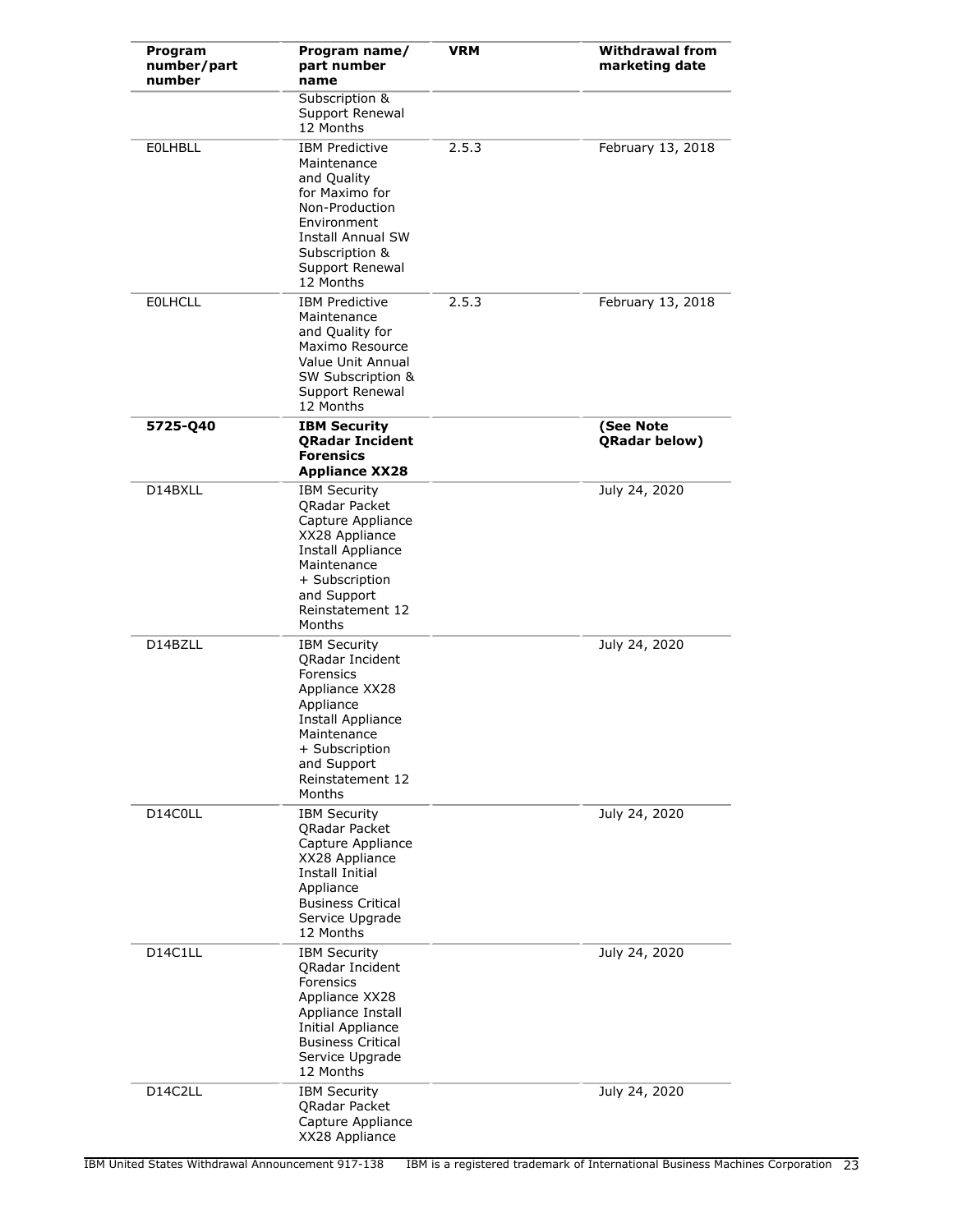| Program<br>number/part<br>number | Program name/<br>part number<br>name                                                                                                                                                            | <b>VRM</b> | <b>Withdrawal from</b><br>marketing date |
|----------------------------------|-------------------------------------------------------------------------------------------------------------------------------------------------------------------------------------------------|------------|------------------------------------------|
|                                  | Install Initial<br>Appliance Hard<br>Drive Retention<br>Service Upgrade<br>12 Months                                                                                                            |            |                                          |
| D14C3LL                          | <b>IBM Security</b><br><b>ORadar Incident</b><br>Forensics<br>Appliance XX28<br>Appliance Install<br>Initial Appliance<br><b>Hard Drive</b><br><b>Retention Service</b><br>Upgrade 12<br>Months |            | July 24, 2020                            |
| E0JC9LL                          | <b>IBM Security</b><br><b>ORadar Packet</b><br>Capture Appliance<br>XX28 Appliance<br>Install Annual<br>Appliance<br>Maintenance +<br>Subscription and<br>Support Renewal                       |            | July 24, 2020                            |
| <b>E0JCALL</b>                   | <b>IBM Security</b><br>QRadar Incident<br>Forensics<br>Appliance XX28<br>Appliance Install<br>Annual Appliance<br>Maintenance +<br>Subscription and<br>Support Renewal                          |            | July 24, 2020                            |
| <b>E0JCBLL</b>                   | <b>IBM Security</b><br><b>QRadar Packet</b><br>Capture Appliance<br>XX28 Appliance<br>Install Subsequent<br>Appliance<br><b>Business Critical</b><br>Service Upgrade<br>12 Months               |            | July 24, 2020                            |
| <b>E0JCCLL</b>                   | <b>IBM Security</b><br>QRadar Incident<br>Forensics<br>Appliance XX28<br>Appliance Install<br>Subsequent<br>Appliance<br><b>Business Critical</b><br>Service Upgrade<br>12 Months               |            | July 24, 2020                            |
| <b>E0JCDLL</b>                   | <b>IBM Security</b><br>QRadar Packet<br>Capture Appliance<br>XX28 Appliance<br>Install Subsequent<br>Appliance Hard<br>Drive Retention<br>Service Upgrade<br>12 Months                          |            | July 24, 2020                            |
| <b>EOJCELL</b>                   | <b>IBM Security</b><br>QRadar Incident<br>Forensics<br>Appliance XX28<br>Appliance Install<br>Subsequent<br>Appliance Hard                                                                      |            | July 24, 2020                            |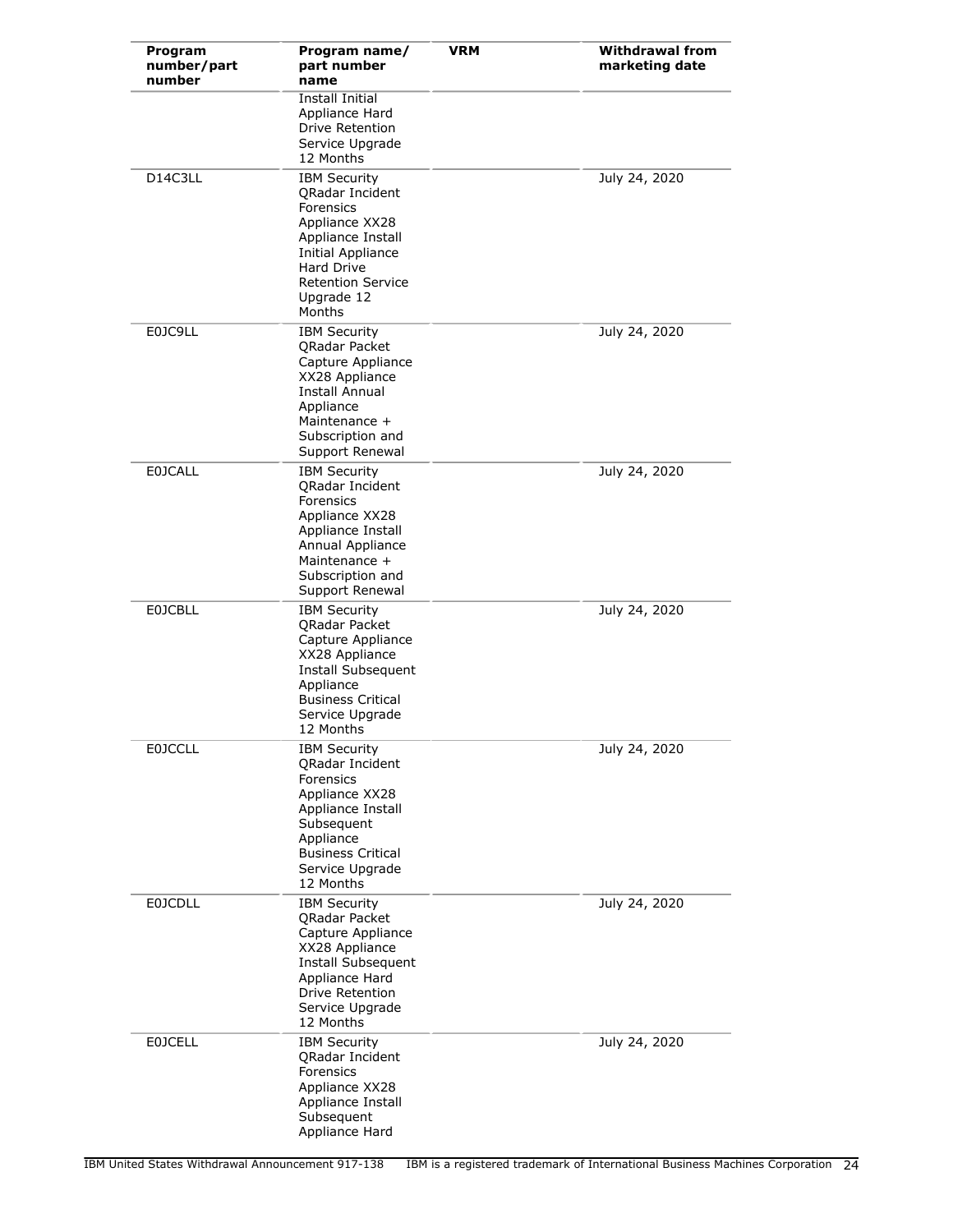| Program<br>number/part<br>number | Program name/<br>part number<br>name                                                                                                                                           | <b>VRM</b> | <b>Withdrawal from</b><br>marketing date |
|----------------------------------|--------------------------------------------------------------------------------------------------------------------------------------------------------------------------------|------------|------------------------------------------|
|                                  | Drive Retention<br>Service Upgrade<br>12 Months                                                                                                                                |            |                                          |
| 5725-Q59                         | <b>IBM Security</b><br><b>QRadar Core</b><br><b>Appliance XX05</b><br>G2                                                                                                       |            | (See Note<br>QRadar below)               |
| D14R7LL                          | <b>IBM Security</b><br><b>ORadar Core</b><br>Appliance XX05<br>G2 Appliance<br>Install Appliance<br>Maintenance<br>+ Subscription<br>and Support<br>Reinstatement 12<br>Months |            | July 24, 2020                            |
| D14R8LL                          | <b>IBM Security</b><br><b>QRadar Core</b><br>Appliance XX05<br>G2 Appliance<br>Install Initial<br>Appliance<br><b>Business Critical</b><br>Service Upgrade<br>12 Months        |            | July 24, 2020                            |
| D14R9LL                          | <b>IBM Security</b><br><b>QRadar Core</b><br>Appliance XX05<br>G2 Appliance<br><b>Install Initial</b><br>Appliance Hard<br>Drive Retention<br>Service Upgrade<br>12 Months     |            | July 24, 2020                            |
| <b>E0JGVLL</b>                   | <b>IBM Security</b><br><b>QRadar Core</b><br>Appliance XX05<br>G2 Appliance<br>Install Annual<br>Appliance<br>Maintenance +<br>Subscription and<br>Support Renewal             |            | July 24, 2020                            |
| <b>E0JGWLL</b>                   | <b>IBM Security</b><br><b>QRadar Core</b><br>Appliance XX05<br>G2 Appliance<br>Install Subsequent<br>Appliance<br><b>Business Critical</b><br>Service Upgrade<br>12 Months     |            | July 24, 2020                            |
| <b>E0JGXLL</b>                   | <b>IBM Security</b><br><b>QRadar Core</b><br>Appliance XX05<br>G2 Appliance<br>Install Subsequent<br>Appliance Hard<br><b>Drive Retention</b><br>Service Upgrade<br>12 Months  |            | July 24, 2020                            |
| 5725-Q60                         | <b>IBM Security</b><br><b>QRadar Core</b><br><b>Appliance XX28</b><br>G2                                                                                                       |            | (See Note<br>QRadar below)               |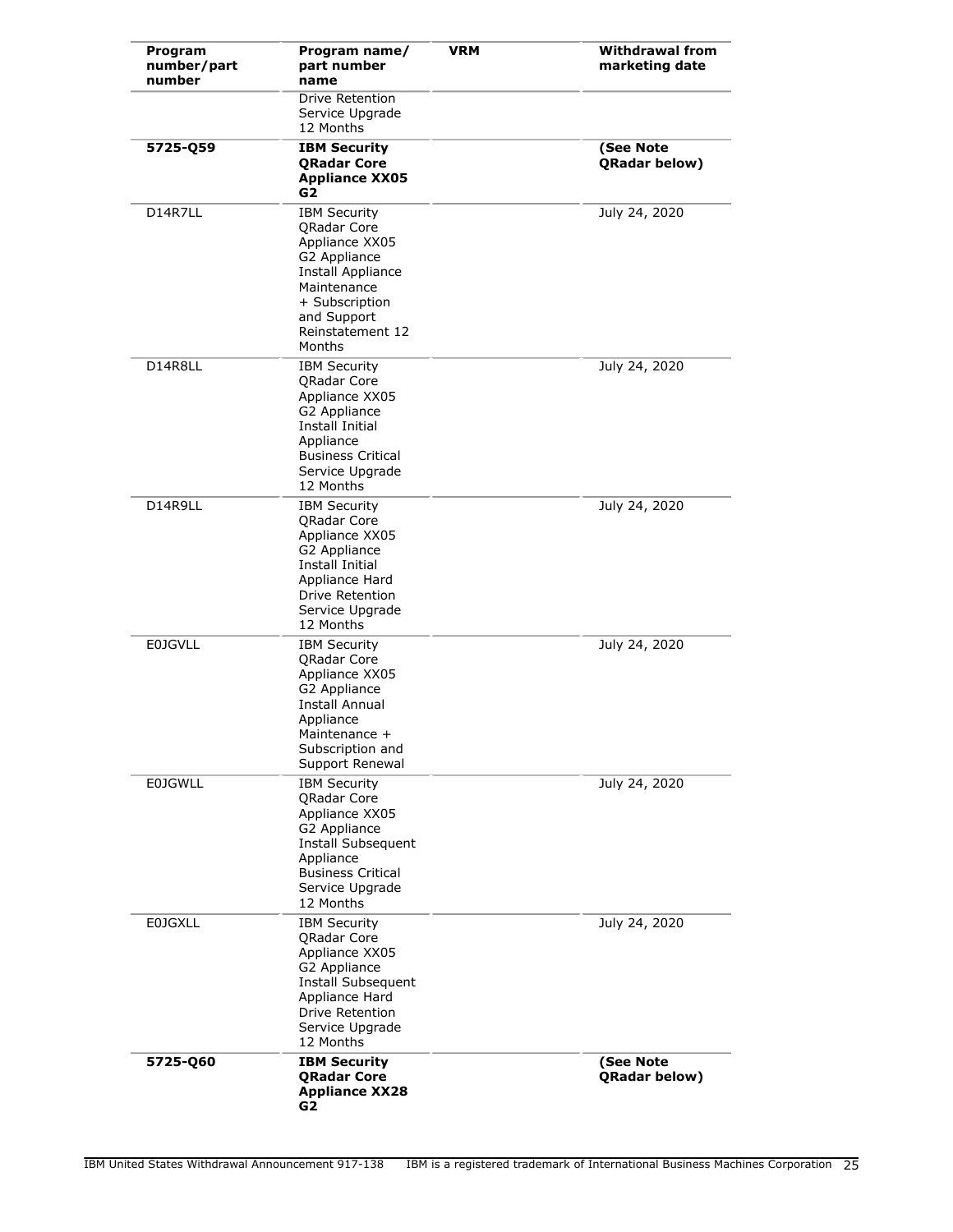| Program<br>number/part<br>number | Program name/<br>part number<br>name                                                                                                                                             | <b>VRM</b> | <b>Withdrawal from</b><br>marketing date |
|----------------------------------|----------------------------------------------------------------------------------------------------------------------------------------------------------------------------------|------------|------------------------------------------|
| D14RBLL                          | <b>IBM Security</b><br><b>QRadar Core</b><br>Appliance XX28<br>G2 Appliance<br>Install Appliance<br>Maintenance<br>+ Subscription<br>and Support<br>Reinstatement 12<br>Months   |            | July 24, 2020                            |
| D14RCLL                          | <b>IBM Security</b><br><b>QRadar Core</b><br>Appliance XX28<br>G2 Appliance<br>Install Initial<br>Appliance<br><b>Business Critical</b><br>Service Upgrade<br>12 Months          |            | July 24, 2020                            |
| D14RDLL                          | <b>IBM Security</b><br><b>ORadar Core</b><br>ApplianceXX28<br>G2 Appliance<br><b>Install Initial</b><br>Appliance Hard<br><b>Drive Retention</b><br>Service Upgrade<br>12 Months |            | July 24, 2020                            |
| <b>E0JGYLL</b>                   | <b>IBM Security</b><br><b>QRadar Core</b><br>Appliance XX28<br>G2 Appliance<br>Install Annual<br>Appliance<br>Maintenance +<br>Subscription and<br>Support Renewal               |            | July 24, 2020                            |
| <b>E0JGZLL</b>                   | <b>IBM Security</b><br>QRadar Core<br>Appliance XX28<br>G2 Appliance<br><b>Install Subsequent</b><br>Appliance<br><b>Business Critical</b><br>Service Upgrade<br>12 Months       |            | July 24, 2020                            |
| <b>EOJHOLL</b>                   | <b>IBM Security</b><br><b>QRadar Core</b><br>Appliance XX28<br>G2 Appliance<br>Install Subsequent<br>Appliance Hard<br>Drive Retention<br>Service Upgrade<br>12 Months           |            | July 24, 2020                            |
| 5725-Q61                         | <b>IBM Security</b><br><b>QRadar Core</b><br><b>Appliance 21XX</b><br>G2                                                                                                         |            | (See Note<br>QRadar below)               |
| D14RFLL                          | <b>IBM Security</b><br><b>QRadar Core</b><br>Appliance 21XX<br>G2 Appliance<br>Install Appliance<br>Maintenance<br>+ Subscription<br>and Support                                 |            | July 24, 2020                            |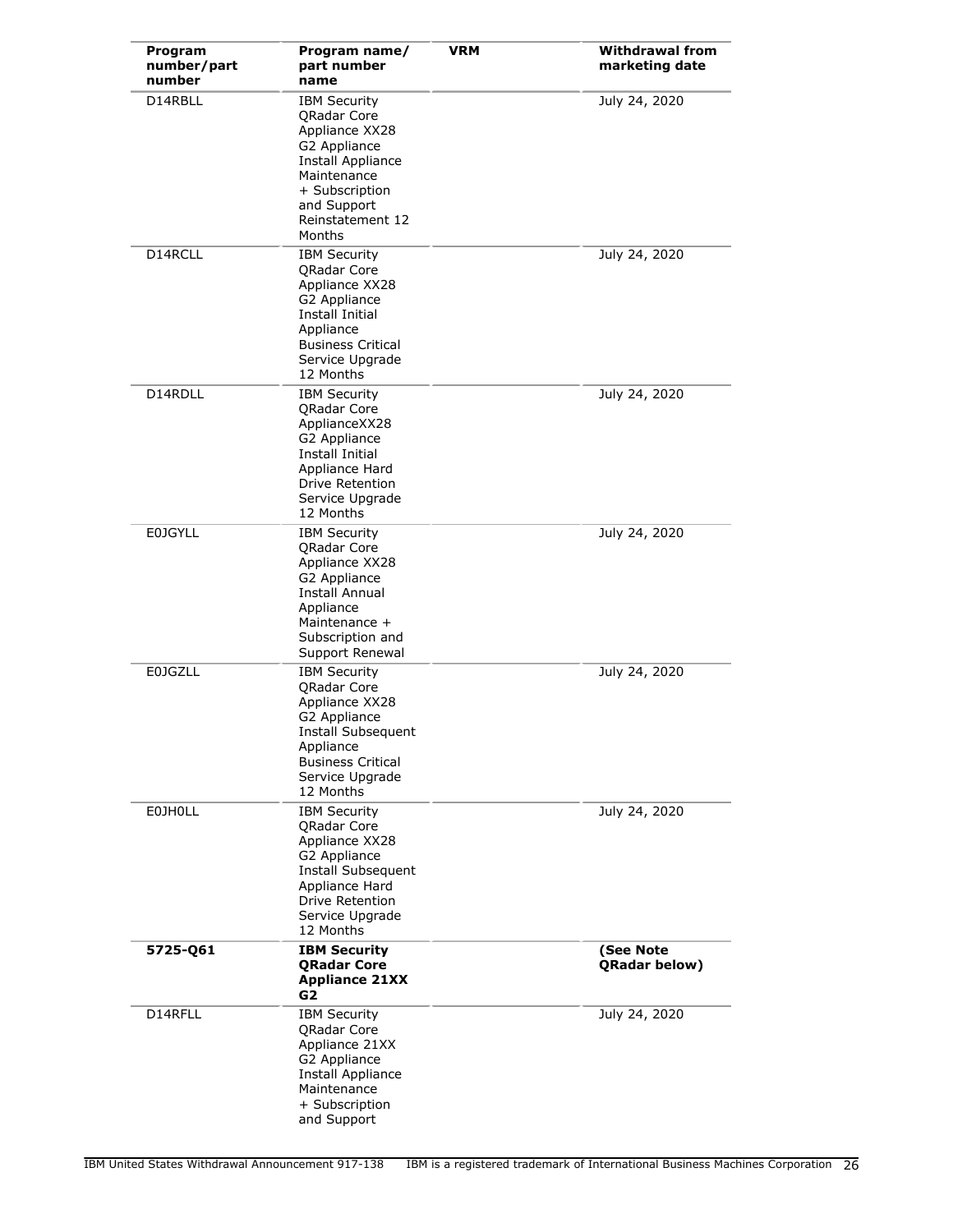| Program<br>number/part<br>number | Program name/<br>part number<br>name                                                                                                                                                   | <b>VRM</b> | <b>Withdrawal from</b><br>marketing date |
|----------------------------------|----------------------------------------------------------------------------------------------------------------------------------------------------------------------------------------|------------|------------------------------------------|
|                                  | Reinstatement 12<br>Months                                                                                                                                                             |            |                                          |
| D14RGLL                          | <b>IBM Security</b><br><b>ORadar Core</b><br>Appliance 21XX<br>G2 Appliance<br>Install Initial<br>Appliance<br><b>Business Critical</b><br>Service Upgrade<br>12 Months                |            | July 24, 2020                            |
| D14RHLL                          | <b>IBM Security</b><br><b>QRadar Core</b><br>Appliance 21XX<br>G2 Appliance<br>Install Initial<br>Appliance Hard<br>Drive Retention<br>Service Upgrade<br>12 Months                    |            | July 24, 2020                            |
| E0JH1LL                          | <b>IBM Security</b><br><b>QRadar Core</b><br>Appliance 21XX<br>G2 Appliance<br><b>Install Annual</b><br>Appliance<br>Maintenance +<br>Subscription and<br>Support Renewal              |            | July 24, 2020                            |
| E0JH2LL                          | <b>IBM Security</b><br><b>ORadar Core</b><br>Appliance 21XX<br>G2 Appliance<br>Install Subsequent<br>Appliance<br><b>Business Critical</b><br>Service Upgrade<br>12 Months             |            | July 24, 2020                            |
| E0JH3LL                          | <b>IBM Security</b><br><b>ORadar Core</b><br>Appliance 21XX<br>G2 Appliance<br>Install Subsequent<br>Appliance Hard<br>Drive Retention<br>Service Upgrade<br>12 Months                 |            | July 24, 2020                            |
| 5725-Q62                         | <b>IBM Security</b><br><b>QRadar QFlow</b><br>Collector 1201<br>G2                                                                                                                     |            | (See Note<br>QRadar below)               |
| D14RJLL                          | <b>IBM Security</b><br><b>QRadar QFlow</b><br>Collector 1201<br>G2 Appliance<br><b>Install Appliance</b><br>Maintenance<br>+ Subscription<br>and Support<br>Reinstatement 12<br>Months |            | July 24, 2020                            |
| D14RKLL                          | <b>IBM Security</b><br><b>QRadar QFlow</b><br>Collector 1201 G2<br>Appliance Install<br>Initial Appliance<br><b>Business Critical</b>                                                  |            | July 24, 2020                            |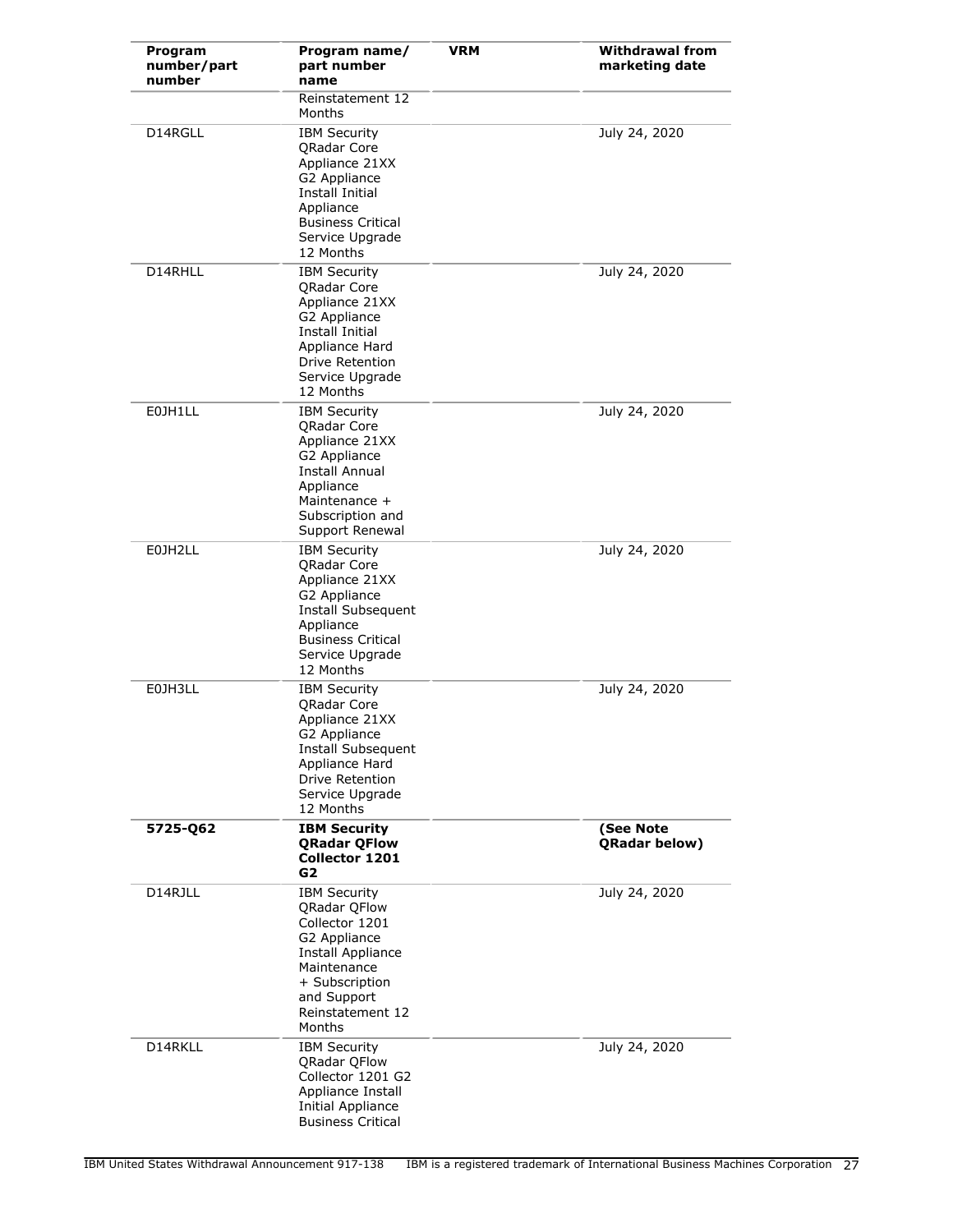| Program<br>number/part<br>number | Program name/<br>part number<br>name                                                                                                                                            | <b>VRM</b> | <b>Withdrawal from</b><br>marketing date |
|----------------------------------|---------------------------------------------------------------------------------------------------------------------------------------------------------------------------------|------------|------------------------------------------|
|                                  | Service Upgrade<br>12 Months                                                                                                                                                    |            |                                          |
| D14RLLL                          | <b>IBM Security</b><br>QRadar QFlow<br>Collector 1201<br>G2 Appliance<br>Install Initial<br>Appliance Hard<br>Drive Retention<br>Service Upgrade<br>12 Months                   |            | July 24, 2020                            |
| E0JH4LL                          | <b>IBM Security</b><br><b>QRadar QFlow</b><br>Collector 1201 G2<br>Appliance Install<br>Annual Appliance<br>Maintenance +<br>Subscription and<br>Support Renewal                |            | July 24, 2020                            |
| E0JH5LL                          | <b>IBM Security</b><br><b>QRadar QFlow</b><br>Collector 1201<br>G2 Appliance<br>Install Subsequent<br>Appliance<br><b>Business Critical</b><br>Service Upgrade<br>12 Months     |            | July 24, 2020                            |
| E0JH6LL                          | <b>IBM Security</b><br><b>QRadar QFlow</b><br>Collector 1201<br>G2 Appliance<br>Install Subsequent<br>Appliance Hard<br><b>Drive Retention</b><br>Service Upgrade<br>12 Months  |            | July 24, 2020                            |
| 5725-Q63                         | <b>IBM Security</b><br><b>QRadar QFlow</b><br><b>Collector 1301</b><br>G2                                                                                                       |            | (See Note<br><b>QRadar below)</b>        |
| D14RSLL                          | <b>IBM Security</b><br><b>ORadar OFlow</b><br>Collector 1301<br>G2 Appliance<br>Install Appliance<br>Maintenance<br>+ Subscription<br>and Support<br>Reinstatement 12<br>Months |            | July 24, 2020                            |
| D14RTLL                          | <b>IBM Security</b><br><b>ORadar OFlow</b><br>Collector 1301 G2<br>Appliance Install<br>Initial Appliance<br><b>Business Critical</b><br>Service Upgrade<br>12 Months           |            | July 24, 2020                            |
| D14RULL                          | <b>IBM Security</b><br><b>QRadar QFlow</b><br>Collector 1301<br>G2 Appliance<br><b>Install Initial</b><br>Appliance Hard<br>Drive Retention<br>Service Upgrade<br>12 Months     |            | July 24, 2020                            |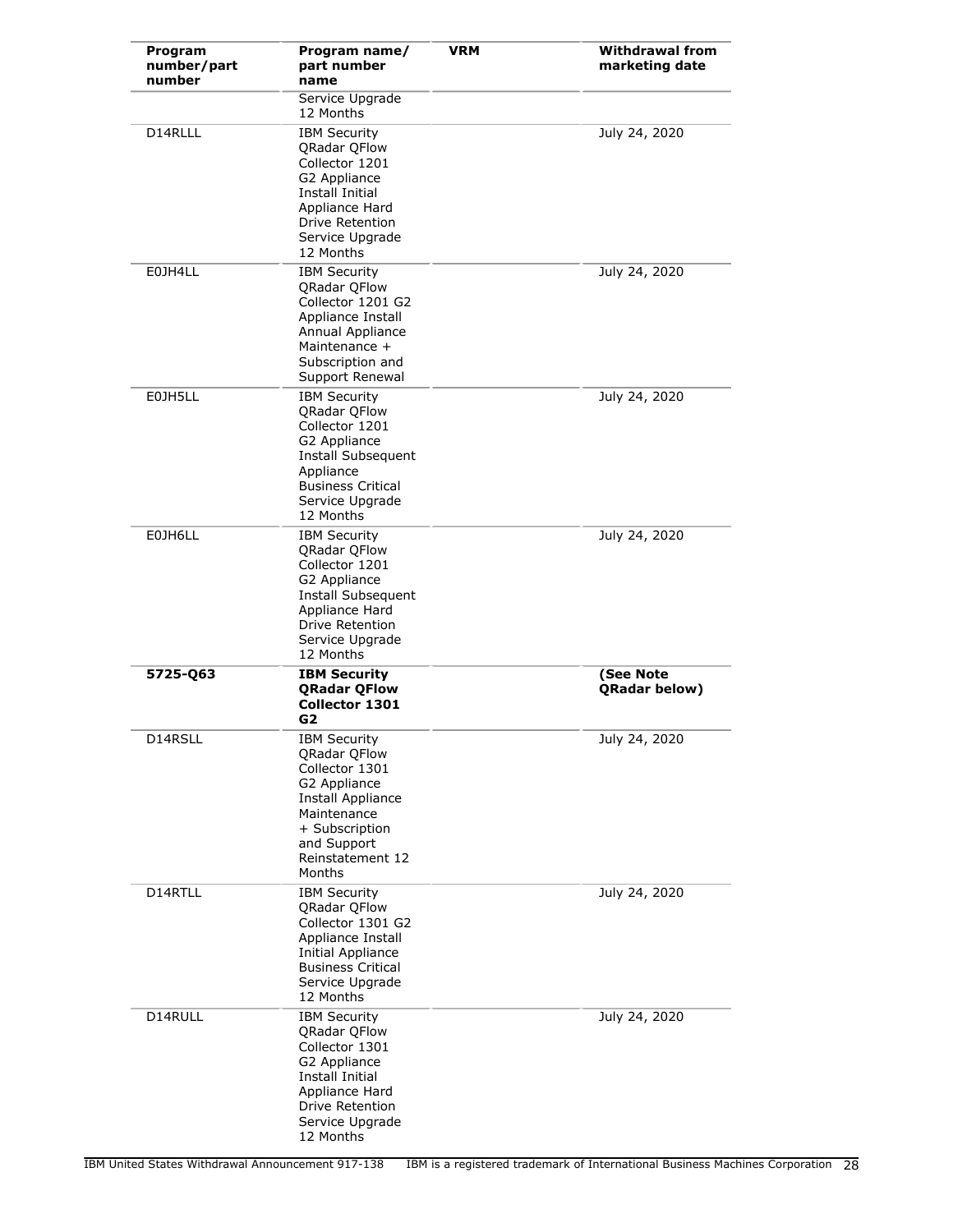| Program<br>number/part<br>number | Program name/<br>part number<br>name                                                                                                                                                | <b>VRM</b> | <b>Withdrawal from</b><br>marketing date |
|----------------------------------|-------------------------------------------------------------------------------------------------------------------------------------------------------------------------------------|------------|------------------------------------------|
| <b>EOJHALL</b>                   | <b>IBM Security</b><br><b>QRadar QFlow</b><br>Collector 1301 G2<br>Appliance Install<br>Annual Appliance<br>Maintenance +<br>Subscription and<br>Support Renewal                    |            | July 24, 2020                            |
| <b>EOJHBLL</b>                   | <b>IBM Security</b><br><b>QRadar QFlow</b><br>Collector 1301<br>G2 Appliance<br>Install Subsequent<br>Appliance<br><b>Business Critical</b><br>Service Upgrade<br>12 Months         |            | July 24, 2020                            |
| <b>E0JHCLL</b>                   | <b>IBM Security</b><br>QRadar QFlow<br>Collector 1301<br>G2 Appliance<br><b>Install Subsequent</b><br>Appliance Hard<br>Drive Retention<br>Service Upgrade<br>12 Months             |            | July 24, 2020                            |
| 5725-Q64                         | <b>IBM Security</b><br><b>QRadar QFlow</b><br>Collector 1301-<br>SR <sub>G2</sub>                                                                                                   |            | (See Note<br>QRadar below)               |
| D14RWLL                          | <b>IBM Security</b><br><b>QRadar QFlow</b><br>Collector 1310-<br>SR G2 Appliance<br>Install Appliance<br>Maintenance<br>+ Subscription<br>and Support<br>Reinstatement 12<br>Months |            | July 24, 2020                            |
| D14RXLL                          | <b>IBM Security</b><br>QRadar QFlow<br>Collector 1310-<br>SR G2 Appliance<br>Install Initial<br>Appliance<br><b>Business Critical</b><br>Service Upgrade<br>12 Months               |            | July 24, 2020                            |
| D14RYLL                          | <b>IBM Security</b><br><b>QRadar QFlow</b><br>Collector 1310-<br>SR G2 Appliance<br>Install Initial<br>Appliance Hard<br>Drive Retention<br>Service Upgrade<br>12 Months            |            | July 24, 2020                            |
| <b>E0JHDLL</b>                   | <b>IBM Security</b><br>QRadar QFlow<br>Collector 1310-<br>SR G2 Appliance<br><b>Install Annual</b><br>Appliance<br>Maintenance +<br>Subscription and<br>Support Renewal             |            | July 24, 2020                            |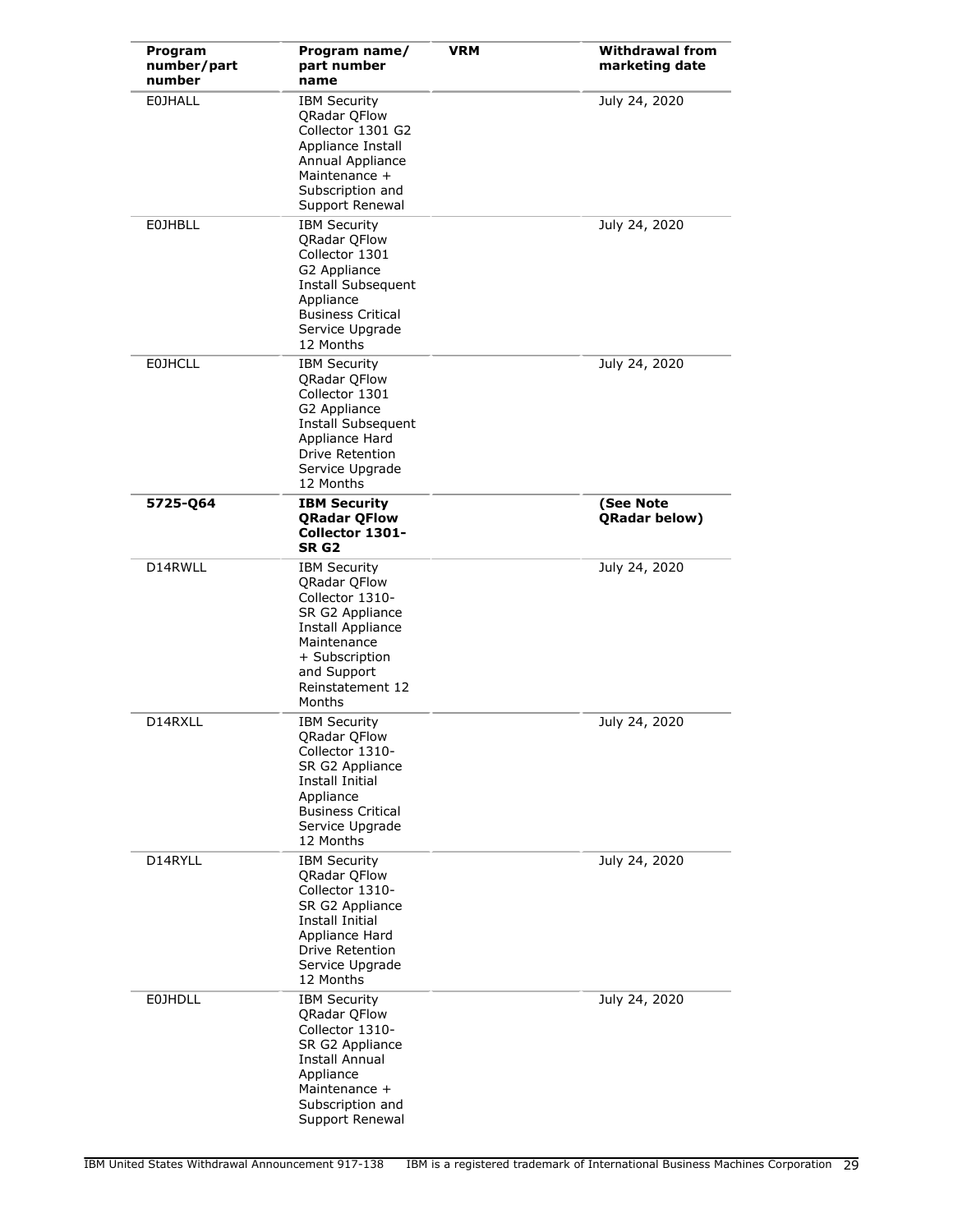| Program<br>number/part<br>number | Program name/<br>part number<br>name                                                                                                                                                       | <b>VRM</b> | <b>Withdrawal from</b><br>marketing date |
|----------------------------------|--------------------------------------------------------------------------------------------------------------------------------------------------------------------------------------------|------------|------------------------------------------|
| <b>EOJHELL</b>                   | <b>IBM Security</b><br><b>QRadar QFlow</b><br>Collector 1310-<br>SR G2 Appliance<br>Install Subsequent<br>Appliance<br><b>Business Critical</b><br>Service Upgrade<br>12 Months            |            | July 24, 2020                            |
| <b>EOJHFLL</b>                   | <b>IBM Security</b><br><b>QRadar QFlow</b><br>Collector 1310-<br>SR G2 Appliance<br>Install Subsequent<br>Appliance Hard<br>Drive Retention<br>Service Upgrade<br>12 Months                |            | July 24, 2020                            |
| 5725-Q65                         | <b>IBM Security</b><br><b>ORadar OFlow</b><br>Collector 1301-<br>LR <sub>G2</sub>                                                                                                          |            | (See Note<br>QRadar below)               |
| D14S0LL                          | <b>IBM Security</b><br><b>QRadar QFlow</b><br>Collector 1310-<br>LR G2 Appliance<br><b>Install Appliance</b><br>Maintenance<br>+ Subscription<br>and Support<br>Reinstatement 12<br>Months |            | July 24, 2020                            |
| D14S1LL                          | <b>IBM Security</b><br>QRadar QFlow<br>Collector 1310-<br>LR G2 Appliance<br><b>Install Initial</b><br>Appliance<br><b>Business Critical</b><br>Service Upgrade<br>12 Months               |            | July 24, 2020                            |
| D14S2LL                          | <b>IBM Security</b><br>QRadar QFlow<br>Collector 1310-<br>LR G2 Appliance<br><b>Install Initial</b><br>Appliance Hard<br>Drive Retention<br>Service Upgrade<br>12 Months                   |            | July 24, 2020                            |
| <b>E0JHGLL</b>                   | <b>IBM Security</b><br><b>QRadar QFlow</b><br>Collector 1310-<br>LR G2 Appliance<br>Install Annual<br>Appliance<br>Maintenance +<br>Subscription and<br>Support Renewal                    |            | July 24, 2020                            |
| <b>EOJHHLL</b>                   | <b>IBM Security</b><br><b>QRadar QFlow</b><br>Collector 1310-<br>LR G2 Appliance<br>Install Subsequent<br>Appliance<br><b>Business Critical</b><br>Service Upgrade<br>12 Months            |            | July 24, 2020                            |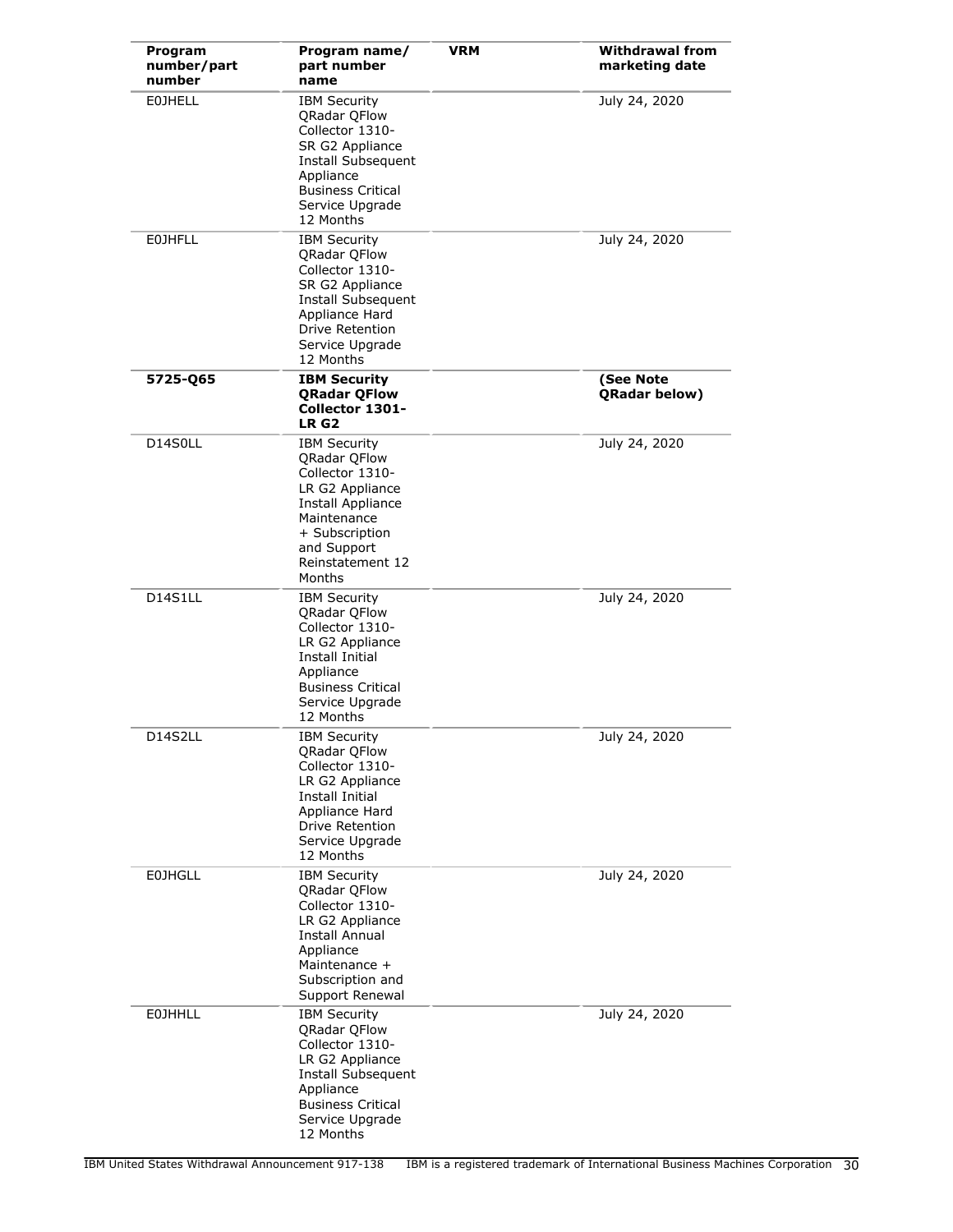| Program<br>number/part<br>number | Program name/<br>part number<br>name                                                                                                                                               | <b>VRM</b> | <b>Withdrawal from</b><br>marketing date |
|----------------------------------|------------------------------------------------------------------------------------------------------------------------------------------------------------------------------------|------------|------------------------------------------|
| <b>EOJHILL</b>                   | <b>IBM Security</b><br><b>QRadar QFlow</b><br>Collector 1310-<br>LR G2 Appliance<br>Install Subsequent<br>Appliance Hard<br><b>Drive Retention</b><br>Service Upgrade<br>12 Months |            | July 24, 2020                            |
| 5725-066                         | <b>IBM Security</b><br><b>QRadar Event</b><br>Collector 1501<br>G2                                                                                                                 |            | (See Note<br>QRadar below)               |
| D14S4LL                          | <b>IBM Security</b><br><b>QRadar Event</b><br>Collector 1501<br>G2 Appliance<br>Install Appliance<br>Maintenance<br>+ Subscription<br>and Support<br>Reinstatement 12<br>Months    |            | July 24, 2020                            |
| D14S5LL                          | <b>IBM Security</b><br><b>ORadar Event</b><br>Collector 1501 G2<br>Appliance Install<br>Initial Appliance<br><b>Business Critical</b><br>Service Upgrade<br>12 Months              |            | July 24, 2020                            |
| D14S6LL                          | <b>IBM Security</b><br>QRadar Event<br>Collector 1501<br>G2 Appliance<br>Install Initial<br>Appliance Hard<br><b>Drive Retention</b><br>Service Upgrade<br>12 Months               |            | July 24, 2020                            |
| <b>EOJHJLL</b>                   | <b>IBM Security</b><br>QRadar Event<br>Collector 1501 G2<br>Appliance Install<br>Annual Appliance<br>Maintenance +<br>Subscription and<br>Support Renewal                          |            | July 24, 2020                            |
| <b>EOJHKLL</b>                   | <b>IBM Security</b><br><b>ORadar Event</b><br>Collector 1501<br>G2 Appliance<br>Install Subsequent<br>Appliance<br><b>Business Critical</b><br>Service Upgrade<br>12 Months        |            | July 24, 2020                            |
| <b>EOJHLLL</b>                   | <b>IBM Security</b><br>QRadar Event<br>Collector 1501<br>G2 Appliance<br>Install Subsequent<br>Appliance Hard<br>Drive Retention<br>Service Upgrade<br>12 Months                   |            | July 24, 2020                            |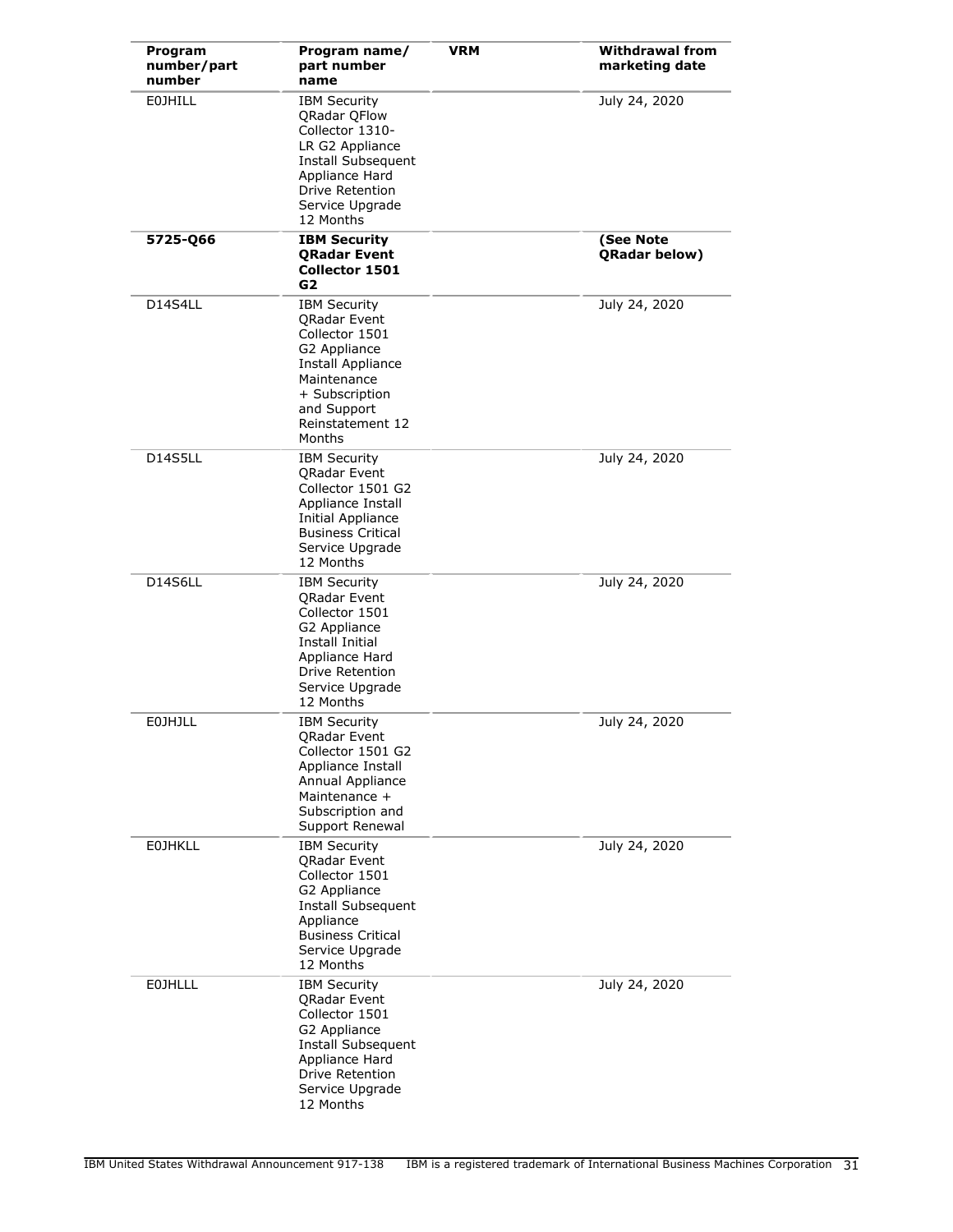| Program<br>number/part<br>number | Program name/<br>part number<br>name                                                                                                                                            | <b>VRM</b> | <b>Withdrawal from</b><br>marketing date |
|----------------------------------|---------------------------------------------------------------------------------------------------------------------------------------------------------------------------------|------------|------------------------------------------|
| 5725-Q92                         | <b>IBM Security</b><br><b>QRadar QFlow</b><br><b>Collector 1202</b><br>G <sub>2</sub>                                                                                           |            | (See Note<br>QRadar below)               |
| D14RNLL                          | <b>IBM Security</b><br><b>QRadar QFlow</b><br>Collector 1202<br>G2 Appliance<br>Install Appliance<br>Maintenance<br>+ Subscription<br>and Support<br>Reinstatement 12<br>Months |            | July 24, 2020                            |
| D14RPLL                          | <b>IBM Security</b><br>QRadar QFlow<br>Collector 1202 G2<br>Appliance Install<br>Initial Appliance<br><b>Business Critical</b><br>Service Upgrade<br>12 Months                  |            | July 24, 2020                            |
| D14RQLL                          | <b>IBM Security</b><br>QRadar QFlow<br>Collector 1202<br>G2 Appliance<br>Install Initial<br>Appliance Hard<br>Drive Retention<br>Service Upgrade<br>12 Months                   |            | July 24, 2020                            |
| E0JH7LL                          | <b>IBM Security</b><br>QRadar QFlow<br>Collector 1202 G2<br>Appliance Install<br>Annual Appliance<br>Maintenance +<br>Subscription and<br>Support Renewal                       |            | July 24, 2020                            |
| E0JH8LL                          | <b>IBM Security</b><br>QRadar QFlow<br>Collector 1202<br>G2 Appliance<br>Install Subsequent<br>Appliance<br><b>Business Critical</b><br>Service Upgrade<br>12 Months            |            | July 24, 2020                            |
| E0JH9LL                          | <b>IBM Security</b><br><b>QRadar QFlow</b><br>Collector 1202<br>G2 Appliance<br>Install Subsequent<br>Appliance Hard<br><b>Drive Retention</b><br>Service Upgrade<br>12 Months  |            | July 24, 2020                            |
| 5725-T11                         | <b>IBM Security</b><br><b>Access Manager</b><br>for DataPower<br><b>Appliances</b>                                                                                              | 8.0.x      |                                          |
| D1B12LL                          | <b>IBM Security</b><br>Access Manager<br>Proxy Module<br>for DataPower<br>Gateway Install                                                                                       | 8.0.x      | December 12,<br>2017                     |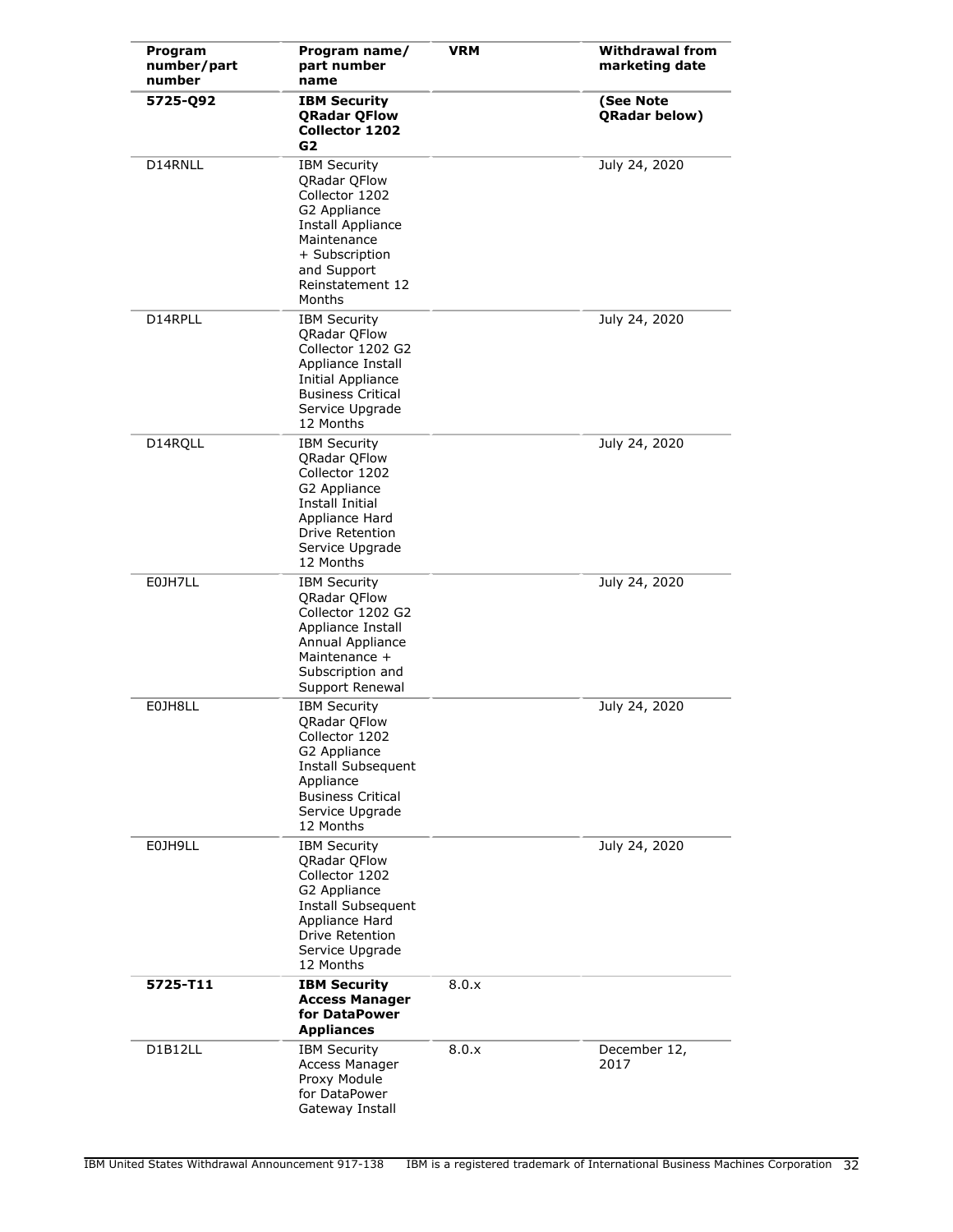| Program<br>number/part<br>number | Program name/<br>part number<br>name                                                                                                                                          | <b>VRM</b> | <b>Withdrawal from</b><br>marketing date |
|----------------------------------|-------------------------------------------------------------------------------------------------------------------------------------------------------------------------------|------------|------------------------------------------|
|                                  | $Lie + SW$ S&S 12<br>MO.                                                                                                                                                      |            |                                          |
| D1B13LL                          | <b>IBM Security</b><br>Access Manager<br>Proxy Module<br>for DataPower<br>Gateway Install<br>SW S&S Reinstate<br>12 MO                                                        | 8.0.x      | December 12,<br>2017                     |
| D1B14LL                          | <b>IBM Security</b><br>Access Manager<br>Proxy Module for<br>IBM WebSphere<br><b>DataPower</b><br>Integration<br>Appliance XI52<br>Install Lic $+$ SW<br><b>S&amp;S 12 MO</b> | 8.0.x      | December 12,<br>2017                     |
| <b>D1B15LL</b>                   | <b>IBM Security</b><br>Access Manager<br>Proxy Module for<br>IBM WebSphere<br><b>DataPower</b><br>Integration<br>Appliance XI52<br>Install SW S&S<br>Reinstate12 MO           | 8.0.x      | December 12,<br>2017                     |
| D1B16LL                          | <b>IBM Security</b><br>Access Manager<br>Proxy Module for<br>IBM WebSphere<br>DataPower Service<br>Gateway XG45<br>Install Lic $+$ SW<br><b>S&amp;S 12 MO</b>                 | 8.0.x      | December 12,<br>2017                     |
| D1B17LL                          | <b>IBM Security</b><br>Access Manager<br>Proxy Module for<br>IBM WebSphere<br>DataPower Service<br>Gateway XG45<br>Install SW S&S<br>Reinstate 12 MO                          | 8.0.x      | December 12,<br>2017                     |
| D1B18LL                          | <b>IBM Security</b><br>Access Manager<br>Proxy Module for<br>IBM WebSphere<br>DataPower B2B<br>Appliance XB62<br>Install Lic + SW<br>S&S 12 MO                                | 8.0.x      | December 12,<br>2017                     |
| D1B19LL                          | <b>IBM Security</b><br>Access Manager<br>Proxy Module for<br>IBM WebSphere<br>DataPower B2B<br>Appliance XB62<br>Install SW S&S<br>Reinstate 12 MO                            | 8.0.x      | December 12,<br>2017                     |
| <b>EOKHVLL</b>                   | <b>IBM Security</b><br>Access Manager<br>Proxy Module<br>for DataPower<br>Gateway Install<br>Annual SW S&S<br>Renewal                                                         | 8.0.x      | February 12, 2018                        |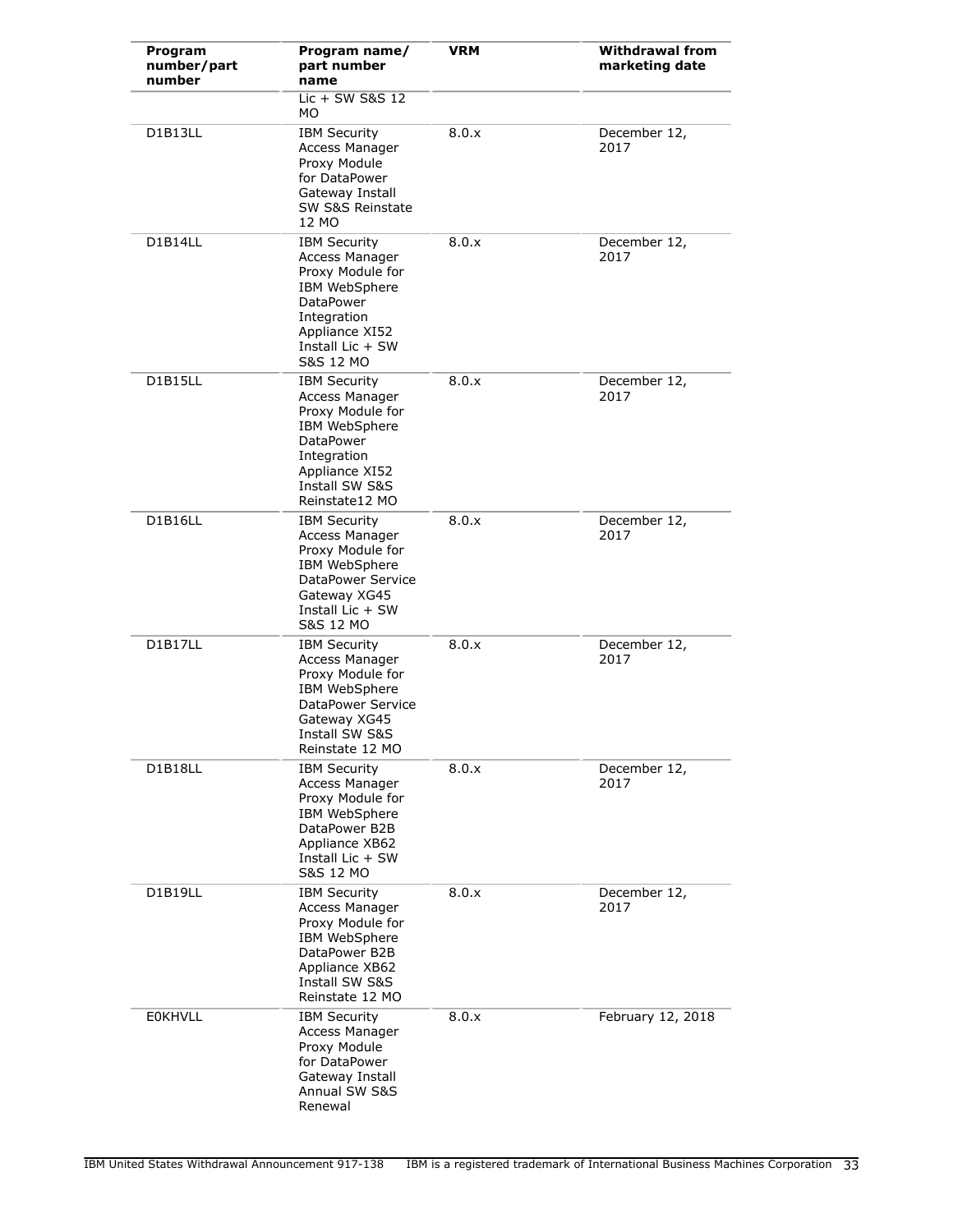| Program<br>number/part<br>number | Program name/<br>part number<br>name                                                                                                                                | <b>VRM</b> | <b>Withdrawal from</b><br>marketing date |
|----------------------------------|---------------------------------------------------------------------------------------------------------------------------------------------------------------------|------------|------------------------------------------|
| <b>EOKHWLL</b>                   | <b>IBM Security</b><br>Access Manager<br>Proxy Module for<br>IBM WebSphere<br>DataPower<br>Integration<br>Appliance XI52<br><b>Install Annual SW</b><br>S&S Renewal | 8.0.x      | February 12, 2018                        |
| <b>EOKHXLL</b>                   | <b>IBM Security</b><br>Access Manager<br>Proxy Module for<br>IBM WebSphere<br>DataPower Service<br>Gateway XG45<br>Install Annual SW<br><b>S&amp;S Renewal</b>      | 8.0.x      | February 12, 2018                        |
| <b>EOKHYLL</b>                   | <b>IBM Security</b><br>Access Manager<br>Proxy Module for<br>IBM WebSphere<br>DataPower B2B<br>Appliance XB62<br><b>Install Annual SW</b><br>S&S Renewal            | 8.0.x      | February 12, 2018                        |
| 5725-T12                         | <b>IBM Security</b><br><b>Access Manager</b><br>for DataPower<br><b>Virtual Edition</b>                                                                             |            |                                          |
| D1B1ALL                          | <b>IBM Security</b><br>Access Manager<br>Proxy Module<br>for DataPower<br>Virtual Edition for<br>Non-Production<br>Environment PVU<br>Lic $+$ SW S&S 12<br>Mo       | 8.0.x      | December 12,<br>2017                     |
| D1B1BLL                          | <b>IBM Security</b><br>Access Manager<br>Proxy Module<br>for DataPower<br>Virtual Edition for<br>Non-Production<br>Environment PVU<br>SW S&S Reinstate<br>12 Mo     | 8.0.x      | December 12,<br>2017                     |
| D1B1CLL                          | <b>IBM Security</b><br>Access Manager<br>Proxy Module for<br>DataPower Virtual<br>Edition PVU Lic+<br><b>SW S&amp;S 12 Mo</b>                                       | 8.0.x      | December 12,<br>2017                     |
| D1B1DLL                          | <b>IBM Security</b><br>Access Manager<br>Proxy Module for<br>DataPower Virtual<br>Edition PVU SW<br>S&S Reinstate 12<br>Mo                                          | 8.0.x      | December 12,<br>2017                     |
| <b>EOKHZLL</b>                   | <b>IBM Security</b><br>Access Manager<br>Proxy Module<br>for DataPower<br>Virtual Edition for<br>Non-Production<br>Environment PVU                                  | 8.0.x      | February 12, 2018                        |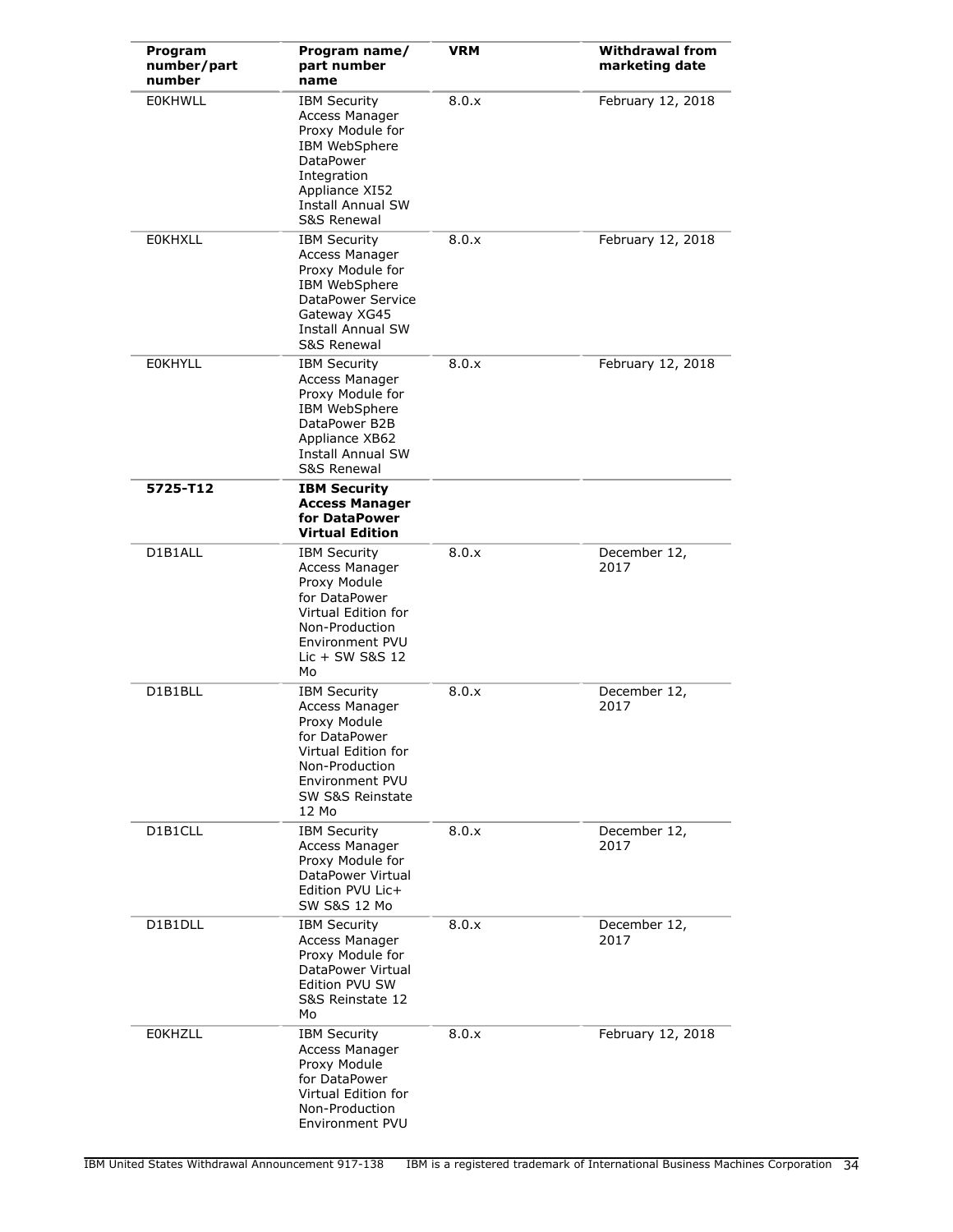| Program<br>number/part<br>number | Program name/<br>part number<br>name                                                                                                                                                      | <b>VRM</b> | <b>Withdrawal from</b><br>marketing date |
|----------------------------------|-------------------------------------------------------------------------------------------------------------------------------------------------------------------------------------------|------------|------------------------------------------|
|                                  | Annual SW S&S<br>Rnwl                                                                                                                                                                     |            |                                          |
| 5725-T19                         | <b>IBM Security</b><br><b>Identity</b><br><b>Governance and</b><br><b>Administration</b>                                                                                                  | 7.x.x      |                                          |
| BJ00EEN                          | <b>IBM Security</b><br>Identity<br>Governance and<br>Administration<br>V7.0 Multiplatform<br>English Media<br>Pack                                                                        | 7.0        | September 12,<br>2017                    |
| BJ00LEN                          | <b>IBM Security</b><br>Identity<br>Governance and<br>Administration<br>V7.1, Media Pack                                                                                                   | 7.1        | September 12,<br>2017                    |
| 5725-T23                         | <b>IBM Security</b><br><b>ORadar Event</b><br><b>Collector 1501</b><br>G <sub>2</sub> FF                                                                                                  |            | (See Note<br><b>QRadar below)</b>        |
| D1BYPLL                          | <b>IBM Security</b><br>QRadar Event<br>Collector 1501 G2<br>Failover Appliance<br><b>Install Appliance</b><br>Maintenance<br>+ Subscription<br>and Support<br>Reinstatement 12<br>Months  |            | July 24, 2020                            |
| D1BYQLL                          | <b>IBM Security</b><br><b>ORadar Event</b><br>Collector 1501<br>G2 Failover<br>Appliance Install<br>Initial Appliance<br><b>Business Critical</b><br>Service Upgrade<br>12 Months         |            | July 24, 2020                            |
| D1BYRLL                          | <b>IBM Security</b><br><b>QRadar Event</b><br>Collector 1501 G2<br>Failover Appliance<br>Install Initial<br>Appliance Hard<br>Drive Retention<br>Service Upgrade<br>12 Months             |            | July 24, 2020                            |
| <b>EOKNXLL</b>                   | <b>IBM Security</b><br><b>QRadar Event</b><br>Collector 1501<br>G2 Failover<br>Appliance Install<br>Annual Appliance<br>Maintenance +<br>Subscription and<br>Support Renewal<br>12 Months |            | July 24, 2020                            |
| <b>EOKNYLL</b>                   | <b>IBM Security</b><br><b>QRadar Event</b><br>Collector 1501 G2<br>Failover Appliance<br>Install Subsequent<br>Appliance<br><b>Business Critical</b>                                      |            | July 24, 2020                            |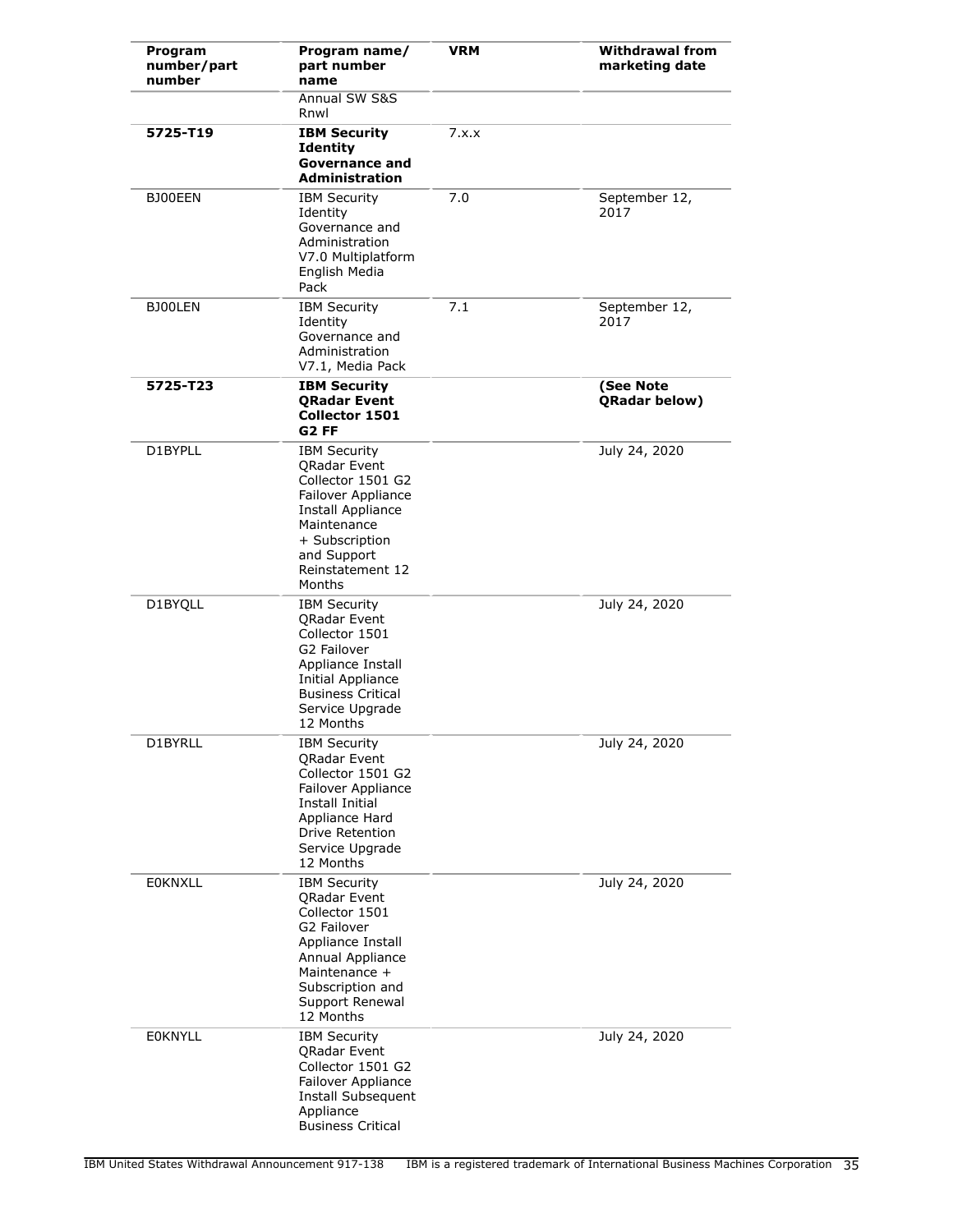| Program<br>number/part<br>number | Program name/<br>part number<br>name                                                                                                                                                                  | <b>VRM</b> | <b>Withdrawal from</b><br>marketing date |
|----------------------------------|-------------------------------------------------------------------------------------------------------------------------------------------------------------------------------------------------------|------------|------------------------------------------|
|                                  | Service Upgrade<br>12 Months                                                                                                                                                                          |            |                                          |
| <b>EOKNZLL</b>                   | <b>IBM Security</b><br><b>ORadar Event</b><br>Collector 1501 G2<br>Failover Appliance<br>Install Subsequent<br>Appliance Hard<br>Drive Retention<br>Service Upgrade<br>12 Months                      |            | July 24, 2020                            |
| 5725-V12                         | Arxan<br>Cryptographic<br><b>Key Protection</b><br><b>Add-On for IBM</b><br>Solutions                                                                                                                 |            |                                          |
| D1G7GLL                          | Arxan<br>Cryptographic Key<br>Protection Add-On<br>for IBM Solutions<br>per Application<br>iOS and Android<br>3rd party offering                                                                      |            | September 12,<br>2017                    |
| D1G7HLL                          | Arxan<br>Cryptographic Key<br>Protection Add-On<br>for IBM Solutions<br>per Application All<br>Supported Mobile<br>Platforms 3rd<br>party offering                                                    |            | September 12,<br>2017                    |
| D1G7ILL                          | Arxan<br>Cryptographic Key<br>Protection Add-On<br>for IBM Solutions<br>per Application<br>Single Supported<br>Platform 3rd party<br>offering                                                         |            | September 12,<br>2017                    |
| D1IM6LL                          | Arxan<br>Cryptographic Key<br>Protection Add-On<br>for IBM Solutions<br>per Application<br>Single Supported<br>Platform Fixed<br>Term 3rd party<br>Offering                                           |            | September 12,<br>2017                    |
| 5725-V13                         | <b>IBM Elite</b><br>Support<br>for Arxan<br>Cryptographic<br><b>Key Protection</b><br><b>Add-On for IBM</b><br>Solutions                                                                              |            |                                          |
| D1G7KLL                          | <b>IBM Elite Support</b><br>for Arxan<br>Cryptographic Key<br>Protection Add-On<br>for IBM Solutions<br>per Application<br>iOS and Android<br>Unlimited<br><b>Contacts SW</b><br>Support 12<br>Months |            | September 12,<br>2017                    |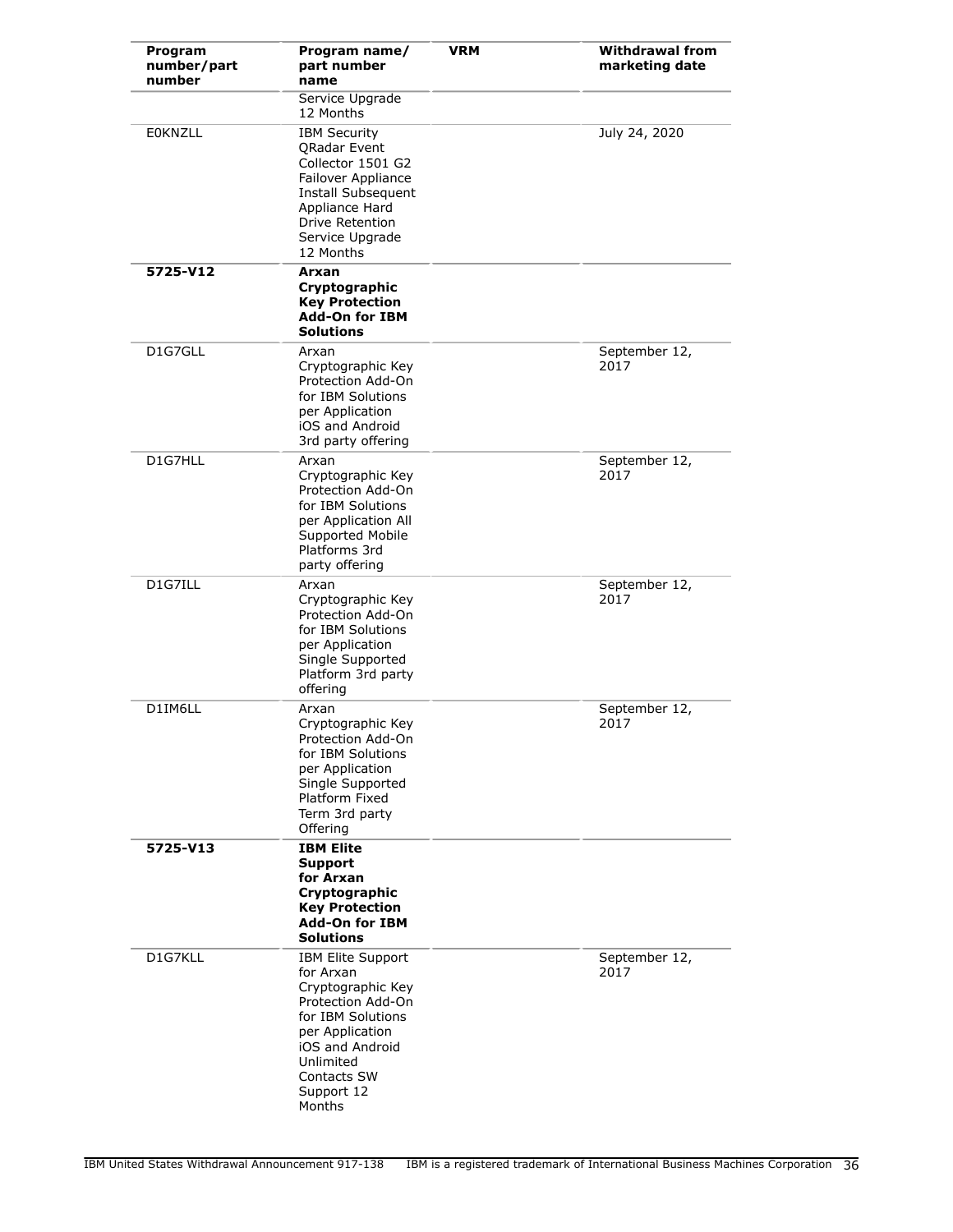| Program<br>number/part<br>number | Program name/<br>part number<br>name                                                                                                                                                                              | <b>VRM</b> | <b>Withdrawal from</b><br>marketing date |
|----------------------------------|-------------------------------------------------------------------------------------------------------------------------------------------------------------------------------------------------------------------|------------|------------------------------------------|
| D1G7LLL                          | IBM Elite Support<br>for Arxan<br>Cryptographic Key<br>Protection Add-On<br>for IBM Solutions<br>per Application<br>All Supported<br>Mobile Platforms<br>Unlimited<br>Contacts SW<br>Support 12<br>Months         |            | September 12,<br>2017                    |
| D1G7MLL                          | <b>IBM Elite Support</b><br>for Arxan<br>Cryptographic Key<br>Protection Add-On<br>for IBM Solutions<br>per Application<br>Single Supported<br>Platform Unlimited<br>Contacts SW<br>Support 12<br>Months          |            | September 12,<br>2017                    |
| D1IM9LL                          | IBM Elite Support<br>for Arxan<br>Cryptographic Key<br>Protection Add-On<br>for IBM Solutions<br>per Application<br>Single Supported<br>Platform Fixed<br><b>Term Unlimited</b><br>Contacts                       |            | September 12,<br>2017                    |
| 5725-V96                         | <b>IBM Security</b><br><b>QRadar Packet</b><br><b>Capture Data</b><br><b>Node Core</b><br><b>Appliance XX28</b>                                                                                                   |            | (See Note<br>QRadar below)               |
| D1GWALL                          | <b>IBM Security</b><br><b>QRadar Packet</b><br>Capture Data<br>Node Core<br>Appliance<br>XX28 Appliance<br><b>Install Appliance</b><br>Maintenance<br>+ Subscription<br>and Support<br>Reinstatement 12<br>Months |            | July 24, 2020                            |
| D1GWBLL                          | <b>IBM Security</b><br>QRadar Packet<br>Capture Data<br>Node Core<br>Appliance XX28<br><b>Business Critical</b><br>Service Upgrade<br>Appliance Install<br>Initial 12 Months                                      |            | July 24, 2020                            |
| D1GWCLL                          | <b>IBM Security</b><br><b>QRadar Packet</b><br>Capture Data<br>Node Core<br>Appliance XX28<br>Hard Drive<br><b>Retention Service</b><br>Upgrade Appliance                                                         |            | July 24, 2020                            |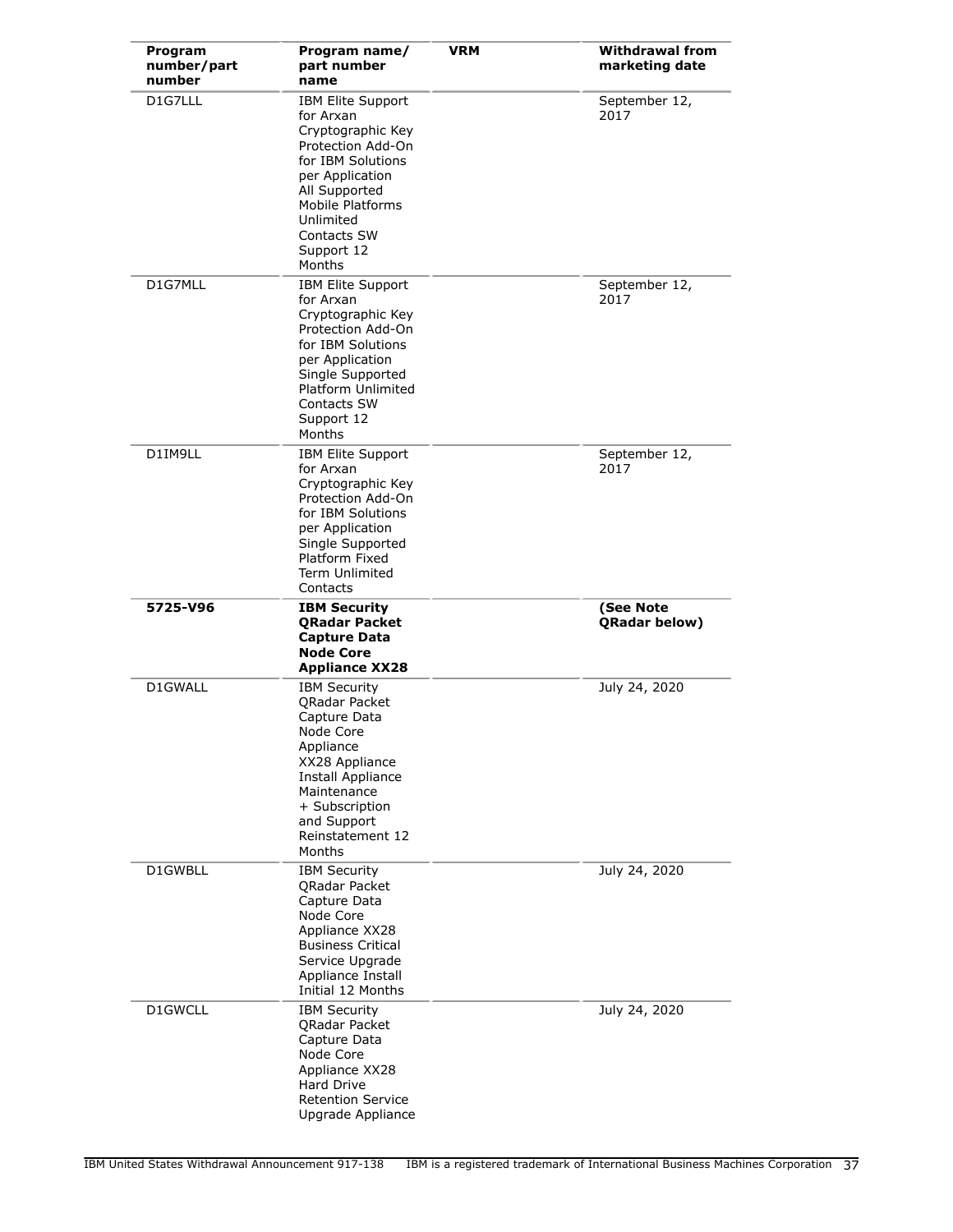| Program<br>number/part<br>number | Program name/<br>part number<br>name                                                                                                                                                              | <b>VRM</b> | <b>Withdrawal from</b><br>marketing date |
|----------------------------------|---------------------------------------------------------------------------------------------------------------------------------------------------------------------------------------------------|------------|------------------------------------------|
|                                  | Install Initial 12<br>Months                                                                                                                                                                      |            |                                          |
| <b>EOLMHLL</b>                   | <b>IBM Security</b><br>QRadar Packet<br>Capture Data<br>Node Core<br>Appliance XX28<br>Appliance Install<br>Annual Appliance<br>Maintenance +<br>Subscription and<br>Support Renewal<br>12 Months |            | July 24, 2020                            |
| <b>EOLMILL</b>                   | <b>IBM Security</b><br><b>ORadar Packet</b><br>Capture Data<br>Node Core<br>Appliance XX28<br><b>Business Critical</b><br>Service Upgrade<br>Appliance Install<br>Subsequent 12<br>Months         |            | July 24, 2020                            |
| <b>EOLMJLL</b>                   | <b>IBM Security</b><br><b>ORadar Packet</b><br>Capture Data<br>Node Core<br>Appliance XX28<br>Hard Drive<br>Retention Service<br>Upgrade Appliance<br><b>Install Subsequent</b><br>12 Months      |            | July 24, 2020                            |
| 5737-D14                         | <b>TeamViewer</b><br>Remote<br><b>Support for IBM</b><br><b>MaaS360</b>                                                                                                                           |            |                                          |
| <b>D1SRDLL</b>                   | <b>TeamViewer</b><br>Remote Support<br>for IBM MaaS360<br>per Client Device<br>3rd Party Offering                                                                                                 | n/a        | December 12,<br>2017                     |

**Note QRADAR:** IBM QRadar offerings follow the support lifecycle as outlined in the [IBM Security QRadar Product Family Support Lifecycle.](http://www-01.ibm.com/support/docview.wss?uid=swg21991083)

**Note 5724-R38:** Formerly known as "IBM Security Guardium Data Encryption" and "IBM InfoSphere Guardium Data Encryption".

## **IBM Hybrid Cloud & Managed Services products**

| Program<br>number/part<br>number | Program name/<br>part number<br>name                                                                                      | <b>VRM</b> | <b>Withdrawal from</b><br>marketing date |
|----------------------------------|---------------------------------------------------------------------------------------------------------------------------|------------|------------------------------------------|
| 5724-C23                         | <b>IBM Informix</b><br><b>Client SDK</b>                                                                                  |            |                                          |
| BB15ZEN                          | IBM Informix<br>Client SDK for<br>Multiplatforms<br>Version 3.70<br>English DVD 64<br><b>Bit Encryption</b><br>Media Pack | 3.70       | December 12,<br>2017                     |
| 5724-C24                         | <b>IBM Informix</b><br>Connect<br><b>Runtime</b>                                                                          |            |                                          |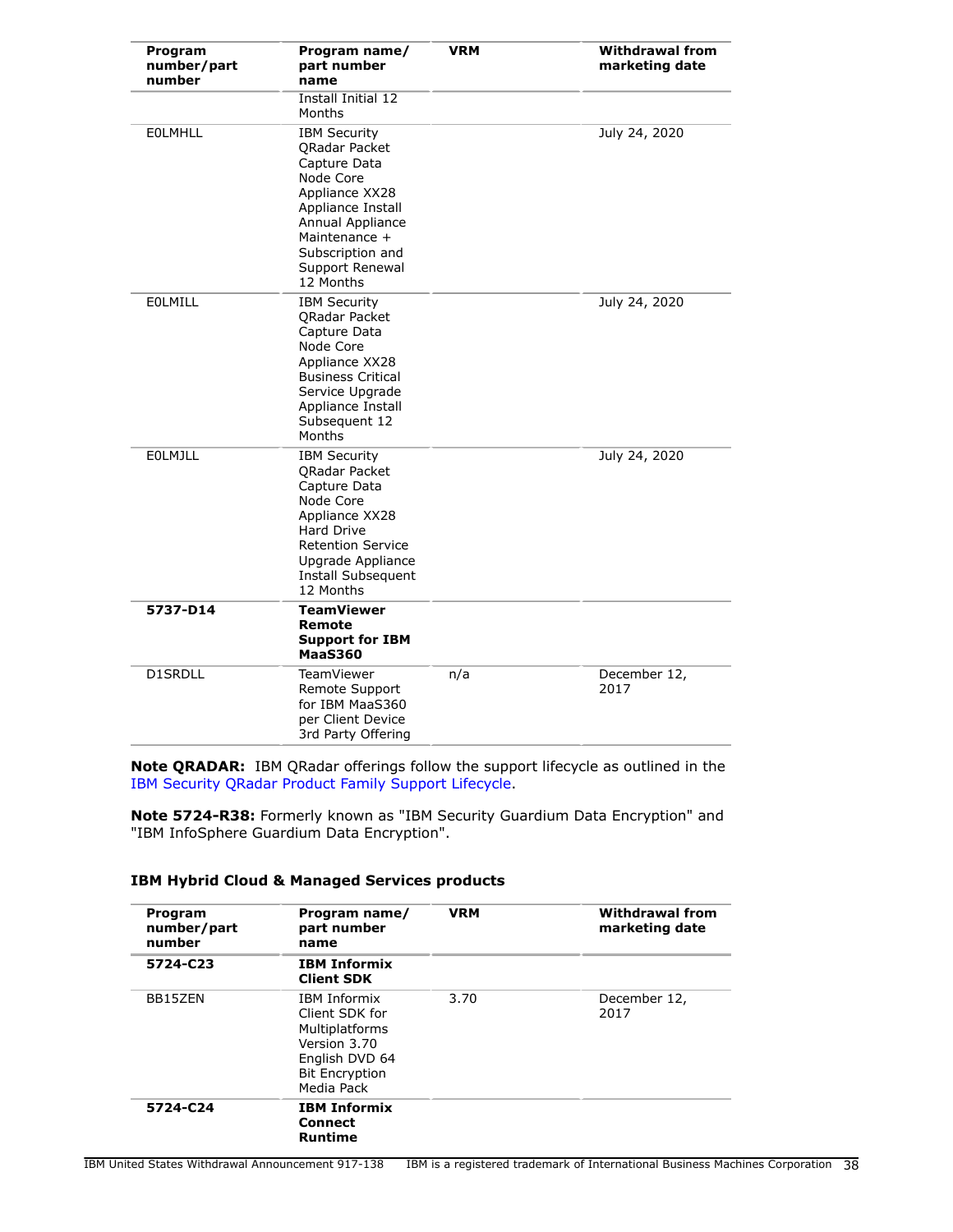| Program<br>number/part<br>number | Program name/<br>part number<br>name                                                                                                      | <b>VRM</b> | <b>Withdrawal from</b><br>marketing date |
|----------------------------------|-------------------------------------------------------------------------------------------------------------------------------------------|------------|------------------------------------------|
| BB162ML                          | <b>IBM Informix</b><br>Connect Runtime<br>for Multiplatforms<br>Version 3.70<br>Multilingual DVD<br>64 Bit Encryption<br>Media Pack       | 3.70       | December 12,<br>2017                     |
| 5724-G39                         | <b>IBM RATIONAL</b><br><b>REQUISITEPRO</b>                                                                                                |            |                                          |
| <b>BTOFLML</b>                   | <b>IBM RATIONAL</b><br><b>REQUISITEPRO</b><br>V7.1.3 FOR<br><b>WINDOWS MEDIA</b><br><b>PACK</b>                                           | 7.1.3      | December 12,<br>2017                     |
| <b>BT0JMML</b>                   | <b>IBM RATIONAL</b><br><b>REQUISITEPRO</b><br>V7.1.4 MULP<br><b>MULTL MEDIA</b><br><b>PACK</b>                                            | 7.1.4      | December 12,<br>2017                     |
| 5724-I70                         | <b>IBM Rational</b><br><b>Software</b><br><b>Architect for</b><br>WebSphere<br><b>Software</b>                                            |            |                                          |
| <b>BT0JAML</b>                   | <b>IBM Rational</b><br>Software Architect<br>for WebSphere<br>Software for<br>Multiplatforms<br>Version 9.0<br>Multilingual Media<br>Pack | 9.0.x      | December 12,<br>2017                     |
| Electronic<br>download           | <b>IBM Rational</b><br>Software Architect<br>for WebSphere<br>Software for<br>Multiplatforms<br>Version 9.0<br>Multilingual               | 9.0.x      | September 21,<br>2018                    |
| 5724-182                         | <b>IBM WebSphere</b><br><b>Enterprise</b><br><b>Service Bus for</b><br><b>Multiplatforms</b><br>(See Note 5724-<br>I82 below)             |            |                                          |
| D58AELL                          | IBM WebSphere<br><b>Enterprise Service</b><br>Bus per PVU Lic<br>+ SW S&S 12<br>Months                                                    |            | April 17, 2015                           |
| D58AFLL                          | IBM WebSphere<br>Enterprise<br>Service Bus per<br>PVU SW S&S<br>Reinstatement 12<br>months                                                |            | April 17, 2015                           |
| D58AKLL                          | IBM WebSphere<br><b>Enterprise Service</b><br>Bus per PVU<br>Linux <sup>(R)</sup> on System<br>z Lic + SW S&S<br>12 Months                |            | April 17, 2015                           |
| D58ALLL                          | IBM WebSphere<br>Enterprise<br>Service Bus per<br>PVU Linux on                                                                            |            | April 17, 2015                           |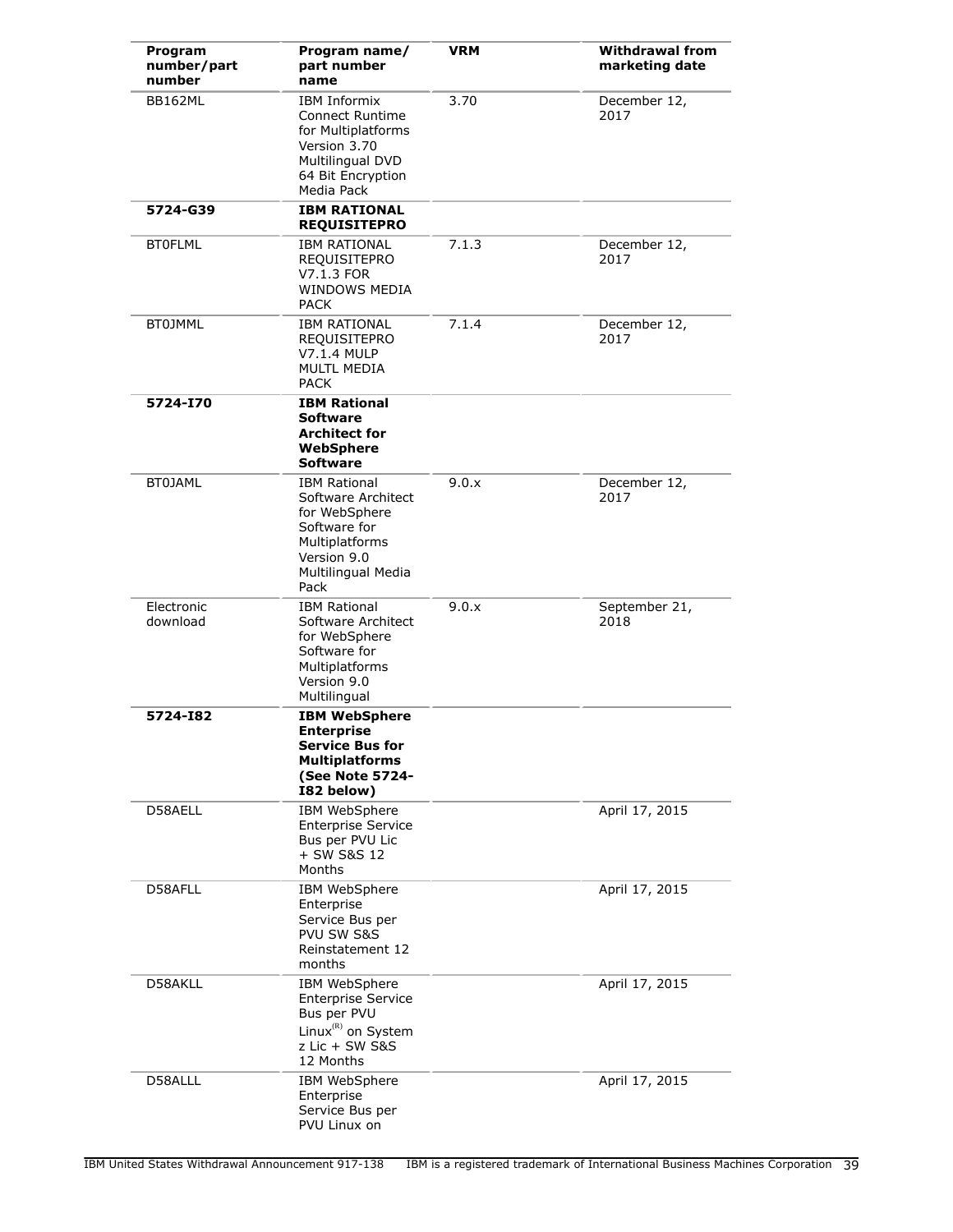| Program<br>number/part<br>number | Program name/<br>part number<br>name                                                                                                                             | <b>VRM</b> | <b>Withdrawal from</b><br>marketing date |
|----------------------------------|------------------------------------------------------------------------------------------------------------------------------------------------------------------|------------|------------------------------------------|
|                                  | System z SW S&S<br>Reinstatement 12<br>months                                                                                                                    |            |                                          |
| E02J3LL                          | IBM WebSphere<br><b>Enterprise Service</b><br>Bus per PVU<br>Annual SW S&S                                                                                       |            | January 27, 2017                         |
| E02J5LL                          | IBM WebSphere<br><b>Enterprise Service</b><br>Bus per PVU Linux<br>on System z<br>Annual SW S&S                                                                  |            | January 27, 2017                         |
| 5724-J05                         | <b>IBM Integration</b><br>Bus                                                                                                                                    |            |                                          |
| <b>BA167ML</b>                   | <b>IBM</b> Integration<br><b>Bus V9.0</b><br>Multiplatform<br>Multilingual Media<br>Pack                                                                         | 9.0        | January 9, 2018                          |
| 5724-J19                         | <b>IBM Rational</b><br><b>Application</b><br><b>Developer for</b><br>WebSphere<br><b>Software</b>                                                                |            |                                          |
| BT03LML                          | <b>IBM RATIONAL</b><br>APPLICATION<br><b>DEVELOPER</b><br>WINDOWS LINUX<br>V7.0 MEDIA PK<br>MULTILINGUAL                                                         | 7.0.0      | December 12,<br>2017                     |
| BT059ML                          | <b>IBM RATL APP</b><br>DEVELOPER FOR<br>WS V7.5.4 ML MP<br><b>MEDIA PACK</b>                                                                                     | 7.5.4      | December 12,<br>2017                     |
| <b>BT0FXML</b>                   | <b>IBM Rational</b><br>Application<br>Developer for<br>WebSphere<br>Software for<br>Multiplatforms<br>Version<br>8.0.4Multilingual<br>Media Pack                 | 8.0.4      | December 12,<br>2017                     |
| <b>BTOIFML</b>                   | <b>IBM Rational</b><br>Application<br>Developer for<br>WebSphere<br>Software for<br>Multiplatforms<br>Version 9.0<br>Multilingual Media<br>Pack                  | 9.0.x      | September 21,<br>2018                    |
| Electronic<br>download           | <b>IBM Rational</b><br>Application<br>Developer for<br>WebSphere<br>Software for<br>Multiplatforms<br>Version 9.0<br><electronic<br>download&gt;</electronic<br> | 9.0.x      | September 21,<br>2018                    |
| 5724-S43                         | <b>IBM Tivoli</b><br><b>Netcool Impact</b>                                                                                                                       |            |                                          |
| BP01EML                          | <b>IBM Tivoli</b><br>Netcool/Impact<br>V6.1 Multiplatform                                                                                                        | 6.1.0      | December 12,<br>2017                     |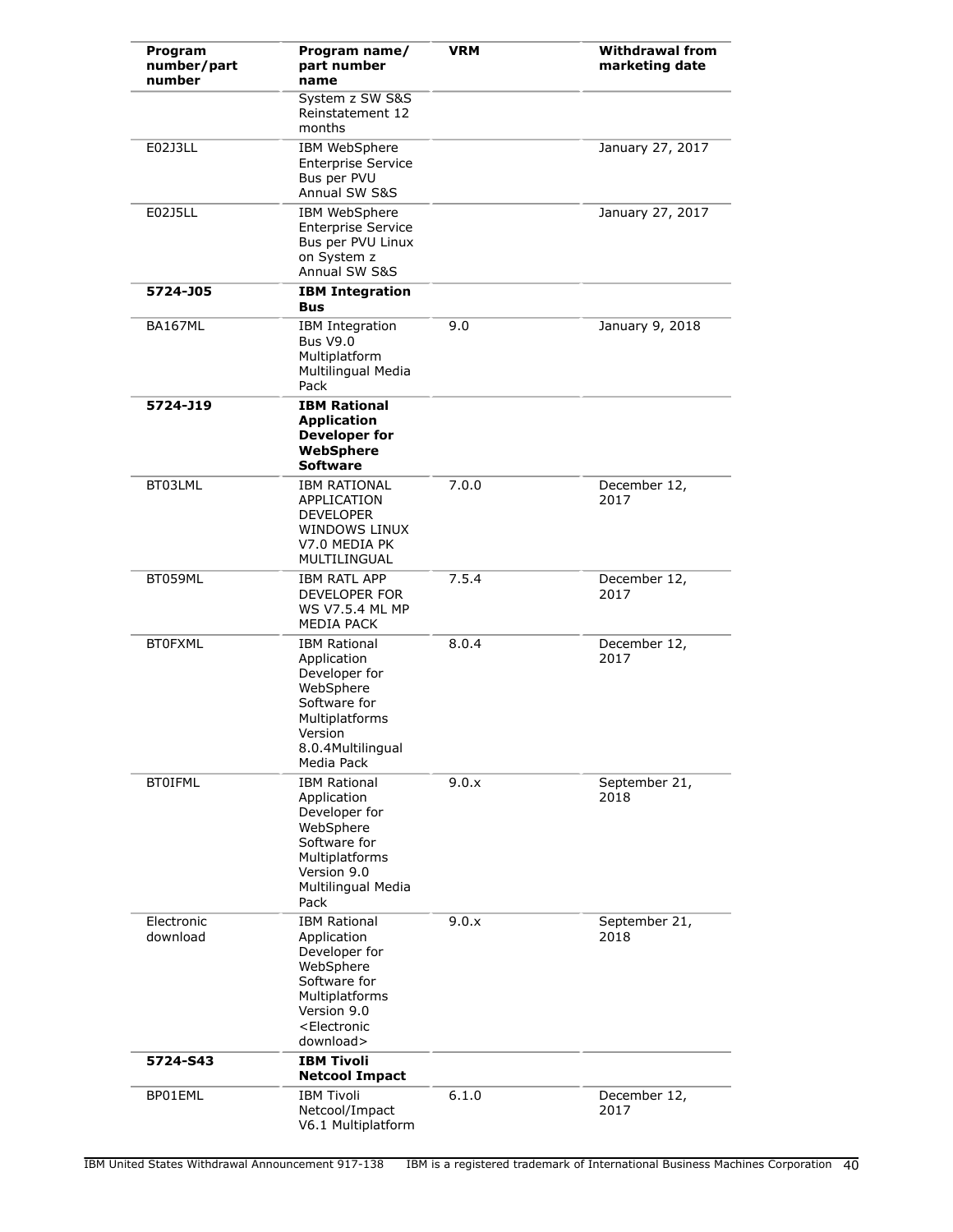| Program<br>number/part<br>number | Program name/<br>part number<br>name                                                                                                                                                 | <b>VRM</b> | <b>Withdrawal from</b><br>marketing date |
|----------------------------------|--------------------------------------------------------------------------------------------------------------------------------------------------------------------------------------|------------|------------------------------------------|
|                                  | Multililingual<br>Media Pack                                                                                                                                                         |            |                                          |
| BP01JML                          | <b>IBM Tivoli</b><br>Netcool/Impact<br>$V6.1.1 - Base$<br>Multiplatform<br>Multilingual                                                                                              | 6.1.1      | December 12,<br>2017                     |
| 5724-S44                         | <b>IBM Tivoli</b><br>Netcool/<br><b>OMNIbus</b>                                                                                                                                      |            |                                          |
| BP01FML                          | <b>IBM Tivoli Netcool</b><br><b>OMNIbus Version</b><br>7.4 Multilingual<br>Multiplatform<br>Media Pack                                                                               | 7.4        | April 20, 2018                           |
| BP01HEN                          | <b>IBM Tivoli Netcool</b><br><b>OMNIbus Event</b><br>Forwarding for<br>Multiplatforms<br>Version 7.4<br>English CD ROM<br>128 Bit Encryption<br>Media Pack                           | 7.4        | April 20, 2018                           |
| BP01IEN                          | <b>IBM Tivoli Netcool</b><br><b>OMNIbus Data</b><br>Exchange for<br>Multiplatforms<br>Version 7.4<br>English CD ROM<br>128 Bit Encryption<br>Media Pack                              | 7.4        | April 20, 2018                           |
| 5724-S45                         | <b>IBM Tivoli</b><br><b>Network</b><br><b>Manager IP</b><br><b>Edition</b>                                                                                                           |            |                                          |
| BP01NML                          | <b>IBM Tivoli</b><br><b>Network</b><br>Manager Base for<br>Multiplatforms<br>Version 4.1.1<br><b>Multilingual DVD</b><br>168 Bit Encryption<br>Media Pack                            | 4.1.1      | April 20, 2018                           |
| 5724-S79                         | <b>IBM Tivoli</b><br><b>Composite</b><br><b>Application</b><br><b>Manager for</b><br><b>Transactions for</b><br><b>Client Response</b>                                               |            |                                          |
| <b>DOIBDLL</b>                   | <b>IBM Tivoli</b><br>Composite<br>Application<br>Manager for<br>Transactions for<br>Client Response<br>Resource Value<br>Unit License +<br>SW Subscription<br>& Support 12<br>Months | 7.3.x      | December 12,<br>2017                     |
| <b>DOIBELL</b>                   | <b>IBM Tivoli</b><br>Composite<br>Application<br>Manager for<br>Transactions for<br>Client Response<br>Resource                                                                      | 7.3.x      | December 12,<br>2017                     |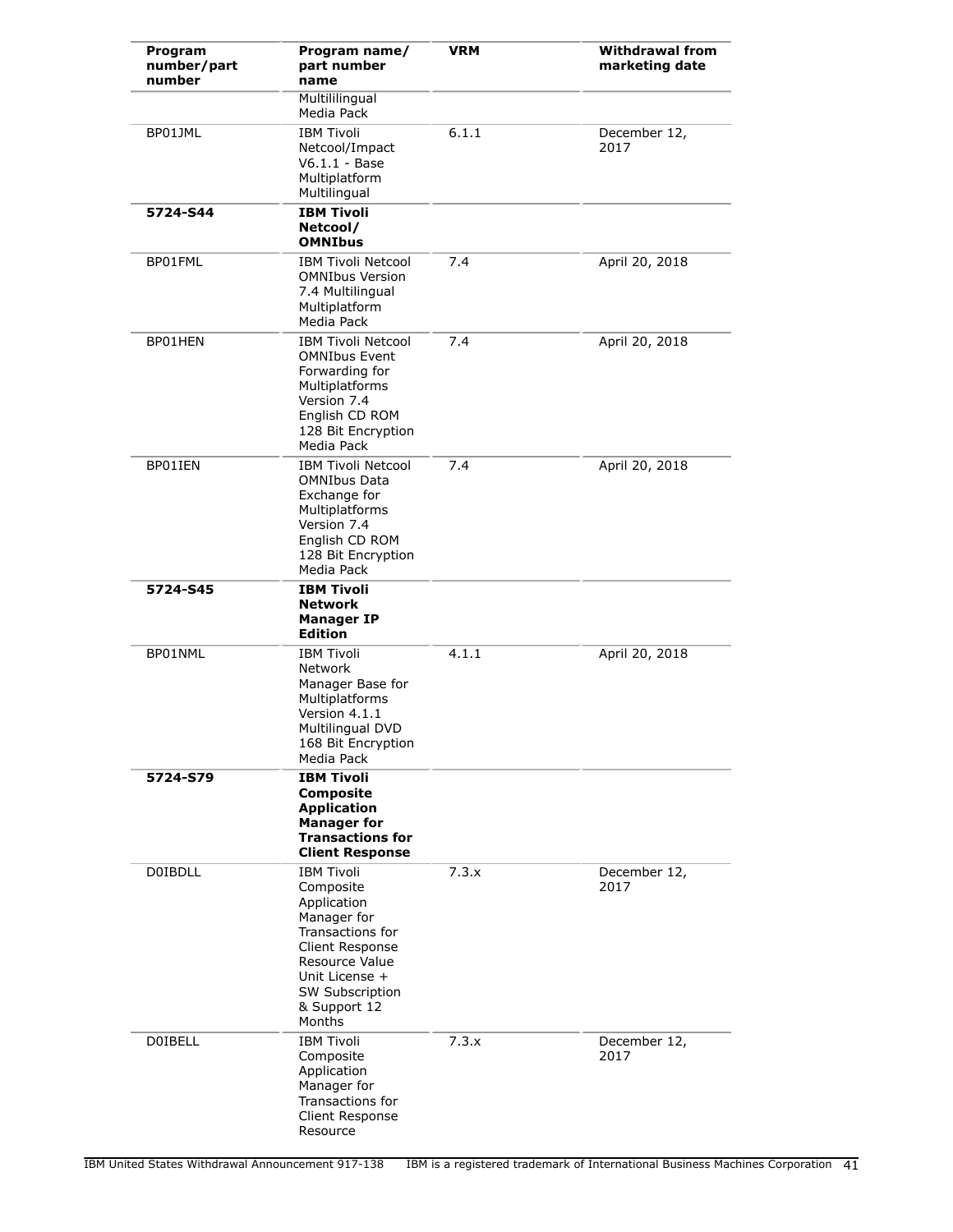| Program<br>number/part<br>number | Program name/<br>part number<br>name                                                                                                                                         | <b>VRM</b> | <b>Withdrawal from</b><br>marketing date |
|----------------------------------|------------------------------------------------------------------------------------------------------------------------------------------------------------------------------|------------|------------------------------------------|
|                                  | Value Unit SW<br>Subscription<br>& Support<br>Reinstatement 12<br>Months                                                                                                     |            |                                          |
| <b>EOBLXLL</b>                   | <b>IBM Tivoli</b><br>Composite<br>Application<br>Manager for<br>Transactions for<br>Client Response<br>Resource Value<br>Unit Annual SW<br>Subscription &<br>Support Renewal | 7.3.x      | December 12,<br>2017                     |
| 5724-V40                         | <b>IBM Banking</b><br><b>Process and</b><br><b>Service Models</b>                                                                                                            |            |                                          |
| B704ZEN                          | <b>Banking Process</b><br>Service and<br><b>Financial Srvs</b><br>Data Model V8.8<br>Win En Media Pk                                                                         | 8.8.0      | February 14, 2018                        |
| 5724-V43                         | <b>IBM Insurance</b><br><b>Information</b><br>Warehouse                                                                                                                      |            |                                          |
| <b>B7051EN</b>                   | <b>IBM Insurance</b><br>Information<br>Warehouse V8.8<br>Win En Media Pk                                                                                                     | 8.8.0      | February 14, 2018                        |
| <b>B7052EN</b>                   | IBM InfoSphere<br><b>Business Glossary</b><br>for Insurance V8.8<br>Win En Media Pk                                                                                          | 8.8.0      | February 14, 2018                        |
| 5724-V57                         | <b>IBM Content</b><br><b>Collector</b>                                                                                                                                       |            |                                          |
| BF050ML                          | <b>IBM CONTENT</b><br><b>COLLECTOR</b><br>AUTHORIZED V3.0<br>MULTIPLATFORM<br>MULTILINGUAL<br><b>MEDIA PACK</b>                                                              | 3.0        | April 20, 2018                           |
| 5724-W11                         | <b>IBM Netcool</b><br><b>Network</b><br><b>Management</b>                                                                                                                    |            |                                          |
| <b>BJ0XQML</b>                   | <b>IBM Tivoli</b><br><b>OMNIbus</b><br>and Network<br>Manager Base for<br>Multiplatforms<br>Version 8.3<br>Multilingual Media<br>Pack                                        | 8.3.x      | December 12,<br>2017                     |
| <b>BJOXREN</b>                   | <b>IBM Tivoli</b><br>OMNIbus and<br>Network Manager<br>Event Q3 EMS for<br>Solaris Version<br>8.3 English Media<br>Pack                                                      | 8.3.x      | December 12,<br>2017                     |
| BJ12IML                          | <b>IBM Netcool</b><br>Network<br>Management Base<br>for Multiplatforms<br>Version 9.2<br>Multilingual DVD                                                                    | 9.2.x      | April 20, 2018                           |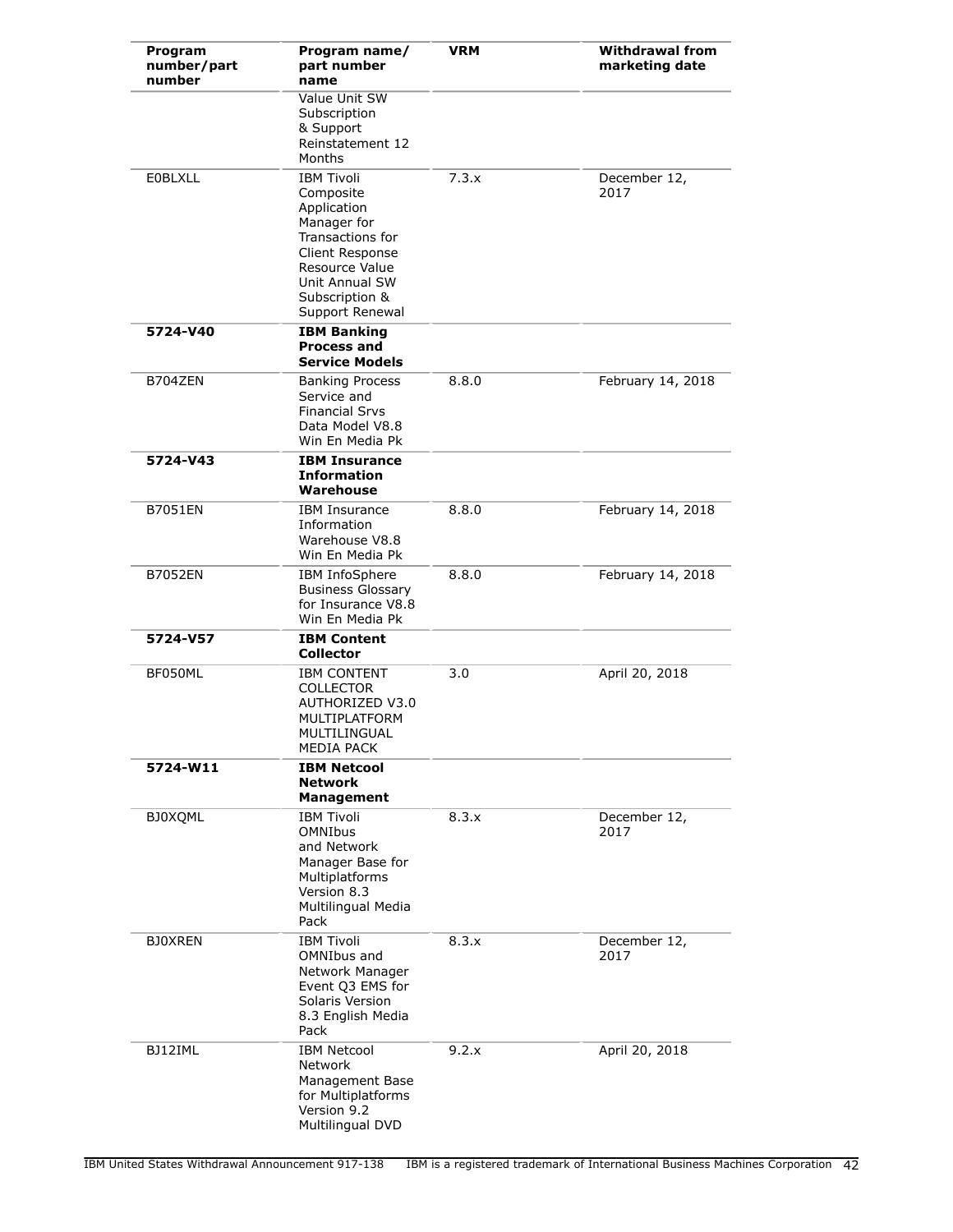| Program<br>number/part<br>number | Program name/<br>part number<br>name                                                                                                                   | <b>VRM</b> | <b>Withdrawal from</b><br>marketing date |
|----------------------------------|--------------------------------------------------------------------------------------------------------------------------------------------------------|------------|------------------------------------------|
|                                  | 128 Bit Encryption<br>Media Pack                                                                                                                       |            |                                          |
| BJ13WML                          | <b>IBM Tivoli</b><br>Netcool Network<br>Management Base<br>for Multiplatforms<br>Version 9.2.1<br>Multilingual<br><b>Encryption Media</b><br>Pack      | 9.2.x      | April 20, 2018                           |
| BJ15KML                          | <b>IBM Tivoli</b><br>Netcool Network<br>Management Base<br>for Multiplatforms<br>Version 9.2.2<br>Multilingual DVD<br>128 Bit Encryption<br>Media Pack | 9.2.x      | April 20, 2018                           |
| 5724-W24                         | <b>IBM Coanos</b><br><b>Controller</b>                                                                                                                 |            |                                          |
| <b>B5085ML</b>                   | <b>IBM COGNOS</b><br><b>CONTROLLER</b><br>10.2.0<br><b>MICROSOFT</b><br>WINDOWS<br>MULTILINGUAL<br>MEDIA PACK                                          | 10.2.x     | September 20,<br>2019                    |
| 5724-W86                         | <b>IBM Tivoli</b><br><b>Netcool</b><br><b>Performance</b><br><b>Manager</b>                                                                            |            |                                          |
| AL013EN                          | <b>IBM TIVOLI</b><br><b>NETCOOL</b><br><b>PERFORMANCE</b><br>MANAGER<br>V1.3 BASE<br>MULTIPLATFORM<br><b>ENGLISH</b>                                   | 1.3.x      | December 21,<br>2018                     |
| AL014EN                          | <b>IBM TIVOLI</b><br><b>NETCOOL</b><br>PERFORMANCE<br>MANAGER 1.3<br><b>TECH PACKS TIER</b><br>1 MP ENGLISH                                            | 1.3.x      | December 21,<br>2018                     |
| AL015EN                          | IBM TIVOLI<br><b>NETCOOL</b><br>PERFORMANCE<br>MANAGER 1.3<br><b>TECH PACKS TIER</b><br>2 MP ENGLISH                                                   | 1.3.x      | December 21,<br>2018                     |
| AL016EN                          | IBM TIVOLI<br><b>NETCOOL</b><br>PERFORMANCE<br>MANAGER 1.3<br>TECH PACKS TIER<br>3 MP ENGLISH                                                          | 1.3.x      | December 21,<br>2018                     |
| AL017EN                          | <b>IBM TIVOLI</b><br><b>NETCOOL</b><br>PERFORMANCE<br>MANAGER 1.3<br>TECH PACKS TIER<br>4 MP ENGLISH                                                   | 1.3.x      | December 21,<br>2018                     |
| AL018EN                          | <b>IBM TIVOLI</b><br><b>NETCOOL</b><br>PERFORMANCE<br>MANAGER 1.3                                                                                      | 1.3.x      | December 21,<br>2018                     |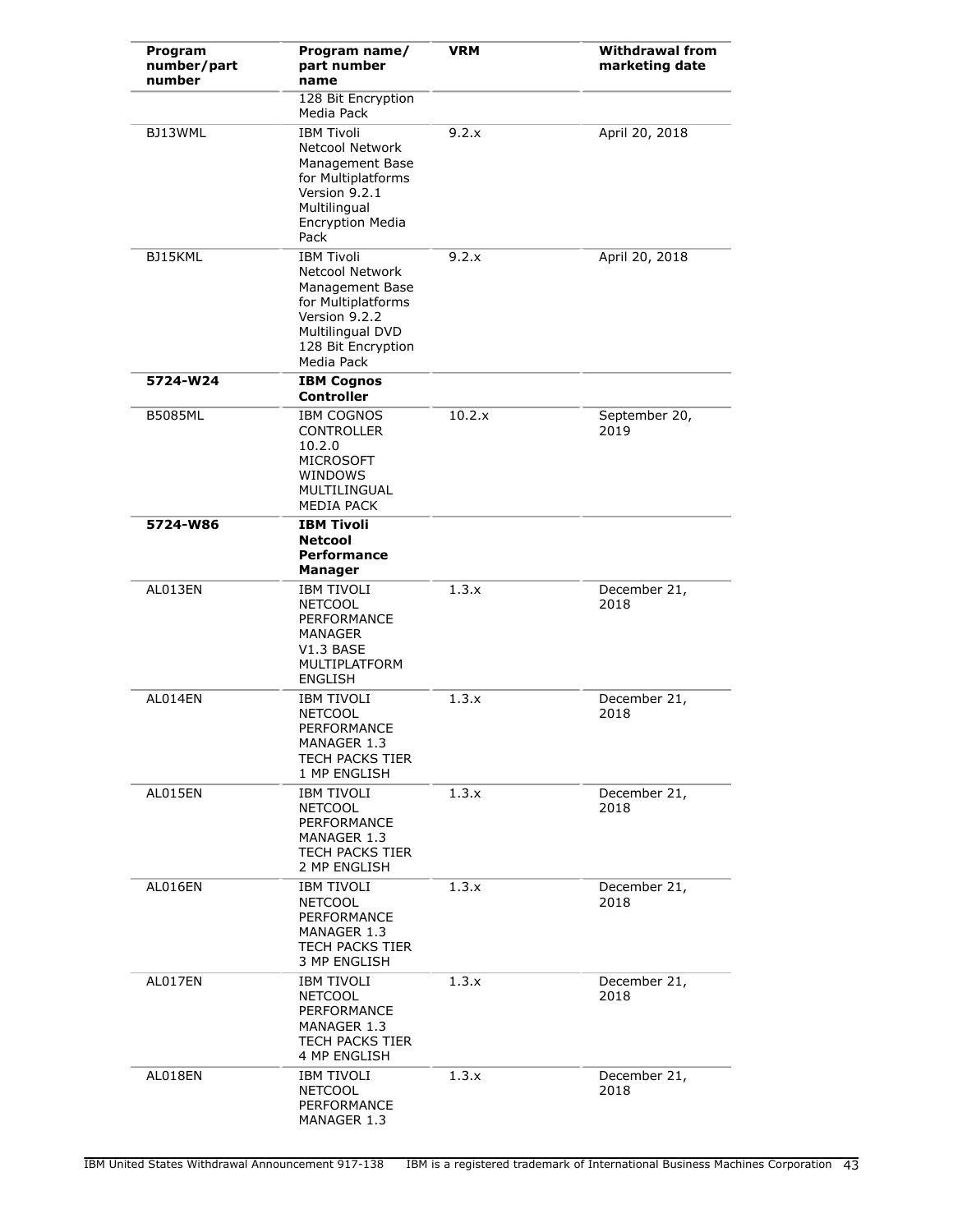| Program<br>number/part<br>number | Program name/<br>part number<br>name                                                                              | <b>VRM</b> | <b>Withdrawal from</b><br>marketing date |
|----------------------------------|-------------------------------------------------------------------------------------------------------------------|------------|------------------------------------------|
|                                  | <b>TECH PACKS TIER</b><br>5 MP ENGLISH                                                                            |            |                                          |
| AL01TEN                          | <b>TNPM 1.3.1 BASE</b><br>MULTIPLATFORM<br><b>ENG</b>                                                             | 1.3.x      | December 21,<br>2018                     |
| AL01UEN                          | TNPM 1.3.1 TECH<br>PACKS TIER 1<br>MULTIPLATFORM<br>ENG                                                           | 1.3.x      | December 21,<br>2018                     |
| AL01VEN                          | TNPM 1.3.1 TECH<br>PACKS TIER 2<br>MULTIPLATFORM<br>ENG                                                           | 1.3.x      | December 21,<br>2018                     |
| AL01WEN                          | TNPM 1.3.1 TECH<br>PACKS TIER 3<br>MULTIPLATFORM<br>ENG                                                           | 1.3.x      | December 21,<br>2018                     |
| AL01XEN                          | TNPM 1.3.1 TECH<br>PACKS TIER 4<br>MULTIPLATFORM<br>ENG                                                           | 1.3.x      | December 21,<br>2018                     |
| AL01YEN                          | TNPM 1.3.1 TECH<br>PACKS TIER 5<br>MULTIPLATFORM<br><b>ENG</b>                                                    | 1.3.x      | December 21,<br>2018                     |
| AL02EEN                          | IBM TIVOLI<br><b>NETCOOL</b><br>PERFORMANCE<br><b>MANAGER</b><br>V1.3.2 BASE<br>MULTIPLATFORM<br><b>ENGLISH</b>   | 1.3.x      | December 21,<br>2018                     |
| AL02FEN                          | <b>IBM TIVOLI</b><br><b>NETCOOL</b><br>PERFORMANCE<br>MANAGER 1.3.2<br><b>TECHNOLOGY</b><br>PACKS TIER 1 MF<br>EN | 1.3.x      | December 21,<br>2018                     |
| AL02GEN                          | <b>IBM TIVOLI</b><br><b>NETCOOL</b><br>PERFORMANCE<br>MANAGER 1.3.2<br><b>TECHNOLOGY</b><br>PACKS TIER 2 MF<br>EN | 1.3.x      | December 21,<br>2018                     |
| AL02HEN                          | <b>IBM TIVOLI</b><br><b>NETCOOL</b><br>PERFORMANCE<br>MANAGER 1.3.2<br><b>TECHNOLOGY</b><br>PACKS TIER 3 MF<br>EN | 1.3.x      | December 21,<br>2018                     |
| AL02IEN                          | <b>IBM TIVOLI</b><br><b>NETCOOL</b><br>PERFORMANCE<br>MANAGER 1.3.2<br><b>TECHNOLOGY</b><br>PACKS TIER 4 MF<br>EN | 1.3.x      | December 21,<br>2018                     |
| AL02JEN                          | IBM TIVOLI<br><b>NETCOOL</b><br>PERFORMANCE<br>MANAGER 1.3.2<br><b>TECHNOLOGY</b>                                 | 1.3.x      | December 21,<br>2018                     |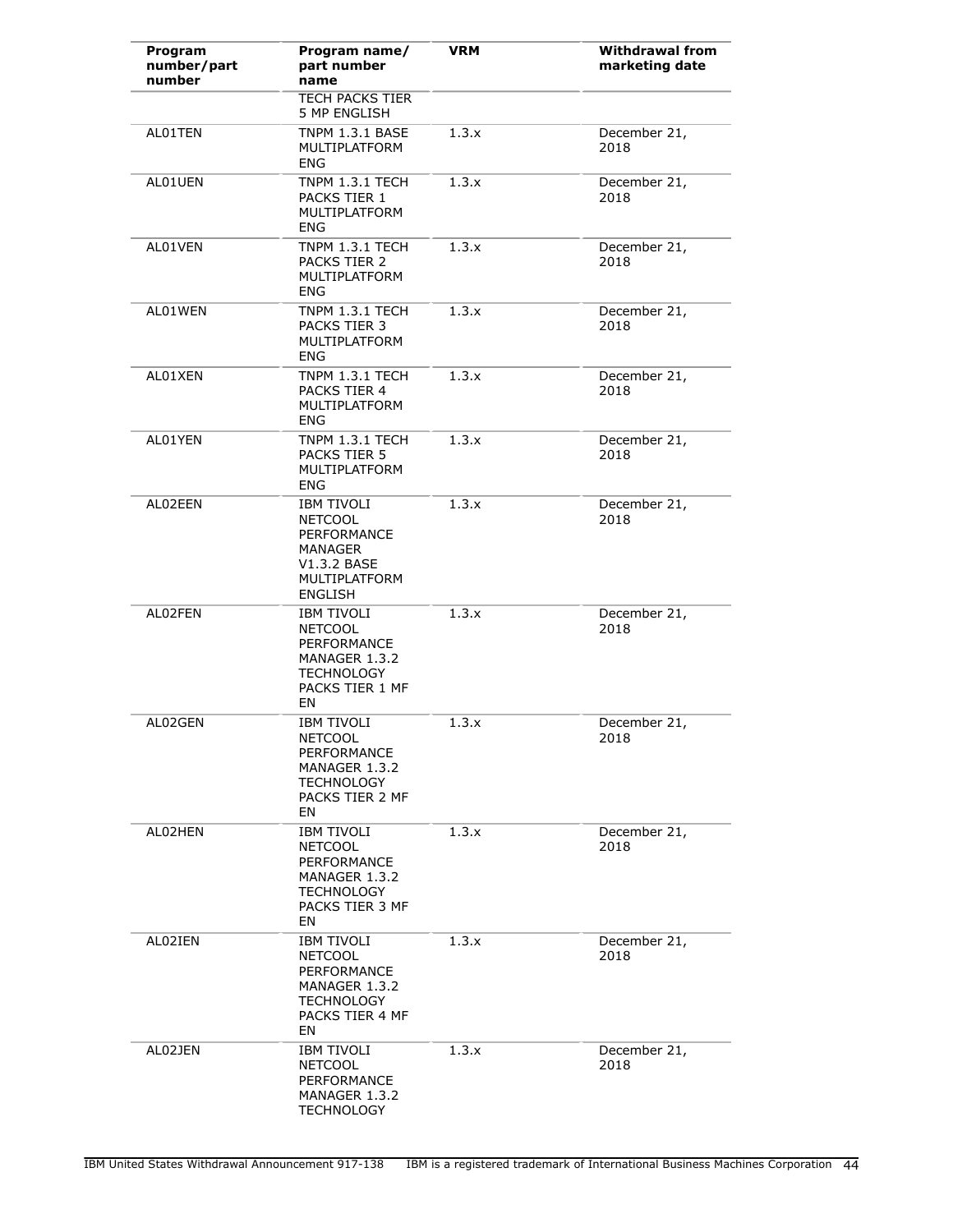| Program<br>number/part<br>number | Program name/<br>part number<br>name                                                                                     | <b>VRM</b> | <b>Withdrawal from</b><br>marketing date |
|----------------------------------|--------------------------------------------------------------------------------------------------------------------------|------------|------------------------------------------|
|                                  | PACKS TIER 5 MF<br>EN                                                                                                    |            |                                          |
| AL02NEN                          | <b>IBM TIVOLI</b><br><b>NETCOOL</b><br>PERFORMANCE<br>MANAGER<br>V1.3.3 BASE<br>MULTIPLATFORM<br><b>ENGLISH</b>          | 1.3.x      | December 21,<br>2018                     |
| AL02REN                          | <b>IBM TIVOLI</b><br><b>NETCOOL</b><br>PERFORMANCE<br>MANAGER 1.3.3<br><b>TECHNOLOGY</b><br>PACKS TIER 1 MF<br>EN        | 1.3.x      | December 21,<br>2018                     |
| AL02SEN                          | <b>IBM TIVOLI</b><br><b>NETCOOL</b><br><b>PERFORMANCE</b><br>MANAGER 1.3.3<br><b>TECHNOLOGY</b><br>PACKS TIER 2 MF<br>EN | 1.3.x      | December 21,<br>2018                     |
| AL02TEN                          | <b>IBM TIVOLI</b><br><b>NETCOOL</b><br><b>PERFORMANCE</b><br>MANAGER 1.3.3<br><b>TECHNOLOGY</b><br>PACKS TIER 3 MF<br>EN | 1.3.x      | December 21,<br>2018                     |
| AL02UEN                          | <b>IBM TIVOLI</b><br><b>NETCOOL</b><br>PERFORMANCE<br>MANAGER 1.3.3<br><b>TECHNOLOGY</b><br>PACKS TIER 4 MF<br>EN        | 1.3.x      | December 21,<br>2018                     |
| AL02VEN                          | <b>IBM TIVOLI</b><br><b>NETCOOL</b><br>PERFORMANCE<br>MANAGER 1.3.3<br><b>I ECHNOLOGY</b><br>PACKS TIER 5 MF<br>EN       | 1.3.x      | December 21,<br>2018                     |
| 5724-X87                         | <b>IBM Banking</b><br>and Financial<br><b>Markets Data</b><br>Warehouse                                                  |            |                                          |
| B704WEN                          | IBM Banking and<br><b>Financial Markets</b><br>Data Warehouse<br>V8.8 Win English<br>Media Pk                            | 8.8.0      | February 14, 2018                        |
| B704XEN                          | IBM InfoSphere<br><b>Business Glossary</b><br><b>Financial Services</b><br>V8.8 Win Eng MP                               | 8.8.0      | February 14, 2018                        |
| 5724-Y04                         | <b>IBM ILOG ODM</b><br><b>Enterprise</b>                                                                                 |            |                                          |
| <b>B8018ML</b>                   | IBM ILOG ODM<br>Enterprise for<br>Multiplatforms<br>Version 3.6<br>Multilingual Media<br>Pack                            | 3.6.x      | December 15,<br>2017                     |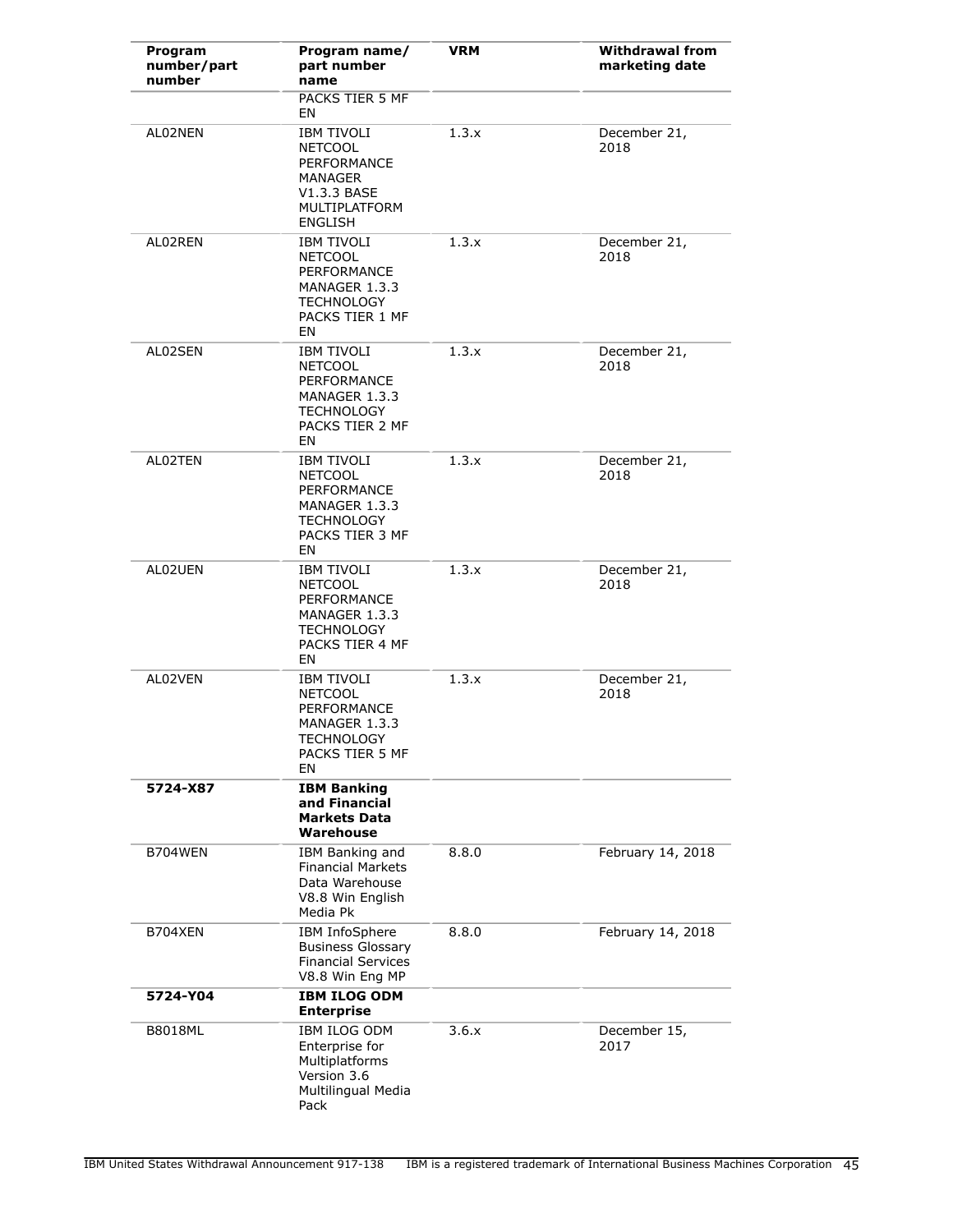| Program<br>number/part<br>number | Program name/<br>part number<br>name                                                                                                                               | <b>VRM</b> | <b>Withdrawal from</b><br>marketing date |
|----------------------------------|--------------------------------------------------------------------------------------------------------------------------------------------------------------------|------------|------------------------------------------|
| <b>B8019ML</b>                   | <b>IBM ILOG</b><br>Optimization<br>Solutions<br>Accelerator<br>Server Edition for<br>Multiplatforms<br>Version 3.6<br>Multilingual Media<br>Pack                   |            | December 15,<br>2017                     |
| B801AML                          | <b>IBM ILOG</b><br>Optimization<br>Solutions<br>Accelerator<br>Client Edition for<br>Multiplatforms<br>Version 3.6<br>Multilingual Media<br>Pack                   |            | December 15,<br>2017                     |
| B801FML                          | <b>IBM ILOG ODM</b><br>Enterprise for<br>Multiplatforms<br>Version 3.7<br>Multilingual Media<br>Pack                                                               | 3.7.x      | December 15,<br>2017                     |
| B801GML                          | <b>IBM ILOG</b><br>Optimization<br>Solutions<br>Accelerator<br>Server Edition for<br>Multiplatforms<br>Version 3.7<br>Multilingual Media<br>Pack                   |            | December 15,<br>2017                     |
| B801HML                          | <b>IBM ILOG</b><br>Optimization<br>Solutions<br>Accelerator<br>Client Edition for<br>Multiplatforms<br>Version 3.7<br>Multilingual Media<br>Pack                   |            | December 15,<br>2017                     |
| B801PML                          | <b>IBM Decision</b><br>Optimization<br>Center for<br>Multiplatforms<br>Version 3.8<br>Multilingual Media<br>Pack                                                   | 3.8.x      | December 15,<br>2017                     |
| B801QML                          | <b>IBM Decision</b><br>Optimization<br><b>Center Solutions</b><br>Accelerator<br>Server Edition for<br>Multiplatforms<br>Version 3.8<br>Multilingual Media<br>Pack |            | December 15,<br>2017                     |
| B801RML                          | <b>IBM Decision</b><br>Optimization<br><b>Center Solutions</b><br>Accelerator<br>Client Edition for<br>Multiplatforms<br>Version 3.8<br>Multilingual Media<br>Pack |            | December 15,<br>2017                     |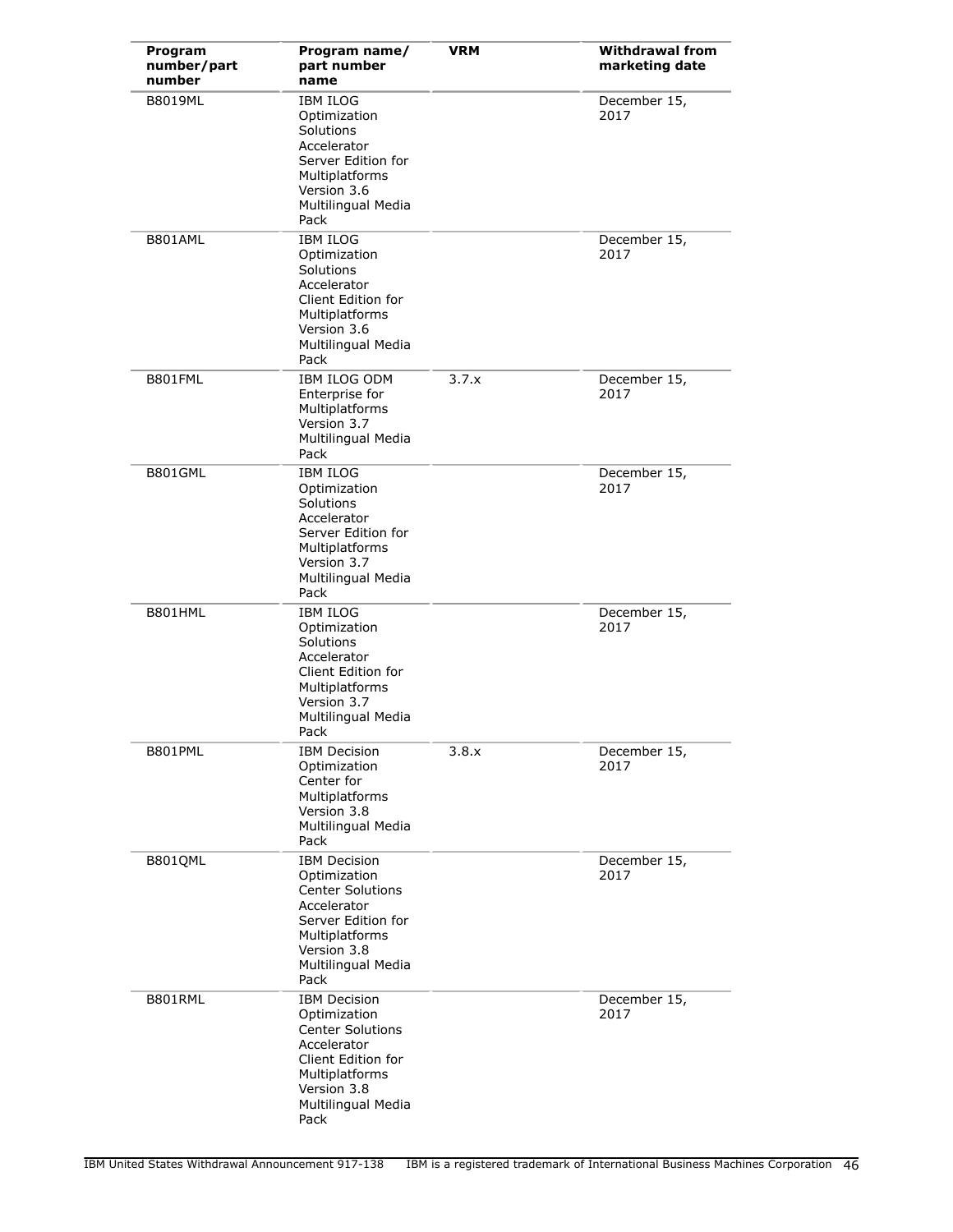| Program<br>number/part<br>number | Program name/<br>part number<br>name                                                                                                                                    | <b>VRM</b> | <b>Withdrawal from</b><br>marketing date |
|----------------------------------|-------------------------------------------------------------------------------------------------------------------------------------------------------------------------|------------|------------------------------------------|
| 5724-Y05                         | <b>IBM Rational</b><br>Insight                                                                                                                                          |            | December 12,<br>2017                     |
| BT091ML                          | <b>IBM Rational</b><br>Insight Standard<br>Edition for<br>Multiplatforms<br>Version 1.0.0<br>Multilingual<br>CD ROM 64 Bit<br><b>Encryption Media</b><br>Pack           | 1.0.0      | December 12,<br>2017                     |
| BT09HML                          | <b>IBM Rational</b><br>Insight Adapter<br>for HP Quality<br>Center Software<br>for Multiplatforms<br>Version 1.0<br>Multilingual DVD<br>64 Bit Encryption<br>Media Pack | All        | December 12,<br>2017                     |
| BT0E1ML                          | <b>IBM Rational</b><br>Insight Standard<br><b>Edition Version</b><br>$1.0.1$ for<br>Multiplatforms<br>Multilingual Media<br>Pack                                        | 1.0.1      | December 12,<br>2017                     |
| <b>BT0GFML</b>                   | <b>IBM Rational</b><br>Insight<br><b>Standard Edition</b><br>Version 1.1 for<br>Multiplatforms<br>Multilingual Media<br>Pack                                            | 1.1.0      | December 12,<br>2017                     |
| <b>BT0HIML</b>                   | <b>IBM Rational</b><br>Insight<br><b>Standard Edition</b><br>Version 1.1.1<br>Multiplatforms<br>Multilingual DVD<br>64 Bit Encryption<br>Media Pack                     | 1.1.1      | December 12,<br>2017                     |
| D096BLL                          | <b>IBM Rational</b><br>Insight Standard<br><b>Edition Authorized</b><br>User License +<br><b>SW Subscription</b><br>& Support 12<br>Months                              | All        | December 12,<br>2017                     |
| D096CLL                          | <b>IBM Rational</b><br>Insight Standard<br><b>Edition Authorized</b><br>User SW<br>Subscription<br>& Support<br>Reinstatement 12<br>Months                              | All        | December 12,<br>2017                     |
| D096DLL                          | <b>IBM Rational</b><br>Insight Standard<br>Edition for System<br>z Authorized<br>User License +<br>SW Subscription<br>& Support 12<br>Months                            | All        | December 12,<br>2017                     |
| D096ELL                          | <b>IBM Rational</b><br>Insight Standard                                                                                                                                 | All        | December 12,<br>2017                     |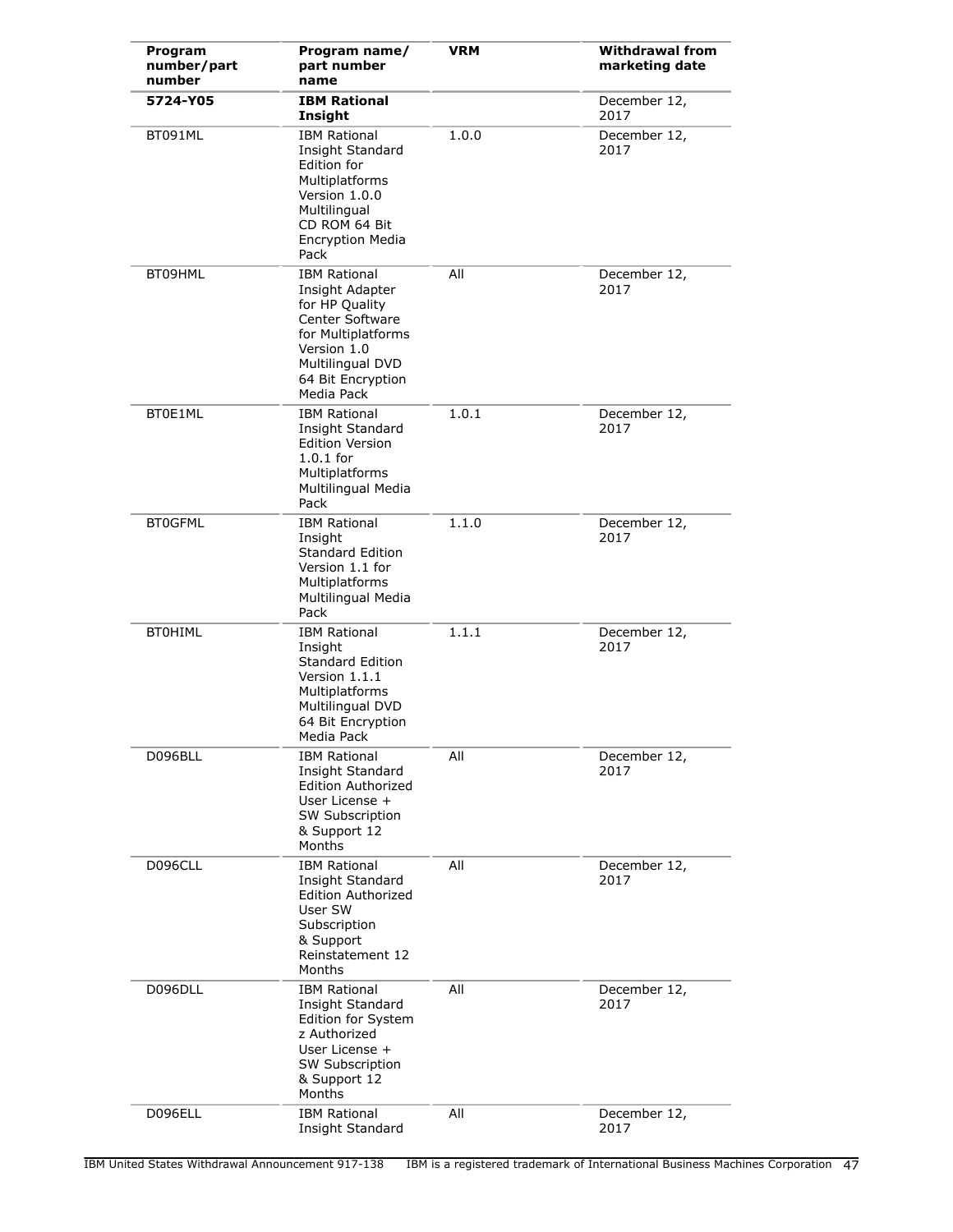| Program<br>number/part<br>number | Program name/<br>part number<br>name                                                                                                                                      | <b>VRM</b> | <b>Withdrawal from</b><br>marketing date |
|----------------------------------|---------------------------------------------------------------------------------------------------------------------------------------------------------------------------|------------|------------------------------------------|
|                                  | Edition for System<br>z Authorized User<br>SW Subscription<br>& Support<br>Reinstatement 12<br>Months                                                                     |            |                                          |
| <b>D0ASULL</b>                   | <b>IBM Rational</b><br>Insight Adapter<br>for HP Quality<br>Center Software<br>Install License +<br><b>SW Subscription</b><br>& Support 12<br>Months                      | All        | December 12,<br>2017                     |
| <b>D0ASVLL</b>                   | <b>IBM Rational</b><br>Insight Adapter<br>for HP Quality<br>Center Software<br>Install SW<br>Subscription<br>& Support<br>Reinstatement 12<br>Months                      | All        | December 12,<br>2017                     |
| <b>D0ASZLL</b>                   | <b>IBM Rational</b><br>Insight Adapter<br>for HP Quality<br>Center Software<br>for System z<br>Install License +<br>SW Subscription<br>& Support 12<br>Months             | All        | December 12,<br>2017                     |
| <b>DOATOLL</b>                   | <b>IBM Rational</b><br>Insight Adapter<br>for HP Quality<br>Center Software<br>for System<br>z Install SW<br>Subscription<br>& Support<br>Reinstatement 12<br>Months      | All        | December 12,<br>2017                     |
| D0BZ0LL                          | <b>IBM Rational</b><br>Insight Standard<br><b>Edition Authorized</b><br>User Initial Fixed<br>Term License +<br><b>SW Subscription</b><br>& Support 12<br>Months          | All        | December 12,<br>2017                     |
| D0BZ1LL                          | <b>IBM Rational</b><br>Insight Standard<br>Edition for System<br>z Authorized<br>User Initial Fixed<br>Term License +<br><b>SW Subscription</b><br>& Support 12<br>Months | All        | December 12,<br>2017                     |
| D0BZ2LL                          | <b>IBM Rational</b><br>Insight Adapter<br>for HP Quality<br>Center Software<br>Install Initial Fixed<br>Term License +<br>SW Subscription<br>& Support 12<br>Months       | All        | December 12,<br>2017                     |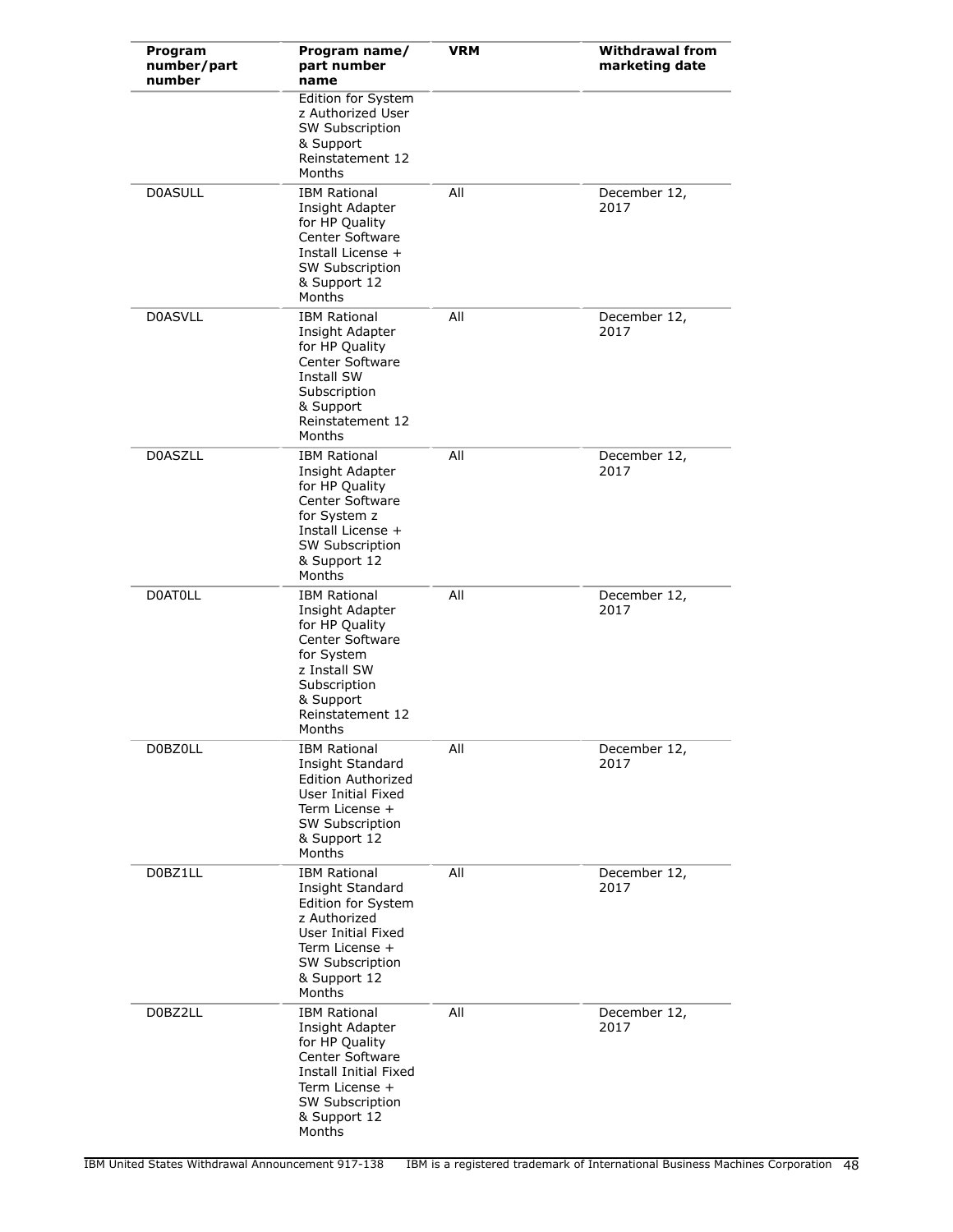| Program<br>number/part<br>number | Program name/<br>part number<br>name                                                                                                                                                | <b>VRM</b> | <b>Withdrawal from</b><br>marketing date |
|----------------------------------|-------------------------------------------------------------------------------------------------------------------------------------------------------------------------------------|------------|------------------------------------------|
| D0BZ3LL                          | <b>IBM Rational</b><br>Insight Adapter<br>for HP Quality<br>Center Software<br>For System z<br>Install Initial Fixed<br>Term License +<br>SW Subscription<br>& Support 12<br>Months | All        | December 12,<br>2017                     |
| <b>DOCCDLL</b>                   | <b>IBM Rational</b><br>Insight Standard<br><b>Edition Floating</b><br>User Initial Fixed<br>Term License +<br>SW Subscription<br>& Support 12<br>Months                             | All        | December 12,<br>2017                     |
| <b>DOCCELL</b>                   | <b>IBM Rational</b><br>Insight Standard<br>Edition for System<br>z Floating User<br>Initial Fixed Term<br>License + SW<br>Subscription<br>& Support 12<br>Months                    | All        | December 12,<br>2017                     |
| <b>DOCCFLL</b>                   | <b>IBM Rational</b><br>Insight Standard<br><b>Edition Floating</b><br>User License +<br>SW Subscription<br>& Support 12<br>Months                                                   | All        | December 12,<br>2017                     |
| <b>DOCCGLL</b>                   | <b>IBM Rational</b><br>Insight Standard<br><b>Edition Floating</b><br>User SW<br>Subscription<br>& Support<br>Reinstatement 12<br>Months                                            | All        | December 12,<br>2017                     |
| <b>DOCCHLL</b>                   | <b>IBM Rational</b><br>Insight Standard<br>Edition for System<br>z Floating User<br>License + SW<br>Subscription<br>& Support 12<br>Months                                          | All        | December 12,<br>2017                     |
| <b>DOCCILL</b>                   | <b>IBM Rational</b><br>Insight Standard<br>Edition for System<br>z Floating User<br>SW Subscription<br>& Support<br>Reinstatement 12<br>Months                                      | All        | December 12,<br>2017                     |
| E06XFLL                          | <b>IBM Rational</b><br>Insight Standard<br><b>Edition Authorized</b><br><b>User Annual SW</b><br>Subscription &<br>Support Renewal                                                  | All        | February 13, 2018                        |
| E06XGLL                          | <b>IBM Rational</b><br>Insight Standard<br>Edition for System<br>z Authorized                                                                                                       | All        | February 13, 2018                        |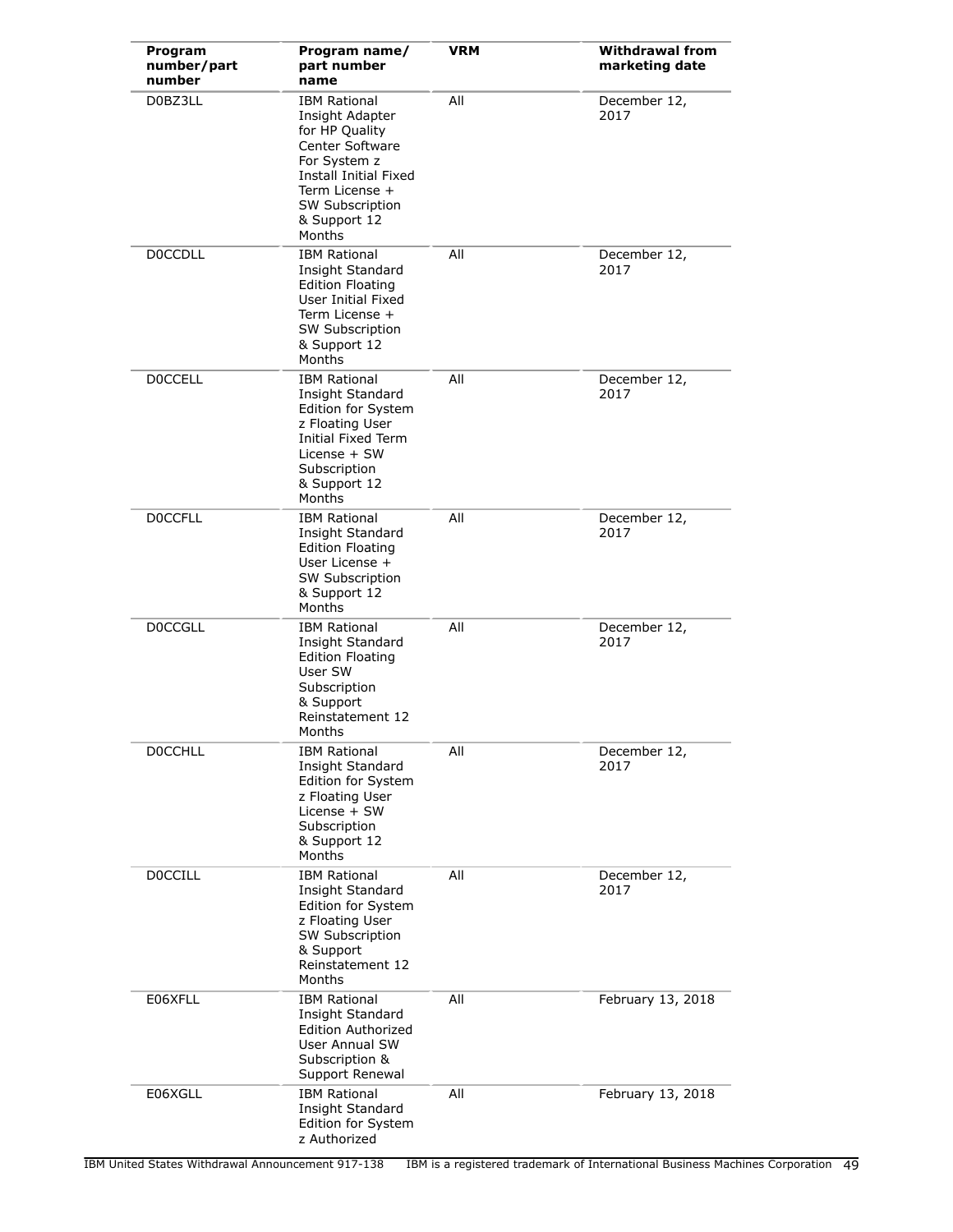| Program<br>number/part<br>number | Program name/<br>part number<br>name                                                                                                                                                      | <b>VRM</b> | <b>Withdrawal from</b><br>marketing date |
|----------------------------------|-------------------------------------------------------------------------------------------------------------------------------------------------------------------------------------------|------------|------------------------------------------|
|                                  | User Annual SW<br>Subscription &<br>Support Renewal                                                                                                                                       |            |                                          |
| E07NELL                          | <b>IBM Rational</b><br>Insight Adapter<br>for HP Quality<br><b>Center Annual SW</b><br><b>Install Annual SW</b><br>Subscription &<br>Support Renewal                                      | All        | February 13, 2018                        |
| E07NGLL                          | <b>IBM Rational</b><br>Insight Adapter<br>for HP Quality<br>Center Annual<br>SW for System<br>z Install Annual<br>SW Subscription &<br>Support Renewal                                    | All        | February 13, 2018                        |
| E08ABLL                          | <b>IBM Rational</b><br>Insight Standard<br><b>Edition Authorized</b><br>User Subsequent<br><b>Fixed Term</b><br>License + SW<br>Subscription<br>& Support 12<br>Months                    | All        | February 13, 2018                        |
| E08ACLL                          | <b>IBM Rational</b><br>Insight Standard<br>Edition for System<br>z Authorized User<br>Subsequent Fixed<br>Term License +<br>SW Subscription<br>& Support 12<br>Months                     | All        | February 13, 2018                        |
| E08ADLL                          | <b>IBM Rational</b><br>Insight Adapter<br>for HP Quality<br>Center Software<br>Install Subsequent<br>Fixed Term<br>License + SW<br>Subscription<br>& Support 12<br>Months                 | All        | February 13, 2018                        |
| E08AELL                          | <b>IBM Rational</b><br>Insight Adapter<br>for HP Quality<br>Center Software<br>For System z<br>Install Subsequent<br>Fixed Term<br>License + SW<br>Subscription<br>& Support 12<br>Months | All        | February 13, 2018                        |
| E08I2LL                          | <b>IBM Rational</b><br>Insight Standard<br><b>Edition Floating</b><br>User Subsequent<br>Fixed Term<br>License + SW<br>Subscription<br>& Support 12<br>Months                             | All        | February 13, 2018                        |
| E08I3LL                          | <b>IBM Rational</b><br>Insight Standard                                                                                                                                                   | All        | February 13, 2018                        |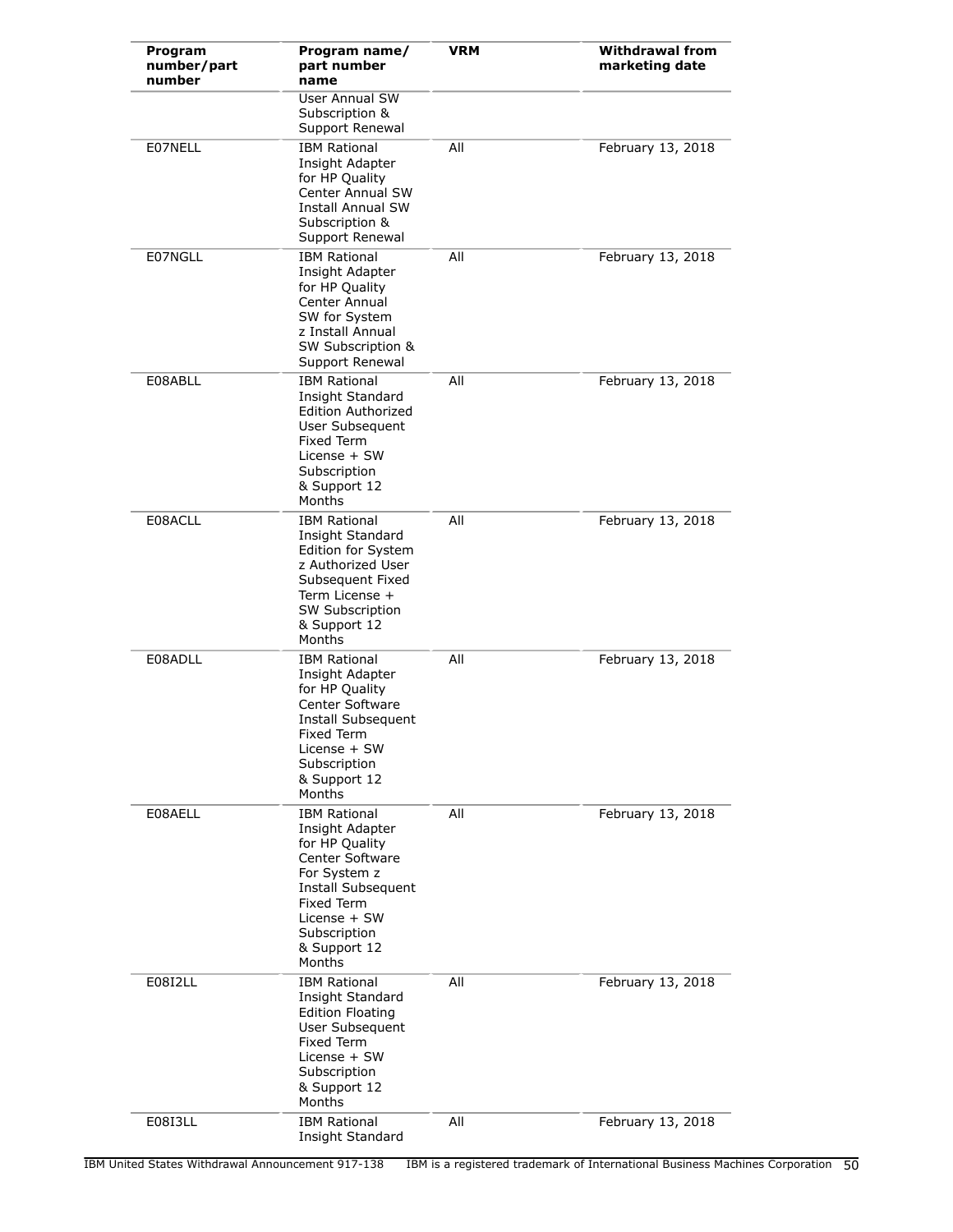| Program<br>number/part<br>number | Program name/<br>part number<br>name                                                                                                        | VRM    | <b>Withdrawal from</b><br>marketing date |
|----------------------------------|---------------------------------------------------------------------------------------------------------------------------------------------|--------|------------------------------------------|
|                                  | Edition for System<br>z Floating User<br>Subsequent Fixed<br>Term License +<br><b>SW Subscription</b><br>& Support 12<br>Months             |        |                                          |
| E0814LL                          | <b>IBM Rational</b><br>Insight Standard<br><b>Edition Floating</b><br><b>User Annual SW</b><br>Subscription &<br>Support Renewal            | All    | February 13, 2018                        |
| E0815LL                          | <b>IBM Rational</b><br>Insight Standard<br>Edition for System<br>z Floating User<br>Annual SW<br>Subscription &<br>Support Renewal          | All    | February 13, 2018                        |
| 5724-Y13                         | <b>IBM Cognos</b><br><b>Express</b>                                                                                                         |        |                                          |
| B507TML                          | <b>COGNOS EXPRESS</b><br>10.2.1 MC WIN ML<br>МP                                                                                             | 10.2.1 | December 12,<br>2017                     |
| B508UML                          | COG EXPRESS<br>10.2.2 MP ML<br>MEDIA PACK                                                                                                   | 10.2.2 | December 12,<br>2017                     |
| 5724-Y97                         | <b>IBM Tivoli</b><br><b>Netcool</b><br><b>Performance</b><br><b>Flow Analyzer</b>                                                           | All    |                                          |
| E07PHLL                          | TIVOLI NETCOOL<br><b>PERFORMANCE</b><br><b>FLOW ANALYZER</b><br><b>PER INSTL</b><br><b>ANNUAL SW S&amp;S</b><br>RNWL                        | All    | February 13, 2018                        |
| E07PILL                          | TIVOLI NETCOOL<br>PERFORMANCE<br>FLOW ANALYZER<br>PER RVU ANNUAL<br><b>SW S&amp;S RNWL</b>                                                  | All    | February 13, 2018                        |
| 5724-Z04                         | <b>IBM Informix</b><br><b>Express Edition</b>                                                                                               |        |                                          |
| BB15WML                          | <b>IBM Informix</b><br><b>Express Edition</b><br>for Multiplatforms<br>Version 11.70<br>Multilingual DVD<br>64 Bit Encryption<br>Media Pack | 11.70  | December 12,<br>2017                     |
| 5725-A06                         | <b>IBM CPLEX<sup>(R)</sup></b><br><b>Optimization</b><br><b>Studio</b>                                                                      |        |                                          |
| B801DML                          | <b>IBM ILOG CPLEX</b><br>Optimization<br>Studio for<br>Multiplatforms<br>Version 12.5<br>Multilingual Media<br>Pack                         | 12.5.x | December 15,<br>2017                     |
| B801EML                          | <b>IBM ILOG CPLEX</b><br><b>Enterprise Server</b><br>for Multiplatforms<br>Version 12.5                                                     |        | December 15,<br>2017                     |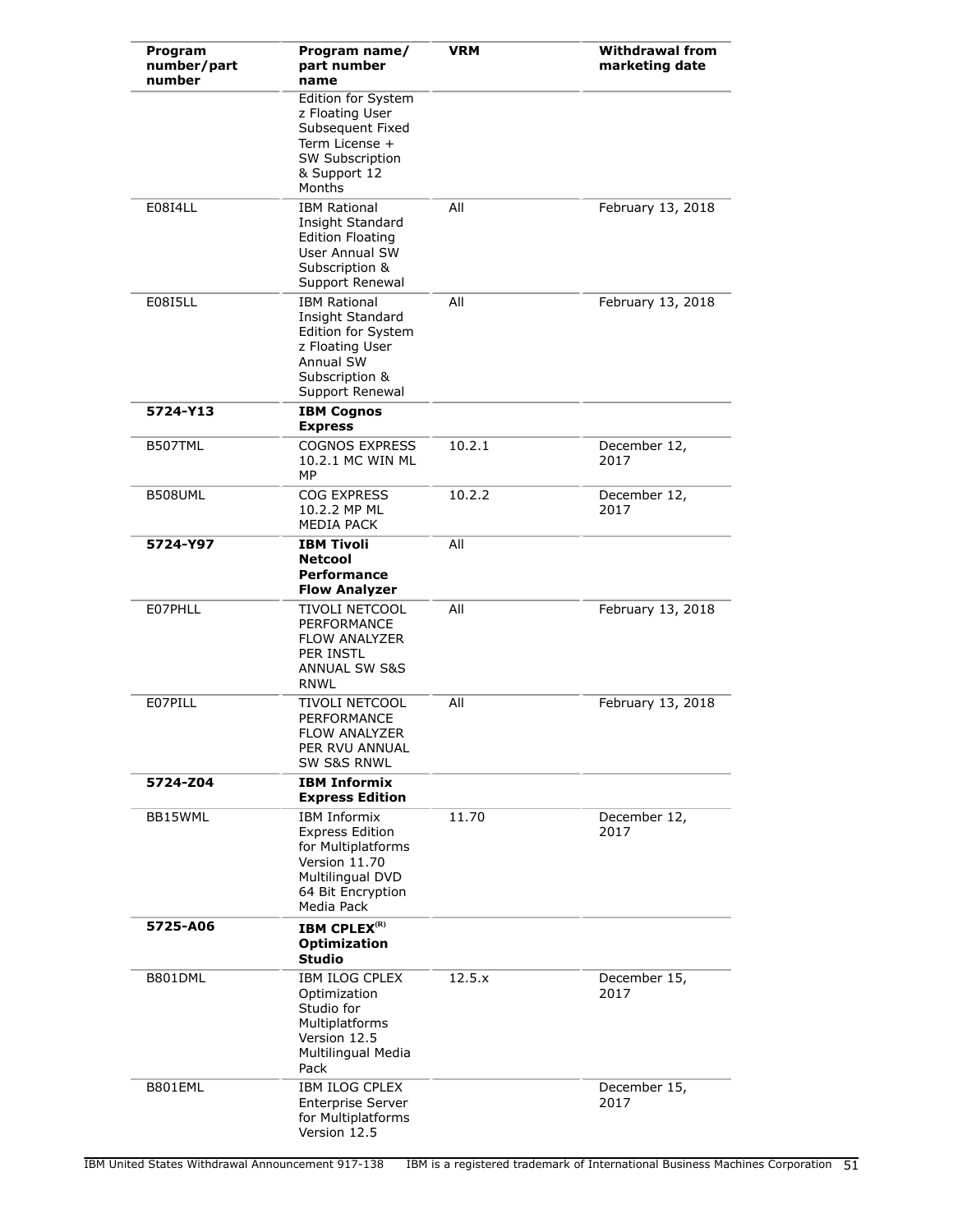| Program<br>number/part<br>number | Program name/<br>part number<br>name                                                                                                                    | <b>VRM</b> | <b>Withdrawal from</b><br>marketing date |
|----------------------------------|---------------------------------------------------------------------------------------------------------------------------------------------------------|------------|------------------------------------------|
|                                  | <b>Multilingual Media</b><br>Pack                                                                                                                       |            |                                          |
| B801KML                          | <b>IBM ILOG CPL</b><br>+022:027EX<br>Optimization<br>Studio for<br>Multiplatforms<br>Version 12.6<br>Multilingual Media<br>Pack                         | 12.6.x     | December 15,<br>2017                     |
| B801LML                          | <b>IBM ILOG CPLEX</b><br><b>Enterprise Server</b><br>for Multiplatforms<br>Version 12.6<br>Multilingual Media<br>Pack                                   |            | December 15,<br>2017                     |
| B801WML                          | IBM ILOG CPLEX<br>Optimization<br>Studio for<br>Multiplatforms<br>Version 12.6.1<br>Multilingual Media<br>Pack                                          |            | December 15,<br>2017                     |
| B801XML                          | <b>IBM ILOG CPLEX</b><br><b>Enterprise Server</b><br>for Multiplatforms<br>Version 12.6.1<br>Multilingual Media<br>Pack                                 |            | December 15,<br>2017                     |
| B8021ML                          | <b>IBM ILOG CPLEX</b><br>Optimization<br>Studio for<br>Multiplatforms<br>Version 12.6.2<br>Multilingual Media<br>Pack                                   |            | December 15,<br>2017                     |
| B8022ML                          | IBM ILOG CPLEX<br><b>Enterprise Server</b><br>for Multiplatforms<br>Version 12.6.2<br>Multilingual Media<br>Pack                                        |            | December 15,<br>2017                     |
| 5725-A30                         | <b>IBM Rational</b><br><b>Software</b><br><b>Architect</b>                                                                                              |            |                                          |
| <b>BT0HNML</b>                   | <b>IBM Rational</b><br>Software Architect<br>Extension<br>for Design<br>Management for<br>Multiplatforms<br>Version 4.0<br>Multilingual Media<br>Pack   | 4.0.       | December 12,<br>2017                     |
| BT0I9ML                          | <b>IBM Rational</b><br>Software Architect<br>Extension<br>for Design<br>Management for<br>Multiplatforms<br>Version 4.0.1<br>Multilingual Media<br>Pack | 4.0.1      | December 12,<br>2017                     |
| BT0J7ML                          | <b>IBM Rational</b><br>Software Architect<br>for Multiplatforms<br>Version 9.0                                                                          | 9.0.x      | December 12,<br>2017                     |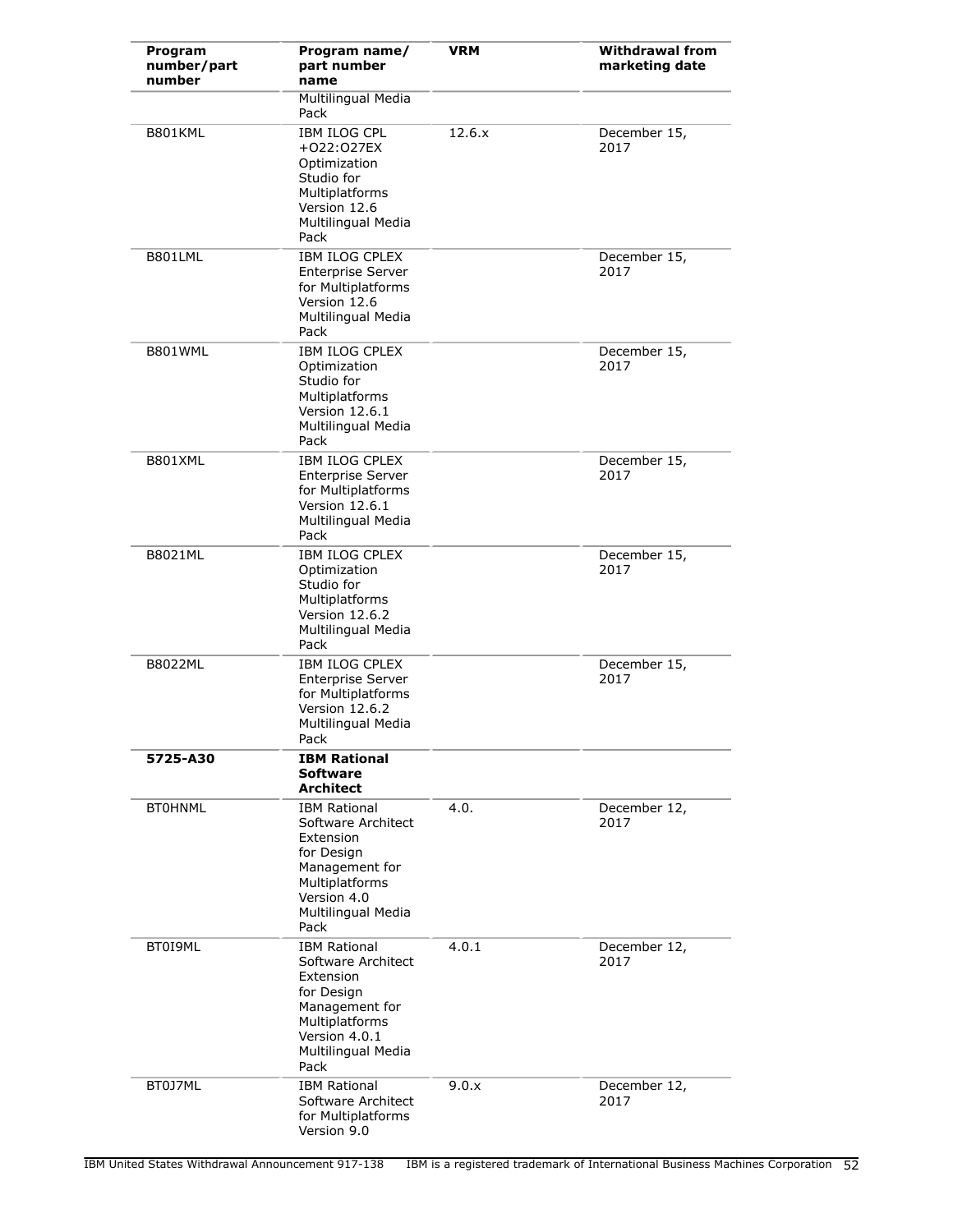| Program<br>number/part<br>number | Program name/<br>part number<br>name                                                                                                              | <b>VRM</b> | <b>Withdrawal from</b><br>marketing date |
|----------------------------------|---------------------------------------------------------------------------------------------------------------------------------------------------|------------|------------------------------------------|
|                                  | Multilingual Media<br>Pack                                                                                                                        |            |                                          |
| Electronic<br>download           | <b>IBM Rational</b><br>Software Architect<br>for Multiplatforms<br>Version 9.0<br>Multilingual                                                    | 9.0.x      | September 21,<br>2018                    |
| Electronic<br>download           | <b>IBM Rational</b><br>Software Architect<br>Extension<br>for Design<br>Management for<br>Multiplatforms<br>Version 4.0<br>Multilingual           | 4.0.       | September 21,<br>2018                    |
| Electronic<br>download           | <b>IBM Rational</b><br>Software Architect<br>Extension<br>for Design<br>Management for<br>Multiplatforms<br>Version 4.0.1<br>Multilingual         | 4.0.1      | September 21,<br>2018                    |
| 5725-A39                         | <b>IBM Informix</b><br><b>Ultimate Edition</b><br>(Informix<br>Enterprise)                                                                        |            |                                          |
| BB15QML                          | <b>IBM Informix</b><br><b>Enterprise Edition</b><br>for Multiplatforms<br>Version 11.70<br>Multilingual DVD<br>64 Bit Encryption<br>Media Pack    | 11.70      | December 12,<br>2017                     |
| 5725-A40                         | <b>IBM Informix</b><br><b>Growth Edition</b><br>(Informix<br>Workgroup)                                                                           |            |                                          |
| BB15RML                          | <b>IBM Informix</b><br><b>WRKGRP Edition</b><br>for Multiplatforms<br>Version 11.70<br>Multilingual DVD<br>64 Bit Encryption<br>Media Pack        | 11.70      | December 12,<br>2017                     |
| D0D1WLL                          | <b>IBM Informix</b><br><b>WRKGRP Edition</b><br>CPU Option<br>Limited Use<br>Socket License +<br>SW Subscription<br>& Support 12<br>Months        |            | December 12,<br>2017                     |
| D0D1XLL                          | <b>IBM Informix</b><br><b>WRKGRP Edition</b><br>CPU Option<br>Limited Use<br>Socket SW<br>Subscription<br>& Support<br>Reinstatement 12<br>Months |            | December 12,<br>2017                     |
| D0D60LL                          | <b>IBM Informix</b><br><b>WRKGRP Edition</b><br>CPU Option<br>Limited Use<br>Socket from                                                          |            | December 12,<br>2017                     |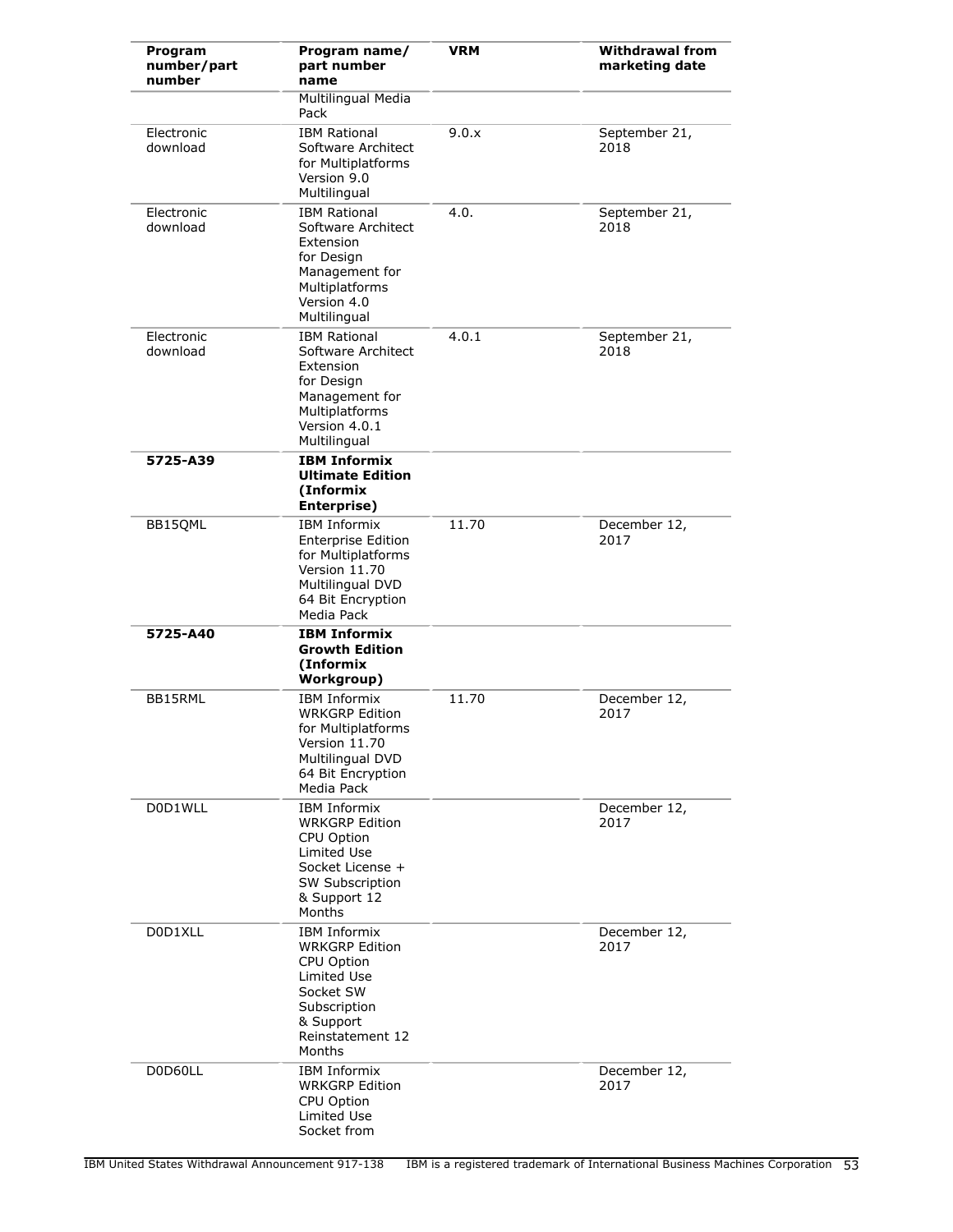| Program<br>number/part<br>number | Program name/<br>part number<br>name                                                                                                                                                                       | <b>VRM</b> | <b>Withdrawal from</b><br>marketing date |
|----------------------------------|------------------------------------------------------------------------------------------------------------------------------------------------------------------------------------------------------------|------------|------------------------------------------|
|                                  | Informix WRKGRP<br>ED 100 PVU to 1<br>LU Socket Trade<br>Up License $+$<br>SW Subscription<br>& Support 12<br>Months                                                                                       |            |                                          |
| <b>DODJCLL</b>                   | <b>IBM Informix</b><br><b>WRKGRP Edition</b><br>CPU Option<br>Limited Use<br>Socket from<br>Informix Choice<br><b>Edition LU Socket</b><br>Trade Up License<br>+ SW Subscription<br>& Support 12<br>Months |            | December 12,<br>2017                     |
| D19NKLL                          | <b>IBM Informix</b><br>Workgroup Edition<br>CPU Option<br><b>Limited Use</b><br>Socket Monthly<br>License                                                                                                  |            | December 12,<br>2017                     |
| 5725-B46                         | <b>IBM Content</b><br><b>Collector</b><br>for SAP<br><b>Applications</b>                                                                                                                                   |            |                                          |
| BF058ML                          | <b>IBM CONTENT</b><br><b>COLLECTOR</b><br><b>FOR SAP</b><br>APPLICATIONS<br>V3.0.0<br>MULTIPLATFORM<br>MULTILINGUAL<br><b>MEDIA PACK</b>                                                                   | 3.0        | April 20, 2018                           |
| 5725-B69                         | <b>IBM Operational</b><br><b>Decision</b><br>Manager                                                                                                                                                       |            |                                          |
| B800YML                          | IBM WebSphere<br>Operational<br>Decision<br>Management for<br>Multiplatforms<br>Version 7.5<br>Multilingual Media<br>Pack                                                                                  | 7.5        | December 22,<br>2017                     |
| <b>B801JML</b>                   | <b>IBM Operational</b><br>Decision Manager<br>for Multiplatforms<br>Version 8.5<br>Multilingual Media<br>Pack                                                                                              | 8.5        | September 21,<br>2018                    |
| B801MML                          | <b>IBM Operational</b><br>Decision Manager<br>for Multiplatforms<br>Version 8.5.1<br>Multilingual Media<br>Pack                                                                                            | 8.5.1      | September 21,<br>2018                    |
| 5725-C82                         | <b>IBM Banking</b><br>and Financial<br><b>Markets</b><br><b>Industry Models</b>                                                                                                                            |            |                                          |
| B704YEN                          | IBM Banking &<br><b>Financial Markets</b><br><b>Industry Models</b>                                                                                                                                        | 8.8.0      | February 14, 2018                        |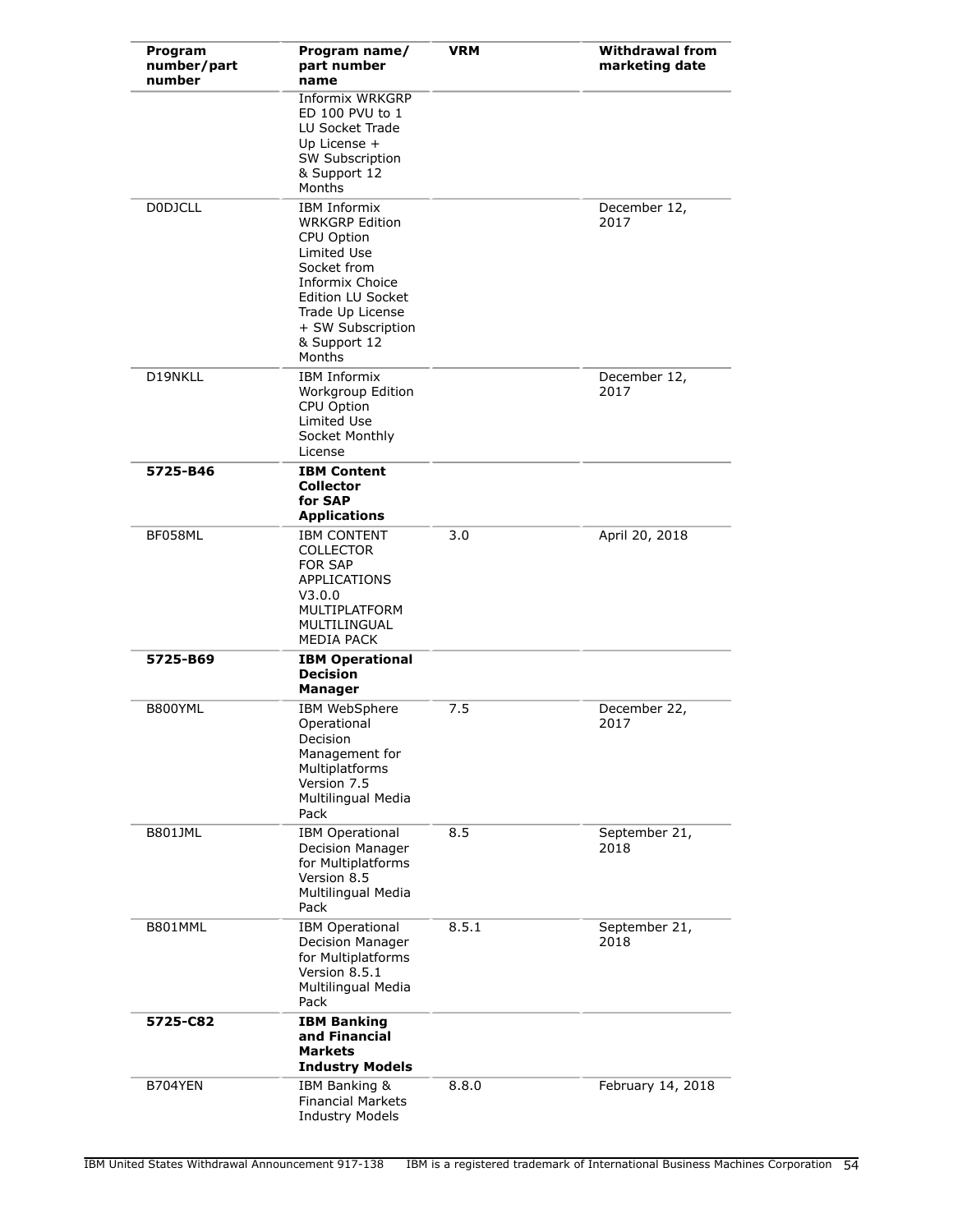| Program<br>number/part<br>number | Program name/<br>part number<br>name                                                                                                | <b>VRM</b> | <b>Withdrawal from</b><br>marketing date |
|----------------------------------|-------------------------------------------------------------------------------------------------------------------------------------|------------|------------------------------------------|
|                                  | V8.8 Win English<br>Media Pk                                                                                                        |            |                                          |
| 5725-D14                         | <b>IBM Informix</b><br><b>Ultimate</b><br>Warehouse<br><b>Edition</b><br>(Informix<br><b>Advanced</b><br>Enterprise)                |            |                                          |
| BB16MML                          | <b>IBM Advanced</b><br><b>Enterprise Edition</b><br>CPU Option for<br>Multiplatforms<br>Version 11.70<br>Multilingual Media<br>Pack | 11.70      | December 12,<br>2017                     |
| 5725-E24                         | <b>IBM CONTROL</b><br><b>DESK</b>                                                                                                   |            |                                          |
| BJ10BML                          | <b>IBM SMARTCLOUD</b><br><b>CONTROL DESK</b><br><b>ENTRY EDITION</b><br>V7.5.0 MP ML<br>MEDIA PACK                                  | 7.5.0      | December 12,<br>2017                     |
| BJ10CML                          | <b>IBM SMARTCLOUD</b><br><b>CONTROL DESK</b><br>V7.5.0 MP ML<br><b>MEDIA PACK</b>                                                   | 7.5.0      | December 12,<br>2017                     |
| BJ10DML                          | <b>IBM SMARTCLOUD</b><br><b>CONTROL DESK</b><br><b>SRVCE PRVDR</b><br><b>EDTN V7.5.0 MP</b><br>ML MEDIA PACK                        | 7.5.0      | December 12,<br>2017                     |
| BJ10EML                          | <b>IBM SMARTCLOUD</b><br><b>CONTROL DESK</b><br><b>INTRNL SRVCE</b><br>PRVDR EDTN<br>V7.5.0 MP ML<br>MEDIA PACK                     | 7.5.0      | December 12,<br>2017                     |
| BJ10FML                          | <b>IBM SMARTCLOUD</b><br><b>CTRL DESK ENTRY</b><br><b>FDITION V7.5.0</b><br><b>VMIMAGE SUSE</b><br>LINUX ML MPACK                   | 7.5.0      | December 12,<br>2017                     |
| BJ10GML                          | <b>IBM SMARTCLOUD</b><br><b>CONTROL DESK</b><br>V7.5.0 VMIMAGE<br>SUSE LINUX ML<br>MEDIA PACK                                       | 7.5.0      | December 12,<br>2017                     |
| BJ10QML                          | <b>IBM SMARTCLOUD</b><br><b>CONTROL DESK</b><br><b>EVERYPLACE</b><br>V7.5.0 MP ML<br><b>MEDIA PACK</b>                              | 7.5.0      | December 12,<br>2017                     |
| <b>BJ119ML</b>                   | <b>IBM SMARTCLOUD</b><br><b>CONTROL DESK</b><br><b>ENTRY EDITION</b><br>V7.5.1 MP ML<br>MEDIA PACK                                  | 7.5.1      | December 12,<br>2017                     |
| BJ11AML                          | <b>IBM SMARTCLOUD</b><br><b>CONTROL DESK</b><br>V7.5.1 MP ML<br>MEDIA PACK                                                          | 7.5.1      | December 12,<br>2017                     |
| BJ11BML                          | <b>IBM SMARTCLOUD</b><br><b>CONTROL DESK</b><br><b>SRVCE PRVDR</b>                                                                  | 7.5.1      | December 12,<br>2017                     |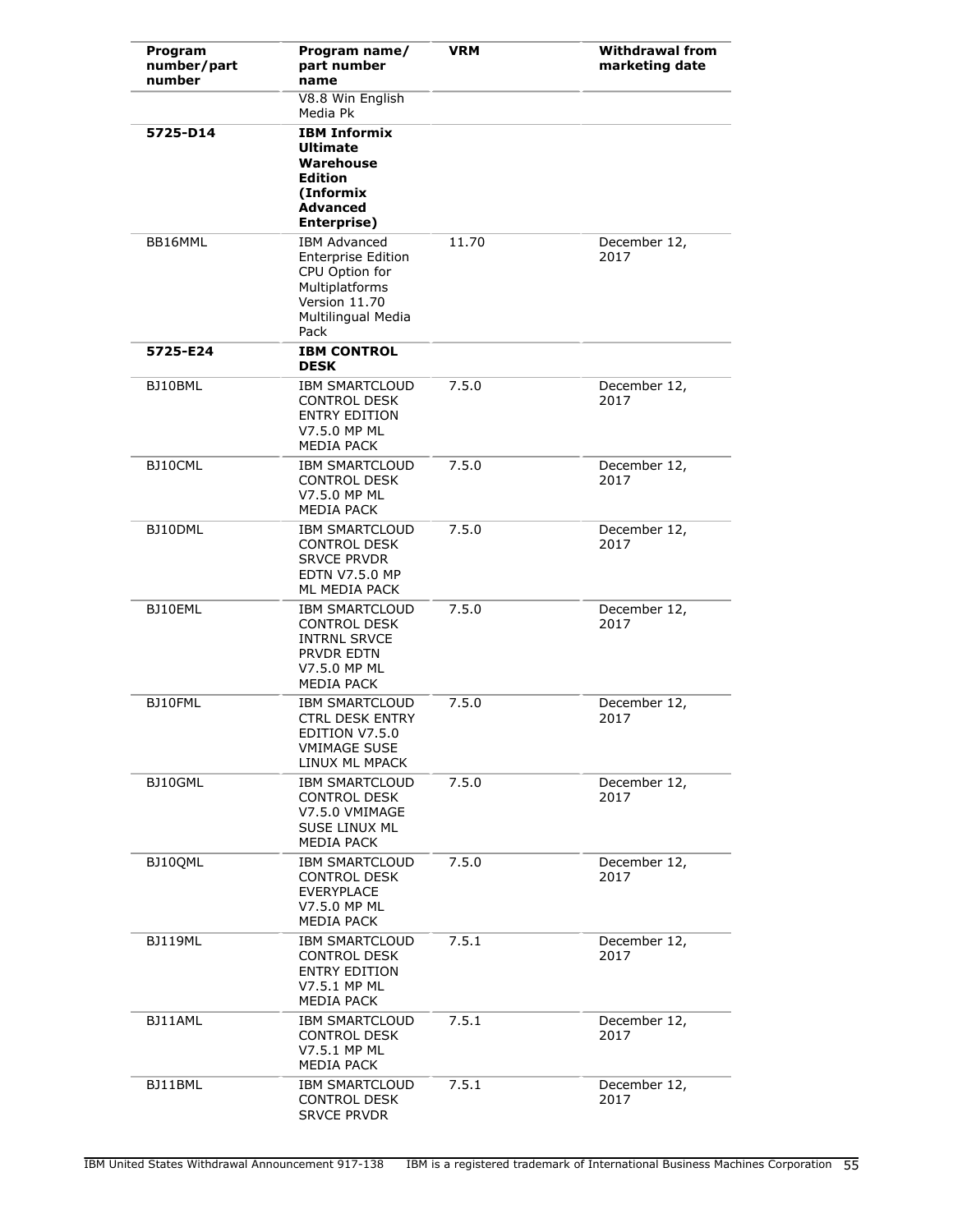| Program<br>number/part<br>number | Program name/<br>part number<br>name                                                                                   | <b>VRM</b> | <b>Withdrawal from</b><br>marketing date |
|----------------------------------|------------------------------------------------------------------------------------------------------------------------|------------|------------------------------------------|
|                                  | <b>EDTN V7.5.1 MP</b><br>ML MEDIA PACK                                                                                 |            |                                          |
| BJ11CML                          | <b>IBM SMARTCLOUD</b><br><b>CONTROL DESK</b><br><b>INTRNL SRVCE</b><br>PRVDR EDTN<br>V7.5.1 MP ML<br>MEDIA PACK        | 7.5.1      | December 12,<br>2017                     |
| BJ11DML                          | <b>IBM SMARTCLOUD</b><br><b>CTRL DESK ENTRY</b><br>EDITION V7.5.1<br><b>VMIMAGE SUSE</b><br>LINUX ML MPACK             | 7.5.1      | December 12,<br>2017                     |
| BJ11EML                          | <b>IBM SMARTCLOUD</b><br><b>CONTROL DESK</b><br>V7.5.1 VMIMAGE<br>SUSE LINUX ML<br>MEDIA PACK                          | 7.5.1      | December 12,<br>2017                     |
| BJ11FML                          | <b>IBM SMARTCLOUD</b><br><b>CONTROL DESK</b><br><b>EVERYPLACE</b><br>V7.5.1 MP ML<br>MEDIA PACK                        | 7.5.1      | December 12,<br>2017                     |
| BJ153ML                          | <b>IBM SMARTCLOUD</b><br><b>CONTROL DESK</b><br><b>ENTRY EDITION</b><br>V7.5.1 IFR1 MP<br>ML MEDIA PACK                | 7.5.1      | December 12,<br>2017                     |
| <b>BJ154ML</b>                   | <b>IBM SMARTCLOUD</b><br><b>CONTROL DESK</b><br>V7.5.1 IFR1 MP<br>ML MEDIA PACK                                        | 7.5.1      | December 12,<br>2017                     |
| BJ16PML                          | <b>IBM CONTROL</b><br><b>DESK ENTRY</b><br>EDITION V7.5.3<br>MP ML MEDIA<br><b>PACK</b>                                | 7.5.3      | December 12,<br>2017                     |
| BJ16QML                          | <b>IBM CONTROL</b><br><b>DESK V7.5.3 MP</b><br>ML MEDIA PACK                                                           | 7.5.3      | December 12,<br>2017                     |
| BJ16RML                          | <b>IBM CONTROL</b><br><b>DESK SRVCE</b><br>PRVDR EDTN<br>V7.5.3 MP ML<br>MEDIA PACK                                    | 7.5.3      | December 12,<br>2017                     |
| BJ16SML                          | <b>IBM CONTROL</b><br><b>DESK INTRNL</b><br><b>SRVCE PRVDR</b><br><b>EDTN V7.5.3 MP</b><br>ML MEDIA PACK               | 7.5.3      | December 12,<br>2017                     |
| BJ16TML                          | <b>IBM SMARTCLOUD</b><br><b>CONTROL DESK</b><br><b>ENTRY EDITION</b><br>V7.5.3VMIMAGE<br>SUSE LINUX ML<br><b>MPACK</b> | 7.5.3      | December 12,<br>2017                     |
| DOLF3LL                          | <b>IBM CONTROL</b><br><b>DESK</b><br><b>EVERYPLACE</b><br>AUTH USER LIC +<br><b>SW S&amp;S 12 MO</b>                   |            | December 12,<br>2017                     |
| DOLF4LL                          | <b>IBM CONTROL</b><br>DESK<br><b>EVERYPLACE</b><br><b>AUTH USER SW</b>                                                 |            | December 12,<br>2017                     |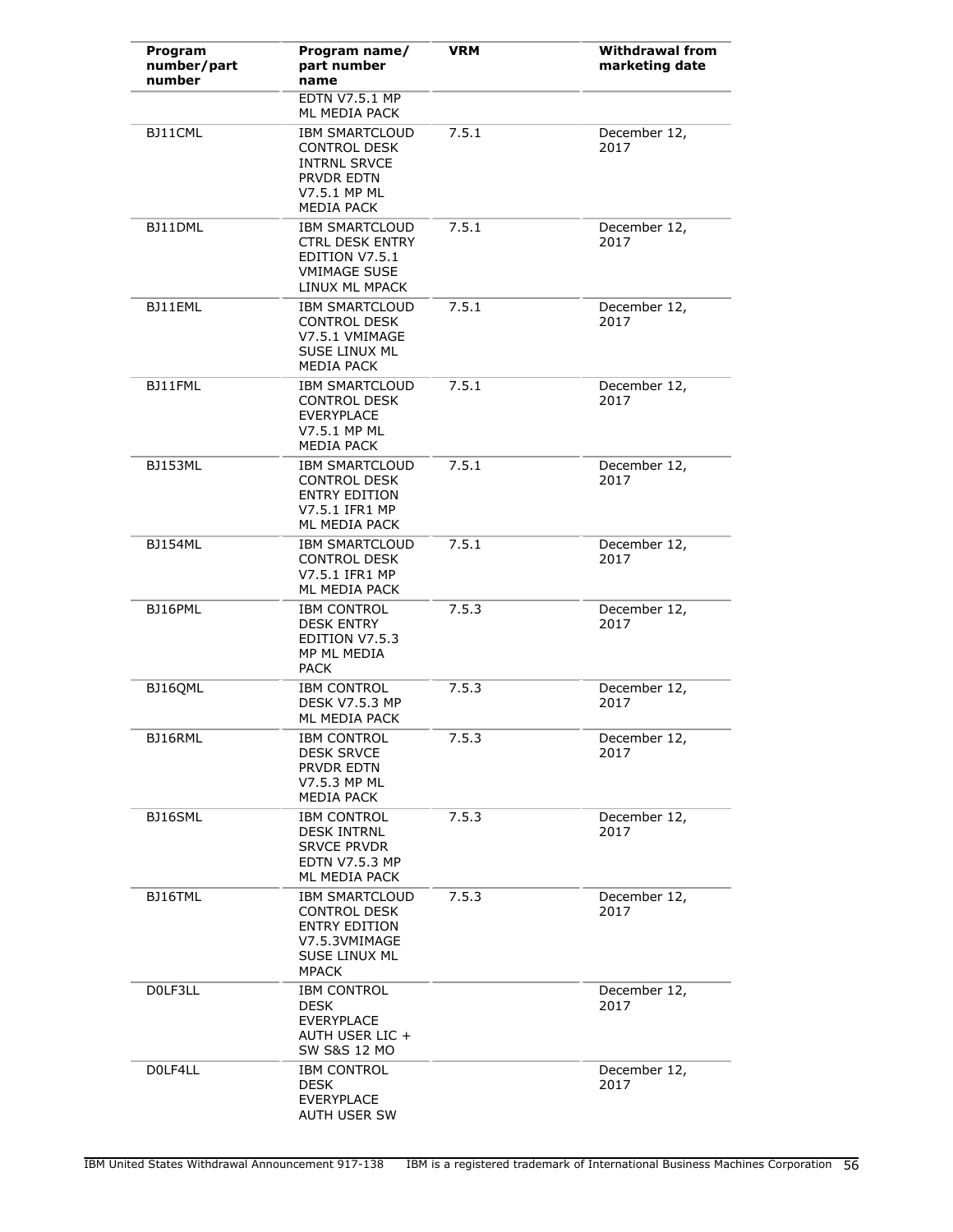| Program<br>number/part<br>number | Program name/<br>part number<br>name                                                                        | <b>VRM</b> | <b>Withdrawal from</b><br>marketing date |
|----------------------------------|-------------------------------------------------------------------------------------------------------------|------------|------------------------------------------|
|                                  | <b>S&amp;S REINSTATE</b><br>12 MO                                                                           |            |                                          |
| DOLF5LL                          | <b>IBM CONTROL</b><br><b>DESK</b><br>EVERYPLACE AU<br>LNX SZ LIC $+$ SW<br><b>S&amp;S 12 MO</b>             |            | December 12,<br>2017                     |
| DOLF7LL                          | <b>IBM CONTROL</b><br><b>DESK</b><br>EVERYPLACE AU<br>LNX SZ SW S&S<br>REINSTATE 12 MO                      |            | December 12,<br>2017                     |
| DOLF8LL                          | <b>IBM CONTROL</b><br><b>DESK</b><br><b>EVERYPLACE</b><br>CONC USER LIC +<br><b>SW S&amp;S 12 MO</b>        |            | December 12,<br>2017                     |
| DOLF9LL                          | <b>IBM CONTROL</b><br><b>DESK</b><br><b>EVERYPLACE</b><br>CONC USER SW<br><b>S&amp;S REINSTATE</b><br>12 MO |            | December 12,<br>2017                     |
| <b>DOLFALL</b>                   | <b>IBM CONTROL</b><br><b>DESK</b><br><b>EVERYPLACE CU</b><br>$LNXSZ LIC + SW$<br><b>S&amp;S 12 MO</b>       |            | December 12,<br>2017                     |
| <b>DOLFBLL</b>                   | <b>IBM CONTROL</b><br><b>DESK</b><br><b>EVERYPLACE CU</b><br>LNXSZ SW S&S<br>REINSTATE 12 MO                |            | December 12,<br>2017                     |
| <b>DOLFCLL</b>                   | <b>IBM CONTROL</b><br><b>DESK</b><br><b>EVERYPLACE FTL</b><br>AU INITL FT LIC<br>+S&S 12 MO                 |            | December 12,<br>2017                     |
| <b>DOLFDLL</b>                   | <b>IBM CONTROL</b><br>DESK<br>EVERYPLACE FTL<br>AU LNXZ INITL FT<br>LIC+S&S 12 MO                           |            | December 12,<br>2017                     |
| <b>DOLFELL</b>                   | <b>IBM CONTROL</b><br><b>DESK</b><br><b>EVERYPLACE FTL</b><br>CU INITL FT LIC<br>+S&S 12 MO                 |            | December 12,<br>2017                     |
| <b>DOLFFLL</b>                   | <b>IBM CONTROL</b><br>DESK<br><b>EVERYPLACE FTL</b><br>CU LNXZ INITL FT<br>LIC+S&S 12 MO                    |            | December 12,<br>2017                     |
| D18MKLL                          | SC CD<br><b>EVERYPLACE</b><br>AU MONTHLY<br><b>LICENSE</b>                                                  |            | December 12,<br>2017                     |
| D18MLLL                          | SC CD<br><b>EVERYPLACE</b><br><b>CONCURRENT</b><br><b>USER MONTHLY</b><br><b>LICENSE</b>                    |            | December 12,<br>2017                     |
| D18MMLL                          | SC CD<br><b>EVERYPLACE</b><br><b>CONCURRENT</b><br>USER LNX ON                                              |            | December 12,<br>2017                     |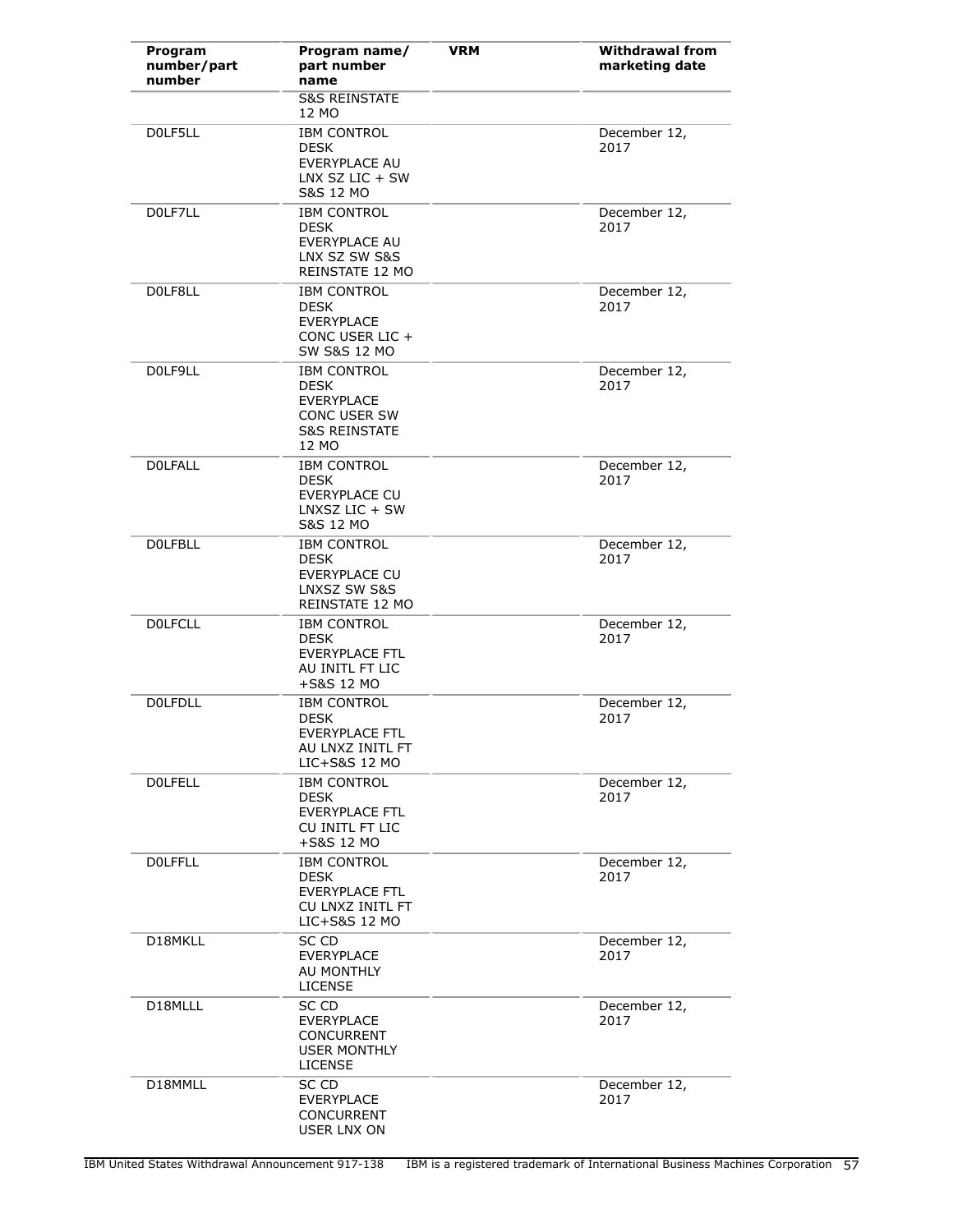| Program<br>number/part<br>number | Program name/<br>part number<br>name                                                                                                                                | <b>VRM</b> | <b>Withdrawal from</b><br>marketing date |
|----------------------------------|---------------------------------------------------------------------------------------------------------------------------------------------------------------------|------------|------------------------------------------|
|                                  | <b>SY Z MONTHLY</b><br><b>LICENSE</b>                                                                                                                               |            |                                          |
| <b>EOCVOLL</b>                   | <b>IBM CONTROL</b><br><b>DESK</b><br><b>EVERYPLACE</b><br><b>AUTH USER</b><br><b>ANNUAL SW S&amp;S</b><br><b>RNWL</b>                                               |            | February 13, 2018                        |
| E0CV1LL                          | <b>IBM CONTROL</b><br><b>DESK</b><br><b>EVERYPLACE AU</b><br>LNX SZ ANNUAL<br><b>SW S&amp;S RNWL</b>                                                                |            | February 13, 2018                        |
| E0CV2LL                          | <b>IBM CONTROL</b><br><b>DESK</b><br><b>EVERYPLACE</b><br>CONC USER<br><b>ANNUAL SW S&amp;S</b><br><b>RNWL</b>                                                      |            | February 13, 2018                        |
| E0CV3LL                          | <b>IBM CONTROL</b><br><b>DESK</b><br>EVERYPLACE CU<br>LNXSZ ANNUAL<br>SW S&S RNWL                                                                                   |            | February 13, 2018                        |
| 5725-F46                         | <b>IBM</b><br><b>PureApplication</b><br>System W1700                                                                                                                |            |                                          |
| D0Y5PLL                          | <b>IBM</b><br>PureApplication<br>System W1700-96<br>Appliance Install<br>Appliance<br>Maintenance<br>+ Subscription<br>and Support<br>Reinstatement 12<br>Months    |            | March 13, 2018                           |
| D0Y5QLL                          | IBM<br>PureApplication<br>System W1700-96<br>Appliance Install<br><b>Initial Appliance</b><br><b>Business Critical</b><br>Service Upgrade<br>12 Months              |            | March 13, 2018                           |
| D0Y5RLL                          | <b>IBM</b><br>PureApplication<br>System W1700-96<br>Appliance Install<br><b>Initial Appliance</b><br>Hard Drive<br><b>Retention Service</b><br>Upgrade 12<br>Months |            | March 13, 2018                           |
| D0Y5TLL                          | IBM<br>PureApplication<br>System<br>W1700-192<br>Appliance Install<br>Appliance Upgrade<br>$Lic + S&S$ with<br><b>HW Maintenance</b><br>12 Months                   |            | March 13, 2018                           |
| D0Y5VLL                          | IBM<br>PureApplication<br>System<br>W1700-192                                                                                                                       |            | March 13, 2018                           |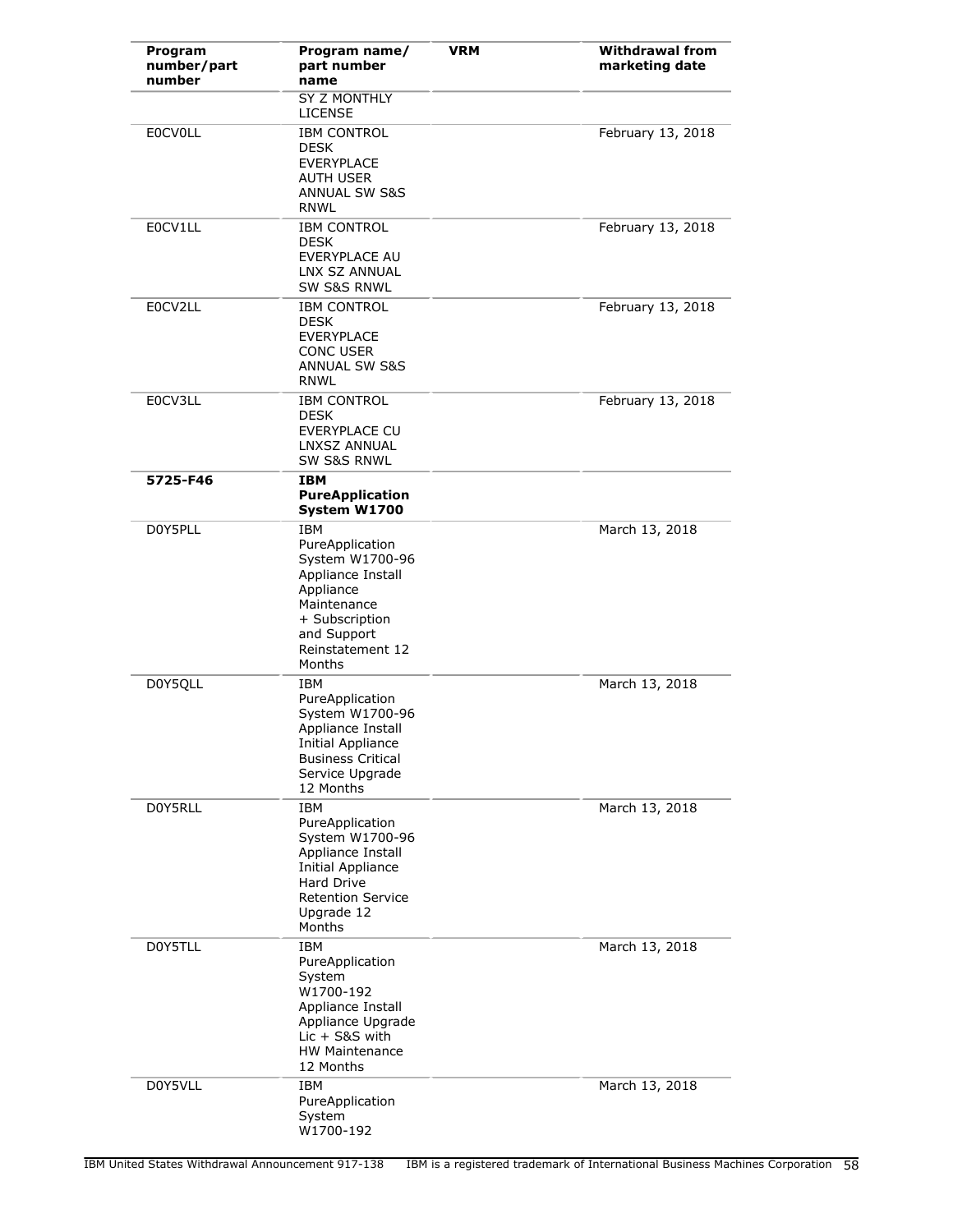| Program<br>number/part<br>number | Program name/<br>part number<br>name                                                                                                                                    | <b>VRM</b> | <b>Withdrawal from</b><br>marketing date |
|----------------------------------|-------------------------------------------------------------------------------------------------------------------------------------------------------------------------|------------|------------------------------------------|
|                                  | Appliance<br>Install Appliance<br>Maintenance<br>+ Subscription<br>and Support<br>Reinstatement 12<br>Months                                                            |            |                                          |
| D0Y5WLL                          | <b>IBM</b><br>PureApplication<br>System<br>W1700-192<br>Appliance Install<br>Initial Appliance<br><b>Business Critical</b><br>Service Upgrade<br>12 Months              |            | March 13, 2018                           |
| D0Y5XLL                          | <b>IBM</b><br>PureApplication<br>System<br>W1700-192<br>Appliance Install<br>Initial Appliance<br><b>Hard Drive</b><br><b>Retention Service</b><br>Upgrade 12<br>Months |            | March 13, 2018                           |
| D0Y5ZLL                          | <b>IBM</b><br>PureApplication<br>System<br>W1700-384<br>Appliance Install<br>Appliance Upgrade<br>Lic + S&S with<br><b>HW Maintenance</b><br>12 Months                  |            | March 13, 2018                           |
| D0Y61LL                          | IBM<br>PureApplication<br>System<br>W1700-384<br>Appliance<br>Install Appliance<br>Maintenance<br>+ Subscription<br>and Support<br>Reinstatement 12<br>Months           |            | March 13, 2018                           |
| D0Y62LL                          | <b>IBM</b><br>PureApplication<br>System<br>W1700-384<br>Appliance Install<br>Initial Appliance<br><b>Business Critical</b><br>Service Upgrade<br>12 Months              |            | March 13, 2018                           |
| D0Y63LL                          | <b>IBM</b><br>PureApplication<br>System<br>W1700-384<br>Appliance Install<br>Initial Appliance<br>Hard Drive<br><b>Retention Service</b><br>Upgrade 12<br>Months        |            | March 13, 2018                           |
| D0Y65LL                          | <b>IBM</b><br>PureApplication<br>System                                                                                                                                 |            | March 13, 2018                           |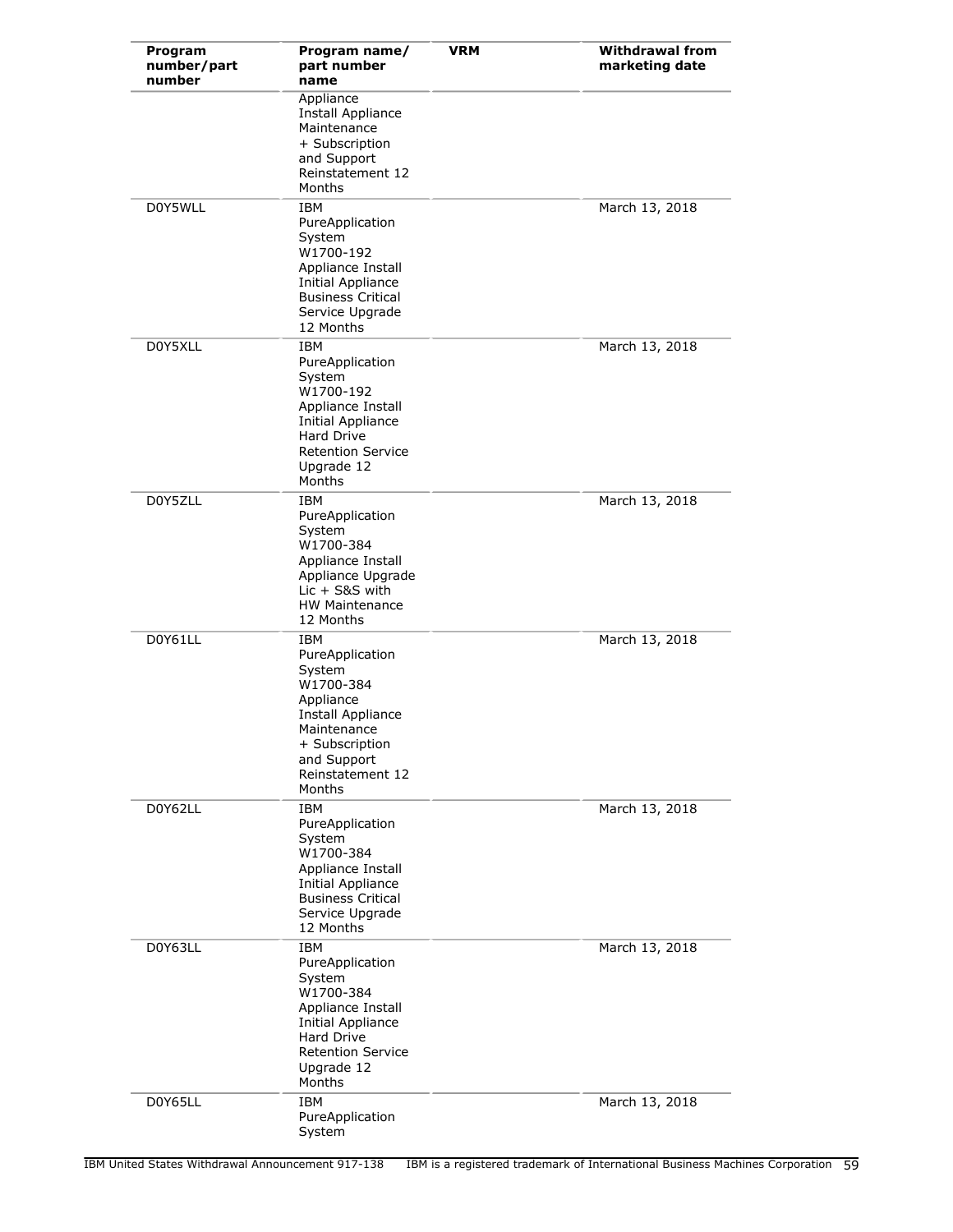| Program<br>number/part<br>number | Program name/<br>part number<br>name                                                                                                                                            | <b>VRM</b> | <b>Withdrawal from</b><br>marketing date |
|----------------------------------|---------------------------------------------------------------------------------------------------------------------------------------------------------------------------------|------------|------------------------------------------|
|                                  | W1700-608<br>Appliance Install<br>Appliance Upgrade<br>$Lie + S&S$ with<br><b>HW Maintenance</b><br>12 Months                                                                   |            |                                          |
| D0Y67LL                          | IBM<br>PureApplication<br>System<br>W1700-608<br>Appliance<br>Install Appliance<br>Maintenance<br>+ Subscription<br>and Support<br>Reinstatement 12<br>Months                   |            | March 13, 2018                           |
| D0Y68LL                          | IBM<br>PureApplication<br>System<br>W1700-608<br>Appliance Install<br>Initial Appliance<br><b>Business Critical</b><br>Service Upgrade<br>12 Months                             |            | March 13, 2018                           |
| D0Y69LL                          | <b>IBM</b><br>PureApplication<br>System<br>W1700-608<br>Appliance Install<br><b>Initial Appliance</b><br><b>Hard Drive</b><br><b>Retention Service</b><br>Upgrade 12<br>Months  |            | March 13, 2018                           |
| D112BLL                          | IBM<br>PureApplication<br>System W1700-96<br>for MSP Appliance<br>Install Appliance<br>+ Subscription<br>and Support 12<br>Months                                               |            | March 13, 2018                           |
| D112CLL                          | <b>IBM</b><br>PureApplication<br>System W1700-96<br>for MSP Appliance<br><b>Install Appliance</b><br>Maintenance<br>+ Subscription<br>and Support<br>Reinstatement 12<br>Months |            | March 13, 2018                           |
| D112DLL                          | IBM<br>PureApplication<br>System<br>W1700-192 for<br><b>MSP Appliance</b><br>Install Appliance<br>+ Subscription<br>and Support 12<br>Months                                    |            | March 13, 2018                           |
| D112ELL                          | IBM<br>PureApplication<br>System<br>W1700-192 for<br><b>MSP Appliance</b>                                                                                                       |            | March 13, 2018                           |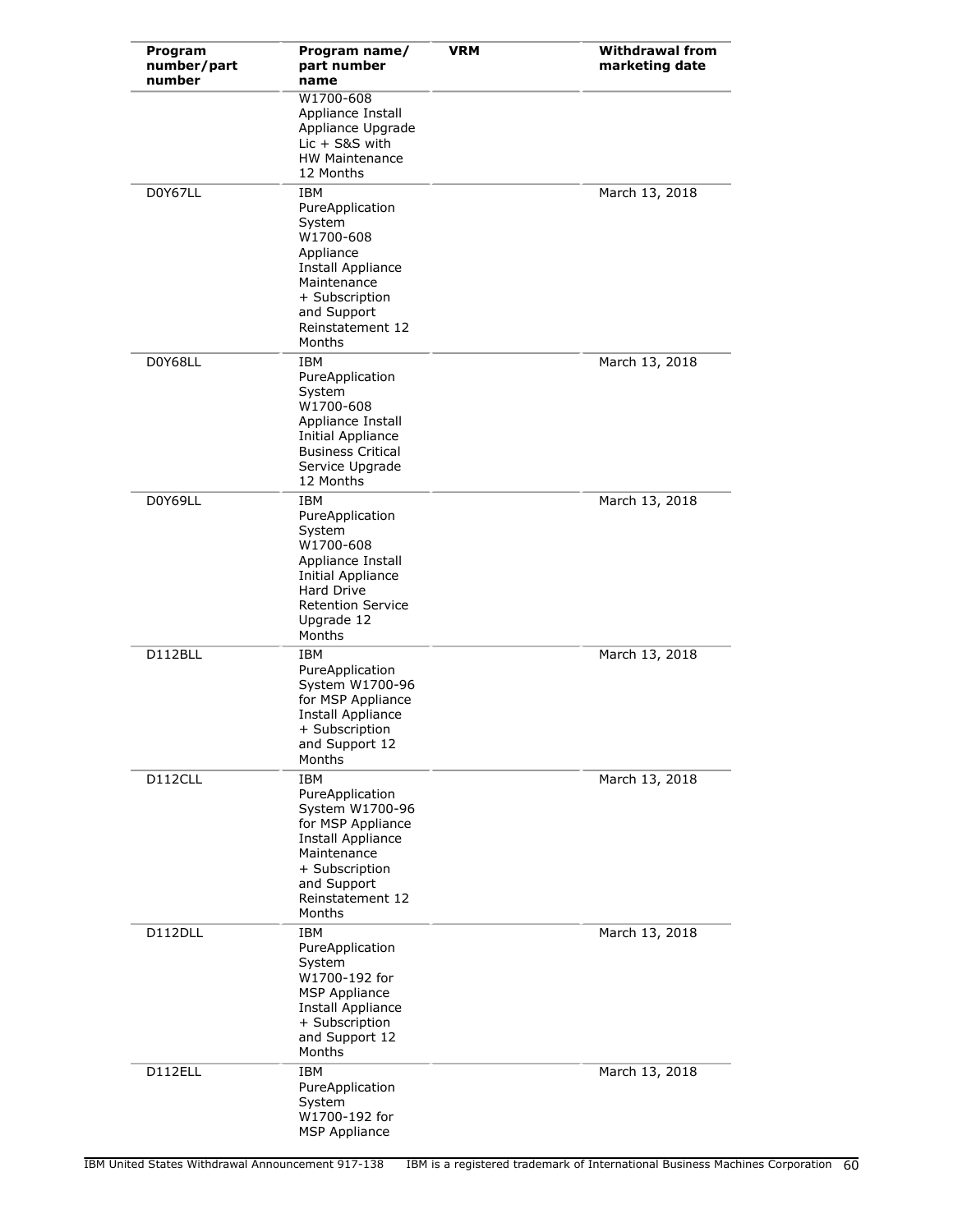| Program<br>number/part<br>number | Program name/<br>part number<br>name                                                                                                                                                | <b>VRM</b> | <b>Withdrawal from</b><br>marketing date |
|----------------------------------|-------------------------------------------------------------------------------------------------------------------------------------------------------------------------------------|------------|------------------------------------------|
|                                  | Install Appliance<br>Maintenance<br>+ Subscription<br>and Support<br>Reinstatement 12<br>Months                                                                                     |            |                                          |
| D112FLL                          | IBM<br>PureApplication<br>System<br>W1700-384 for<br><b>MSP Appliance</b><br>Install Appliance<br>+ Subscription<br>and Support 12<br>Months                                        |            | March 13, 2018                           |
| D112GLL                          | <b>IBM</b><br>PureApplication<br>System<br>W1700-384 for<br><b>MSP Appliance</b><br>Install Appliance<br>Maintenance<br>+ Subscription<br>and Support<br>Reinstatement 12<br>Months |            | March 13, 2018                           |
| D112HLL                          | IBM<br>PureApplication<br>System<br>W1700-608 for<br><b>MSP Appliance</b><br>Install Appliance<br>+ Subscription<br>and Support 12<br>Months                                        |            | March 13, 2018                           |
| D112ILL                          | IBM<br>PureApplication<br>System<br>W1700-608 for<br><b>MSP Appliance</b><br>Install Appliance<br>Maintenance<br>+ Subscription<br>and Support<br>Reinstatement 12<br>Months        |            | March 13, 2018                           |
| D11A6LL                          | IBM<br>PureApplication<br>System W1700-32<br>Appliance Install<br>Initial Appliance<br><b>Business Critical</b><br>Service Upgrade<br>12 Months                                     |            | March 13, 2018                           |
| D11A7LL                          | <b>IBM</b><br>PureApplication<br>System W1700-32<br>Appliance Install<br>Initial Appliance<br><b>Hard Drive</b><br><b>Retention Service</b><br>Upgrade 12<br>Months                 |            | March 13, 2018                           |
| D11A9LL                          | IBM<br>PureApplication<br>System W1700-64<br>Appliance Install<br>Appliance                                                                                                         |            | March 13, 2018                           |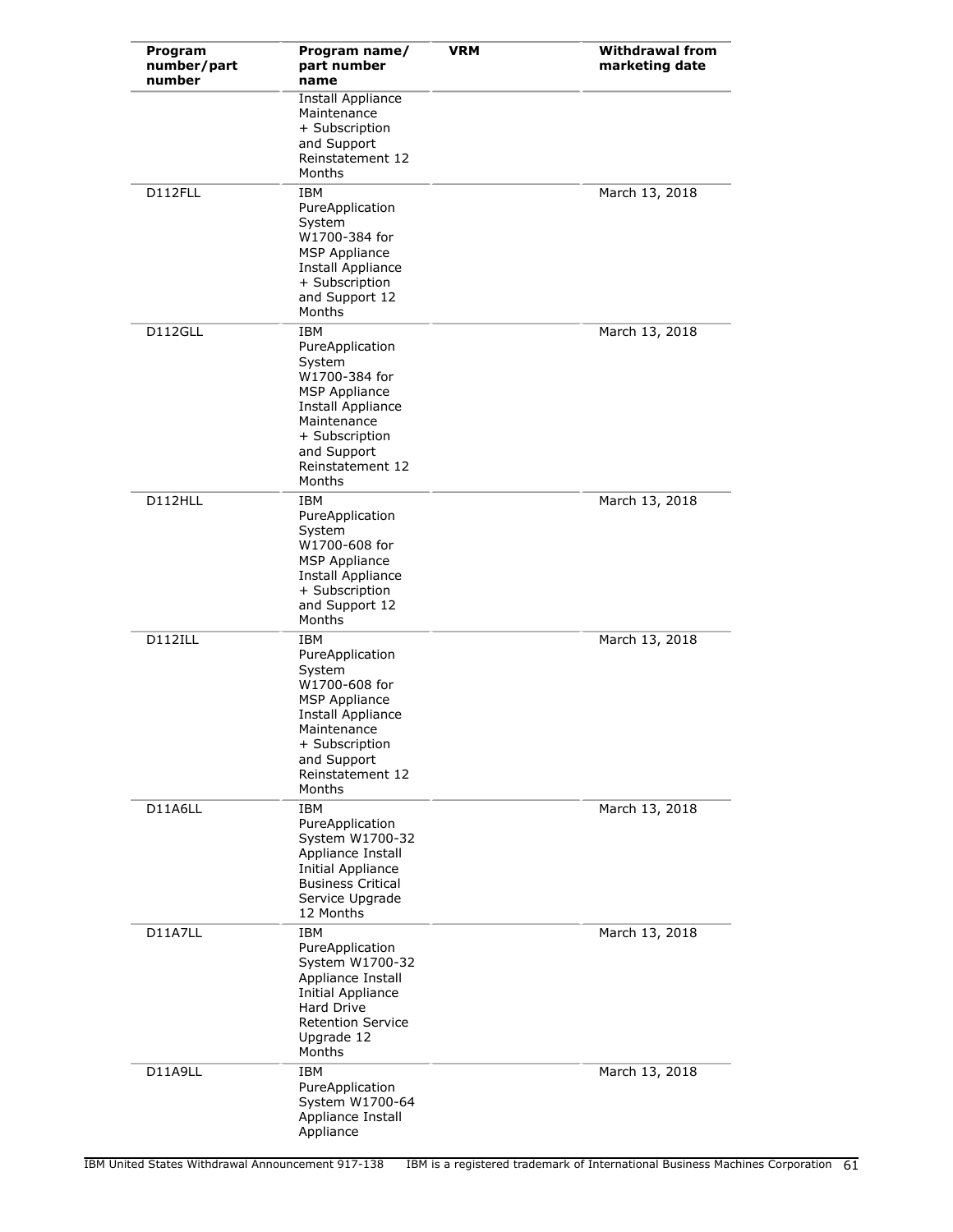| Program<br>number/part<br>number | Program name/<br>part number<br>name                                                                                                                                                                    | <b>VRM</b> | <b>Withdrawal from</b><br>marketing date |
|----------------------------------|---------------------------------------------------------------------------------------------------------------------------------------------------------------------------------------------------------|------------|------------------------------------------|
|                                  | Maintenance<br>+ Subscription<br>and Support<br>Reinstatement 12<br>Months                                                                                                                              |            |                                          |
| D11AALL                          | IBM<br>PureApplication<br>System W1700-64<br>Appliance Install<br>from W1700-32<br>Appliance Upgrade<br>$Lie + S&S$ with<br><b>HW Maintenance</b><br>12 Months                                          |            | March 13, 2018                           |
| D11AELL                          | IBM<br>PureApplication<br>System W1700-64<br>Appliance Install<br>Initial Appliance<br><b>Business Critical</b><br>Service Upgrade<br>12 Months                                                         |            | March 13, 2018                           |
| D11AFLL                          | <b>IBM</b><br>PureApplication<br>System W1700-64<br>Appliance Install<br>Initial Appliance<br>Hard Drive<br><b>Retention Service</b><br>Upgrade 12<br>Months                                            |            | March 13, 2018                           |
| D11JXLL                          | IBM<br>PureApplication<br>System W1700-96<br>from IBM<br>PureApplication<br>System<br>W1700-64e<br>Appliance Install<br>Appliance Upgrade<br>$Lie + S&S$ with<br><b>HW Maintenance</b><br>12 Months     |            | March 13, 2018                           |
| D11JZLL                          | IBM<br>PureApplication<br>System<br>W1700-192<br>from IBM<br>PureApplication<br>System<br>W1700-160<br>Appliance Install<br>Appliance Upgrade<br>$Lie + S&S$ with<br><b>HW Maintenance</b><br>12 Months |            | March 13, 2018                           |
| D11K6LL                          | IBM<br>PureApplication<br>System<br>W1700-96m<br>Appliance<br>Install Appliance<br>Maintenance<br>+ Subscription<br>and Support<br>Reinstatement 12<br>Months                                           |            | March 13, 2018                           |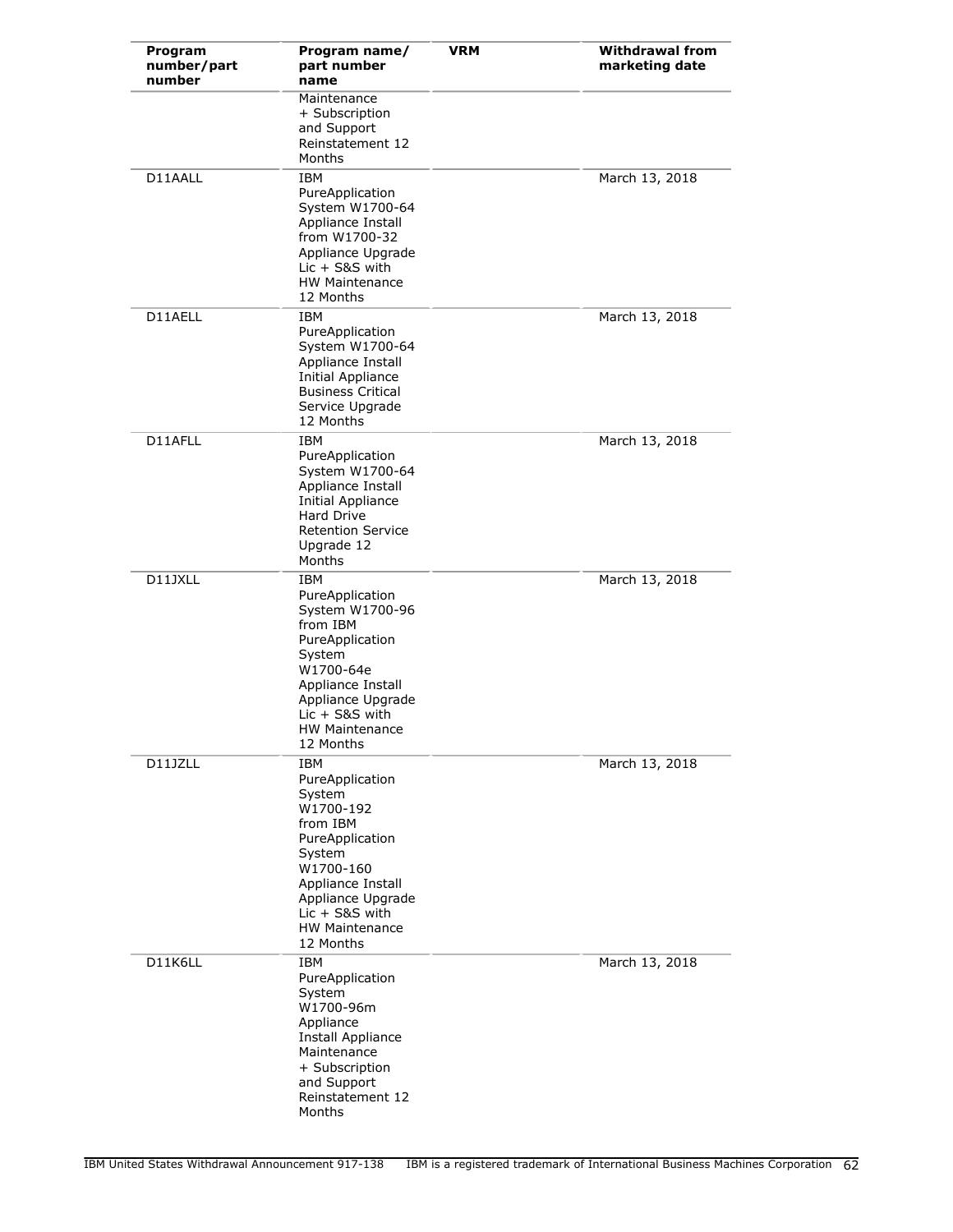| Program<br>number/part<br>number | Program name/<br>part number<br>name                                                                                                                                                                     | VRM | <b>Withdrawal from</b><br>marketing date |
|----------------------------------|----------------------------------------------------------------------------------------------------------------------------------------------------------------------------------------------------------|-----|------------------------------------------|
| D11K7LL                          | IBM<br>PureApplication<br>System<br>W1700-96m<br>from IBM<br>PureApplication<br>System W1700-64<br>Appliance Install<br>Appliance Upgrade<br>$Lie + S8S$ with<br><b>HW Maintenance</b><br>12 Months      |     | March 13, 2018                           |
| D11MHLL                          | IBM<br>PureApplication<br>System<br>W1700-96m<br>Appliance Install<br><b>Initial Appliance</b><br><b>Business Critical</b><br>Service Upgrade<br>12 Months                                               |     | March 13, 2018                           |
| D11MILL                          | <b>IBM</b><br>PureApplication<br>System<br>W1700-96m<br>Appliance Install<br>Initial Appliance<br>Hard Drive<br><b>Retention Service</b><br>Upgrade 12<br>Months                                         |     | March 13, 2018                           |
| D11MKLL                          | IBM<br>PureApplication<br>System<br>W1700-128m<br>Appliance<br>Install Appliance<br>Maintenance<br>+ Subscription<br>and Support<br>Reinstatement 12<br>Months                                           |     | March 13, 2018                           |
| D11MLLL                          | IBM<br>PureApplication<br>System<br>W1700-128m<br>from IBM<br>PureApplication<br>System<br>W1700-96m<br>Appliance Install<br>Appliance Upgrade<br>$Lie + S&S$ with<br><b>HW Maintenance</b><br>12 Months |     | March 13, 2018                           |
| D11MNLL                          | IBM<br>PureApplication<br>System<br>W1700-128m<br>Appliance Install<br>Initial Appliance<br><b>Business Critical</b><br>Service Upgrade<br>12 Months                                                     |     | March 13, 2018                           |
| D11MPLL                          | IBM<br>PureApplication<br>System<br>W1700-128m                                                                                                                                                           |     | March 13, 2018                           |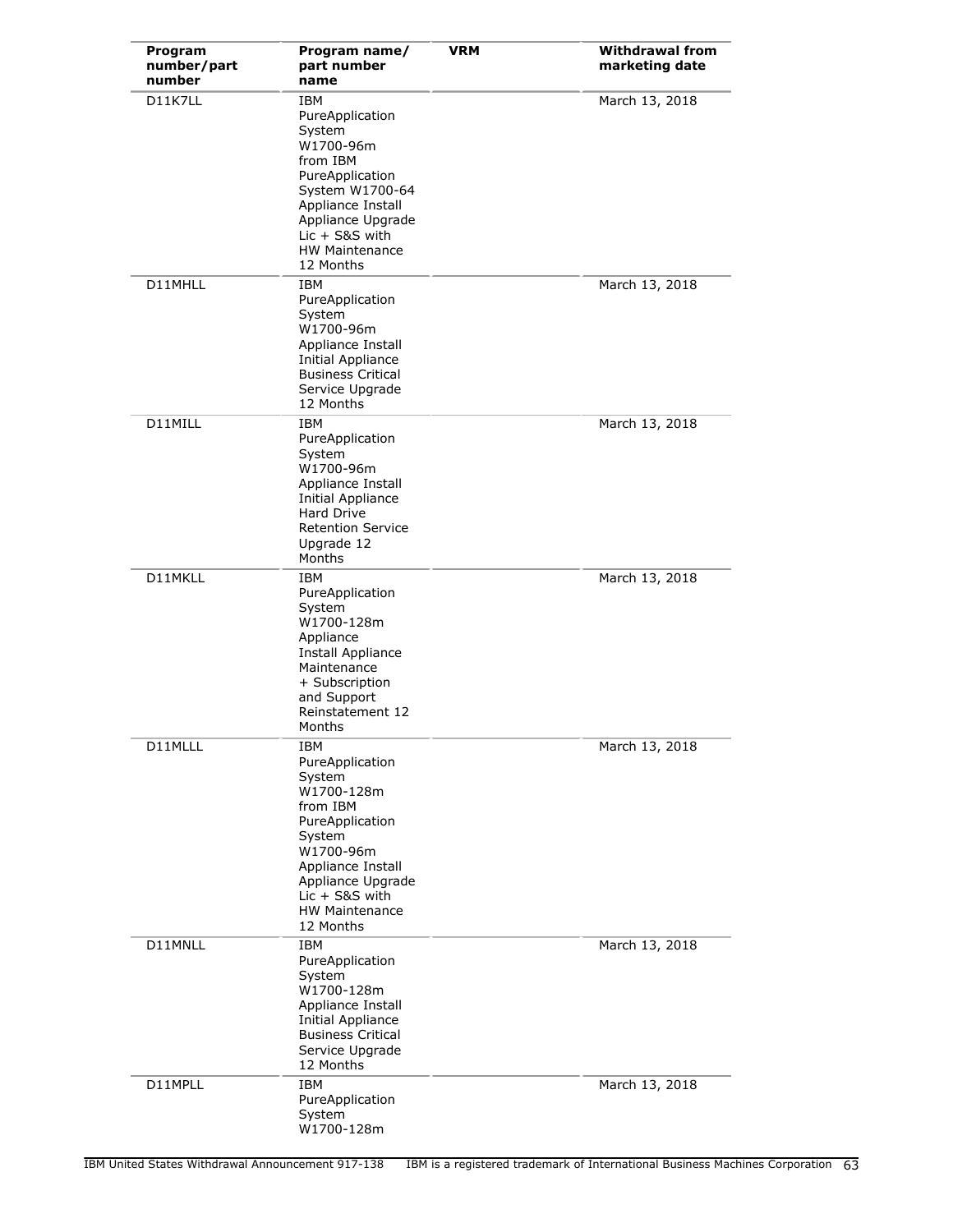| Program<br>number/part<br>number | Program name/<br>part number<br>name                                                                                                                                                                       | <b>VRM</b> | <b>Withdrawal from</b><br>marketing date |
|----------------------------------|------------------------------------------------------------------------------------------------------------------------------------------------------------------------------------------------------------|------------|------------------------------------------|
|                                  | Appliance Install<br><b>Initial Appliance</b><br><b>Hard Drive</b><br><b>Retention Service</b><br>Upgrade 12<br>Months                                                                                     |            |                                          |
| D11N0LL                          | <b>IBM</b><br>PureApplication<br>System<br>W1700-64e<br>Appliance<br>Install Appliance<br>Maintenance<br>+ Subscription<br>and Support<br>Reinstatement 12<br>Months                                       |            | March 13, 2018                           |
| D11N1LL                          | IBM<br>PureApplication<br>System<br>W1700-64e<br>Appliance Install<br>Initial Appliance<br><b>Business Critical</b><br>Service Upgrade<br>12 Months                                                        |            | March 13, 2018                           |
| D11N2LL                          | <b>IBM</b><br>PureApplication<br>System<br>W1700-64e<br>Appliance Install<br>Initial Appliance<br><b>Hard Drive</b><br><b>Retention Service</b><br>Upgrade 12<br>Months                                    |            | March 13, 2018                           |
| D11NALL                          | IBM<br>PureApplication<br>System<br>W1700-128<br>Appliance<br>Install Appliance<br>Maintenance<br>+ Subscription<br>and Support<br>Reinstatement 12<br>Months                                              |            | March 13, 2018                           |
| D11NBLL                          | <b>IBM</b><br>PureApplication<br>System<br>W1700-128<br>from IBM<br>PureApplication<br>System W1700-96<br>Appliance Install<br>Appliance Upgrade<br>$Lic + S&S$ with<br><b>HW Maintenance</b><br>12 Months |            | March 13, 2018                           |
| D11NDLL                          | IBM<br>PureApplication<br>System<br>W1700-128<br>Appliance Install<br><b>Initial Appliance</b><br><b>Business Critical</b><br>Service Upgrade<br>12 Months                                                 |            | March 13, 2018                           |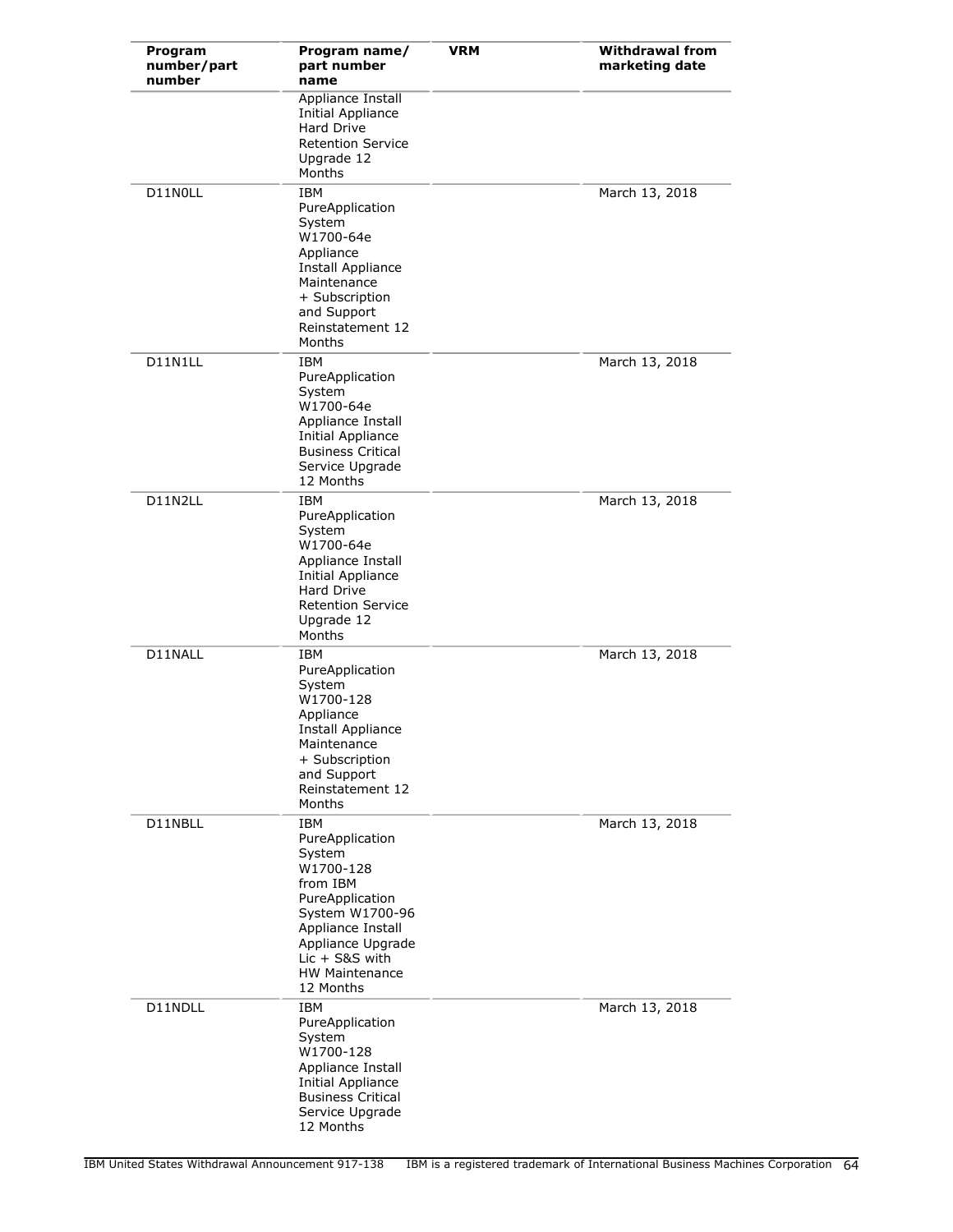| Program<br>number/part<br>number | Program name/<br>part number<br>name                                                                                                                                                                    | <b>VRM</b> | <b>Withdrawal from</b><br>marketing date |
|----------------------------------|---------------------------------------------------------------------------------------------------------------------------------------------------------------------------------------------------------|------------|------------------------------------------|
| D11NELL                          | IBM<br>PureApplication<br>System<br>W1700-128<br>Appliance Install<br>Initial Appliance<br>Hard Drive<br><b>Retention Service</b><br>Upgrade 12<br>Months                                               |            | March 13, 2018                           |
| D11NGLL                          | <b>IBM</b><br>PureApplication<br>System<br>W1700-160<br>Appliance<br>Install Appliance<br>Maintenance<br>+ Subscription<br>and Support<br>Reinstatement 12<br>Months                                    |            | March 13, 2018                           |
| D11NHLL                          | IBM<br>PureApplication<br>System<br>W1700-160<br>from IBM<br>PureApplication<br>System<br>W1700-128<br>Appliance Install<br>Appliance Upgrade<br>$Lic + S&S$ with<br><b>HW Maintenance</b><br>12 Months |            | March 13, 2018                           |
| D11NJLL                          | <b>IBM</b><br>PureApplication<br>System<br>W1700-160<br>Appliance Install<br>Initial Appliance<br><b>Business Critical</b><br>Service Upgrade<br>12 Months                                              |            | March 13, 2018                           |
| D11NKLL                          | <b>IBM</b><br>PureApplication<br>System<br>W1700-160<br>Appliance Install<br><b>Initial Appliance</b><br>Hard Drive<br><b>Retention Service</b><br>Upgrade 12<br>Months                                 |            | March 13, 2018                           |
| D11NRLL                          | IBM<br>PureApplication<br>System<br>W1700-224<br>Appliance<br>Install Appliance<br>Maintenance<br>+ Subscription<br>and Support<br>Reinstatement 12<br>Months                                           |            | March 13, 2018                           |
| D11NSLL                          | IBM<br>PureApplication<br>System<br>W1700-224                                                                                                                                                           |            | March 13, 2018                           |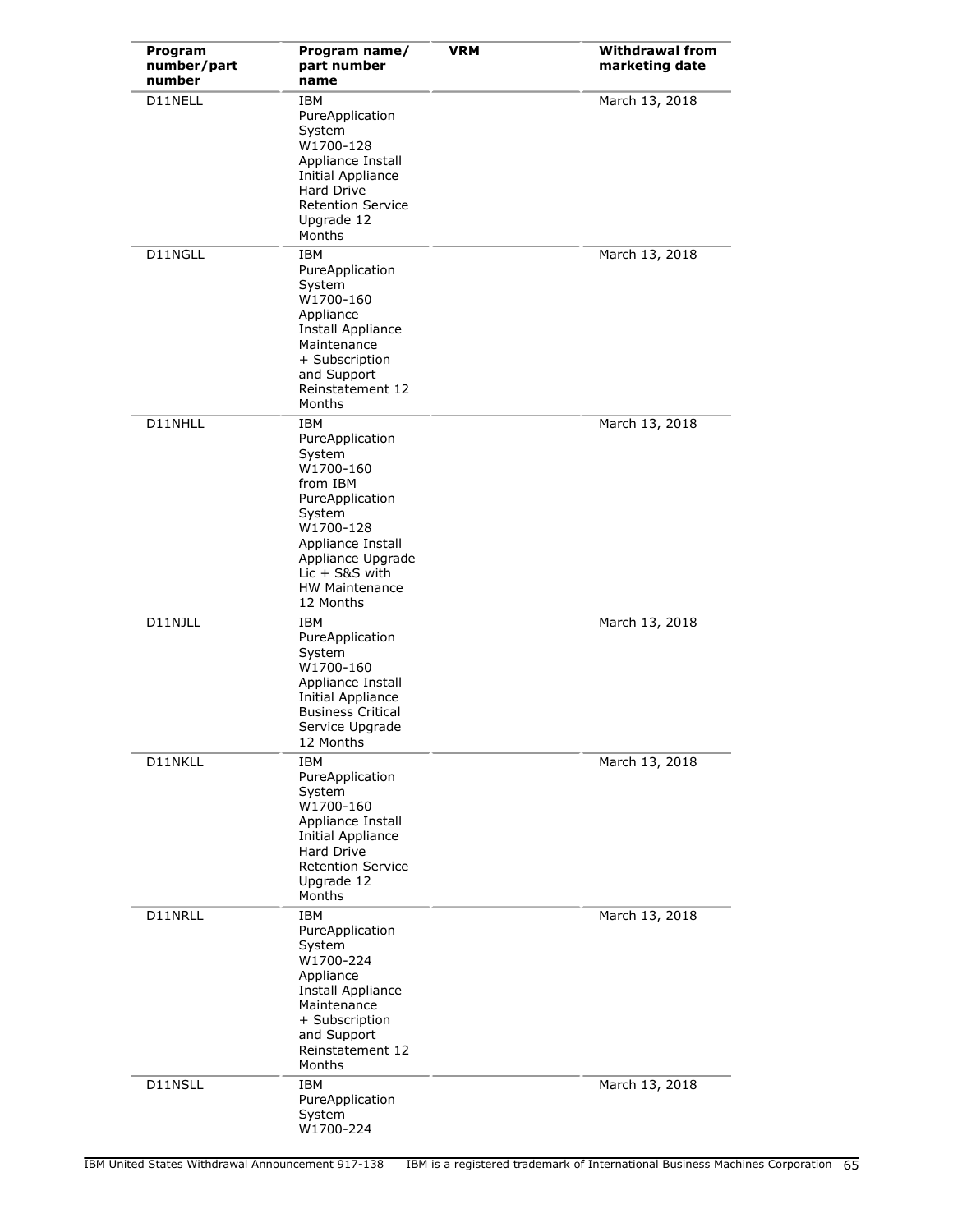| Program<br>number/part<br>number | Program name/<br>part number<br>name                                                                                                                                                                           | <b>VRM</b> | <b>Withdrawal from</b><br>marketing date |
|----------------------------------|----------------------------------------------------------------------------------------------------------------------------------------------------------------------------------------------------------------|------------|------------------------------------------|
|                                  | from IBM<br>PureApplication<br>System<br>W1700-192<br>Appliance Install<br>Appliance Upgrade<br>$Lie + S8S$ with<br><b>HW Maintenance</b><br>12 Months                                                         |            |                                          |
| D11NULL                          | <b>TRM</b><br>PureApplication<br>System<br>W1700-224<br>Appliance Install<br><b>Initial Appliance</b><br><b>Business Critical</b><br>Service Upgrade<br>12 Months                                              |            | March 13, 2018                           |
| D11NVLL                          | <b>IBM</b><br>PureApplication<br>System<br>W1700-224<br>Appliance Install<br><b>Initial Appliance</b><br><b>Hard Drive</b><br><b>Retention Service</b><br>Upgrade 12<br>Months                                 |            | March 13, 2018                           |
| D12A6LL                          | <b>IBM</b><br>PureApplication<br>System<br>W1700-384<br>from IBM<br>PureApplication<br>System<br>W1700-224<br>Appliance Install<br>Appliance Upgrade<br>$Lie + S8S$ with<br><b>HW Maintenance</b><br>12 Months |            | March 13, 2018                           |
| D12I4LL                          | <b>IBM</b><br>PureApplication<br>System MSP<br>W1700-32<br>Appliance Install<br>Appliance +<br>Subscription<br>and Support 12<br>Months                                                                        |            | March 13, 2018                           |
| <b>D12I5LL</b>                   | IBM<br>PureApplication<br>System MSP<br>W1700-32<br>Appliance<br>Install Appliance<br>Maintenance<br>+ Subscription<br>and Support<br>Reinstatement 12<br>Months                                               |            | March 13, 2018                           |
| <b>D12I6LL</b>                   | <b>IBM</b><br>PureApplication<br>System MSP<br>W1700-64<br>Appliance Install<br>Appliance +<br>Subscription                                                                                                    |            | March 13, 2018                           |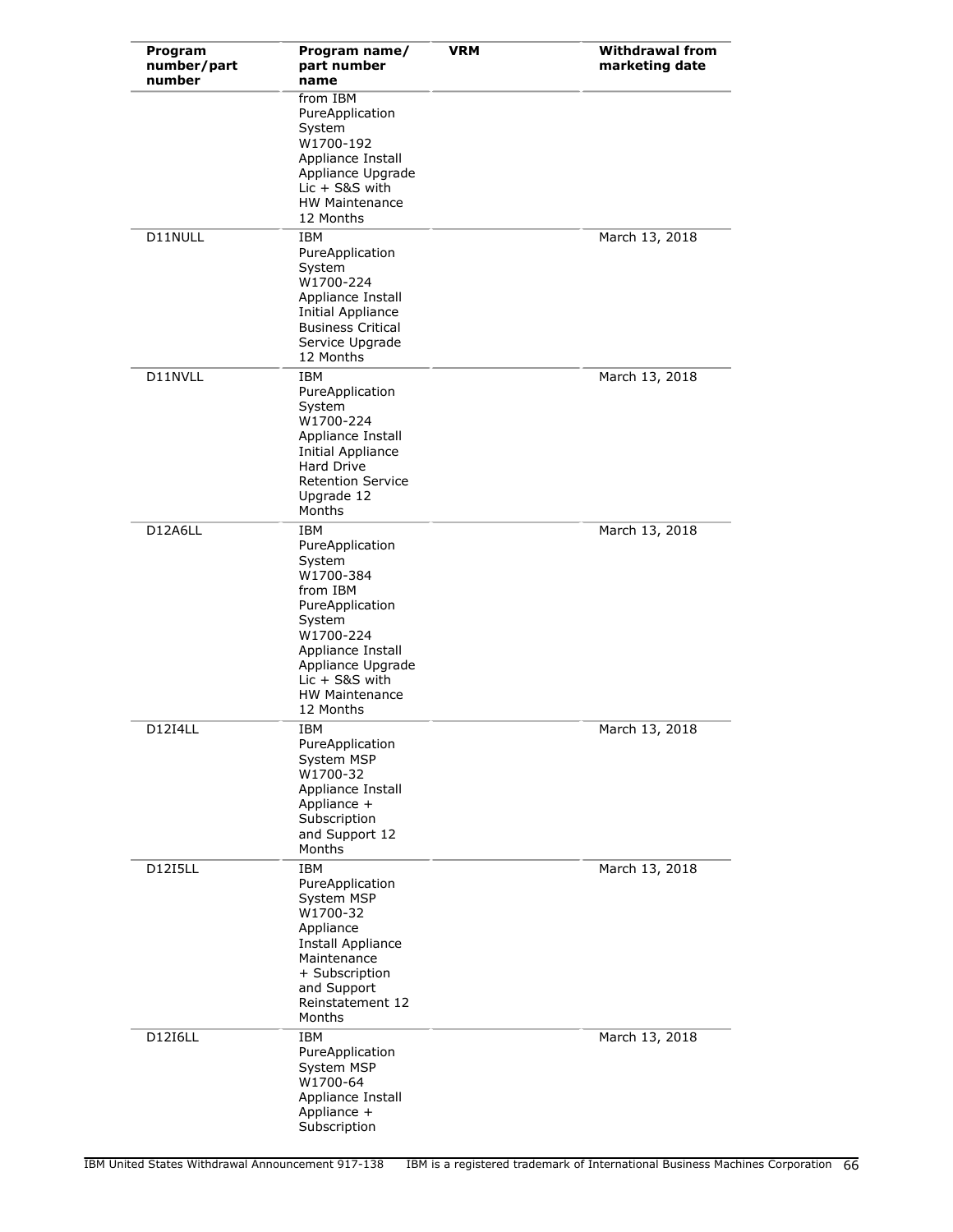| Program<br>number/part<br>number | Program name/<br>part number<br>name                                                                                                                                    | <b>VRM</b> | <b>Withdrawal from</b><br>marketing date |
|----------------------------------|-------------------------------------------------------------------------------------------------------------------------------------------------------------------------|------------|------------------------------------------|
|                                  | and Support 12<br>Months                                                                                                                                                |            |                                          |
| <b>D12I7LL</b>                   | <b>IBM</b><br>PureApplication<br>System MSP<br>W1700-64<br>Appliance<br>Install Appliance<br>Maintenance<br>+ Subscription<br>and Support<br>Reinstatement 12<br>Months |            | March 13, 2018                           |
| <b>E0GTALL</b>                   | <b>IBM</b><br>PureApplication<br>System W1700-96<br>Appliance Install<br>Annual Appliance<br>Maintenance +<br>Subscription and<br>Support Renewal<br>12 Months          |            | March 13, 2018                           |
| <b>EOGTBLL</b>                   | <b>IBM</b><br>PureApplication<br>System W1700-96<br>Appliance Install<br>Subsequent<br>Appliance<br><b>Business Critical</b><br>Service Upgrade<br>12 Months            |            | March 13, 2018                           |
| <b>EOGTCLL</b>                   | <b>IBM</b><br>PureApplication<br>System W1700-96<br>Appliance Install<br>Subsequent<br>Appliance Hard<br><b>Drive Retention</b><br>Service Upgrade<br>12 Months         |            | March 13, 2018                           |
| <b>E0GTDLL</b>                   | IBM<br>PureApplication<br>System<br>W1700-192<br>Appliance Install<br>Annual Appliance<br>Maintenance +<br>Subscription and<br>Support Renewal<br>12 Months             |            | March 13, 2018                           |
| <b>EOGTELL</b>                   | <b>IBM</b><br>PureApplication<br>System<br>W1700-192<br>Appliance Install<br>Subsequent<br>Appliance<br><b>Business Critical</b><br>Service Upgrade<br>12 Months        |            | March 13, 2018                           |
| <b>EOGTFLL</b>                   | <b>IBM</b><br>PureApplication<br>System<br>W1700-192<br>Appliance Install<br>Subsequent<br>Appliance Hard<br>Drive Retention                                            |            | March 13, 2018                           |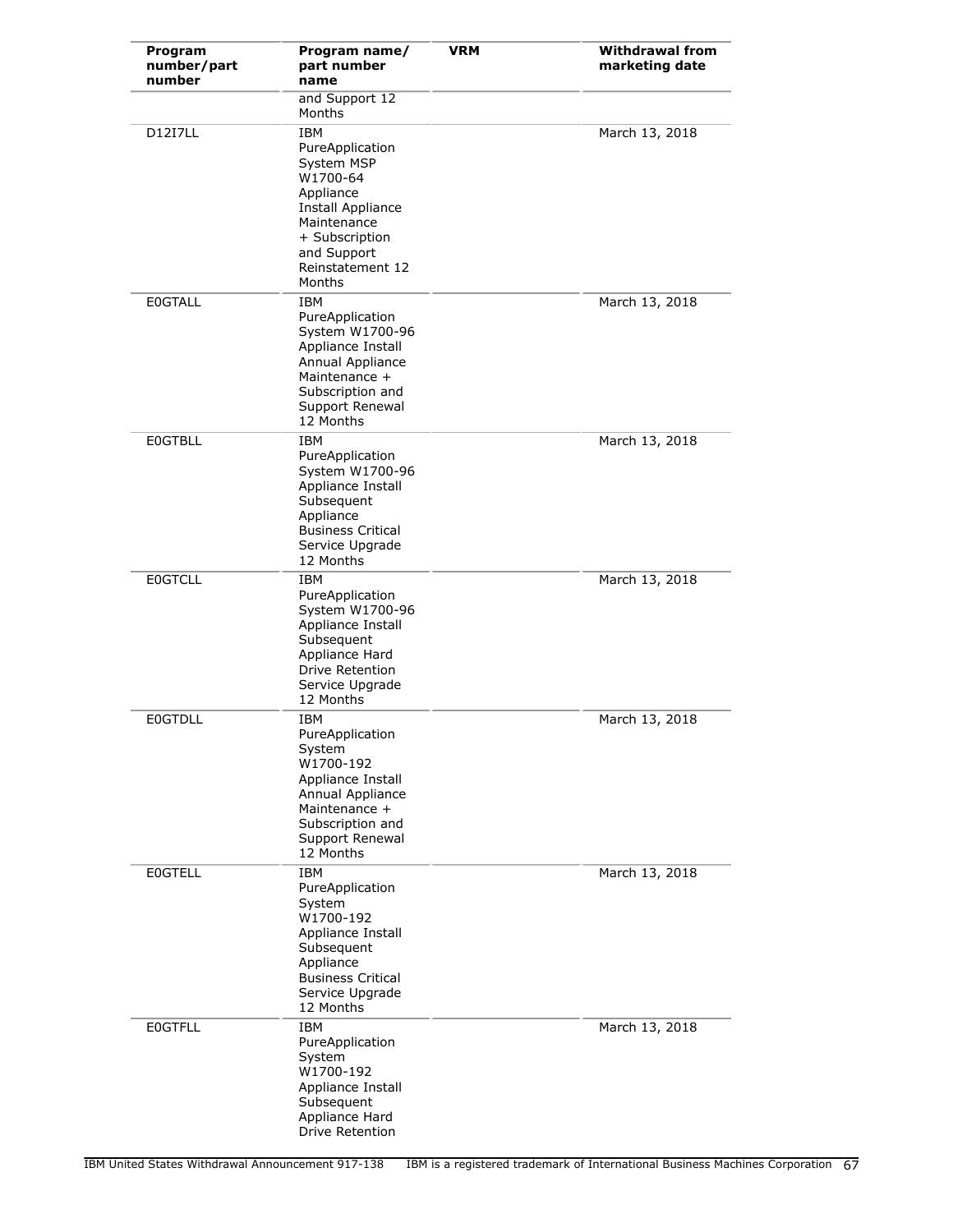| Program<br>number/part<br>number | Program name/<br>part number<br>name                                                                                                                               | <b>VRM</b> | <b>Withdrawal from</b><br>marketing date |
|----------------------------------|--------------------------------------------------------------------------------------------------------------------------------------------------------------------|------------|------------------------------------------|
|                                  | Service Upgrade<br>12 Months                                                                                                                                       |            |                                          |
| <b>E0GTGLL</b>                   | <b>IBM</b><br>PureApplication<br>System<br>W1700-384<br>Appliance Install<br>Annual Appliance<br>Maintenance +<br>Subscription and<br>Support Renewal<br>12 Months |            | March 13, 2018                           |
| <b>EOGTHLL</b>                   | IBM<br>PureApplication<br>System<br>W1700-384<br>Appliance Install<br>Subsequent<br>Appliance<br><b>Business Critical</b><br>Service Upgrade<br>12 Months          |            | March 13, 2018                           |
| <b>EOGTILL</b>                   | <b>IBM</b><br>PureApplication<br>System<br>W1700-384<br>Appliance Install<br>Subsequent<br>Appliance Hard<br>Drive Retention<br>Service Upgrade<br>12 Months       |            | March 13, 2018                           |
| <b>EOGTJLL</b>                   | IBM<br>PureApplication<br>System<br>W1700-608<br>Appliance Install<br>Annual Appliance<br>Maintenance +<br>Subscription and<br>Support Renewal<br>12 Months        |            | March 13, 2018                           |
| <b>EOGTKLL</b>                   | IBM<br>PureApplication<br>System<br>W1700-608<br>Appliance Install<br>Subsequent<br>Appliance<br><b>Business Critical</b><br>Service Upgrade<br>12 Months          |            | March 13, 2018                           |
| <b>EOGTLLL</b>                   | IBM<br>PureApplication<br>System<br>W1700-608<br>Appliance Install<br>Subsequent<br>Appliance Hard<br>Drive Retention<br>Service Upgrade<br>12 Months              |            | March 13, 2018                           |
| E0I7QLL                          | IBM<br>PureApplication<br>System W1700-96<br>for MSP Appliance<br><b>Install Annual</b><br>Appliance                                                               |            | March 13, 2018                           |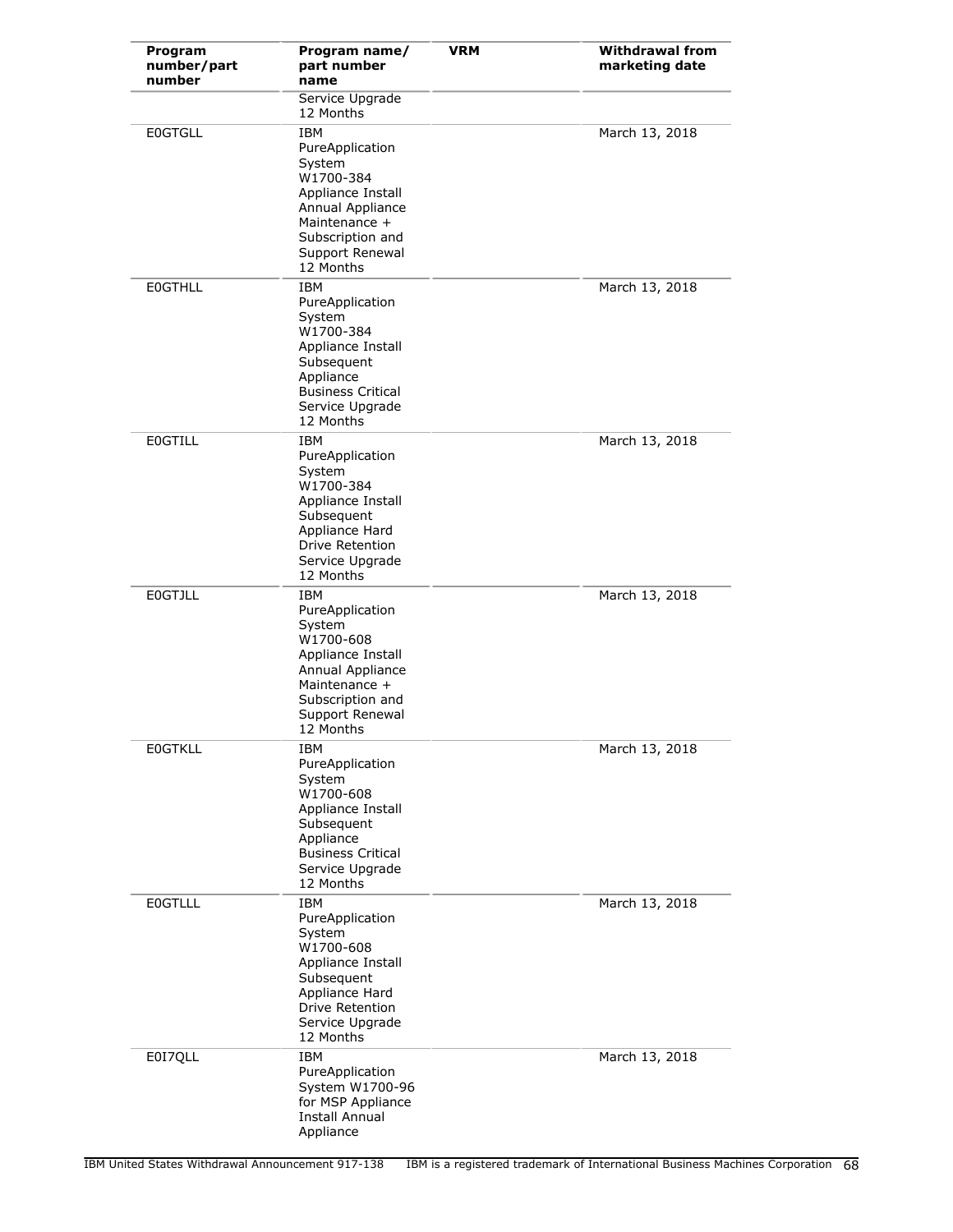| Program<br>number/part<br>number | Program name/<br>part number<br>name                                                                                                                                          | <b>VRM</b> | <b>Withdrawal from</b><br>marketing date |
|----------------------------------|-------------------------------------------------------------------------------------------------------------------------------------------------------------------------------|------------|------------------------------------------|
|                                  | Maintenance +<br>Subscription and<br>Support Renewal<br>12 Months                                                                                                             |            |                                          |
| E0I7RLL                          | IBM<br>PureApplication<br>System<br>W1700-192 for<br><b>MSP Appliance</b><br>Install Annual<br>Appliance<br>Maintenance +<br>Subscription and<br>Support Renewal<br>12 Months |            | March 13, 2018                           |
| E0I7SLL                          | IBM<br>PureApplication<br>System<br>W1700-384 for<br><b>MSP Appliance</b><br>Install Annual<br>Appliance<br>Maintenance +<br>Subscription and<br>Support Renewal<br>12 Months |            | March 13, 2018                           |
| E0I7TLL                          | IBM<br>PureApplication<br>System<br>W1700-608 for<br><b>MSP Appliance</b><br>Install Annual<br>Appliance<br>Maintenance +<br>Subscription and<br>Support Renewal<br>12 Months |            | March 13, 2018                           |
| E0IB3LL                          | IBM<br>PureApplication<br>System W1700-32<br>Appliance Install<br>Annual Appliance<br>Maintenance +<br>Subscription and<br>Support Renewal<br>12 Months                       |            | March 13, 2018                           |
| E0IB4LL                          | IBM<br>PureApplication<br>System W1700-32<br>Appliance Install<br>Subsequent<br>Appliance<br><b>Business Critical</b><br>Service Upgrade<br>12 Months                         |            | March 13, 2018                           |
| E0IB5LL                          | <b>IBM</b><br>PureApplication<br>System W1700-32<br>Appliance Install<br>Subsequent<br>Appliance Hard<br>Drive Retention<br>Service Upgrade<br>12 Months                      |            | March 13, 2018                           |
| E0IB6LL                          | IBM<br>PureApplication<br>System W1700-64<br>Appliance Install                                                                                                                |            | March 13, 2018                           |

IBM United States Withdrawal Announcement 917-138 IBM is a registered trademark of International Business Machines Corporation 69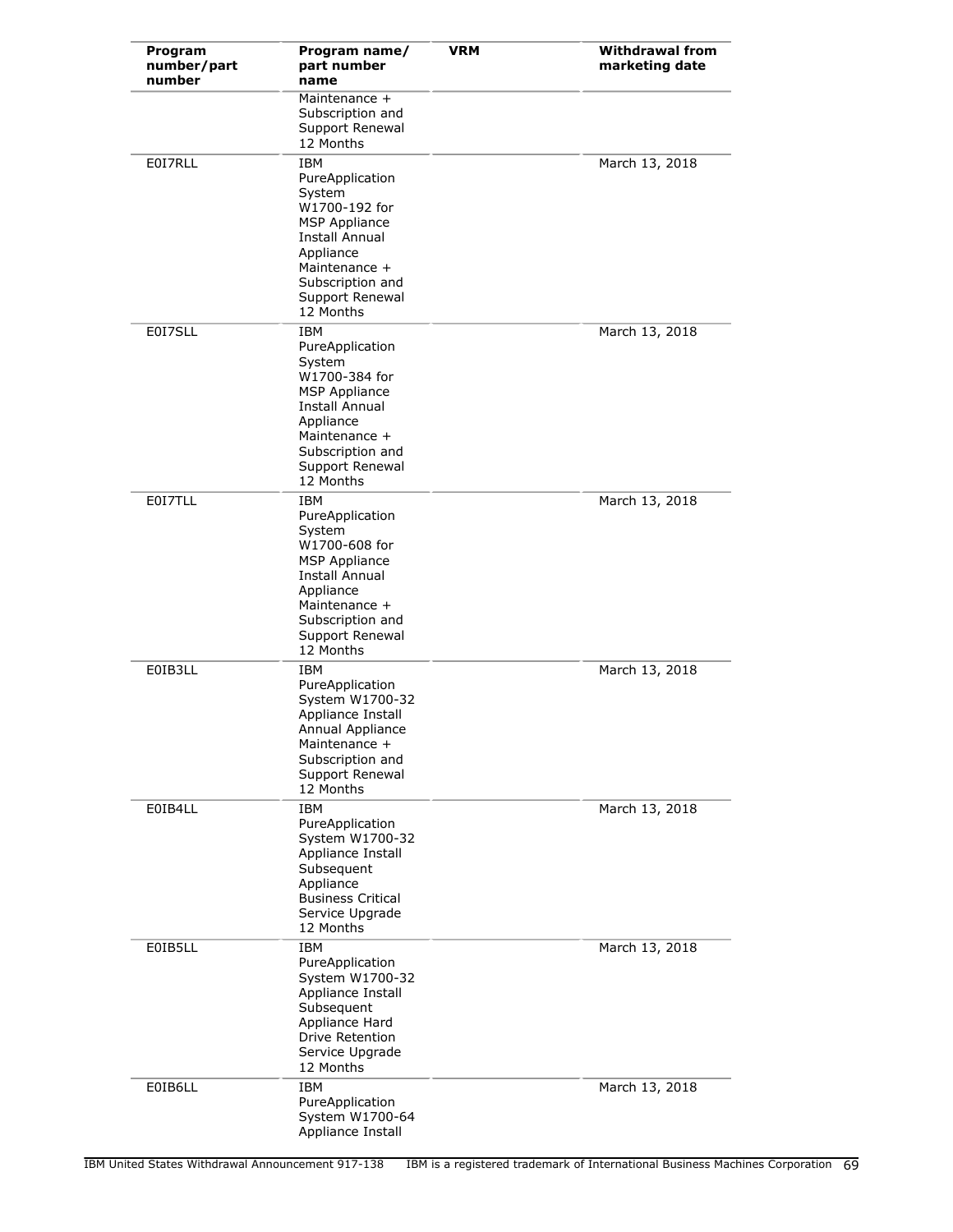| Program<br>number/part<br>number | Program name/<br>part number<br>name                                                                                                                                | <b>VRM</b> | <b>Withdrawal from</b><br>marketing date |
|----------------------------------|---------------------------------------------------------------------------------------------------------------------------------------------------------------------|------------|------------------------------------------|
|                                  | <b>Annual Appliance</b><br>Maintenance +<br>Subscription and<br>Support Renewal<br>12 Months                                                                        |            |                                          |
| E0IB7LL                          | <b>IBM</b><br>PureApplication<br>System W1700-64<br>Appliance Install<br>Subsequent<br>Appliance<br><b>Business Critical</b><br>Service Upgrade<br>12 Months        |            | March 13, 2018                           |
| E0IB8LL                          | <b>IBM</b><br>PureApplication<br>System W1700-64<br>Appliance Install<br>Subsequent<br>Appliance Hard<br>Drive Retention<br>Service Upgrade<br>12 Months            |            | March 13, 2018                           |
| E0IF1LL                          | IBM<br>PureApplication<br>System<br>W1700-96m<br>Appliance Install<br>Annual Appliance<br>Maintenance +<br>Subscription and<br>Support Renewal<br>12 Months         |            | March 13, 2018                           |
| E0IG7LL                          | <b>IBM</b><br>PureApplication<br>System<br>W1700-96m<br>Appliance Install<br>Subsequent<br>Appliance<br><b>Business Critical</b><br>Service Upgrade<br>12 Months    |            | March 13, 2018                           |
| E0IG8LL                          | <b>IBM</b><br>PureApplication<br>System<br>W1700-96m<br>Appliance Install<br>Subsequent<br>Appliance Hard<br><b>Drive Retention</b><br>Service Upgrade<br>12 Months |            | March 13, 2018                           |
| E0IG9LL                          | <b>IBM</b><br>PureApplication<br>System<br>W1700-128m<br>Appliance Install<br>Annual Appliance<br>Maintenance +<br>Subscription and<br>Support Renewal<br>12 Months |            | March 13, 2018                           |
| <b>E0IGALL</b>                   | IBM<br>PureApplication<br>System<br>W1700-128m<br>Appliance Install                                                                                                 |            | March 13, 2018                           |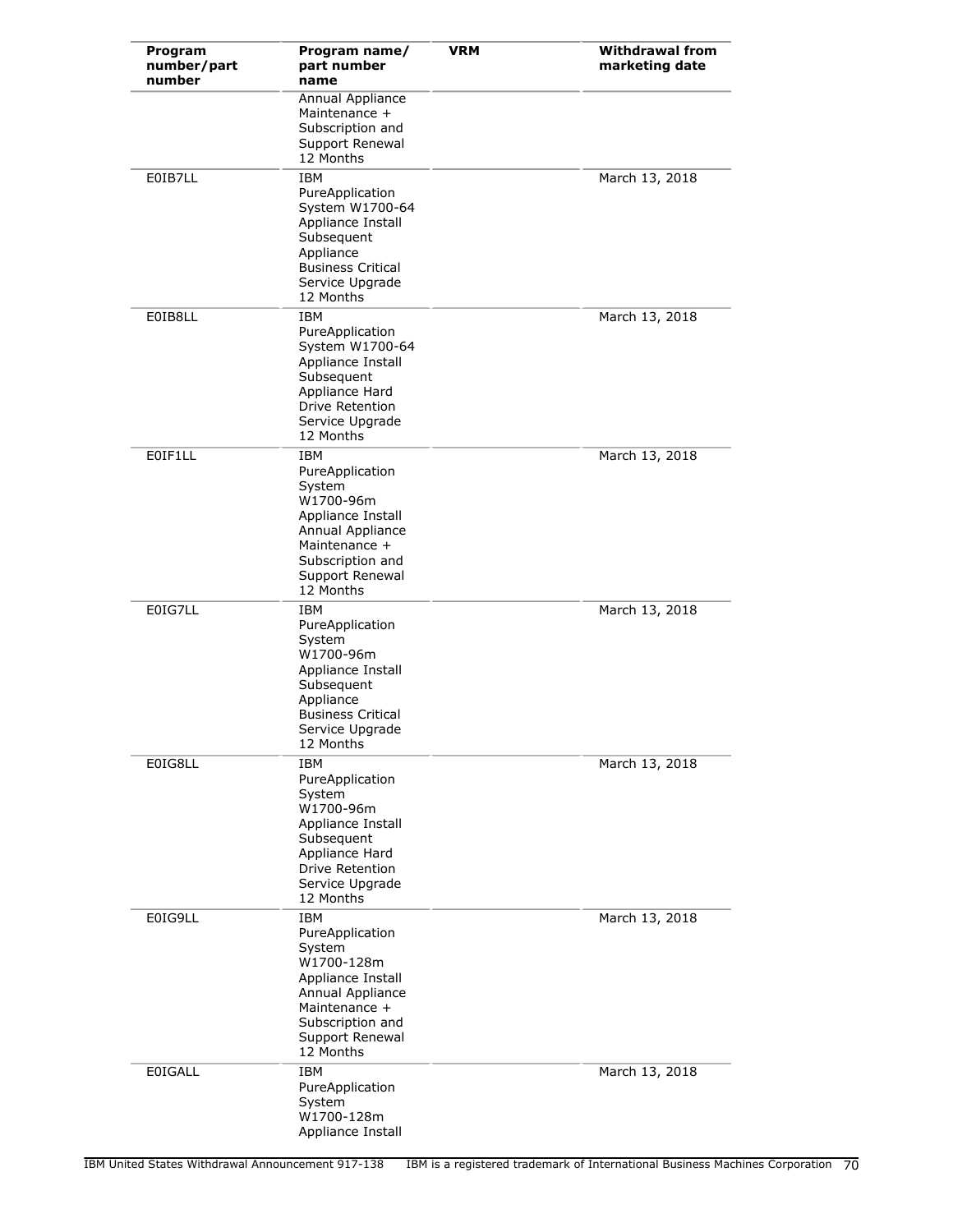| Program<br>number/part<br>number | Program name/<br>part number<br>name                                                                                                                               | <b>VRM</b> | <b>Withdrawal from</b><br>marketing date |
|----------------------------------|--------------------------------------------------------------------------------------------------------------------------------------------------------------------|------------|------------------------------------------|
|                                  | Subsequent<br>Appliance<br><b>Business Critical</b><br>Service Upgrade<br>12 Months                                                                                |            |                                          |
| <b>EOIGBLL</b>                   | <b>IBM</b><br>PureApplication<br>System<br>W1700-128m<br>Appliance Install<br>Subsequent<br>Appliance Hard<br>Drive Retention<br>Service Upgrade<br>12 Months      |            | March 13, 2018                           |
| <b>E0IGDLL</b>                   | IBM<br>PureApplication<br>System<br>W1700-64e<br>Appliance Install<br>Annual Appliance<br>Maintenance +<br>Subscription and<br>Support Renewal<br>12 Months        |            | March 13, 2018                           |
| <b>E0IGELL</b>                   | IBM<br>PureApplication<br>System<br>W1700-64e<br>Appliance Install<br>Subsequent<br>Appliance<br><b>Business Critical</b><br>Service Upgrade<br>12 Months          |            | March 13, 2018                           |
| <b>EOIGFLL</b>                   | IBM<br>PureApplication<br>System<br>W1700-64e<br>Appliance Install<br>Subsequent<br>Appliance Hard<br>Drive Retention<br>Service Upgrade<br>12 Months              |            | March 13, 2018                           |
| <b>EOIGILL</b>                   | <b>IBM</b><br>PureApplication<br>System<br>W1700-128<br>Appliance Install<br>Annual Appliance<br>Maintenance +<br>Subscription and<br>Support Renewal<br>12 Months |            | March 13, 2018                           |
| <b>EOIGJLL</b>                   | <b>IBM</b><br>PureApplication<br>System<br>W1700-128<br>Appliance Install<br>Subsequent<br>Appliance<br><b>Business Critical</b><br>Service Upgrade<br>12 Months   |            | March 13, 2018                           |
| <b>E0IGKLL</b>                   | <b>IBM</b><br>PureApplication<br>System                                                                                                                            |            | March 13, 2018                           |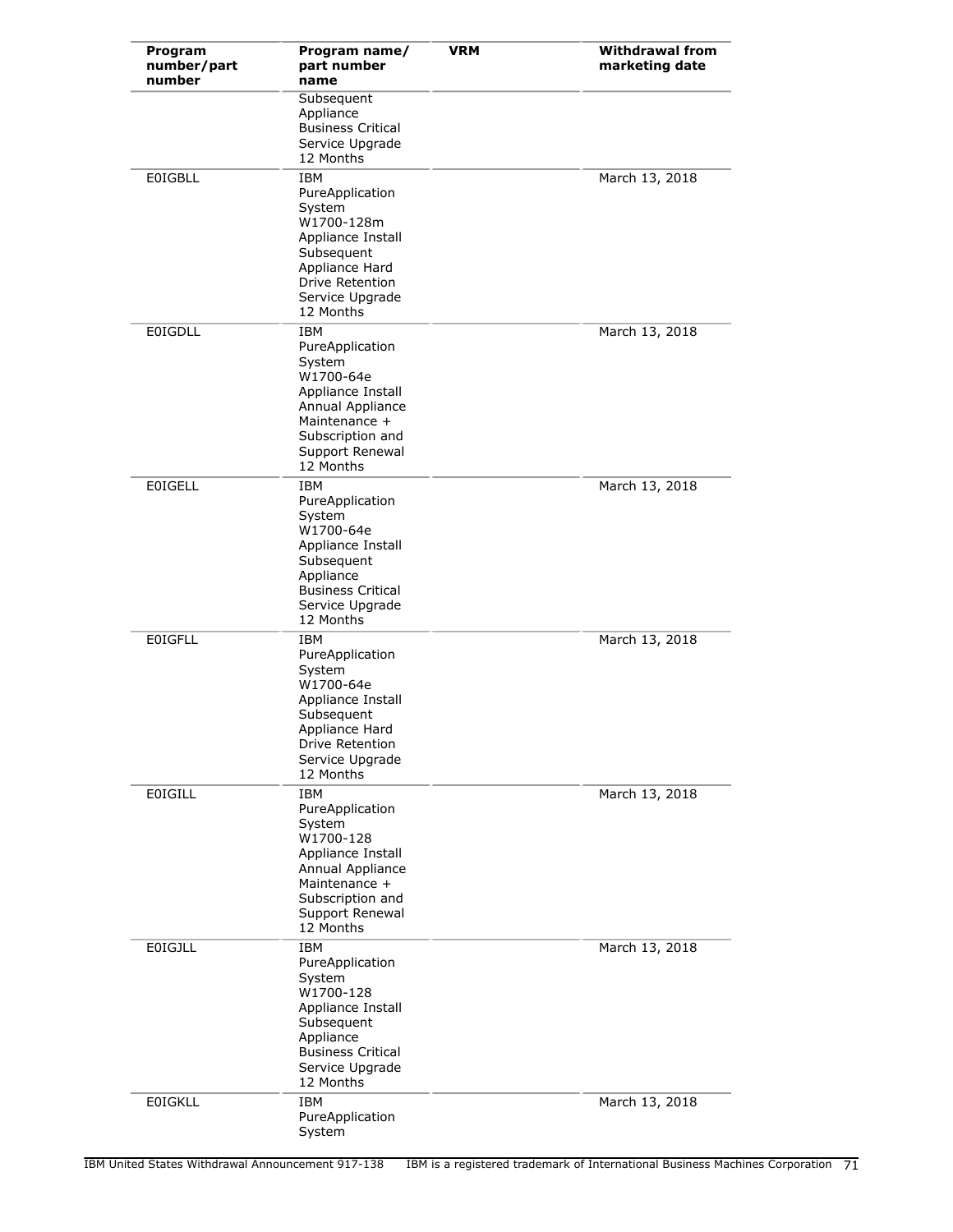| Program<br>number/part<br>number | Program name/<br>part number<br>name                                                                                                                               | <b>VRM</b> | <b>Withdrawal from</b><br>marketing date |
|----------------------------------|--------------------------------------------------------------------------------------------------------------------------------------------------------------------|------------|------------------------------------------|
|                                  | W1700-128<br>Appliance Install<br>Subsequent<br>Appliance Hard<br><b>Drive Retention</b><br>Service Upgrade<br>12 Months                                           |            |                                          |
| <b>EOIGLLL</b>                   | <b>IBM</b><br>PureApplication<br>System<br>W1700-160<br>Appliance Install<br>Annual Appliance<br>Maintenance +<br>Subscription and<br>Support Renewal<br>12 Months |            | March 13, 2018                           |
| <b>EOIGMLL</b>                   | <b>IBM</b><br>PureApplication<br>System<br>W1700-160<br>Appliance Install<br>Subsequent<br>Appliance<br><b>Business Critical</b><br>Service Upgrade<br>12 Months   |            | March 13, 2018                           |
| <b>EOIGNLL</b>                   | <b>IBM</b><br>PureApplication<br>System<br>W1700-160<br>Appliance Install<br>Subsequent<br>Appliance Hard<br>Drive Retention<br>Service Upgrade<br>12 Months       |            | March 13, 2018                           |
| <b>EOIGRLL</b>                   | IBM<br>PureApplication<br>System<br>W1700-224<br>Appliance Install<br>Annual Appliance<br>Maintenance +<br>Subscription and<br>Support Renewal<br>12 Months        |            | March 13, 2018                           |
| <b>E0IGSLL</b>                   | <b>IBM</b><br>PureApplication<br>System<br>W1700-224<br>Appliance Install<br>Subsequent<br>Appliance<br><b>Business Critical</b><br>Service Upgrade<br>12 Months   |            | March 13, 2018                           |
| <b>EOIGTLL</b>                   | <b>IBM</b><br>PureApplication<br>System<br>W1700-224<br>Appliance Install<br>Subsequent<br>Appliance Hard<br>Drive Retention<br>Service Upgrade<br>12 Months       |            | March 13, 2018                           |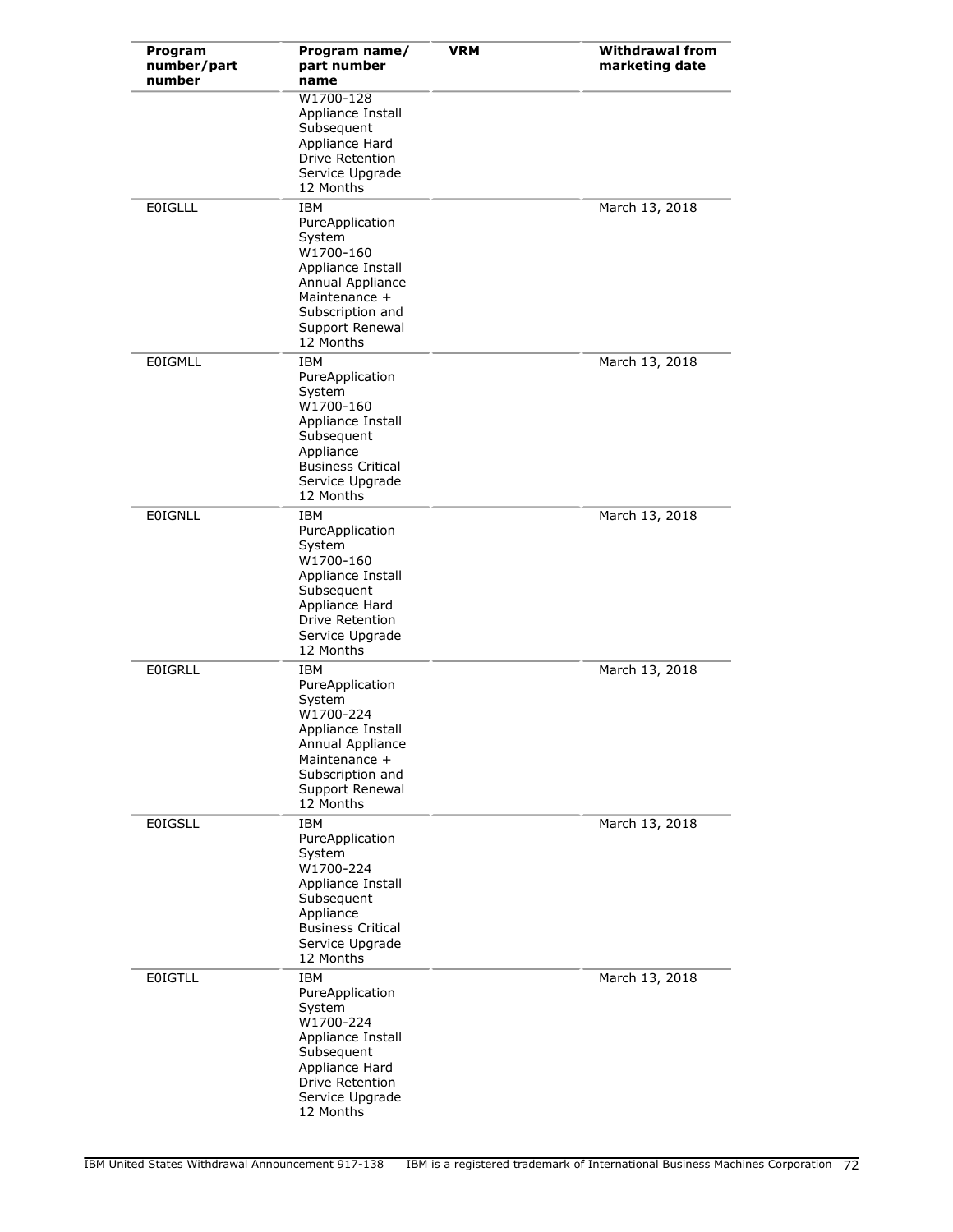| Program<br>number/part<br>number | Program name/<br>part number<br>name                                                                                                                                    | <b>VRM</b> | <b>Withdrawal from</b><br>marketing date |
|----------------------------------|-------------------------------------------------------------------------------------------------------------------------------------------------------------------------|------------|------------------------------------------|
| EOIWALL                          | IBM<br>PureApplication<br>System MSP<br>W1700-32<br>Appliance Install<br>Annual Appliance<br>Maintenance +<br>Subscription and<br>Support Renewal<br>12 Months          |            | March 13, 2018                           |
| <b>E0IWBLL</b>                   | <b>IBM</b><br>PureApplication<br>System MSP<br>W1700-64<br>Appliance Install<br>Annual Appliance<br>Maintenance +<br>Subscription and<br>Support Renewal<br>12 Months   |            | March 13, 2018                           |
| 5725-F56                         | <b>IBM Tivoli</b><br><b>Netcool</b><br>Configuration<br><b>Manager</b>                                                                                                  |            |                                          |
| BJ12FEN                          | <b>IBM Netcool</b><br>Configuration<br>Manager Base for<br>Multiplatforms<br>Version 6.4<br>English DVD 128<br><b>Bit Encryption</b><br>Media Pack                      | 6.4.0      | April 20, 2018                           |
| <b>BJ131EN</b>                   | <b>IBM Tivoli Netcool</b><br>Configuration<br>Manager<br>Configuration<br><b>Standard Device</b><br>for Multiplatforms<br>Version 6.4<br>English Media<br>Pack          | 6.4.0      | April 20, 2018                           |
| BJ132EN                          | <b>IBM Tivoli Netcool</b><br>Configuration<br>Manager<br>Configuration<br><b>Standard Basic</b><br>Device for<br>Multiplatforms<br>Version 6.4<br>English Media<br>Pack | 6.4.0      | April 20, 2018                           |
| BJ133EN                          | <b>IBM Tivoli Netcool</b><br>Configuration<br>Manager<br>SmartModel<br>Basic Device for<br>Multiplatforms<br>Version 6.4<br>English Media<br>Pack                       | 6.4.0      | April 20, 2018                           |
| <b>BJ134EN</b>                   | <b>IBM Tivoli Netcool</b><br>Configuration<br>Manager<br>SmartModel<br>Device for<br>Multiplatforms<br>Version 6.4                                                      | 6.4.0      | April 20, 2018                           |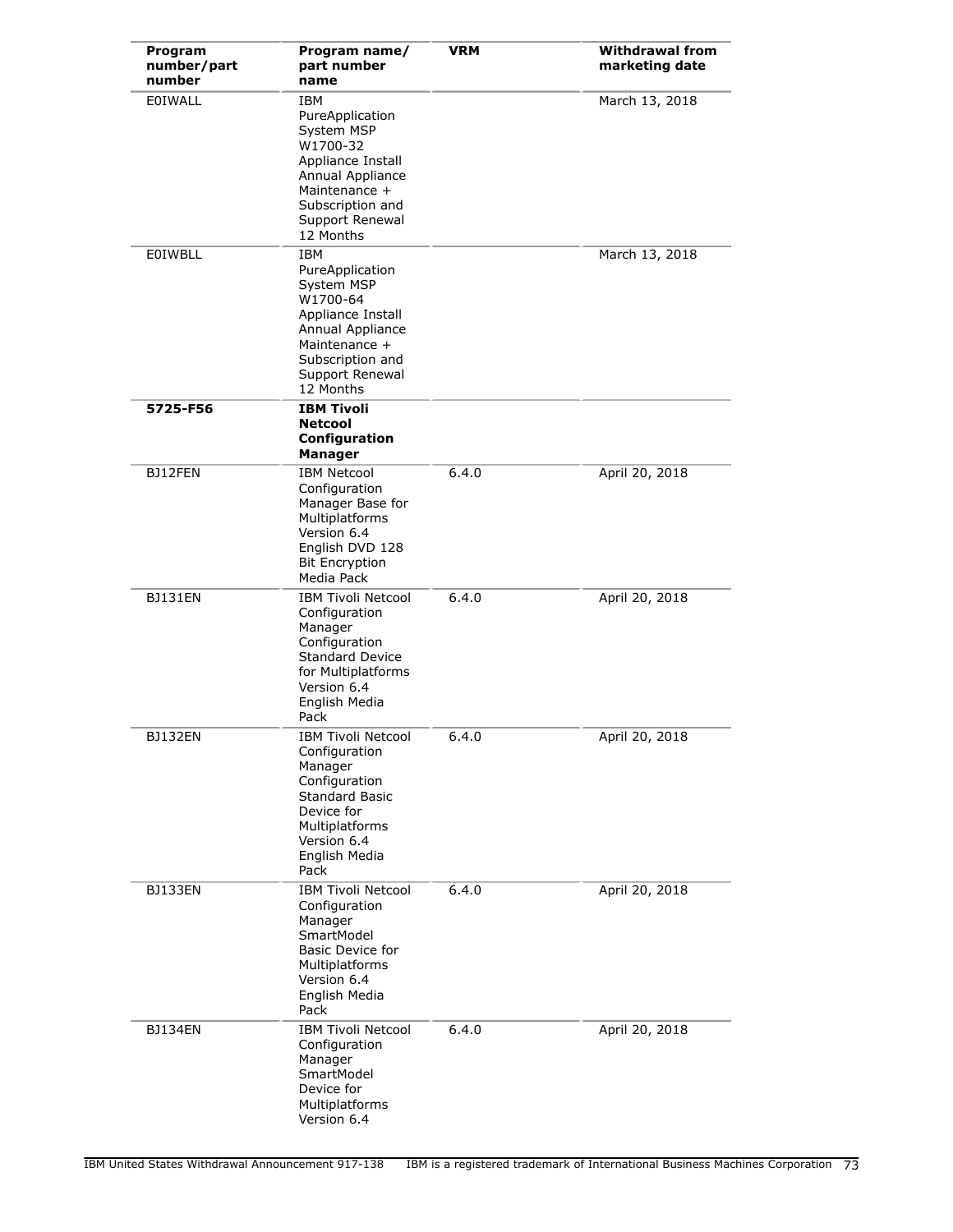| Program<br>number/part<br>number | Program name/<br>part number<br>name                                                                                                                        | <b>VRM</b> | <b>Withdrawal from</b><br>marketing date |
|----------------------------------|-------------------------------------------------------------------------------------------------------------------------------------------------------------|------------|------------------------------------------|
|                                  | English Media<br>Pack                                                                                                                                       |            |                                          |
| <b>BJ135EN</b>                   | <b>IBM Tivoli Netcool</b><br>Configuration<br>Manager<br>SmartModel<br>Complex Device<br>for Multiplatforms<br>Version 6.4<br>English Media<br>Pack         | 6.4.0      | April 20, 2018                           |
| BJ15LEN                          | <b>IBM Tivoli Netcool</b><br>Configuration<br>Manager Base for<br>Multiplatforms<br>Version 6.4.1<br>English DVD 168<br><b>Bit Encryption</b><br>Media Pack | 6.4.1      | April 20, 2018                           |
| 5725-F59                         | <b>IBM Informix</b><br>Growth<br>Warehouse<br><b>Edition</b><br>(Informix<br><b>Advanced</b><br>Workgroup)                                                  |            |                                          |
| BB19IML                          | <b>IBM Informix</b><br>Advanced<br>Workgroup Edition<br>CPU Option for<br>Multiplatforms<br>Version 11.70<br>Media Pack                                     | 11.70      | December 12,<br>2017                     |
| 5725-G32                         | IBM<br><b>PureApplication</b><br>System W1500                                                                                                               |            |                                          |
| <b>DONYKLL</b>                   | <b>IBM</b><br>PureApplication<br>System W1500-96<br>Appliance Install<br>Appliance +<br>Subscription<br>and Support 12<br>Months                            |            | March 13, 2018                           |
| <b>DONYVLL</b>                   | <b>IBM</b><br>PureApplication<br>System W1500<br>SFP SX 1Gb Fiber<br>Appliance Install<br>Transceiver                                                       |            | March 13, 2018                           |
| <b>DONYWLL</b>                   | <b>IBM</b><br>PureApplication<br>System W1500<br>SFP RJ45 1Gb<br>Copper Appliance<br><b>Install Transceiver</b>                                             |            | March 13, 2018                           |
| <b>DONYXLL</b>                   | <b>IBM</b><br>PureApplication<br>System W1500<br>SFP+ SR 10Gb<br>Fiber Appliance<br><b>Install Transceiver</b>                                              |            | March 13, 2018                           |
| <b>DOWHBLL</b>                   | IBM<br>PureApplication<br>System W1500-32<br>Appliance Install<br>Appliance                                                                                 |            | March 13, 2018                           |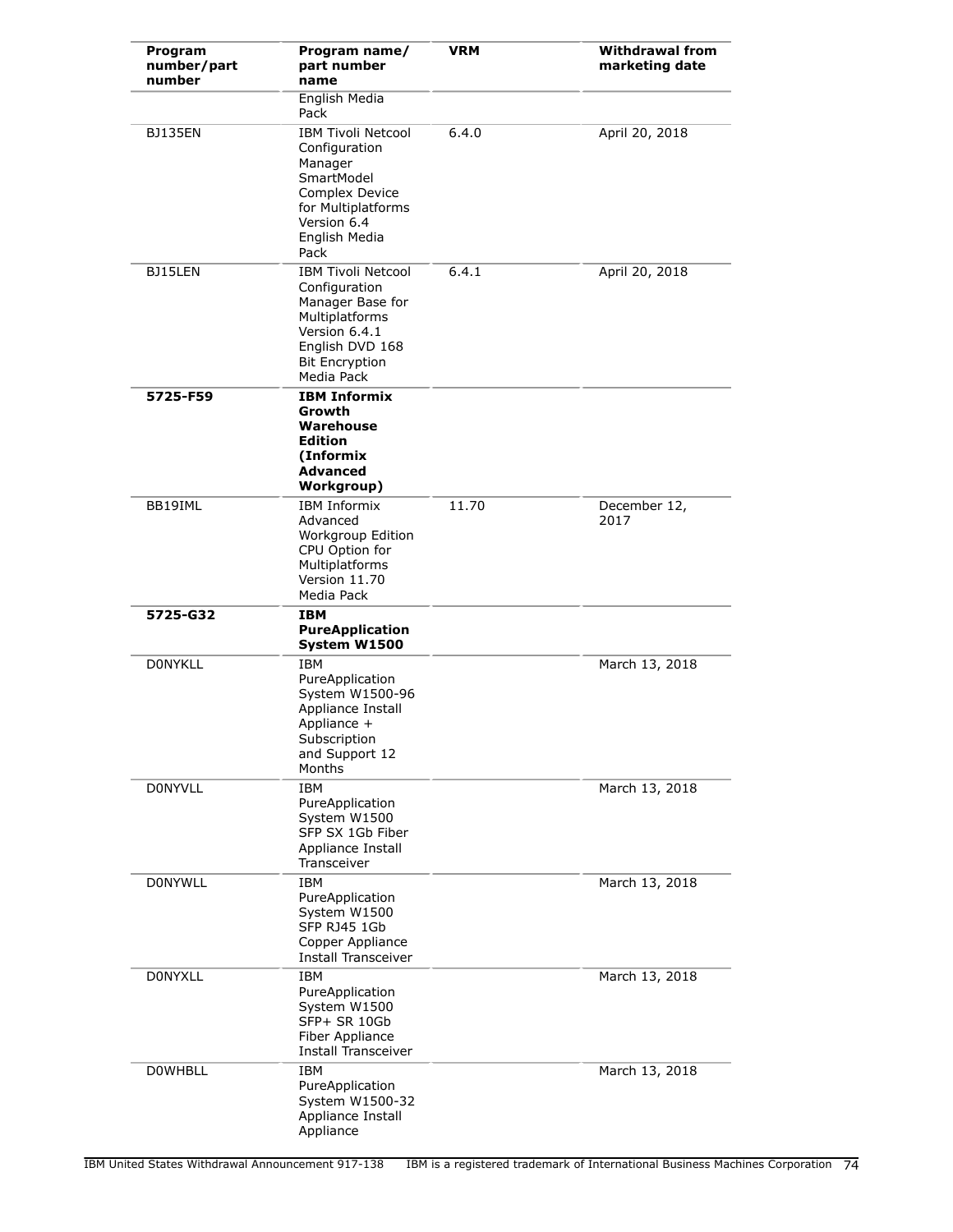| Program<br>number/part<br>number | Program name/<br>part number<br>name                                                                                                                                                                           | <b>VRM</b> | <b>Withdrawal from</b><br>marketing date |
|----------------------------------|----------------------------------------------------------------------------------------------------------------------------------------------------------------------------------------------------------------|------------|------------------------------------------|
|                                  | Maintenance<br>+ Subscription<br>and Support<br>Reinstatement 12<br>Months                                                                                                                                     |            |                                          |
| <b>DOWHDLL</b>                   | IBM<br>PureApplication<br>System W1500-32<br><b>Business Critical</b><br>Service Upgrade<br>Appliance Install<br>Initial Appliance<br><b>Business Critical</b><br>Service upgrade<br>12 Months                 |            | March 13, 2018                           |
| <b>DOWHELL</b>                   | <b>IBM</b><br>PureApplication<br>System W1500-32<br>Hard Drive<br><b>Retention Service</b><br>Upgrade Appliance<br><b>Install Initial</b><br>Appliance Hard<br>Drive Retention<br>Service Upgrade<br>12 Months |            | March 13, 2018                           |
| <b>DOWHFLL</b>                   | IBM<br>PureApplication<br>System W1500-64<br>Appliance Install<br>Appliance<br>Maintenance<br>+ Subscription<br>and Support<br>Reinstatement 12<br>Months                                                      |            | March 13, 2018                           |
| <b>DOWHHLL</b>                   | <b>IBM</b><br>PureApplication<br>System W1500-64<br><b>Business Critical</b><br>Service Upgrade<br>Appliance Install<br><b>Initial Appliance</b><br><b>Business Critical</b><br>Service upgrade<br>12 Months   |            | March 13, 2018                           |
| <b>DOWHILL</b>                   | IBM<br>PureApplication<br>System W1500-64<br><b>Hard Drive</b><br><b>Retention Service</b><br>Upgrade Appliance<br><b>Install Initial</b><br>Appliance Hard<br>Drive Retention<br>Service Upgrade<br>12 Months |            | March 13, 2018                           |
| <b>DOWHJLL</b>                   | IBM<br>PureApplication<br>System W1500-64<br>Appliance Install<br>Appliance Upgrade<br><b>FROM IBM</b><br>PureApplication<br>System W1500-32<br>Lic + S&S with<br><b>HW Maintenance</b><br>12 Months           |            | March 13, 2018                           |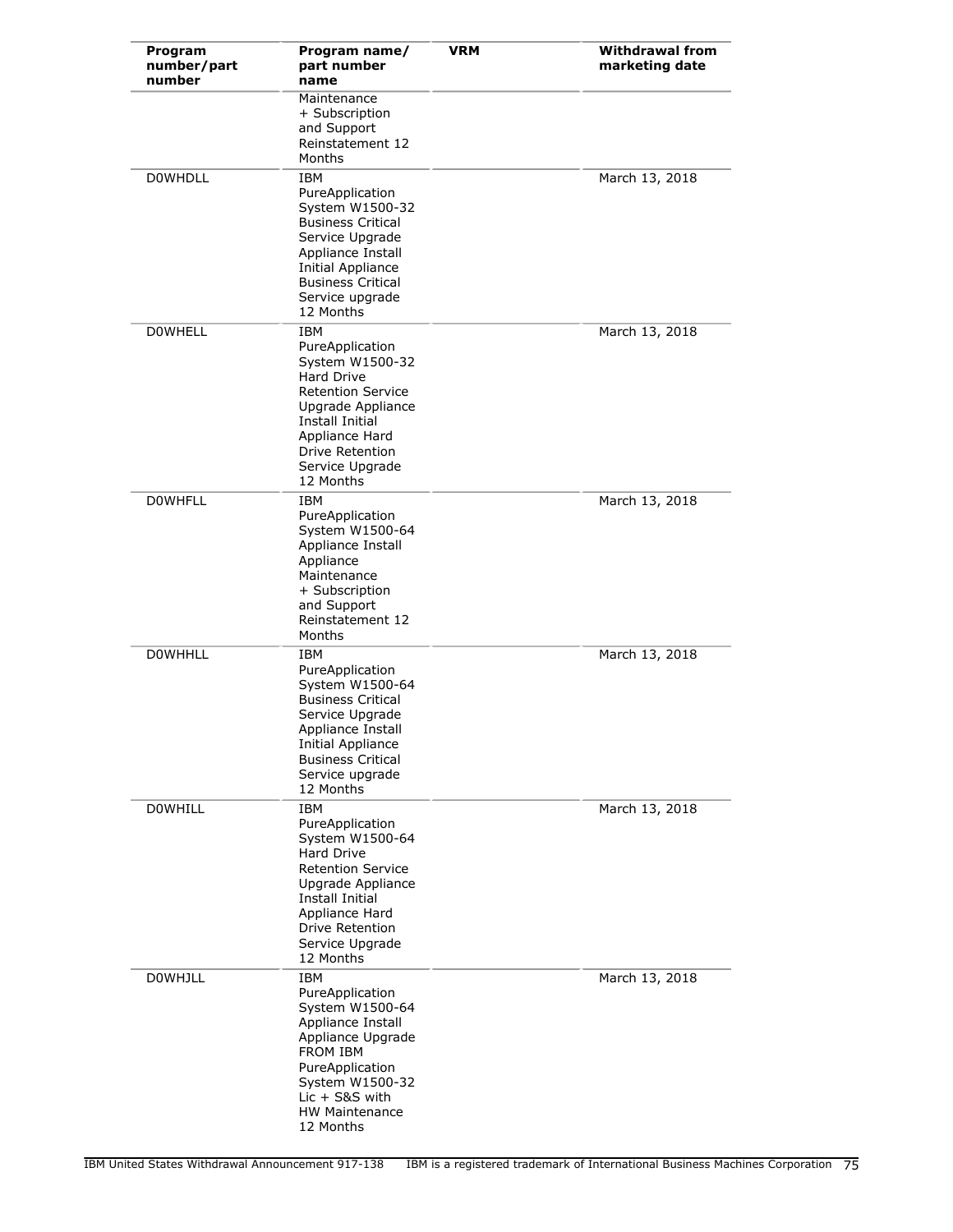| Program<br>number/part<br>number | Program name/<br>part number<br>name                                                                                                                                                                          | <b>VRM</b> | <b>Withdrawal from</b><br>marketing date |
|----------------------------------|---------------------------------------------------------------------------------------------------------------------------------------------------------------------------------------------------------------|------------|------------------------------------------|
| <b>DOWHJLL</b>                   | <b>IBM</b><br>PureApplication<br>System W1500-64<br>Appliance Install<br>Appliance Upgrade<br><b>FROM IBM</b><br>PureApplication<br>System W1500-32<br>$Lic + SRS$ with<br><b>HW Maintenance</b><br>12 Months |            | March 13, 2018                           |
| D0Y6BLL                          | <b>IBM</b><br>PureApplication<br>System W1500-96<br>Appliance Install<br>Appliance<br>Maintenance<br>+ Subscription<br>and Support<br>Reinstatement 12<br>Months                                              |            | March 13, 2018                           |
| D0Y6CLL                          | <b>IBM</b><br>PureApplication<br>System W1500-96<br>Appliance Install<br><b>Initial Appliance</b><br><b>Business Critical</b><br>Service Upgrade<br>12 Months                                                 |            | March 13, 2018                           |
| D0Y6DLL                          | IBM<br>PureApplication<br>System W1500-96<br>Appliance Install<br>Initial Appliance<br>Hard Drive<br><b>Retention Service</b><br>Upgrade 12<br>Months                                                         |            | March 13, 2018                           |
| D0Y6FLL                          | <b>IBM</b><br>PureApplication<br>System<br>W1500-192<br>Appliance Install<br>Appliance Upgrade<br>$Lie + S\&S$ with<br><b>HW Maintenance</b><br>12 Months                                                     |            | March 13, 2018                           |
| D0Y6FLL                          | IBM<br>PureApplication<br>System<br>W1500-192<br>Appliance Install<br>Appliance Upgrade<br>$Lic + S&S$ with<br><b>HW Maintenance</b><br>12 Months                                                             |            | March 13, 2018                           |
| D0Y6HLL                          | <b>IBM</b><br>PureApplication<br>System<br>W1500-192<br>Appliance<br>Install Appliance<br>Maintenance<br>+ Subscription<br>and Support<br>Reinstatement 12<br>Months                                          |            | March 13, 2018                           |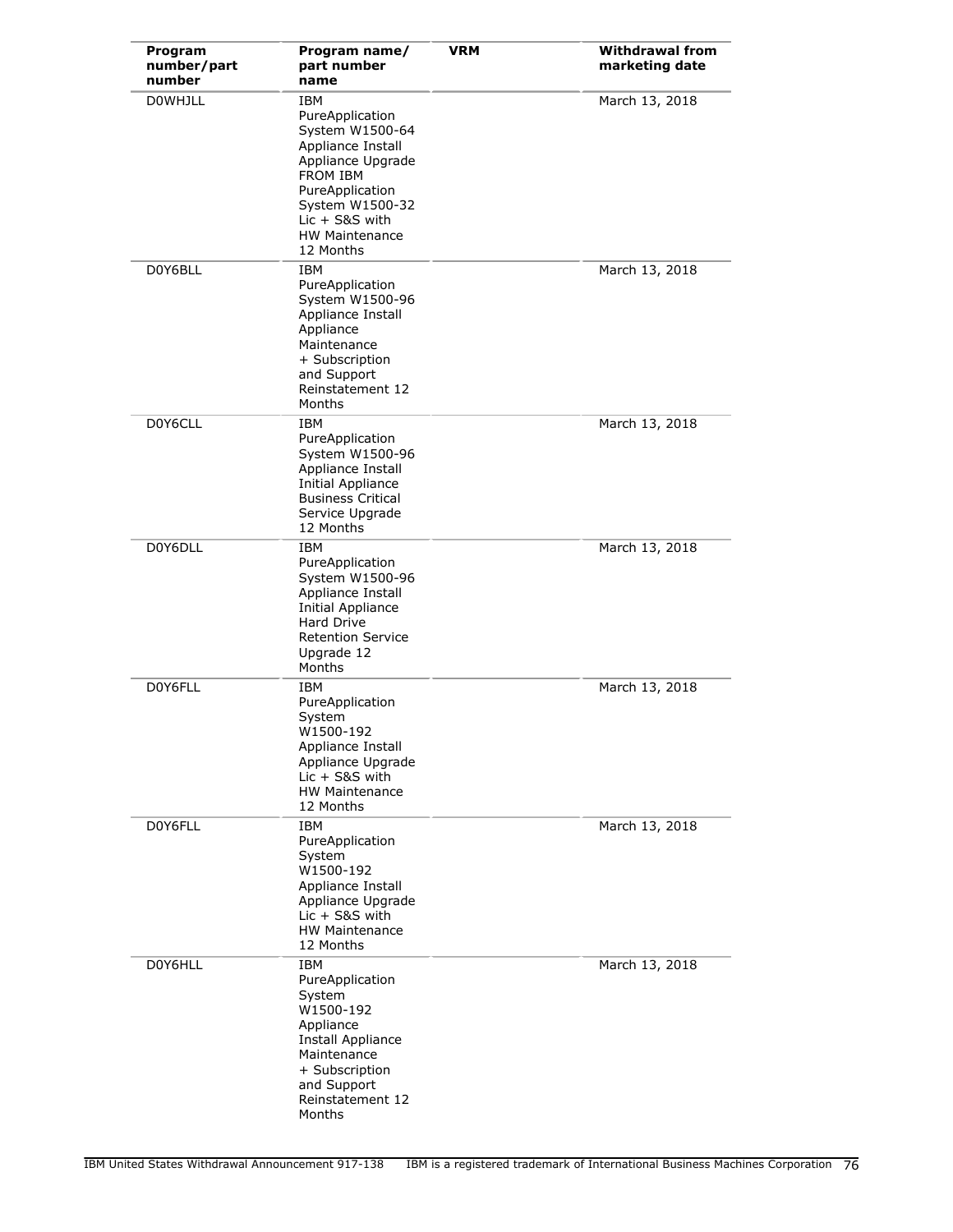| Program<br>number/part<br>number | Program name/<br>part number<br>name                                                                                                                                 | <b>VRM</b> | <b>Withdrawal from</b><br>marketing date |
|----------------------------------|----------------------------------------------------------------------------------------------------------------------------------------------------------------------|------------|------------------------------------------|
| D0Y6ILL                          | IBM<br>PureApplication<br>System<br>W1500-192<br>Appliance Install<br>Initial Appliance<br><b>Business Critical</b><br>Service Upgrade<br>12 Months                  |            | March 13, 2018                           |
| D0Y6JLL                          | <b>IBM</b><br>PureApplication<br>System<br>W1500-192<br>Appliance Install<br>Initial Appliance<br>Hard Drive<br><b>Retention Service</b><br>Upgrade 12<br>Months     |            | March 13, 2018                           |
| D0Y6LLL                          | <b>IBM</b><br>PureApplication<br>System<br>W1500-384<br>Appliance Install<br>Appliance Upgrade<br>$Lie + S8S$ with<br><b>HW Maintenance</b><br>12 Months             |            | March 13, 2018                           |
| D0Y6LLL                          | IBM<br>PureApplication<br>System<br>W1500-384<br>Appliance Install<br>Appliance Upgrade<br>$Lic + S&S$ with<br><b>HW Maintenance</b><br>12 Months                    |            | March 13, 2018                           |
| D0Y6NLL                          | IBM<br>PureApplication<br>System<br>W1500-384<br>Appliance<br><b>Install Appliance</b><br>Maintenance<br>+ Subscription<br>and Support<br>Reinstatement 12<br>Months |            | March 13, 2018                           |
| D0Y6PLL                          | <b>IBM</b><br>PureApplication<br>System<br>W1500-384<br>Appliance Install<br><b>Initial Appliance</b><br><b>Business Critical</b><br>Service Upgrade<br>12 Months    |            | March 13, 2018                           |
| D0Y6QLL                          | IBM<br>PureApplication<br>System<br>W1500-384<br>Appliance Install<br><b>Initial Appliance</b><br>Hard Drive<br><b>Retention Service</b><br>Upgrade 12<br>Months     |            | March 13, 2018                           |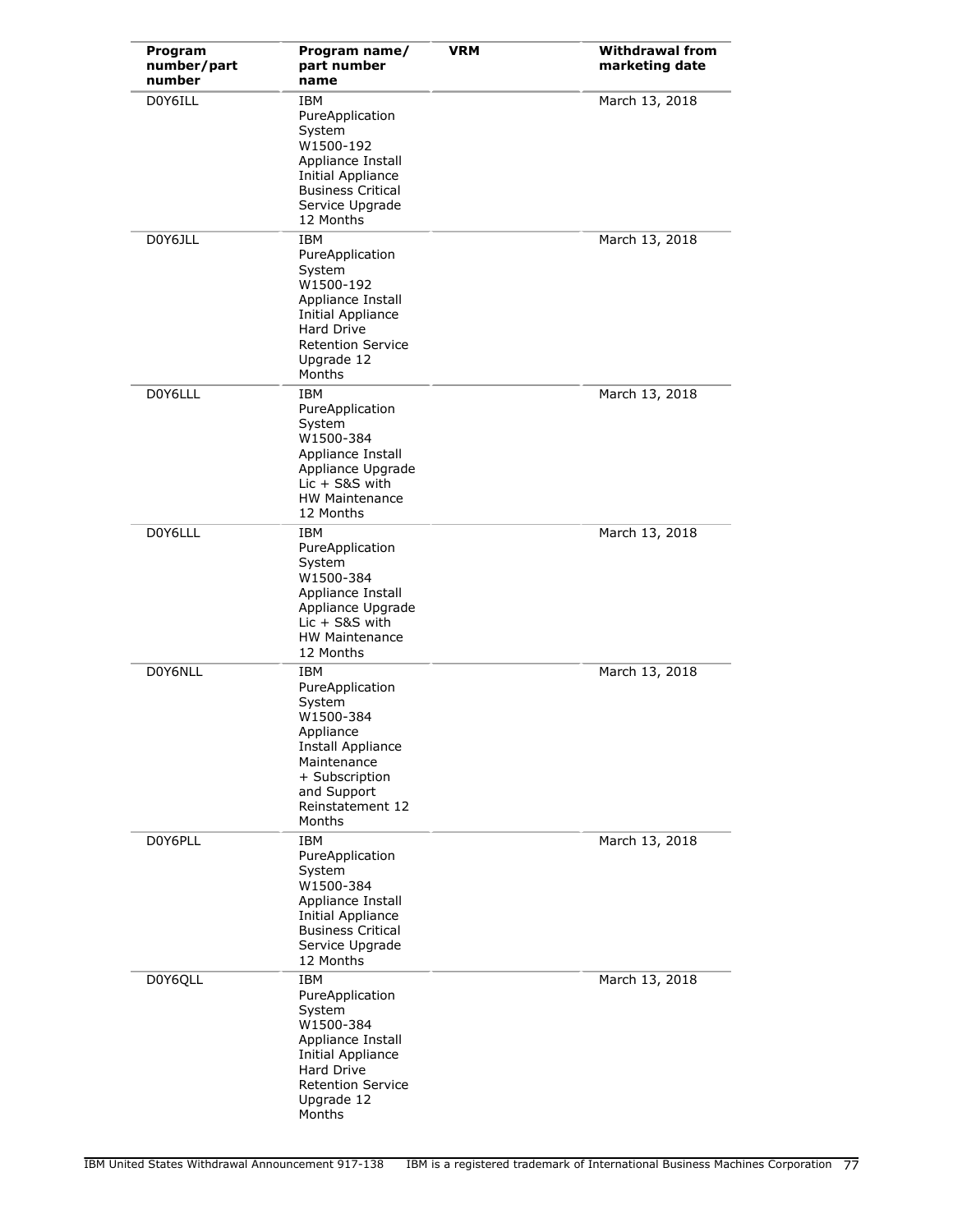| Program<br>number/part<br>number | Program name/<br>part number<br>name                                                                                                                                           | <b>VRM</b> | <b>Withdrawal from</b><br>marketing date |
|----------------------------------|--------------------------------------------------------------------------------------------------------------------------------------------------------------------------------|------------|------------------------------------------|
| D0Y6SLL                          | IBM<br>PureApplication<br>System<br>W1500-608<br>Appliance Install<br>Appliance Upgrade<br>$Lie + S8S$ with<br><b>HW Maintenance</b><br>12 Months                              |            | March 13, 2018                           |
| D0Y6SLL                          | <b>IBM</b><br>PureApplication<br>System<br>W1500-608<br>Appliance Install<br>Appliance Upgrade<br>$Lic + S&S$ with<br><b>HW Maintenance</b><br>12 Months                       |            | March 13, 2018                           |
| D0Y6ULL                          | <b>IBM</b><br>PureApplication<br>System<br>W1500-608<br>Appliance<br><b>Install Appliance</b><br>Maintenance<br>+ Subscription<br>and Support<br>Reinstatement 12<br>Months    |            | March 13, 2018                           |
| D0Y6VLL                          | IBM<br>PureApplication<br>System<br>W1500-608<br>Appliance Install<br>Initial Appliance<br><b>Business Critical</b><br>Service Upgrade<br>12 Months                            |            | March 13, 2018                           |
| D0Y6WLL                          | <b>IBM</b><br>PureApplication<br>System<br>W1500-608<br>Appliance Install<br><b>Initial Appliance</b><br><b>Hard Drive</b><br><b>Retention Service</b><br>Upgrade 12<br>Months |            | March 13, 2018                           |
| D111ULL                          | <b>IBM</b><br>PureApplication<br>System W1500-96<br>for MSP Appliance<br><b>Install Appliance</b><br>+ Subscription<br>and Support 12<br>Months                                |            | March 13, 2018                           |
| D111VLL                          | <b>IBM</b><br>PureApplication<br>System W1500-96<br>for MSP Appliance<br>Install Appliance<br>Maintenance<br>+ Subscription<br>and Support<br>Reinstatement 12<br>Months       |            | March 13, 2018                           |
| D1120LL                          | IBM<br>PureApplication                                                                                                                                                         |            | March 13, 2018                           |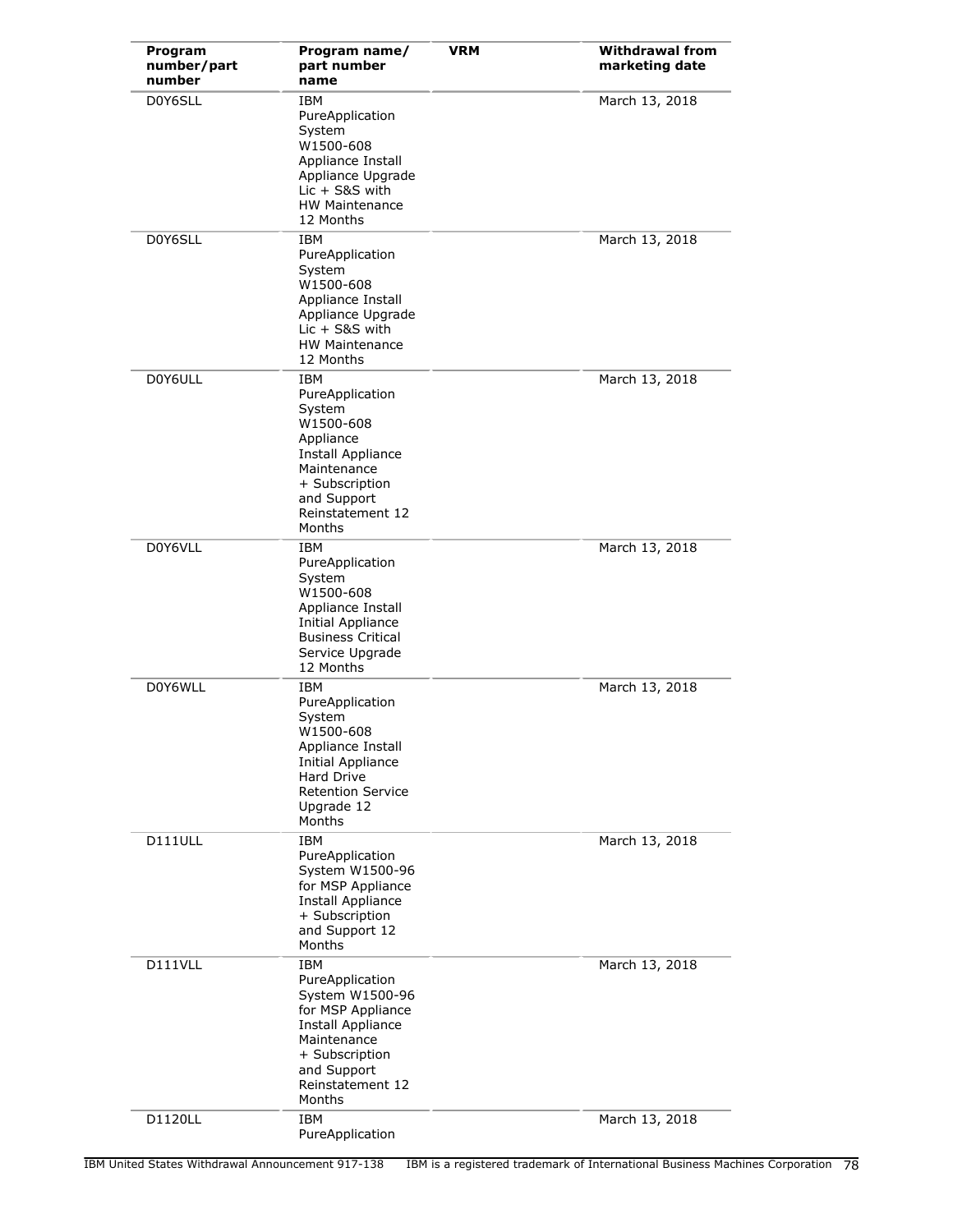| Program<br>number/part<br>number | Program name/<br>part number<br>name                                                                                                                                                       | <b>VRM</b> | <b>Withdrawal from</b><br>marketing date |
|----------------------------------|--------------------------------------------------------------------------------------------------------------------------------------------------------------------------------------------|------------|------------------------------------------|
|                                  | System<br>W1500-192 for<br><b>MSP Appliance</b><br><b>Install Appliance</b><br>+ Subscription<br>and Support 12<br>Months                                                                  |            |                                          |
| <b>D1121LL</b>                   | IBM<br>PureApplication<br>System<br>W1500-192 for<br><b>MSP Appliance</b><br>Install Appliance<br>Maintenance<br>+ Subscription<br>and Support<br>Reinstatement 12<br>Months               |            | March 13, 2018                           |
| D1122LL                          | IBM<br>PureApplication<br>System<br>W1500-384 for<br><b>MSP Appliance</b><br><b>Install Appliance</b><br>+ Subscription<br>and Support 12<br>Months                                        |            | March 13, 2018                           |
| D1123LL                          | <b>IBM</b><br>PureApplication<br>System<br>W1500-384 for<br><b>MSP Appliance</b><br>Install Appliance<br>Maintenance<br>+ Subscription<br>and Support<br>Reinstatement 12<br>Months        |            | March 13, 2018                           |
| D1124LL                          | IBM<br>PureApplication<br>System<br>W1500-608 for<br><b>MSP Appliance</b><br><b>Install Appliance</b><br>+ Subscription<br>and Support 12<br>Months                                        |            | March 13, 2018                           |
| <b>D1125LL</b>                   | <b>IBM</b><br>PureApplication<br>System<br>W1500-608 for<br><b>MSP Appliance</b><br><b>Install Appliance</b><br>Maintenance<br>+ Subscription<br>and Support<br>Reinstatement 12<br>Months |            | March 13, 2018                           |
| D1126LL                          | <b>IBM</b><br>PureApplication<br>System W1500-32<br>for MSP Appliance<br><b>Install Appliance</b><br>+ Subscription<br>and Support 12<br>Months                                            |            | March 13, 2018                           |
| D1127LL                          | <b>IBM</b><br>PureApplication                                                                                                                                                              |            | March 13, 2018                           |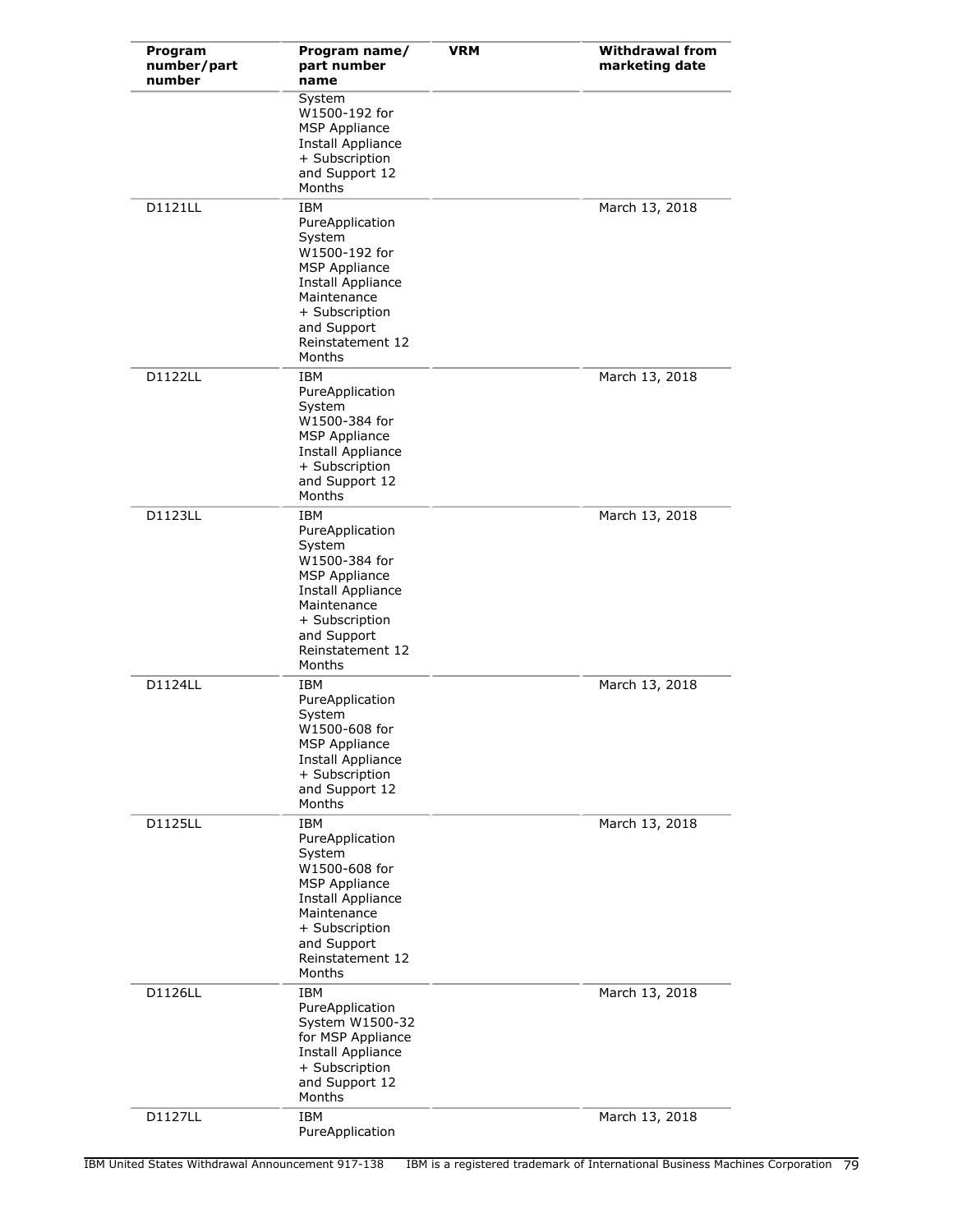| Program<br>number/part<br>number | Program name/<br>part number<br>name                                                                                                                                                                    | <b>VRM</b> | <b>Withdrawal from</b><br>marketing date |
|----------------------------------|---------------------------------------------------------------------------------------------------------------------------------------------------------------------------------------------------------|------------|------------------------------------------|
|                                  | System W1500-32<br>for MSP Appliance<br><b>Install Appliance</b><br>Maintenance<br>+ Subscription<br>and Support<br>Reinstatement 12<br>Months                                                          |            |                                          |
| D1128LL                          | IBM<br>PureApplication<br>System W1500-64<br>for MSP Appliance<br><b>Install Appliance</b><br>+ Subscription<br>and Support 12<br>Months                                                                |            | March 13, 2018                           |
| D1129LL                          | <b>IBM</b><br>PureApplication<br>System W1500-64<br>for MSP Appliance<br><b>Install Appliance</b><br>Maintenance<br>+ Subscription<br>and Support<br>Reinstatement 12<br>Months                         |            | March 13, 2018                           |
| D11NYLL                          | IBM<br>PureApplication<br>System W1500-96<br>from IBM<br>PureApplication<br>System<br>W1500-64e<br>Appliance Install<br>Appliance Upgrade<br>$Lie + S&S$ with<br><b>HW Maintenance</b><br>12 Months     |            | March 13, 2018                           |
| D11NYLL                          | IBM<br>PureApplication<br>System W1500-96<br>from IBM<br>PureApplication<br>System<br>W1500-64e<br>Appliance Install<br>Appliance Upgrade<br>$Lie + S&S$ with<br><b>HW Maintenance</b><br>12 Months     |            | March 13, 2018                           |
| D11P0LL                          | IBM<br>PureApplication<br>System<br>W1500-192<br>from IBM<br>PureApplication<br>System<br>W1500-160<br>Appliance Install<br>Appliance Upgrade<br>$Lie + S&S$ with<br><b>HW Maintenance</b><br>12 Months |            | March 13, 2018                           |
| D11P0LL                          | IBM<br>PureApplication<br>System<br>W1500-192<br>from IBM                                                                                                                                               |            | March 13, 2018                           |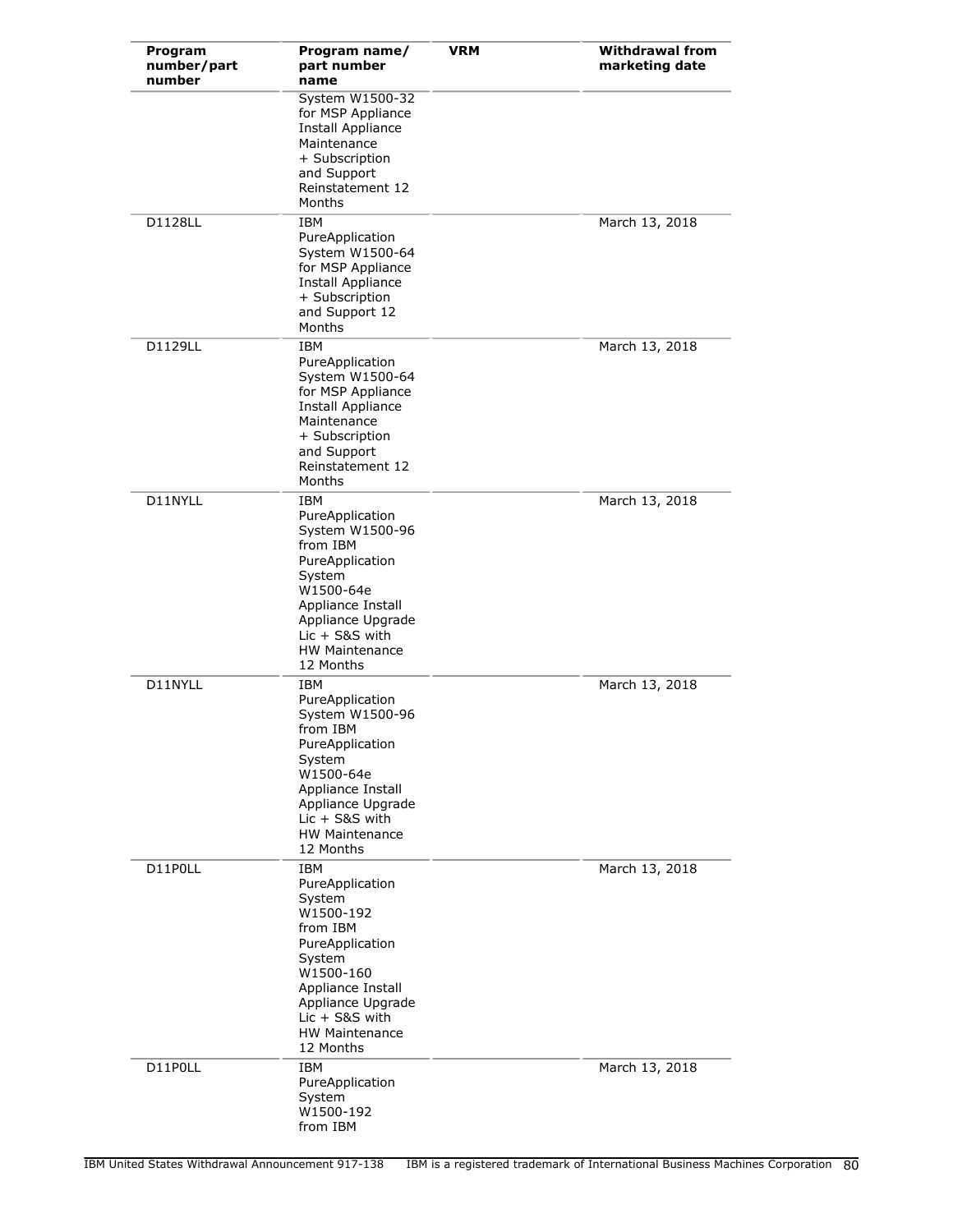| Program<br>number/part<br>number | Program name/<br>part number<br>name                                                                                                                                                                | <b>VRM</b> | <b>Withdrawal from</b><br>marketing date |
|----------------------------------|-----------------------------------------------------------------------------------------------------------------------------------------------------------------------------------------------------|------------|------------------------------------------|
|                                  | PureApplication<br>System<br>W1500-160<br>Appliance Install<br>Appliance Upgrade<br>$Lie + S&S$ with<br><b>HW Maintenance</b><br>12 Months                                                          |            |                                          |
| D11P3LL                          | IBM<br>PureApplication<br>System<br>W1500-96m<br>Appliance<br>Install Appliance<br>Maintenance<br>+ Subscription<br>and Support<br>Reinstatement 12<br>Months                                       |            | March 13, 2018                           |
| D11P4LL                          | IBM<br>PureApplication<br>System<br>W1500-96m<br>from IBM<br>PureApplication<br>System W1500-64<br>Appliance Install<br>Appliance Upgrade<br>$Lie + S&S$ with<br><b>HW Maintenance</b><br>12 Months |            | March 13, 2018                           |
| D11P4LL                          | IBM<br>PureApplication<br>System<br>W1500-96m<br>from IBM<br>PureApplication<br>System W1500-64<br>Appliance Install<br>Appliance Upgrade<br>$Lie + S&S$ with<br><b>HW Maintenance</b><br>12 Months |            | March 13, 2018                           |
| D11P6LL                          | <b>IBM</b><br>PureApplication<br>System<br>W1500-96m<br>Appliance Install<br><b>Initial Appliance</b><br><b>Business Critical</b><br>Service Upgrade<br>12 Months                                   |            | March 13, 2018                           |
| D11P7LL                          | <b>IBM</b><br>PureApplication<br>System<br>W1500-96m<br>Appliance Install<br>Initial Appliance<br><b>Hard Drive</b><br><b>Retention Service</b><br>Upgrade 12<br>Months                             |            | March 13, 2018                           |
| D11PBLL                          | IBM<br>PureApplication<br>System<br>W1500-128m<br>Appliance<br>Install Appliance                                                                                                                    |            | March 13, 2018                           |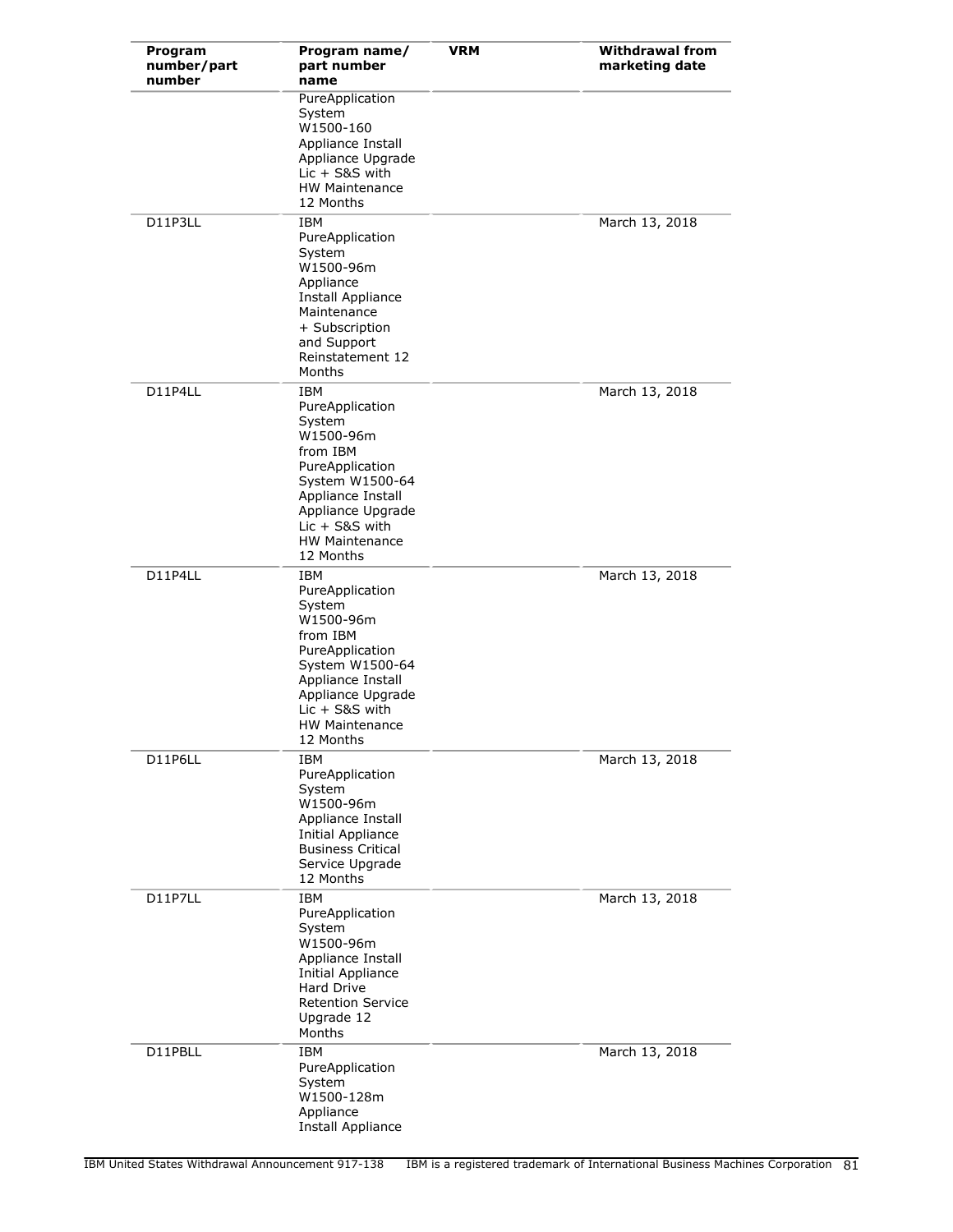| Program<br>number/part<br>number | Program name/<br>part number<br>name                                                                                                                                                                            | <b>VRM</b> | <b>Withdrawal from</b><br>marketing date |
|----------------------------------|-----------------------------------------------------------------------------------------------------------------------------------------------------------------------------------------------------------------|------------|------------------------------------------|
|                                  | Maintenance<br>+ Subscription<br>and Support<br>Reinstatement 12<br>Months                                                                                                                                      |            |                                          |
| D11PCLL                          | <b>IBM</b><br>PureApplication<br>System<br>W1500-128m<br>from IBM<br>PureApplication<br>System<br>W1500-96m<br>Appliance Install<br>Appliance Upgrade<br>$Lie + S8S$ with<br><b>HW Maintenance</b><br>12 Months |            | March 13, 2018                           |
| D11PCLL                          | <b>IBM</b><br>PureApplication<br>System<br>W1500-128m<br>from IBM<br>PureApplication<br>System<br>W1500-96m<br>Appliance Install<br>Appliance Upgrade<br>$Lie + S&S$ with<br>HW Maintenance<br>12 Months        |            | March 13, 2018                           |
| D11PELL                          | IBM<br>PureApplication<br>System<br>W1500-128m<br>Appliance Install<br>Initial Appliance<br><b>Business Critical</b><br>Service Upgrade<br>12 Months                                                            |            | March 13, 2018                           |
| D11PFLL                          | IBM<br>PureApplication<br>System<br>W1500-128m<br>Appliance Install<br>Initial Appliance<br>Hard Drive<br><b>Retention Service</b><br>Upgrade 12<br>Months                                                      |            | March 13, 2018                           |
| D11PHLL                          | <b>IBM</b><br>PureApplication<br>System<br>W1500-64e<br>Appliance<br><b>Install Appliance</b><br>Maintenance<br>+ Subscription<br>and Support<br>Reinstatement 12<br>Months                                     |            | March 13, 2018                           |
| D11PILL                          | <b>IBM</b><br>PureApplication<br>System<br>W1500-64e<br>Appliance Install<br><b>Initial Appliance</b><br><b>Business Critical</b>                                                                               |            | March 13, 2018                           |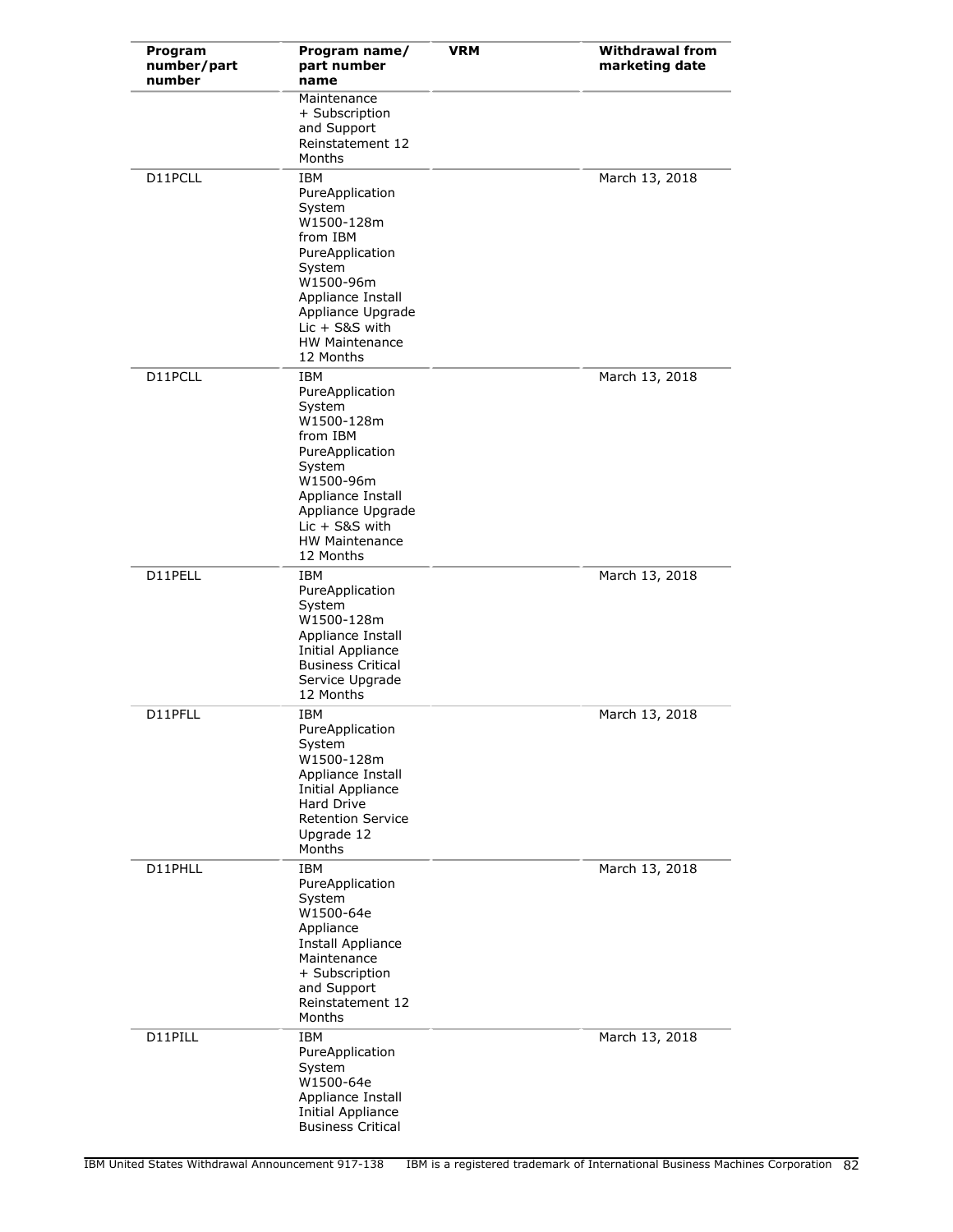| Program<br>number/part<br>number | Program name/<br>part number<br>name                                                                                                                                                                | <b>VRM</b> | <b>Withdrawal from</b><br>marketing date |
|----------------------------------|-----------------------------------------------------------------------------------------------------------------------------------------------------------------------------------------------------|------------|------------------------------------------|
|                                  | Service Upgrade<br>12 Months                                                                                                                                                                        |            |                                          |
| D11PJLL                          | <b>IBM</b><br>PureApplication<br>System<br>W1500-64e<br>Appliance Install<br>Initial Appliance<br><b>Hard Drive</b><br><b>Retention Service</b><br>Upgrade 12<br>Months                             |            | March 13, 2018                           |
| D11PLLL                          | <b>IBM</b><br>PureApplication<br>System<br>W1500-128<br>Appliance<br><b>Install Appliance</b><br>Maintenance<br>+ Subscription<br>and Support<br>Reinstatement 12<br>Months                         |            | March 13, 2018                           |
| D11PMLL                          | IBM<br>PureApplication<br>System<br>W1500-128<br>from IBM<br>PureApplication<br>System W1500-96<br>Appliance Install<br>Appliance Upgrade<br>$Lie + S8S$ with<br><b>HW Maintenance</b><br>12 Months |            | March 13, 2018                           |
| D11PMLL                          | IBM<br>PureApplication<br>System<br>W1500-128<br>from IBM<br>PureApplication<br>System W1500-96<br>Appliance Install<br>Appliance Upgrade<br>$Lic + S&S$ with<br><b>HW Maintenance</b><br>12 Months |            | March 13, 2018                           |
| D11PPLL                          | <b>IBM</b><br>PureApplication<br>System<br>W1500-128<br>Appliance Install<br>Initial Appliance<br><b>Business Critical</b><br>Service Upgrade<br>12 Months                                          |            | March 13, 2018                           |
| D11PQLL                          | <b>IBM</b><br>PureApplication<br>System<br>W1500-128<br>Appliance Install<br>Initial Appliance<br><b>Hard Drive</b><br><b>Retention Service</b><br>Upgrade 12<br>Months                             |            | March 13, 2018                           |
| D11PTLL                          | IBM<br>PureApplication                                                                                                                                                                              |            | March 13, 2018                           |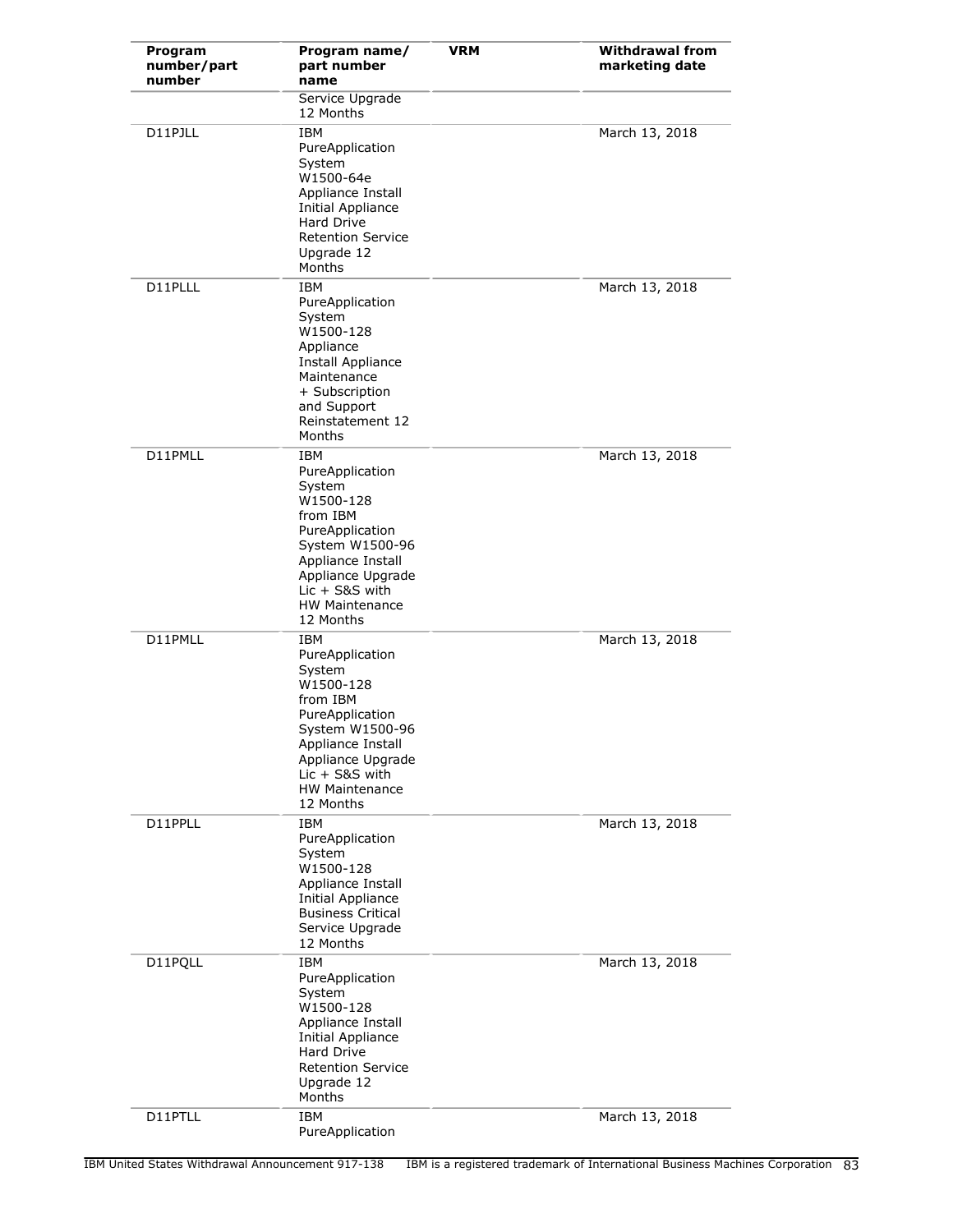| Program<br>number/part<br>number | Program name/<br>part number<br>name                                                                                                                                                                    | <b>VRM</b> | <b>Withdrawal from</b><br>marketing date |
|----------------------------------|---------------------------------------------------------------------------------------------------------------------------------------------------------------------------------------------------------|------------|------------------------------------------|
|                                  | System<br>W1500-160<br>Appliance<br>Install Appliance<br>Maintenance<br>+ Subscription<br>and Support<br>Reinstatement 12<br>Months                                                                     |            |                                          |
| D11PULL                          | IBM<br>PureApplication<br>System<br>W1500-160<br>from IBM<br>PureApplication<br>System<br>W1500-128<br>Appliance Install<br>Appliance Upgrade<br>$Lie + S8S$ with<br><b>HW Maintenance</b><br>12 Months |            | March 13, 2018                           |
| D11PULL                          | IBM<br>PureApplication<br>System<br>W1500-160<br>from IBM<br>PureApplication<br>System<br>W1500-128<br>Appliance Install<br>Appliance Upgrade<br>$Lic + S&S$ with<br><b>HW Maintenance</b><br>12 Months |            | March 13, 2018                           |
| D11PWLL                          | IBM<br>PureApplication<br>System<br>W1500-160<br>Appliance Install<br><b>Initial Appliance</b><br><b>Business Critical</b><br>Service Upgrade<br>12 Months                                              |            | March 13, 2018                           |
| D11PXLL                          | <b>IBM</b><br>PureApplication<br>System<br>W1500-160<br>Appliance Install<br><b>Initial Appliance</b><br>Hard Drive<br><b>Retention Service</b><br>Upgrade 12<br>Months                                 |            | March 13, 2018                           |
| D11QHLL                          | <b>IBM</b><br>PureApplication<br>System<br>W1500-224<br>Appliance<br>Install Appliance<br>Maintenance<br>+ Subscription<br>and Support<br>Reinstatement 12<br>Months                                    |            | March 13, 2018                           |
| D11QILL                          | IBM<br>PureApplication<br>System                                                                                                                                                                        |            | March 13, 2018                           |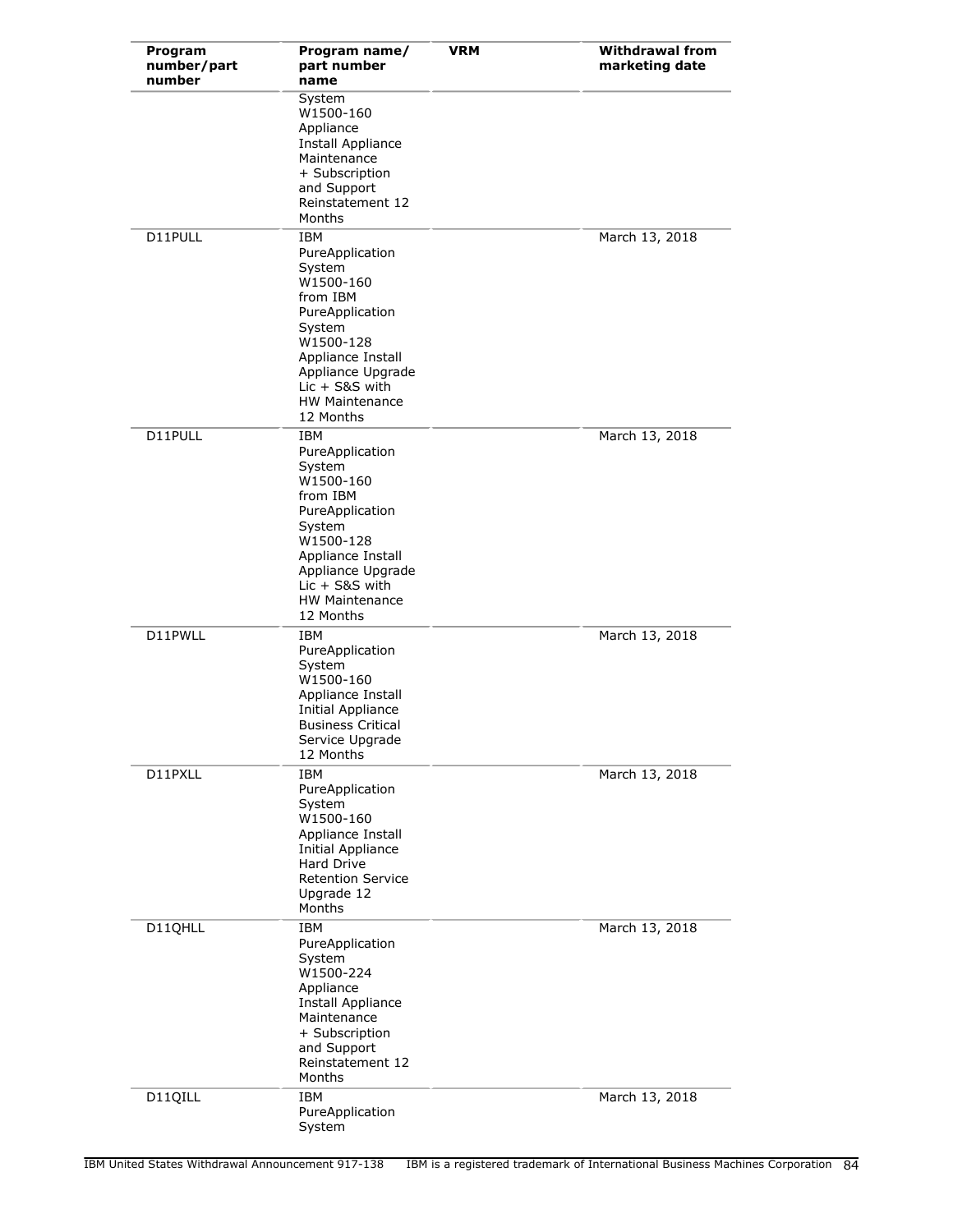| Program<br>number/part<br>number | Program name/<br>part number<br>name                                                                                                                                                                           | <b>VRM</b> | <b>Withdrawal from</b><br>marketing date |
|----------------------------------|----------------------------------------------------------------------------------------------------------------------------------------------------------------------------------------------------------------|------------|------------------------------------------|
|                                  | W1500-224<br>from IBM<br>PureApplication<br>System<br>W1500-192<br>Appliance Install<br>Appliance Upgrade<br>$Lie + S&S$ with<br>HW Maintenance<br>12 Months                                                   |            |                                          |
| D11QILL                          | <b>IBM</b><br>PureApplication<br>System<br>W1500-224<br>from IBM<br>PureApplication<br>System<br>W1500-192<br>Appliance Install<br>Appliance Upgrade<br>$Lie + S8S$ with<br><b>HW Maintenance</b><br>12 Months |            | March 13, 2018                           |
| D11QKLL                          | IBM<br>PureApplication<br>System<br>W1500-224<br>Appliance Install<br>Initial Appliance<br><b>Business Critical</b><br>Service Upgrade<br>12 Months                                                            |            | March 13, 2018                           |
| D11QLLL                          | IBM<br>PureApplication<br>System<br>W1500-224<br>Appliance Install<br>Initial Appliance<br>Hard Drive<br><b>Retention Service</b><br>Upgrade 12<br>Months                                                      |            | March 13, 2018                           |
| D12A4LL                          | IBM<br>PureApplication<br>System<br>W1500-384<br>from IBM<br>PureApplication<br>System<br>W1500-224<br>Appliance Install<br>Appliance Upgrade<br>$Lie + S&S$ with<br><b>HW Maintenance</b><br>12 Months        |            | March 13, 2018                           |
| D12A4LL                          | IBM<br>PureApplication<br>System<br>W1500-384<br>from IBM<br>PureApplication<br>System<br>W1500-224<br>Appliance Install<br>Appliance Upgrade<br>$Lie + S&S$ with<br><b>HW Maintenance</b><br>12 Months        |            | March 13, 2018                           |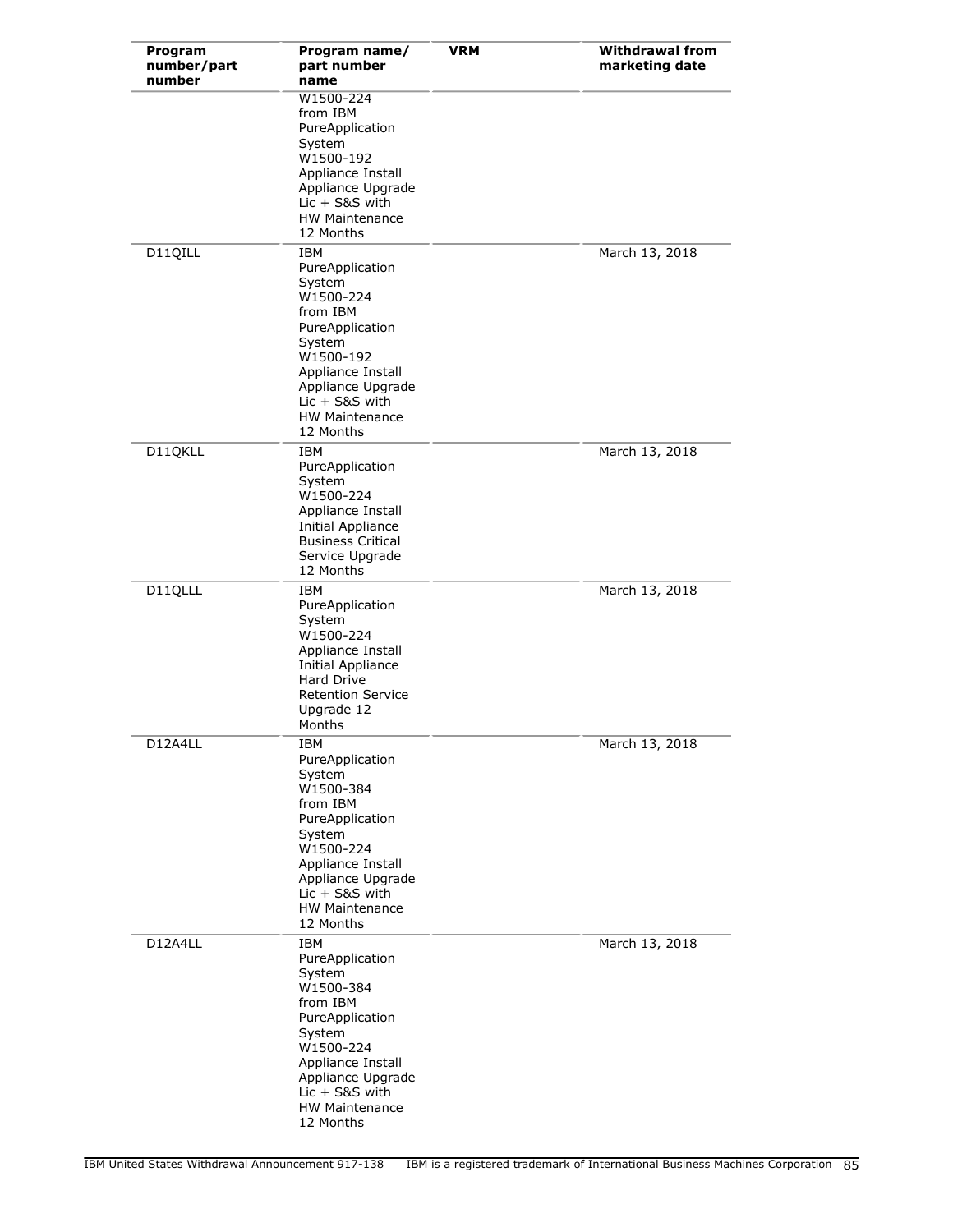| Program<br>number/part<br>number | Program name/<br>part number<br>name                                                                                                                                                                        | <b>VRM</b> | <b>Withdrawal from</b><br>marketing date |
|----------------------------------|-------------------------------------------------------------------------------------------------------------------------------------------------------------------------------------------------------------|------------|------------------------------------------|
| E0FZQLL                          | <b>IBM</b><br>PureApplication<br>System W1500-32<br>Appliance Install<br>Annual Appliance<br>Maintenance +<br>Subscription and<br>Support Renewal<br>12 Months                                              |            | March 13, 2018                           |
| <b>EOFZRLL</b>                   | <b>IBM</b><br>PureApplication<br>System W1500-32<br><b>Business Critical</b><br>Service Upgrade<br>Appliance Install<br>Subsequent<br>Appliance<br><b>Business Critical</b><br>Service upgrade<br>12 Months |            | March 13, 2018                           |
| <b>EOFZSLL</b>                   | IBM<br>PureApplication<br>System W1500-32<br>Hard Drive<br><b>Retention Service</b><br>Upgrade Appliance<br>Install Subsequent<br>Appliance Hard<br>Drive Retention<br>Service Upgrade<br>12 Months         |            | March 13, 2018                           |
| <b>EOFZTLL</b>                   | IBM<br>PureApplication<br>System W1500-64<br>Appliance Install<br>Annual Appliance<br>Maintenance +<br>Subscription and<br>Support Renewal<br>12 Months                                                     |            | March 13, 2018                           |
| <b>EOFZULL</b>                   | IBM<br>PureApplication<br>System W1500-64<br><b>Business Critical</b><br>Service Upgrade<br>Appliance Install<br>Subsequent<br>Appliance<br><b>Business Critical</b><br>Service upgrade<br>12 Months        |            | March 13, 2018                           |
| <b>EOFZVLL</b>                   | <b>IBM</b><br>PureApplication<br>System W1500-64<br>Hard Drive<br><b>Retention Service</b><br>Upgrade Appliance<br>Install Subsequent<br>Appliance Hard<br>Drive Retention<br>Service Upgrade<br>12 Months  |            | March 13, 2018                           |
| <b>EOGTMLL</b>                   | IBM<br>PureApplication<br>System W1500-96<br>Appliance Install<br>Annual Appliance<br>Maintenance +                                                                                                         |            | March 13, 2018                           |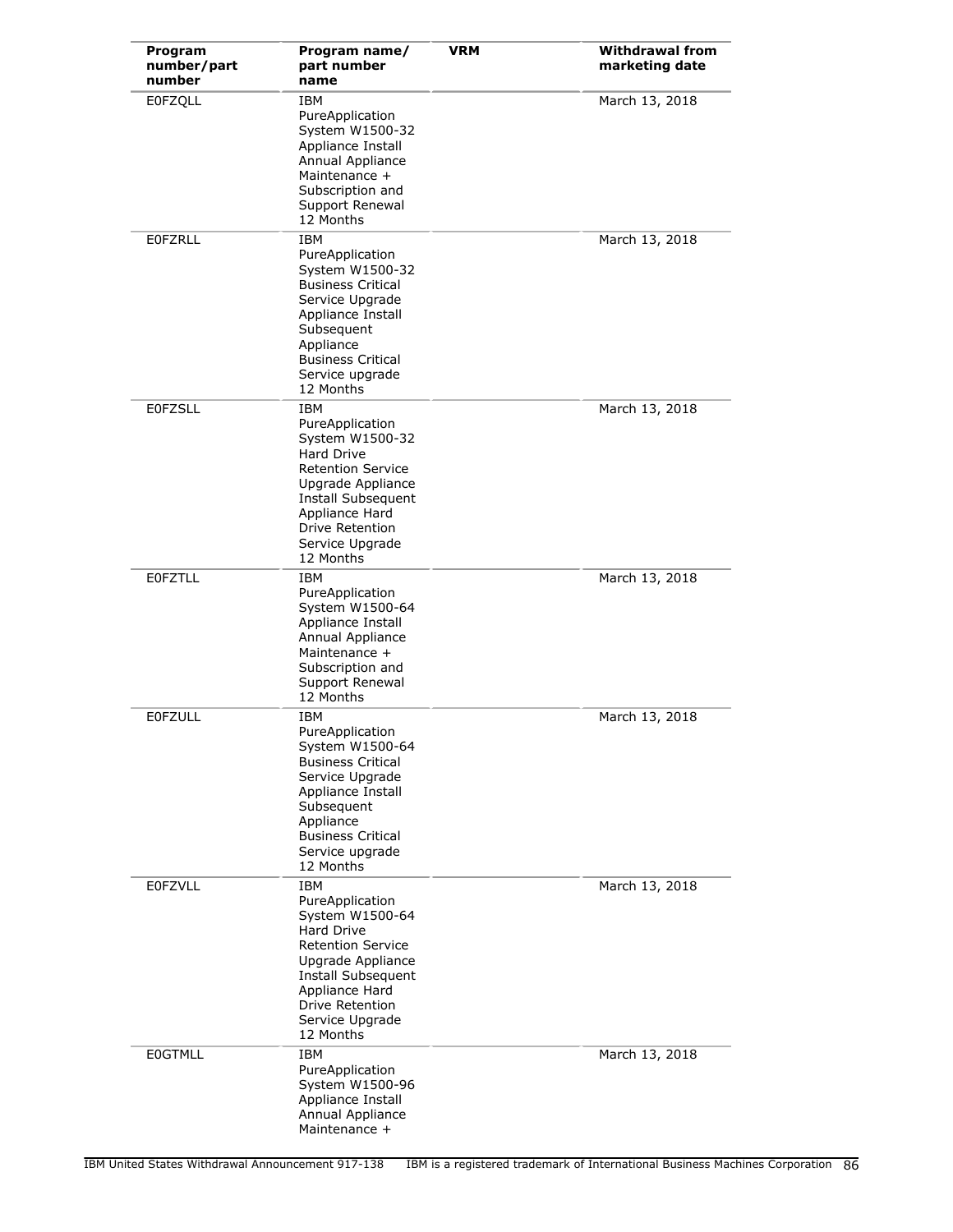| Program<br>number/part<br>number | Program name/<br>part number<br>name                                                                                                                        | <b>VRM</b> | <b>Withdrawal from</b><br>marketing date |
|----------------------------------|-------------------------------------------------------------------------------------------------------------------------------------------------------------|------------|------------------------------------------|
|                                  | Subscription and<br>Support Renewal<br>12 Months                                                                                                            |            |                                          |
| <b>EOGTNLL</b>                   | IBM<br>PureApplication<br>System W1500-96<br>Appliance Install<br>Subsequent<br>Appliance<br><b>Business Critical</b><br>Service Upgrade<br>12 Months       |            | March 13, 2018                           |
| <b>EOGTPLL</b>                   | <b>IBM</b><br>PureApplication<br>System W1500-96<br>Appliance Install<br>Subsequent<br>Appliance Hard<br>Drive Retention<br>Service Upgrade<br>12 Months    |            | March 13, 2018                           |
| <b>E0GTQLL</b>                   | IBM<br>PureApplication<br>System<br>W1500-192<br>Appliance Install<br>Annual Appliance<br>Maintenance +<br>Subscription and<br>Support Renewal<br>12 Months |            | March 13, 2018                           |
| <b>EOGTRLL</b>                   | IBM<br>PureApplication<br>System<br>W1500-192<br>Appliance Install<br>Subsequent<br>Appliance<br><b>Business Critical</b><br>Service Upgrade<br>12 Months   |            | March 13, 2018                           |
| <b>EOGTSLL</b>                   | IBM<br>PureApplication<br>System<br>W1500-192<br>Appliance Install<br>Subsequent<br>Appliance Hard<br>Drive Retention<br>Service Upgrade<br>12 Months       |            | March 13, 2018                           |
| <b>E0GTTLL</b>                   | IBM<br>PureApplication<br>System<br>W1500-384<br>Appliance Install<br>Annual Appliance<br>Maintenance +<br>Subscription and<br>Support Renewal<br>12 Months |            | March 13, 2018                           |
| <b>EOGTULL</b>                   | IBM<br>PureApplication<br>System<br>W1500-384<br>Appliance Install<br>Subsequent<br>Appliance                                                               |            | March 13, 2018                           |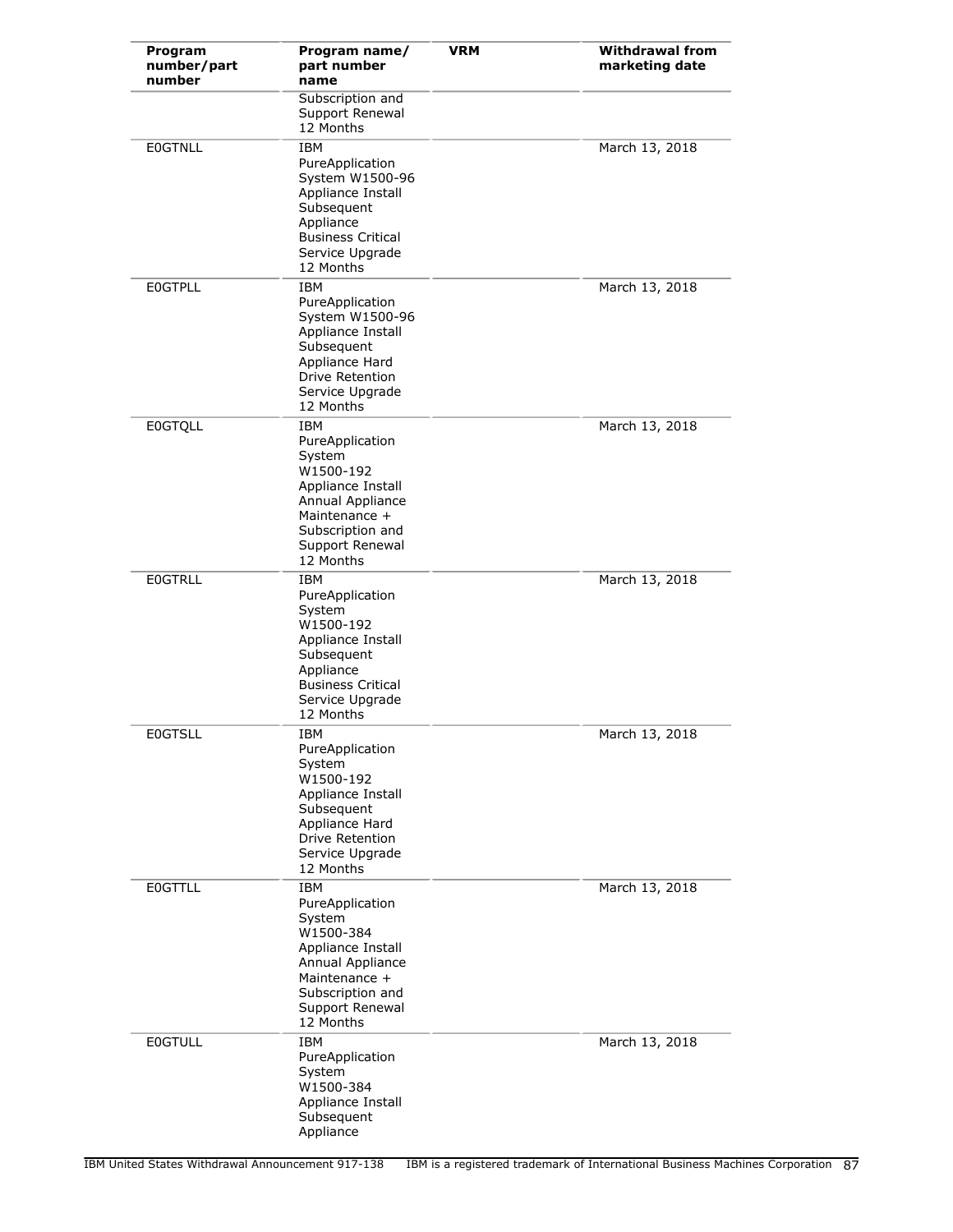| Program<br>number/part<br>number | Program name/<br>part number<br>name                                                                                                                                                 | <b>VRM</b> | <b>Withdrawal from</b><br>marketing date |
|----------------------------------|--------------------------------------------------------------------------------------------------------------------------------------------------------------------------------------|------------|------------------------------------------|
|                                  | <b>Business Critical</b><br>Service Upgrade<br>12 Months                                                                                                                             |            |                                          |
| <b>E0GTVLL</b>                   | IBM<br>PureApplication<br>System<br>W1500-384<br>Appliance Install<br>Subsequent<br>Appliance Hard<br><b>Drive Retention</b><br>Service Upgrade<br>12 Months                         |            | March 13, 2018                           |
| <b>E0GTWLL</b>                   | <b>IBM</b><br>PureApplication<br>System<br>W1500-608<br>Appliance Install<br>Annual Appliance<br>Maintenance +<br>Subscription and<br>Support Renewal<br>12 Months                   |            | March 13, 2018                           |
| <b>E0GTXLL</b>                   | IBM<br>PureApplication<br>System<br>W1500-608<br>Appliance Install<br>Subsequent<br>Appliance<br><b>Business Critical</b><br>Service Upgrade<br>12 Months                            |            | March 13, 2018                           |
| <b>E0GTYLL</b>                   | <b>IBM</b><br>PureApplication<br>System<br>W1500-608<br>Appliance Install<br>Subsequent<br>Appliance Hard<br><b>Drive Retention</b><br>Service Upgrade<br>12 Months                  |            | March 13, 2018                           |
| E0I7HLL                          | <b>IBM</b><br>PureApplication<br>System W1500-96<br>for MSP Appliance<br><b>Install Annual</b><br>Appliance<br>Maintenance +<br>Subscription and<br>Support Renewal<br>12 Months     |            | March 13, 2018                           |
| E0I7KLL                          | <b>IBM</b><br>PureApplication<br>System<br>W1500-192 for<br><b>MSP Appliance</b><br>Install Annual<br>Appliance<br>Maintenance +<br>Subscription and<br>Support Renewal<br>12 Months |            | March 13, 2018                           |
| E0I7LLL                          | <b>IBM</b><br>PureApplication<br>System<br>W1500-384 for                                                                                                                             |            | March 13, 2018                           |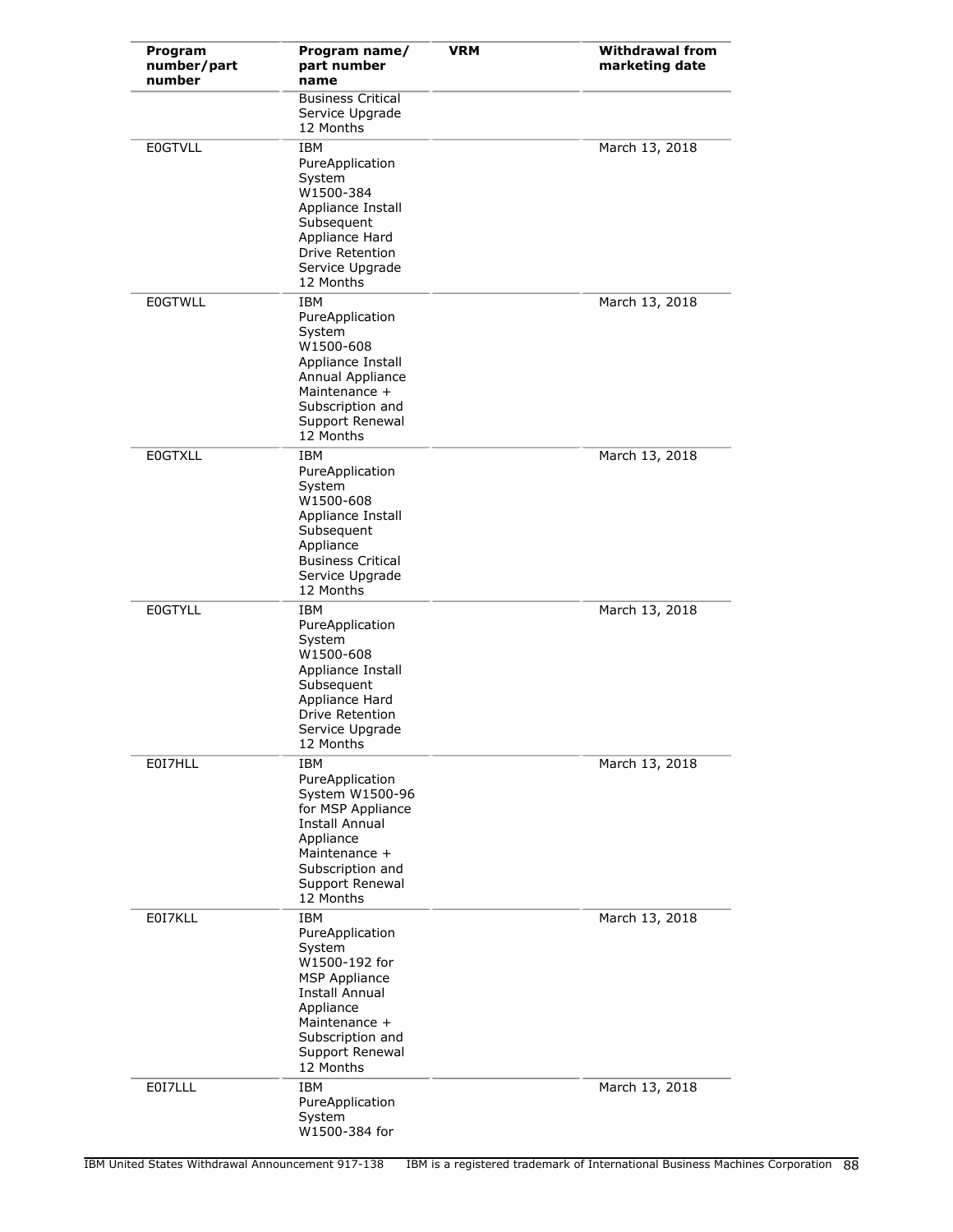| Program<br>number/part<br>number | Program name/<br>part number<br>name                                                                                                                                                        | <b>VRM</b> | <b>Withdrawal from</b><br>marketing date |
|----------------------------------|---------------------------------------------------------------------------------------------------------------------------------------------------------------------------------------------|------------|------------------------------------------|
|                                  | <b>MSP Appliance</b><br>Install Annual<br>Appliance<br>Maintenance +<br>Subscription and<br>Support Renewal<br>12 Months                                                                    |            |                                          |
| E0I7MLL                          | <b>IBM</b><br>PureApplication<br>System<br>W1500-608 for<br><b>MSP Appliance</b><br><b>Install Annual</b><br>Appliance<br>Maintenance +<br>Subscription and<br>Support Renewal<br>12 Months |            | March 13, 2018                           |
| E0I7NLL                          | IBM<br>PureApplication<br>System W1500-32<br>for MSP Appliance<br><b>Install Annual</b><br>Appliance<br>Maintenance +<br>Subscription and<br>Support Renewal<br>12 Months                   |            | March 13, 2018                           |
| E0I7PLL                          | IBM<br>PureApplication<br>System W1500-64<br>for MSP Appliance<br>Install Annual<br>Appliance<br>Maintenance +<br>Subscription and<br>Support Renewal<br>12 Months                          |            | March 13, 2018                           |
| <b>E0IGWLL</b>                   | IBM<br>PureApplication<br>System<br>W1500-96m<br>Appliance Install<br>Annual Appliance<br>Maintenance +<br>Subscription and<br>Support Renewal<br>12 Months                                 |            | March 13, 2018                           |
| <b>E0IGXLL</b>                   | IBM<br>PureApplication<br>System<br>W1500-96m<br>Appliance Install<br>Subsequent<br>Appliance<br><b>Business Critical</b><br>Service Upgrade<br>12 Months                                   |            | March 13, 2018                           |
| <b>EOIGYLL</b>                   | <b>IBM</b><br>PureApplication<br>System<br>W1500-96m<br>Appliance Install<br>Subsequent<br>Appliance Hard<br>Drive Retention<br>Service Upgrade<br>12 Months                                |            | March 13, 2018                           |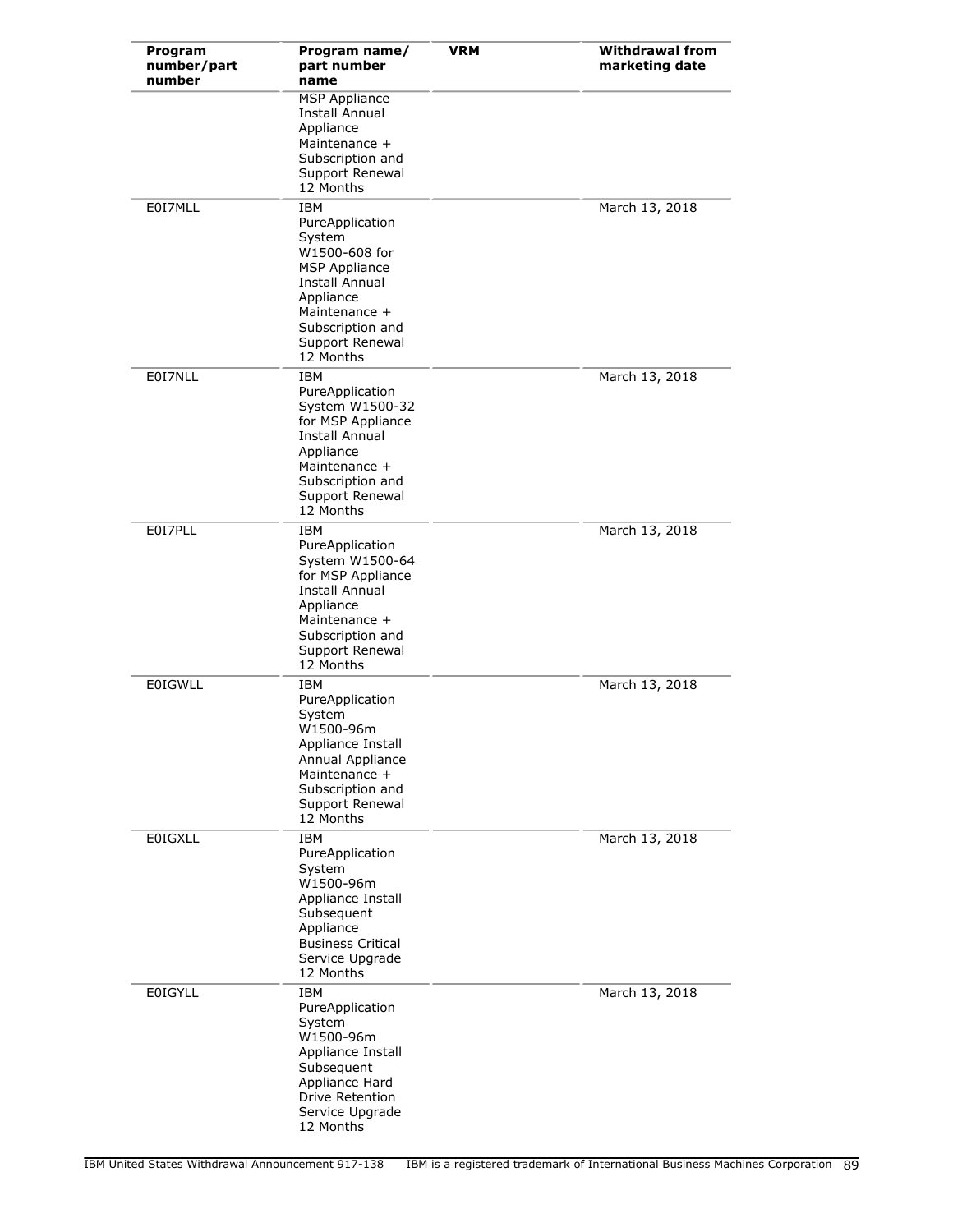| Program<br>number/part<br>number | Program name/<br>part number<br>name                                                                                                                              | <b>VRM</b> | <b>Withdrawal from</b><br>marketing date |
|----------------------------------|-------------------------------------------------------------------------------------------------------------------------------------------------------------------|------------|------------------------------------------|
| <b>E0IGZLL</b>                   | IBM<br>PureApplication<br>System<br>W1500-128m<br>Appliance Install<br>Annual Appliance<br>Maintenance +<br>Subscription and<br>Support Renewal<br>12 Months      |            | March 13, 2018                           |
| <b>EOIHOLL</b>                   | <b>IBM</b><br>PureApplication<br>System<br>W1500-128m<br>Appliance Install<br>Subsequent<br>Appliance<br><b>Business Critical</b><br>Service Upgrade<br>12 Months |            | March 13, 2018                           |
| E0IH1LL                          | IBM<br>PureApplication<br>System<br>W1500-128m<br>Appliance Install<br>Subsequent<br>Appliance Hard<br><b>Drive Retention</b><br>Service Upgrade<br>12 Months     |            | March 13, 2018                           |
| E0IH2LL                          | IBM<br>PureApplication<br>System<br>W1500-64e<br>Appliance Install<br>Annual Appliance<br>Maintenance +<br>Subscription and<br>Support Renewal<br>12 Months       |            | March 13, 2018                           |
| E0IH3LL                          | IBM<br>PureApplication<br>System<br>W1500-64e<br>Appliance Install<br>Subsequent<br>Appliance<br><b>Business Critical</b><br>Service Upgrade<br>12 Months         |            | March 13, 2018                           |
| E0IH4LL                          | <b>IBM</b><br>PureApplication<br>System<br>W1500-64e<br>Appliance Install<br>Subsequent<br>Appliance Hard<br>Drive Retention<br>Service Upgrade<br>12 Months      |            | March 13, 2018                           |
| E0IH5LL                          | IBM<br>PureApplication<br>System<br>W1500-128<br>Appliance Install<br>Annual Appliance<br>Maintenance +<br>Subscription and                                       |            | March 13, 2018                           |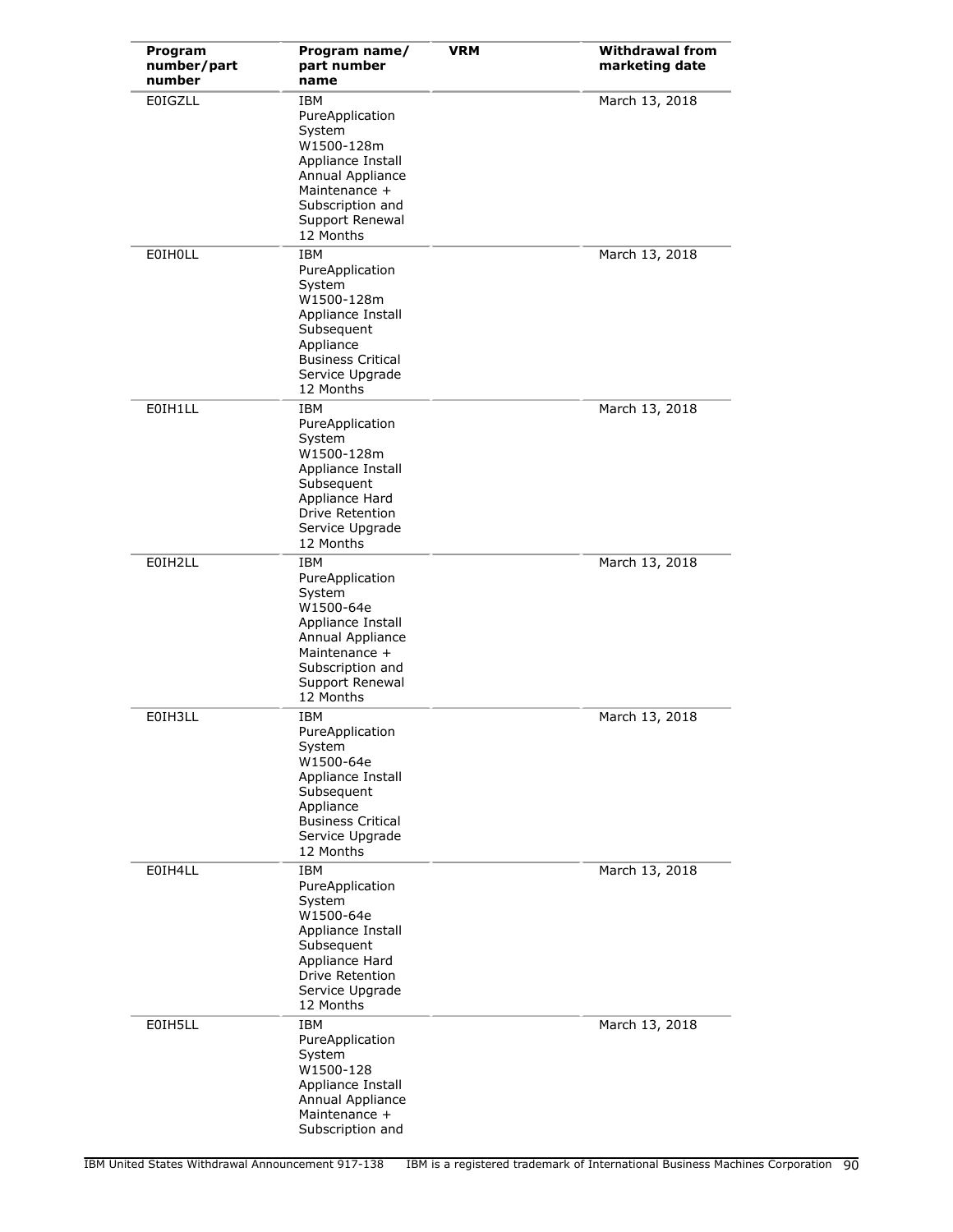| Program<br>number/part<br>number | Program name/<br>part number<br>name                                                                                                                               | <b>VRM</b> | <b>Withdrawal from</b><br>marketing date |
|----------------------------------|--------------------------------------------------------------------------------------------------------------------------------------------------------------------|------------|------------------------------------------|
|                                  | Support Renewal<br>12 Months                                                                                                                                       |            |                                          |
| E0IH6LL                          | <b>IBM</b><br>PureApplication<br>System<br>W1500-128<br>Appliance Install<br>Subsequent<br>Appliance<br><b>Business Critical</b><br>Service Upgrade<br>12 Months   |            | March 13, 2018                           |
| E0IH7LL                          | <b>IBM</b><br>PureApplication<br>System<br>W1500-128<br>Appliance Install<br>Subsequent<br>Appliance Hard<br>Drive Retention<br>Service Upgrade<br>12 Months       |            | March 13, 2018                           |
| E0IH8LL                          | <b>IBM</b><br>PureApplication<br>System<br>W1500-160<br>Appliance Install<br>Annual Appliance<br>Maintenance +<br>Subscription and<br>Support Renewal<br>12 Months |            | March 13, 2018                           |
| E0IH9LL                          | IBM<br>PureApplication<br>System<br>W1500-160<br>Appliance Install<br>Subsequent<br>Appliance<br><b>Business Critical</b><br>Service Upgrade<br>12 Months          |            | March 13, 2018                           |
| EOIHALL                          | IBM<br>PureApplication<br>System<br>W1500-160<br>Appliance Install<br>Subsequent<br>Appliance Hard<br>Drive Retention<br>Service Upgrade<br>12 Months              |            | March 13, 2018                           |
| EOIHLLL                          | IBM<br>PureApplication<br>System<br>W1500-224<br>Appliance Install<br>Annual Appliance<br>Maintenance +<br>Subscription and<br>Support Renewal<br>12 Months        |            | March 13, 2018                           |
| EOIHMLL                          | <b>IBM</b><br>PureApplication<br>System<br>W1500-224<br>Appliance Install<br>Subsequent                                                                            |            | March 13, 2018                           |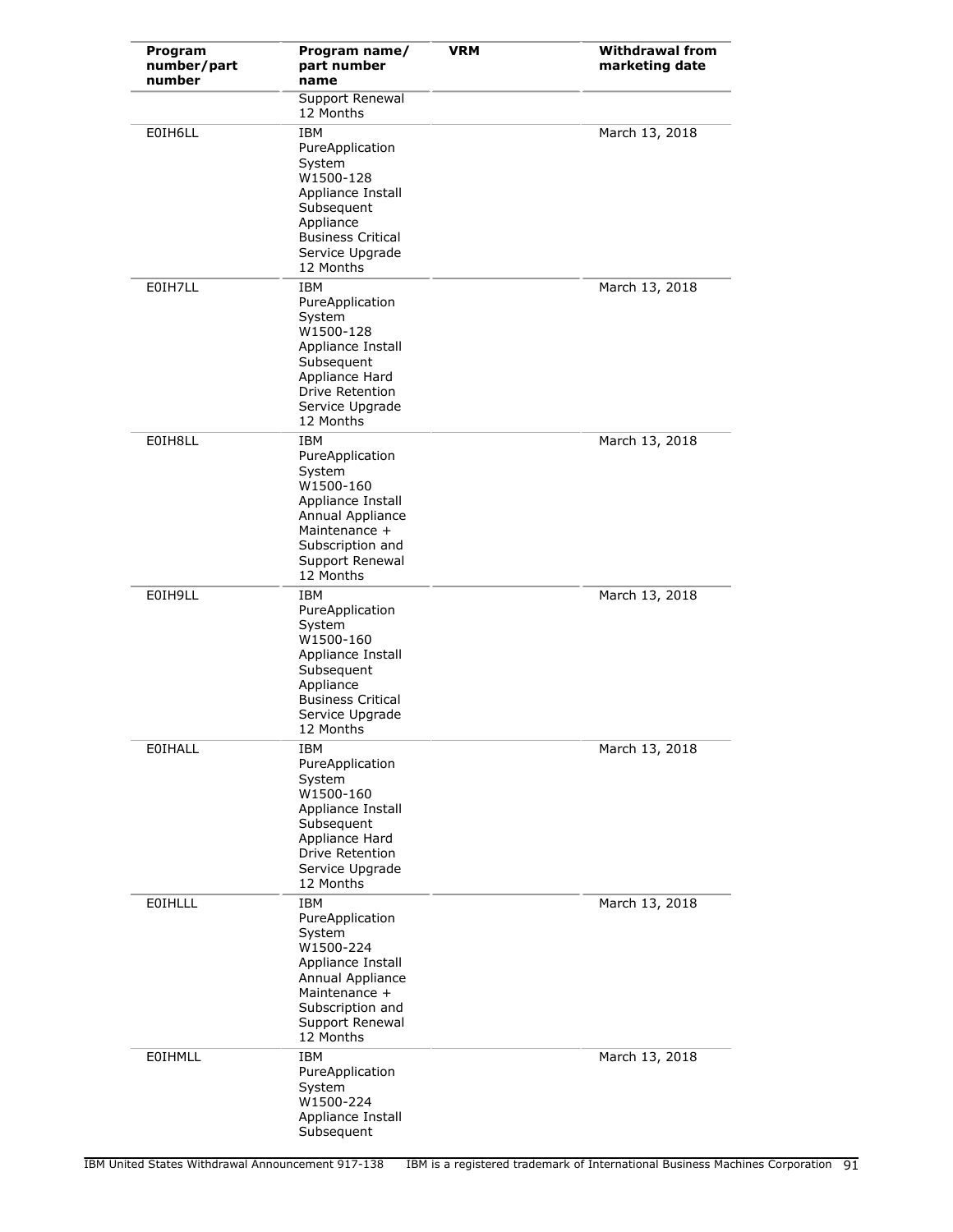| Program<br>number/part<br>number | Program name/<br>part number<br>name                                                                                                                                                     | <b>VRM</b> | <b>Withdrawal from</b><br>marketing date |
|----------------------------------|------------------------------------------------------------------------------------------------------------------------------------------------------------------------------------------|------------|------------------------------------------|
|                                  | Appliance<br><b>Business Critical</b><br>Service Upgrade<br>12 Months                                                                                                                    |            |                                          |
| EOIHNLL                          | <b>IBM</b><br>PureApplication<br>System<br>W1500-224<br>Appliance Install<br>Subsequent<br>Appliance Hard<br>Drive Retention<br>Service Upgrade<br>12 Months                             |            | March 13, 2018                           |
| 5725-G79                         | <b>IBM Rational</b><br><b>Test Workbench</b>                                                                                                                                             |            | December 12,<br>2017                     |
| BT0M3ML                          | <b>IBM Rational Test</b><br>Workbench Mobile<br>Test Edition for<br>Multiplatforms<br>Version 8.6<br>Multilingual Media<br>Pack                                                          | 8.6.x      | December 12,<br>2017                     |
| D15L3LL                          | <b>IBM Rational</b><br>Test Workbench<br>Mobile Test Edition<br><b>Floating User</b><br>Single Install<br>Initial Fixed Term<br>License + SW<br>Subscription<br>& Support 12<br>Months   | All        | December 12,<br>2017                     |
| D15L4LL                          | <b>IBM Rational</b><br>Test Workbench<br>Mobile Test Edition<br>Authorized User<br>Single Install<br><b>Initial Fixed Term</b><br>License + SW<br>Subscription<br>& Support 12<br>Months | All        | December 12,<br>2017                     |
| D15RILL                          | <b>IBM Rational</b><br>Test Workbench<br>Mobile Test Edition<br><b>Floating User</b><br>Single Install<br>License + SW<br>Subscription<br>& Support 12<br>Months                         | All        | December 12,<br>2017                     |
| D15RJLL                          | <b>IBM Rational</b><br>Test Workbench<br>Mobile Test Edition<br><b>Floating User</b><br>Single Install<br><b>SW Subscription</b><br>& Support<br>Reinstatement 12<br>Months              | All        | December 12,<br>2017                     |
| D15RKLL                          | <b>IBM Rational</b><br>Test Workbench<br>Mobile Test Edition<br><b>Floating User</b><br>Single Install<br>Trade Up from<br><b>IBM Rational</b>                                           | All        | December 12,<br>2017                     |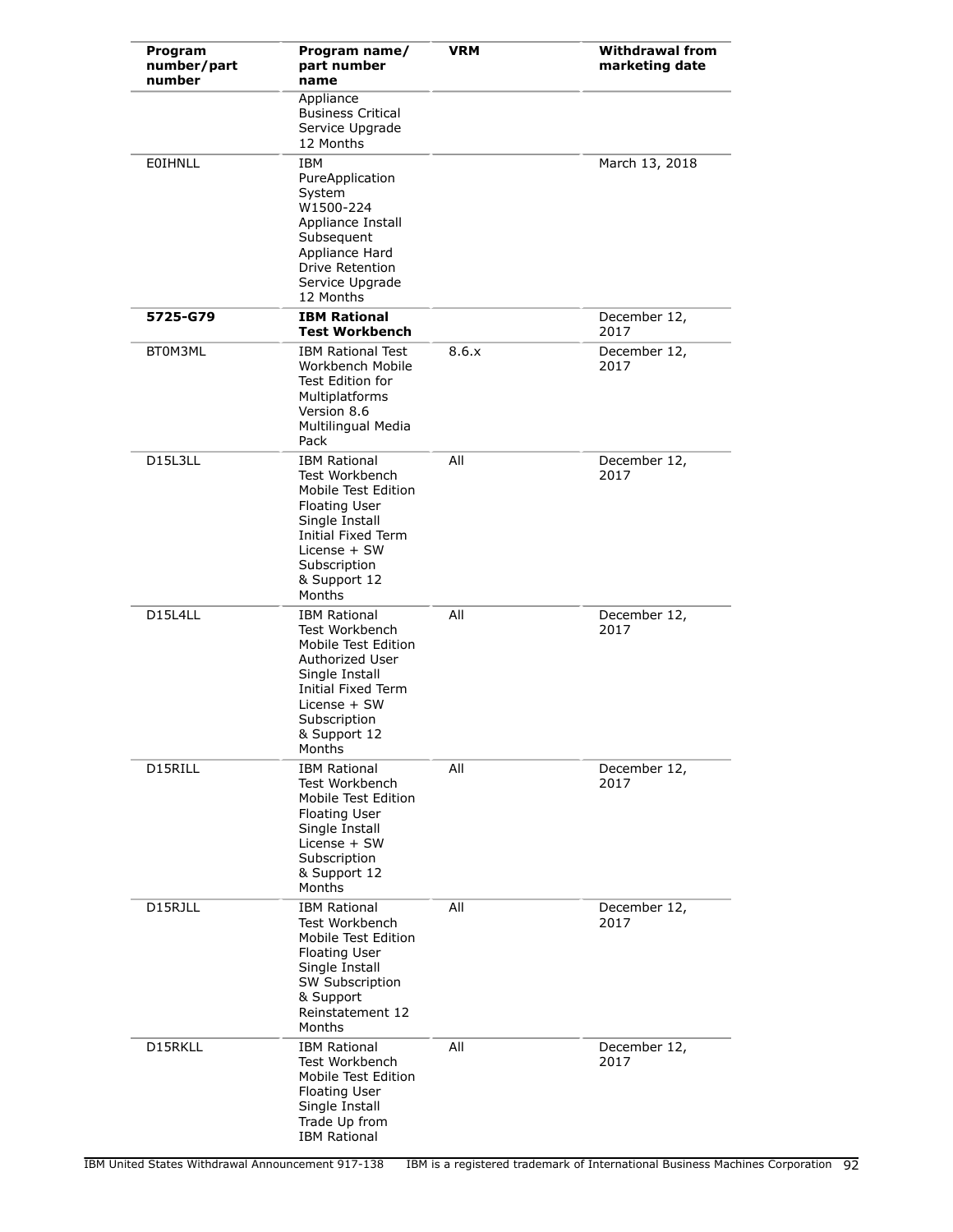| Program<br>number/part<br>number | Program name/<br>part number<br>name                                                                                                                                                      | <b>VRM</b> | <b>Withdrawal from</b><br>marketing date |
|----------------------------------|-------------------------------------------------------------------------------------------------------------------------------------------------------------------------------------------|------------|------------------------------------------|
|                                  | <b>Test Workbench</b><br>Mobile Test Edition<br>Authorized User<br>Single Install<br>License + SW<br>Subscription<br>& Support 12<br>Months                                               |            |                                          |
| D15RLLL                          | <b>IBM Rational</b><br>Test Workbench<br>Mobile Test Edition<br>Authorized User<br>Single Install<br>License + SW<br>Subscription<br>& Support 12<br>Months                               | All        | December 12,<br>2017                     |
| D15RMLL                          | <b>IBM Rational</b><br>Test Workbench<br>Mobile Test Edition<br>Authorized User<br>Single Install<br>SW Subscription<br>& Support<br>Reinstatement 12<br>Months                           | All        | December 12,<br>2017                     |
| <b>E0JSKLL</b>                   | <b>IBM Rational</b><br>Test Workbench<br>Mobile Test Edition<br><b>Floating User</b><br>Single Install<br>Subsequent Fixed<br>Term License +<br>SW Subscription<br>& Support 12<br>Months | All        | February 13, 2018                        |
| <b>E0JSLLL</b>                   | <b>IBM Rational</b><br>Test Workbench<br>Mobile Test Edition<br>Authorized User<br>Single Install<br>Subsequent Fixed<br>Term License +<br>SW Subscription<br>& Support 12<br>Months      | All        | February 13, 2018                        |
| <b>E0JV0LL</b>                   | <b>IBM Rational</b><br>Test Workbench<br>Mobile Test Edition<br><b>Floating User</b><br>Single Install<br><b>Annual SW</b><br>Subscription &<br>Support Renewal                           | All        | February 13, 2018                        |
| E0JV1LL                          | <b>IBM Rational</b><br>Test Workbench<br>Mobile Test Edition<br>Authorized User<br>Single Install<br>Annual SW<br>Subscription &<br>Support Renewal                                       | All        | February 13, 2018                        |
| 5725-H28                         | <b>IBM SmartCloud</b><br><b>Orchestrator</b>                                                                                                                                              |            |                                          |
| BJ13SML                          | <b>IBM SmartCloud</b><br>Orchestrator<br>V2.3.0 for Red<br>Hat Enterprise                                                                                                                 | 2.3.0      | December 12,<br>2017                     |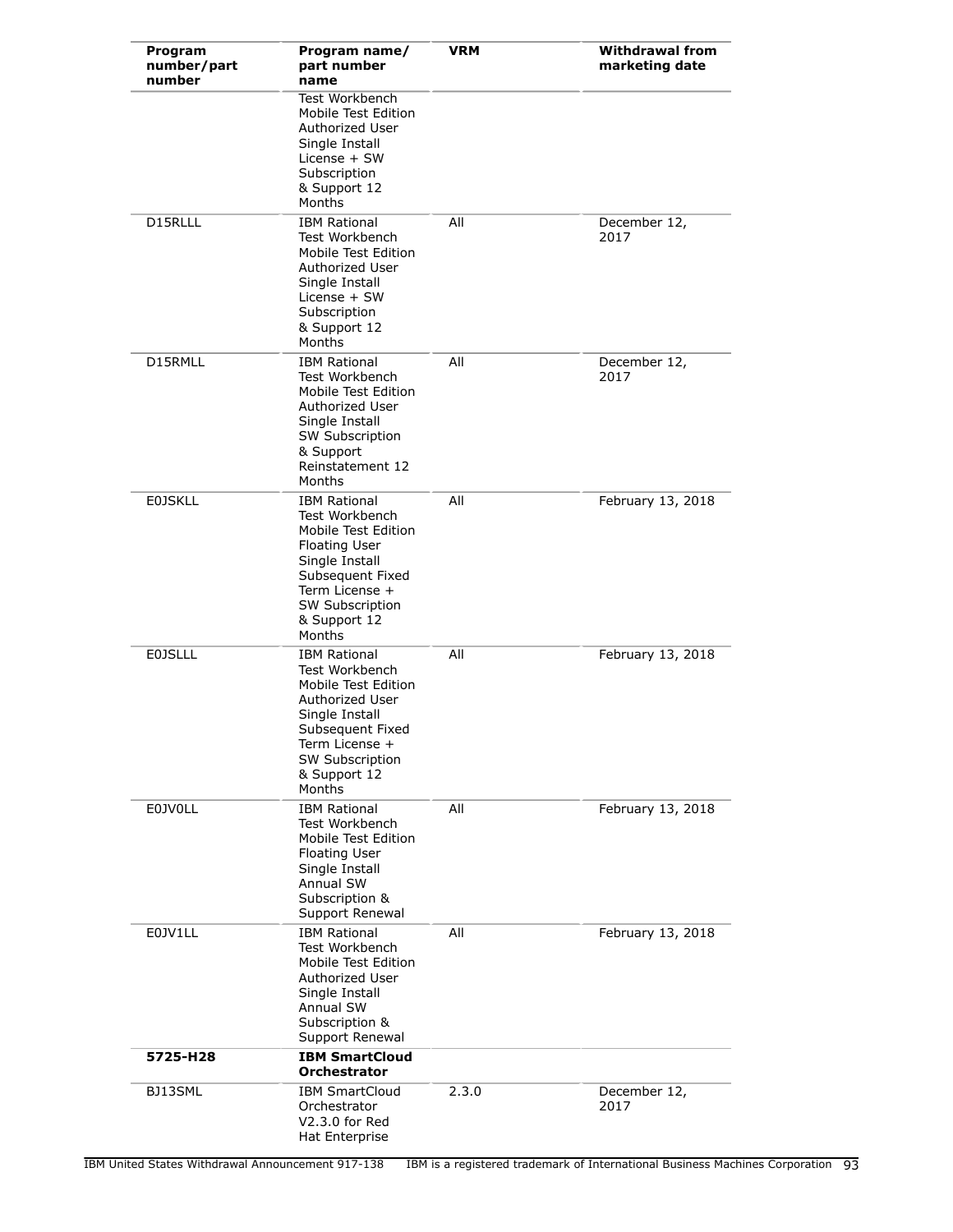| Program<br>number/part<br>number | Program name/<br>part number<br>name                                                                                                                                           | <b>VRM</b> | <b>Withdrawal from</b><br>marketing date |
|----------------------------------|--------------------------------------------------------------------------------------------------------------------------------------------------------------------------------|------------|------------------------------------------|
|                                  | Linux (RHEL)<br>Multilingual Media<br>Pack                                                                                                                                     |            |                                          |
| BJ13TML                          | <b>IBM SmartCloud</b><br>Orchestrator<br>Enterprise<br>V2.3.0 for Red<br>Hat Enterprise<br>Linux (RHEL)<br>Multilingual Media<br>Pack                                          | 2.3.0      | December 12,<br>2017                     |
| 5725-148                         | <b>IBM Unified</b><br><b>Data Model for</b><br><b>Healthcare</b>                                                                                                               |            |                                          |
| <b>B704UEN</b>                   | <b>IBM HEALTHCARE</b><br>PROVIDER DATA<br>MODEL V9.1<br><b>WINDOWS</b><br><b>ENGLISH MEDIA</b><br><b>PACK</b>                                                                  | 9.1.0      | February 14, 2018                        |
| 5725-K26                         | <b>IBM SmartCloud</b><br><b>Analytics (See</b><br>Note 5725-K26<br>(b) below)                                                                                                  |            |                                          |
| BJ13UEN                          | <b>IBM Operations</b><br>Analytics -<br>Predictive Insights<br>for Multiplatforms<br>Version 1.2<br>English DVD 128<br><b>Bit Encryption</b><br>Media Pack                     | 1.2.x      | April 20, 2018                           |
| BJ14UEN                          | <b>IBM Operations</b><br>Analytics -<br>Log Analysis<br><b>Standard Edition</b><br>for Multiplatforms<br>Version 1.2<br>English DVD 128<br><b>Bit Encryption</b><br>Media Pack | 1.2.x      | February 12, 2018                        |
| D10BHLL                          | <b>IBM OPERATIONS</b><br>ANALYTICS LOG<br>ANALYSIS WG ED<br>RS RVU LIC + SW<br>S&S 12 MO                                                                                       |            | December 12,<br>2017                     |
| D10BILL                          | <b>IBM OPERATIONS</b><br><b>ANALYTICS LOG</b><br>ANALYSIS WG ED<br>RS RVU SW S&S<br>REINSTATE 12 MO                                                                            |            | December 12,<br>2017                     |
| D11QCLL                          | <b>IBM OPERATIONS</b><br>ANALYTICS -<br>PREDICTIVE<br><b>INSIGHTS RVU</b><br>$LIC + SW S & S 12$<br>MO.                                                                        |            | December 12,<br>2017                     |
| D11QDLL                          | <b>IBM OPERATIONS</b><br>ANALYTICS -<br>PREDICTIVE<br><b>INSIGHTS</b><br>RVU SW S&S<br>REINSTATE 12 MO                                                                         |            | December 12,<br>2017                     |
| D11QELL                          | <b>IBM OPERATIONS</b><br><b>ANALYTICS -</b><br>PREDICTIVE INS                                                                                                                  |            | December 12,<br>2017                     |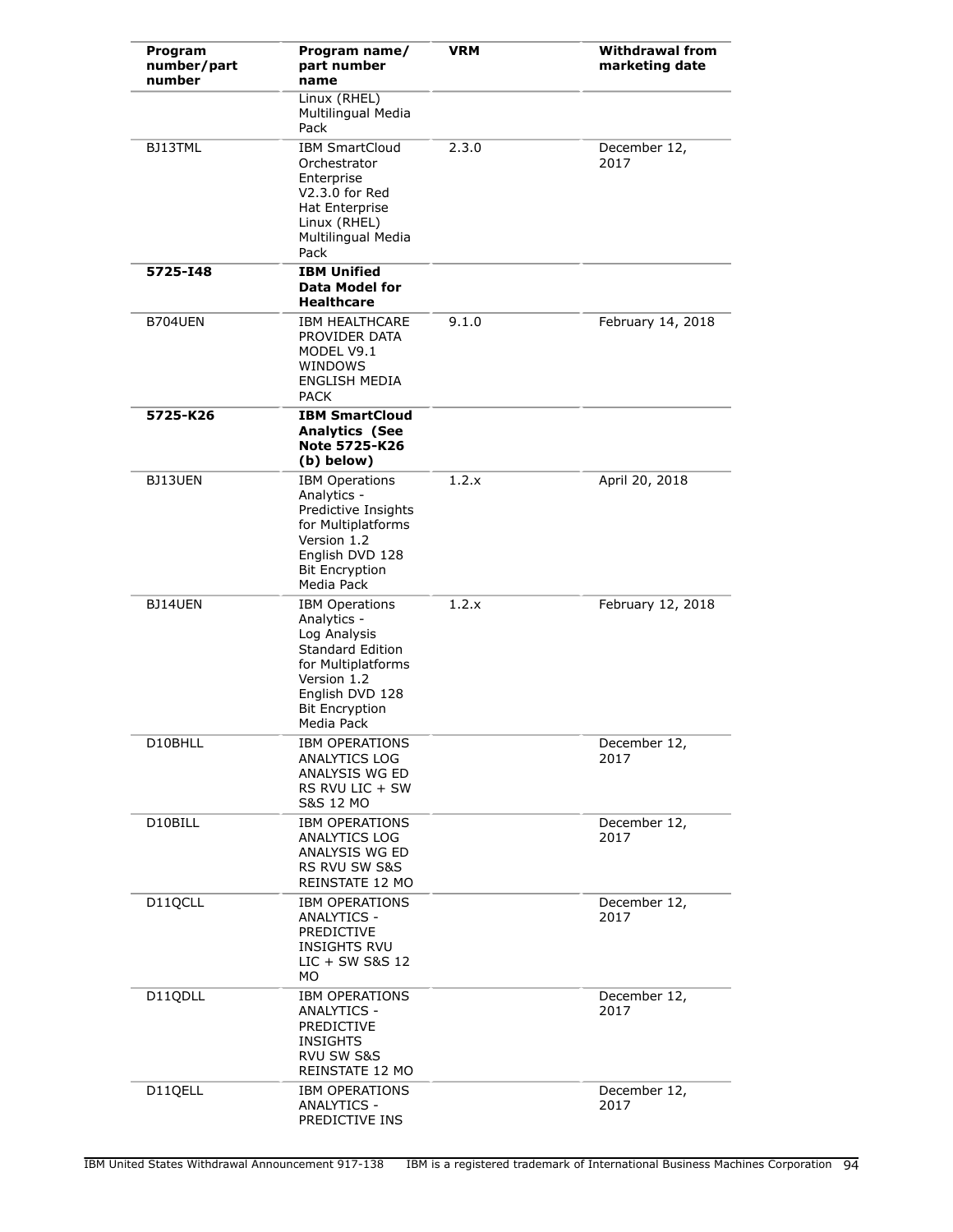| Program<br>number/part<br>number | Program name/<br>part number<br>name                                                                          | <b>VRM</b> | <b>Withdrawal from</b><br>marketing date |
|----------------------------------|---------------------------------------------------------------------------------------------------------------|------------|------------------------------------------|
|                                  | RS RVU LIC + SW<br>S&S 12 MO                                                                                  |            |                                          |
| D11QFLL                          | <b>IBM OPERATIONS</b><br><b>ANALYTICS -</b><br>PREDICTIVE INS<br>RS RVU SW S&S<br>REINSTATE 12 MO             |            | December 12,<br>2017                     |
| D12Q1LL                          | <b>IBM OPERATIONS</b><br>ANALYTICS LOG<br><b>ANALY RS RVU</b><br>$SYS Z LIC + SW$<br>S&S 12 MO                |            | December 12,<br>2017                     |
| D12Q2LL                          | <b>IBM OPERATIONS</b><br><b>ANALYTICS LOG</b><br>ANALY RS RVU<br>SYS Z SW S&S<br>REINSTATE 12 MO              |            | December 12,<br>2017                     |
| D12Q5LL                          | <b>IBM OPERATIONS</b><br>ANALYTICS LOG<br>ANALYSIS RS RVU<br>LIC + SW S&S 12<br>MO.                           |            | December 12,<br>2017                     |
| D12Q6LL                          | <b>IBM OPERATIONS</b><br><b>ANALYTICS LOG</b><br>ANALYSIS RS<br>RVU SW S&S<br>REINSTATE 12 MO                 |            | December 12,<br>2017                     |
| D14BRLL                          | <b>IBM OPERATIONS</b><br>ANALYTICS<br><b>PREDICTIVE</b><br><b>INSIGHTS RVUZ</b><br>$LIC + SW S & S 12$<br>MO. |            | December 12,<br>2017                     |
| D14BSLL                          | <b>IBM OPERATIONS</b><br>ANALYTICS<br><b>PREDICTIVE</b><br><b>INSIGHTS</b><br>RVUZ SW S&S<br>REINSTATE 12 MO  |            | December 12,<br>2017                     |
| D14BTLL                          | <b>IBM OPERATIONS</b><br>ANALYTICS<br>PREDICTIVE INS<br>RS RVUZ LIC +<br>SW S&S 12 MO                         |            | December 12,<br>2017                     |
| D14BULL                          | <b>IBM OPERATIONS</b><br>ANALYTICS<br>PREDICTIVE INS<br>RS RVUZ SW S&S<br>REINSTATE 12 MO                     |            | December 12,<br>2017                     |
| D17CQLL                          | <b>IBM OPERATIONS</b><br>ANALYTICS LOG<br>ANALYSIS RVU<br>$LIC + SW S & S 12$<br>МO                           |            | December 12,<br>2017                     |
| D17CRLL                          | <b>IBM OPERATIONS</b><br>ANALYTICS<br>LOG ANALYSIS<br>RVU SW S&S<br>REINSTATE 12 MO                           |            | December 12,<br>2017                     |
| D17CSLL                          | <b>IBM OPERATIONS</b><br>ANALYTICS LOG<br>ANALYSIS RVU<br>SYS Z LIC + SW<br>S&S 12 MO                         |            | December 12,<br>2017                     |
| D17CTLL                          | <b>IBM OPERATIONS</b><br>ANALYTICS LOG                                                                        |            | December 12,<br>2017                     |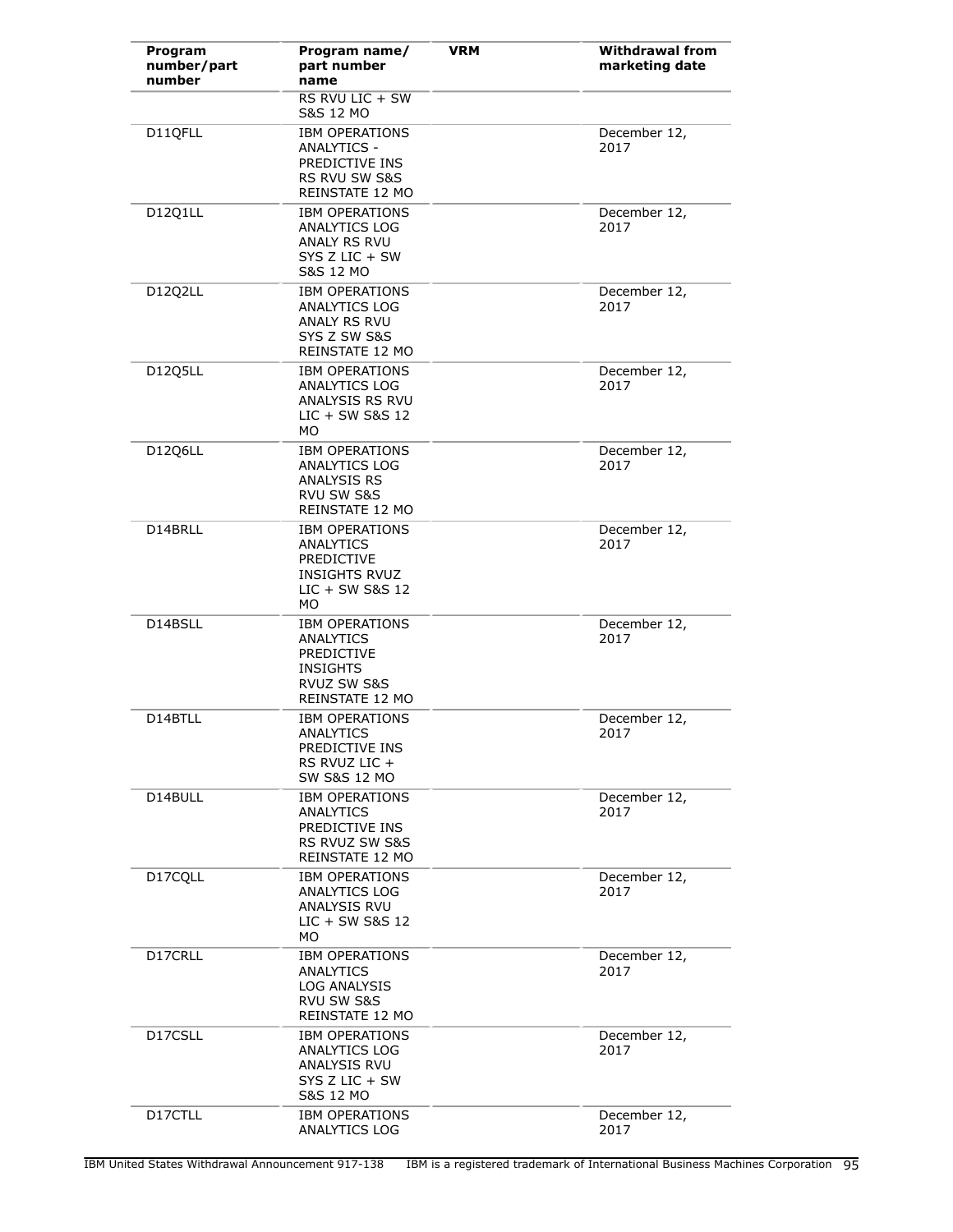| Program<br>number/part<br>number | Program name/<br>part number<br>name                                                                                                     | <b>VRM</b> | <b>Withdrawal from</b><br>marketing date |
|----------------------------------|------------------------------------------------------------------------------------------------------------------------------------------|------------|------------------------------------------|
|                                  | ANALYSIS RVU<br>SYS Z SW S&S<br>REINSTATE 12 MO                                                                                          |            |                                          |
| D18YZLL                          | <b>IBM OPERATIONS</b><br>ANALYTICS<br>LOG ANALYSIS<br>FOR SYZ RVU<br><b>MONTHLY</b><br><b>LICENSE</b>                                    |            | December 12,<br>2017                     |
| D18Z0LL                          | <b>IBM OPERATIONS</b><br><b>ANALYTICS</b><br>LOG ANALYSIS<br><b>RVU MONTHLY</b><br><b>LICENSE</b>                                        |            | December 12,<br>2017                     |
| D18Z1LL                          | <b>IBM OPERATIONS</b><br>ANALYTICS<br><b>PREDICTIVE</b><br><b>INSIGHTS</b><br><b>RVU MONTHLY</b><br><b>LICENSE</b>                       |            | December 12,<br>2017                     |
| D19KCLL                          | <b>IBM OPERATIONS</b><br>ANALYTICS<br>PREDICTIVE INS<br><b>RS RVU MONTHLY</b><br><b>LICENSE</b>                                          |            | December 12,<br>2017                     |
| D1HHYLL                          | <b>IBM OPERATIONS</b><br><b>ANALYTICS - LOG</b><br>ANALYSIS RVU<br>LICENSE + SW<br>S&S 12 MO                                             |            | December 12,<br>2017                     |
| D1HHZLL                          | <b>IBM OPERATIONS</b><br>ANALYTICS -<br><b>LOG ANALYSIS</b><br><b>RVU SW S&amp;S</b><br>REINSTATE 12 MO                                  |            | December 12,<br>2017                     |
| D1HI2LL                          | <b>IBM OPERATIONS</b><br>ANALYTICS -<br><b>PREDICTIVE</b><br><b>INSIGHTS RVU</b><br>$LICENSE + SW$<br>S&S 12 MO                          |            | December 12,<br>2017                     |
| D1HI3LL                          | <b>IBM OPERATIONS</b><br><b>ANALYTICS -</b><br><b>PREDICTIVE</b><br><b>INSIGHTS</b><br>RVU SW S&S<br>REINSTATE 12 MO                     |            | December 12,<br>2017                     |
| 5725-Q09                         | <b>IBM Netcool</b><br><b>Operations</b><br>Insight                                                                                       |            |                                          |
| BP01PEN                          | <b>IBM Netcool</b><br>Operations<br>Insight Network<br>Management for<br>Multiplatforms<br>Version 1.2<br>English Media<br>Pack          | 1.2.0      | April 20, 2018                           |
| BP01UEN                          | <b>IBM Netcool</b><br>Operations<br><b>Insight Operations</b><br>Management for<br>Multiplatform<br>Version 1.3<br>English Media<br>Pack | 1.3.0      | April 20, 2018                           |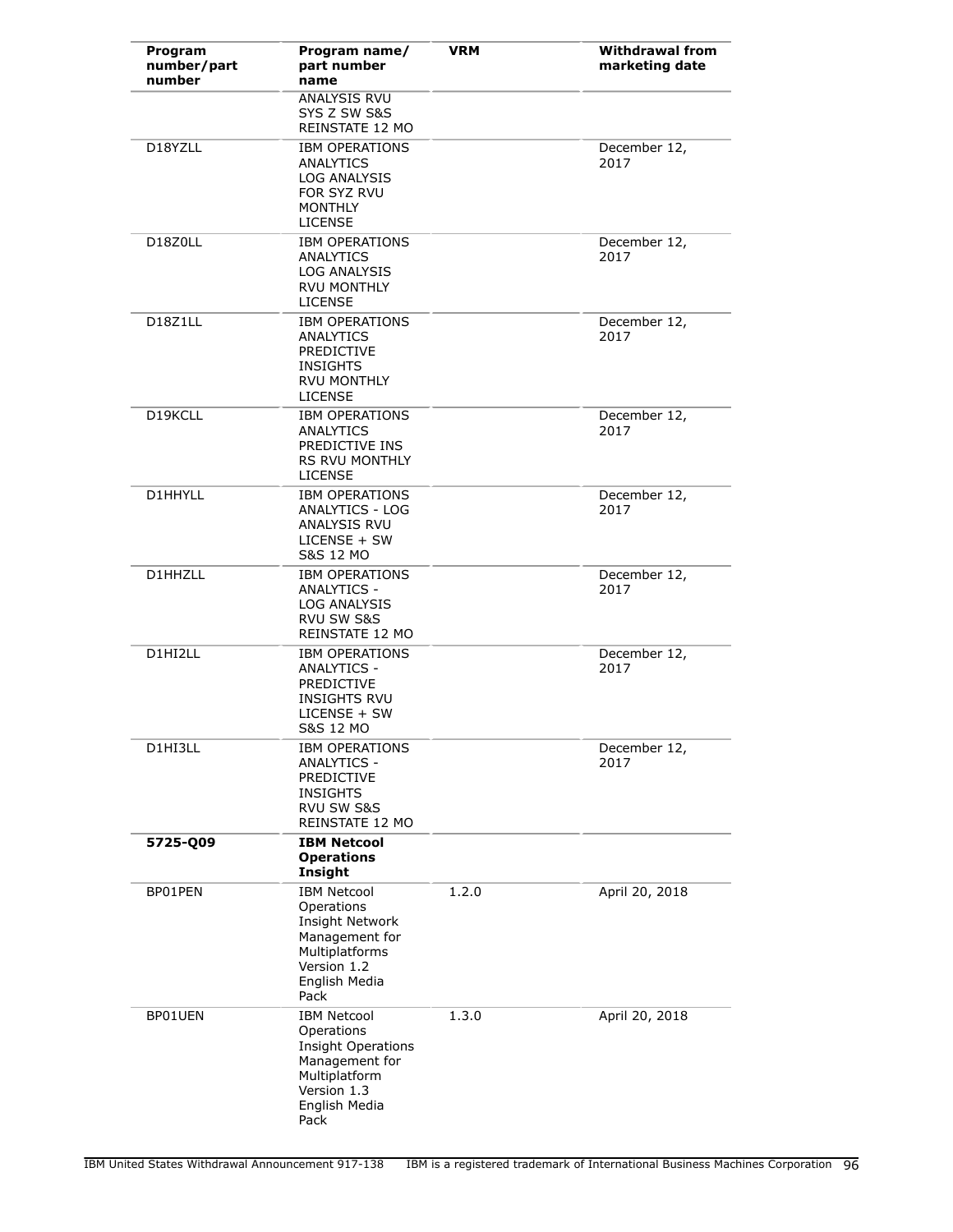| Program<br>number/part<br>number | Program name/<br>part number<br>name                                                                                                     | <b>VRM</b> | <b>Withdrawal from</b><br>marketing date |
|----------------------------------|------------------------------------------------------------------------------------------------------------------------------------------|------------|------------------------------------------|
| BP01WEN                          | <b>IBM Netcool</b><br>Operations Insight<br>for Multiplatform<br>Version 1.3.1<br>English Media<br>Pack                                  | 1.3.1      | April 20, 2018                           |
| 5725-Q52                         | <b>IBM</b><br><b>PureApplication</b><br><b>Software</b>                                                                                  |            |                                          |
| Electronic<br>download           | <b>IBM</b><br>PureApplication<br>Software 2.2.0                                                                                          | 2.2.0      | September 21,<br>2018                    |
| Electronic<br>download           | <b>IBM</b><br>PureApplication<br>Software 2.2.1                                                                                          | 2.2.1      | September 21,<br>2018                    |
| Electronic<br>download           | <b>IBM</b><br>PureApplication<br>Software 2.2.2                                                                                          | 2.2.2      | September 21,<br>2018                    |
| 5725-R33                         | <b>IBM</b><br><b>Performance</b><br><b>Management</b><br>Suite                                                                           |            |                                          |
| <b>B5088ML</b>                   | PERFORM MGMT<br><b>SUITE 10.2.2 MP</b><br><b>ML MPK</b>                                                                                  | 10.2.2     | December 12,<br>2017                     |
| 5725-V33                         | <b>IBM Data Model</b><br>for Energy and<br><b>Utilities</b>                                                                              |            |                                          |
| <b>B7054EN</b>                   | <b>IBM Data Model</b><br>for Energy and<br>Utilities Enterprise<br>Edition for<br>Multiplatforms<br>Version 2.1<br>English Media<br>Pack | 2.1.0      | February 14, 2018                        |

**Note 5724-I82:** See the [Replacement program information](#page-110-0) section for new revised entitlement mapping information.

**Note 5725-K26 (b):** Withdrawal from marketing of legacy ingestion based parts only. Device based parts remain. See the [Replacement program information](#page-110-0) section for new revised entitlement mapping information.

| Program<br>number/part<br>number | Program name/<br>part number<br>name                                                                                                  | <b>VRM</b> | <b>Withdrawal from</b><br>marketing date |
|----------------------------------|---------------------------------------------------------------------------------------------------------------------------------------|------------|------------------------------------------|
| 5725-H42                         | <b>IBM Algo One<sup>(R)</sup></b>                                                                                                     |            |                                          |
| <b>B5040EN</b>                   | IBM Algo One<br>ECAP/Solvency<br>II Capital<br><b>Workflow Manager</b><br>Add-on 5.0.0<br>Multiplatform<br>English Media<br>Pack      | 5.0        | September 13,<br>2017                    |
| B506ZEN                          | IBM Algo One<br><b>Buy Side Capital</b><br><b>Workflow Manager</b><br>Add-on 5.1.0<br>Windows <sup>™</sup> English<br>Media Pack (See | 5.1.0      | September 13,<br>2017                    |

# **IBM Industry Platforms products**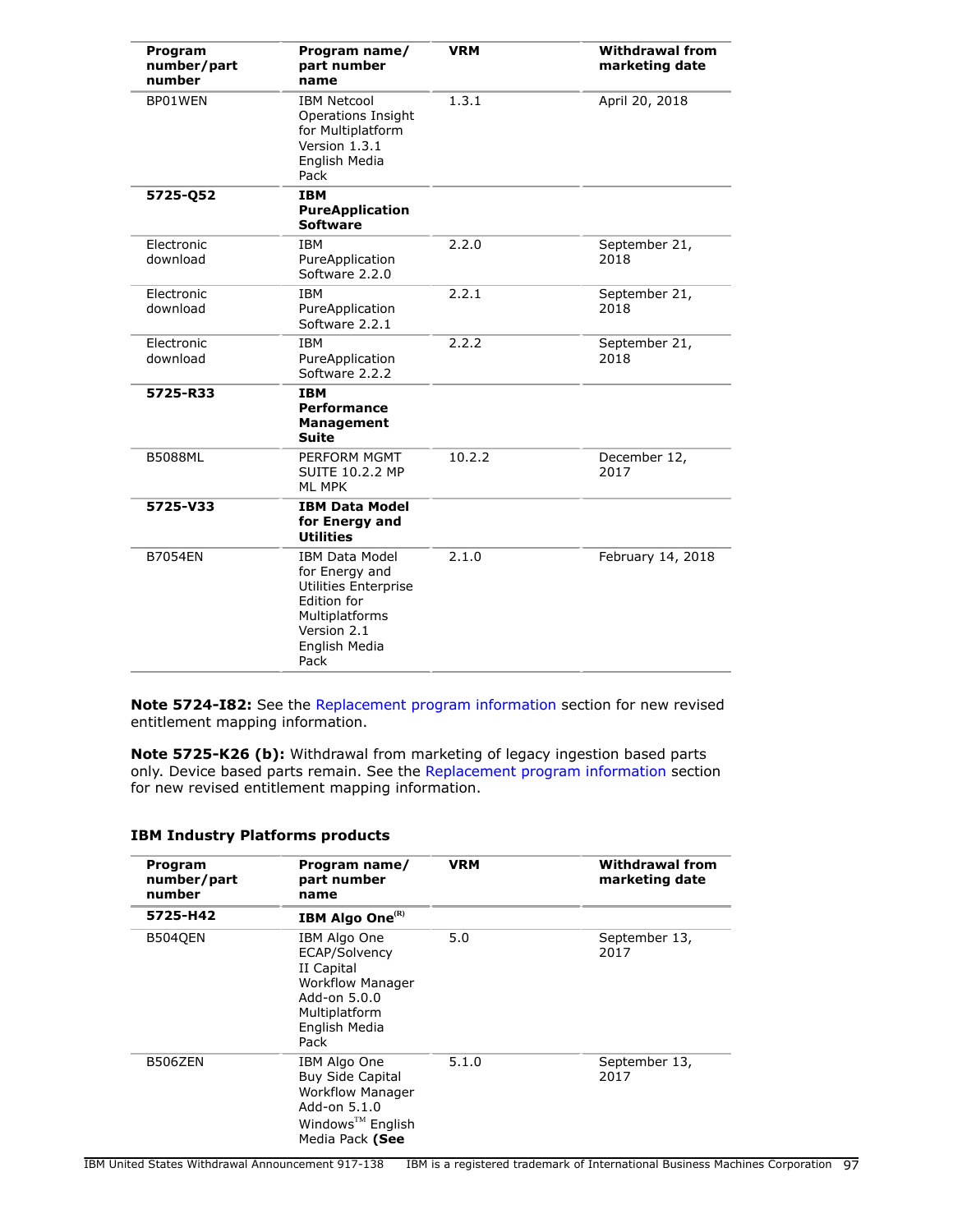| Program<br>number/part<br>number | Program name/<br>part number<br>name                                                                                                                                                                                   | <b>VRM</b> | <b>Withdrawal from</b><br>marketing date |
|----------------------------------|------------------------------------------------------------------------------------------------------------------------------------------------------------------------------------------------------------------------|------------|------------------------------------------|
|                                  | <b>Note 5725-H42</b><br>below)                                                                                                                                                                                         |            |                                          |
| <b>DOUGJLL</b>                   | IBM Algo One<br><b>Buy Side Capital</b><br><b>Workflow Manager</b><br>Add-on Authorized<br>User Migration<br>from Legacy Algo<br>Acquisition Trade<br>Up License +<br><b>SW Subscription</b><br>& Support 12<br>Months | All        | September 13,<br>2017                    |
| <b>DOUMBLL</b>                   | IBM Algo One<br><b>Buy Side Capital</b><br><b>Workflow Manager</b><br>Add-on Authorized<br>User License +<br><b>SW Subscription</b><br>& Support 12<br>Months                                                          | All        | September 13,<br>2017                    |
| <b>DOUMCLL</b>                   | IBM Algo One<br><b>Buy Side Capital</b><br>Workflow<br>Manager Add-on<br>Authorized User<br><b>SW Subscription</b><br>& Support<br>Reinstatement 12<br>Months                                                          | All        | September 13,<br>2017                    |
| D11DHLL                          | IBM Algo One<br><b>Buy Side Capital</b><br>Workflow<br>Manager Add-on<br>Establishment<br>License + SW<br>Subscription<br>& Support 12<br>Months                                                                       | All        | September 13,<br>2017                    |
| D11DILL                          | IBM Algo One<br><b>Buy Side Capital</b><br>Workflow<br>Manager Add-on<br>Establishment<br><b>SW Subscription</b><br>& Support<br>Reinstatement 12<br>Months                                                            | All        | September 13,<br>2017                    |
| D1KRTLL                          | IBM Algo One<br><b>Buy Side Capital</b><br><b>Workflow Manager</b><br>Add-on Install<br>License + SW<br>Subscription<br>& Support 12<br>Months                                                                         | All        | September 13,<br>2017                    |
| D1KRULL                          | IBM Algo One<br><b>Buy Side Capital</b><br><b>Workflow Manager</b><br>Add-on Install<br><b>SW Subscription</b><br>& Support<br>Reinstatement 12<br>Months                                                              | All        | September 13,<br>2017                    |
| D1KRVLL                          | IBM Algo One<br><b>Buy Side Capital</b><br><b>Workflow Manager</b><br>Add-on for                                                                                                                                       | All        | September 13,<br>2017                    |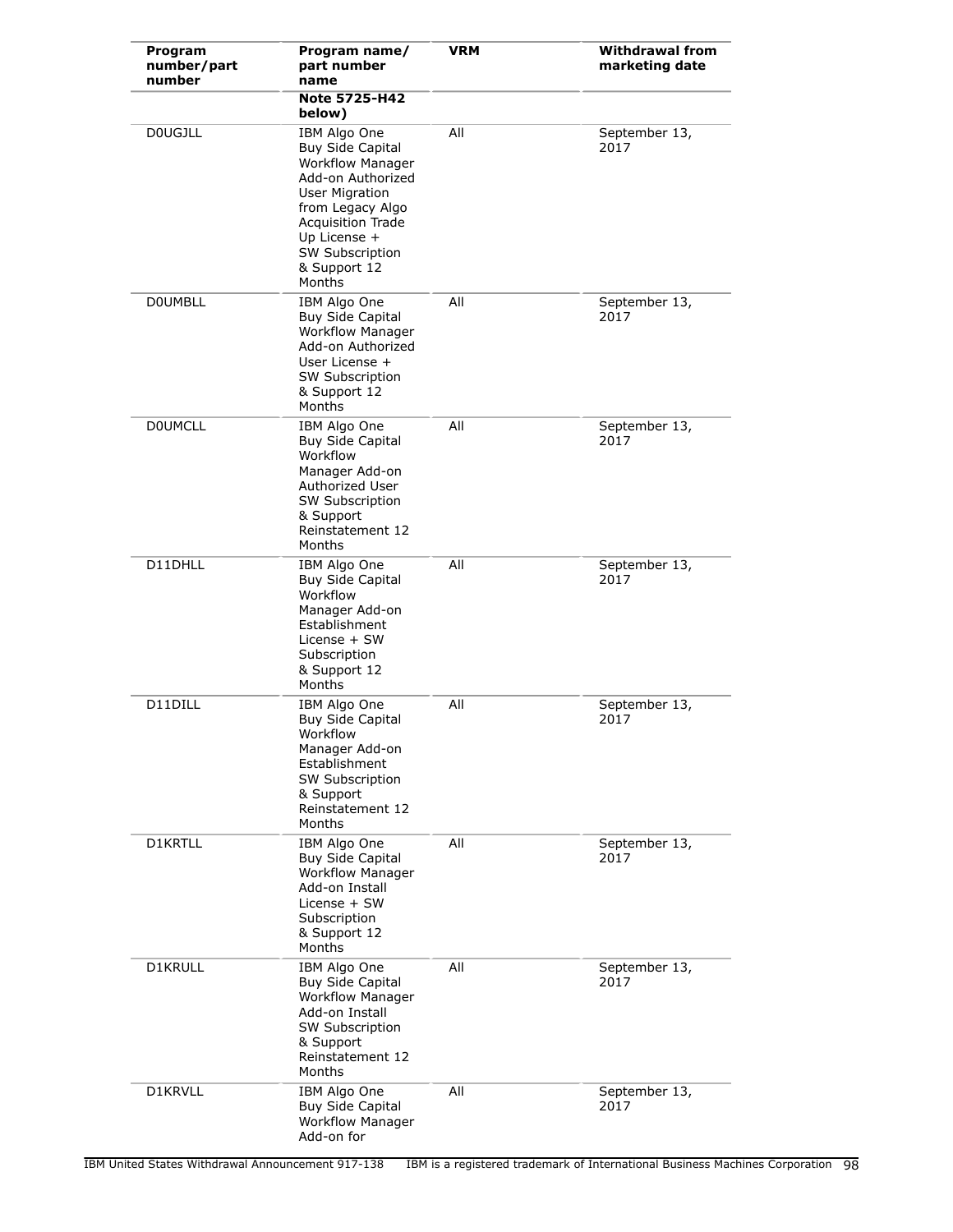| Program<br>number/part<br>number | Program name/<br>part number<br>name                                                                                                                                                              | <b>VRM</b> | <b>Withdrawal from</b><br>marketing date |
|----------------------------------|---------------------------------------------------------------------------------------------------------------------------------------------------------------------------------------------------|------------|------------------------------------------|
|                                  | Non-production<br>Environment<br>Install License +<br><b>SW Subscription</b><br>& Support 12<br>Months                                                                                            |            |                                          |
| D1KRWLL                          | IBM Algo One<br><b>Buy Side Capital</b><br><b>Workflow Manager</b><br>Add-on for<br>Non-production<br>Environment<br><b>Install SW</b><br>Subscription<br>& Support<br>Reinstatement 12<br>Months | All        | September 13,<br>2017                    |
| D1KSMLL                          | IBM Algo One<br><b>Buy Side Capital</b><br>Workflow<br>Manager Add-on<br>Establishment<br>Monthly License                                                                                         | All        | September 13,<br>2017                    |
| D1KSNLL                          | IBM Algo One<br><b>Buy Side Capital</b><br><b>Workflow Manager</b><br>Add-on Install<br>Monthly License                                                                                           | All        | September 13,<br>2017                    |
| D1KSPLL                          | IBM Algo One<br><b>Buy Side Capital</b><br><b>Workflow Manager</b><br>Add-on for<br>Non-production<br>EnvironmentInstall<br>Monthly License                                                       | All        | September 13,<br>2017                    |
| D1M6KLL                          | IBM Algo One<br>Foundation<br>Risk and Fin<br>Engineering<br>Workbench<br>Explorer Add-on<br>Authorized User<br>Monthly License                                                                   | All        | December 12,<br>2017                     |
| E0EZ5LL                          | IBM Algo One<br><b>Buy Side Capital</b><br><b>Workflow Manager</b><br>Add-on Authorized<br><b>User Annual SW</b><br>Subscription &<br>Support Renewal                                             | All        | September 13,<br>2017                    |
| <b>EOEZTLL</b>                   | IBM Algorithmics <sup>(R)</sup><br>One Counterparty<br>Credit Risk<br>Settlement Risk<br>Add-On Non-<br>Prod Env Virtual<br>Server Annual SW<br>Subscription &<br>Support Renewal                 | All        | February 13, 2018                        |
| E0IC4LL                          | IBM One Buy Side<br>Capital Workflow<br>Manager Add-on<br>Establishment<br>Annual SW<br>Subscription &<br>Support Renewal                                                                         | All        | September 13,<br>2017                    |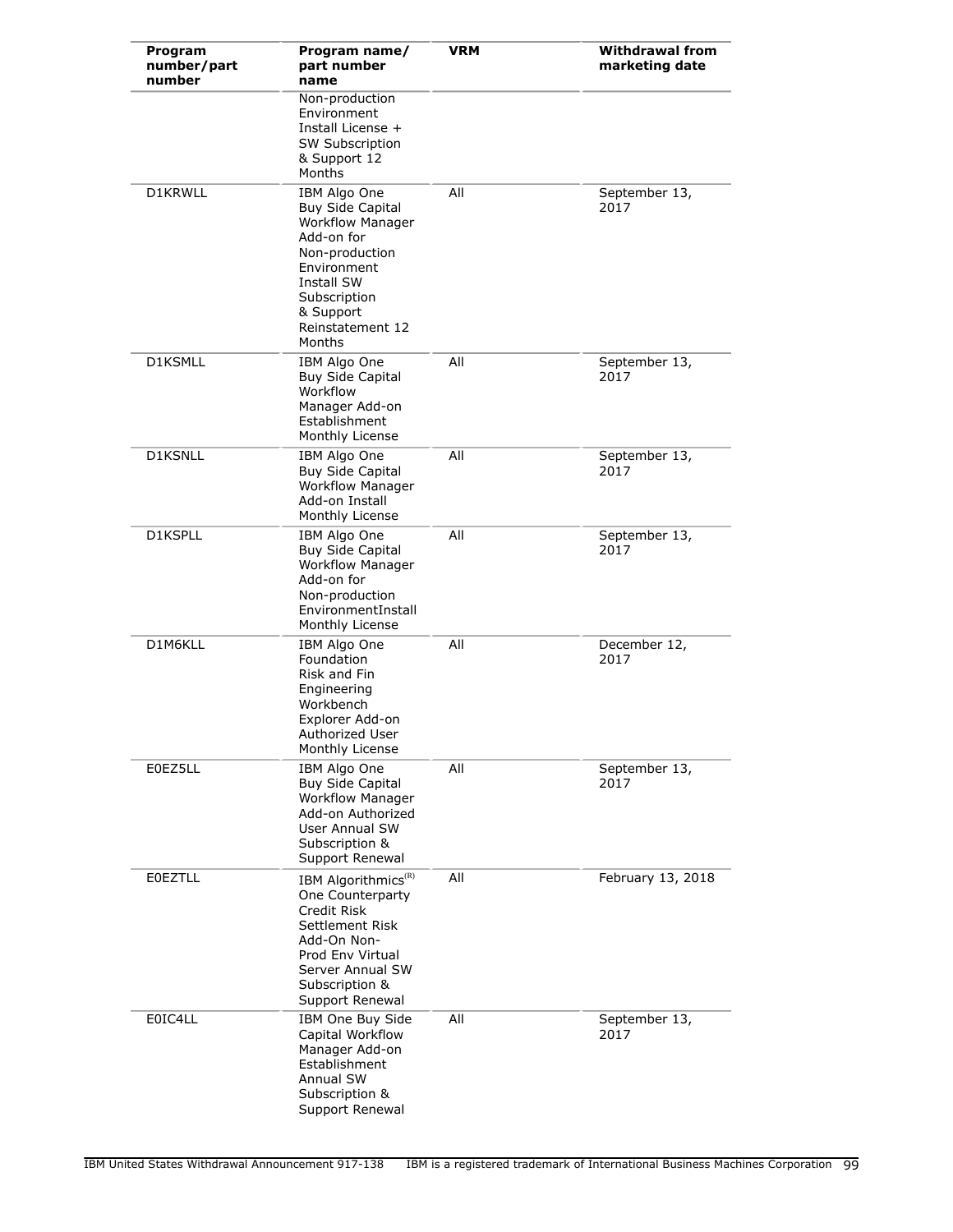| Program<br>number/part<br>number | Program name/<br>part number<br>name                                                                                                                                                                                                                   | <b>VRM</b> | <b>Withdrawal from</b><br>marketing date |
|----------------------------------|--------------------------------------------------------------------------------------------------------------------------------------------------------------------------------------------------------------------------------------------------------|------------|------------------------------------------|
| E0MB8LL                          | IBM Algo One<br>Buy Side Capital<br><b>Workflow Manager</b><br>Add-on Install<br>Annual SW<br>Subscription &<br>Support Renewal                                                                                                                        | All        | September 13,<br>2017                    |
| E0MB9LL                          | IBM Algo One<br><b>Buy Side Capital</b><br><b>Workflow Manager</b><br>Add-on for<br>Non-production<br>Environment<br><b>Install Annual SW</b><br>Subscription &<br>Support Renewal                                                                     | All        | September 13,<br>2017                    |
| 5725-H47                         | <b>IBM Algo Audit</b><br>and Compliance                                                                                                                                                                                                                |            |                                          |
| B500HEN                          | ALGO AUDIT AND<br>COMPLIANCE V2.1<br><b>MPK</b>                                                                                                                                                                                                        | 2.1        | September 13,<br>2017                    |
| B501VEN                          | ALGO AUDIT<br><b>&amp;COMPLIANCENP</b><br>2.1MPK                                                                                                                                                                                                       | 2.1        | September 13,<br>2017                    |
| B502MEN                          | ALGO AUDIT AND<br><b>COMPLIANCE V2.2</b><br><b>MPK</b>                                                                                                                                                                                                 | 2.2        | September 13,<br>2017                    |
| B502NEN                          | ALGO AUDIT AND<br><b>COMPLIANCENP</b><br><b>V2.2 MPK</b>                                                                                                                                                                                               | 2.2        | September 13,<br>2017                    |
| <b>DOUERLL</b>                   | <b>IBM Algorithmics</b><br>Audit and<br>Compliance<br>Processor Value<br>Unit (PVU)<br>Acquisition<br>Migration<br>from Legacy<br>Algorithmics Trade<br>Up License +<br><b>SW Subscription</b><br>& Support 12<br>Months                               | All        | September 13,<br>2017                    |
| <b>DOUETLL</b>                   | <b>IBM Algorithmics</b><br>Audit and<br>Compliance for<br>Non-Production<br>Environment<br>Processor Value<br>Unit (PVU)<br>Acquisition<br>Migration<br>from Legacy<br>Algorithmics Trade<br>Up License +<br>SW Subscription<br>& Support 12<br>Months | All        | September 13,<br>2017                    |
| <b>DOUQALL</b>                   | <b>IBM Algorithmics</b><br>Audit and<br>Compliance for<br>Non-Production<br>Environment<br>Processor Value<br>Unit (PVU) License<br>+ SW Subscription                                                                                                  | All        | September 13,<br>2017                    |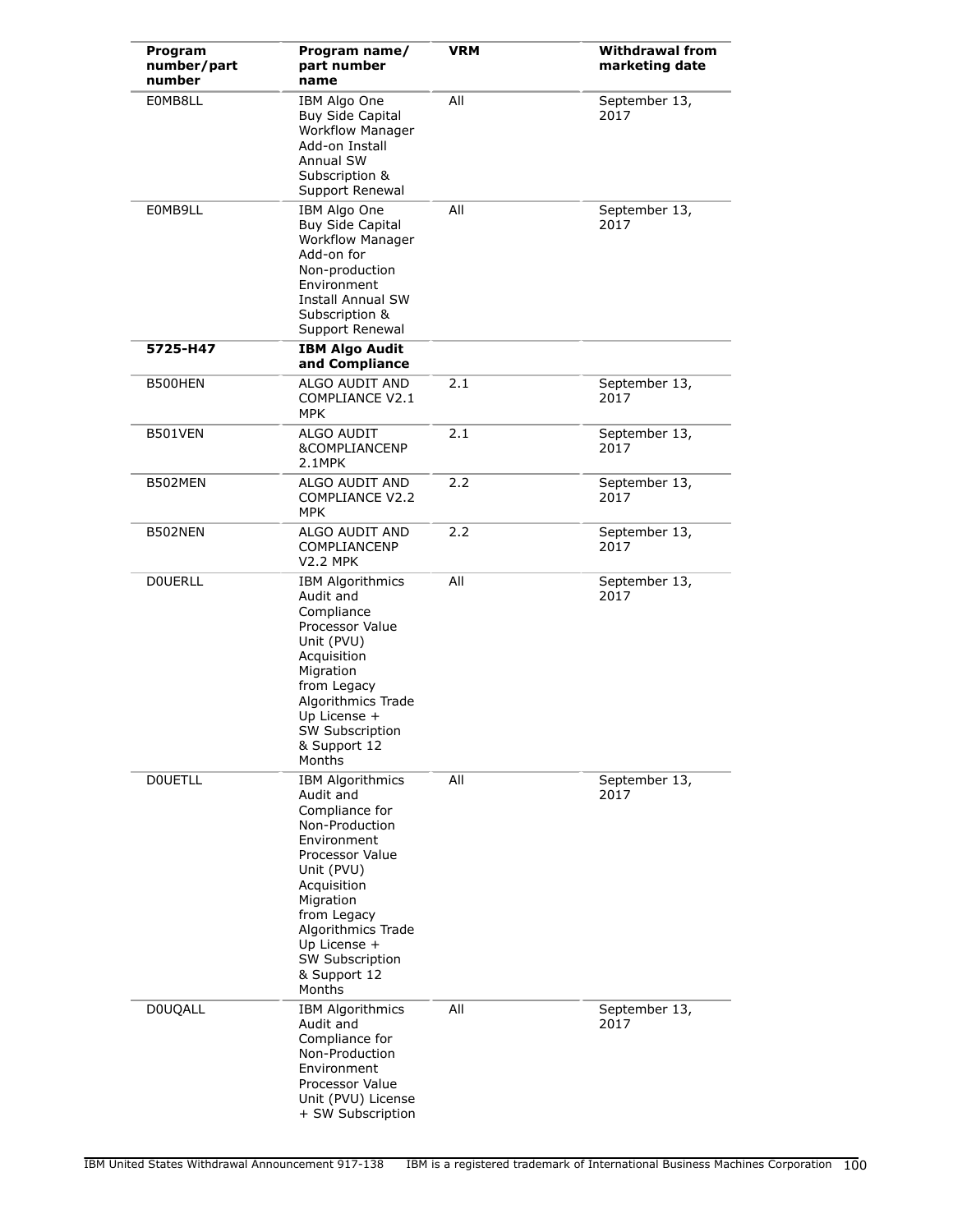| Program<br>number/part<br>number | Program name/<br>part number<br>name                                                                                                                                                   | <b>VRM</b> | <b>Withdrawal from</b><br>marketing date |
|----------------------------------|----------------------------------------------------------------------------------------------------------------------------------------------------------------------------------------|------------|------------------------------------------|
|                                  | & Support 12<br>Months                                                                                                                                                                 |            |                                          |
| <b>DOUQBLL</b>                   | <b>IBM Algorithmics</b><br>Audit and<br>Compliance for<br>Non-Production<br>Environment<br>Processor Value<br>Unit (PVU) SW<br>Subscription<br>& Support<br>Reinstatement 12<br>Months | All        | September 13,<br>2017                    |
| <b>DOUQELL</b>                   | <b>IBM Algorithmics</b><br>Audit and<br>Compliance<br>Processor Value<br>Unit (PVU) License<br>+ SW Subscription<br>& Support 12<br>Months                                             | All        | September 13,<br>2017                    |
| <b>DOUQFLL</b>                   | <b>IBM Algorithmics</b><br>Audit and<br>Compliance<br>Processor Value<br>Unit (PVU) SW<br>Subscription<br>& Support<br>Reinstatement 12<br>Months                                      | All        | September 13,<br>2017                    |
| <b>EOFOMLL</b>                   | ALGO AUDIT AND<br><b>COMPLIANCE NP</b><br>ENV PVU ANNUAL<br><b>SW S&amp;S RNWL</b>                                                                                                     | All        | September 13,<br>2017                    |
| <b>EOFOPLL</b>                   | ALGO AUDIT AND<br>COMPLIANCE PVU<br>ANNUAL SW S&S<br><b>RNWL</b>                                                                                                                       | All        | September 13,<br>2017                    |
| 5725-F79                         | <b>IBM Financial</b><br><b>Transaction</b><br>Mgr for<br><b>Multiplatforms</b>                                                                                                         |            |                                          |
| BA169NA                          | <b>IBM Financial</b><br>Transaction<br>Manager for<br>Multiplatforms<br>Version 2.1 U.S.<br>English Media<br>Pack                                                                      | 2.1.0      | September 21,<br>2018                    |
| BA17LNA                          | <b>IBM Financial</b><br>Transaction<br>Manager for<br>Multiplatforms<br>Version 2.1.1 U.S.<br>English Media<br>Pack                                                                    | 2.1.1      | September 21,<br>2018                    |
| 5725-L65                         | <b>IBM Algo</b><br><b>Reporting for</b><br><b>Solvency II</b>                                                                                                                          |            |                                          |
| B505REN                          | <b>IBM REPORTING</b><br><b>FOR SOLVENCY</b><br>II 1.1.0 ENGLISH<br><b>MEDIA PACK</b>                                                                                                   | 1.1.0      | September 13,<br>2017                    |
| D1GVSLL                          | <b>IBM Algo</b><br>Reporting for<br>Solvency II<br>Establishment                                                                                                                       |            | September 13,<br>2017                    |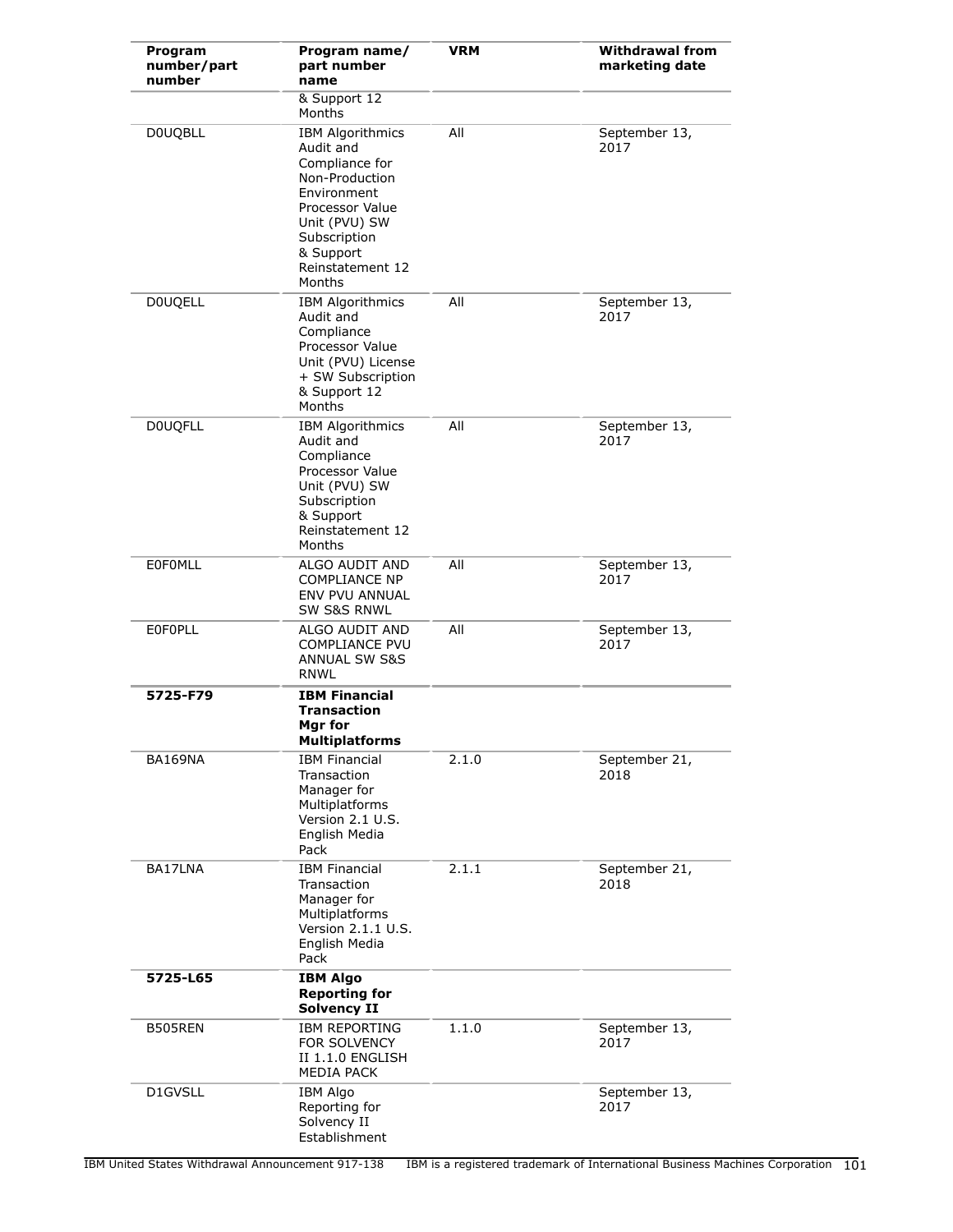| Program<br>number/part<br>number | Program name/<br>part number<br>name                                                                                                                  | <b>VRM</b> | <b>Withdrawal from</b><br>marketing date |
|----------------------------------|-------------------------------------------------------------------------------------------------------------------------------------------------------|------------|------------------------------------------|
|                                  | License $+$ SW<br>Subscription<br>& Support 12<br>Months                                                                                              |            |                                          |
| D1GVTLL                          | <b>IBM Algo</b><br>Reporting for<br>Solvency II<br>Establishment<br>SW Subscription<br>& Support<br>Reinstatement 12<br>Months                        |            | September 13,<br>2017                    |
| D1GVULL                          | <b>IBM Algo</b><br>Reporting for<br>Solvency II<br>Establishment<br>Monthly License                                                                   |            | September 13,<br>2017                    |
| <b>EOLMCLL</b>                   | <b>IBM Algo</b><br>Reporting for<br>Solvency II<br>Establishment<br>Annual SW<br>Subscription &<br>Support Renewal                                    |            | September 13,<br>2017                    |
| 5725-S74                         | <b>IBM Financial</b><br><b>Transaction</b><br>Mgr for SEPA<br><b>Services</b>                                                                         |            |                                          |
| BA16JNA                          | <b>IBM Financial</b><br>Transaction<br>Manager for<br>Multiplatforms<br>Version 2.1 for<br><b>SEPA Services</b><br>U.S. English Media<br>Pack         | 2.1.0      | September 21,<br>2018                    |
| BA17INA                          | <b>IBM Financial</b><br>Transaction<br>Manager for<br>Multiplatforms<br>for SEPA Services<br>Version 2.1.1 U.S.<br>English Media<br>Pack              | 2.1.1      | September 21,<br>2018                    |
| 5725-S75                         | <b>IBM Financial</b><br><b>Transaction Mgr</b><br>for Corp Paymt<br><b>Svcs</b>                                                                       |            |                                          |
| BA16KNA                          | <b>IBM Financial</b><br>Transaction<br>Manager for<br>Multiplatforms<br>Version 2.1<br>for Corporate<br>payment Service<br>U.S. English Media<br>Pack | 2.1.0      | September 21,<br>2018                    |
| BA17JNA                          | <b>IBM Financial</b><br>Transaction<br>Manager for<br>Corporate<br>Payment Services<br>Version 2.1.1 U.S.<br>English Media<br>Pack                    | 2.1.1      | September 21,<br>2018                    |
| 5725-S78                         | <b>IBM Financial</b><br><b>Transaction Mgr</b>                                                                                                        |            |                                          |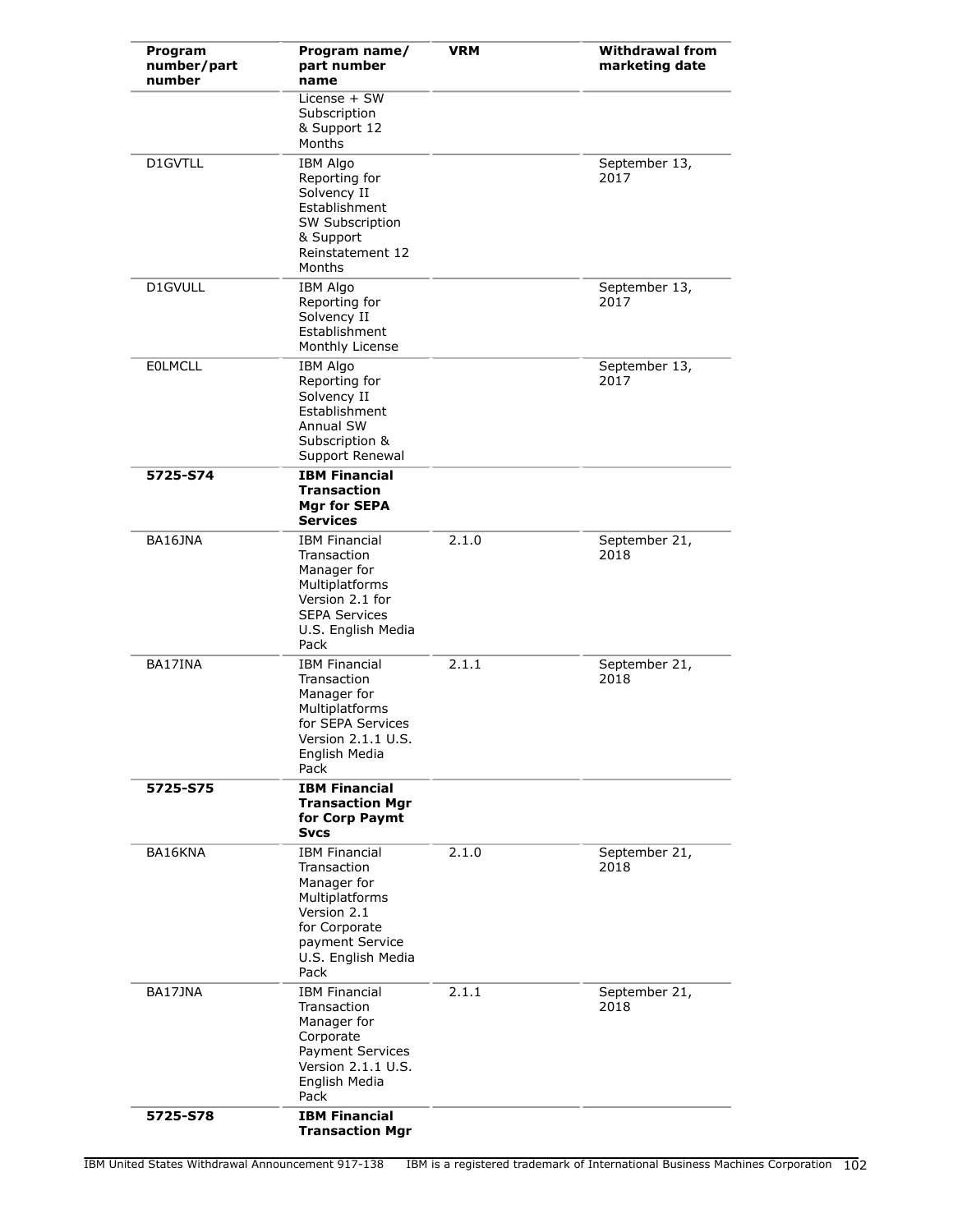| Program<br>number/part<br>number | Program name/<br>part number<br>name                                                                                                  | <b>VRM</b> | <b>Withdrawal from</b><br>marketing date |
|----------------------------------|---------------------------------------------------------------------------------------------------------------------------------------|------------|------------------------------------------|
|                                  | for UK Payments<br>Integ                                                                                                              |            |                                          |
| BA18YEN                          | <b>IBM Financial</b><br>Transaction<br>Manager for<br>UK Payments<br>Integration V2.1.1<br>for Multiplatform<br>English Media<br>Pack | 2.1.1      | September 21,<br>2018                    |

**Note 5725-H42:** The IBM Algo One Buy Side Capital Workflow Manager Addon will no longer be supported after the end of support effective date that will be announced at least 12 months prior to the effective date.

# **IBM Z products**

| Program<br>number/part<br>number | Program name/<br>part number<br>name                                                                                                                                         | <b>VRM</b> | <b>Withdrawal from</b><br>marketing date |
|----------------------------------|------------------------------------------------------------------------------------------------------------------------------------------------------------------------------|------------|------------------------------------------|
| 5655-EXP                         | <b>IBM Explorer for</b><br>z/OS                                                                                                                                              |            |                                          |
| Electronic<br>download           | <b>IBM Explorer for</b><br>z/OS V2.1                                                                                                                                         | 2.1.x      | December 12,<br>2017                     |
| 5724-H79                         | <b>IBM TPF Toolkit</b>                                                                                                                                                       |            |                                          |
| <b>BT0LQML</b>                   | <b>IBM TPF Toolkit</b><br>4.2 Multiplatform<br>Multilingual DVD<br>Media Pack                                                                                                | 4.2.x      | March 22, 2018                           |
| 5724-I20                         | <b>IBM Rational</b><br><b>Host Access</b><br><b>Client Package</b><br>for Multi<br><b>Platform</b>                                                                           |            |                                          |
| <b>BT0AXML</b>                   | <b>IBM Rational</b><br><b>Host Access</b><br>Client Package<br>for Multiplatforms<br>Version 7.0<br>Multilingual<br>3490Tape/DVD<br>168 Bit Encryption<br>Media Pack         | 7.0.x      | September 30,<br>2017                    |
| <b>BT0AYML</b>                   | <b>IBM Rational</b><br><b>Host Access</b><br>Client Package<br>for Multiplatforms<br>Version 7.0<br>Multilingual 3590<br>Tape/DVD 168 Bit<br><b>Encryption Media</b><br>Pack | 7.0.x      | September 30,<br>2017                    |
| 5724-T07                         | <b>IBM Rational</b><br>Developer for<br>System z                                                                                                                             |            |                                          |
| <b>BTOIHML</b>                   | <b>IBM Rational</b><br>Developer form<br>System z V9.0 ML<br>MP MEDIA PACK                                                                                                   | 9.0.x      | September 15,<br>2018                    |
| 5725-G39                         | <b>IBM Rational</b><br><b>Development</b><br>and Test<br><b>Environment for</b><br>System z                                                                                  |            |                                          |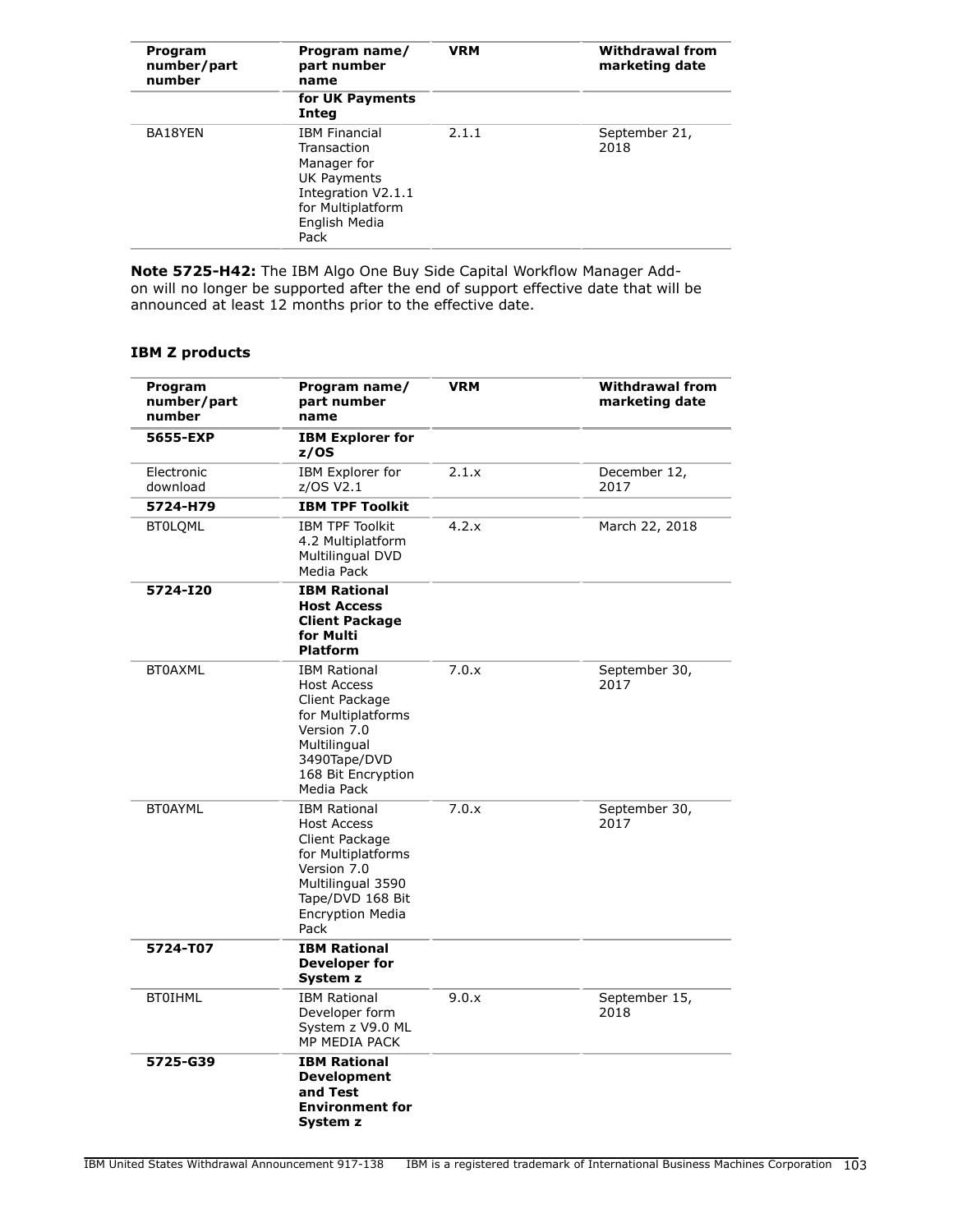| Program<br>number/part<br>number | Program name/<br>part number<br>name                                                                                                                                 | <b>VRM</b> | <b>Withdrawal from</b><br>marketing date |
|----------------------------------|----------------------------------------------------------------------------------------------------------------------------------------------------------------------|------------|------------------------------------------|
| BA16UML                          | IBM RD&T V9.0<br>Hardware Key<br>Multilingual<br>Multiplatform<br>Media Pack                                                                                         | 9.0.x      | September 15,<br>2018                    |
| BA16VML                          | IBM RD&T V9.0<br>with z/OS V1.13<br>Multilingual<br>Multiplatform<br>Media Pack                                                                                      | 9.0.x      | September 15,<br>2018                    |
| 5725-K78                         | <b>IBM Rational</b><br>Developer for<br>the Enterprise                                                                                                               |            |                                          |
| <b>BT0IJML</b>                   | <b>IBM Rational</b><br>Developer for the<br>Enterprise V9.0<br>ML MP MEDIA<br><b>PACK</b>                                                                            | 9.0.x      | September 15,<br>2018                    |
| 5725-T11                         | <b>IBM Security</b><br><b>Access Manager</b><br>for DataPower<br><b>Appliances</b>                                                                                   |            |                                          |
| D1B12LL                          | <b>IBM Security</b><br>Access Manager<br>Proxy Module<br>for DataPower<br>Gateway Install<br>Lic + SW S&S 12<br>MO.                                                  | 8.0.x      | December 12,<br>2017                     |
| D1B13LL                          | <b>IBM Security</b><br>Access Manager<br>Proxy Module<br>for DataPower<br>Gateway Install<br>SW S&S Reinstate<br>12 MO                                               | 8.0.x      | December 12,<br>2017                     |
| D1B14LL                          | <b>IBM Security</b><br>Access Manager<br>Proxy Module for<br>IBM WebSphere<br>DataPower<br>Integration<br>Appliance XI52<br>Install Lic + SW<br><b>S&amp;S 12 MO</b> | 8.0.x      | December 12,<br>2017                     |
| D1B15LL                          | <b>IBM Security</b><br>Access Manager<br>Proxy Module for<br>IBM WebSphere<br><b>DataPower</b><br>Integration<br>Appliance XI52<br>Install SW S&S<br>Reinstate12 MO  | 8.0.x      | December 12,<br>2017                     |
| D1B16LL                          | <b>IBM Security</b><br><b>Access Manager</b><br>Proxy Module for<br>IBM WebSphere<br>DataPower Service<br>Gateway XG45<br>Install Lic + SW<br>S&S 12 MO              | 8.0.x      | December 12,<br>2017                     |
| D1B17LL                          | <b>IBM Security</b><br>Access Manager<br>Proxy Module for<br>IBM WebSphere<br>DataPower Service                                                                      | 8.0.x      | December 12,<br>2017                     |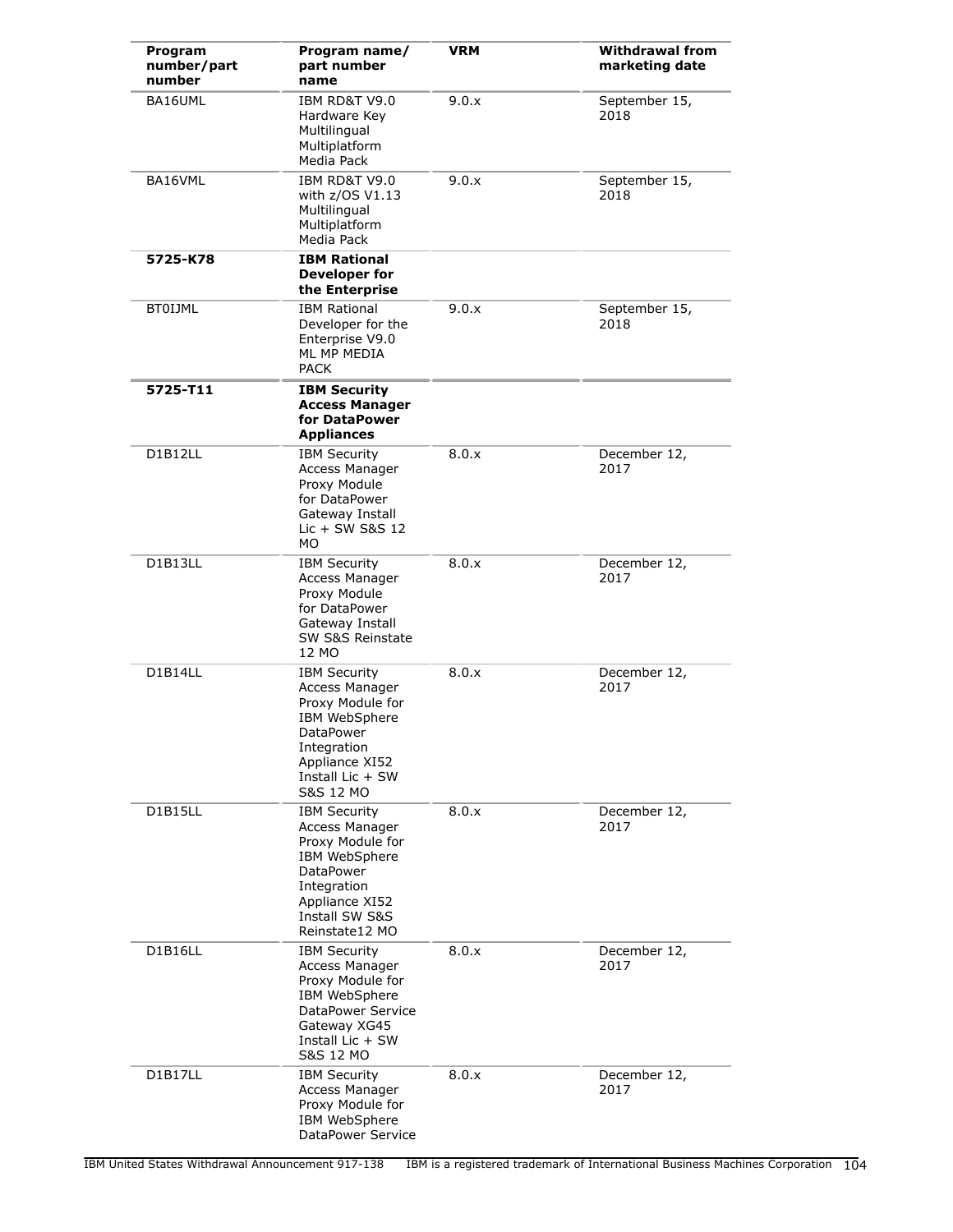| Program<br>number/part<br>number | Program name/<br>part number<br>name                                                                                                                                                  | <b>VRM</b> | <b>Withdrawal from</b><br>marketing date |
|----------------------------------|---------------------------------------------------------------------------------------------------------------------------------------------------------------------------------------|------------|------------------------------------------|
|                                  | Gateway XG45<br>Install SW S&S<br>Reinstate 12 MO                                                                                                                                     |            |                                          |
| D1B18LL                          | <b>IBM Security</b><br>Access Manager<br>Proxy Module for<br>IBM WebSphere<br>DataPower B2B<br>Appliance XB62<br>Install Lic $+$ SW<br>S&S 12 MO                                      | 8.0.x      | December 12,<br>2017                     |
| D1B19LL                          | <b>IBM Security</b><br>Access Manager<br>Proxy Module for<br>IBM WebSphere<br>DataPower B2B<br>Appliance XB62<br>Install SW S&S<br>Reinstate 12 MO                                    | 8.0.x      | December 12,<br>2017                     |
| <b>EOKHVLL</b>                   | <b>IBM Security</b><br>Access Manager<br>Proxy Module<br>for DataPower<br>Gateway Install<br>Annual SW S&S<br>Renewal                                                                 | 8.0.x      | February 12, 2018                        |
| <b>EOKHWLL</b>                   | <b>IBM Security</b><br>Access Manager<br>Proxy Module for<br>IBM WebSphere<br><b>DataPower</b><br>Integration<br>Appliance XI52<br><b>Install Annual SW</b><br><b>S&amp;S Renewal</b> | 8.0.x      | February 12, 2018                        |
| <b>EOKHXLL</b>                   | <b>IBM Security</b><br>Access Manager<br>Proxy Module for<br>IBM WebSphere<br>DataPower Service<br>Gateway XG45<br>Install Annual SW<br><b>S&amp;S Renewal</b>                        | 8.0.x      | February 12, 2018                        |
| <b>EOKHYLL</b>                   | <b>IBM Security</b><br>Access Manager<br>Proxy Module for<br>IBM WebSphere<br>DataPower B2B<br>Appliance XB62<br><b>Install Annual SW</b><br>S&S Renewal                              | 8.0.x      | February 12, 2018                        |
| 5725-T12                         | <b>IBM Security</b><br><b>Access Manager</b><br>for DataPower<br><b>Virtual Edition</b>                                                                                               |            |                                          |
| D1B1ALL                          | <b>IBM Security</b><br>Access Manager<br>Proxy Module<br>for DataPower<br>Virtual Edition for<br>Non-Production<br>Environment PVU<br>$Lie + SW$ S&S 12<br>Mo                         | 8.0.x      | December 12,<br>2017                     |
| D1B1BLL                          | <b>IBM Security</b><br>Access Manager<br>Proxy Module                                                                                                                                 | 8.0.x      | December 12,<br>2017                     |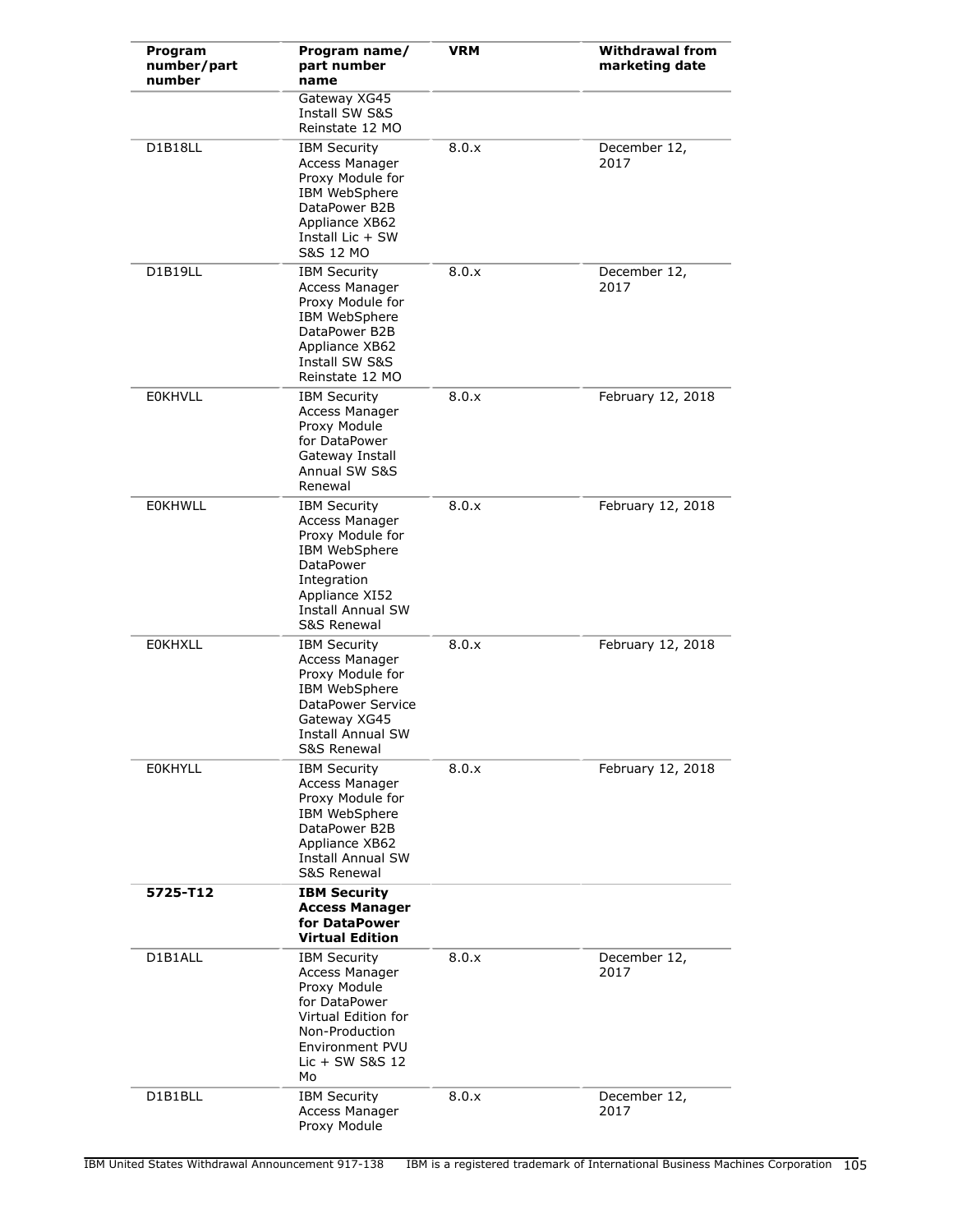| Program<br>number/part<br>number | Program name/<br>part number<br>name                                                                                                                        | <b>VRM</b> | <b>Withdrawal from</b><br>marketing date |
|----------------------------------|-------------------------------------------------------------------------------------------------------------------------------------------------------------|------------|------------------------------------------|
|                                  | for DataPower<br>Virtual Edition for<br>Non-Production<br>Environment PVU<br>SW S&S Reinstate<br>12 Mo                                                      |            |                                          |
| D1B1CLL                          | <b>IBM Security</b><br>Access Manager<br>Proxy Module for<br>DataPower Virtual<br>Edition PVU Lic+<br><b>SW S&amp;S 12 Mo</b>                               | 8.0.x      | December 12,<br>2017                     |
| D1B1DLL                          | <b>IBM Security</b><br>Access Manager<br>Proxy Module for<br>DataPower Virtual<br>Edition PVU SW<br>S&S Reinstate 12<br>Mo                                  | 8.0.x      | December 12,<br>2017                     |
| <b>EOKHZLL</b>                   | <b>IBM Security</b><br>Access Manager<br>Proxy Module<br>for DataPower<br>Virtual Edition for<br>Non-Production<br>Environment PVU<br>Annual SW S&S<br>Rnwl | 8.0.x      | February 12, 2018                        |
| N/A                              | <b>IBM CICS</b><br><b>Explorer</b>                                                                                                                          |            |                                          |
| Electronic<br>download           | <b>IBM CICS Explorer</b><br>V5.1.0                                                                                                                          | 5.1.0      | December 12,<br>2017                     |
| Electronic<br>download           | <b>IBM CICS Explorer</b><br>V5.2.0                                                                                                                          | 5.2.0      | December 12,<br>2017                     |

# **Cloud Service products**

Cloud Service was previously known as Software-as-a-Service (SaaS). Effective on the dates shown, IBM will withdraw from marketing part numbers from the following programs as subscribed to under the applicable agreements. For Cloud Service products, on or after these dates, you can no longer obtain these part numbers.

### **Passport Advantage (PPA)**

#### **IBM Cognitive Solutions products**

| Program<br>number/part<br>number | Program name/<br>part number<br>name                                                                                                        | <b>VRM</b>    | <b>Withdrawal from</b><br>marketing date |
|----------------------------------|---------------------------------------------------------------------------------------------------------------------------------------------|---------------|------------------------------------------|
| 5725-Q73                         | Arxan<br><b>Application</b><br><b>Protection for</b><br><b>IBM Solutions</b>                                                                |               |                                          |
| D15RSLL                          | Arxan Application<br>Protection for<br><b>IBM Solutions</b><br>Consumer and ISV<br>per Application<br>iOS and Android<br>3rd party offering | Cloud Service | September 12,<br>2017                    |
| D15RTLL                          | Arxan Application<br>Protection for<br><b>IBM Solutions</b><br>Consumer and ISV<br>per Application All                                      | Cloud Service | September 12,<br>2017                    |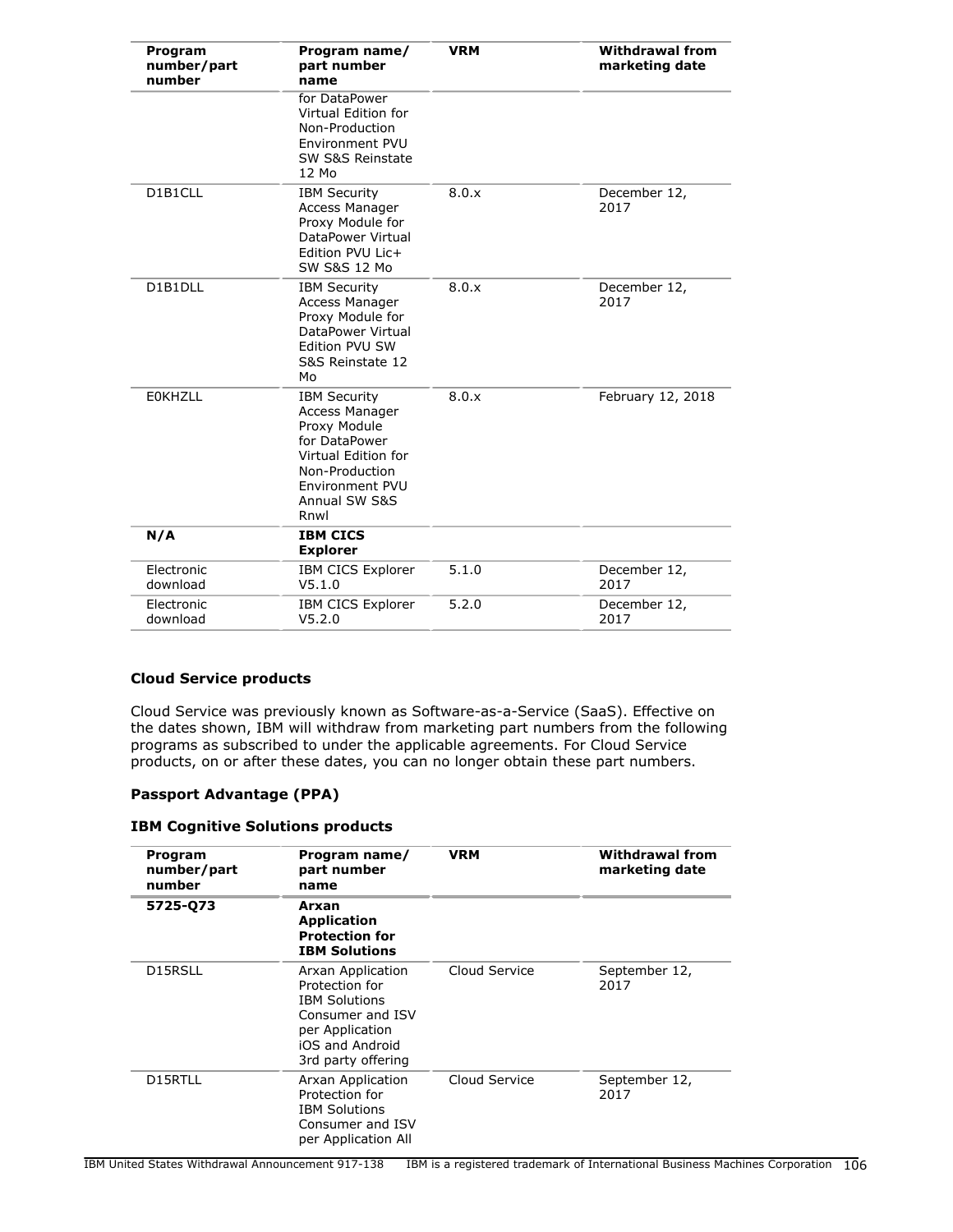| Program<br>number/part<br>number | Program name/<br>part number<br>name                                                                                                                                                                                           | <b>VRM</b>    | <b>Withdrawal from</b><br>marketing date |
|----------------------------------|--------------------------------------------------------------------------------------------------------------------------------------------------------------------------------------------------------------------------------|---------------|------------------------------------------|
|                                  | Supported Mobile<br>Platforms 3rd<br>party offering                                                                                                                                                                            |               |                                          |
| D15RULL                          | Arxan Application<br>Protection for<br><b>IBM Solutions</b><br>Enterprise<br>Internal per<br>Application iOS<br>and Android 3rd<br>party offering                                                                              | Cloud Service | September 12,<br>2017                    |
| D15RVLL                          | Arxan Application<br>Protection for<br><b>IBM Solutions</b><br>Enterprise<br>Internal per<br>Application All<br>Supported Mobile<br>Platforms 3rd<br>party offering                                                            | Cloud Service | September 12,<br>2017                    |
| D1G7FLL                          | Arxan Application<br>Protection for<br><b>IBM Solutions</b><br>per Application<br>Single Supported<br>Platforms 3rd<br>party offering                                                                                          | Cloud Service | September 12,<br>2017                    |
| D1IM7LL                          | Arxan Application<br>Protection for<br><b>IBM Solution</b><br>per Application<br>Single Supported<br>Platform Fixed<br>Term 3rd party<br>Offering                                                                              | Cloud Service | September 12,<br>2017                    |
| 5725-Q74                         | <b>IBM Elite</b><br><b>Support</b><br>for Arxan<br><b>Application</b><br><b>Protection for</b><br><b>IBM Solutions</b>                                                                                                         |               |                                          |
| D15RNLL                          | IBM Elite Support<br>for Arxan<br>Application<br>Protection for<br><b>IBM Solutions</b><br>Consumer and ISV<br>per Application<br>iOS and Android<br>Unlimited<br>Contacts SW<br>Support 12<br>Months                          | Cloud Service | September 12,<br>2017                    |
| D15RPLL                          | <b>IBM Elite Support</b><br>for Arxan<br>Application<br>Protection for<br><b>IBM Solutions</b><br>Consumer and ISV<br>per Application<br>All Supported<br>Mobile Platforms<br>Unlimited<br>Contacts SW<br>Support 12<br>Months | Cloud Service | September 12,<br>2017                    |
| D15RQLL                          | <b>IBM Elite Support</b><br>for Arxan                                                                                                                                                                                          | Cloud Service | September 12,<br>2017                    |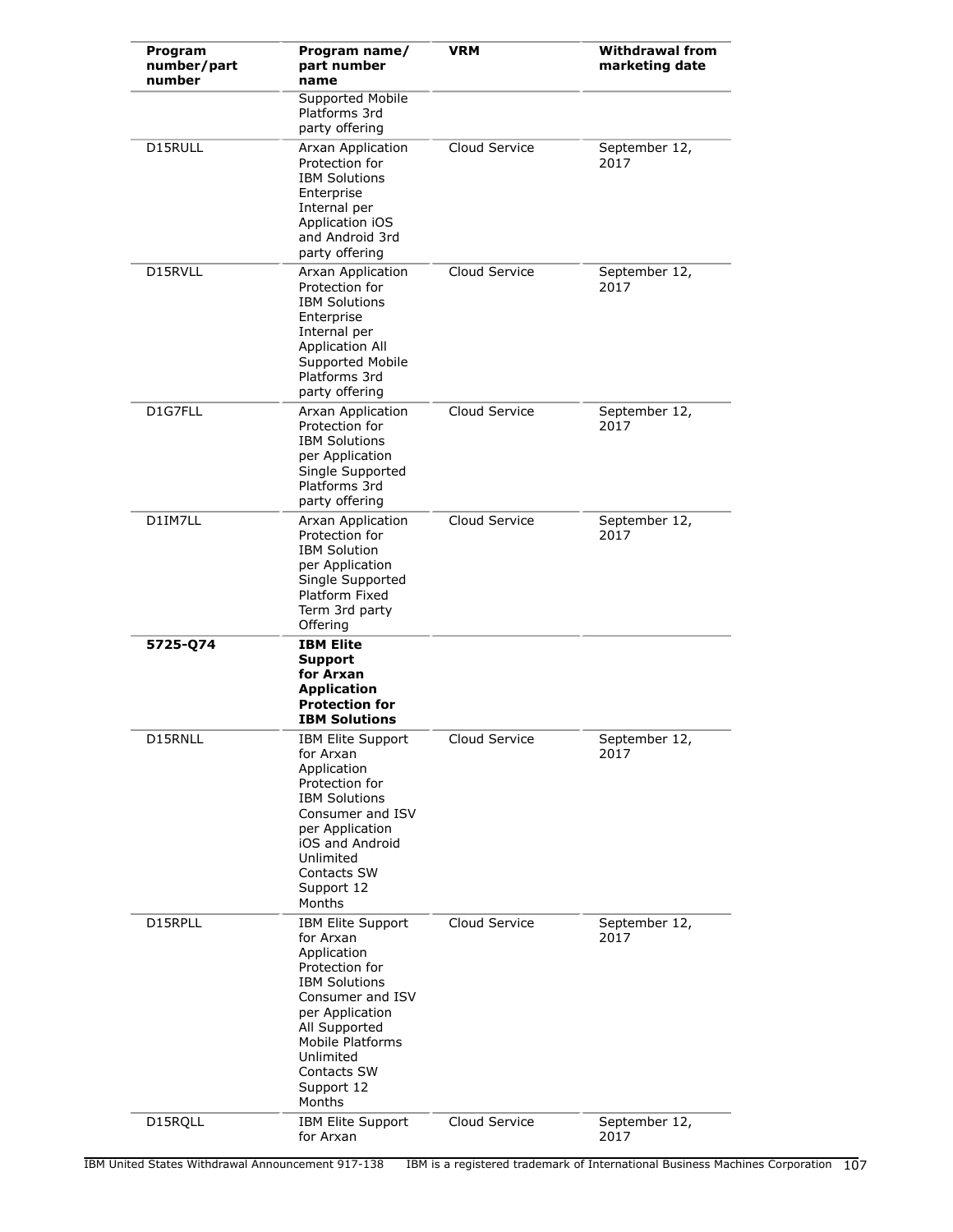| Program<br>number/part<br>number | Program name/<br>part number<br>name                                                                                                                                                                                                        | <b>VRM</b>    | <b>Withdrawal from</b><br>marketing date |
|----------------------------------|---------------------------------------------------------------------------------------------------------------------------------------------------------------------------------------------------------------------------------------------|---------------|------------------------------------------|
|                                  | Application<br>Protection for<br><b>IBM Solutions</b><br>Enterprise<br>Internal per<br>Application iOS<br>and Android<br>Unlimited<br>Contacts SW<br>Support 12<br>Months                                                                   |               |                                          |
| D15RRLL                          | <b>IBM Elite Support</b><br>for Arxan<br>Application<br>Protection for<br><b>IBM Solutions</b><br>Enterprise<br>Internal per<br>Application<br>All Supported<br><b>Mobile Platforms</b><br>Unlimited<br>Contacts SW<br>Support 12<br>Months | Cloud Service | September 12,<br>2017                    |
| D1G7JLL                          | IBM Elite Support<br>for Arxan<br>Application<br>Protection for<br><b>IBM Solutions</b><br>per Application<br>Single Supported<br>Platform Unlimited<br>Contacts SW<br>Support 12<br>Months                                                 | Cloud Service | September 12,<br>2017                    |
| D1IM8LL                          | <b>IBM Elite Support</b><br>for Arxan<br>Application<br>Protection for<br><b>IBM Solution</b><br>per Application<br>Single Supported<br>Platform Fixed<br>Term Unlimited<br>Contacts                                                        | Cloud Service | September 12,<br>2017                    |
| 5725-U83                         | <b>IBM QRadar on</b><br>Cloud                                                                                                                                                                                                               |               |                                          |
| D1GWILL                          | <b>IBM QRadar</b><br>on Cloud Basic<br>Service                                                                                                                                                                                              | Cloud Service | July 12, 2018                            |
| D1GWJLL                          | IBM QRadar on<br>Cloud 1K EPS<br>Upgrade                                                                                                                                                                                                    | Cloud Service | July 12, 2018                            |
| D100ULL                          | <b>IBM QRadar</b><br>on Cloud Data<br>Capacity 1K EPS<br>Upgrade                                                                                                                                                                            | Cloud Service | December 12,<br>2017                     |
| 5725-V40                         | <b>Cigital</b><br><b>Application</b><br><b>Security Testing</b><br>Managed<br><b>Services</b>                                                                                                                                               |               |                                          |
| D1GLQLL                          | Cigital Dynamic<br>Security Scan per<br>10                                                                                                                                                                                                  | Cloud Service | September 12,<br>2017                    |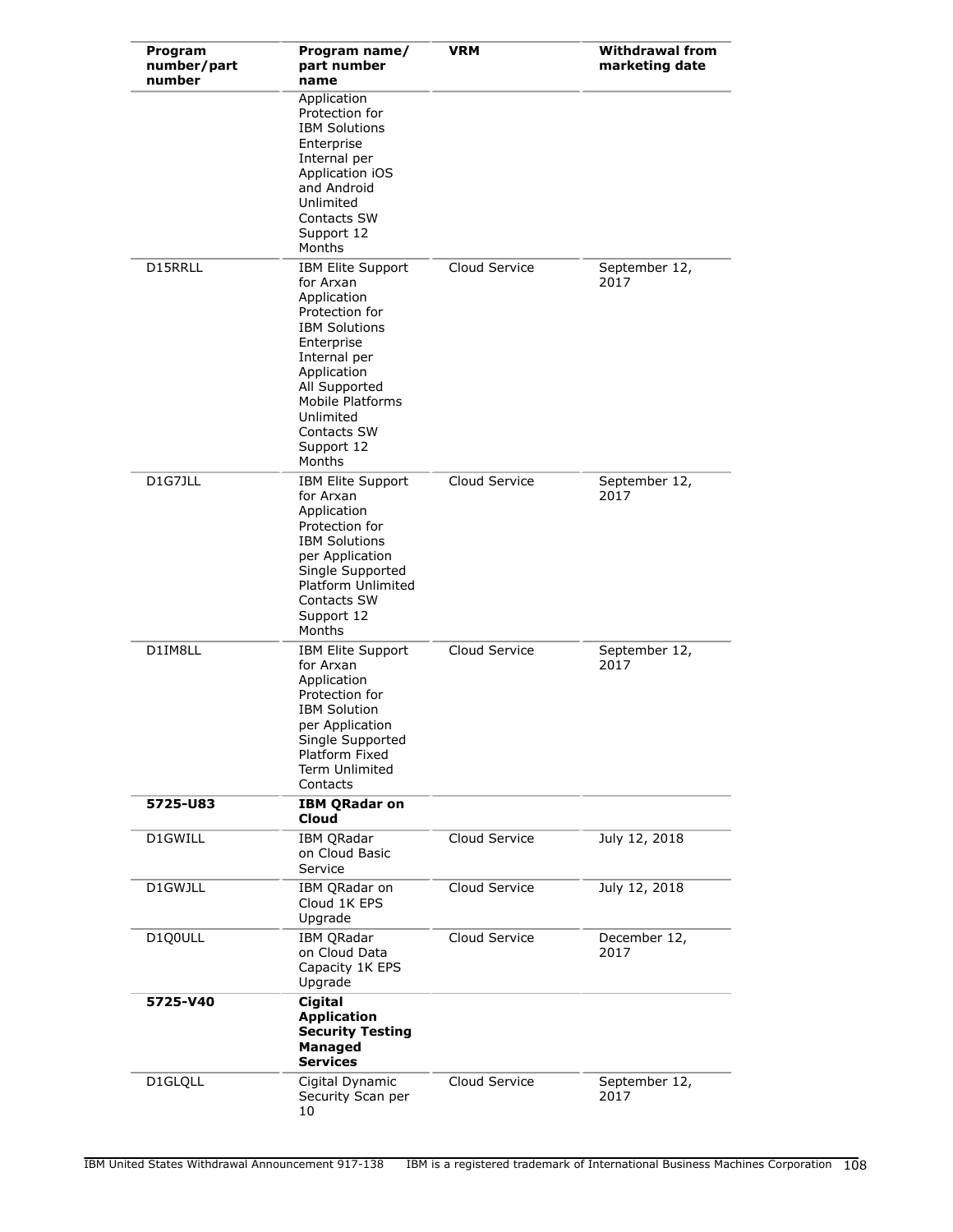| Program<br>number/part<br>number | Program name/<br>part number<br>name                                                                   | <b>VRM</b>    | <b>Withdrawal from</b><br>marketing date |
|----------------------------------|--------------------------------------------------------------------------------------------------------|---------------|------------------------------------------|
| D1GLRLL                          | Cigital Automated<br>Ethical Hack per<br>10 Test of a Web<br><b>Application Annual</b><br>Subscription | Cloud Service | September 12,<br>2017                    |
| D1GLSLL                          | Cigital Manual<br>Ethical Hack I per<br>10 Test of a Web<br><b>Application Annual</b><br>Subscription  | Cloud Service | September 12,<br>2017                    |
| D1GLTLL                          | Cigital Manual<br>Ethical Hack II per<br>10 Test of a Web<br><b>Application Annual</b><br>Subscription | Cloud Service | September 12,<br>2017                    |
| D1GLULL                          | Cigital 3D<br>Unlimited Annual<br>License per<br>Subscription<br>Annual<br>Subscription                | Cloud Service | September 12,<br>2017                    |
| D1GLWLL                          | Cigital Help<br>Desk Pack of<br>Tickets per 150<br>Incidents Annual<br>Subscription                    | Cloud Service | September 12,<br>2017                    |
| 5725-W10                         | <b>IBM Predictive</b><br><b>Solutions</b><br><b>Foundation on</b><br>Cloud                             |               |                                          |
| D1JI3LL                          | Cloud Service<br>Analytics<br>Solutions Model<br>Foundation<br>Authoring on<br>Cloud                   |               | December 12,<br>2017                     |
| 5725-X36                         | <b>IBM Cloud</b><br>Identity                                                                           |               |                                          |
| D1JIILL                          | <b>IBM Cloud Identity</b><br>Essentials                                                                | Cloud Service | October 10, 2017                         |
| D1JIKLL                          | <b>IBM Cloud</b><br>Security Enforcer<br>Mobile Protection<br>and Control<br>(overage)                 | Cloud Service | October 10, 2017                         |
| D1JIMLL                          | <b>IBM Cloud</b><br>Security Enforcer<br>Mobile Protection<br>and Control                              | Cloud Service | October 10, 2017                         |

# **IBM Hybrid Cloud & Managed Services products**

| Program<br>number/part<br>number | Program name/<br>part number<br>name                                                                                | <b>VRM</b>    | <b>Withdrawal from</b><br>marketing date |  |
|----------------------------------|---------------------------------------------------------------------------------------------------------------------|---------------|------------------------------------------|--|
| 5725-S72                         | <b>IBM SPSS</b> <sup>(R)</sup><br>Modeler Gold on<br>Cloud                                                          |               |                                          |  |
| D1B2RLL                          | <b>SPSS MODELER</b><br><b>GOLD JUMP</b><br>START ON CLOUD<br><b>PER ENGMNT</b><br><b>REMOTELY DEL</b><br><b>SVC</b> | Cloud Service | December 15,<br>2017                     |  |
| D1B2SLL                          | <b>SPSS MODELER</b><br>SVR GOLD TIER                                                                                | Cloud Service | December 15,<br>2017                     |  |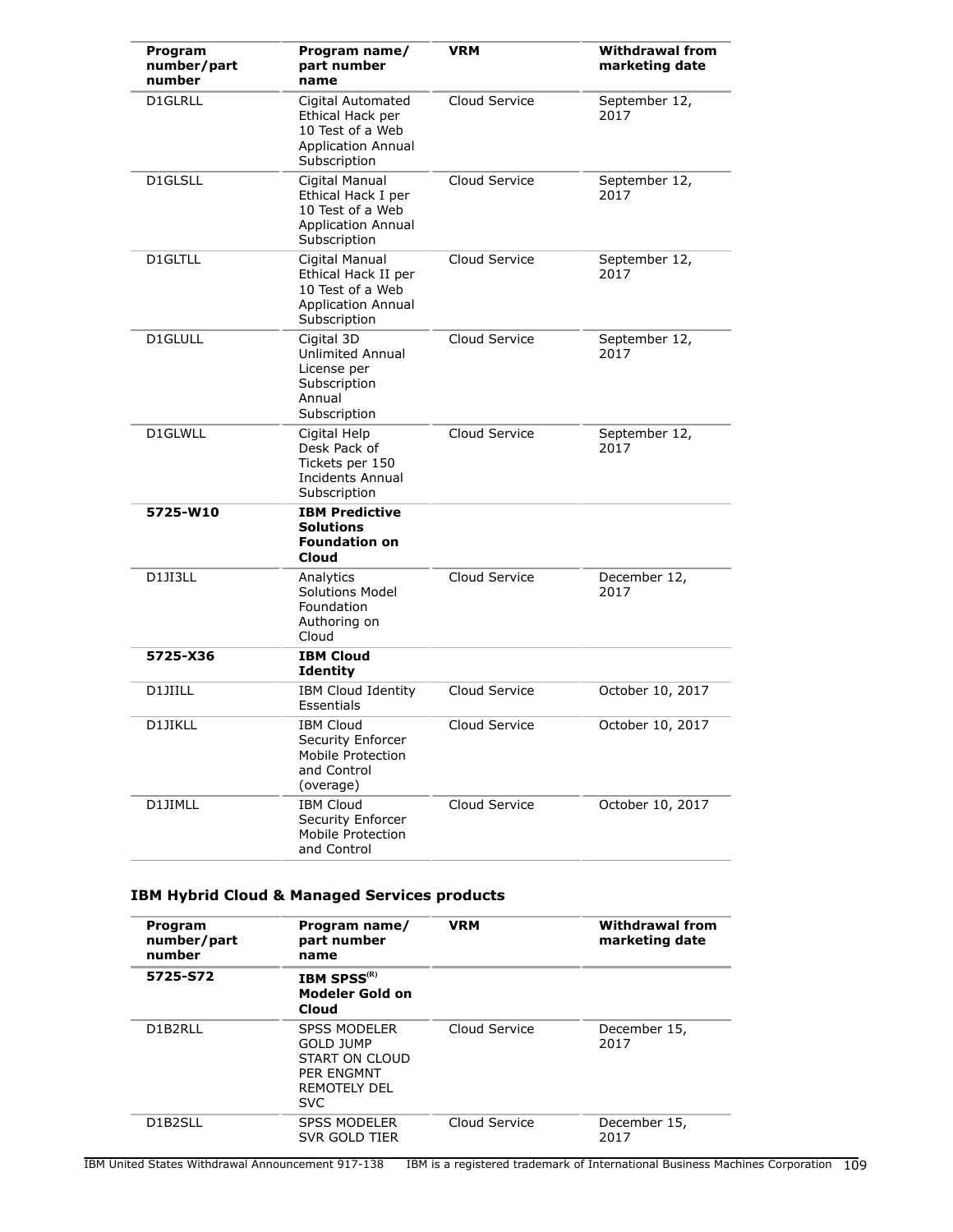| Program<br>number/part<br>number | Program name/<br>part number<br>name                                                                                  | <b>VRM</b>    | <b>Withdrawal from</b><br>marketing date |
|----------------------------------|-----------------------------------------------------------------------------------------------------------------------|---------------|------------------------------------------|
|                                  | 1 ON CLOUD PER<br><b>INSTANCE PER</b><br><b>MONTH</b>                                                                 |               |                                          |
| D1B2TLL                          | <b>SPSS MODELER</b><br>SVR GOLD TIER<br>2 ON CLOUD PER<br><b>INSTANCE PER</b><br><b>MONTH</b>                         | Cloud Service | December 15,<br>2017                     |
| D1B2ULL                          | <b>SPSS MODELER</b><br>SVR GOLD TIER<br>3 ON CLOUD PER<br><b>INSTANCE PER</b><br><b>MONTH</b>                         | Cloud Service | December 15,<br>2017                     |
| D1B2VLL                          | <b>SPSS MODELER</b><br><b>GOLD ON CLOUD</b><br><b>AUTHRIZED USER</b><br>PER MONTH                                     | Cloud Service | December 15,<br>2017                     |
| D1B2WLL                          | <b>SPSS MODELER</b><br>SVR GOLD NP INS<br>ON CLOUD PER<br><b>INSTANCE PER</b><br><b>MONTH</b>                         | Cloud Service | December 15,<br>2017                     |
| D1B2XLL                          | <b>SPSS MODLER</b><br><b>GLD REALTIME</b><br><b>SCRING</b><br><b>ONCLOUD PER</b><br><b>ACCESS PER</b><br><b>MONTH</b> | Cloud Service | December 15,<br>2017                     |
| D1B33LL                          | <b>SPSS MODELER</b><br><b>SERVICE LEVEL</b><br><b>AGREEMENT</b><br>ON CLOUD CN<br><b>SVC LEVEL</b><br>AGREEMENT       | Cloud Service | December 15,<br>2017                     |
| 5725-S84                         | <b>IBM SPSS</b><br><b>Modeler Gold on</b><br><b>Cloud Statistics</b><br>Addon                                         |               |                                          |
| D1B2YLL                          | <b>SPSS STATS</b><br>STNDRD SVR TIER<br>1 ON CLOUD PER<br><b>INSTANCE PER</b><br><b>MONTH</b>                         | Cloud Service | December 15,<br>2017                     |
| D1B2ZLL                          | <b>SPSS STATS</b><br><b>STNDRD SVR TIER</b><br>2 ON CLOUD PER<br><b>INSTANCE PER</b><br><b>MONTH</b>                  | Cloud Service | December 15,<br>2017                     |
| D1B30LL                          | <b>SPSS STATS</b><br><b>STNDRD SVR TIER</b><br>3 ON CLOUD PER<br><b>INSTANCE PER</b><br><b>MONTH</b>                  | Cloud Service | December 15,<br>2017                     |
| D1B31LL                          | <b>SPSS STATS</b><br>STNDRD ON<br>CLOUD PER<br>AUTHORIZED<br>USER PER MONTH                                           | Cloud Service | December 15,<br>2017                     |
| D1B32LL                          | <b>SPSS STATS</b><br>STANDARD<br><b>SERVER NP INS</b><br>ON CLOUD PER<br>INS PER MONTH                                | Cloud Service | December 15,<br>2017                     |
| 5737-B49                         | IBM DB $2^{(R)}$<br><b>Analytics</b>                                                                                  |               |                                          |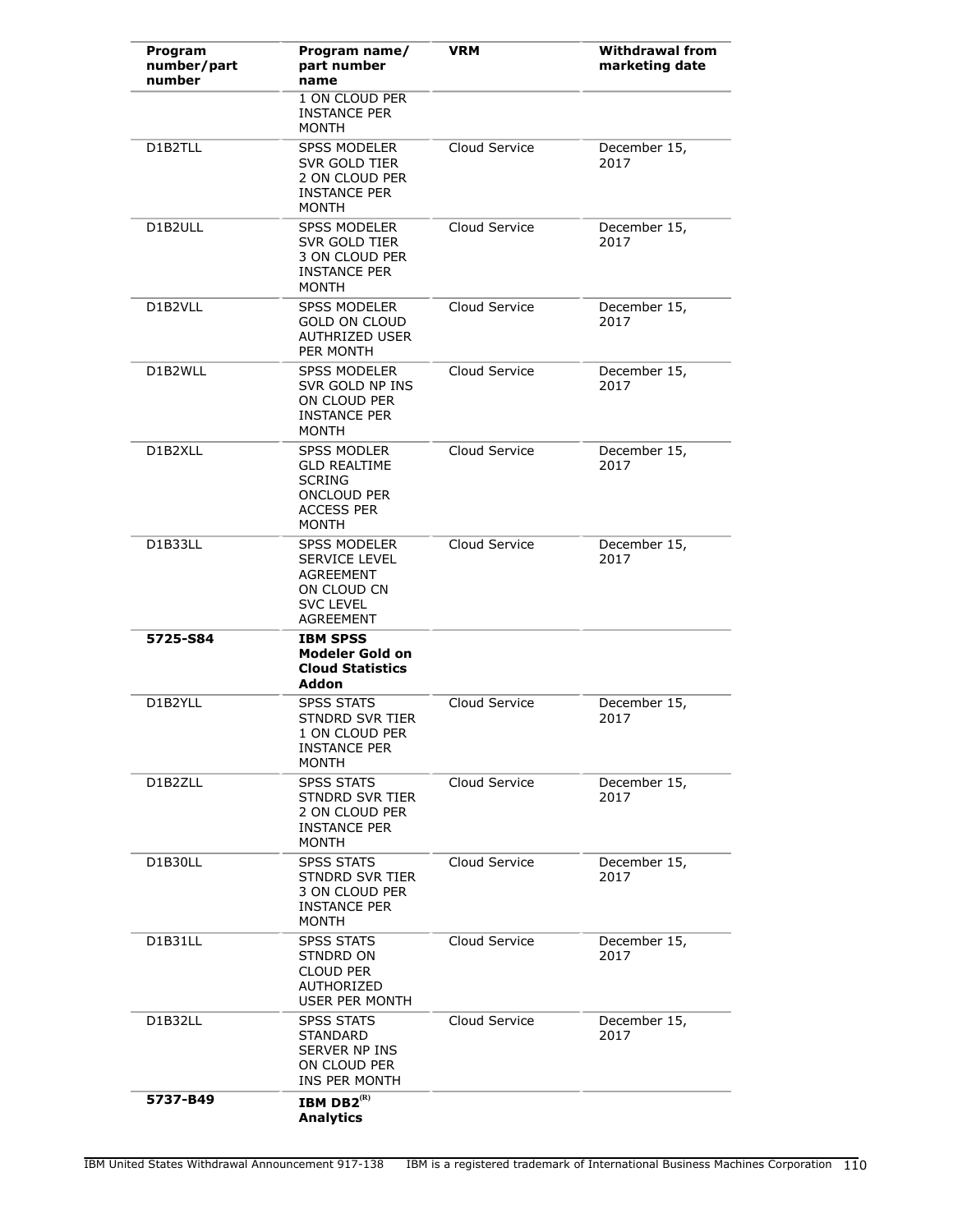| Program<br>number/part<br>number | Program name/<br>part number<br>name                                                          | <b>VRM</b>    | <b>Withdrawal from</b><br>marketing date |  |
|----------------------------------|-----------------------------------------------------------------------------------------------|---------------|------------------------------------------|--|
|                                  | <b>Accelerator for</b><br>z/OS on Cloud                                                       |               |                                          |  |
| D <sub>10</sub> UNLL             | <b>IBM DB2 Analytics</b><br>Accelerator for<br>z/OS on Cloud -<br>Entry Instance per<br>Month | Cloud Service | September 12,<br>2017                    |  |

# **IBM Watson(R) & Cloud Platform products**

| Program<br>number/part<br>number | Program name/<br>part number<br>name                | <b>VRM</b>    | <b>Withdrawal from</b><br>marketing date |  |
|----------------------------------|-----------------------------------------------------|---------------|------------------------------------------|--|
| 5737-A93                         | <b>IBM Watson</b><br>Data Platform<br>Plan          |               |                                          |  |
| D1PDCLL                          | IBM Watson Data<br>Platform Plan<br>Standard        | Cloud Service | September 12,<br>2017                    |  |
| D10XWLL                          | IBM Watson Data<br>Platform Plan<br>Standard Add-On |               | September 12,<br>2017                    |  |

On or after that date, you can no longer obtain these part numbers directly from IBM. You can obtain these part numbers on an as-available basis through IBM Remarketers.

#### **Replacement program information**

#### **For Advanced Administration System (AAS)**

#### **IBM Hybrid Cloud & Managed Services products**

| Program<br>release<br>name                                                     | Program<br>number | <b>VRM</b>      | Replacement<br>program                                                         | Program<br>number | <b>VRM</b> |
|--------------------------------------------------------------------------------|-------------------|-----------------|--------------------------------------------------------------------------------|-------------------|------------|
| IBM<br>Security<br>Key<br>Lifecycle<br>Manager                                 | 5608-A99          | 2.5             | No<br>replacement                                                              | None              |            |
| IBM<br>WebSphere<br>DataPower<br>Integration<br>Appliances<br>XI52 and<br>XB62 | 5765-CS2          | 7.1.x,<br>7.2.x | IBM<br>WebSphere<br>DataPower<br>Integration<br>Appliances<br>XI52 and<br>XB62 | 5765-CS2          | 7.6        |
| IBM<br>WebSphere<br><b>DataPower</b><br>Service<br>Gateway<br><b>XG45</b>      | 5765-DP6          | 7.1.x,<br>7.2.x | IBM<br>WebSphere<br>DataPower<br>Service<br>Gateway<br>XG45                    | 5765-DP6          | 7.6        |

### **For Passport Advantage (PPA)**

#### **On-premise products**

#### **IBM Cognitive Solutions products**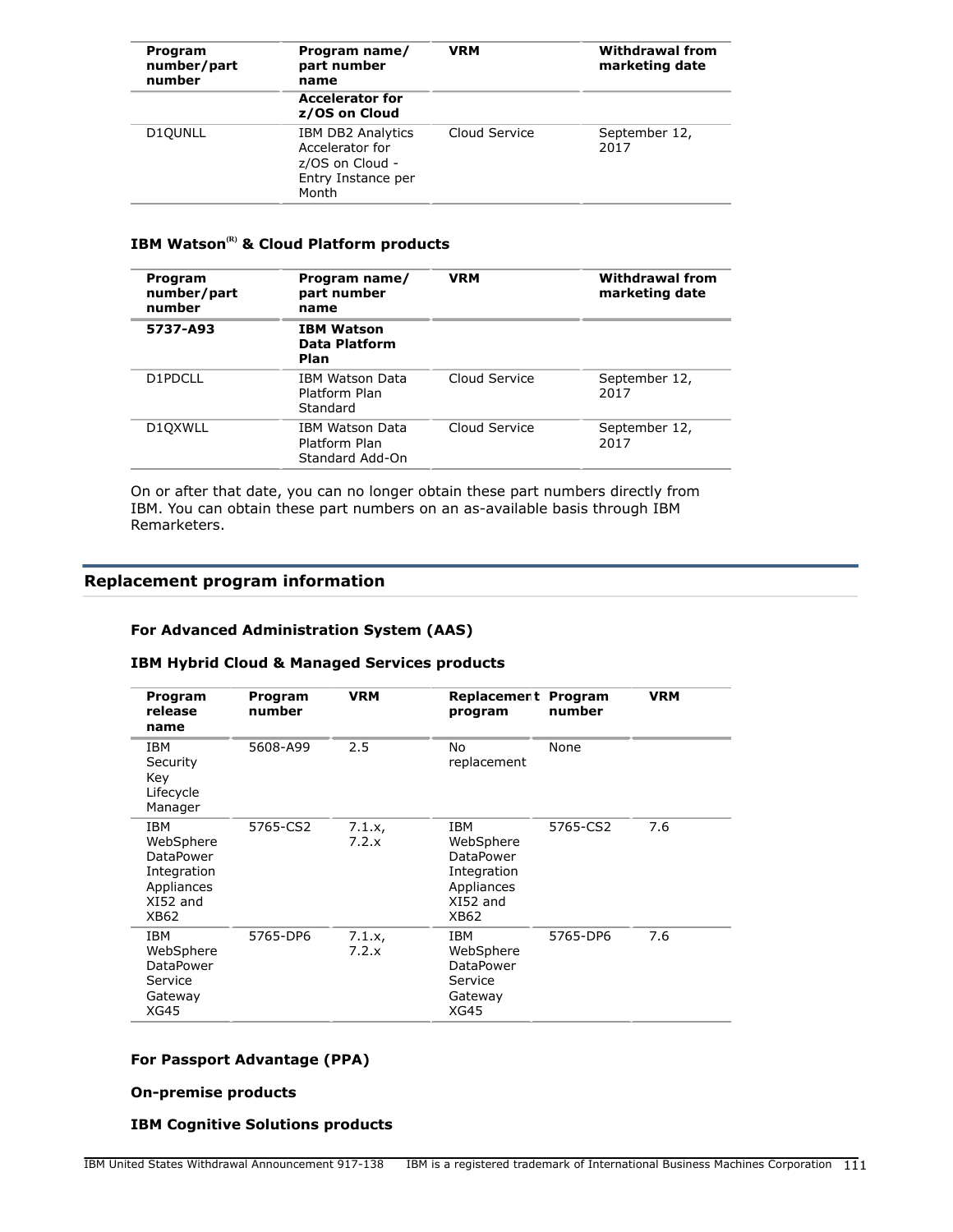| Program<br>release<br>name                                                            | Program<br>number | <b>VRM</b>      | Replacement Program<br>program                                                | number   | <b>VRM</b> |
|---------------------------------------------------------------------------------------|-------------------|-----------------|-------------------------------------------------------------------------------|----------|------------|
| <b>IBM</b><br>Guardium<br>Data<br>Encryption<br>(See Note<br>5724-R38<br>below)       | 5724-R38          | 2.x             | <b>IBM</b><br>Guardium<br>Data<br>Encryption                                  | 5724-R38 | 3.x        |
| <b>IBM</b><br>Security<br>Key<br>Lifecycle<br>Manager                                 | 5724-T60          |                 | <b>IBM</b><br>Security<br>Key<br>Lifecycle<br>Manager                         | 5724-T60 |            |
| Telelogic<br>Rhapsody                                                                 | 5724-V74          | 8.0.x           | <b>IBM</b><br>Rational<br>Rhapsody                                            | 5724-X70 | 8.2.x      |
| IBM<br>Security<br>Identity<br>and Access<br>Manager                                  | 5724-W00          | 2.0.0           | <b>IBM</b><br>Security<br>Identity<br>and<br>Access<br>Manager                | 5724-W00 | 3.1.0      |
| IBM<br>Rational<br>Rhapsody                                                           | 5724-X70          | 8.0.x           | IBM<br>Rational<br>Rhapsody                                                   | 5724-X70 | 8.2.x      |
| <b>IBM</b><br>Security<br>Identity<br>and Access<br>Assurance                         | 5724-X91          | 2.0.0           | <b>IBM</b><br>Security<br>Identity<br>and<br>Access<br>Assurance              | 5724-X91 | 3.1.1      |
| <b>IBM</b><br><b>TRIRIGA</b><br>Portfolio<br>Data<br>Manager                          | 5725-F25          |                 | <b>IBM</b><br><b>TRIRIGA</b><br>Portfolio<br>Data<br>Manager                  | 5725-F25 |            |
| <b>IBM</b><br>TRIRIGA<br>CAD<br>Integrator/<br>Publisher                              | 5725-F45          |                 | IBM<br><b>TRIRIGA</b><br>CAD<br>Integrator/<br>Publisher                      | 5725-F45 |            |
| IBM i2<br>Analyst's<br>Notebook<br>$e-$<br>Commerce                                   | 5725-G07          | 9.0.x           | IBM i2<br>Analyst's<br>Notebook                                               | 5725-G07 | 9.0.x      |
| IBM i2<br>Enterprise<br>Insight<br>Analysis                                           | 5725-G23          | 1.0.x,<br>2.0.x | IBM i2<br>Enterprise<br>Insight<br>Analysis                                   | 5725-G23 | 2.1        |
| <b>IBM</b><br>Rational<br>Lifecycle<br>Integration<br>Adapters<br>Standard<br>Edition | 5725-105          | 1.x.x           | IBM<br>Rational<br>Lifecycle<br>Integration<br>Adapters<br>Tasktop<br>Edition | 5725-105 | 1.2        |
| <b>IBM</b><br>Security<br>QRadar<br>Core<br>Appliance<br>XX05                         | 5725-150          |                 | No<br>replacement                                                             | None     |            |
| <b>IBM</b><br>Security<br>QRadar<br>Core                                              | 5725-151          |                 | No<br>replacement                                                             | None     |            |

IBM United States Withdrawal Announcement 917-138 IBM is a registered trademark of International Business Machines Corporation  $112$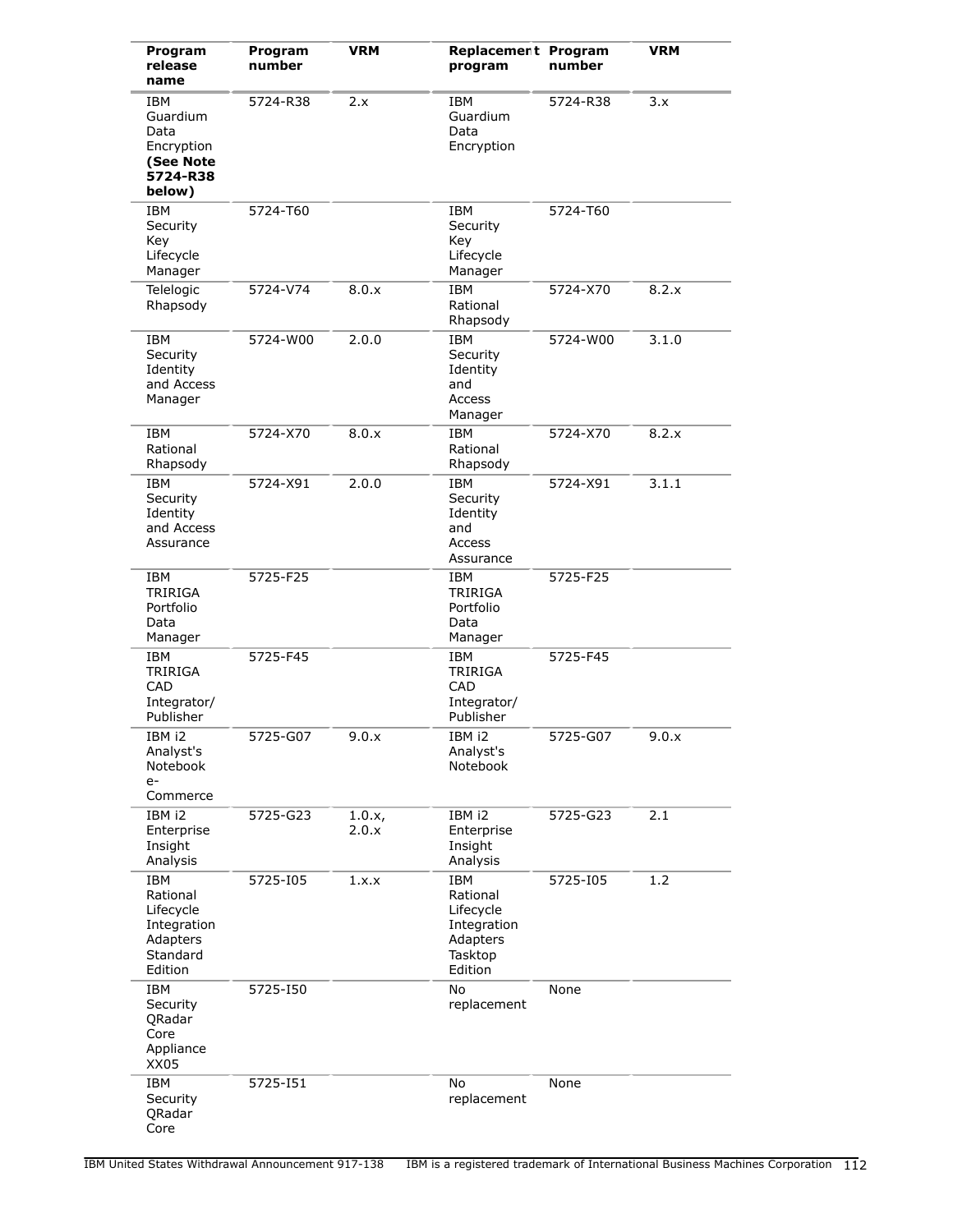| Program<br>release<br>name                                                            | Program<br>number | <b>VRM</b> | Replacement Program<br>program | number | <b>VRM</b> |
|---------------------------------------------------------------------------------------|-------------------|------------|--------------------------------|--------|------------|
| Appliance<br><b>XX24</b>                                                              |                   |            |                                |        |            |
| <b>IBM</b><br>Security<br>QRadar<br>Core<br>Appliance<br>21XX                         | 5725-159          |            | No<br>replacement              | None   |            |
| <b>IBM</b><br>Security<br>QRadar<br>QFlow<br>Collector<br>1201                        | 5725-160          |            | No<br>replacement              | None   |            |
| <b>IBM</b><br>Security<br>QRadar<br>QFlow<br>Collector<br>1202                        | 5725-161          |            | No<br>replacement              | None   |            |
| <b>IBM</b><br>Security<br>QRadar<br>QFlow<br>Collector<br>1301                        | 5725-162          |            | No<br>replacement              | None   |            |
| <b>IBM</b><br>Security<br>QRadar<br>QFlow<br>Collector<br>1301-SR                     | 5725-163          |            | No<br>replacement              | None   |            |
| <b>IBM</b><br>Security<br>QRadar<br>QFlow<br>Collector<br>1301-LR                     | 5725-164          |            | No<br>replacement              | None   |            |
| <b>IBM</b><br>Security<br>QRadar<br>Event<br>Collector<br>1501                        | 5725-J94          |            | No<br>replacement              | None   |            |
| <b>IBM</b><br>Predictive<br>Maintenance<br>and<br>Quality                             | 5725-K39          | 1.0.x      | No<br>replacement              | None   |            |
| <b>IBM</b><br>Security<br>QRadar<br>Incident<br>Forensics<br>Appliance<br><b>XX28</b> | 5725-Q40          | All        | No<br>replacement              | None   |            |
| <b>IBM</b><br>Security<br>QRadar<br>Core<br>Appliance<br>XX05 G2                      | 5725-Q59          | All        | No<br>replacement              | None   |            |
| IBM<br>Security<br>QRadar<br>Core                                                     | 5725-Q60          | All        | No<br>replacement              | None   |            |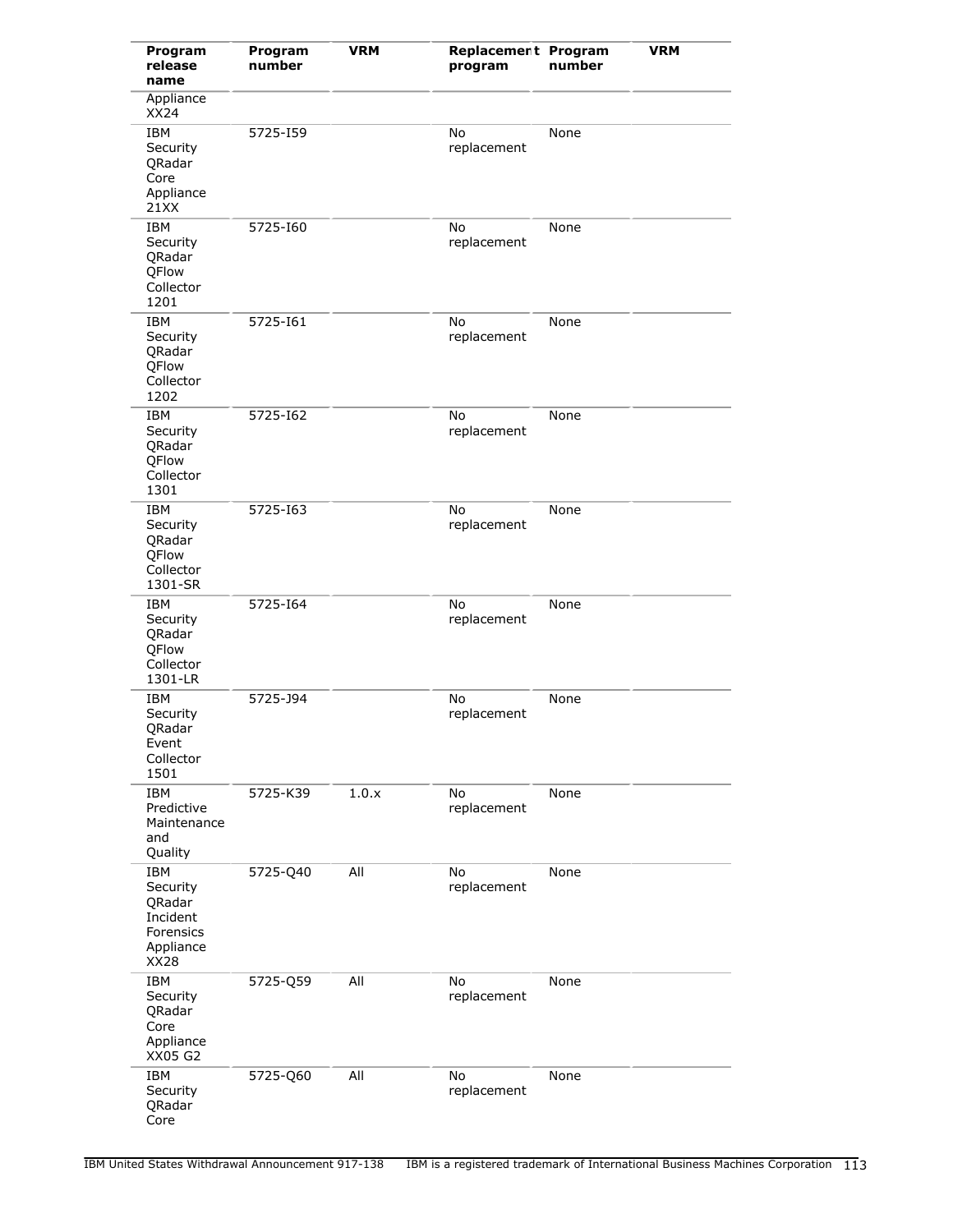| Program<br>release<br>name                                                                  | Program<br>number | <b>VRM</b> | Replacement Program<br>program | number | <b>VRM</b> |
|---------------------------------------------------------------------------------------------|-------------------|------------|--------------------------------|--------|------------|
| Appliance<br>XX28 G2                                                                        |                   |            |                                |        |            |
| IBM<br>Security<br>QRadar<br>Core<br>Appliance<br>21XX G2                                   | 5725-Q61          | All        | No<br>replacement              | None   |            |
| <b>IBM</b><br>Security<br>QRadar<br>QFlow<br>Collector<br>1201 G2                           | 5725-Q62          | All        | No<br>replacement              | None   |            |
| <b>IBM</b><br>Security<br>QRadar<br>QFlow<br>Collector<br>1301 G2                           | 5725-Q63          | All        | No<br>replacement              | None   |            |
| <b>IBM</b><br>Security<br>QRadar<br><b>OFlow</b><br>Collector<br>1301-SR<br>G2              | 5725-Q64          | All        | No<br>replacement              | None   |            |
| <b>IBM</b><br>Security<br>QRadar<br>QFlow<br>Collector<br>1301-LR<br>G <sub>2</sub>         | 5725-Q65          | All        | No<br>replacement              | None   |            |
| <b>IBM</b><br>Security<br>QRadar<br>Event<br>Collector<br>1501 G2                           | 5725-Q66          | All        | No<br>replacement              | None   |            |
| <b>IBM</b><br>Security<br>QRadar<br>QFlow<br>Collector<br>1202 G2                           | 5725-Q92          | All        | No<br>replacement              | None   |            |
| <b>IBM</b><br>Security<br><b>Access</b><br>Manager<br>for<br><b>DataPower</b><br>Appliances | 5725-T11          | 8.0.x      | No<br>replacement              | None   |            |
| <b>IBM</b><br>Security<br>Access<br>Manager<br>for<br>DataPower<br>Virtual<br>Edition       | 5725-T12          | 8.0.x      | No<br>replacement              | None   |            |
| <b>IBM</b><br>Security<br>Identity<br>Governance<br>and<br>Administration                   | 5725-T19          | 7.x.x      | No<br>replacement              | None   |            |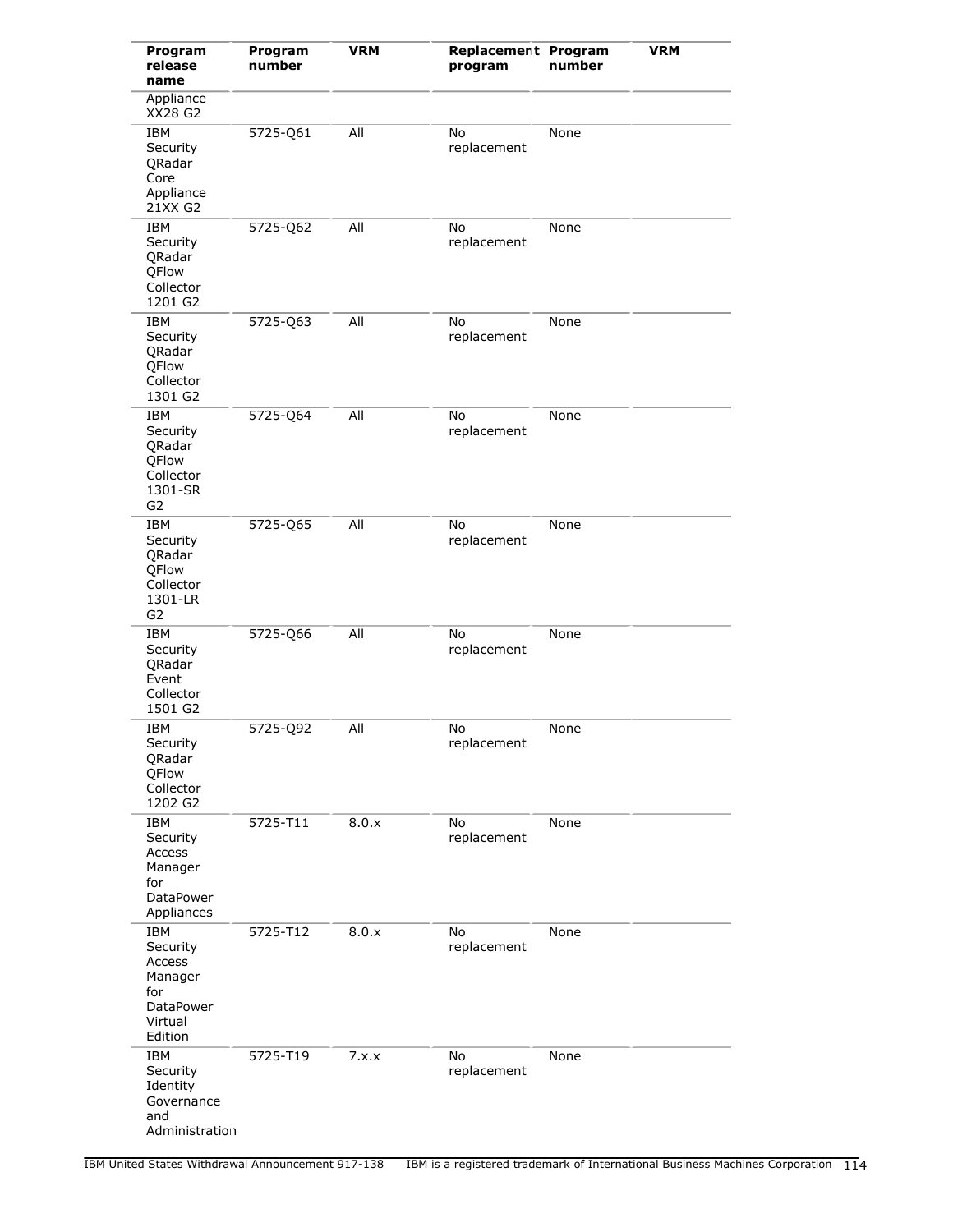| Program<br>release<br>name                                                                                       | Program<br>number | <b>VRM</b> | Replacement Program<br>program                                                  | number | <b>VRM</b> |
|------------------------------------------------------------------------------------------------------------------|-------------------|------------|---------------------------------------------------------------------------------|--------|------------|
| <b>IBM</b><br>Security<br>QRadar<br>Event<br>Collector<br>1501 G2<br>FF                                          | 5725-T23          | All        | <b>No</b><br>replacement                                                        | None   |            |
| Arxan<br>Cryptographic<br>Key<br>Protection<br>Add-On<br>for IBM<br>Solutions                                    | 5725-V12          | All        | No<br>replacement                                                               | None   |            |
| <b>IBM Elite</b><br>Support<br>for Arxan<br>Cryptographic<br>Key<br>Protection<br>Add-On<br>for IBM<br>Solutions | 5725-V13          | All        | No<br>replacement                                                               | None   |            |
| <b>IBM</b><br>Security<br>ORadar<br>Packet<br>Capture<br>Data<br>Node Core<br>Appliance<br><b>XX28</b>           | 5725-V96          | All        | No<br>replacement                                                               | None   |            |
| <b>TeamViewer</b><br>Remote<br>Support<br>for IBM<br>MaaS360                                                     | 5737-D14          | All        | No<br>replacement<br>(See<br><b>Note</b><br>5900-<br>A <sub>0</sub> U<br>below) | None   |            |

**Note 5724-R38:** Formerly known as "IBM Security Guardium Data Encryption" and "IBM InfoSphere Guardium Data Encryption".

**Note 5900-A0U:** For customers looking to purchase TeamViewer Remote Support for IBM MaaS360, it is recommended that they purchase new the TeamViewer Remote Support (SaaS) for IBM MaaS360- PID 5900-A0U. See Software Announcement [217-225](http://www.ibm.com/common/ssi/cgi-bin/ssialias?infotype=an&subtype=ca&appname=gpateam&supplier=897&letternum=ENUS217-225), dated August 1, 2017.

| Program<br>release<br>name                                  | Program<br>number | <b>VRM</b> | Replacement Program<br>program       | number   | <b>VRM</b> |
|-------------------------------------------------------------|-------------------|------------|--------------------------------------|----------|------------|
| IBM<br>Informix<br>Client SDK                               | 5724-C23          | 3.70.x     | <b>IBM</b><br>Informix<br>Client SDK | 5724-C23 | 4.10.x     |
| <b>IBM</b><br>Informix<br>Connect<br>Runtime                | 5724-C24          | 3.70.x     | <b>TRM</b><br>Informix<br>Client SDK | 5724-C23 | 4.10.x     |
| IBM<br>Informix<br><b>TimeSeries</b><br>Real-Time<br>Loader | 5724-C63          | 1.10.x     | No<br>replacement                    | None     |            |

# **IBM Hybrid Cloud & Managed Services products**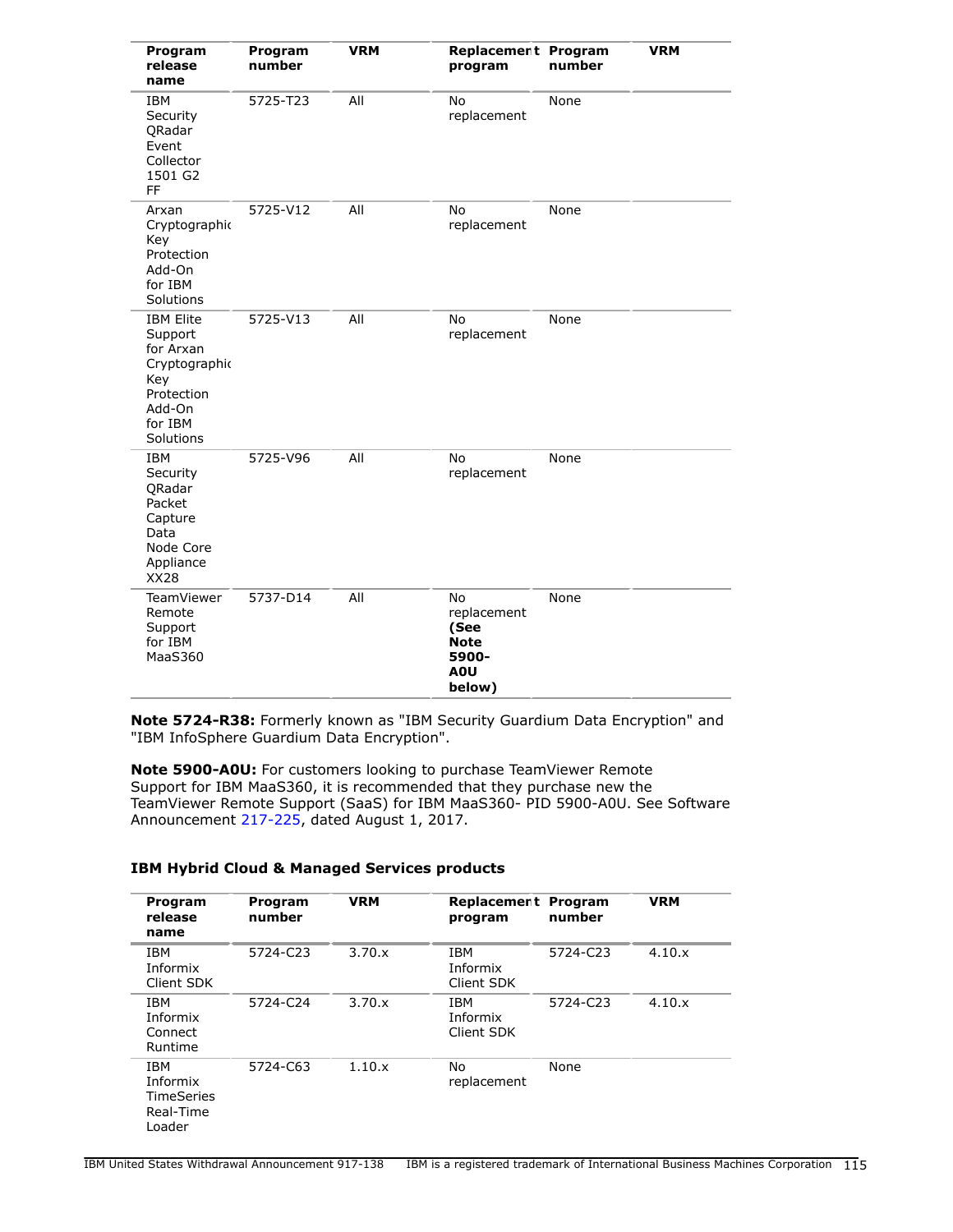| Program<br>release<br>name                                                                                | Program<br>number | <b>VRM</b>                | Replacement Program<br>program                                                                                                   | number   | <b>VRM</b> |
|-----------------------------------------------------------------------------------------------------------|-------------------|---------------------------|----------------------------------------------------------------------------------------------------------------------------------|----------|------------|
| IBM<br>RATIONAL<br>REQUISITEPRO                                                                           | 5724-G39          | 7.1.3,<br>7.1.4           | No<br>replacement                                                                                                                | None     |            |
| IBM<br>Rational<br>Software<br>Architect<br>for<br>WebSphere<br>Software                                  | 5724-170          | 9.0.x                     | IBM<br>Rational<br>Software<br>Architect<br>for<br>WebSphere<br>Software                                                         | 5724-170 | 9.1.x      |
| <b>IBM</b><br>WebSphere<br>Enterprise<br>Service<br>Bus for<br>Multiplatforms                             | 5724-182          | 7.5.x                     | <b>IBM</b><br><b>Business</b><br>Process<br>Manager<br>Enterprise<br>Service<br>Bus (See<br><b>Note</b><br><b>WESB</b><br>below) | 5737-E82 | 8.6        |
| IBM<br>Integration<br>Bus                                                                                 | 5724-J05          | 9.0.x                     | <b>IBM</b><br>Integration<br>Bus                                                                                                 | 5724-J05 | 10.0.x     |
| Rational<br>Application<br>Developer<br>for<br>WebSphere<br>Software                                      | 5724-J19          | 7.0.0,<br>7.5.4,<br>9.0.x | <b>IBM</b><br>Rational<br>Application<br>Developer<br>for<br>WebSphere<br>Software                                               | 5724-J19 | 9.1.x      |
| <b>IBM Tivoli</b><br>Netcool<br>Impact                                                                    | 5724-S43          | 6.1.x                     | <b>IBM Tivoli</b><br>Netcool<br>Impact                                                                                           | 5724-S43 | 7.1.x      |
| <b>IBM Tivoli</b><br>Netcool/<br><b>OMNIbus</b>                                                           | 5724-S44          | 7.4.x                     | <b>IBM Tivoli</b><br>Netcool/<br><b>OMNIbus</b>                                                                                  | 5724-S44 | 8.1.x      |
| <b>IBM Tivoli</b><br>Network<br>Manager<br>IP Edition                                                     | 5724-S45          | 3.9.x,<br>4.1.x           | <b>IBM Tivoli</b><br>Network<br>Manager<br>IP Edition                                                                            | 5724-S45 | 4.2        |
| <b>IBM Tivoli</b><br>Composite<br>Application<br>Manager<br>for<br>Transactions<br>for Client<br>Response | 5724-S79          | 7.3.x                     | No<br>replacement                                                                                                                | None     |            |
| <b>IBM</b><br>Banking<br>Process<br>and<br>Service<br>Models                                              | 5724-V40          | 8.6.x,<br>8.8.x           | <b>IBM</b><br>Banking<br>Process<br>and<br>Service<br>Models                                                                     | 5724-V40 | 8.9.0      |
| <b>IBM</b><br>Insurance<br>Information<br>Warehouse                                                       | 5724-V43          | 8.6.x,<br>8.8.x           | <b>IBM</b><br>Insurance<br>Information<br>Warehouse                                                                              | 5724-V43 | 8.9.0      |
| <b>IBM</b><br>Content<br>Collector                                                                        | 5724-V57          | 3.0.x                     | <b>IBM</b><br>Content<br>Collector                                                                                               | 5724-V57 | 4.0        |
| <b>IBM</b><br>Netcool<br>Network<br>Management                                                            | 5724-W11          | 8.3.x,<br>9.2.x           | <b>IBM</b><br>Netcool<br>Network<br>Management                                                                                   | 5724-W11 | 9.3.x      |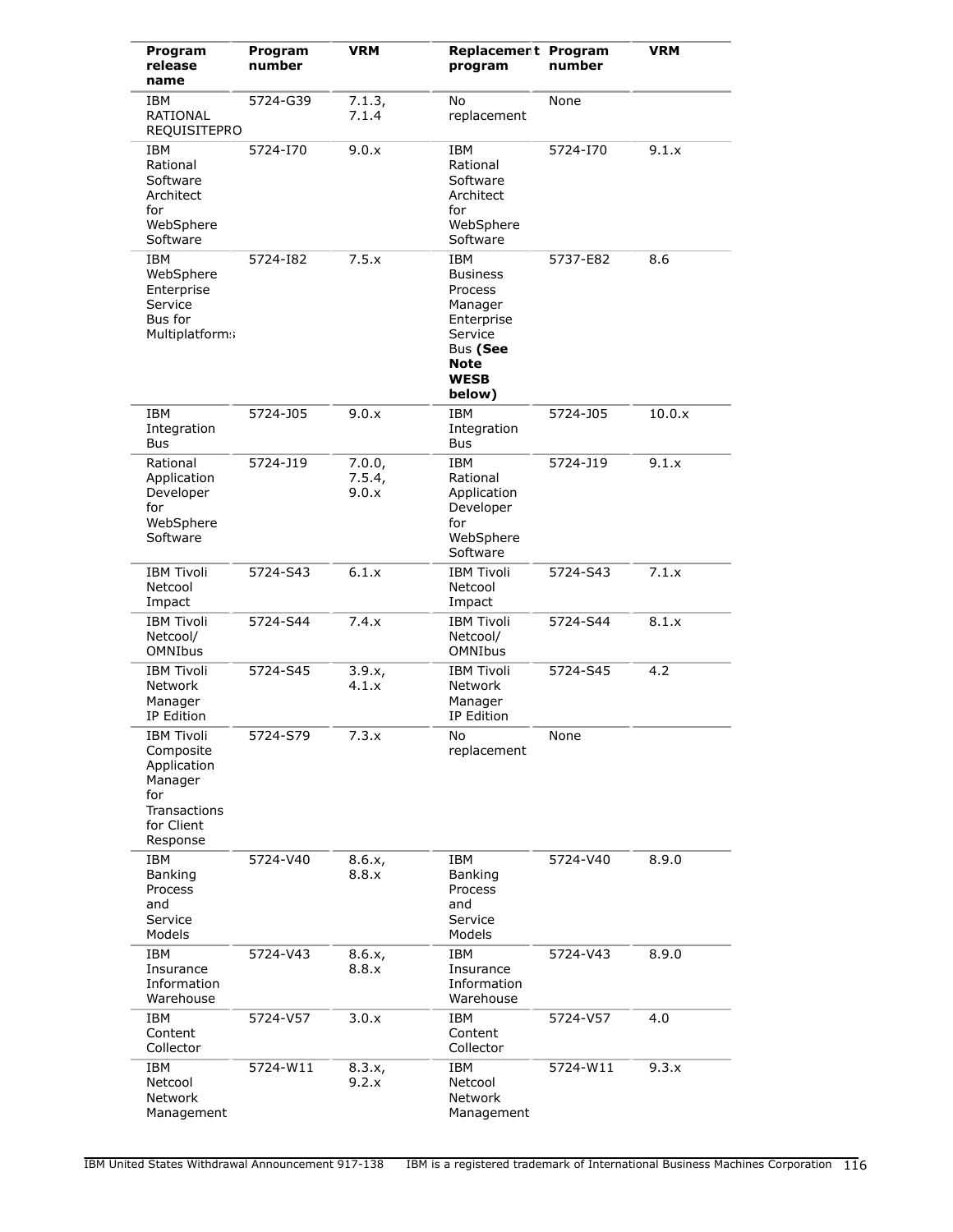| Program<br>release<br>name                                                | Program<br>number | <b>VRM</b>                                                | Replacement Program<br>program                                            | number   | <b>VRM</b> |
|---------------------------------------------------------------------------|-------------------|-----------------------------------------------------------|---------------------------------------------------------------------------|----------|------------|
| <b>IBM</b><br>Cognos<br>Analysis<br>for<br>Microsoft<br>Excel             | 5724-W22          | 10.2.0,<br>10.2.2                                         | No<br>replacement                                                         | None     |            |
| <b>IBM</b><br>Cognos<br>Controller                                        | 5724-W24          | 10.2.x                                                    | <b>IBM</b><br>Cognos<br>Controller                                        | 5724-W24 | 10.3.x     |
| <b>IBM</b><br>Cognos<br><b>TMI</b>                                        | 5724-W49          | 10.2.0<br>(See<br>Note<br>5724-<br><b>W49-A</b><br>below) | <b>IBM</b><br>Planning<br>Analytics<br>Local                              | 5737-B03 | 2.0.2      |
| IBM<br>Cognos<br><b>TMI</b>                                               | 5724-W49          | 10.2.2<br>(See<br>Note<br>5724-<br><b>W49-B</b><br>below) | IBM<br>Planning<br>Analytics<br>Local                                     | 5737-B03 | 2.0.2      |
| <b>IBM Tivoli</b><br>Netcool<br>Performance<br>Manager                    | 5724-W86          | 1.3.x                                                     | <b>IBM Tivoli</b><br>Netcool<br>Performance<br>Manager                    | 5724-W86 | 1.4.x      |
| <b>IBM</b><br>Informix<br>Warehouse                                       | 5724-W92          | 11.50                                                     | No<br>replacement                                                         | None     |            |
| <b>IBM</b><br>Banking<br>and<br>Financial<br>Markets<br>Data<br>Warehouse | 5724-X87          | 8.6.x,<br>8.8.x                                           | IBM<br>Banking<br>and<br>Financial<br>Markets<br>Data<br>Warehouse        | 5724-X87 | 8.9.0      |
| <b>IBM ILOG</b><br><b>ODM</b><br>Enterprise                               | 5724-Y04          | 3.6.x,<br>3.7.x,<br>3.8.x                                 | IBM<br>Decision<br>Optimization<br>Center                                 | 5724-Y04 | 3.9.x      |
| <b>IBM</b><br>Rational<br>Insight                                         | 5724-Y05          | All                                                       | No<br>replacement                                                         | None     |            |
| IBM<br>Cognos<br>Express                                                  | 5724-Y13          | 10.2.0,<br>10.2.1,<br>10.2.2                              | No<br>replacement                                                         | None     |            |
| <b>IBM Tivoli</b><br>Netcool<br>Performance<br>Flow<br>Analyzer           | 5724-Y97          |                                                           | No<br>replacement<br>(See<br><b>Note</b><br>5724-<br><b>Y97</b><br>below) | None     |            |
| IBM<br>Informix<br>Express<br>Edition                                     | 5724-Z04          | 11.70                                                     | <b>IBM</b><br>Informix<br>Express<br>Edition                              | 5724-Z04 | 12.10      |
| <b>IBM CPLEX</b><br>Optimization<br>Studio                                | 5725-A06          | 12.5.x,<br>12.6.x                                         | IBM<br><b>CPLEX</b><br>Optimization<br>Studio                             | 5725-A06 | 12.7.x     |
| Rational<br>Software<br>Architect                                         | 5725-A30          | 9.0.x                                                     | Rational<br>Software<br>Architect                                         | 5725-A30 | 9.1.x      |
| <b>IBM</b><br>Informix<br>Ultimate                                        | 5725-A39          | 11.70                                                     | IBM<br>Informix<br>Enterprise                                             | 5725-A39 | 12.10      |

IBM United States Withdrawal Announcement 917-138 IBM is a registered trademark of International Business Machines Corporation 117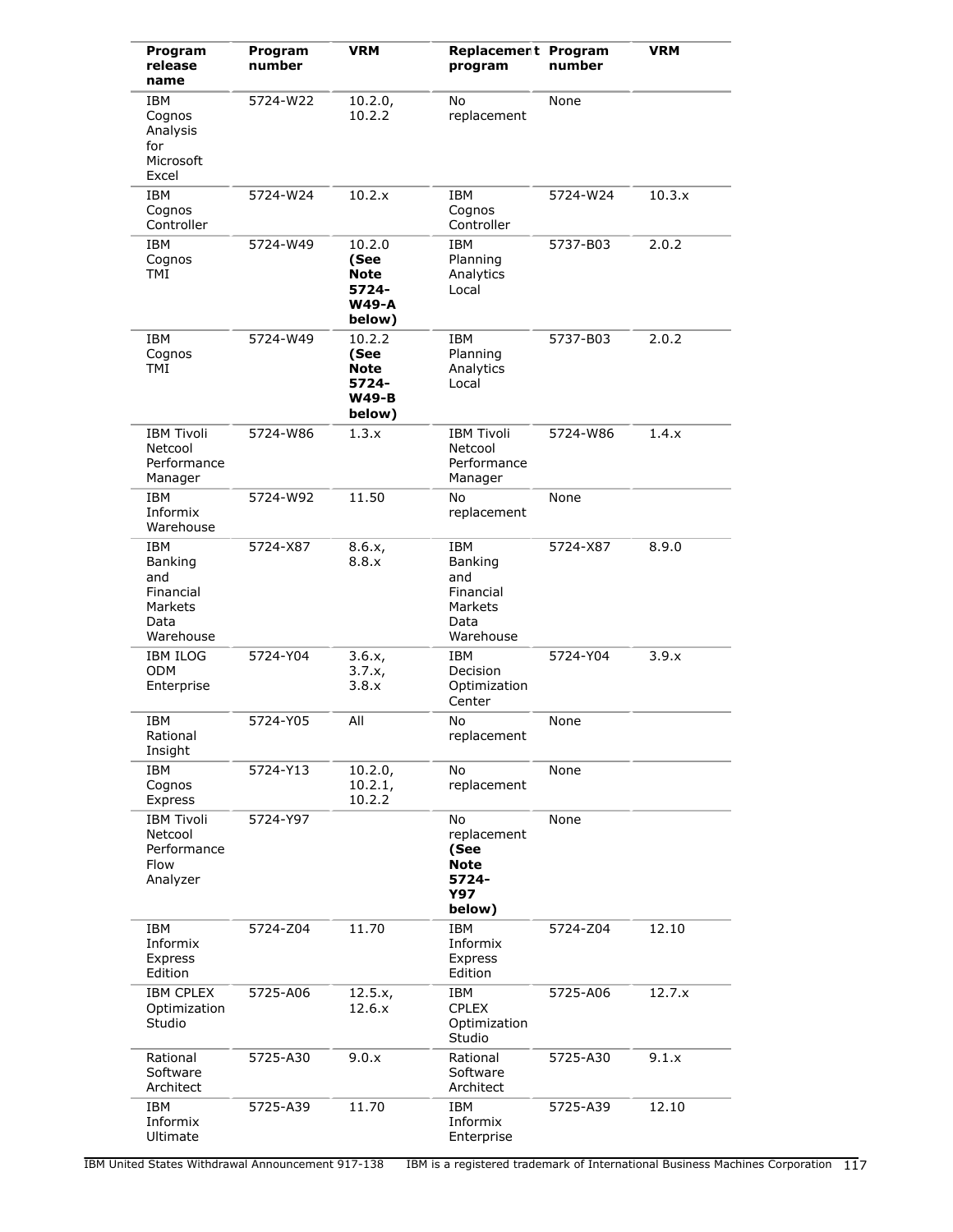| Program<br>release<br>name                                                                         | Program<br>number | <b>VRM</b>      | Replacement Program<br>program                                                    | number   | <b>VRM</b> |
|----------------------------------------------------------------------------------------------------|-------------------|-----------------|-----------------------------------------------------------------------------------|----------|------------|
| Edition<br>(Informix<br>Enterprise)                                                                |                   |                 |                                                                                   |          |            |
| <b>IBM</b><br>Informix<br>Growth<br>Edition<br>(Informix<br>Workgroup)                             | 5725-A40          | 11.70           | IBM<br>Informix<br>Workgroup                                                      | 5725-A40 | 12.10      |
| <b>IBM</b><br>Informix<br>Choice<br>Edition                                                        | 5725-B41          | 11.50.x         | <b>IBM</b><br>Informix<br>Workgroup                                               | 5725-A40 | 12.10      |
| IBM<br>Content<br>Collector<br>for SAP<br>Applications                                             | 5725-B46          | 3.0.x           | <b>IBM</b><br>Content<br>Collector<br>for SAP<br>Applications                     | 5725-B46 | 4.0        |
| <b>IBM</b><br>Operational<br>Decision<br>Manager                                                   | 5725-B69          | 7.5.x,<br>8.5.x | <b>IBM</b><br>Operational<br>Decision<br>Manager                                  | 5725-B69 | 8.9.x      |
| <b>IBM</b><br>Banking<br>and<br>Financial<br>Markets<br>Industry<br>Models                         | 5725-C82          | 8.6.x,<br>8.8.x | <b>IBM</b><br><b>Banking</b><br>and<br>Financial<br>Markets<br>Industry<br>Models | 5725-C82 | 8.9.0      |
| <b>IBM</b><br>Informix<br>Ultimate<br>Warehouse<br>Edition<br>(Informix<br>Advanced<br>Enterprise) | 5725-D14          | 11.70           | <b>IBM</b><br>Informix<br>Advanced<br>Enterprise                                  | 5725-D14 | 12.10      |
| IBM<br><b>CONTROL</b><br><b>DESK</b>                                                               | 5725-E24          | 7.5.x           | IBM<br><b>CONTROL</b><br><b>DESK</b>                                              | 5725-E24 | 7.6        |
| <b>IBM</b><br>Netezza<br>1000-3<br>with NA<br>Power                                                | 5725-E46          | All             | No<br>replacement                                                                 | None     |            |
| <b>IBM</b><br>Netezza<br>1000-3<br>with<br>European<br>Power                                       | 5725-E47          | All             | No<br>replacement                                                                 | None     |            |
| IBM<br>Netezza<br>1000-6                                                                           | 5725-E48          | All             | No<br>replacement                                                                 | None     |            |
| <b>IBM</b><br>Netezza<br>1000-12                                                                   | 5725-E49          | All             | No<br>replacement                                                                 | None     |            |
| <b>IBM</b><br>Netezza<br>$1000 - 18$                                                               | 5725-E50          | All             | No<br>replacement                                                                 | None     |            |
| <b>IBM</b><br>Netezza<br>1000-24                                                                   | 5725-E51          | All             | No<br>replacement                                                                 | None     |            |
| IBM<br>Netezza<br>1000-36                                                                          | 5725-E52          | All             | No<br>replacement                                                                 | None     |            |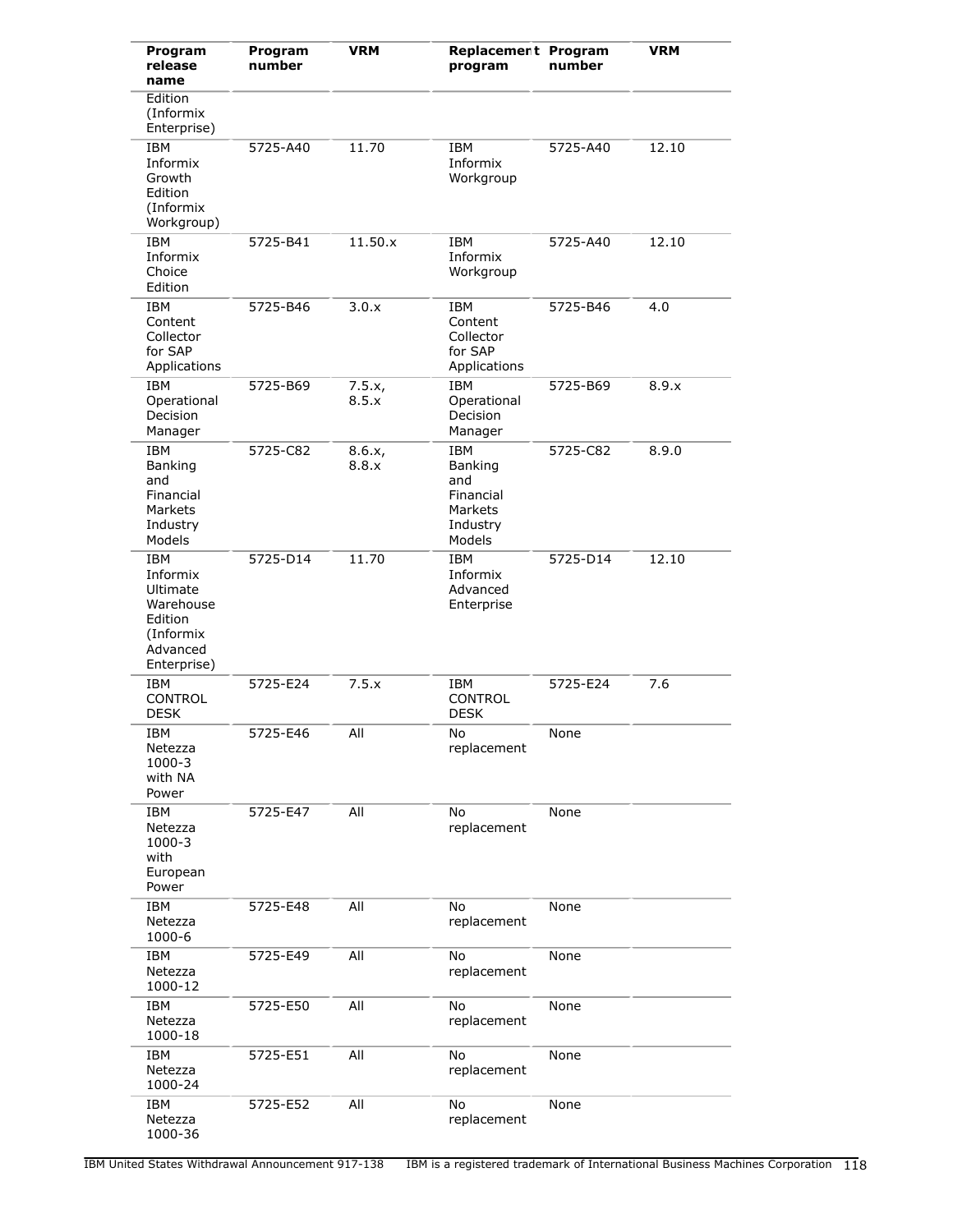| Program<br>release<br>name                                                                           | Program<br>number | <b>VRM</b>                   | Replacement Program<br>program                                       | number   | <b>VRM</b> |
|------------------------------------------------------------------------------------------------------|-------------------|------------------------------|----------------------------------------------------------------------|----------|------------|
| IBM<br>Netezza<br>1000-48                                                                            | 5725-E53          | All                          | No<br>replacement                                                    | None     |            |
| IBM<br>Netezza<br>1000-72                                                                            | 5725-E54          | All                          | No<br>replacement                                                    | None     |            |
| IBM<br>Netezza<br>1000-120                                                                           | 5725-E55          | All                          | No<br>replacement                                                    | None     |            |
| <b>IBM</b><br>Netezza<br>$100 - 1$                                                                   | 5725-E90          | All                          | No<br>replacement                                                    | None     |            |
| <b>IBM</b><br>PureApplication<br>System<br>W1700                                                     | 5725-F46          | All                          | No<br>replacement<br>(See<br><b>Note</b><br><b>PureApp</b><br>below) | None     |            |
| <b>IBM Tivoli</b><br>Netcool<br>Configuration<br>Manager                                             | 5725-F56          | 6.3.x,<br>6.4.0,<br>6.4.1    | <b>IBM Tivoli</b><br>Netcool<br>Configuration<br>Manager             | 5725-F56 | 6.4.2      |
| <b>IBM</b><br>Informix<br>Growth<br>Warehouse<br>Edition<br>(Informix<br>Advanced<br>Workgroup)      | 5725-F59          | 11.70                        | <b>IBM</b><br>Informix<br>Advanced<br>Workgroup                      | 5725-F59 | 12.10      |
| <b>IBM</b><br>Cognos<br>Insight                                                                      | 5725-F64          | 10.2.0,<br>10.2.1,<br>10.2.2 | No<br>replacement                                                    | None     |            |
| IBM<br>PureApplication<br>System<br>W1500                                                            | 5725-G32          | All                          | No<br>replacement<br>(See<br><b>Note</b><br><b>PureApp</b><br>below) | None     |            |
| IBM<br>Rational<br>Test<br>Workbench                                                                 | 5725-G79          | All                          | No<br>replacement                                                    | None     |            |
| IBM<br>SmartCloud<br>Orchestrator                                                                    | 5725-H28          | 2.3.x                        | IBM<br>SmartCloud<br>Orchestrator                                    | 5725-H28 | 2.5        |
| <b>IBM</b><br>PureData<br>System for<br>Analytics<br>N2001-005                                       | 5725-126          | All                          | No<br>replacement                                                    | None     |            |
| <b>IBM</b><br>PureData<br>System for<br>Analytics<br>N2001-010                                       | 5725-127          | All                          | No<br>replacement                                                    | None     |            |
| <b>IBM</b><br>PureData<br>System for<br>Analytics<br>N2001-010<br>with 3-<br>Phase<br>Delta<br>Power | 5725-I28          | All                          | No<br>replacement                                                    | None     |            |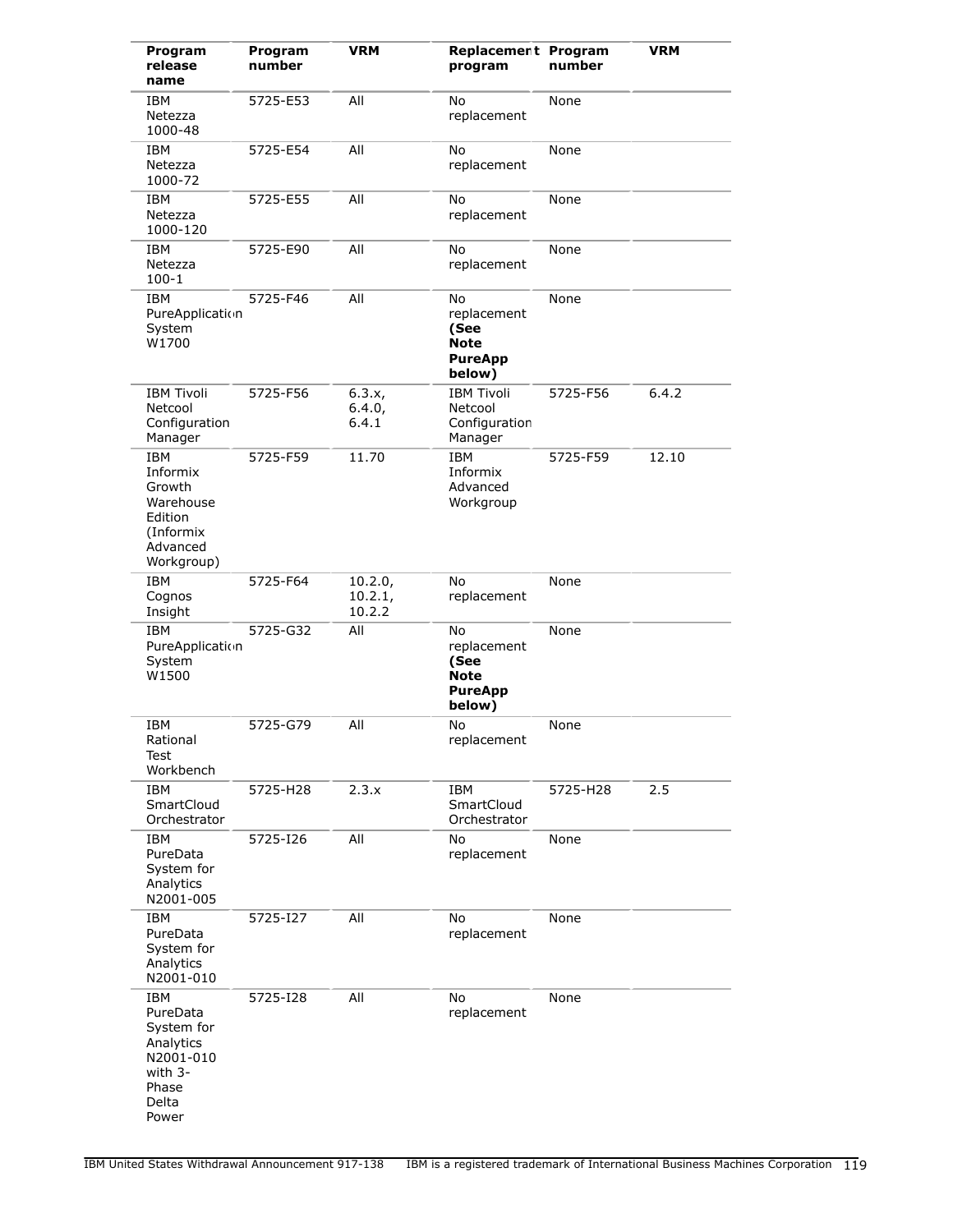| Program<br>release<br>name                                                                           | Program<br>number | <b>VRM</b>      | Replacement Program<br>program                                                                                     | number   | <b>VRM</b> |
|------------------------------------------------------------------------------------------------------|-------------------|-----------------|--------------------------------------------------------------------------------------------------------------------|----------|------------|
| <b>IBM</b><br>PureData<br>System for<br>Analytics<br>N2001-020                                       | 5725-129          | All             | No<br>replacement                                                                                                  | None     |            |
| <b>IBM</b><br>PureData<br>System for<br>Analytics<br>N2001-020<br>with 3-<br>Phase<br>Delta<br>Power | 5725-130          | All             | No<br>replacement                                                                                                  | None     |            |
| <b>IBM</b><br>PureData<br>System for<br>Analytics<br>N2001-040                                       | 5725-131          | All             | No<br>replacement                                                                                                  | None     |            |
| <b>IBM</b><br>PureData<br>System for<br>Analytics<br>N2001-040<br>with 3-<br>Phase<br>Delta<br>Power | 5725-132          | All             | No<br>replacement                                                                                                  | None     |            |
| <b>IBM</b><br>Unified<br>Data<br>Model for<br>Healthcare                                             | 5725-148          | 8.8.x,<br>9.1.x | IBM<br>Unified<br>Data<br>Model for<br>Healthcare                                                                  | 5725-148 | 9.2.0      |
| <b>IBM</b><br>WebSphere<br>DataPower<br>Service<br>Gateway<br><b>XG45</b><br>Virtual<br>Edition      | 5725-J90          | 7.1.x,<br>7.2.x | IBM<br>WebSphere<br>DataPower<br>Service<br>Gateway<br><b>XG45</b><br>Virtual<br>Edition                           | 5725-J90 | 7.6        |
| IBM<br>WebSphere<br>DataPower<br>Integration<br>Appliance<br>XI52<br>Virtual<br>Edition              | 5725-J91          | 7.1.x,<br>7.2.x | IBM<br>WebSphere<br>DataPower<br>Integration<br>Appliance<br>XI52<br>Virtual<br>Edition                            | 5725-J91 | 7.6        |
| <b>IBM</b><br>SmartCloud<br>Analytics                                                                | 5725-K26          | 1.2.x           | <b>IBM</b><br>Operations<br>Analytics<br>(See<br>Note<br>5725-<br>K26 (c)<br>below)                                | 5725-K26 | 1.3        |
| <b>IBM</b><br>Operations<br>Analytics                                                                | 5725-K26          | 1.3.x           | <b>IBM</b><br>Operations<br>Analytics<br>(See<br>Note<br>5725-<br>K26(b)<br>below)<br>(See<br><b>Note</b><br>5725- | 5725-K26 | 1.3        |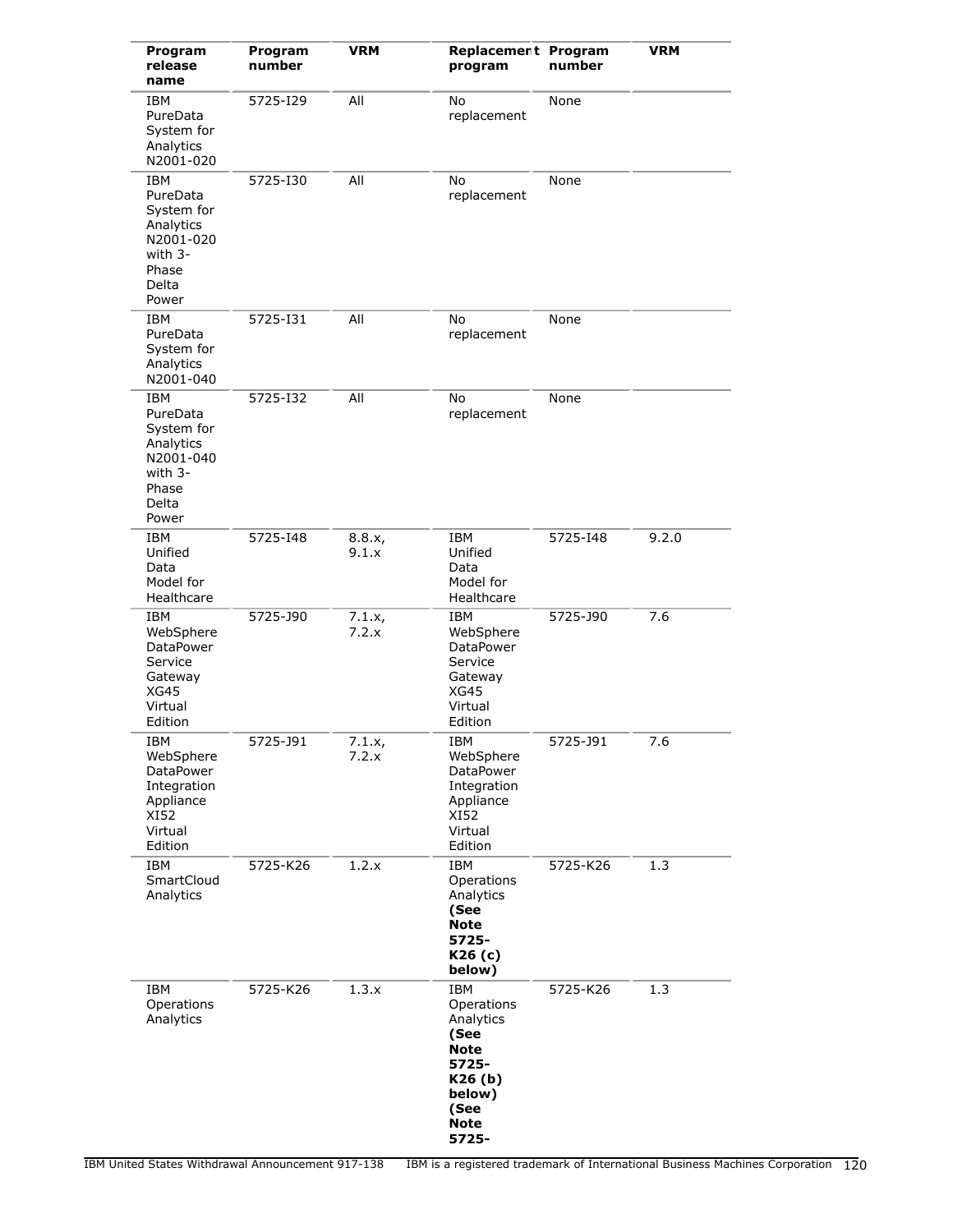| Program<br>release<br>name                                                                               | Program<br>number | <b>VRM</b>      | Replacement Program<br>program                                                               | number   | <b>VRM</b> |
|----------------------------------------------------------------------------------------------------------|-------------------|-----------------|----------------------------------------------------------------------------------------------|----------|------------|
|                                                                                                          |                   |                 | K26(c)<br>below)                                                                             |          |            |
| IBM<br>WebSphere<br>DataPower<br>Service<br>Gateway<br>XG45                                              | 5725-K50          | 7.1.x,<br>7.2.x | <b>IBM</b><br>WebSphere<br>DataPower<br>Service<br>Gateway<br><b>XG45</b>                    | 5725-K50 | 7.6        |
| Software<br>Options<br>for IBM<br>WebSphere<br><b>DataPower</b><br>Service<br>Gateway<br>XG45            | 5725-K51          | 7.1.x,<br>7.2.x | Software<br>Options<br>for IBM<br>WebSphere<br>DataPower<br>Service<br>Gateway<br>XG45       | 5725-K51 | 7.6        |
| <b>IBM</b><br>WebSphere<br>DataPower<br>Integration<br>Appliance<br>XI52                                 | 5725-K52          | 7.1.x,<br>7.2.x | <b>IBM</b><br>WebSphere<br><b>DataPower</b><br>Integration<br>Appliance<br>XI52              | 5725-K52 | 7.6        |
| Software<br>Options<br>for IBM<br>WebSphere<br><b>DataPower</b><br>Integration<br>Appliance<br>XI52      | 5725-K53          | 7.1.x,<br>7.2.x | Software<br>Options<br>for IBM<br>WebSphere<br>DataPower<br>Integration<br>Appliance<br>XI52 | 5725-K53 | 7.6        |
| IBM<br>WebSphere<br><b>DataPower</b><br>B <sub>2</sub> B<br>Appliance<br>XB62                            | 5725-K54          | 7.1.x,<br>7.2.x | <b>IBM</b><br>WebSphere<br>DataPower<br>B <sub>2</sub> B<br>Appliance<br>XB62                | 5725-K54 | 7.6        |
| Software<br>Options<br>for IBM<br>WebSphere<br><b>DataPower</b><br>B <sub>2</sub> B<br>Appliance<br>XB62 | 5725-K55          | 7.1.x,<br>7.2.x | Software<br>Options<br>for IBM<br>WebSphere<br><b>DataPower</b><br>B2B<br>Appliance<br>XB62  | 5725-K55 | 7.6        |
| <b>IBM</b><br>PureData<br>System for<br>Analytics<br>N1001-002<br>with NA<br>Power                       | 5725-K82          | All             | No<br>replacement                                                                            | None     |            |
| <b>IBM</b><br>PureData<br>System for<br>Analytics<br>N1001-005                                           | 5725-K83          | All             | No<br>replacement                                                                            | None     |            |
| <b>IBM</b><br>PureData<br>System for<br>Analytics<br>N1001-010                                           | 5725-K84          | All             | No<br>replacement                                                                            | None     |            |
| <b>IBM</b><br>PureData<br>System for<br>Analytics<br>N1001-015                                           | 5725-K85          | All             | No<br>replacement                                                                            | None     |            |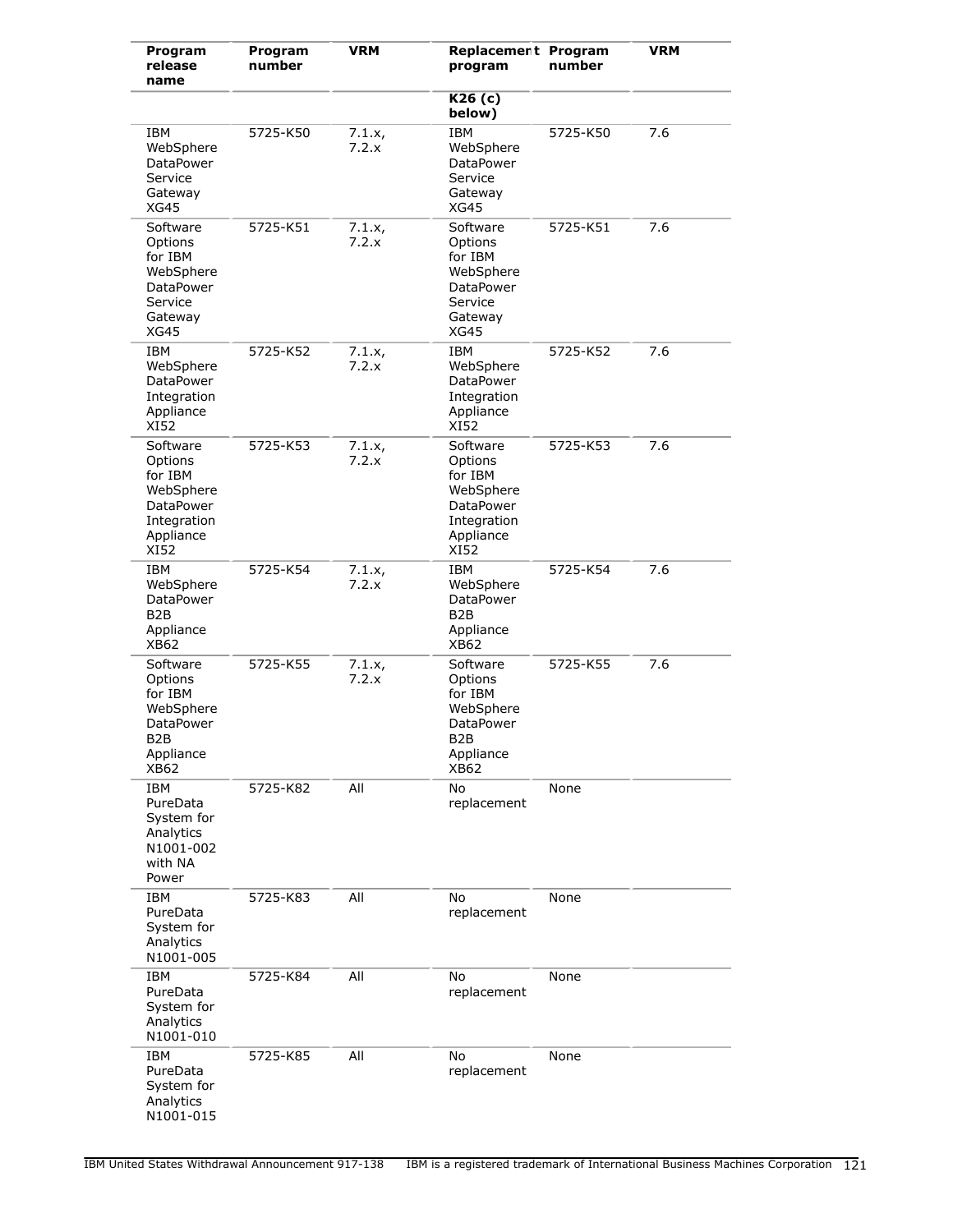| Program<br>release<br>name                                                           | Program<br>number | <b>VRM</b> | Replacement Program<br>program     | number   | <b>VRM</b> |
|--------------------------------------------------------------------------------------|-------------------|------------|------------------------------------|----------|------------|
| IBM<br>PureData<br>System for<br>Analytics<br>N1001-020                              | 5725-K86          | All        | No<br>replacement                  | None     |            |
| IBM<br>PureData<br>System for<br>Analytics<br>N1001-030                              | 5725-K87          | All        | No<br>replacement                  | None     |            |
| <b>IBM</b><br>PureData<br>System for<br>Analytics<br>N1001-040                       | 5725-K88          | All        | No<br>replacement                  | None     |            |
| IBM<br>PureData<br>System for<br>Analytics<br>N1001-060                              | 5725-K89          | All        | No<br>replacement                  | None     |            |
| <b>IBM</b><br>PureData<br>System for<br>Analytics<br>N1001-080                       | 5725-K90          | All        | No<br>replacement                  | None     |            |
| IBM<br>PureData<br>System for<br>Analytics<br>N1001-100                              | 5725-K91          | All        | No<br>replacement                  | None     |            |
| <b>IBM</b><br>Netezza<br>$100 - 1$                                                   | 5725-K92          | All        | No<br>replacement                  | None     |            |
| IBM<br>PureData<br>System for<br>Analytics<br>N1001-002<br>with<br>European<br>Power | 5725-L23          | All        | No<br>replacement                  | None     |            |
| IBM API<br>Management                                                                | 5725-L30          | 3.x, 4.x   | IBM API<br>$Connect^{\textsc{TM}}$ | 5725-Z22 | 5.0        |
| <b>IBM</b><br>Encryption<br>Pattern for<br>SPxBitFiler                               | 5725-L53          | All        | No<br>replacement                  | None     |            |
| <b>IBM</b><br>PureData<br>System for<br>Analytics<br>N2002-002                       | 5725-N24          | All        | No<br>replacement                  | None     |            |
| <b>IBM</b><br>PureData<br>System for<br>Analytics<br>N2002-005                       | 5725-N25          | All        | No<br>replacement                  | None     |            |
| <b>IBM</b><br>PureData<br>System for<br>Analytics<br>N2002-010                       | 5725-N26          | All        | No<br>replacement                  | None     |            |
| <b>IBM</b><br>PureData<br>System for                                                 | 5725-N27          | All        | No<br>replacement                  | None     |            |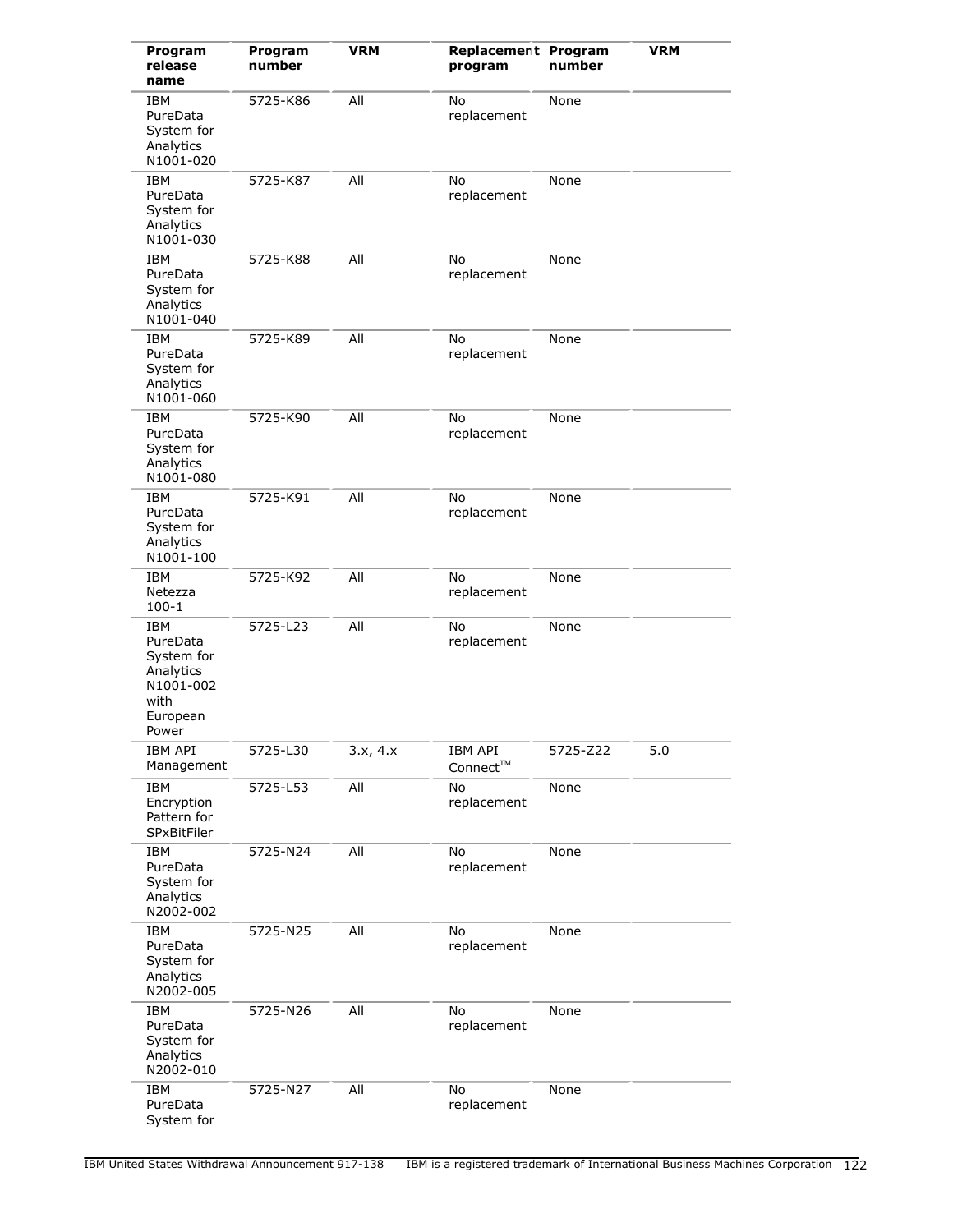| Program<br>release<br>name                                      | Program<br>number | <b>VRM</b>                | Replacement Program<br>program                                    | number   | <b>VRM</b> |
|-----------------------------------------------------------------|-------------------|---------------------------|-------------------------------------------------------------------|----------|------------|
| Analytics<br>N2002-020                                          |                   |                           |                                                                   |          |            |
| <b>IBM</b><br>PureData<br>System for<br>Analytics<br>N2002-040  | 5725-N28          | All                       | No<br>replacement                                                 | None     |            |
| <b>IBM</b><br>Netcool<br>Operations<br>Insight                  | 5725-Q09          | 1.2.x,<br>1.3.x           | <b>IBM</b><br>Netcool<br>Operations<br>Insight                    | 5725-Q09 | 1.4        |
| <b>IBM</b><br>PureApplication<br>Software                       | 5725-Q52          | 2.2.0,<br>2.2.1,<br>2.2.2 | <b>IBM</b><br>PureApplication<br>Software                         | 5725-Q52 | 2.2.3      |
| <b>IBM</b><br>Performance<br>Management<br>Suite                | 5725-R33          | 10.2.0,<br>10.2.2         | No<br>replacement                                                 | None     |            |
| <b>IBM</b><br><b>DataPower</b><br>Gateway                       | 5725-T06          | 7.1.x,<br>7.2.x           | <b>IBM</b><br><b>DataPower</b><br>Gateway                         | 5725-T06 | 7.6        |
| Software<br>Options<br>for IBM<br><b>DataPower</b><br>Gateway   | 5725-T07          | 7.1.x<br>7.2.x            | Software<br>Options<br>for IBM<br><b>DataPower</b><br>Gateway     | 5725-T07 | 7.6        |
| <b>IBM</b><br><b>DataPower</b><br>Gateway<br>Virtual<br>Edition | 5725-T09          | 7.1.x<br>7.2.x            | <b>IBM</b><br><b>DataPower</b><br>Gateway<br>Virtual<br>Edition   | 5725-T09 | 7.6        |
| <b>IBM Data</b><br>Model for<br>Energy<br>and<br>Utilities      | 5725-V33          | 1.x.x,<br>2.1.x           | <b>IBM Data</b><br>Model for<br>Energy<br>and<br><b>Utilities</b> | 5725-V33 | 3.0.0      |
| <b>IBM</b><br>Informix<br>server<br>administrator<br>1.60.x     | N/A               | 1.60.x                    | No<br>replacement                                                 | None     |            |

**Note PureApp:** No direct replacements available. Contact your IBM representative for more information.

**Note WESB:** In the previously announced Software Withdrawal [914-053,](http://www.ibm.com/common/ssi/cgi-bin/ssialias?infotype=an&subtype=ca&appname=gpateam&supplier=897&letternum=ENUS914-053) dated March 11, 2014, replacement option for the withdrawn IBM WebSphere Enterprise Service Bus (WESB) product will be altered for WESB customers under active Service and Support. These customers will receive automatic entitlement to the replacement product (1 PVU: 1 PVU) as shown. Contact your Sales representative or Business Partner for more information.

**Note 5724-W49-A:** Clients are advised to upgrade at their earliest convenience to IBM Planning Analytics Local V2.0.2, or later. Service Extensions on IBM Cognos TM1 V10.2.0 beyond the announced End of Support (EoS) date will not be available. Continuing Support beyond the announced EoS date, offering Q&A support plus access to pre-EoS product updates only -- but no new code updates -- will be available for IBM Cognos TM1 V10.2.0 to clients who maintain a valid subscription and support agreement for IBM Planning Analytics Local.

**Note 5724-W49-B:** Clients are advised to upgrade at their earliest convenience to IBM Planning Analytics Local V2.0.2, or later. Service Extensions for IBM Cognos TM1 V10.2.2, offering on-going support and critical defect fixes, will be available for a fee for up to 3 years beyond the announced End of Support (EoS) date. Continuing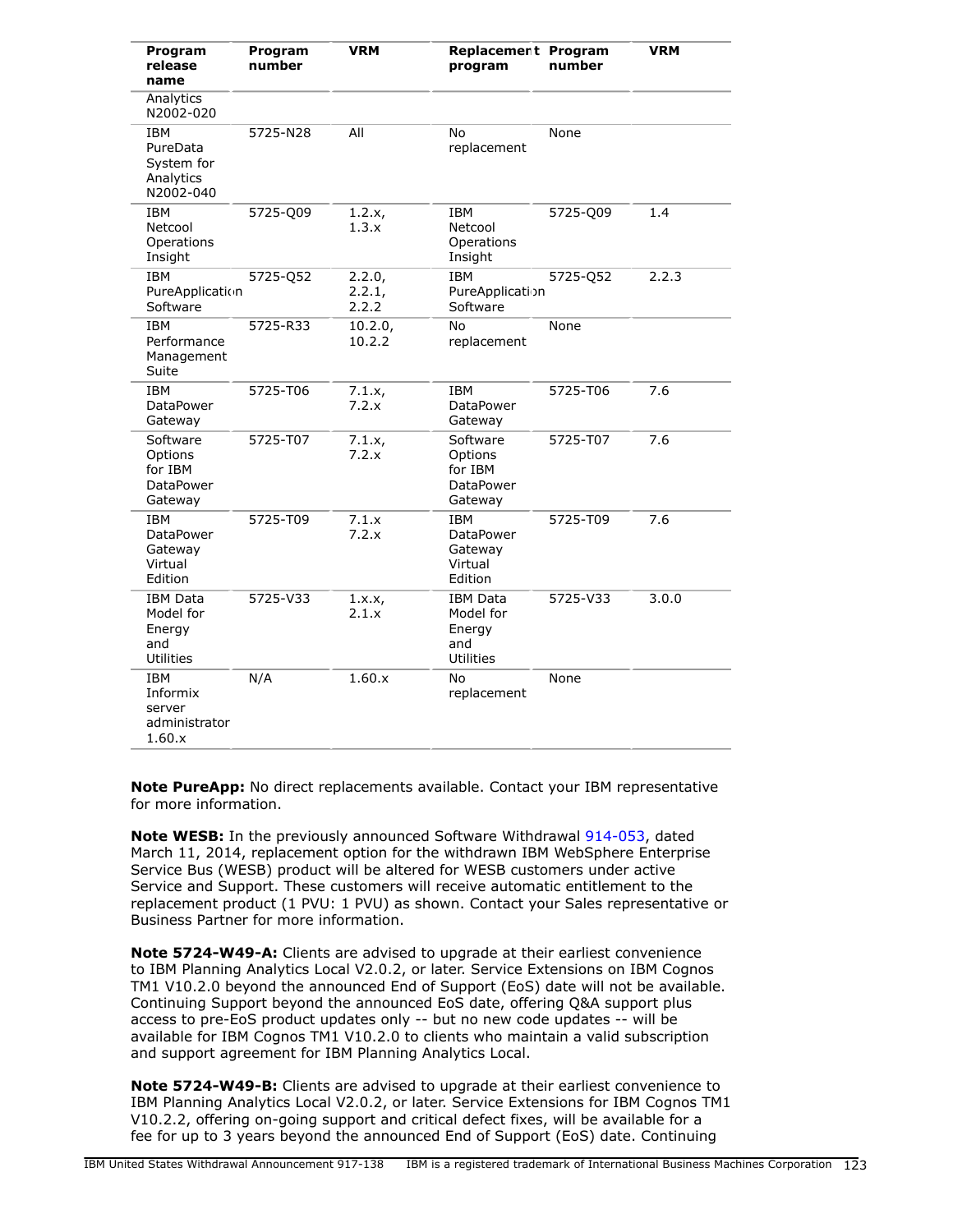Support beyond the announced EoS date, offering Q&A support plus access to pre-EoS product updates only -- but no new code updates -- will be available for IBM Cognos TM1 V10.2.2 to clients who maintain a valid subscription and support agreement for IBM Planning Analytics Local.

**Note 5725-K26 (b):** Withdrawal from marketing of legacy ingestion based parts only. Device based parts remain. See the replacement section for new revised entitlement mapping information.

**Note 5725-K26 (c):** For replacement, customers should move to the device based entitlements for IBM Operations Analytics (5725-K26). Entitlement exchanges are available if requested. For additional information, see Software Announcement [217-191](http://www.ibm.com/common/ssi/cgi-bin/ssialias?infotype=an&subtype=ca&appname=gpateam&supplier=897&letternum=ENUS217-191), dated May 2, 2017, and contact IBM sales.

| Program<br>release<br>name                                                        | Program<br>number | <b>VRM</b>      | <b>Replacement Program</b><br>program                                             | number   | <b>VRM</b> |
|-----------------------------------------------------------------------------------|-------------------|-----------------|-----------------------------------------------------------------------------------|----------|------------|
| <b>IBM</b><br>Financial<br>Transaction<br>Mgr for<br>Multiplatform:               | 5725-F79          | 2.1.x           | <b>IBM</b><br>Financial<br>Transaction<br>Mgr for<br>Multiplatforms               | 5725-F79 | 3.0.x      |
| <b>IBM Algo</b><br>One                                                            | 5725-H42          | 5.x.x           | No<br>replacement<br>(See<br><b>Note</b><br>5725-<br>H42<br>below)                | None     |            |
| <b>IBM Algo</b><br>Audit and<br>Compliance                                        | 5725-H47          | 2.1.x,<br>2.2.x | No<br>replacement                                                                 | None     |            |
| <b>IBM Algo</b><br>Reporting<br>for<br>Solvency<br>$_{II}$                        | 5725-L65          | 1.1.0           | No<br>replacement                                                                 | None     |            |
| <b>IBM</b><br>Financial<br>Transaction<br>Mgr for<br><b>SEPA</b><br>Services      | 5725-S74          | 2.1.x           | <b>IBM</b><br>Financial<br>Transaction<br>Mgr for<br><b>SEPA</b><br>Services      | 5725-S74 | 3.0.x      |
| <b>IBM</b><br>Financial<br>Transaction<br>Mgr for<br>Corp<br>Paymt<br><b>Svcs</b> | 5725-S75          | 2.1.x           | <b>IBM</b><br>Financial<br>Transaction<br>Mgr for<br>Corp<br>Paymt<br><b>Svcs</b> | 5725-S75 | 3.0.x      |
| <b>IBM</b><br>Financial<br>Transaction<br>Mgr for UK<br>Payments<br>Integ         | 5725-S78          | 2.1.x           | <b>IBM</b><br>Financial<br>Transaction<br>Mgr for UK<br>Payments<br>Integ         | 5725-S78 | 3.0.x      |

### **IBM Industry Platforms products**

**Note 5725-H42:** The IBM Algo One Buy Side Capital Workflow Manager Add-on will no longer be supported after the EOS effective date that will be announced at least 12 months prior to the effective date.

#### **IBM Z products**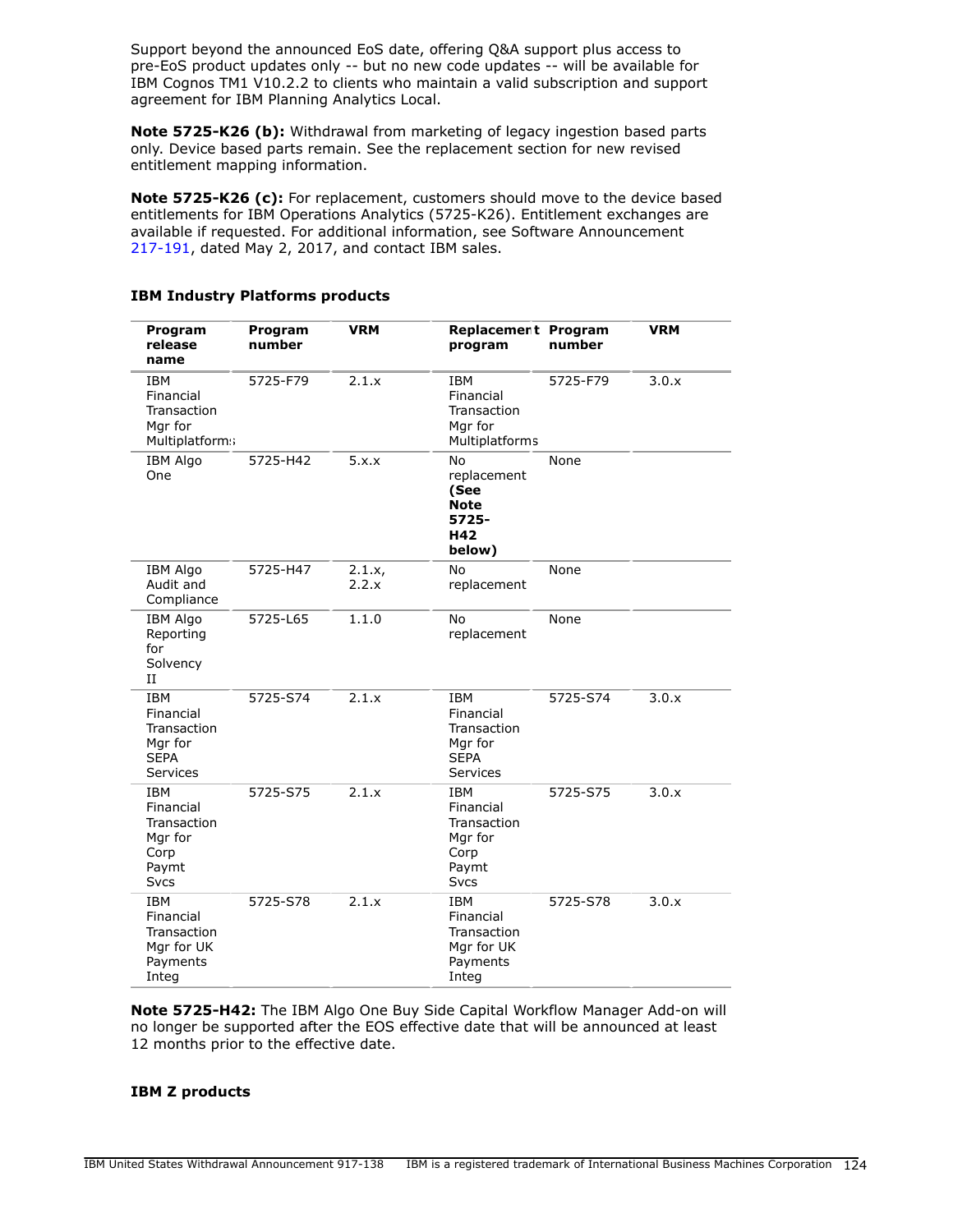| Program<br>release<br>name                                                             | Program<br>number | <b>VRM</b>     | Replacement Program<br>program                                                       | number   | <b>VRM</b> |
|----------------------------------------------------------------------------------------|-------------------|----------------|--------------------------------------------------------------------------------------|----------|------------|
| <b>IBM</b><br>Explorer<br>for $z/OS$                                                   | 5655-EXP          | 2.1.x          | <b>IBM</b><br>Explorer<br>for $z/OS$                                                 | 5655-EX1 | 3.1        |
| <b>IBM TPF</b><br>Toolkit                                                              | 5724-H79          | 4.2.x          | <b>IBM TPF</b><br>Toolkit                                                            | 5724-H79 | 4.x        |
| <b>IBM</b><br>Rational<br>Host<br>Access<br>Client<br>Package<br>for Multi<br>Platform | 5724-I20          | 7.0.x          | <b>No</b><br>replacement                                                             | None     |            |
| <b>IBM</b><br>Rational<br>Developer<br>for System<br>z                                 | 5724-T07          | 9.0.x          | <b>IBM</b><br>Developer<br>for<br>System z                                           | 5724-T07 | 14.0.x     |
| <b>IBM</b><br>Rational<br>Development<br>and Test<br>Environment<br>for System<br>z    | 5725-G39          | 9.0.x          | IBM <sub>z</sub><br>Systems <sup>(R)</sup><br>Development<br>and Test<br>Environment | 5725-G39 | 10.0.x     |
| <b>IBM</b><br>Rational<br>Developer<br>for the<br>Enterprise                           | 5725-K78          | 9.0.x          | <b>IBM</b><br>Rational<br>Developer<br>for the<br>Enterprise                         | 5725-K78 | 9.5.x      |
| <b>IBM CICS</b><br>Explorer                                                            | N/A               | 5.1.x<br>5.2.x | <b>IBM CICS</b><br>Explorer                                                          | N/A      | 5.4        |

# **Cloud Service products**

Cloud Service was previously known as software-as-a-service (SaaS). IBM will withdraw from marketing the following programs or just part numbers from the program as subscribed to under the applicable agreements:

# **IBM Cognitive Solutions products**

| Program<br>release<br>name                                                                    | Program<br>number | <b>VRM</b>       | Replacement Program<br>program | number   | <b>VRM</b>       |
|-----------------------------------------------------------------------------------------------|-------------------|------------------|--------------------------------|----------|------------------|
| Arxan<br>Application<br>Protection<br>for IBM<br>Solutions                                    | 5725-Q73          | Cloud<br>Service | No<br>replacement              | None     |                  |
| <b>IBM Elite</b><br>Support<br>for Arxan<br>Application<br>Protection<br>for IBM<br>Solutions | 5725-Q74          | Cloud<br>Service | No<br>replacement              | None     |                  |
| <b>IBM</b><br>QRadar on<br>Cloud                                                              | 5725-U83          | Cloud<br>Service | IBM<br>QRadar on<br>Cloud      | 5725-U83 | Cloud<br>Service |
| Cigital<br>Application<br>Security<br>Testing<br>Managed<br>Services                          | 5725-V40          | Cloud<br>Service | No<br>replacement              | None     |                  |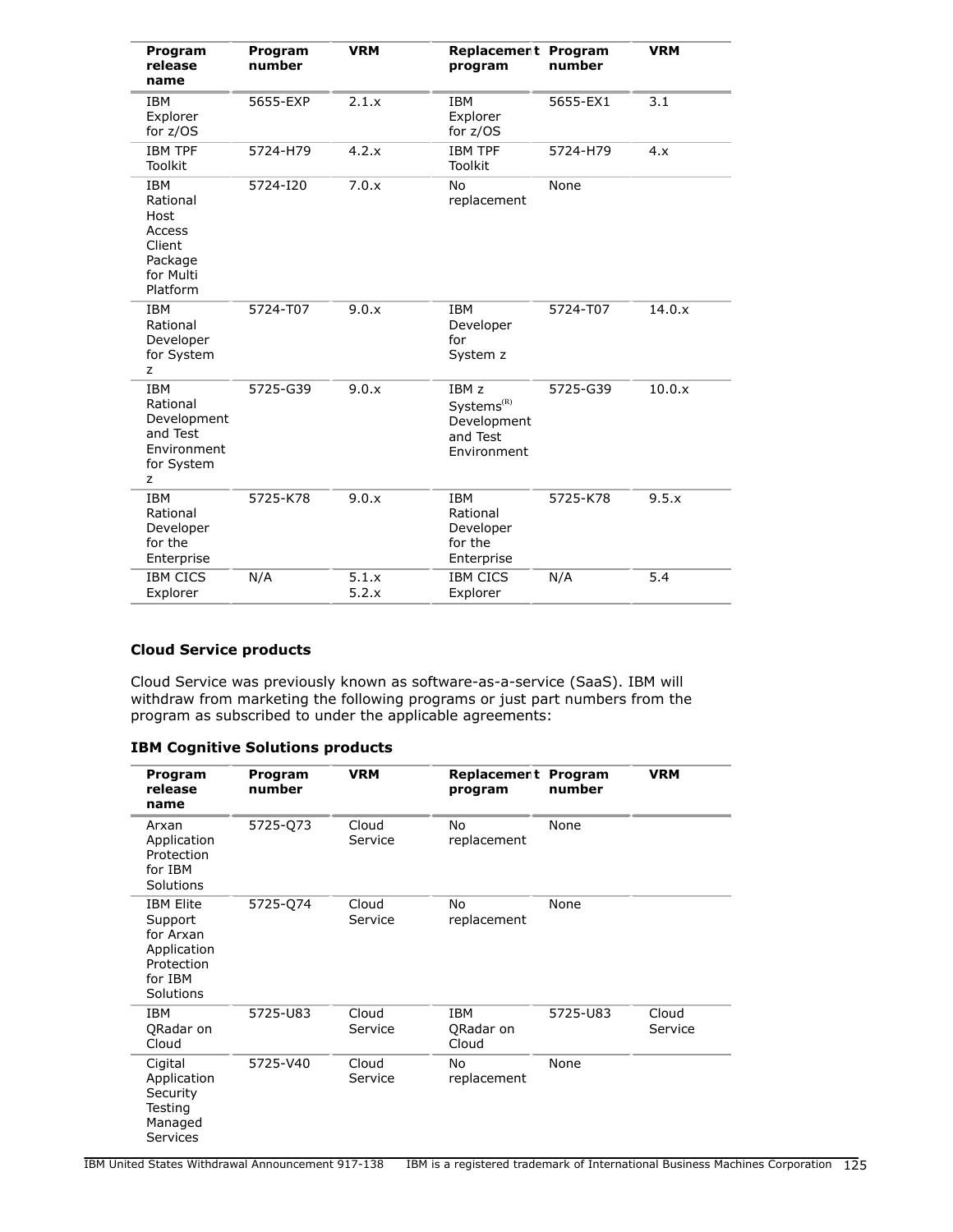| Program<br>release<br>name                                      | Program<br>number | <b>VRM</b>       | Replacement Program<br>program | number   | <b>VRM</b>       |
|-----------------------------------------------------------------|-------------------|------------------|--------------------------------|----------|------------------|
| <b>IBM</b><br>Predictive<br>Solutions<br>Foundation<br>on Cloud | 5725-W10          | Cloud<br>Service | No<br>replacement              | None     |                  |
| <b>IBM Cloud</b><br>Identity                                    | 5725-X36          | Cloud<br>Service | <b>IBM Cloud</b><br>Identity   | 5725-X36 | Cloud<br>Service |

# **IBM Hybrid Cloud & Managed Services products**

| Program<br>release<br>name                                                   | Program<br>number | <b>VRM</b>       | Replacement<br>program | Program<br>number | <b>VRM</b> |
|------------------------------------------------------------------------------|-------------------|------------------|------------------------|-------------------|------------|
| <b>IBM SPSS</b><br>Modeler<br>Gold on<br>Cloud                               | 5725-S72          | Cloud<br>Service | No<br>replacement      | None              |            |
| <b>IBM SPSS</b><br>Modeler<br>Gold on<br>Cloud<br><b>Statistics</b><br>Addon | 5725-S84          | Cloud<br>Service | No<br>replacement      | None              |            |
| IBM DB2<br>Analytics<br>Accelerator<br>for $z/OS$<br>on Cloud                | 5737-B49          | Cloud<br>Service | No<br>replacement      | None              |            |

#### **IBM Watson & Cloud Platform products**

| Program<br>release<br>name                | Program<br>number | <b>VRM</b>       | Replacement Program<br>program | number | <b>VRM</b> |
|-------------------------------------------|-------------------|------------------|--------------------------------|--------|------------|
| IBM<br>Watson<br>Data<br>Platform<br>Plan | 5737-A93          | Cloud<br>Service | No<br>replacement              | None   |            |

- VRM (V3.2.1)
- **Note:** V= **All** means all versions
- **Note:** V#.x means all releases of the version # listed
- **Note:** V#.#.x means all mods of the version release # listed

# **Passport Advantage IPLA/On-premise products**

#### **IBM Cognitive Solutions products**

| Withdrawn parts                      |                                                                                                             |                                         | <b>Replacement parts</b>                    |                                                     |                      |
|--------------------------------------|-------------------------------------------------------------------------------------------------------------|-----------------------------------------|---------------------------------------------|-----------------------------------------------------|----------------------|
| Program<br>number/<br>part<br>number | Program<br>number/<br>part<br>number<br>name                                                                | Withdrawal<br>from<br>marketing<br>date | <b>Product</b><br>number/<br>Part<br>number | Replacement Replacement Replacement<br>description  | availability<br>date |
| 5724-R38                             | <b>IBM</b><br>Guardium<br>Data<br><b>Encryption</b><br>(See<br><b>Note</b><br>5724-<br><b>R38</b><br>below) |                                         | 5724-<br><b>R38</b>                         | <b>IBM</b><br>Guardium<br>Data<br><b>Encryption</b> |                      |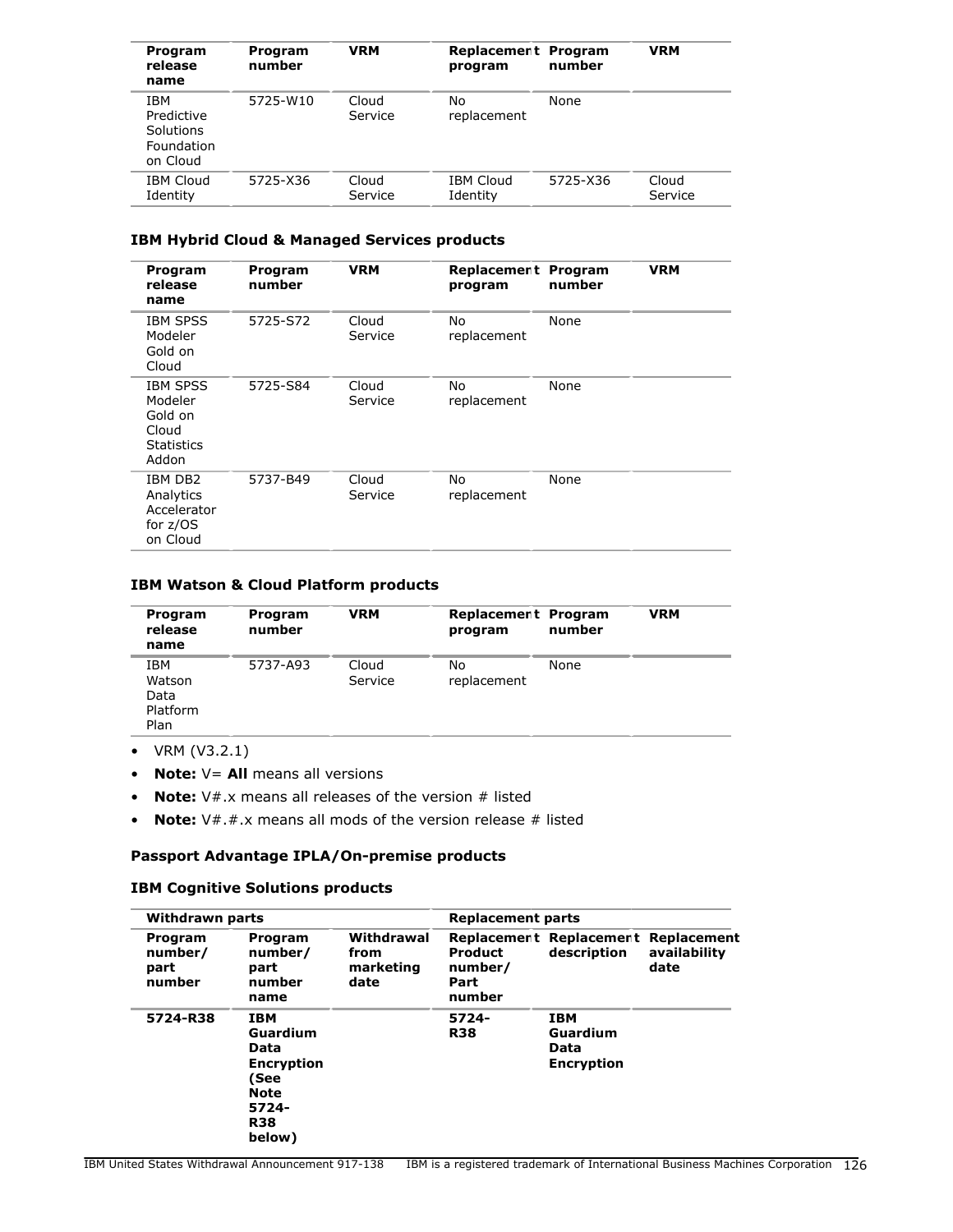| <b>Withdrawn parts</b>               |                                                                                                                        |                                         | <b>Replacement parts</b>                    |                                                                                                                                          |                       |
|--------------------------------------|------------------------------------------------------------------------------------------------------------------------|-----------------------------------------|---------------------------------------------|------------------------------------------------------------------------------------------------------------------------------------------|-----------------------|
| Program<br>number/<br>part<br>number | Program<br>number/<br>part<br>number<br>name                                                                           | Withdrawal<br>from<br>marketing<br>date | <b>Product</b><br>number/<br>Part<br>number | Replacement Replacement Replacement<br>description                                                                                       | availability<br>date  |
| BB1C9EN                              | InfoSphere<br>Guardium<br>Data<br>Encryption<br>Database<br>Agent<br>V2.0<br>Multiplatform<br>English<br>Media<br>Pack | December<br>12, 2017                    | Electronic<br>download                      | IBM<br>Guardium<br>Data<br>Encryption<br>V3                                                                                              | September<br>22, 2017 |
| 5724-T60                             | <b>IBM</b><br><b>Security</b><br>Key<br>Lifecycle<br><b>Manager</b>                                                    |                                         | 5724-<br><b>T60</b>                         | IBM<br><b>Security</b><br>Key<br>Lifecycle<br>Manager                                                                                    |                       |
| BJ13XML                              | Security<br>Key<br>Lifecycle<br>Manager<br>V2.5<br>Multilingual,<br>Multiplatform<br>Media<br>Pack                     | December<br>12, 2017                    | BJ19IML                                     | IBM<br>Security<br>Key<br>Lifecycle<br>Manager<br><b>Multiplatforms</b><br>Version<br>2.7<br>Multilingual<br><b>DVD</b><br>Media<br>Pack | December<br>8,2016    |
| 5724-<br><b>W00</b>                  | IBM<br><b>Security</b><br><b>Identity</b><br>and<br><b>Access</b><br>Manager                                           |                                         | 5724-<br><b>W00</b>                         | IBM<br><b>Security</b><br><b>Identity</b><br>and<br><b>Access</b><br>Manager                                                             |                       |
| BJ12MML                              | Security<br>Identity<br>and<br>Access<br>Manager<br>2.0 DVD<br>Multiplatform<br>Multilingual<br>Media<br>Pack          | December<br>12, 2017                    | Electronic<br>download                      | IBM<br>Security<br>Identity<br>and<br>Access<br>Manager<br>V3.1<br>Multiplatform<br>Multilingual                                         | June 24,<br>2016      |
| 5724-X70                             | <b>IBM</b><br>Rational<br><b>Rhapsody</b>                                                                              |                                         | 5724-<br>X70                                | <b>IBM</b><br>Rational<br><b>Rhapsody</b>                                                                                                |                       |
| Electronic<br>download               | IBM<br>RATIONAL<br><b>RHAPSODY</b><br>V8.0<br>MULTIPLATFC RM<br><b>MULTILINGU/L</b><br><b>EASSEMBLY</b>                | September<br>21, 2018                   | Electronic<br>download                      | <b>IBM</b><br>Rational<br>Rhapsody<br>V8.2                                                                                               | December<br>9, 2016   |
| Electronic<br>download               | IBM<br>RATIONAL<br><b>RHAPSODY</b><br>V8.0<br><b>EVALUATION</b><br>MULTIPLATFC RM<br><b>MULTILINGUAL</b><br>EASSEMBLY  | September<br>21, 2018                   | Electronic<br>download                      | <b>IBM</b><br>Rational<br>Rhapsody<br>V8.2                                                                                               | December<br>9, 2016   |
| Electronic<br>download               | IBM<br>RATIONAL                                                                                                        | September<br>21, 2018                   | Electronic<br>download                      | IBM<br>Rational                                                                                                                          | December<br>9, 2016   |

IBM United States Withdrawal Announcement 917-138 IBM is a registered trademark of International Business Machines Corporation 127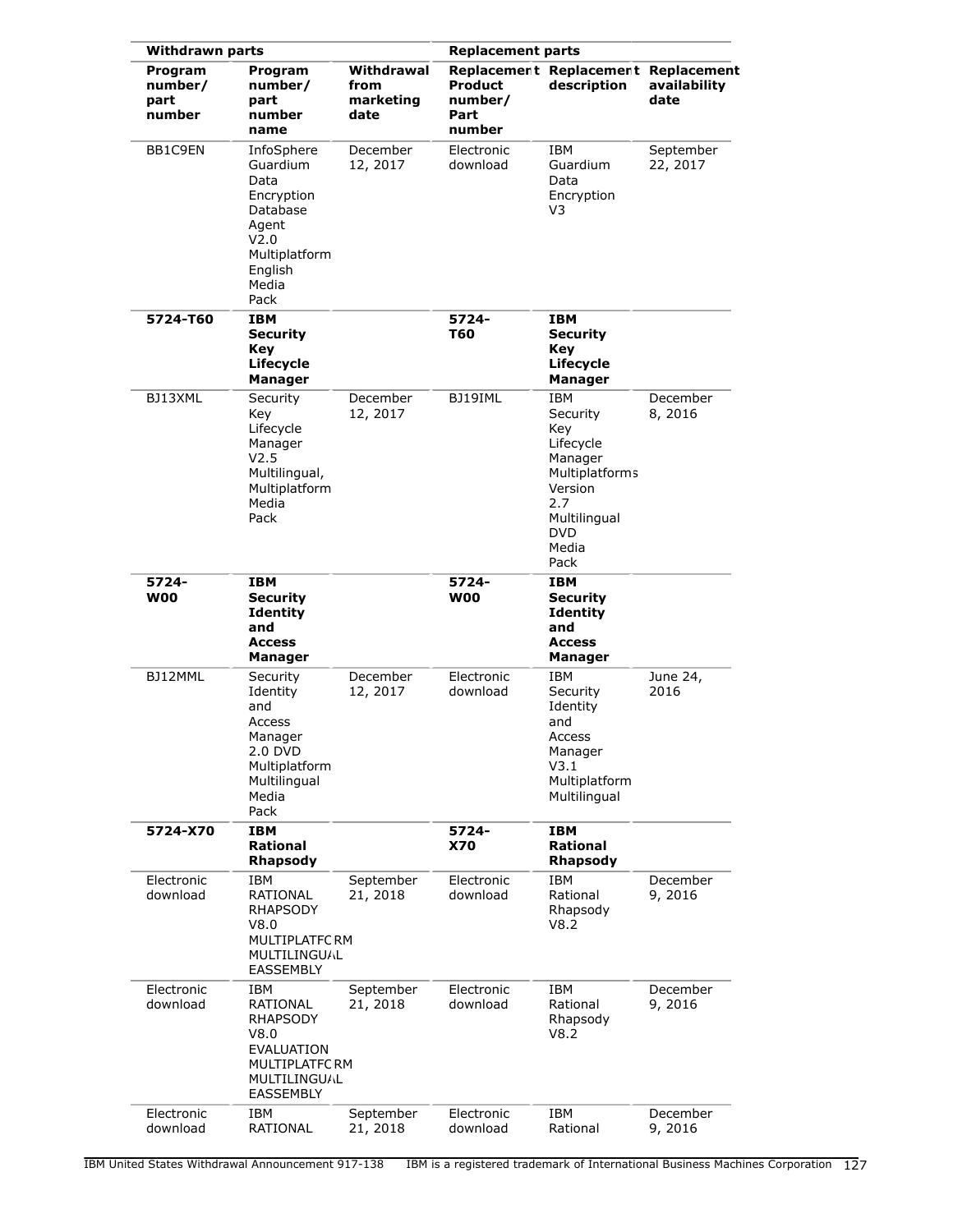| <b>Withdrawn parts</b>               |                                                                                                                                                | <b>Replacement parts</b>                |                                      |                                                                                                                              |                      |
|--------------------------------------|------------------------------------------------------------------------------------------------------------------------------------------------|-----------------------------------------|--------------------------------------|------------------------------------------------------------------------------------------------------------------------------|----------------------|
| Program<br>number/<br>part<br>number | Program<br>number/<br>part<br>number<br>name                                                                                                   | Withdrawal<br>from<br>marketing<br>date | Product<br>number/<br>Part<br>number | Replacement Replacement Replacement<br>description                                                                           | availability<br>date |
|                                      | <b>RHAPSODY</b><br>V8.0.3<br>MULTIPLATFC RM<br>MULTILINGUAL<br>EASSEMBLY                                                                       |                                         |                                      | Rhapsody<br>V8.2                                                                                                             |                      |
| Electronic<br>download               | IBM<br>RATIONAL<br><b>RHAPSODY</b><br>V8.0.3<br>EVALUATION<br>MULTIPLATFC RM<br>MULTILINGUAL<br><b>EASSEMBLY</b>                               | September<br>21, 2018                   | Electronic<br>download               | <b>IBM</b><br>Rational<br>Rhapsody<br>V8.2                                                                                   | December<br>9, 2016  |
| Electronic<br>download               | IBM<br>RATIONAL<br><b>RHAPSODY</b><br>V8.0.5<br>MULTIPLATFC RM<br><b>MULTILINGUAL</b><br><b>EASSEMBLY</b>                                      | September<br>21, 2018                   | Electronic<br>download               | IBM<br>Rational<br>Rhapsody<br>V8.2                                                                                          | December<br>9,2016   |
| Electronic<br>download               | IBM<br>RATIONAL<br><b>RHAPSODY</b><br>V8.0.5<br>EVALUATION<br>MULTIPLATFC RM<br><b>MULTILINGUAL</b><br><b>EASSEMBLY</b>                        | September<br>21, 2018                   | Electronic<br>download               | <b>IBM</b><br>Rational<br>Rhapsody<br>V8.2                                                                                   | December<br>9,2016   |
| Electronic<br>download               | IBM<br>RATIONAL<br>RHAPSODY<br>V8.0.6<br>MULTIPLATFC RM<br>MULTILINGUAL<br>EASSEMBLY                                                           | September<br>21, 2018                   | Electronic<br>download               | <b>IBM</b><br>Rational<br>Rhapsody<br>V8.2                                                                                   | December<br>9,2016   |
| Electronic<br>download               | IBM<br>RATIONAL<br>RHAPSODY<br>V8.0.6<br>EVALUATION<br>MULTIPLATFC RM<br>MULTILINGUAL<br><b>EASSEMBLY</b>                                      | September<br>21, 2018                   | Electronic<br>download               | <b>IBM</b><br>Rational<br>Rhapsody<br>V8.2                                                                                   | December<br>9, 2016  |
| 5724-X91                             | <b>IBM</b><br><b>Security</b><br><b>Identity</b><br>and<br><b>Access</b><br>Assurance                                                          |                                         | 5724-<br>X91                         | IBM<br><b>Security</b><br><b>Identity</b><br>and<br><b>Access</b><br><b>Assurance</b>                                        |                      |
| BJ12KML                              | Security<br>Identity<br>and<br>Access<br>Assurance<br>2.0 Virtual<br>Appliance<br><b>DVD</b><br>Multiplatform<br>Multilingual<br>Media<br>Pack | December<br>12, 2017                    | Electronic<br>download               | IBM<br>Security<br>Identity<br>and<br>Access<br>Assurance<br>V3.1.1<br>Virtual<br>Appliance<br>Multiplatform<br>Multilingual | June 24,<br>2016     |
| BJ12LML                              | Security<br>Identity<br>and                                                                                                                    | December<br>12, 2017                    | Electronic<br>download               | IBM<br>Security<br>Identity                                                                                                  | June 24,<br>2016     |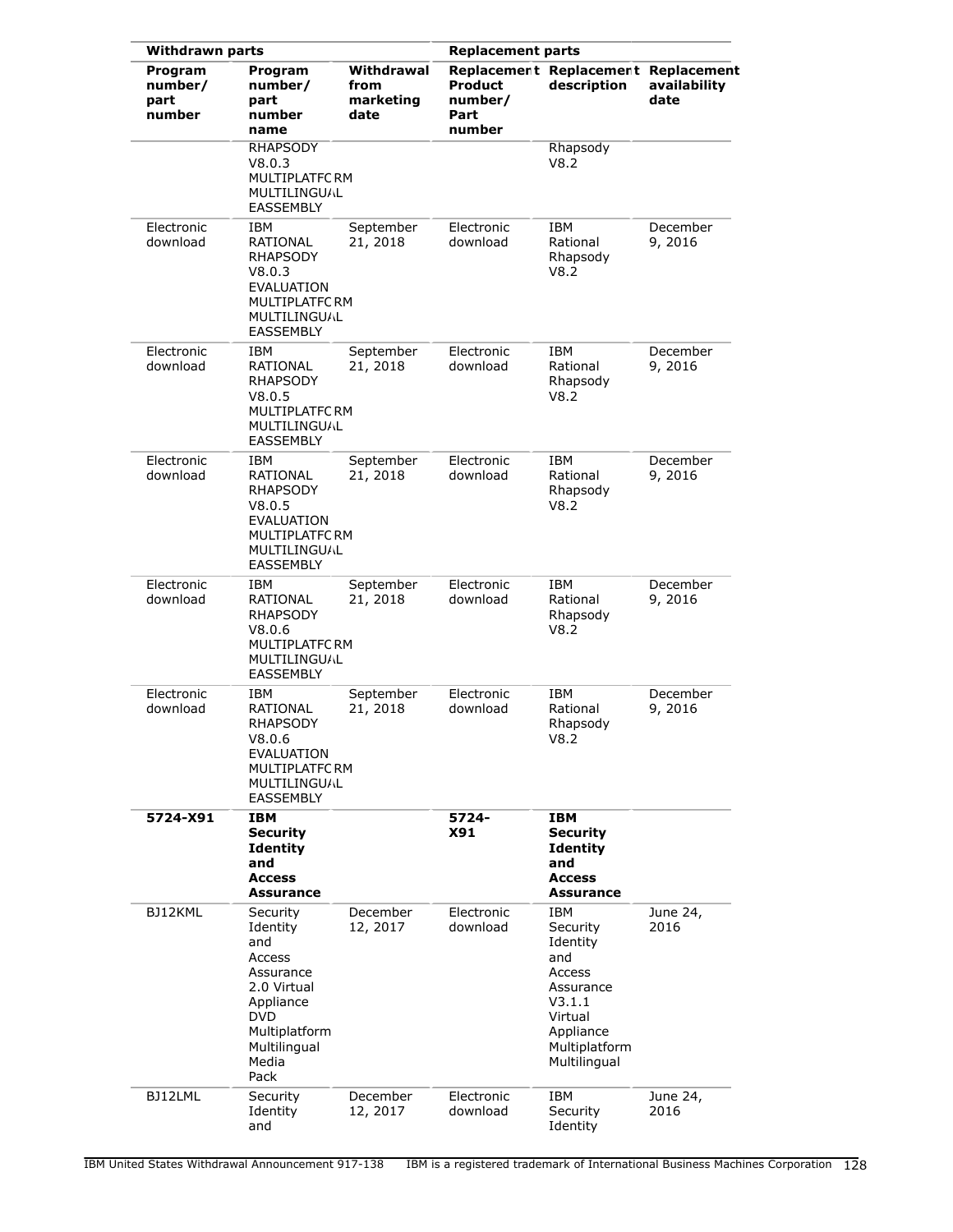| <b>Withdrawn parts</b>               |                                                                                                                           |                                         | <b>Replacement parts</b>                    |                                                                            |                      |
|--------------------------------------|---------------------------------------------------------------------------------------------------------------------------|-----------------------------------------|---------------------------------------------|----------------------------------------------------------------------------|----------------------|
| Program<br>number/<br>part<br>number | Program<br>number/<br>part<br>number<br>name                                                                              | Withdrawal<br>from<br>marketing<br>date | <b>Product</b><br>number/<br>Part<br>number | Replacement Replacement Replacement<br>description                         | availability<br>date |
|                                      | Access<br>Assurance<br>2.0 DVD<br>Multiplatform<br>Multilingual<br>Media<br>Pack                                          |                                         |                                             | and<br>Access<br>Assurance<br>V3.1.1<br>Multiplatform<br>Multilingual      |                      |
| 5725-F25                             | IBM<br><b>TRIRIGA</b><br><b>Portfolio</b><br>Data<br>Manager                                                              |                                         | 5725-F25                                    | IBM<br><b>TRIRIGA</b><br><b>Portfolio</b><br>Data<br><b>Manager</b>        |                      |
| BN01TML                              | IBM<br><b>TRIRIGA</b><br>Portfolio<br>Data<br>Manager<br>v10.3<br>Multiplatform<br>Multilingual<br>Media<br>Pack          | September<br>21, 2018                   | Electronic<br>download                      | <b>IBM</b><br><b>TRIRIGA</b><br>Portfolio<br>Data<br>Manager<br>V10.5.3    | July 28,<br>2017     |
| BN02RML                              | <b>IBM</b><br><b>TRIRIGA</b><br>Portfolio<br>Data<br>Manager<br>v10.3.1<br>Multiplatform<br>Multilingual<br>Media<br>Pack | September<br>21, 2018                   | Electronic<br>download                      | IBM<br>TRIRIGA<br>Portfolio<br>Data<br>Manager<br>V10.5.3                  | July 28,<br>2017     |
| BN040ML                              | IBM<br><b>TRIRIGA</b><br>Portfolio<br>Data<br>Manager<br>v10.3.2<br>Multiplatform<br>Multilingual<br>Media<br>Pack        | September<br>21, 2018                   | Electronic<br>download                      | <b>IBM</b><br><b>TRIRIGA</b><br>Portfolio<br>Data<br>Manager<br>V10.5.3    | July 28,<br>2017     |
| BN01YML                              | IBM<br><b>TRIRIGA</b><br>CAD<br>Integrator<br>Publisher<br>v12<br>Multiplatform<br>Multilingual<br>Media<br>Pack          | September<br>21, 2018                   | Electronic<br>download                      | IBM<br><b>TRIRIGA</b><br><b>CAD</b><br>Integrator/<br>Publisher<br>V12.1.6 | July 28,<br>2017     |
| BN03AML                              | IBM<br><b>TRIRIGA</b><br>CAD<br>Integrator<br>Publisher<br>v12.0.1<br>Multiplatform<br>Multilingual<br>Media<br>Pack      | September<br>21, 2018                   | Electronic<br>download                      | IBM<br><b>TRIRIGA</b><br>CAD.<br>Integrator/<br>Publisher<br>V12.1.6       | July 28,<br>2017     |
| BN04KML                              | IBM<br>TRIRIGA<br>CAD                                                                                                     | September<br>21, 2018                   | Electronic<br>download                      | IBM<br><b>TRIRIGA</b><br>CAD                                               | July 28,<br>2017     |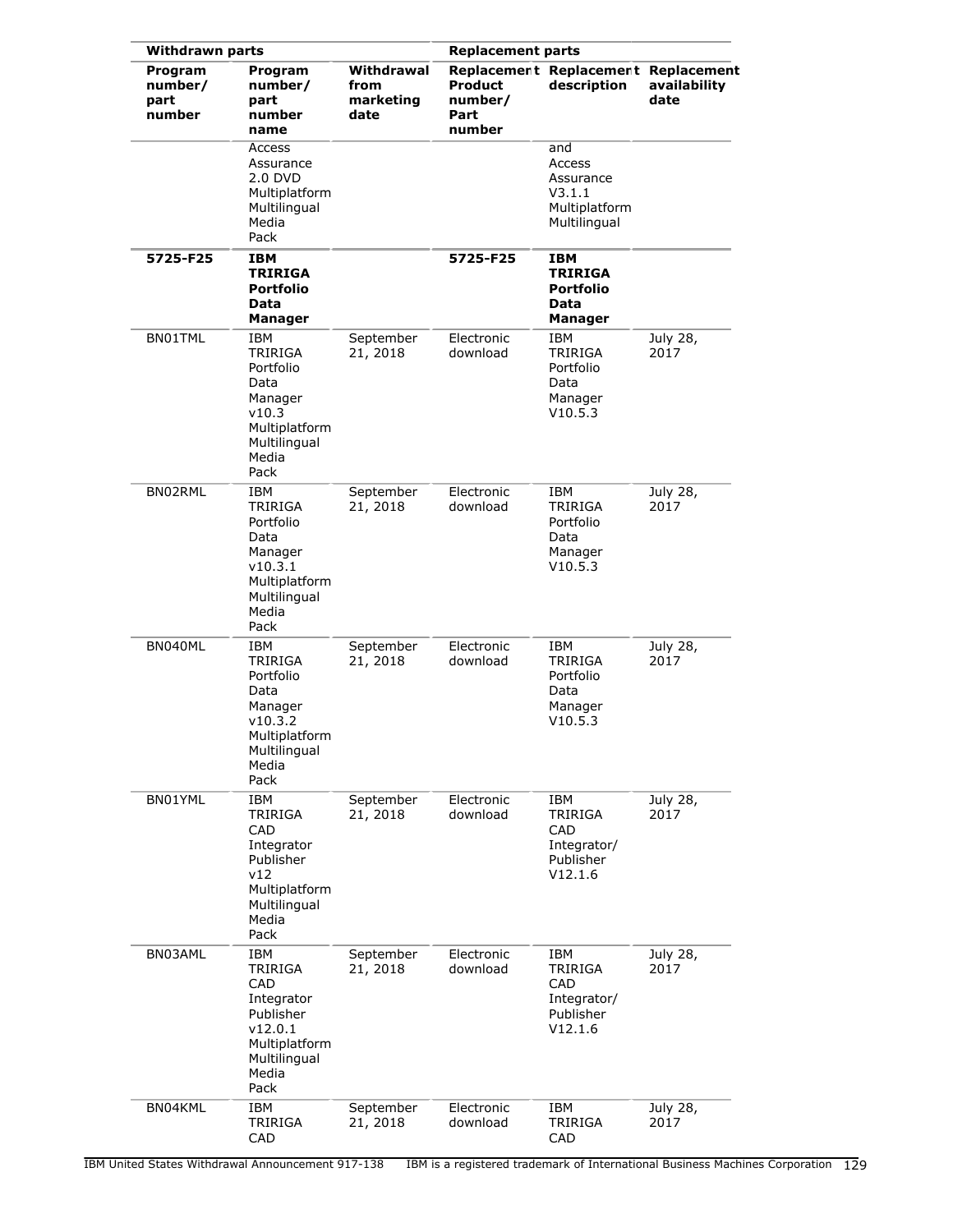| <b>Withdrawn parts</b>               |                                                                                                                                                                      |                                         | <b>Replacement parts</b>             |                                                                                                                      |                                     |
|--------------------------------------|----------------------------------------------------------------------------------------------------------------------------------------------------------------------|-----------------------------------------|--------------------------------------|----------------------------------------------------------------------------------------------------------------------|-------------------------------------|
| Program<br>number/<br>part<br>number | Program<br>number/<br>part<br>number<br>name                                                                                                                         | Withdrawal<br>from<br>marketing<br>date | Product<br>number/<br>Part<br>number | Replacement Replacement<br>description                                                                               | Replacement<br>availability<br>date |
|                                      | Integrator<br>Publisher<br>v12.0.2<br>Multiplatform<br>Multilingual<br>Media<br>Pack                                                                                 |                                         |                                      | Integrator/<br>Publisher<br>V12.1.6                                                                                  |                                     |
| 5725-G07                             | IBM i2<br>Analyst's<br><b>Notebook</b><br>e-<br>Commerce                                                                                                             |                                         | 5725-<br>G07                         | IBM i2<br>Analyst's<br><b>Notebook</b>                                                                               |                                     |
| D1KHULL                              | IBM i2<br>Analyst's<br>Notebook<br>$e-$                                                                                                                              | December<br>12, 2017                    | <b>DOPIFLL</b>                       | IBM i2<br>Analyst's<br>Notebook                                                                                      | September<br>10, 2015               |
|                                      | Commerce<br>Authorized<br>User<br>Single<br>Install<br>License<br>$+SW$<br>Subscription<br>& Support<br>12 Months                                                    |                                         |                                      | Concurrent<br>User<br>License<br>$+SW$<br>Subscription<br>& Support<br>12 Months                                     |                                     |
| D1KHVLL                              | IBM i2<br>Analyst's<br>Notebook<br>$e-$<br>Commerce<br>Authorized<br>User<br>Single<br><b>Install SW</b><br>Subscription<br>& Support<br>Reinstatemer t<br>12 Months | December<br>12, 2017                    | <b>DOPIGLL</b>                       | IBM i2<br>Analyst's<br>Notebook<br>Concurrent<br>User SW<br>Subscription<br>& Support<br>Reinstatemert<br>12 Months  | September<br>10, 2015               |
| E0M88LL                              | IBM i2<br>Analyst's<br>Notebook<br>$e-$<br>Commerce<br>Authorized<br>User<br>Single<br>Install<br>Annual<br><b>SW</b><br>Subscription<br>& Support<br>Renewal        | February<br>9,2018                      | <b>EODQTLL</b>                       | IBM i2<br>Analyst's<br>Notebook<br>Concurrent<br>User<br>Annual<br><b>SW</b><br>Subscription<br>& Support<br>Renewal | September<br>10, 2015               |

**Note 5724-R38:** Formerly known as "IBM Security Guardium Data Encryption" and "IBM InfoSphere Guardium Data Encryption".

# **IBM Hybrid Cloud & Managed Services products**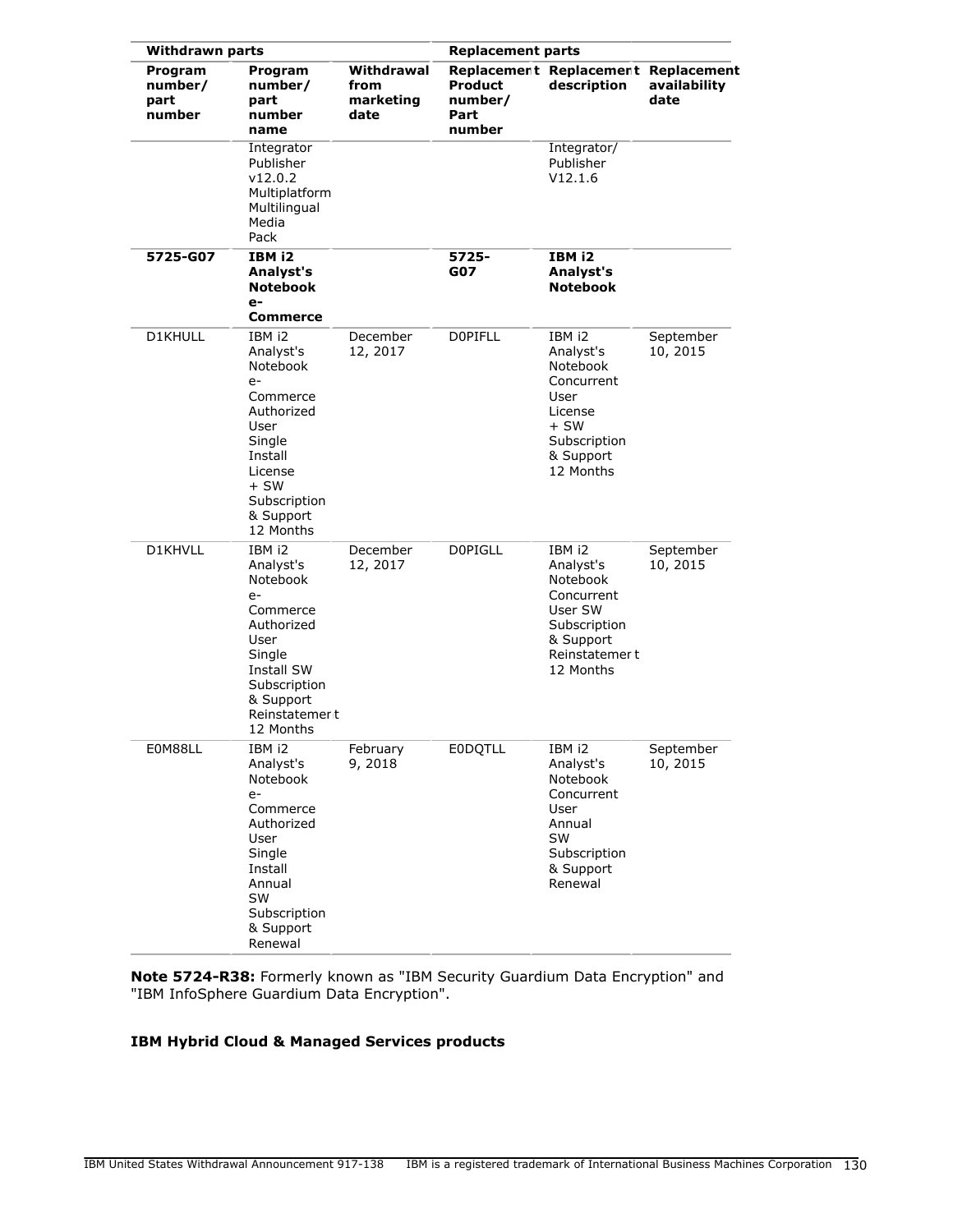| <b>Withdrawn parts</b>               |                                                                                                                                                             |                                         | <b>Replacement parts</b>                    |                                                                                                                                            |                      |
|--------------------------------------|-------------------------------------------------------------------------------------------------------------------------------------------------------------|-----------------------------------------|---------------------------------------------|--------------------------------------------------------------------------------------------------------------------------------------------|----------------------|
| Program<br>number/<br>part<br>number | Program<br>number/<br>part<br>number<br>name                                                                                                                | Withdrawal<br>from<br>marketing<br>date | <b>Product</b><br>number/<br>part<br>number | Replacement Replacement Replacement<br>description                                                                                         | availability<br>date |
| 5724-C23                             | <b>IBM</b><br><b>Informix</b><br><b>Client</b><br><b>SDK</b>                                                                                                |                                         | 5724-<br>C <sub>23</sub>                    | <b>IBM</b><br><b>Informix</b><br><b>Client</b><br><b>SDK</b>                                                                               |                      |
| BB15ZEN                              | IBM<br>Informix<br>Client<br>SDK for<br>Multiplatforms<br>Version<br>3.70<br>English<br><b>DVD</b><br>64 Bit<br>Encryption<br>Media<br>Pack                 | December<br>12, 2017                    | BB1E1EN                                     | IBM<br>Informix<br>Client SDK<br>Version<br>$4.10$ for<br>Multiplatform<br>English<br>Media<br>Pack                                        | March 26,<br>2013    |
| 5724-C24                             | <b>IBM</b><br><b>Informix</b><br><b>Connect</b><br><b>Runtime</b>                                                                                           |                                         | 5724-<br>C <sub>23</sub>                    | IBM<br><b>Informix</b><br><b>Client</b><br><b>SDK</b>                                                                                      |                      |
| BB162ML                              | IBM<br>Informix<br>Connect<br>Runtime<br>for<br>Multiplatforms<br>Version<br>3.70<br>Multilingual<br><b>DVD</b><br>64 Bit<br>Encryption<br>Media<br>Pack    | December<br>12, 2017                    | BB1E1EN                                     | IBM<br>Informix<br>Client SDK<br>Version<br>$4.10$ for<br>Multiplatform<br>English<br>Media<br>Pack                                        | March 26,<br>2013    |
| 5724-I70                             | <b>IBM</b><br>Rational<br><b>Software</b><br>Architect<br>for<br>WebSphere<br><b>Software</b>                                                               |                                         | 5724-170                                    | <b>IBM</b><br><b>Rational</b><br><b>Software</b><br>Architect<br>for<br>WebSphere<br><b>Software</b>                                       |                      |
| <b>BT0JAML</b>                       | <b>IBM</b><br>Rational<br>Software<br>Architect<br>for<br>WebSphere<br>Software<br>for<br>Multiplatforms<br>Version<br>9.0<br>Multilingual<br>Media<br>Pack | December<br>12, 2017                    | Electronic<br>download                      | <b>IBM</b><br>Rational<br>Software<br>Architect<br>for<br>WebSphere<br>Software<br>for<br>Multiplatforms<br>Version<br>9.1<br>Multilingual | June 1,<br>2014      |
| Electronic<br>download               | <b>IBM</b><br>Rational<br>Software<br>Architect<br>for<br>WebSphere<br>Software<br>for<br>Multiplatforms                                                    | September<br>21, 2018                   | Electronic<br>download                      | <b>IBM</b><br>Rational<br>Software<br>Architect<br>for<br>WebSphere<br>Software<br>for<br>Multiplatforms                                   | June 1,<br>2014      |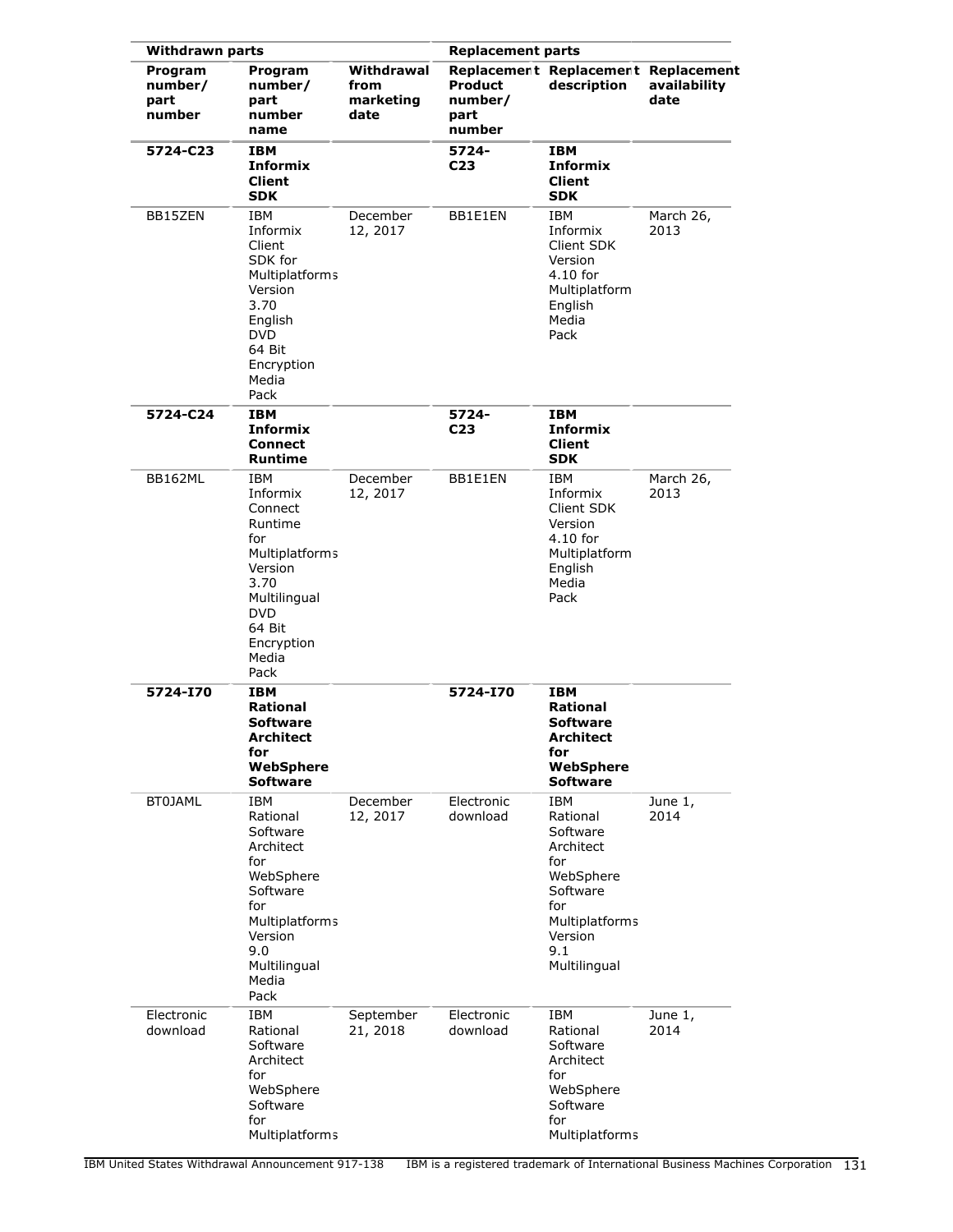| <b>Withdrawn parts</b>               |                                                                                                                                 |                                         | <b>Replacement parts</b>                    |                                                                                                                                                                                                             |                       |
|--------------------------------------|---------------------------------------------------------------------------------------------------------------------------------|-----------------------------------------|---------------------------------------------|-------------------------------------------------------------------------------------------------------------------------------------------------------------------------------------------------------------|-----------------------|
| Program<br>number/<br>part<br>number | Program<br>number/<br>part<br>number<br>name                                                                                    | Withdrawal<br>from<br>marketing<br>date | <b>Product</b><br>number/<br>part<br>number | Replacement Replacement Replacement<br>description                                                                                                                                                          | availability<br>date  |
|                                      | Version<br>9.0<br>Multilingual                                                                                                  |                                         |                                             | Version<br>9.1<br>Multilingual                                                                                                                                                                              |                       |
| 5724-182                             | <b>IBM</b><br>WebSphere<br><b>Enterprise</b><br><b>Service</b><br><b>Bus for</b><br><b>Multiplatforms</b>                       |                                         | 5737-<br>E82                                | <b>IBM</b><br><b>Business</b><br><b>Process</b><br>Manager<br><b>Enterprise</b><br><b>Service</b><br><b>Bus</b>                                                                                             |                       |
| D58AELL                              | IBM<br>WebSphere<br>Enterprise<br>Service<br>Bus per<br>PVU Lic +<br>SW S&S<br>12 Months                                        | April 17,<br>2015                       | D1UXZLL                                     | IBM<br><b>Business</b><br>Process<br>Manager<br>Enterprise<br>Service<br>Bus<br>Processor<br>Value Unit<br>(PVU)<br>License<br>$+$ SW<br>Subscription<br>& Support<br>12 Months                             | September<br>22, 2017 |
| D58AFLL                              | IBM<br>WebSphere<br>Enterprise<br>Service<br>Bus per<br><b>PVU SW</b><br>S&S<br>Reinstatemer t<br>12 months                     | April 17,<br>2015                       | D1UY0LL                                     | IBM<br><b>Business</b><br>Process<br>Manager<br>Enterprise<br>Service<br>Bus<br>Processor<br>Value Unit<br>(PVU) SW<br>Subscription<br>& Support<br>Reinstatemer t<br>12 Months                             | September<br>22, 2017 |
| D58AKLL                              | IBM<br>WebSphere<br>Enterprise<br>Service<br>Bus per<br>PVU Linux<br>on System<br>$z$ Lic $+$<br><b>SW S&amp;S</b><br>12 Months | April 17,<br>2015                       | D1UY1LL                                     | IBM<br><b>Business</b><br>Process<br>Manager<br>Enterprise<br>Service<br>Bus for<br>Linux on<br>System z<br>Processor<br>Value Unit<br>(PVU)<br>License<br>$+$ SW<br>Subscription<br>& Support<br>12 Months | September<br>22, 2017 |
| D58ALLL                              | IBM<br>WebSphere<br>Enterprise<br>Service<br>Bus per<br><b>PVU Linux</b><br>on System<br>z SW S&S                               | April 17,<br>2015                       | D1UY2LL                                     | IBM<br><b>Business</b><br>Process<br>Manager<br>Enterprise<br>Service<br>Bus for<br>Linux on<br>System z                                                                                                    | September<br>22, 2017 |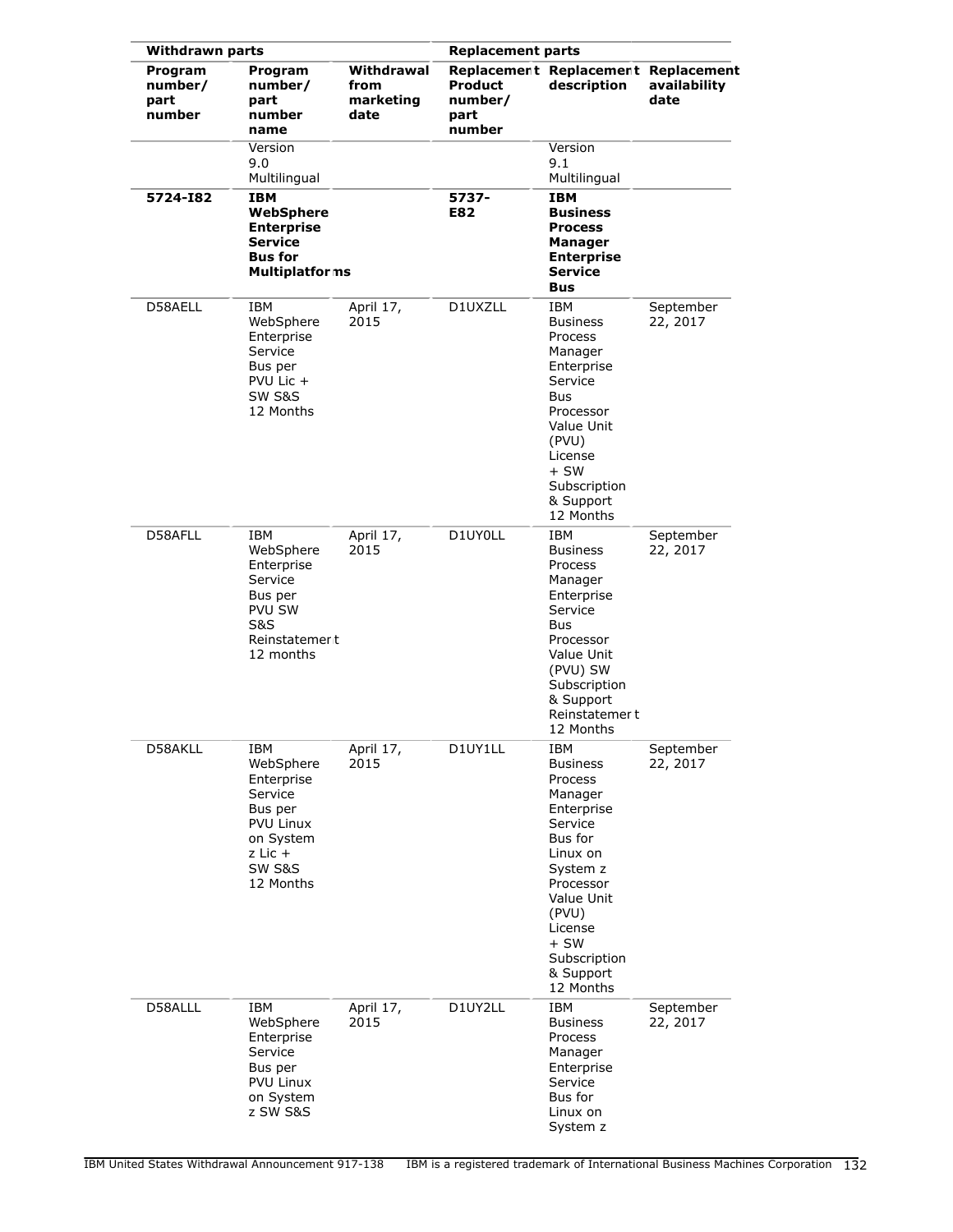| <b>Withdrawn parts</b>               |                                                                                                             |                                         | <b>Replacement parts</b>                    |                                                                                                                                                                                                                          |                       |
|--------------------------------------|-------------------------------------------------------------------------------------------------------------|-----------------------------------------|---------------------------------------------|--------------------------------------------------------------------------------------------------------------------------------------------------------------------------------------------------------------------------|-----------------------|
| Program<br>number/<br>part<br>number | Program<br>number/<br>part<br>number<br>name                                                                | Withdrawal<br>from<br>marketing<br>date | <b>Product</b><br>number/<br>part<br>number | Replacement Replacement Replacement<br>description                                                                                                                                                                       | availability<br>date  |
|                                      | Reinstatemer t<br>12 months                                                                                 |                                         |                                             | Processor<br>Value Unit<br>(PVU) SW<br>Subscription<br>& Support<br>Reinstatemer t<br>12 Months                                                                                                                          |                       |
| E02J3LL                              | <b>IBM</b><br>WebSphere<br>Enterprise<br>Service<br>Bus per<br><b>PVU</b><br>Annual<br><b>SW S&amp;S</b>    | January<br>27, 2017                     | <b>EONUALL</b>                              | IBM<br><b>Business</b><br>Process<br>Manager<br>Enterprise<br>Service<br><b>Bus</b><br>Processor<br>Value Unit<br>(PVU)<br>Annual<br><b>SW</b><br>Subscription<br>& Support<br>Renewal<br>12 Months                      | September<br>22, 2017 |
| E02J5LL                              | IBM<br>WebSphere<br>Enterprise<br>Service<br>Bus per<br><b>PVU Linux</b><br>on System<br>z Annual<br>SW S&S | January<br>27, 2017                     | <b>EONUBLL</b>                              | IBM<br><b>Business</b><br>Process<br>Manager<br>Enterprise<br>Service<br>Bus for<br>Linux on<br>System z<br>Processor<br>Value Unit<br>(PVU)<br>Annual<br><b>SW</b><br>Subscription<br>& Support<br>Renewal<br>12 Months | September<br>22, 2017 |
| 5724-J05                             | <b>IBM</b><br><b>Integration</b><br><b>Bus</b>                                                              |                                         | 5724-J05                                    | <b>IBM</b><br><b>Integration</b><br><b>Bus</b>                                                                                                                                                                           |                       |
| BA167ML                              | IBM<br>Integration<br><b>Bus V9.0</b><br>Multiplatform<br>Multilingual<br>Media<br>Pack                     | January 9,<br>2018                      | BA19KML                                     | IBM<br>Integration<br><b>Bus V10.0</b><br>Media<br>Pack -<br>Multiplatform,<br>Multilingual                                                                                                                              | February<br>17, 2015  |
| 5724-J19                             | <b>IBM</b><br>Rational<br><b>Application</b><br><b>Developer</b><br>for<br>WebSphere<br><b>Software</b>     |                                         | 5724-J19                                    | <b>IBM</b><br><b>Rational</b><br><b>Application</b><br><b>Developer</b><br>for<br>WebSphere<br><b>Software</b>                                                                                                           |                       |
| BT03LML                              | IBM<br>RATIONAL<br>APPLICATION<br><b>DEVELOPER</b><br>WINDOWS<br>LINUX<br>V7.0                              | December<br>12, 2017                    | Electronic<br>download                      | IBM<br>Rational<br>Application<br>Developer<br>for<br>WebSphere<br>Software                                                                                                                                              | April 28,<br>2014     |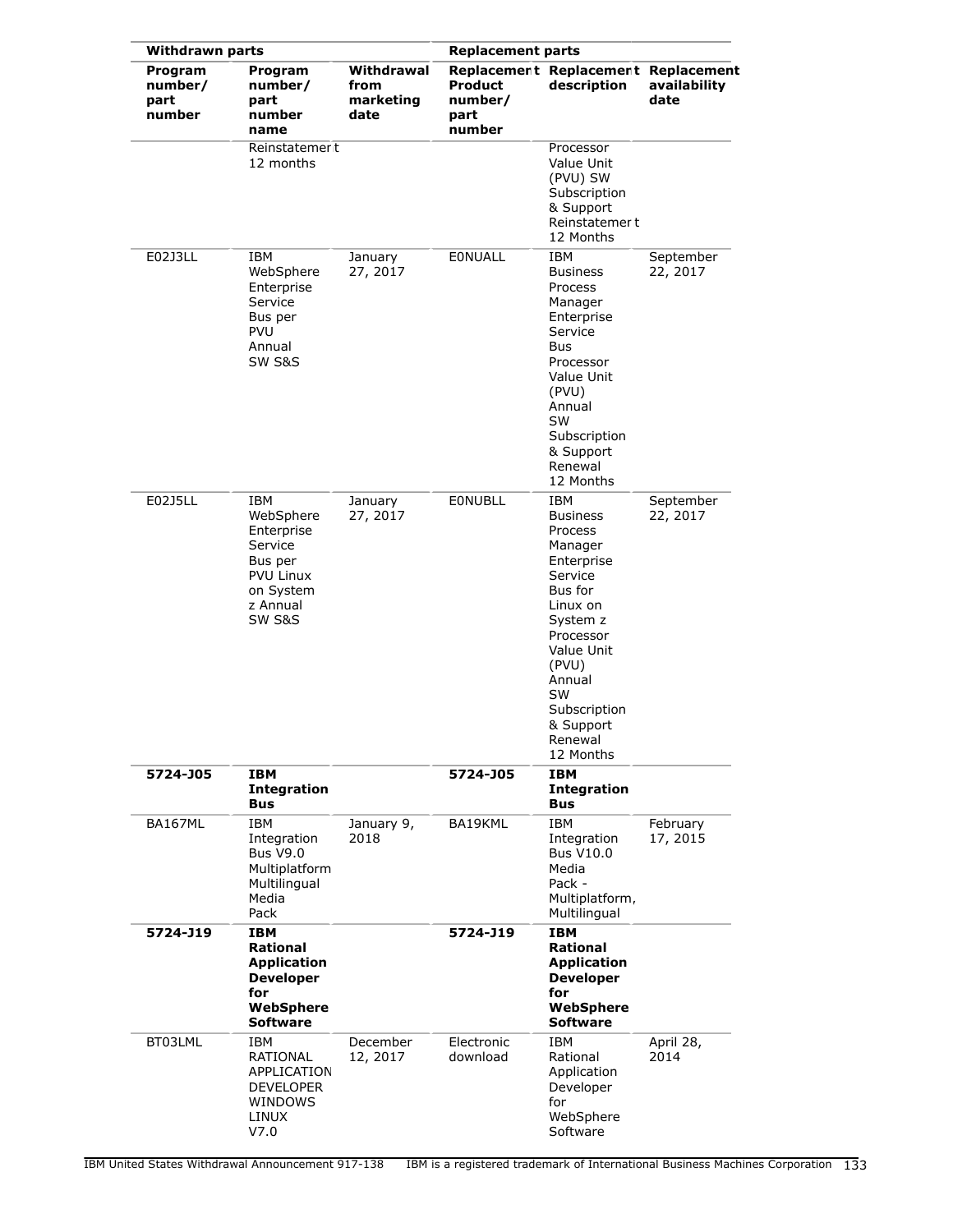| <b>Withdrawn parts</b>               |                                                                                                                                                                              |                                         | <b>Replacement parts</b>             |                                                                                                                               |                      |
|--------------------------------------|------------------------------------------------------------------------------------------------------------------------------------------------------------------------------|-----------------------------------------|--------------------------------------|-------------------------------------------------------------------------------------------------------------------------------|----------------------|
| Program<br>number/<br>part<br>number | Program<br>number/<br>part<br>number<br>name                                                                                                                                 | Withdrawal<br>from<br>marketing<br>date | Product<br>number/<br>part<br>number | Replacement Replacement Replacement<br>description                                                                            | availability<br>date |
|                                      | MEDIA PK<br>MULTILINGUAL                                                                                                                                                     |                                         |                                      | for<br>Multiplatforms<br>Version<br>9.1                                                                                       |                      |
| BT059ML                              | IBM<br>RATL APP<br><b>DEVELOPER</b><br>FOR WS<br>V7.5.4 ML<br>MP MEDIA<br><b>PACK</b>                                                                                        | December<br>12, 2017                    | Electronic<br>download               | IBM<br>Rational<br>Application<br>Developer<br>for<br>WebSphere<br>Software<br>for<br>Multiplatforms<br>Version<br>9.1        | April 28,<br>2014    |
| <b>BT0FXML</b>                       | IBM<br>Rational<br>Application<br>Developer<br>for<br>WebSphere<br>Software<br>for<br><b>Multiplatforms</b><br>Version<br>8.0.4Multilinc ual<br>Media<br>Pack                | December<br>12, 2017                    | Electronic<br>download               | IBM<br>Rational<br>Application<br>Developer<br>for<br>WebSphere<br>Software<br>for<br>Multiplatforms<br>Version<br>9.1        | April 28,<br>2014    |
| <b>BT0IFML</b>                       | IBM<br>Rational<br>Application<br>Developer<br>for<br>WebSphere<br>Software<br>for<br>Multiplatforms<br>Version<br>9.0<br>Multilingual<br>Media<br>Pack                      | September<br>21, 2018                   | Electronic<br>download               | <b>IBM</b><br>Rational<br>Application<br>Developer<br>for<br>WebSphere<br>Software<br>for<br>Multiplatforms<br>Version<br>9.1 | April 28,<br>2014    |
| Electronic<br>download               | IBM<br>Rational<br>Application<br>Developer<br>for<br>WebSphere<br>Software<br>for<br><b>Multiplatforms</b><br>Version<br>9.0<br><electronic<br>download&gt;</electronic<br> | September<br>21, 2018                   | Electronic<br>download               | IBM<br>Rational<br>Application<br>Developer<br>for<br>WebSphere<br>Software<br>for<br>Multiplatforms<br>Version<br>9.1        | April 28,<br>2014    |
| 5724-S43                             | IBM<br>Tivoli<br><b>Netcool</b><br>Impact                                                                                                                                    |                                         | 5724-<br><b>S43</b>                  | <b>IBM</b><br>Tivoli<br><b>Netcool</b><br><b>Impact</b>                                                                       |                      |
| BP01EML                              | <b>IBM Tivoli</b><br>Netcool/<br>Impact<br>V6.1<br>Multiplatform<br>Multililingual                                                                                           | December<br>12, 2017                    | BP01TML                              | <b>IBM Tivoli</b><br>Netcool/<br>Impact<br>V7.1<br><b>MEDIA</b><br><b>PACK</b>                                                | June 12,<br>2014     |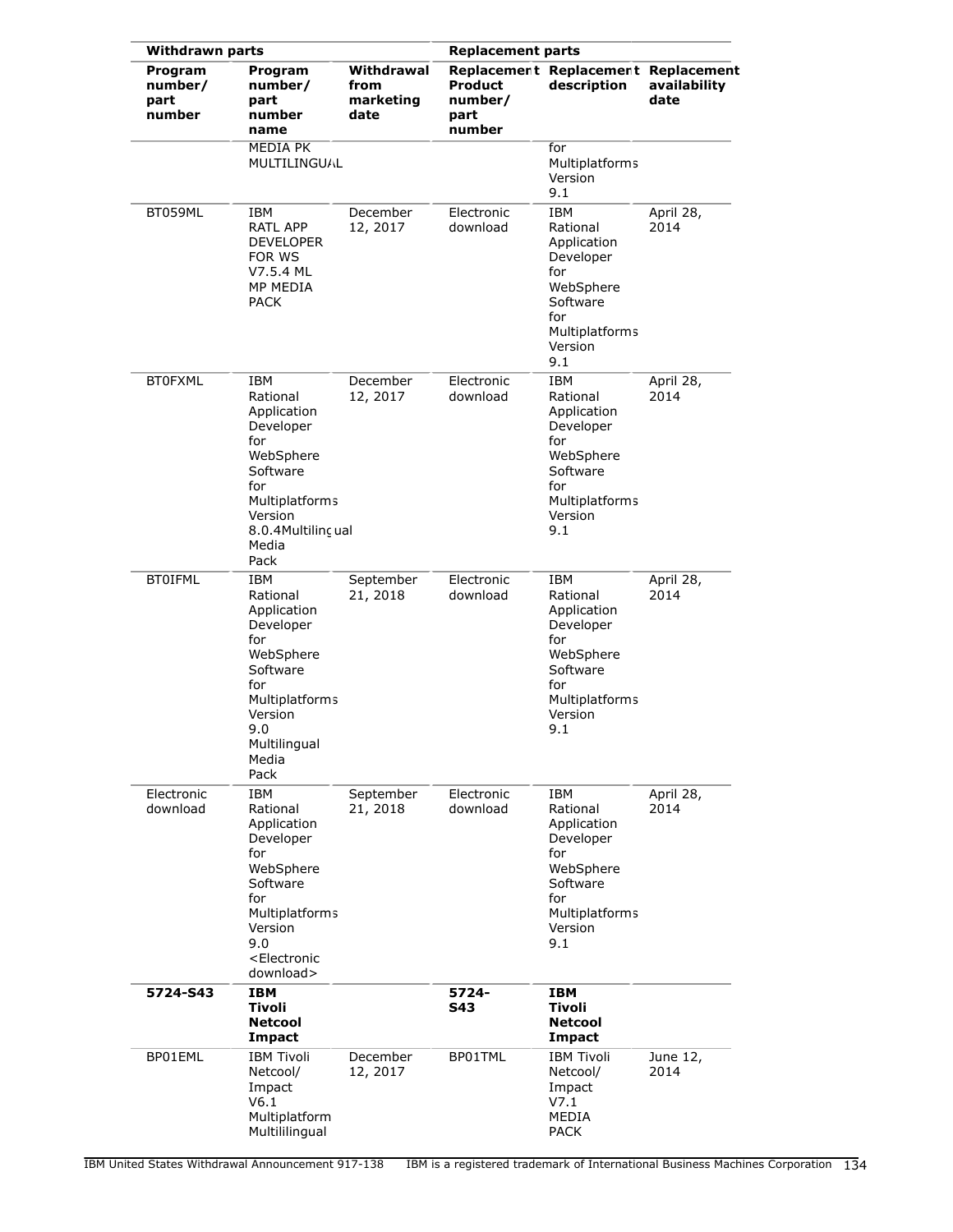| <b>Withdrawn parts</b>               |                                                                                                                                                                                 |                                         | <b>Replacement parts</b>             |                                                                                                                                          |                      |  |
|--------------------------------------|---------------------------------------------------------------------------------------------------------------------------------------------------------------------------------|-----------------------------------------|--------------------------------------|------------------------------------------------------------------------------------------------------------------------------------------|----------------------|--|
| Program<br>number/<br>part<br>number | Program<br>number/<br>part<br>number<br>name                                                                                                                                    | Withdrawal<br>from<br>marketing<br>date | Product<br>number/<br>part<br>number | Replacement Replacement Replacement<br>description                                                                                       | availability<br>date |  |
|                                      | Media<br>Pack                                                                                                                                                                   |                                         |                                      | <b>MULTIPLATFC RM</b><br>MULTILINGUAL                                                                                                    |                      |  |
| BP01JML                              | <b>IBM Tivoli</b><br>Netcool/<br>Impact<br>V6.1.1<br>- Base<br>Multiplatform<br>Multilingual                                                                                    | December<br>12, 2017                    | BP01TML                              | <b>IBM Tivoli</b><br>Netcool/<br>Impact<br>V7.1<br>MEDIA<br><b>PACK</b><br><b>MULTIPLATFCRM</b><br>MULTILINGUAL                          | June 12,<br>2014     |  |
| 5724-S44                             | <b>IBM</b><br><b>Tivoli</b><br>Netcool/<br><b>OMNIbus</b>                                                                                                                       |                                         | 5724-<br><b>S44</b>                  | <b>IBM</b><br>Tivoli<br>Netcool/<br><b>OMNIbus</b>                                                                                       |                      |  |
| BP01FML                              | <b>IBM Tivoli</b><br>Netcool<br><b>OMNIbus</b><br>Version<br>7.4<br>Multilingual<br>Multiplatform<br>Media<br>Pack                                                              | April 20,<br>2018                       | BP01QML                              | <b>IBM Tivoli</b><br>Netcool<br><b>OMNIbus</b><br>Version<br>8.1<br>Multilingual<br>Multiplatform<br>Media<br>Pack                       | June 12,<br>2014     |  |
| BP01HEN                              | <b>IBM Tivoli</b><br>Netcool<br><b>OMNIbus</b><br>Event<br>Forwarding<br>for<br>Multiplatforms<br>Version<br>7.4<br>English<br>CD ROM<br>128 Bit<br>Encryption<br>Media<br>Pack | April 20,<br>2018                       | BP01REN                              | <b>IBM Tivoli</b><br>Netcool<br><b>OMNIbus</b><br>Event<br>Forwarding<br>Version<br>8.1<br>Multiplatforms<br>English<br>Media<br>Pack    | June 12,<br>2014     |  |
| BP01IEN                              | <b>IBM Tivoli</b><br>Netcool<br><b>OMNIbus</b><br>Data<br>Exchange<br>for<br>Multiplatforms<br>Version<br>7.4<br>English<br>CD ROM<br>128 Bit<br>Encryption<br>Media<br>Pack    | April 20,<br>2018                       | BP01SEN                              | <b>IBM Tivoli</b><br>Netcool<br><b>OMNIbus</b><br>Data<br>Exchange<br>Version<br>$8.1$ for<br>Multiplatforms<br>English<br>Media<br>Pack | June 12,<br>2014     |  |
| 5724-S45                             | <b>IBM</b><br>Tivoli<br><b>Network</b><br><b>Manager</b><br>ΙP<br><b>Edition</b>                                                                                                |                                         | 5724-<br><b>S45</b>                  | <b>IBM</b><br>Tivoli<br>Network<br><b>Manager</b><br>ΙP<br><b>Edition</b>                                                                |                      |  |
| BP01NML                              | <b>IBM Tivoli</b><br>Network<br>Manager<br>Base for<br>Multiplatforms<br>Version                                                                                                | April 20,<br>2018                       | Electronic<br>download               | <b>IBM Tivoli</b><br>Network<br>Manager<br>IP Edition<br>v4.2                                                                            | February<br>19, 2016 |  |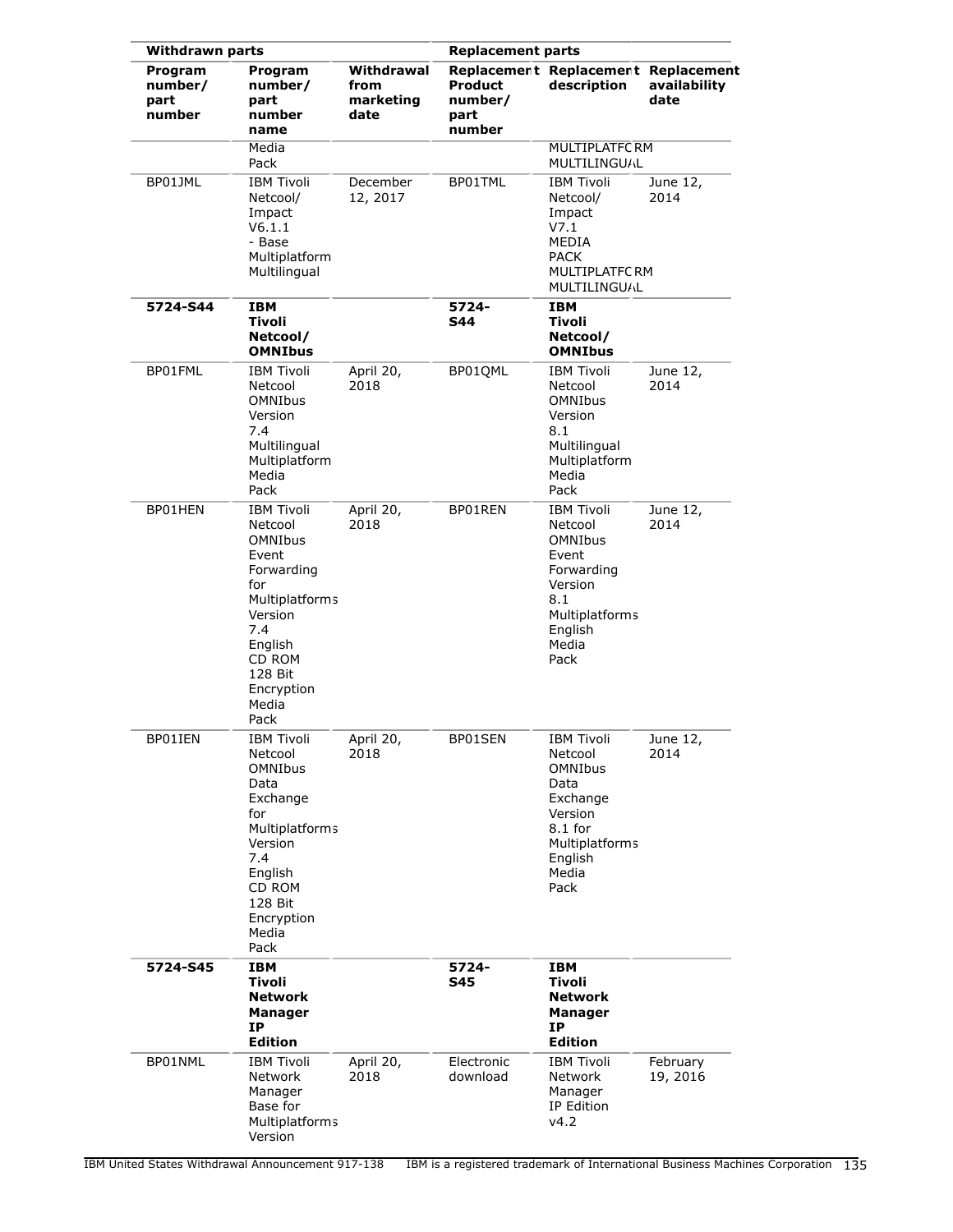| <b>Withdrawn parts</b>               |                                                                                                                                  |                                         | <b>Replacement parts</b>             |                                                                                                |                      |
|--------------------------------------|----------------------------------------------------------------------------------------------------------------------------------|-----------------------------------------|--------------------------------------|------------------------------------------------------------------------------------------------|----------------------|
| Program<br>number/<br>part<br>number | Program<br>number/<br>part<br>number<br>name                                                                                     | Withdrawal<br>from<br>marketing<br>date | Product<br>number/<br>part<br>number | Replacement Replacement Replacement<br>description                                             | availability<br>date |
|                                      | 4.1.1<br>Multilingual<br><b>DVD</b><br>168 Bit<br>Encryption<br>Media<br>Pack                                                    |                                         |                                      |                                                                                                |                      |
| 5724-V40                             | <b>IBM</b><br><b>Banking</b><br><b>Process</b><br>and<br><b>Service</b><br><b>Models</b>                                         |                                         | 5724-<br>V40                         | IBM<br><b>Banking</b><br><b>Process</b><br>and<br>Service<br><b>Models</b>                     |                      |
| B704ZEN                              | <b>Banking</b><br>Process<br>Service<br>and<br>Financial<br>Srvs Data<br>Model<br><b>V8.8 Win</b><br>En Media<br>Pk              | February<br>14, 2018                    | Electronic<br>download               | IBM<br>Banking<br>Process<br>and<br>Service<br>Models<br>V8.9                                  | June 1,<br>2017      |
| 5724-V43                             | <b>IBM</b><br><b>Insurance</b><br><b>Information</b><br>Warehouse                                                                |                                         | 5724-<br>V <sub>43</sub>             | <b>IBM</b><br><b>Insurance</b><br><b>Information</b><br>Warehouse                              |                      |
| <b>B7051EN</b>                       | <b>IBM</b><br>Insurance<br>Information<br>Warehouse<br><b>V8.8 Win</b><br>En Media<br>Рk                                         | February<br>14, 2018                    | Electronic<br>download               | <b>IBM</b><br>Insurance<br>Information<br>Warehouse<br>V8.9                                    | June 1,<br>2017      |
| <b>B7052EN</b>                       | IBM<br>InfoSphere<br><b>Business</b><br>Glossary<br>for<br>Insurance<br><b>V8.8 Win</b><br>En Media<br>Pk                        | February<br>14, 2018                    | Electronic<br>download               | <b>IBM</b><br>InfoSphere<br><b>Business</b><br>Glossary<br>Pack for<br>Insurance<br>V8.9       | June 1,<br>2017      |
| 5724-V57                             | <b>IBM</b><br><b>Content</b><br><b>Collector</b>                                                                                 |                                         | 5724-<br><b>V57</b>                  | IBM<br><b>Content</b><br><b>Collector</b>                                                      |                      |
| BF050ML                              | <b>IBM</b><br><b>CONTENT</b><br><b>COLLECTOR</b><br>AUTHORIZED<br>V3.0<br>MULTIPLATFC RM<br>MULTILINGUAL<br>MEDIA<br><b>PACK</b> | April 20,<br>2018                       | BF06HML                              | <b>IBM</b><br>Content<br>Collector<br>$V4.0.1$ for<br>Windows<br>Multilingual<br>Media<br>Pack | March 13,<br>2015    |
| 5724-<br>W11                         | IBM<br><b>Netcool</b><br><b>Network</b><br>Management                                                                            |                                         | 5724-<br>W11                         | IBM<br><b>Netcool</b><br><b>Network</b><br>Management                                          |                      |
| <b>BJ0XQML</b>                       | <b>IBM Tivoli</b><br><b>OMNIbus</b><br>and<br>Network<br>Manager                                                                 | December<br>12, 2017                    | Electronic<br>download               | <b>IBM</b><br>Netcool<br>Network<br>Management<br>V9.3                                         | March 18,<br>2016    |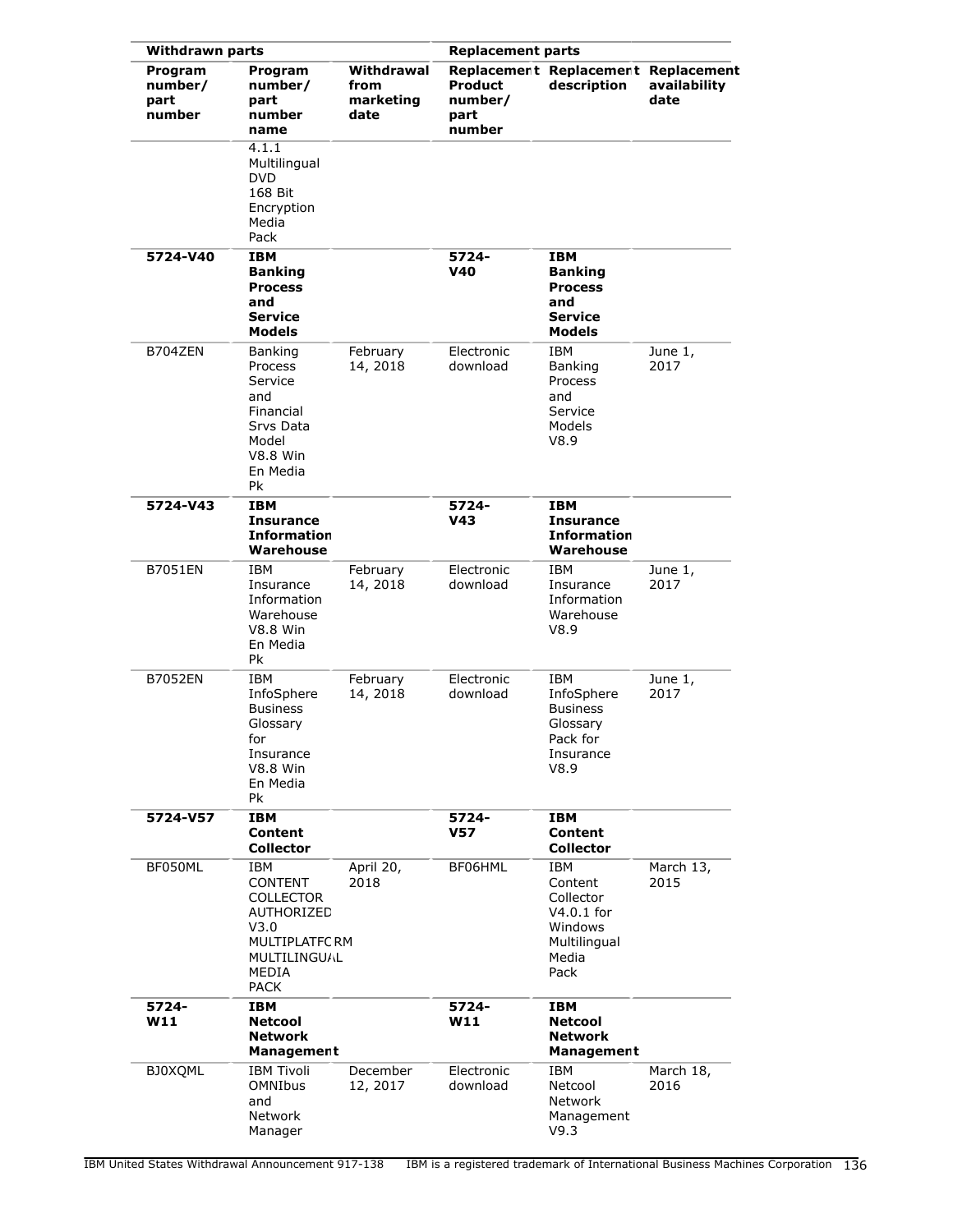| <b>Withdrawn parts</b>               |                                                                                                                                                                                        | <b>Replacement parts</b>                |                                      |                                                        |                      |
|--------------------------------------|----------------------------------------------------------------------------------------------------------------------------------------------------------------------------------------|-----------------------------------------|--------------------------------------|--------------------------------------------------------|----------------------|
| Program<br>number/<br>part<br>number | Program<br>number/<br>part<br>number<br>name                                                                                                                                           | Withdrawal<br>from<br>marketing<br>date | Product<br>number/<br>part<br>number | Replacement Replacement Replacement<br>description     | availability<br>date |
|                                      | Base for<br>Multiplatforms<br>Version<br>8.3<br>Multilingual<br>Media<br>Pack                                                                                                          |                                         |                                      |                                                        |                      |
| <b>BJOXREN</b>                       | <b>IBM Tivoli</b><br><b>OMNIbus</b><br>and<br><b>Network</b><br>Manager<br>Event Q3<br><b>EMS</b> for<br>Solaris<br>Version<br>8.3<br>English<br>Media<br>Pack                         | December<br>12, 2017                    | Electronic<br>download               | IBM<br>Netcool<br>Network<br>Management<br>V9.3        | March 18,<br>2016    |
| BJ12IML                              | <b>IBM</b><br>Netcool<br><b>Network</b><br>Management<br>Base for<br><b>Multiplatforms</b><br>Version<br>9.2<br>Multilingual<br><b>DVD</b><br>128 Bit<br>Encryption<br>Media<br>Pack   | April 20,<br>2018                       | Electronic<br>download               | <b>IBM</b><br>Netcool<br>Network<br>Management<br>V9.3 | March 18,<br>2016    |
| BJ13WML                              | <b>IBM Tivoli</b><br>Netcool<br>Network<br>Management<br>Base for<br>Multiplatforms<br>Version<br>9.2.1<br>Multilingual<br>Encryption<br>Media<br>Pack                                 | April 20,<br>2018                       | Electronic<br>download               | IBM<br>Netcool<br>Network<br>Management<br>V9.3        | March 18,<br>2016    |
| BJ15KML                              | <b>IBM Tivoli</b><br>Netcool<br>Network<br>Management<br>Base for<br><b>Multiplatforms</b><br>Version<br>9.2.2<br>Multilingual<br><b>DVD</b><br>128 Bit<br>Encryption<br>Media<br>Pack | April 20,<br>2018                       | Electronic<br>download               | IBM<br>Netcool<br>Network<br>Management<br>V9.3        | March 18,<br>2016    |
| 5724-<br><b>W24</b>                  | <b>IBM</b><br>Cognos<br><b>Controller</b>                                                                                                                                              |                                         | 5724-<br><b>W24</b>                  | <b>IBM</b><br>Cognos<br><b>Controller</b>              |                      |
| <b>B5085ML</b>                       | IBM<br><b>COGNOS</b>                                                                                                                                                                   | September<br>20, 2019                   | B509FML                              | IBM<br><b>COGNOS</b>                                   | December<br>13, 2016 |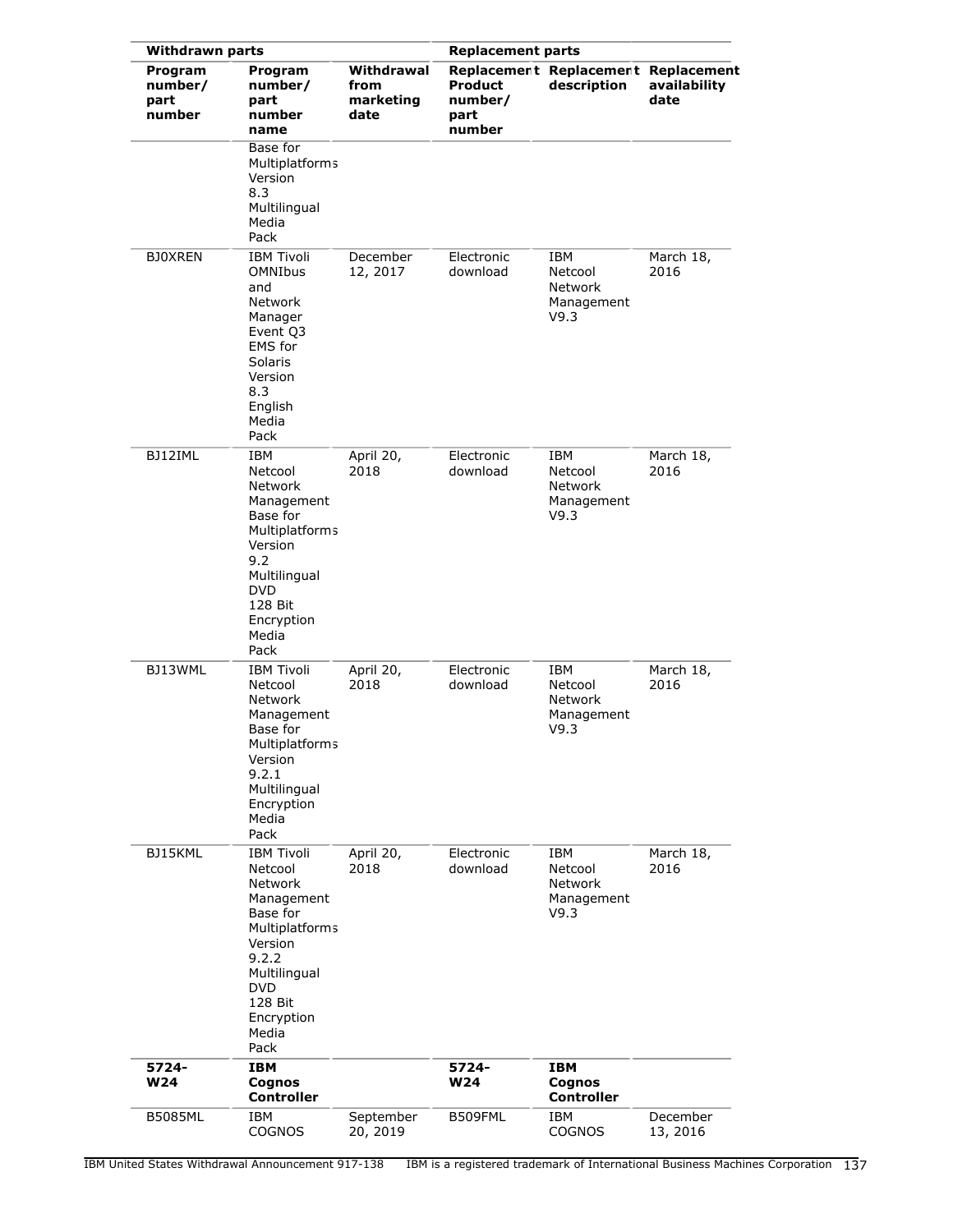|                                      | <b>Withdrawn parts</b>                                                                                                |                                         |                                             | <b>Replacement parts</b>                                                                                                                 |                      |  |  |
|--------------------------------------|-----------------------------------------------------------------------------------------------------------------------|-----------------------------------------|---------------------------------------------|------------------------------------------------------------------------------------------------------------------------------------------|----------------------|--|--|
| Program<br>number/<br>part<br>number | Program<br>number/<br>part<br>number<br>name                                                                          | Withdrawal<br>from<br>marketing<br>date | <b>Product</b><br>number/<br>part<br>number | Replacement Replacement Replacement<br>description                                                                                       | availability<br>date |  |  |
|                                      | <b>CONTROLLER</b><br>10.2.0<br><b>MICROSOFT</b><br>WINDOWS<br><b>MULTILINGUAL</b><br>MEDIA<br><b>PACK</b>             |                                         |                                             | <b>CONTROLLER</b><br>10.3.0<br><b>MICROSOFT</b><br>WINDOWS<br><b>MULTILINGUAL</b><br>MEDIA<br><b>PACK</b>                                |                      |  |  |
| 5724-<br>W86                         | IBM<br>Tivoli<br><b>Netcool</b><br><b>Performance</b><br>Manager                                                      |                                         | 5724-<br><b>W86</b>                         | IBM<br>Tivoli<br><b>Netcool</b><br><b>Performance</b><br><b>Manager</b>                                                                  |                      |  |  |
| AL013EN                              | IBM<br>TIVOLI<br><b>NETCOOL</b><br>PERFORMANCE<br>MANAGER<br>V1.3 BASE<br>MULTIPLATFC RM<br><b>ENGLISH</b>            | December<br>21, 2018                    | AL02WEN                                     | IBM<br>TIVOLI<br><b>NETCOOL</b><br><b>PERFORMANCE</b><br>MANAGER<br>V1.4 BASE<br><b>MULTIPLATFCRM</b><br><b>ENGLISH</b>                  | April 18,<br>2014    |  |  |
| AL014EN                              | IBM<br>TIVOLI<br><b>NETCOOL</b><br>PERFORMANCE<br>MANAGER<br>V1.3 TECH<br><b>PACKS</b><br>TIER 1 MP<br>ENGLISH        | December<br>21, 2018                    | AL02XEN                                     | IBM<br><b>TIVOLI</b><br><b>NETCOOL</b><br>PERFORMANCE<br>MANAGER<br>V <sub>1.4</sub> TECH<br><b>PACKS</b><br>TIER 1 MP<br>ENGLISH        | April 18,<br>2014    |  |  |
| AL015EN                              | IBM<br>TIVOLI<br><b>NETCOOL</b><br>PERFORMANCE<br>MANAGER<br>V1.3 TECH<br><b>PACKS</b><br>TIER 2 MP<br><b>ENGLISH</b> | December<br>21, 2018                    | AL02YEN                                     | IBM<br>TIVOLI<br><b>NETCOOL</b><br><b>PERFORMANCE</b><br>MANAGER<br>V <sub>1.4</sub> TECH<br><b>PACKS</b><br>TIER 2 MP<br><b>ENGLISH</b> | April 18,<br>2014    |  |  |
| AL016EN                              | IBM<br>TIVOLI<br><b>NETCOOL</b><br>PERFORMANCE<br>MANAGER<br>V1.3 TECH<br><b>PACKS</b><br>TIER 3 MP<br><b>ENGLISH</b> | December<br>21, 2018                    | AL02ZEN                                     | IBM<br>TIVOLI<br><b>NETCOOL</b><br>PERFORMANCE<br>MANAGER<br>V1.4 TECH<br><b>PACKS</b><br>TIER 3 MP<br><b>ENGLISH</b>                    | April 18,<br>2014    |  |  |
| AL017EN                              | IBM<br>TIVOLI<br><b>NETCOOL</b><br>PERFORMANCE<br>MANAGER<br>V1.3 TECH<br><b>PACKS</b><br>TIER 4 MP<br><b>ENGLISH</b> | December<br>21, 2018                    | AL030EN                                     | IBM<br>TIVOLI<br><b>NETCOOL</b><br>PERFORMANCE<br>MANAGER<br>V <sub>1.4</sub> TECH<br><b>PACKS</b><br>TIER 4 MP<br><b>ENGLISH</b>        | April 18,<br>2014    |  |  |
| AL018EN                              | IBM<br>TIVOLI<br><b>NETCOOL</b><br>PERFORMANCE<br>MANAGER<br>V1.3 TECH<br><b>PACKS</b><br>TIER 5 MP<br><b>ENGLISH</b> | December<br>21, 2018                    | AL031EN                                     | IBM<br><b>TIVOLI</b><br><b>NETCOOL</b><br>PERFORMANCE<br>MANAGER<br>V <sub>1.4</sub> TECH<br><b>PACKS</b><br>TIER 5 MP<br><b>ENGLISH</b> | April 18,<br>2014    |  |  |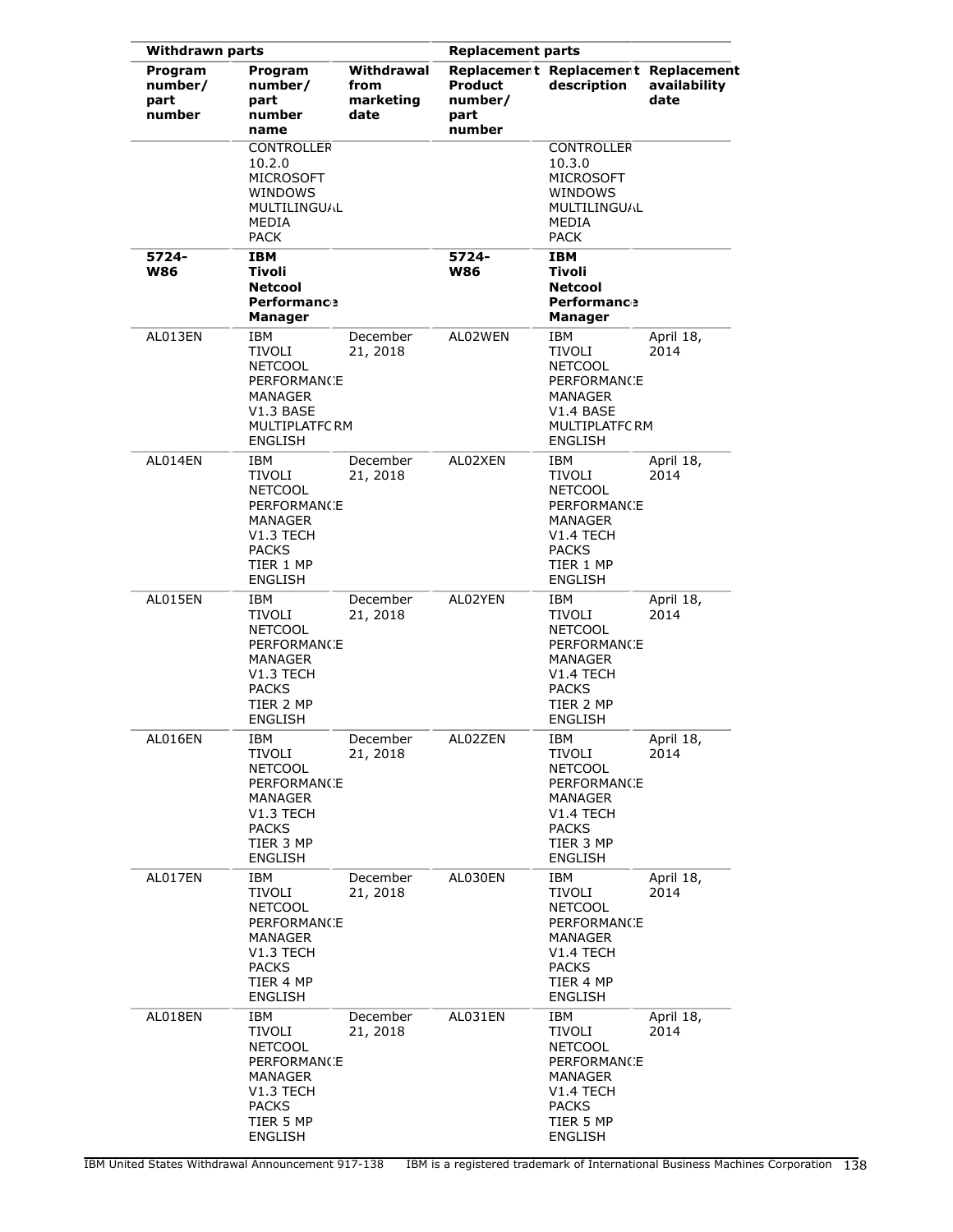| <b>Withdrawn parts</b>               |                                                                                                                     |                                         | <b>Replacement parts</b>                    |                                                                                                                   |                      |
|--------------------------------------|---------------------------------------------------------------------------------------------------------------------|-----------------------------------------|---------------------------------------------|-------------------------------------------------------------------------------------------------------------------|----------------------|
| Program<br>number/<br>part<br>number | Program<br>number/<br>part<br>number<br>name                                                                        | Withdrawal<br>from<br>marketing<br>date | <b>Product</b><br>number/<br>part<br>number | Replacement Replacement Replacement<br>description                                                                | availability<br>date |
| AL01TEN                              | <b>TNPM</b><br>1.3.1<br><b>BASE</b><br>MULTIPLATFC RM<br><b>ENG</b>                                                 | December<br>21, 2018                    | AL02WEN                                     | <b>TNPM</b><br>1.4 BASE<br>MULTIPLATFC RM<br>ENG                                                                  | April 18,<br>2014    |
| AL01UEN                              | <b>TNPM</b><br>1.3.1<br>TECH<br><b>PACKS</b><br>TIER 1<br>MULTIPLATFC RM<br>ENG                                     | December<br>21, 2018                    | AL02XEN                                     | TNPM<br>1.4 TECH<br><b>PACKS</b><br>TIER 1<br>MULTIPLATFC RM<br>ENG                                               | April 18,<br>2014    |
| AL01VEN                              | TNPM<br>1.3.1<br><b>TECH</b><br><b>PACKS</b><br>TIER <sub>2</sub><br>MULTIPLATFC RM<br>ENG                          | December<br>21, 2018                    | AL02YEN                                     | TNPM<br>1.4 TECH<br><b>PACKS</b><br>TIER 2<br><b>MULTIPLATFC RM</b><br><b>ENG</b>                                 | April 18,<br>2014    |
| AL01WEN                              | <b>TNPM</b><br>1.3.1<br>TECH<br><b>PACKS</b><br>TIER 3<br>MULTIPLATFC RM<br><b>ENG</b>                              | December<br>21, 2018                    | AL02ZEN                                     | <b>TNPM</b><br>1.4 TECH<br><b>PACKS</b><br>TIER 3<br><b>MULTIPLATFCRM</b><br>ENG                                  | April 18,<br>2014    |
| AL01XEN                              | <b>TNPM</b><br>1.3.1<br>TECH<br><b>PACKS</b><br>TIER 4<br>MULTIPLATFC RM<br><b>ENG</b>                              | December<br>21, 2018                    | AL030EN                                     | TNPM<br>1.4 TECH<br><b>PACKS</b><br>TIER 4<br><b>MULTIPLATFCRM</b><br>ENG                                         | April 18,<br>2014    |
| AL01YEN                              | TNPM<br>1.3.1<br>TECH<br><b>PACKS</b><br>TIER 5<br>MULTIPLATFC RM<br><b>ENG</b>                                     | December<br>21, 2018                    | AL031EN                                     | TNPM<br>1.4 TECH<br><b>PACKS</b><br>TIER 5<br><b>MULTIPLATFC RM</b><br><b>ENG</b>                                 | April 18,<br>2014    |
| AL02EEN                              | IBM<br>TIVOLI<br><b>NETCOOL</b><br>PERFORMANCE<br>MANAGER<br>1.3.2<br>BASE<br>MULTIPLATFC RM<br><b>ENGLISH</b>      | December<br>21, 2018                    | AL02WEN                                     | IBM<br>TIVOLI<br><b>NETCOOL</b><br>PERFORMANCE<br>MANAGER<br>1.4 BASE<br><b>MULTIPLATFCRM</b><br><b>ENGLISH</b>   | April 18,<br>2014    |
| AL02FEN                              | IBM<br>TIVOLI<br><b>NETCOOL</b><br>PERFORMANCE<br>MANAGER<br>1.3.2<br>TECHNOLOGY<br><b>PACKS</b><br>TIER 1 MF<br>EN | December<br>21, 2018                    | AL02XEN                                     | IBM<br>TIVOLI<br><b>NETCOOL</b><br>PERFORMANCE<br>MANAGER<br>1.4<br>TECHNOLOGY<br><b>PACKS</b><br>TIER 1 MF<br>EN | April 18,<br>2014    |
| AL02GEN                              | IBM<br>TIVOLI<br><b>NETCOOL</b><br>PERFORMANCE<br>MANAGER                                                           | December<br>21, 2018                    | AL02YEN                                     | IBM<br>TIVOLI<br><b>NETCOOL</b><br>PERFORMANCE<br>MANAGER                                                         | April 18,<br>2014    |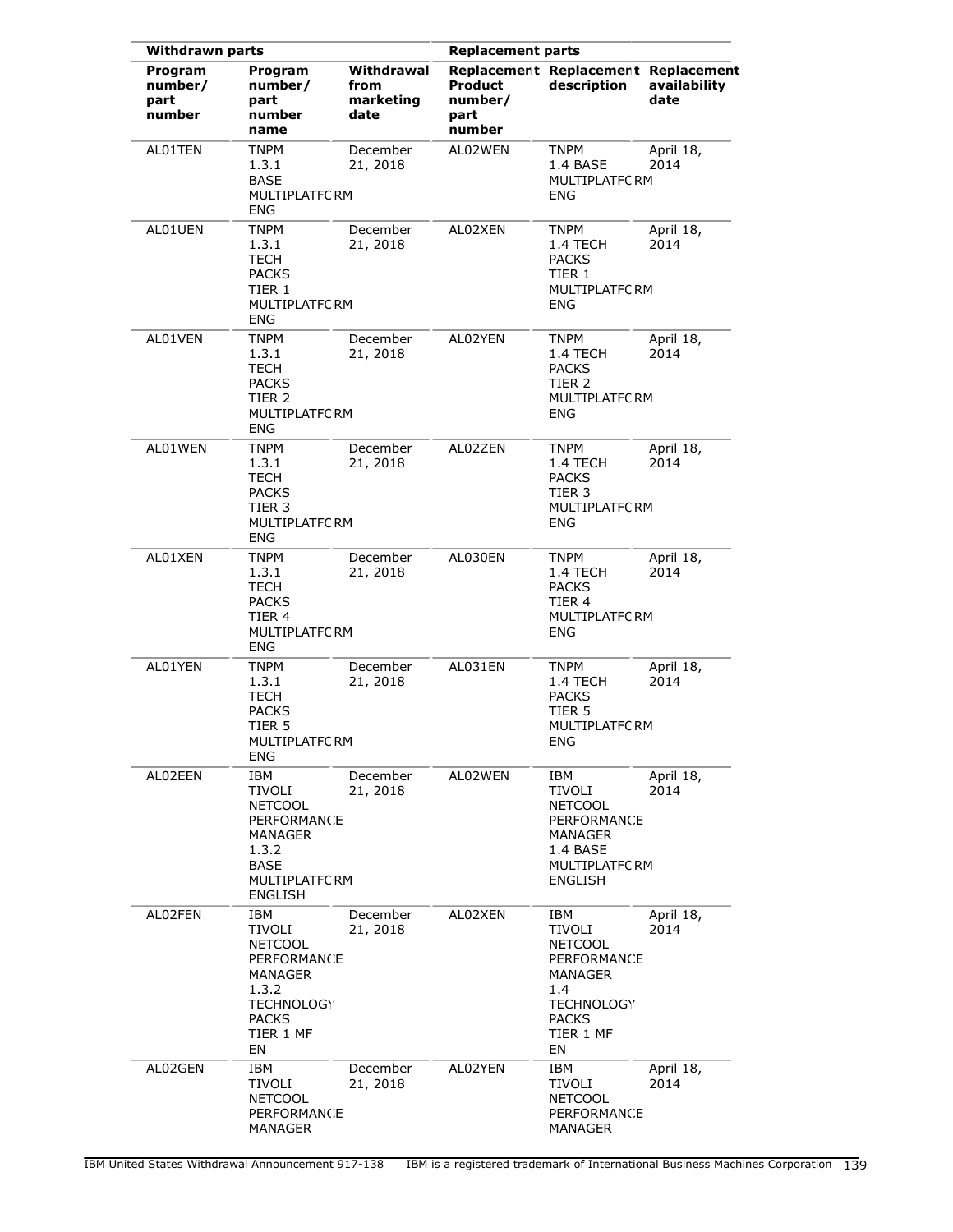| <b>Withdrawn parts</b>                      |                                                                                                                                   | <b>Replacement parts</b>                |                                             |                                                                                                                                    |                      |
|---------------------------------------------|-----------------------------------------------------------------------------------------------------------------------------------|-----------------------------------------|---------------------------------------------|------------------------------------------------------------------------------------------------------------------------------------|----------------------|
| <b>Program</b><br>number/<br>part<br>number | Program<br>number/<br>part<br>number<br>name                                                                                      | Withdrawal<br>from<br>marketing<br>date | <b>Product</b><br>number/<br>part<br>number | Replacement Replacement Replacement<br>description                                                                                 | availability<br>date |
|                                             | 1.3.2<br>TECHNOLOGY<br><b>PACKS</b><br>TIER 2 MF<br>EN                                                                            |                                         |                                             | 1.4<br>TECHNOLOGY<br><b>PACKS</b><br>TIER 2 MF<br>EN                                                                               |                      |
| AL02HEN                                     | IBM<br>TIVOLI<br><b>NETCOOL</b><br><b>PERFORMANCE</b><br>MANAGER<br>1.3.2<br>TECHNOLOGY<br><b>PACKS</b><br>TIER 3 MF<br>EN        | December<br>21, 2018                    | AL02ZEN                                     | IBM<br>TIVOLI<br><b>NETCOOL</b><br>PERFORMANCE<br>MANAGER<br>1.4<br>TECHNOLOGY<br><b>PACKS</b><br>TIER 3 MF<br>EN                  | April 18,<br>2014    |
| AL02IEN                                     | IBM<br>TIVOLI<br><b>NETCOOL</b><br>PERFORMANCE<br>MANAGER<br>1.3.2<br>TECHNOLOGY<br><b>PACKS</b><br>TIER 4 MF<br>EN               | December<br>21, 2018                    | AL030EN                                     | IBM<br>TIVOLI<br><b>NETCOOL</b><br>PERFORMANCE<br><b>MANAGER</b><br>1.4<br><b>TECHNOLOGY</b><br><b>PACKS</b><br>TIER 4 MF<br>EN    | April 18,<br>2014    |
| AL02JEN                                     | IBM<br>TIVOLI<br><b>NETCOOL</b><br><b>PERFORMANCE</b><br>MANAGER<br>1.3.2<br>TECHNOLOGY<br><b>PACKS</b><br>TIER 5 MF<br>EN        | December<br>21, 2018                    | AL031EN                                     | IBM<br>TIVOLI<br><b>NETCOOL</b><br>PERFORMANCE<br><b>MANAGER</b><br>1.4<br>TECHNOLOGY<br><b>PACKS</b><br>TIER 5 MF<br>EN           | April 18,<br>2014    |
| AL02NEN                                     | IBM<br>TIVOLI<br><b>NETCOOL</b><br>PERFORMANCE<br>MANAGER<br>1.3.3<br><b>BASE</b><br>MULTIPLATFC RM<br>ENGLISH                    | December<br>21, 2018                    | AL02WEN                                     | IBM<br>TIVOLI<br><b>NETCOOL</b><br>PERFORMANCE<br>MANAGER<br>1.4 BASE<br>MULTIPLATFC RM<br><b>ENGLISH</b>                          | April 18,<br>2014    |
| AL02REN                                     | IBM<br>TIVOLI<br><b>NETCOOL</b><br><b>PERFORMANCE</b><br><b>MANAGER</b><br>1.3.3<br>TECHNOLOGY<br><b>PACKS</b><br>TIER 1 MF<br>EN | December<br>21, 2018                    | AL02XEN                                     | IBM<br>TIVOLI<br><b>NETCOOL</b><br><b>PERFORMANCE</b><br>MANAGER<br>$1.4^{\circ}$<br>TECHNOLOGY<br><b>PACKS</b><br>TIER 1 MF<br>EN | April 18,<br>2014    |
| AL02SEN                                     | IBM<br>TIVOLI<br><b>NETCOOL</b><br><b>PERFORMANCE</b><br>MANAGER<br>1.3.3<br>TECHNOLOGY<br><b>PACKS</b><br>TIER 2 MF<br>EN        | December<br>21, 2018                    | AL02YEN                                     | IBM<br>TIVOLI<br><b>NETCOOL</b><br><b>PERFORMANCE</b><br>MANAGER<br>1.4<br>TECHNOLOGY<br><b>PACKS</b><br>TIER 2 MF<br>EN           | April 18,<br>2014    |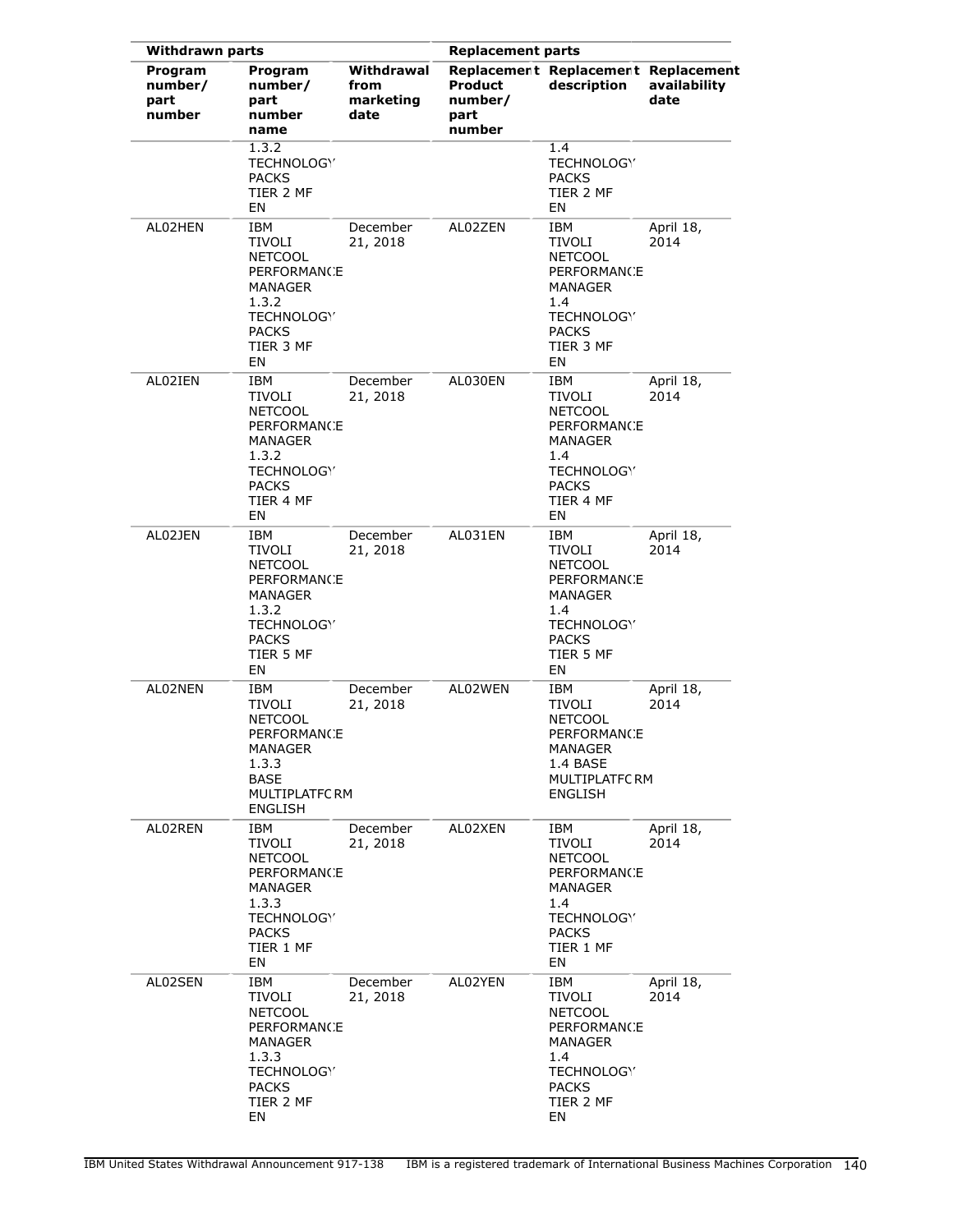| <b>Withdrawn parts</b>               |                                                                                                                                   |                                         | <b>Replacement parts</b>                    |                                                                                                                          |                      |
|--------------------------------------|-----------------------------------------------------------------------------------------------------------------------------------|-----------------------------------------|---------------------------------------------|--------------------------------------------------------------------------------------------------------------------------|----------------------|
| Program<br>number/<br>part<br>number | Program<br>number/<br>part<br>number<br>name                                                                                      | Withdrawal<br>from<br>marketing<br>date | <b>Product</b><br>number/<br>part<br>number | Replacement Replacement Replacement<br>description                                                                       | availability<br>date |
| AL02TEN                              | IBM<br>TIVOLI<br><b>NETCOOL</b><br><b>PERFORMANCE</b><br>MANAGER<br>1.3.3<br>TECHNOLOGY<br><b>PACKS</b><br>TIER 3 MF<br>EN        | December<br>21, 2018                    | AL02ZEN                                     | IBM<br>TIVOLI<br><b>NETCOOL</b><br><b>PERFORMANCE</b><br>MANAGER<br>1.4<br>TECHNOLOGY<br><b>PACKS</b><br>TIER 3 MF<br>EN | April 18,<br>2014    |
| AL02UEN                              | IBM<br>TIVOLI<br><b>NETCOOL</b><br><b>PERFORMANCE</b><br>MANAGER<br>1.3.3<br>TECHNOLOGY<br><b>PACKS</b><br>TIER 4 MF<br>EN        | December<br>21, 2018                    | AL030EN                                     | IBM<br>TIVOLI<br><b>NETCOOL</b><br>PERFORMANCE<br>MANAGER<br>1.4<br>TECHNOLOGY<br><b>PACKS</b><br>TIER 4 MF<br>EN        | April 18,<br>2014    |
| AL02VEN                              | IBM<br><b>TIVOLI</b><br><b>NETCOOL</b><br><b>PERFORMANCE</b><br>MANAGER<br>1.3.3<br>TECHNOLOGY<br><b>PACKS</b><br>TIER 5 MF<br>EN | December<br>21, 2018                    | AL031EN                                     | IBM<br>TIVOLI<br><b>NETCOOL</b><br>PERFORMANCE<br>MANAGER<br>1.4<br>TECHNOLOGY<br><b>PACKS</b><br>TIER 5 MF<br>EN        | April 18,<br>2014    |
| 5724-X87                             | IBM<br><b>Banking</b><br>and<br><b>Financial</b><br><b>Markets</b><br>Data<br>Warehouse                                           |                                         | 5724-<br>X87                                | IBM<br><b>Banking</b><br>and<br><b>Financial</b><br><b>Markets</b><br>Data<br>Warehouse                                  |                      |
| B704WEN                              | <b>IBM</b><br>Banking<br>and<br>Financial<br>Markets<br>Data<br>Warehouse<br><b>V8.8 Win</b><br>English<br>Media Pk               | February<br>14, 2018                    | Electronic<br>download                      | IBM<br><b>Banking</b><br>and<br>Financial<br>Markets<br>Data<br>Warehouse<br>v8.9                                        | June 1,<br>2017      |
| B704XEN                              | <b>IBM</b><br>InfoSphere<br><b>Business</b><br>Glossary<br>Financial<br>Services<br><b>V8.8 Win</b><br>Eng MP                     | February<br>14, 2018                    | Electronic<br>download                      | IBM<br>InfoSphere<br><b>Business</b><br>Glossary<br>Pack for<br>Financial<br>Services<br>V8.9                            | June 1,<br>2017      |
| 5724-Y04                             | IBM<br><b>ILOG</b><br><b>ODM</b><br><b>Enterprise</b>                                                                             |                                         | 5724-<br><b>Y04</b>                         | <b>IBM</b><br><b>Decision</b><br>Optimization<br><b>Center</b>                                                           |                      |
| <b>B8018ML</b>                       | <b>IBM ILOG</b><br>ODM<br>Enterprise<br>for<br>Multiplatforms<br>Version                                                          | December<br>15, 2017                    | B8023ML                                     | <b>IBM ILOG</b><br>Decision<br>Optimization<br>Center<br>Developer<br>Edition for                                        | July 29,<br>2016     |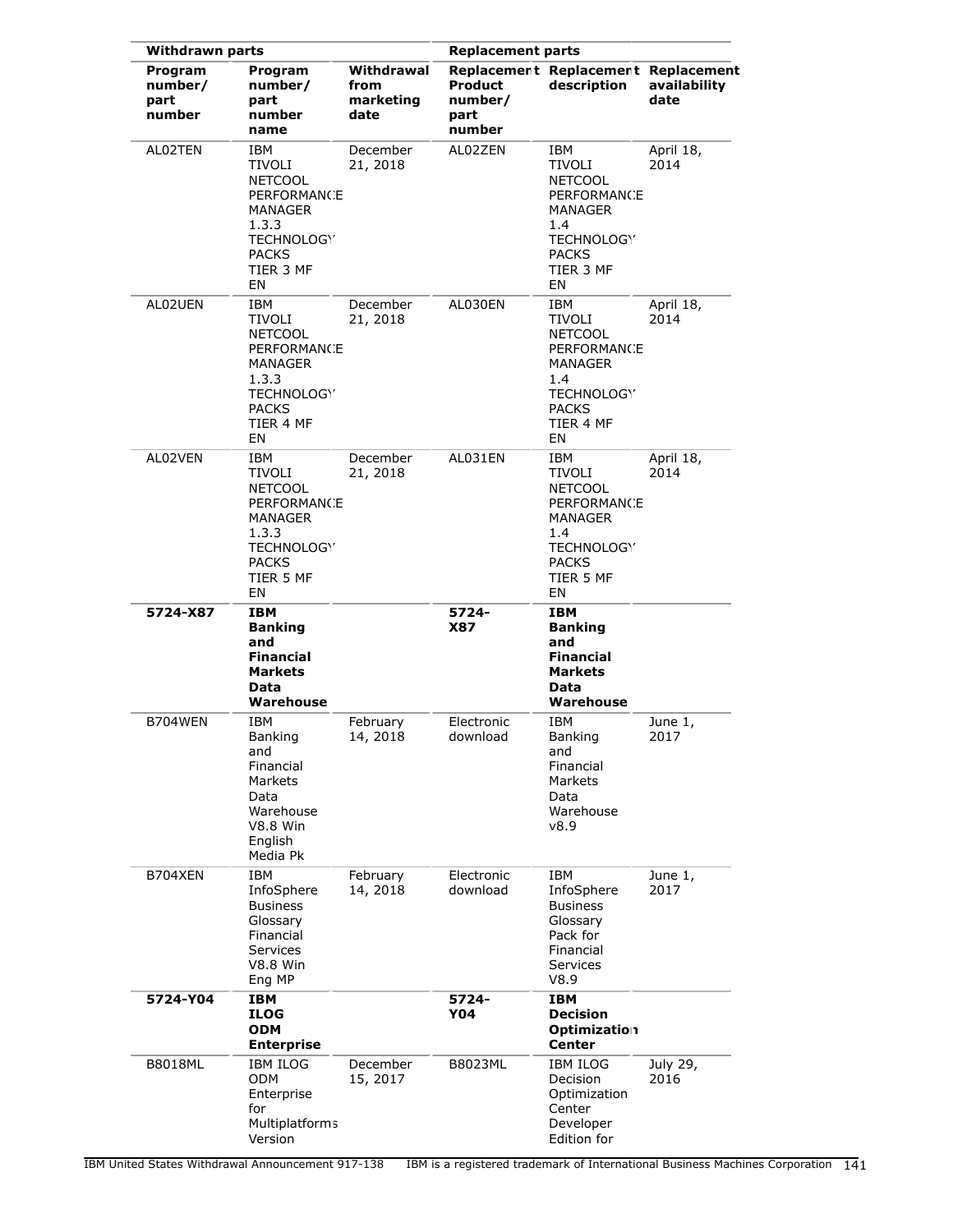|                                      | <b>Withdrawn parts</b>                                                                                                                                           |                                         |                                             | <b>Replacement parts</b>                                                                                                                                                                         |                      |
|--------------------------------------|------------------------------------------------------------------------------------------------------------------------------------------------------------------|-----------------------------------------|---------------------------------------------|--------------------------------------------------------------------------------------------------------------------------------------------------------------------------------------------------|----------------------|
| Program<br>number/<br>part<br>number | Program<br>number/<br>part<br>number<br>name                                                                                                                     | Withdrawal<br>from<br>marketing<br>date | <b>Product</b><br>number/<br>part<br>number | Replacement Replacement Replacement<br>description                                                                                                                                               | availability<br>date |
|                                      | 3.6<br>Multilingual<br>Media<br>Pack                                                                                                                             |                                         |                                             | Multiplatforms<br>Version<br>3.9<br>Multilingual<br><b>DVD</b><br>128 Bit<br>Encryption<br>Media<br>Pack                                                                                         |                      |
| <b>B8019ML</b>                       | <b>IBM ILOG</b><br>Optimization<br>Solutions<br>Accelerator<br>Server<br>Edition for<br>Multiplatforms<br>Version<br>3.6<br>Multilingual<br>Media<br>Pack        | December<br>15, 2017                    | <b>B8024ML</b>                              | <b>IBM ILOG</b><br>Optimization<br>Solutions<br>Accelerator<br>Server<br>Edition for<br>Multiplatforms<br>Version<br>3.9<br>Multilingual<br><b>DVD</b><br>128 Bit<br>Encryption<br>Media<br>Pack | July 29,<br>2016     |
| B801AML                              | <b>IBM ILOG</b><br>Optimization<br>Solutions<br>Accelerator<br>Client<br>Edition for<br><b>Multiplatforms</b><br>Version<br>3.6<br>Multilingual<br>Media<br>Pack | December<br>15, 2017                    | B8025ML                                     | <b>IBM ILOG</b><br>Optimization<br>Solutions<br>Accelerator<br>Client<br>Edition for<br>Multiplatforms<br>Version<br>3.9<br>Multilingual<br><b>DVD</b><br>128 Bit<br>Encryption<br>Media<br>Pack | July 29,<br>2016     |
| B801FML                              | IBM ILOG<br><b>ODM</b><br>Enterprise<br>for<br><b>Multiplatforms</b><br>Version<br>3.7<br>Multilingual<br>Media<br>Pack                                          | December<br>15, 2017                    | B8023ML                                     | IBM ILOG<br><b>Decision</b><br>Optimization<br>Center<br>Developer<br>Edition for<br>Multiplatforms<br>Version<br>3.9<br>Multilingual<br>DVD<br>128 Bit<br>Encryption<br>Media<br>Pack           | July 29,<br>2016     |
| B801GML                              | <b>IBM ILOG</b><br>Optimization<br>Solutions<br>Accelerator<br>Server<br>Edition for<br><b>Multiplatforms</b><br>Version<br>3.7<br>Multilingual<br>Media<br>Pack | December<br>15, 2017                    | B8024ML                                     | <b>IBM ILOG</b><br>Optimization<br>Solutions<br>Accelerator<br>Server<br>Edition for<br>Multiplatforms<br>Version<br>3.9<br>Multilingual<br><b>DVD</b><br>128 Bit                                | July 29,<br>2016     |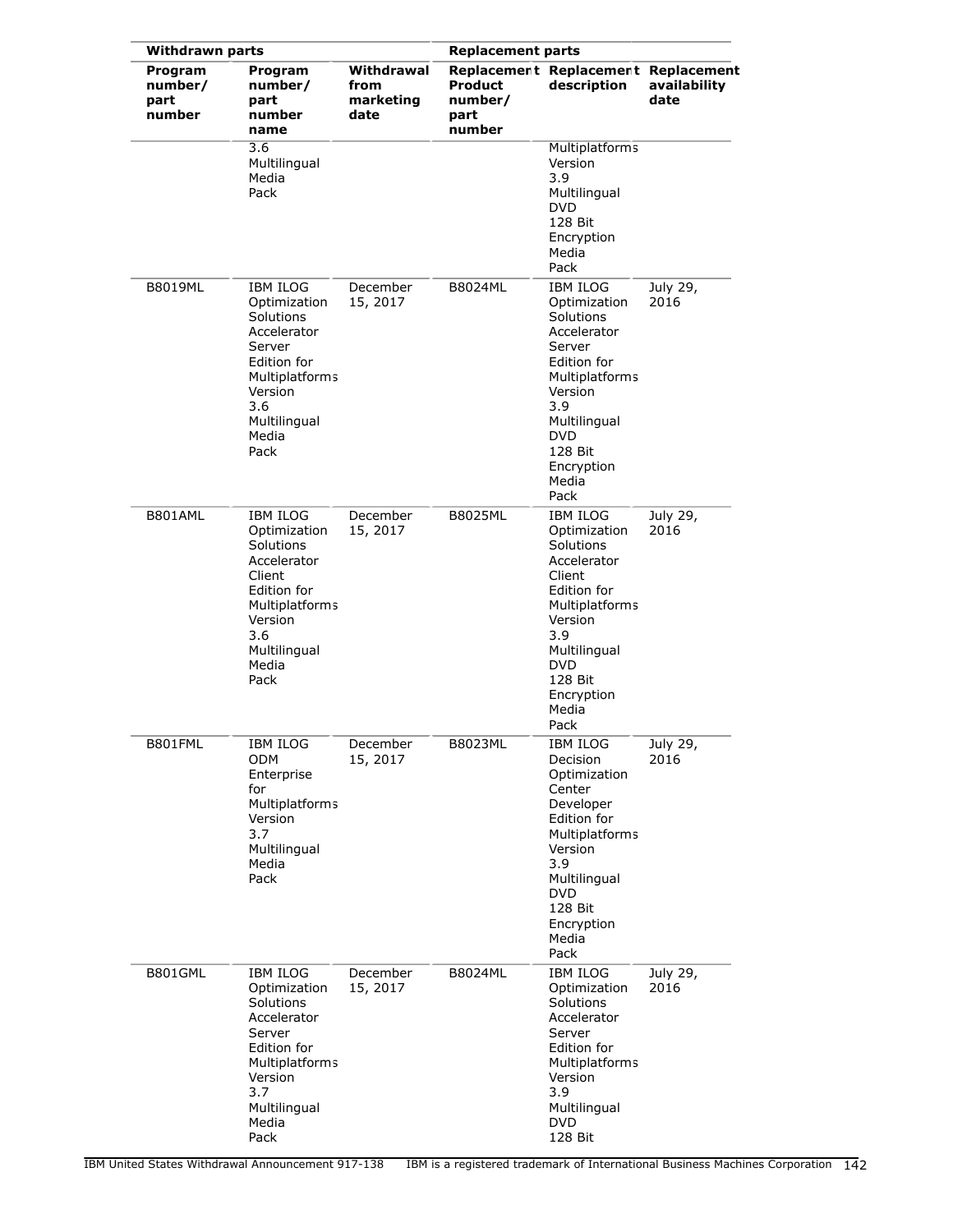| <b>Withdrawn parts</b>               |                                                                                                                                                                            |                                         | <b>Replacement parts</b>                    |                                                                                                                                                                                                         |                      |  |  |  |
|--------------------------------------|----------------------------------------------------------------------------------------------------------------------------------------------------------------------------|-----------------------------------------|---------------------------------------------|---------------------------------------------------------------------------------------------------------------------------------------------------------------------------------------------------------|----------------------|--|--|--|
| Program<br>number/<br>part<br>number | Program<br>number/<br>part<br>number<br>name                                                                                                                               | Withdrawal<br>from<br>marketing<br>date | <b>Product</b><br>number/<br>part<br>number | Replacement Replacement Replacement<br>description                                                                                                                                                      | availability<br>date |  |  |  |
|                                      |                                                                                                                                                                            |                                         |                                             | Encryption<br>Media<br>Pack                                                                                                                                                                             |                      |  |  |  |
| B801HML                              | <b>IBM ILOG</b><br>Optimization<br>Solutions<br>Accelerator<br>Client<br>Edition for<br>Multiplatforms<br>Version<br>3.7<br>Multilingual<br>Media<br>Pack                  | December<br>15, 2017                    | <b>B8025ML</b>                              | <b>IBM ILOG</b><br>Optimization<br>Solutions<br>Accelerator<br>Client<br>Edition for<br><b>Multiplatforms</b><br>Version<br>3.9<br>Multilingual<br><b>DVD</b><br>128 Bit<br>Encryption<br>Media<br>Pack | July 29,<br>2016     |  |  |  |
| B801PML                              | IBM<br>Decision<br>Optimization<br>Center for<br>Multiplatforms<br>Version<br>3.8<br>Multilingual<br>Media<br>Pack                                                         | December<br>15, 2017                    | <b>B8023ML</b>                              | <b>IBM ILOG</b><br>Decision<br>Optimization<br>Center<br>Developer<br>Edition for<br>Multiplatforms<br>Version<br>3.9<br>Multilingual<br><b>DVD</b><br>128 Bit<br>Encryption<br>Media<br>Pack           | July 29,<br>2016     |  |  |  |
| B801QML                              | <b>IBM</b><br>Decision<br>Optimization<br>Center<br>Solutions<br>Accelerator<br>Server<br>Edition for<br>Multiplatforms<br>Version<br>3.8<br>Multilingual<br>Media<br>Pack | December<br>15, 2017                    | <b>B8024ML</b>                              | IBM ILOG<br>Optimization<br>Solutions<br>Accelerator<br>Server<br>Edition for<br>Multiplatforms<br>Version<br>3.9<br>Multilingual<br><b>DVD</b><br>128 Bit<br>Encryption<br>Media<br>Pack               | July 29,<br>2016     |  |  |  |
| B801RML                              | IBM<br>Decision<br>Optimization<br>Center<br>Solutions<br>Accelerator<br>Client<br>Edition for<br>Multiplatforms<br>Version<br>3.8<br>Multilingual<br>Media<br>Pack        | December<br>15, 2017                    | B8025ML                                     | <b>IBM ILOG</b><br>Optimization<br>Solutions<br>Accelerator<br>Client<br>Edition for<br>Multiplatforms<br>Version<br>3.9<br>Multilingual<br><b>DVD</b><br>128 Bit<br>Encryption<br>Media<br>Pack        | July 29,<br>2016     |  |  |  |
| 5724-Z04                             | <b>IBM</b><br><b>Informix</b>                                                                                                                                              |                                         | 5724-<br>Z04                                | <b>IBM</b><br><b>Informix</b>                                                                                                                                                                           |                      |  |  |  |

IBM United States Withdrawal Announcement 917-138 IBM is a registered trademark of International Business Machines Corporation 143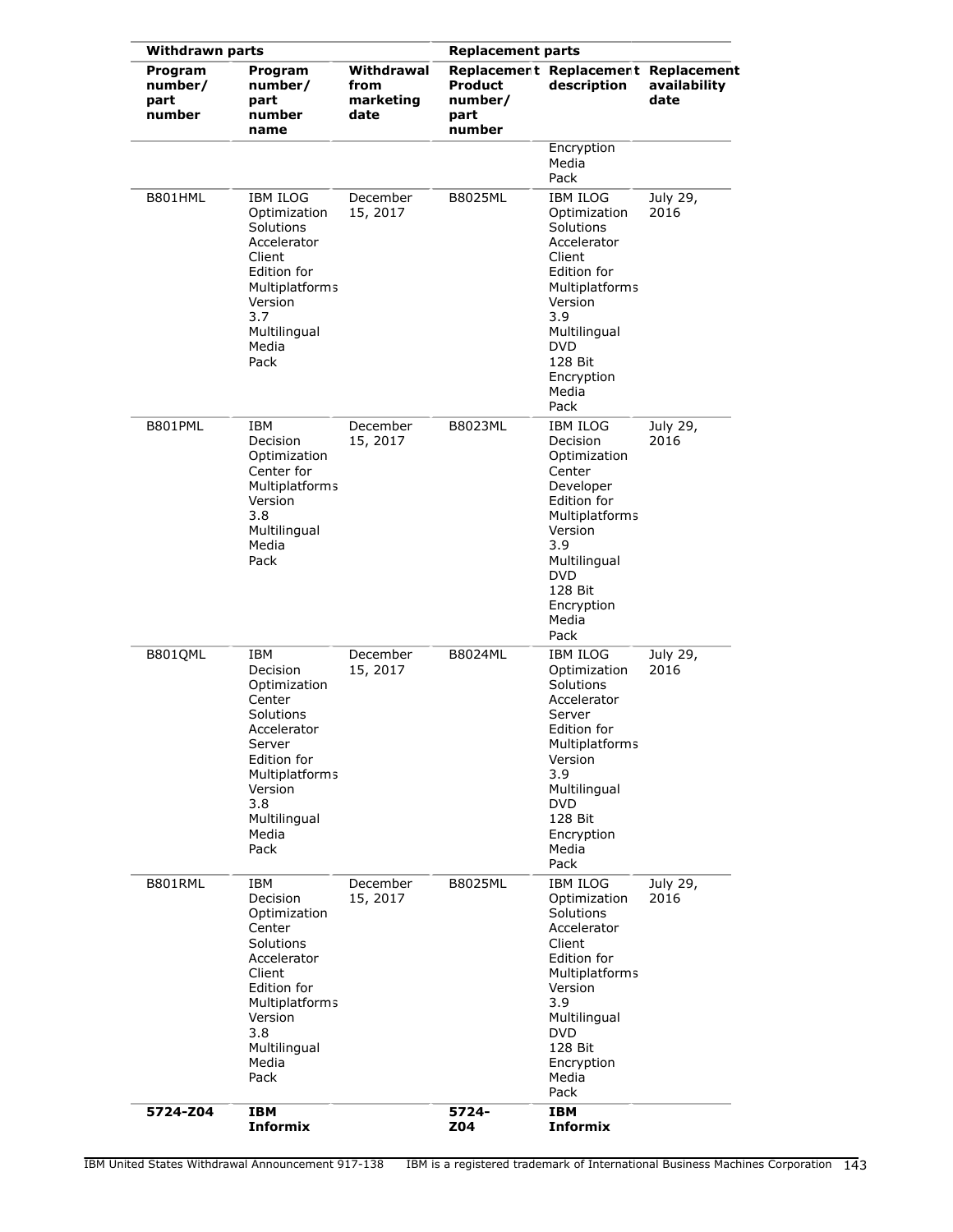|                                      | <b>Withdrawn parts</b>                                                                                                                                 |                                         | <b>Replacement parts</b>                    |                                                                                                                  |                      |  |
|--------------------------------------|--------------------------------------------------------------------------------------------------------------------------------------------------------|-----------------------------------------|---------------------------------------------|------------------------------------------------------------------------------------------------------------------|----------------------|--|
| Program<br>number/<br>part<br>number | Program<br>number/<br>part<br>number<br>name                                                                                                           | Withdrawal<br>from<br>marketing<br>date | <b>Product</b><br>number/<br>part<br>number | Replacement Replacement Replacement<br>description                                                               | availability<br>date |  |
|                                      | <b>Express</b><br><b>Edition</b>                                                                                                                       |                                         |                                             | <b>Express</b><br><b>Edition</b>                                                                                 |                      |  |
| BB15WML                              | IBM<br>Informix<br>Express<br>Edition for<br>Multiplatforms<br>Version<br>11.70<br>Multilingual<br><b>DVD</b><br>64 Bit<br>Encryption<br>Media<br>Pack | December<br>12, 2017                    | BB1E6ML                                     | IBM<br>Informix<br>Express<br>Edition<br>12.10<br>Multiplatform<br>Multilingual<br>Media<br>Pack                 | March 26,<br>2016    |  |
| 5725-A06                             | IBM<br><b>CPLEX</b><br><b>Optimization</b><br><b>Studio</b>                                                                                            |                                         | 5725-<br>A06                                | IBM<br><b>CPLEX</b><br>Optimization<br>Studio                                                                    |                      |  |
| B801DML                              | <b>IBM ILOG</b><br><b>CPLEX</b><br>Optimization<br>Studio for<br>Multiplatforms<br>Version<br>12.5<br>Multilingual<br>Media<br>Pack                    | December<br>15, 2017                    | Electronic<br>download                      | IBM ILOG<br><b>CPLEX</b><br>Optimization<br>Studio for<br>Multiplatforms<br>Version<br>12.7<br>Multilingual      | November<br>11, 2016 |  |
| B801EML                              | IBM ILOG<br><b>CPLEX</b><br>Enterprise<br>Server for<br>Multiplatforms<br>Version<br>12.5<br>Multilingual<br>Media<br>Pack                             | December<br>15, 2017                    | Electronic<br>download                      | IBM ILOG<br><b>CPLEX</b><br>Enterprise<br>Server for<br><b>Multiplatforms</b><br>Version<br>12.7<br>Multilingual | November<br>11, 2016 |  |
| B801KML                              | IBM<br><b>ILOG CPL</b><br>+022:027EX<br>Optimization<br>Studio for<br>Multiplatforms<br>Version<br>12.6<br>Multilingual<br>Media<br>Pack               | December<br>15, 2017                    | Electronic<br>download                      | IBM ILOG<br><b>CPLEX</b><br>Optimization<br>Studio for<br>Multiplatforms<br>Version<br>12.7<br>Multilingual      | November<br>11, 2016 |  |
| B801LML                              | <b>IBM ILOG</b><br><b>CPLEX</b><br>Enterprise<br>Server for<br>Multiplatforms<br>Version<br>12.6<br>Multilingual<br>Media<br>Pack                      | December<br>15, 2017                    | Electronic<br>download                      | IBM ILOG<br><b>CPLEX</b><br>Enterprise<br>Server for<br>Multiplatforms<br>Version<br>12.7<br>Multilingual        | November<br>11, 2016 |  |
| B801WML                              | <b>IBM ILOG</b><br><b>CPLEX</b><br>Optimization<br>Studio for<br>Multiplatforms                                                                        | December<br>15, 2017                    | Electronic<br>download                      | IBM ILOG<br><b>CPLEX</b><br>Optimization<br>Studio for<br>Multiplatforms                                         | November<br>11, 2016 |  |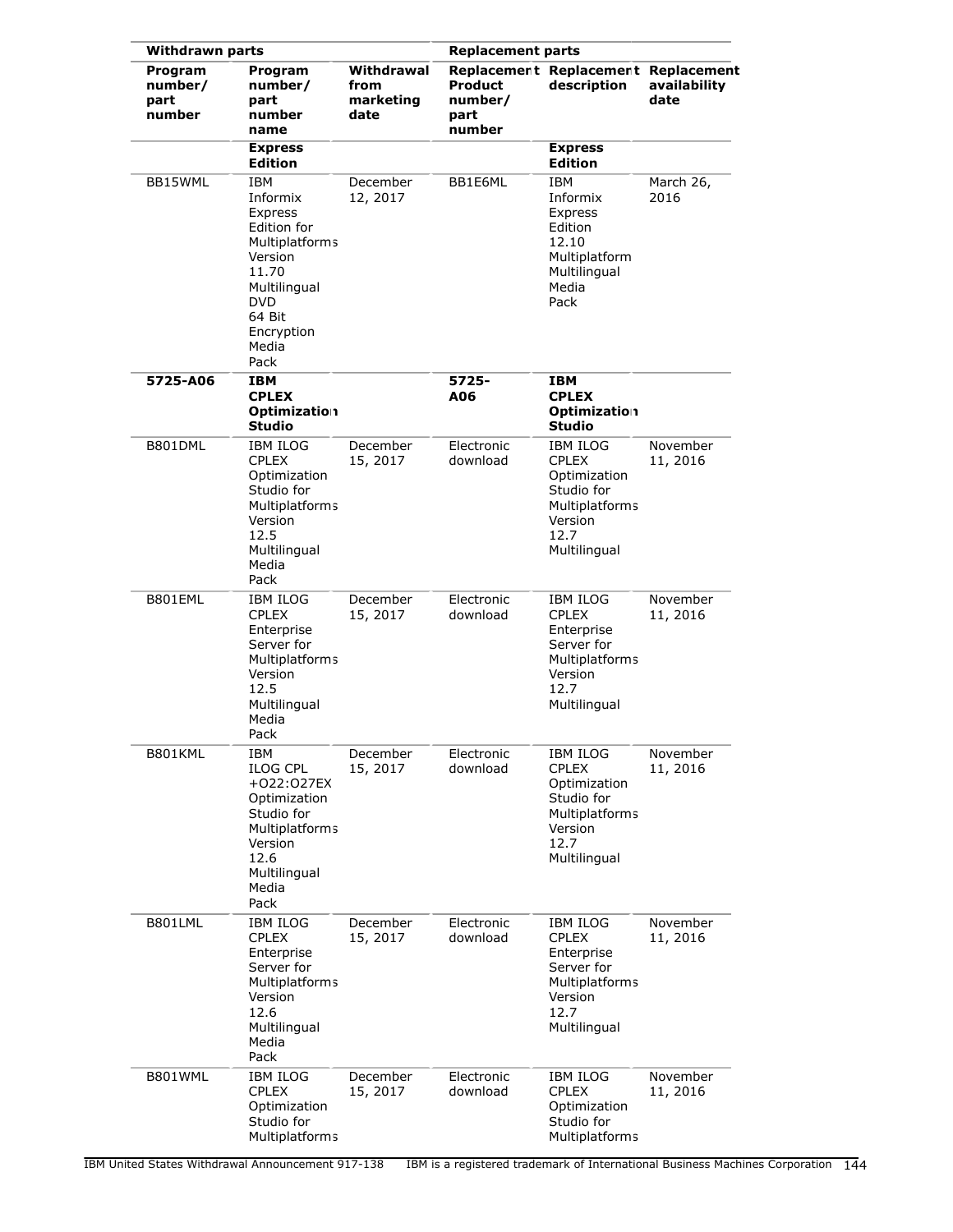| <b>Withdrawn parts</b>               |                                                                                                                                                               |                                         | <b>Replacement parts</b>                    |                                                                                                                           |                      |
|--------------------------------------|---------------------------------------------------------------------------------------------------------------------------------------------------------------|-----------------------------------------|---------------------------------------------|---------------------------------------------------------------------------------------------------------------------------|----------------------|
| Program<br>number/<br>part<br>number | Program<br>number/<br>part<br>number<br>name                                                                                                                  | Withdrawal<br>from<br>marketing<br>date | <b>Product</b><br>number/<br>part<br>number | Replacement Replacement Replacement<br>description                                                                        | availability<br>date |
|                                      | Version<br>12.6.1<br>Multilingual<br>Media<br>Pack                                                                                                            |                                         |                                             | Version<br>12.7<br>Multilingual                                                                                           |                      |
| B801XML                              | <b>IBM ILOG</b><br><b>CPLEX</b><br>Enterprise<br>Server for<br><b>Multiplatforms</b><br>Version<br>12.6.1<br>Multilingual<br>Media<br>Pack                    | December<br>15, 2017                    | Electronic<br>download                      | IBM ILOG<br><b>CPLEX</b><br>Enterprise<br>Server for<br>Multiplatforms<br>Version<br>12.7<br>Multilingual                 | November<br>11, 2016 |
| <b>B8021ML</b>                       | <b>IBM ILOG</b><br><b>CPLEX</b><br>Optimization<br>Studio for<br><b>Multiplatforms</b><br>Version<br>12.6.2<br>Multilingual<br>Media<br>Pack                  | December<br>15, 2017                    | Electronic<br>download                      | <b>IBM ILOG</b><br><b>CPLEX</b><br>Optimization<br>Studio for<br><b>Multiplatforms</b><br>Version<br>12.7<br>Multilingual | November<br>11, 2016 |
| B8022ML                              | <b>IBM ILOG</b><br><b>CPLEX</b><br>Enterprise<br>Server for<br>Multiplatforms<br>Version<br>12.6.2<br>Multilingual<br>Media<br>Pack                           | December<br>15, 2017                    | Electronic<br>download                      | <b>IBM ILOG</b><br><b>CPLEX</b><br>Enterprise<br>Server for<br>Multiplatforms<br>Version<br>12.7<br>Multilingual          | November<br>11, 2016 |
| 5725-A30                             | <b>IBM</b><br>Rational<br><b>Software</b><br>Architect                                                                                                        |                                         | 5725-<br>A30                                | IBM<br>Rational<br>Software<br>Architect                                                                                  |                      |
| <b>BT0HNML</b>                       | IBM<br>Rational<br>Software<br>Architect<br>Extension<br>for Design<br>Management<br>for<br>Multiplatforms<br>Version<br>4.0<br>Multilingual<br>Media<br>Pack | December<br>12, 2017                    | Electronic<br>download                      | IBM<br>Rational<br>Software<br>Architect<br>for<br>Multiplatforms<br>Version<br>9.1<br>Multilingual                       | June 1,<br>2014      |
| BT0I9ML                              | IBM<br>Rational<br>Software<br>Architect<br>Extension<br>for Design<br>Management<br>for<br>Multiplatforms<br>Version<br>4.0.1<br>Multilingual                | December<br>12, 2017                    | Electronic<br>download                      | IBM<br>Rational<br>Software<br>Architect<br>for<br>Multiplatforms<br>Version<br>9.1<br>Multilingual                       | June 1,<br>2014      |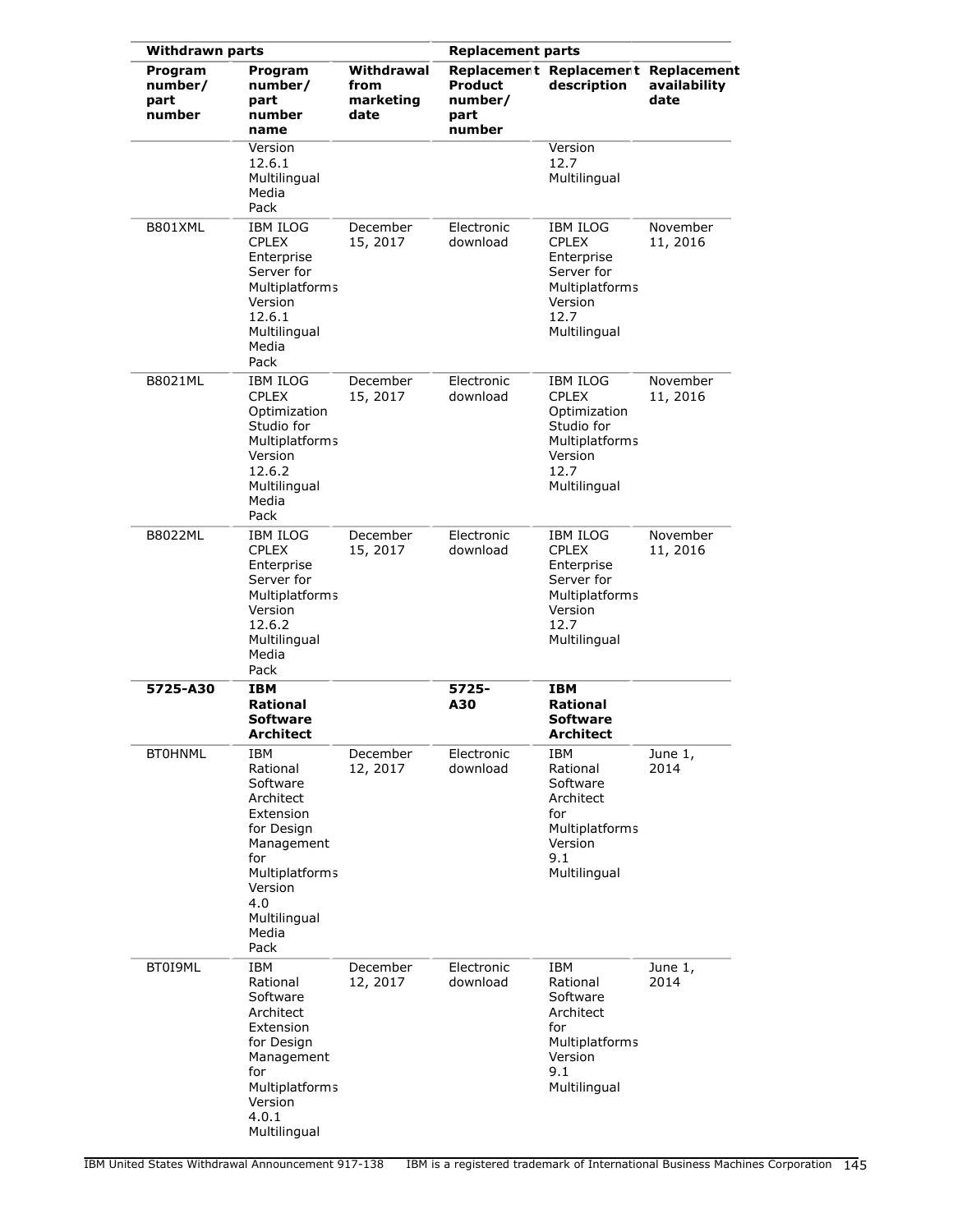| <b>Withdrawn parts</b>               |                                                                                                                                                                  |                                         | <b>Replacement parts</b>             |                                                                                                            |                      |  |
|--------------------------------------|------------------------------------------------------------------------------------------------------------------------------------------------------------------|-----------------------------------------|--------------------------------------|------------------------------------------------------------------------------------------------------------|----------------------|--|
| Program<br>number/<br>part<br>number | Program<br>number/<br>part<br>number<br>name                                                                                                                     | Withdrawal<br>from<br>marketing<br>date | Product<br>number/<br>part<br>number | Replacement Replacement Replacement<br>description                                                         | availability<br>date |  |
|                                      | Media<br>Pack                                                                                                                                                    |                                         |                                      |                                                                                                            |                      |  |
| BT0J7ML                              | <b>IBM</b><br>Rational<br>Software<br>Architect<br>for<br><b>Multiplatforms</b><br>Version<br>9.0<br>Multilingual<br>Media<br>Pack                               | December<br>12, 2017                    | Electronic<br>download               | <b>IBM</b><br>Rational<br>Software<br>Architect<br>for<br>Multiplatforms<br>Version<br>9.1<br>Multilingual | June 1,<br>2014      |  |
| Electronic<br>download               | <b>IBM</b><br>Rational<br>Software<br>Architect<br>for<br>Multiplatforms<br>Version<br>9.0<br>Multilingual                                                       | September<br>21, 2018                   | Electronic<br>download               | <b>IBM</b><br>Rational<br>Software<br>Architect<br>for<br>Multiplatforms<br>Version<br>9.1<br>Multilingual | June 1,<br>2014      |  |
| Electronic<br>download               | <b>IBM</b><br>Rational<br>Software<br>Architect<br>Extension<br>for Design<br>Management<br>for<br>Multiplatforms<br>Version<br>4.0<br>Multilingual              | September<br>21, 2018                   | Electronic<br>download               | <b>IBM</b><br>Rational<br>Software<br>Architect<br>for<br>Multiplatforms<br>Version<br>9.1<br>Multilingual | June 1,<br>2014      |  |
| Electronic<br>download               | IBM<br>Rational<br>Software<br>Architect<br>Extension<br>for Design<br>Management<br>for<br>Multiplatforms<br>Version<br>4.0.1<br>Multilingual                   | September<br>21, 2018                   | Electronic<br>download               | IBM<br>Rational<br>Software<br>Architect<br>for<br>Multiplatforms<br>Version<br>9.1<br>Multilingual        | June 1,<br>2014      |  |
| 5725-A39                             | <b>IBM</b><br><b>Informix</b><br><b>Ultimate</b><br><b>Edition</b><br>(Informix<br>Enterprise)                                                                   |                                         | 5725-<br>A39                         | IBM<br><b>Informix</b><br><b>Enterprise</b><br><b>Edition</b>                                              |                      |  |
| BB15QML                              | IBM<br>Informix<br>Enterprise<br>Edition for<br><b>Multiplatforms</b><br>Version<br>11.70<br>Multilingual<br><b>DVD</b><br>64 Bit<br>Encryption<br>Media<br>Pack | December<br>12, 2017                    | BB1E3EN                              | IBM<br>Informix<br>Enterprise<br>Edition<br>12.10<br>Multiplatform<br>English<br>Media<br>Pack             | March 26,<br>2013    |  |

IBM United States Withdrawal Announcement 917-138 IBM is a registered trademark of International Business Machines Corporation 146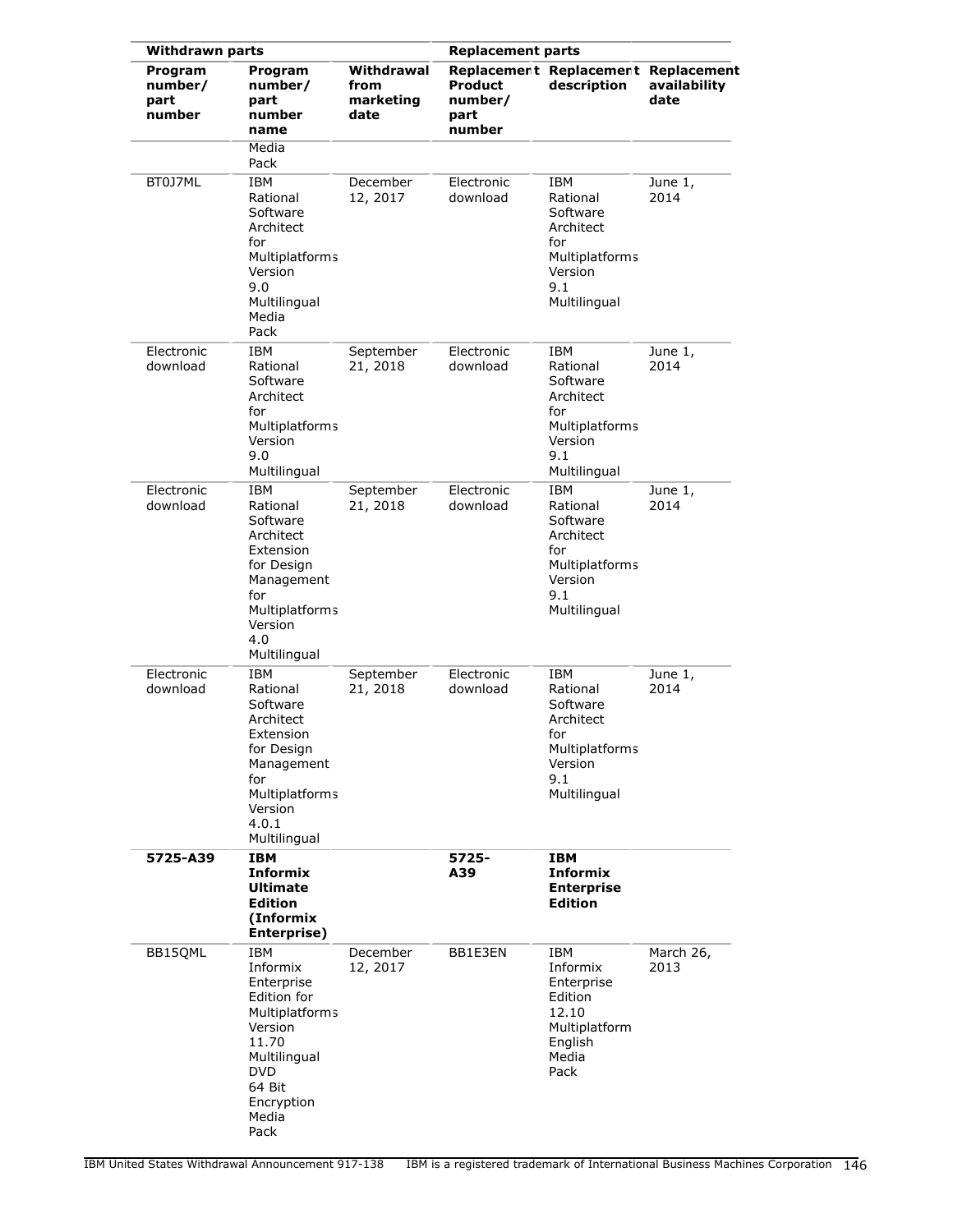| <b>Withdrawn parts</b>               |                                                                                                                                                                                                                          |                                         | <b>Replacement parts</b>                    |                                                                                                      |                      |
|--------------------------------------|--------------------------------------------------------------------------------------------------------------------------------------------------------------------------------------------------------------------------|-----------------------------------------|---------------------------------------------|------------------------------------------------------------------------------------------------------|----------------------|
| Program<br>number/<br>part<br>number | Program<br>number/<br>part<br>number<br>name                                                                                                                                                                             | Withdrawal<br>from<br>marketing<br>date | <b>Product</b><br>number/<br>part<br>number | Replacement Replacement Replacement<br>description                                                   | availability<br>date |
| 5725-A40                             | <b>IBM</b><br>Informix<br>Growth<br><b>Edition</b><br>(Informix<br>Workgroup)                                                                                                                                            |                                         | 5725-<br>A40                                | IBM<br><b>Informix</b><br>Workgroup<br><b>Edition</b>                                                |                      |
| BB15RML                              | <b>IBM</b><br>Informix<br><b>WRKGRP</b><br><b>EDition for</b><br><b>Multiplatforms</b><br>Version<br>11.70<br>Multilingual<br><b>DVD</b><br>64 Bit<br>Encryption<br>Media<br>Pack                                        | December<br>12, 2017                    | BB1E5EN                                     | <b>IBM</b><br>Informix<br>Workgroup<br>Edition<br>12.10<br>Multiplatform<br>English<br>Media<br>Pack | March 26,<br>2013    |
| D0D1WLL                              | <b>IBM</b><br>Informix<br><b>WRKGRP</b><br>Edition<br><b>CPU</b><br>Option<br>Limited<br>Use<br>Socket<br>License<br>$+SW$<br>Subscription<br>& Support<br>12 Months                                                     | December<br>12, 2017                    | None                                        | No<br>replacement                                                                                    |                      |
| D0D1XLL                              | IBM<br>Informix<br><b>WRKGRP</b><br>Edition<br><b>CPU</b><br>Option<br>Limited<br>Use<br>Socket SW<br>Subscription<br>& Support<br>Reinstatemer t<br>12 Months                                                           | December<br>12, 2017                    | None                                        | No<br>replacement                                                                                    |                      |
| D0D60LL                              | IBM<br>Informix<br><b>WRKGRP</b><br>Edition<br><b>CPU</b><br>Option<br>Limited<br>Use<br>Socket<br>from<br>Informix<br><b>WRKGRP</b><br>ED 100<br>PVU to 1<br>LU Socket<br>Trade Up<br>License<br>$+$ SW<br>Subscription | December<br>12, 2017                    | None                                        | No<br>replacement                                                                                    |                      |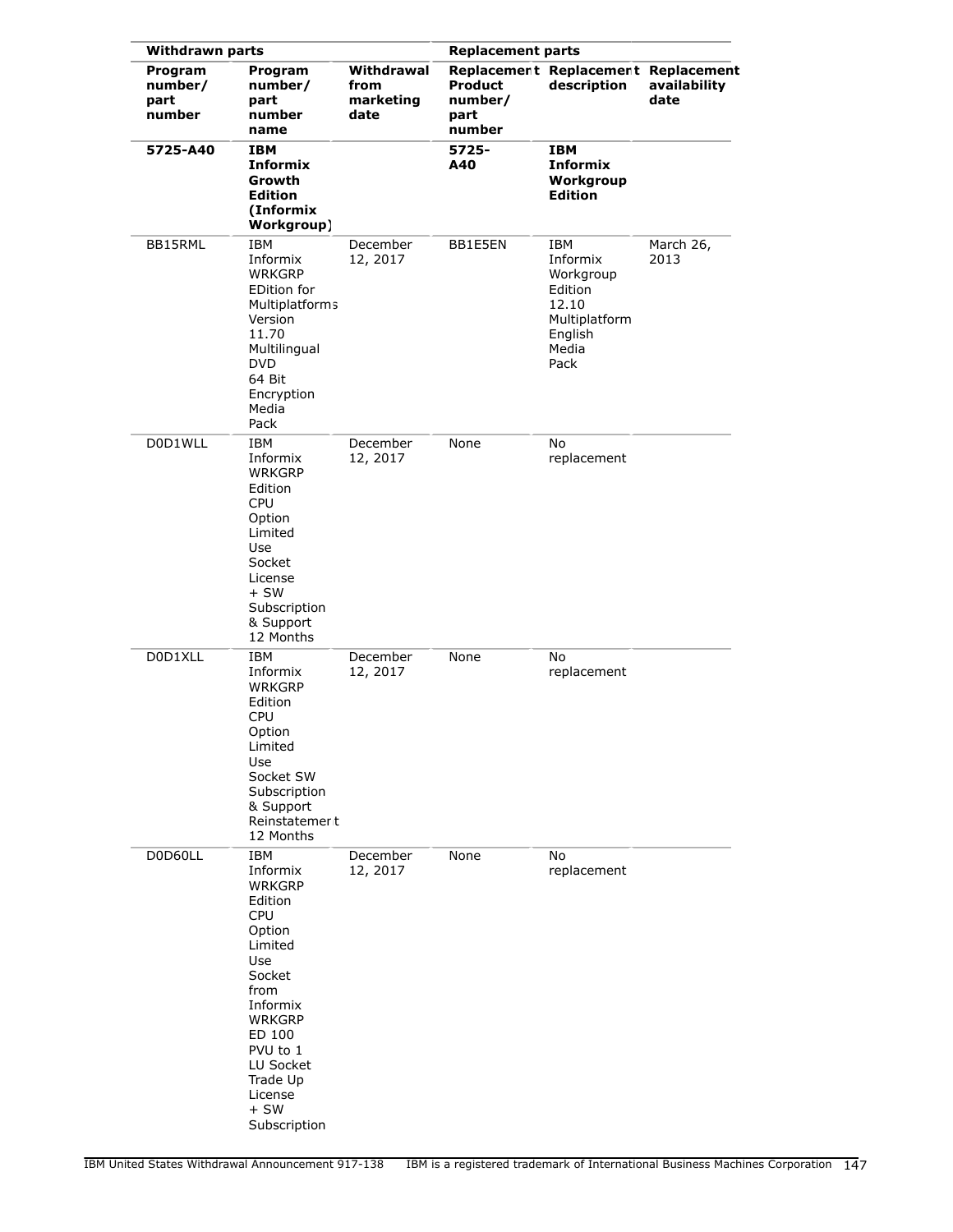| <b>Withdrawn parts</b>               |                                                                                                                                                                                                                                         |                                         | <b>Replacement parts</b>             |                                                                                                                                    |                      |
|--------------------------------------|-----------------------------------------------------------------------------------------------------------------------------------------------------------------------------------------------------------------------------------------|-----------------------------------------|--------------------------------------|------------------------------------------------------------------------------------------------------------------------------------|----------------------|
| Program<br>number/<br>part<br>number | Program<br>number/<br>part<br>number<br>name                                                                                                                                                                                            | Withdrawal<br>from<br>marketing<br>date | Product<br>number/<br>part<br>number | Replacement Replacement Replacement<br>description                                                                                 | availability<br>date |
|                                      | & Support<br>12 Months                                                                                                                                                                                                                  |                                         |                                      |                                                                                                                                    |                      |
| <b>DODJCLL</b>                       | <b>IBM</b><br>Informix<br><b>WRKGRP</b><br>Edition<br><b>CPU</b><br>Option<br>Limited<br>Use<br>Socket<br>from<br>Informix<br>Choice<br>Edition<br>LU Socket<br>Trade Up<br>License<br>$+$ SW<br>Subscription<br>& Support<br>12 Months | December<br>12, 2017                    | None                                 | No<br>replacement                                                                                                                  |                      |
| D19NKLL                              | <b>IBM</b><br>Informix<br>Workgroup<br>Edition<br><b>CPU</b><br>Option<br>Limited<br>Use<br>Socket<br>Monthly<br>License                                                                                                                | December<br>12, 2017                    | None                                 | No<br>replacement                                                                                                                  |                      |
| 5725-B46                             | <b>IBM</b><br><b>Content</b><br><b>Collector</b><br>for SAP<br><b>Applications</b>                                                                                                                                                      |                                         | 5725-<br><b>B46</b>                  | <b>IBM</b><br>Content<br><b>Collector</b><br>for SAP<br><b>Applications</b>                                                        |                      |
| BF058ML                              | IBM<br><b>CONTENT</b><br><b>COLLECTOR</b><br><b>FOR SAP</b><br><b>APPLICATIONS</b><br>V3.0.0<br>MULTIPLATFC RM<br><b>MULTILINGU/JL</b><br>MEDIA<br><b>PACK</b>                                                                          | April 20,<br>2018                       | BF06BML                              | <b>IBM</b><br>Content<br>Collector<br>for SAP<br>Applications<br>V4.0<br>BF06BML<br>Multiplatform<br>Multilingual<br>Media<br>Pack | December<br>9, 2014  |
| 5725-B69                             | IBM<br><b>Operational</b><br><b>Decision</b><br><b>Manager</b>                                                                                                                                                                          |                                         | 5725-<br><b>B69</b>                  | <b>IBM</b><br><b>Operational</b><br><b>Decision</b><br><b>Manager</b>                                                              |                      |
| B800YML                              | IBM<br>WebSphere<br>Operational<br>Decision<br>Management<br>for<br>Multiplatforms<br>Version<br>7.5<br>Multilingual<br>Media<br>Pack                                                                                                   | December<br>22, 2017                    | <b>B8027ML</b>                       | IBM<br>Operational<br>Decision<br>Manager<br>V8.9<br>Standard<br>Multiplatform<br>Multilingual<br>Media<br>Pack                    | March 3,<br>2017     |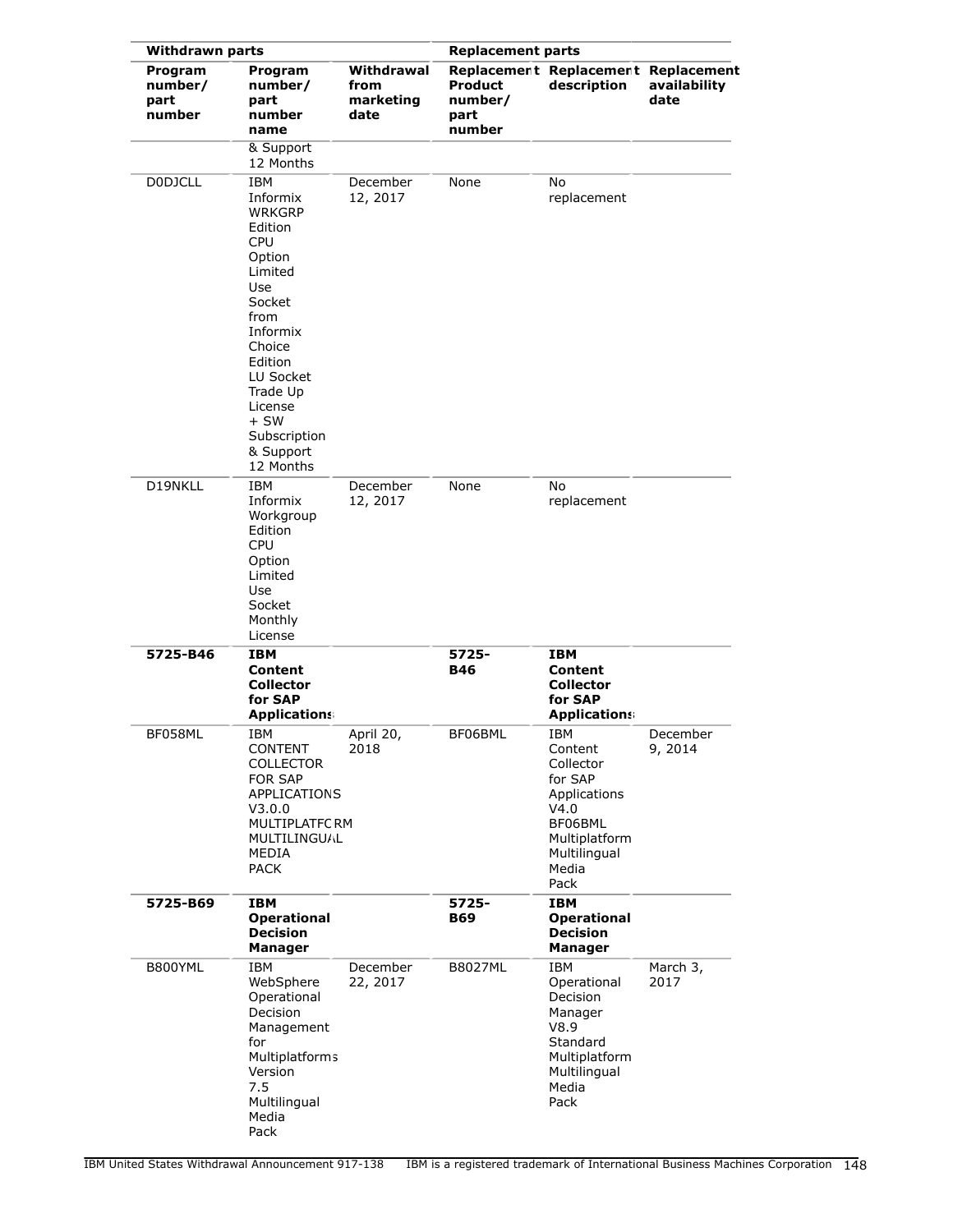| <b>Withdrawn parts</b>               |                                                                                                                                                    |                                         | <b>Replacement parts</b>                    |                                                                                                                        |                      |
|--------------------------------------|----------------------------------------------------------------------------------------------------------------------------------------------------|-----------------------------------------|---------------------------------------------|------------------------------------------------------------------------------------------------------------------------|----------------------|
| Program<br>number/<br>part<br>number | Program<br>number/<br>part<br>number<br>name                                                                                                       | Withdrawal<br>from<br>marketing<br>date | <b>Product</b><br>number/<br>part<br>number | Replacement Replacement Replacement<br>description                                                                     | availability<br>date |
| <b>B801JML</b>                       | <b>IBM</b><br>Operational<br>Decision<br>Manager<br>for<br>Multiplatforms<br>Version<br>8.5<br>Multilingual<br>Media<br>Pack                       | September<br>21, 2018                   | <b>B8027ML</b>                              | <b>IBM</b><br>Operational<br>Decision<br>Manager<br>V8.9<br>Standard<br>Multiplatform<br>Multilingual<br>Media<br>Pack | March 3,<br>2017     |
| B801MML                              | IBM<br>Operational<br>Decision<br>Manager<br>for<br><b>Multiplatforms</b><br>Version<br>8.5.1<br>Multilingual<br>Media<br>Pack                     | September<br>21, 2018                   | <b>B8027ML</b>                              | <b>IBM</b><br>Operational<br>Decision<br>Manager<br>V8.9<br>Standard<br>Multiplatform<br>Multilingual<br>Media<br>Pack | March 3,<br>2017     |
| 5725-C82                             | <b>IBM</b><br><b>Banking</b><br>and<br><b>Financial</b><br><b>Markets</b><br><b>Industry</b><br>Models                                             |                                         | 5725-<br><b>C82</b>                         | IBM<br><b>Banking</b><br>and<br><b>Financial</b><br>Markets<br><b>Industry</b><br><b>Models</b>                        |                      |
| B704YEN                              | <b>IBM</b><br>Banking &<br>Financial<br>Markets<br>Industry<br>Models<br><b>V8.8 Win</b><br>English<br>Media Pk                                    | February<br>14, 2018                    | Electronic<br>download                      | <b>IBM</b><br>Banking<br>and<br>Financial<br>Markets<br>Industry<br>Models<br>V8.9                                     | June 1,<br>2017      |
| 5725-D14                             | IBM<br><b>Informix</b><br>Ultimate<br>Warehouse<br><b>Edition</b><br>(Informix<br><b>Advanced</b><br>Enterprise)                                   |                                         | 5725-<br><b>D14</b>                         | IBM<br><b>Informix</b><br><b>Advanced</b><br><b>Enterprise</b><br><b>Edition</b>                                       |                      |
| BB16MML                              | IBM<br>Advanced<br>Enterprise<br>Edition<br><b>CPU</b><br>Option for<br><b>Multiplatforms</b><br>Version<br>11.70<br>Multilingual<br>Media<br>Pack | December<br>12, 2017                    | BB1E2EN                                     | Informix<br>Advanced<br>Enterprise<br>Edition<br>12.10<br>Multiplatform<br>English<br>Media<br>Pack                    | March 26,<br>2013    |
| 5725-E24                             | IBM<br><b>CONTROL</b><br><b>DESK</b>                                                                                                               |                                         | 5725-<br>E24                                | IBM<br><b>CONTROL</b><br><b>DESK</b>                                                                                   |                      |
| BJ10BML                              | IBM<br>SMARTCLOUI)<br><b>CONTROL</b><br><b>DESK</b>                                                                                                | December<br>12, 2017                    |                                             | NO.<br>REPLACEMENT<br>(See Note                                                                                        |                      |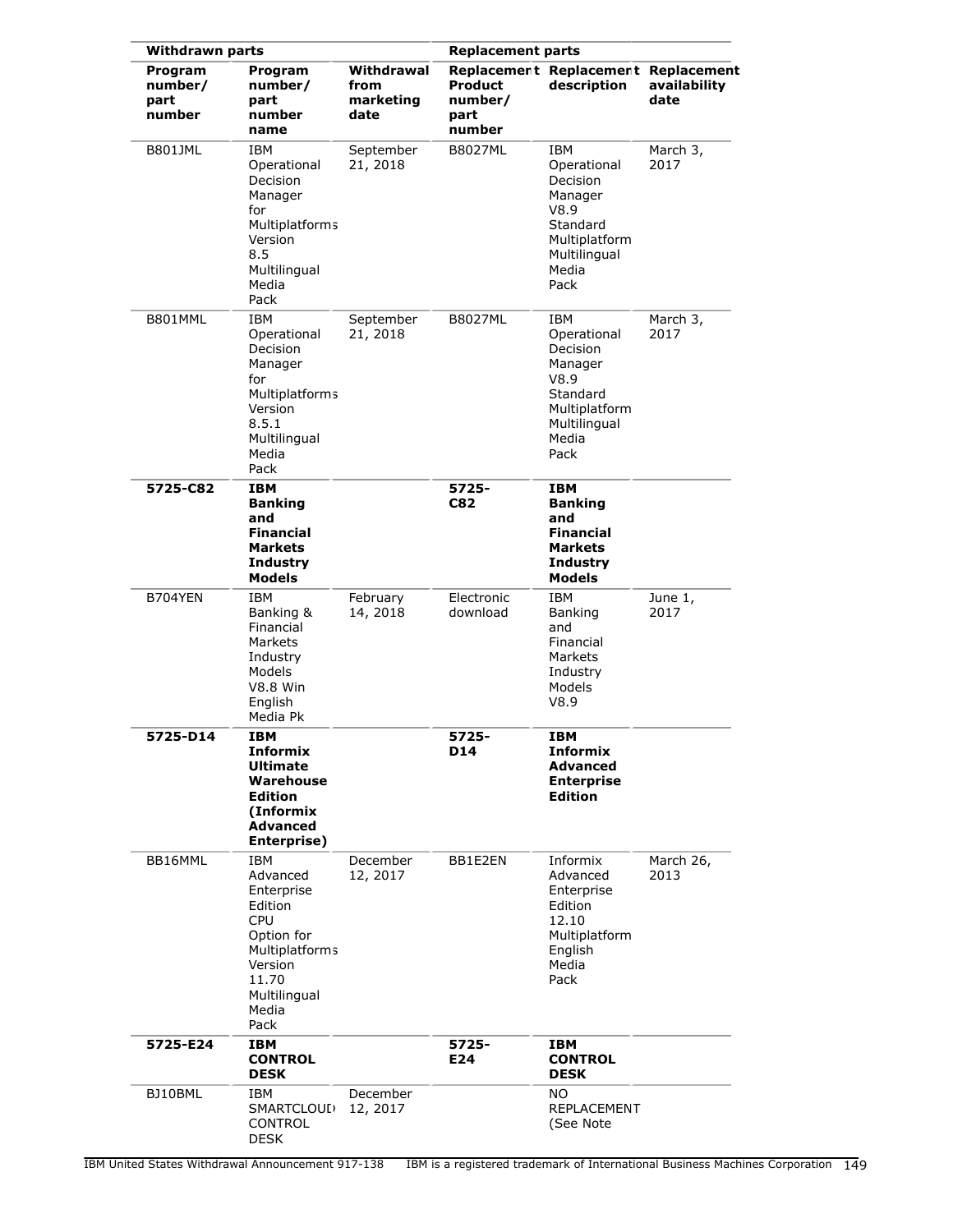| <b>Withdrawn parts</b>               |                                                                                                                                                                  |                                         | <b>Replacement parts</b>                    |                                                                                                           |                      |
|--------------------------------------|------------------------------------------------------------------------------------------------------------------------------------------------------------------|-----------------------------------------|---------------------------------------------|-----------------------------------------------------------------------------------------------------------|----------------------|
| Program<br>number/<br>part<br>number | Program<br>number/<br>part<br>number<br>name                                                                                                                     | Withdrawal<br>from<br>marketing<br>date | <b>Product</b><br>number/<br>part<br>number | Replacement Replacement Replacement<br>description                                                        | availability<br>date |
|                                      | <b>ENTRY</b><br><b>EDITION</b><br>V7.5.0 MP<br>ML MEDIA<br><b>PACK</b>                                                                                           |                                         |                                             | 5725-E24<br>A below)                                                                                      |                      |
| BJ10CML                              | IBM<br>SMARTCLOUL <sub>1</sub><br>CONTROL<br><b>DESK</b><br>V7.5.0 MP<br>ML MEDIA<br><b>PACK</b>                                                                 | December<br>12, 2017                    | Electronic<br>download<br>only              | IBM<br>CONTROL<br>DESK<br><b>SRVCE</b><br><b>PRVDR</b><br><b>EDTN</b><br>V7.6.0 MP<br>ML                  | July 31,<br>2015     |
| BJ10DML                              | IBM<br>SMARTCLOUI)<br><b>CONTROL</b><br><b>DESK</b><br><b>SRVCE</b><br><b>PRVDR</b><br><b>EDTN</b><br>V7.5.0 MP<br>ML MEDIA<br><b>PACK</b>                       | December<br>12, 2017                    | Electronic<br>download<br>only              | IBM<br>CONTROL<br><b>DESK</b><br><b>SRVCE</b><br><b>PRVDR</b><br>EDTN<br>V7.6.0 MP<br>ML                  | July 31,<br>2015     |
| BJ10EML                              | IBM<br>SMARTCLOUL <sub>1</sub><br><b>CONTROL</b><br><b>DESK</b><br>INTRNL<br><b>SRVCE</b><br><b>PRVDR</b><br><b>EDTN</b><br>V7.5.0 MP<br>ML MEDIA<br><b>PACK</b> | December<br>12, 2017                    | Electronic<br>download<br>only              | IBM<br>CONTROL<br><b>DESK</b><br>INTRNL<br><b>SRVCE</b><br><b>PRVDR</b><br><b>EDTN</b><br>V7.6.0 MP<br>ML | July 31,<br>2015     |
| BJ10FML                              | IBM<br>SMARTCLOUI)<br><b>CTRL</b><br><b>DESK</b><br>ENTRY<br>EDITION<br>V7.5.0<br>VMIMAGE<br><b>SUSE</b><br>LINUX ML<br><b>MPACK</b>                             | December<br>12, 2017                    |                                             | No<br>replacement<br>(See<br><b>Note</b><br>5725-<br>E24 A<br>below)                                      |                      |
| BJ10GML                              | IBM<br><b>SMARTCLOUL</b><br>CONTROL<br><b>DESK</b><br>V7.5.0<br>VMIMAGE<br><b>SUSE</b><br>LINUX ML<br>MEDIA<br><b>PACK</b>                                       | December<br>12, 2017                    |                                             | No<br>replacement<br>(See<br><b>Note</b><br>5725-<br>E24 A<br>below)                                      |                      |
| BJ10QML                              | IBM<br>SMARTCLOUI)<br>CONTROL<br><b>DESK</b><br><b>EVERYPLACE</b><br>V7.5.0 MP<br>ML MEDIA<br><b>PACK</b>                                                        | December<br>12, 2017                    |                                             | No<br>replacement<br>(See<br><b>Note</b><br>5725-<br>E24 B<br>below)                                      |                      |
| <b>BJ119ML</b>                       | IBM<br>SMARTCLOUL <sup>)</sup>                                                                                                                                   | December<br>12, 2017                    |                                             | No<br>replacement                                                                                         |                      |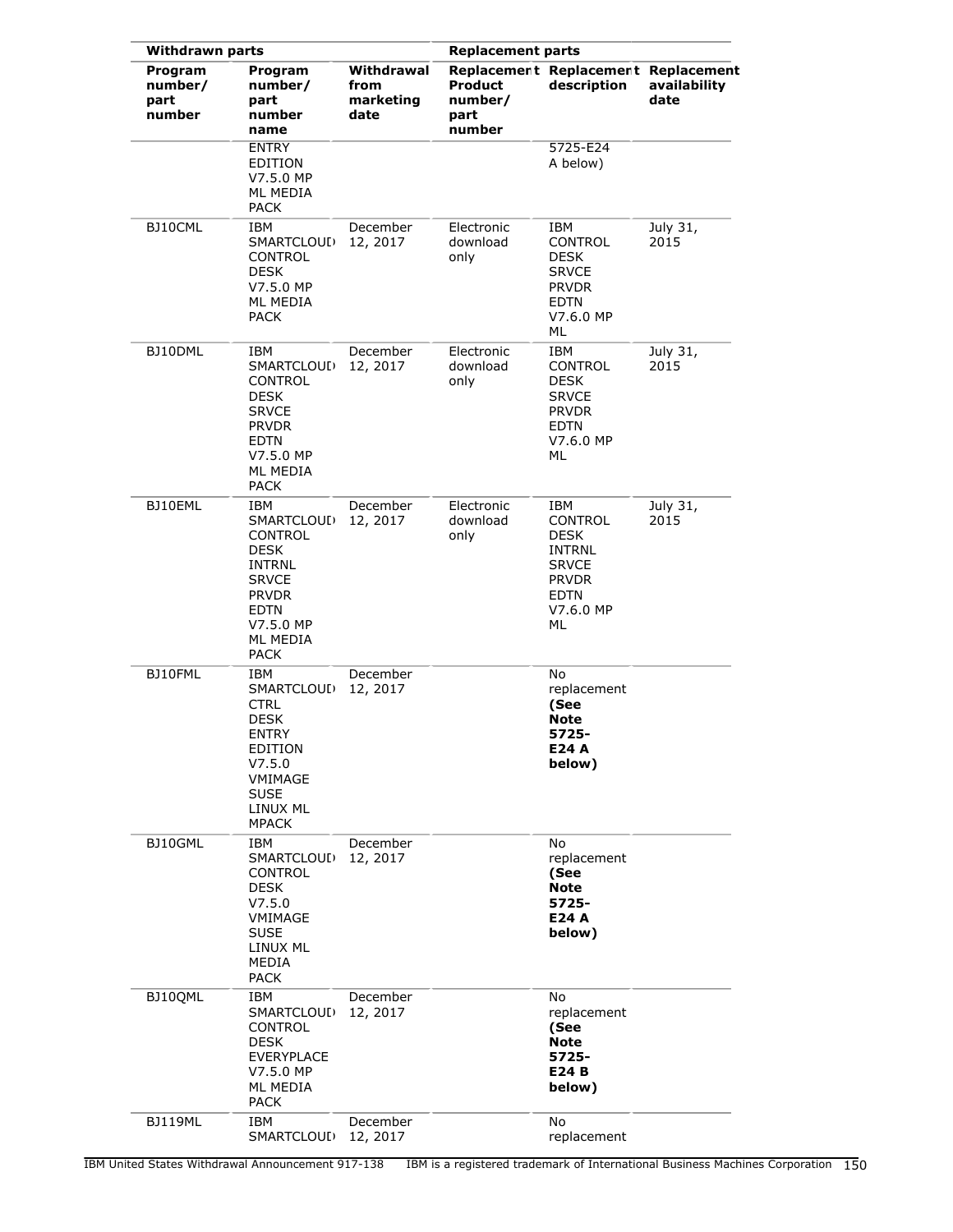| <b>Withdrawn parts</b>               |                                                                                                                                                                  |                                         | <b>Replacement parts</b>                    |                                                                      |                      |
|--------------------------------------|------------------------------------------------------------------------------------------------------------------------------------------------------------------|-----------------------------------------|---------------------------------------------|----------------------------------------------------------------------|----------------------|
| Program<br>number/<br>part<br>number | Program<br>number/<br>part<br>number<br>name                                                                                                                     | Withdrawal<br>from<br>marketing<br>date | <b>Product</b><br>number/<br>part<br>number | Replacement Replacement Replacement<br>description                   | availability<br>date |
|                                      | <b>CONTROL</b><br><b>DESK</b><br><b>ENTRY</b><br>EDITION<br>V7.5.1 MP<br><b>ML MEDIA</b><br><b>PACK</b>                                                          |                                         |                                             | (See<br>Note<br>5725-<br>E24 A<br>below)                             |                      |
| BJ11AML                              | IBM<br>SMARTCLOUL <sub>1</sub><br>CONTROL<br>DESK<br>V7.5.1 MP<br>ML MEDIA<br><b>PACK</b>                                                                        | December<br>12, 2017                    | Electronic<br>download<br>only              | IBM<br>CONTROL<br><b>DESK</b><br>V7.6                                | July 31,<br>2015     |
| BJ11BML                              | IBM<br>SMARTCLOUI)<br><b>CONTROL</b><br><b>DESK</b><br><b>SRVCE</b><br><b>PRVDR</b><br><b>EDTN</b><br>V7.5.1 MP<br>ML MEDIA<br><b>PACK</b>                       | December<br>12, 2017                    | Electronic<br>download<br>only              | IBM<br>CONTROL<br>DESK<br>V7.6                                       | July 31,<br>2015     |
| BJ11CML                              | IBM<br>SMARTCLOUL <sub>1</sub><br><b>CONTROL</b><br><b>DESK</b><br>INTRNL<br><b>SRVCE</b><br><b>PRVDR</b><br><b>EDTN</b><br>V7.5.1 MP<br>ML MEDIA<br><b>PACK</b> | December<br>12, 2017                    | Electronic<br>download<br>only              | IBM<br>CONTROL<br>DESK<br>V7.6                                       | July 31,<br>2015     |
| BJ11DML                              | <b>IBM</b><br>SMARTCLOUI)<br><b>CTRL</b><br><b>DESK</b><br><b>ENTRY</b><br><b>EDITION</b><br>V7.5.1<br>VMIMAGE<br><b>SUSE</b><br>LINUX ML<br><b>MPACK</b>        | December<br>12, 2017                    |                                             | No<br>replacement<br>(See<br>Note<br>5725-<br>E24 A<br>below)        |                      |
| BJ11EML                              | IBM<br>SMARTCLOUI)<br><b>CONTROL</b><br><b>DESK</b><br>V7.5.1<br>VMIMAGE<br><b>SUSE</b><br>LINUX ML<br>MEDIA<br><b>PACK</b>                                      | December<br>12, 2017                    |                                             | No<br>replacement<br>(See<br>Note<br>5725-<br>E24 A<br>below)        |                      |
| BJ11FML                              | IBM<br>SMARTCLOUL)<br><b>CONTROL</b><br><b>DESK</b><br>EVERYPLACE<br>V7.5.1 MP<br>ML MEDIA<br>PACK                                                               | December<br>12, 2017                    |                                             | No<br>replacement<br>(See<br><b>Note</b><br>5725-<br>E24 B<br>below) |                      |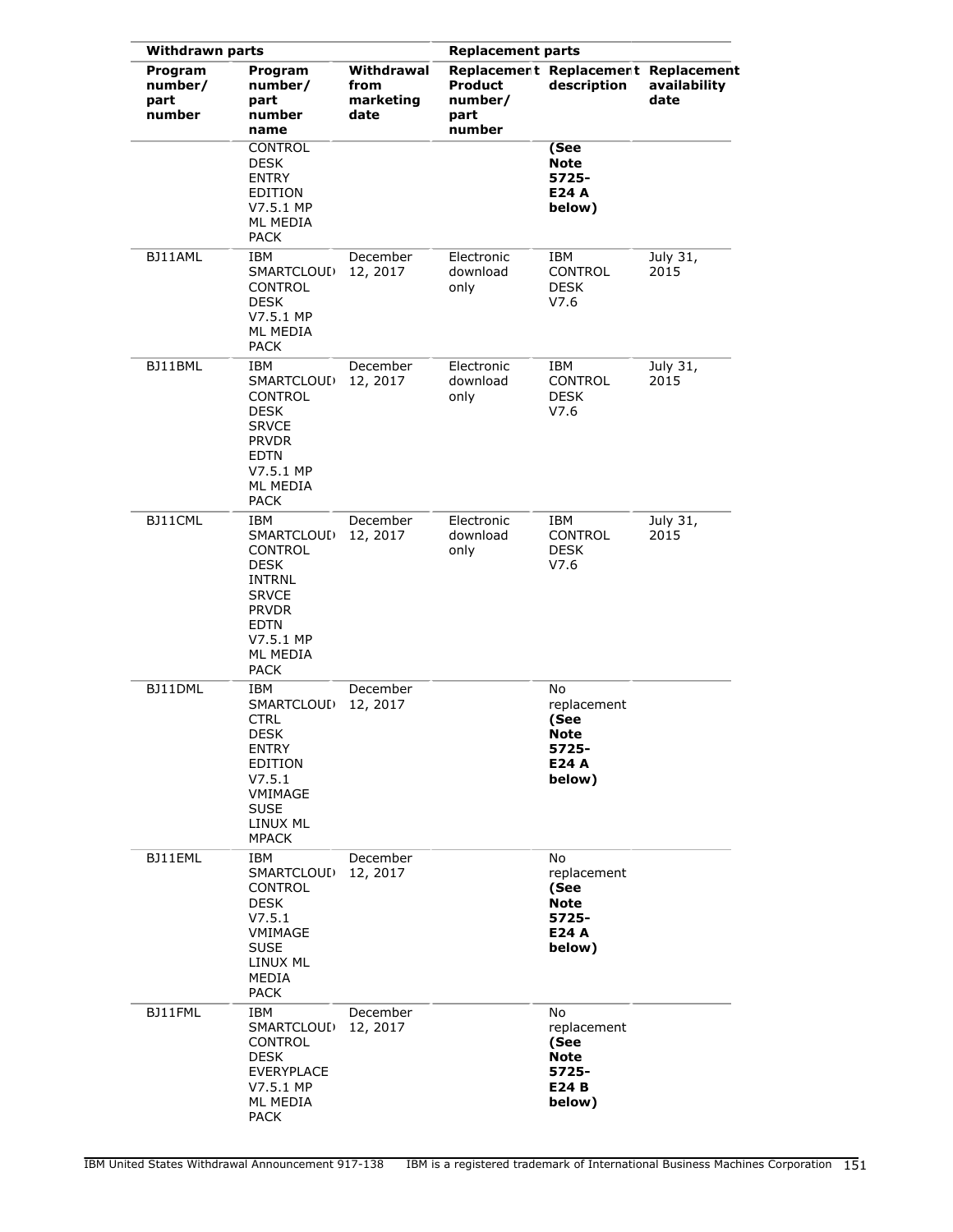| <b>Withdrawn parts</b>               |                                                                                                                                            |                                         | <b>Replacement parts</b>                    |                                                                      |                      |
|--------------------------------------|--------------------------------------------------------------------------------------------------------------------------------------------|-----------------------------------------|---------------------------------------------|----------------------------------------------------------------------|----------------------|
| Program<br>number/<br>part<br>number | Program<br>number/<br>part<br>number<br>name                                                                                               | Withdrawal<br>from<br>marketing<br>date | <b>Product</b><br>number/<br>part<br>number | Replacement Replacement Replacement<br>description                   | availability<br>date |
| <b>BJ153ML</b>                       | <b>IBM</b><br>SMARTCLOUI)<br>CONTROL<br>DESK<br><b>ENTRY</b><br><b>EDITION</b><br>V7.5.1<br>IFR1 MP<br>ML MEDIA<br><b>PACK</b>             | December<br>12, 2017                    |                                             | No<br>replacement<br>(See<br><b>Note</b><br>5725-<br>E24 A<br>below) |                      |
| BJ154ML                              | IBM<br>SMARTCLOUI)<br>CONTROL<br><b>DESK</b><br>V7.5.1<br>IFR1 MP<br>ML MEDIA<br><b>PACK</b>                                               | December<br>12, 2017                    | Electronic<br>download<br>only              | IBM<br>CONTROL<br><b>DESK</b><br>V7.6                                | July 31,<br>2015     |
| BJ16PML                              | <b>IBM</b><br>CONTROL<br><b>DESK</b><br><b>ENTRY</b><br>EDITION<br>V7.5.3 MP<br>ML MEDIA<br>PACK                                           | December<br>12, 2017                    |                                             | No<br>replacement<br>(See<br><b>Note</b><br>5725-<br>E24 A<br>below) |                      |
| BJ16QML                              | <b>IBM</b><br>CONTROL<br>DESK<br>V7.5.3 MP<br>ML MEDIA<br><b>PACK</b>                                                                      | December<br>12, 2017                    | Electronic<br>download<br>only              | IBM<br><b>CONTROL</b><br>DESK<br>V7.6                                | July 31,<br>2015     |
| BJ16RML                              | IBM<br>CONTROL<br><b>DESK</b><br><b>SRVCE</b><br><b>PRVDR</b><br>EDTN<br>V7.5.3 MP<br>ML MEDIA<br>PACK                                     | December<br>12, 2017                    | Electronic<br>download<br>only              | IBM<br>CONTROL<br><b>DESK</b><br>V7.6                                | July 31,<br>2015     |
| BJ16SML                              | IBM<br><b>CONTROL</b><br>DESK<br>INTRNL<br><b>SRVCE</b><br><b>PRVDR</b><br><b>EDTN</b><br>V7.5.3 MP<br>ML MEDIA<br><b>PACK</b>             | December<br>12, 2017                    | Electronic<br>download<br>only              | IBM<br><b>CONTROL</b><br><b>DESK</b><br>V7.6                         | July 31,<br>2015     |
| BJ16TML                              | IBM<br>SMARTCLOUI)<br>CONTROL<br><b>DESK</b><br><b>ENTRY</b><br><b>EDITION</b><br>V7.5.3VMIMAGE<br><b>SUSE</b><br>LINUX ML<br><b>MPACK</b> | December<br>12, 2017                    |                                             | No<br>replacement<br>(See<br><b>Note</b><br>5725-<br>E24 A<br>below) |                      |
| DOLF3LL                              | IBM<br>CONTROL<br><b>DESK</b><br><b>EVERYPLACE</b>                                                                                         | December<br>12, 2017                    |                                             | No<br>replacement<br>(See<br><b>Note</b>                             |                      |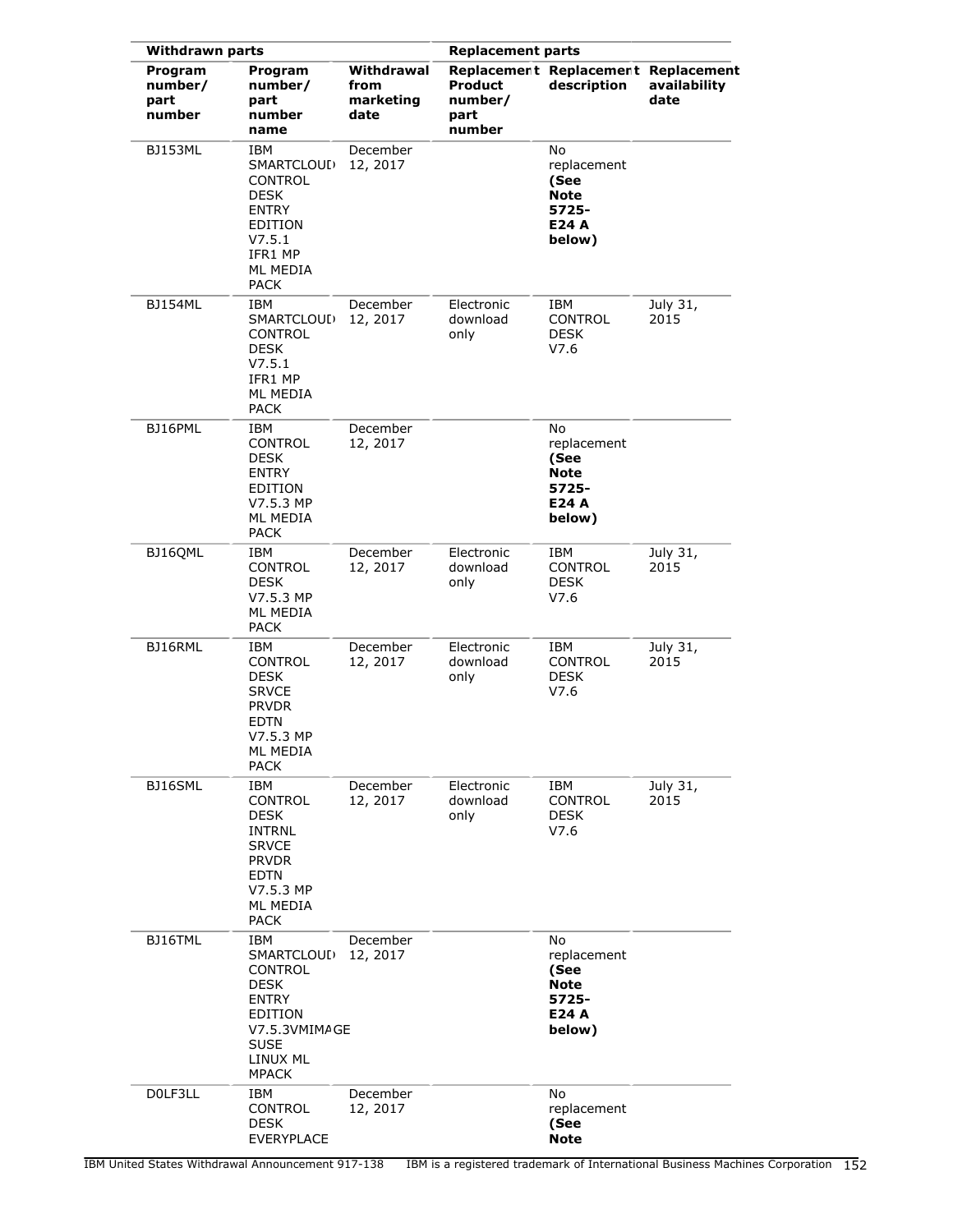| <b>Withdrawn parts</b>               |                                                                                                                         |                                         | <b>Replacement parts</b>             |                                                                      |                      |  |
|--------------------------------------|-------------------------------------------------------------------------------------------------------------------------|-----------------------------------------|--------------------------------------|----------------------------------------------------------------------|----------------------|--|
| Program<br>number/<br>part<br>number | Program<br>number/<br>part<br>number<br>name                                                                            | Withdrawal<br>from<br>marketing<br>date | Product<br>number/<br>part<br>number | Replacement Replacement Replacement<br>description                   | availability<br>date |  |
|                                      | <b>AUTH</b><br><b>USER LIC</b><br>$+$ SW S&S<br>12 MO                                                                   |                                         |                                      | 5725-<br>E24 B<br>below)                                             |                      |  |
| DOLF4LL                              | IBM<br>CONTROL<br><b>DESK</b><br><b>EVERYPLACE</b><br>AUTH<br><b>USER</b><br><b>SW S&amp;S</b><br>REINSTATE<br>12 MO    | December<br>12, 2017                    |                                      | No<br>replacement<br>(See<br><b>Note</b><br>5725-<br>E24 B<br>below) |                      |  |
| DOLF5LL                              | IBM<br>CONTROL<br><b>DESK</b><br><b>EVERYPLACE</b><br>AU LNX<br>$SZ$ LIC $+$<br><b>SW S&amp;S</b><br>12 MO              | December<br>12, 2017                    |                                      | No<br>replacement<br>(See<br><b>Note</b><br>5725-<br>E24 B<br>below) |                      |  |
| DOLF7LL                              | <b>IBM</b><br>CONTROL<br><b>DESK</b><br><b>EVERYPLACE</b><br>AU LNX<br>SZ SW<br>S&S<br><b>REINSTATE</b><br>12 MO        | December<br>12, 2017                    |                                      | No<br>replacement<br>(See<br><b>Note</b><br>5725-<br>E24 B<br>below) |                      |  |
| DOLF8LL                              | <b>IBM</b><br>CONTROL<br><b>DESK</b><br><b>EVERYPLACE</b><br>CONC<br><b>USER LIC</b><br>+ SW S&S<br>12 MO               | December<br>12, 2017                    |                                      | No<br>replacement<br>(See<br><b>Note</b><br>5725-<br>E24 B<br>below) |                      |  |
| D0LF9LL                              | IBM<br>CONTROL<br><b>DESK</b><br><b>EVERYPLACE</b><br><b>CONC</b><br><b>USER</b><br>SW S&S<br><b>REINSTATE</b><br>12 MO | December<br>12, 2017                    |                                      | No<br>replacement<br>(See<br><b>Note</b><br>5725-<br>E24 B<br>below) |                      |  |
| <b>DOLFALL</b>                       | IBM<br>CONTROL<br>DESK<br><b>EVERYPLACE</b><br><b>CU LNXSZ</b><br>$LIC + SW$<br>S&S 12<br>МO                            | December<br>12, 2017                    |                                      | No<br>replacement<br>(See<br><b>Note</b><br>5725-<br>E24 B<br>below) |                      |  |
| <b>DOLFBLL</b>                       | IBM<br>CONTROL<br><b>DESK</b><br><b>EVERYPLACE</b><br>CU LNXSZ<br><b>SW S&amp;S</b><br><b>REINSTATE</b><br>12 MO        | December<br>12, 2017                    |                                      | No<br>replacement<br>(See<br><b>Note</b><br>5725-<br>E24 B<br>below) |                      |  |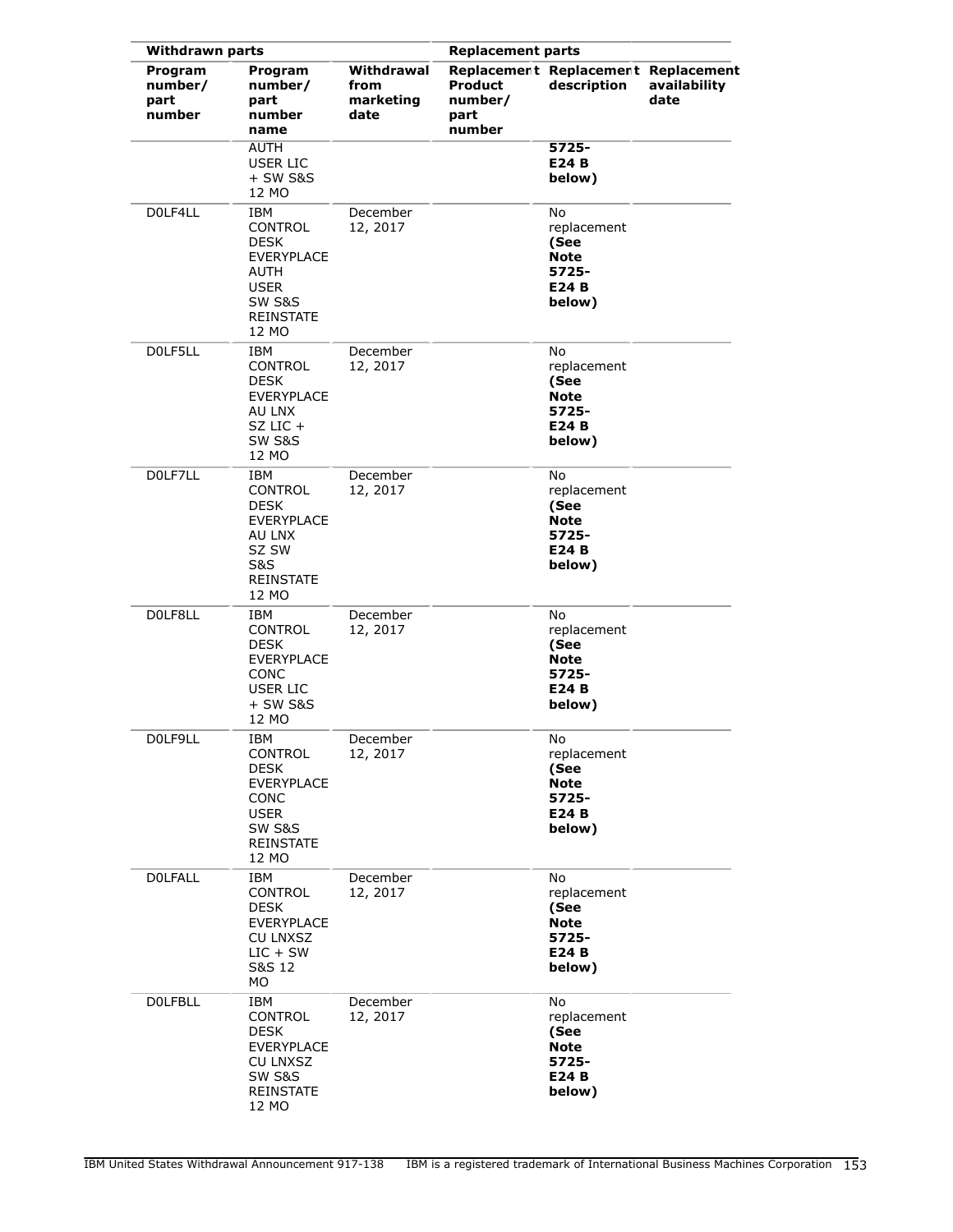| <b>Withdrawn parts</b>               |                                                                                                                  |                                         | <b>Replacement parts</b>             |                                                                             |                      |
|--------------------------------------|------------------------------------------------------------------------------------------------------------------|-----------------------------------------|--------------------------------------|-----------------------------------------------------------------------------|----------------------|
| Program<br>number/<br>part<br>number | Program<br>number/<br>part<br>number<br>name                                                                     | Withdrawal<br>from<br>marketing<br>date | Product<br>number/<br>part<br>number | Replacement Replacement Replacement<br>description                          | availability<br>date |
| <b>DOLFCLL</b>                       | <b>TBM</b><br>CONTROL<br><b>DESK</b><br><b>EVERYPLACE</b><br>FTL AU<br><b>INITL FT</b><br>LIC+S&S<br>12 MO       | December<br>12, 2017                    |                                      | No<br>replacement<br>(See<br><b>Note</b><br>5725-<br>E24 B<br>below)        |                      |
| <b>DOLFDLL</b>                       | IBM<br>CONTROL<br><b>DESK</b><br>EVERYPLACE<br>FTL AU<br>LNXZ<br><b>INITL FT</b><br>$LIC+S&S$<br>12 MO           | December<br>12, 2017                    |                                      | No<br>replacement<br>(See<br><b>Note</b><br>5725-<br>E24 B<br>below)        |                      |
| <b>DOLFELL</b>                       | IBM<br>CONTROL<br>DESK<br><b>EVERYPLACE</b><br>FTL CU<br><b>INITL FT</b><br>LIC+S&S<br>12 MO                     | December<br>12, 2017                    |                                      | No<br>replacement<br>(See<br><b>Note</b><br>5725-<br>E24 B<br>below)        |                      |
| <b>DOLFFLL</b>                       | IBM<br><b>CONTROL</b><br><b>DESK</b><br>EVERYPLACE<br>FTL CU<br>LNXZ<br><b>INITL FT</b><br>LIC+S&S<br>12 MO      | December<br>12, 2017                    |                                      | No<br>replacement<br>(See<br><b>Note</b><br>5725-<br>E24 B<br>below)        |                      |
| D18MKLL                              | SC CD<br>EVERYPLACE<br>AU<br><b>MONTHLY</b><br><b>LICENSE</b>                                                    | December<br>12, 2017                    |                                      | No<br>replacement<br>(See<br><b>Note</b><br>5725-<br>E24 B<br>below)        |                      |
| D18MLLL                              | SC CD<br><b>EVERYPLACE</b><br><b>CONCURRENT</b><br><b>USER</b><br><b>MONTHLY</b><br>LICENSE                      | December<br>12, 2017                    |                                      | <b>No</b><br>replacement<br>(See<br><b>Note</b><br>5725-<br>E24 B<br>below) |                      |
| D18MMLL                              | SC CD<br>EVERYPLACE<br><b>CONCURRENT</b><br>USER LNX<br>ON SY Z<br>MONTHLY<br><b>LICENSE</b>                     | December<br>12, 2017                    |                                      | No<br>replacement<br>(See<br><b>Note</b><br>5725-<br>E24 B<br>below)        |                      |
| <b>EOCVOLL</b>                       | IBM<br>CONTROL<br>DESK<br><b>EVERYPLACE</b><br>AUTH<br><b>USER</b><br>ANNUAL<br><b>SW S&amp;S</b><br><b>RNWL</b> | February<br>13, 2018                    | No<br>Replacement                    | No<br>replacement<br>(See<br><b>Note</b><br>5725-<br>E24 B<br>below)        |                      |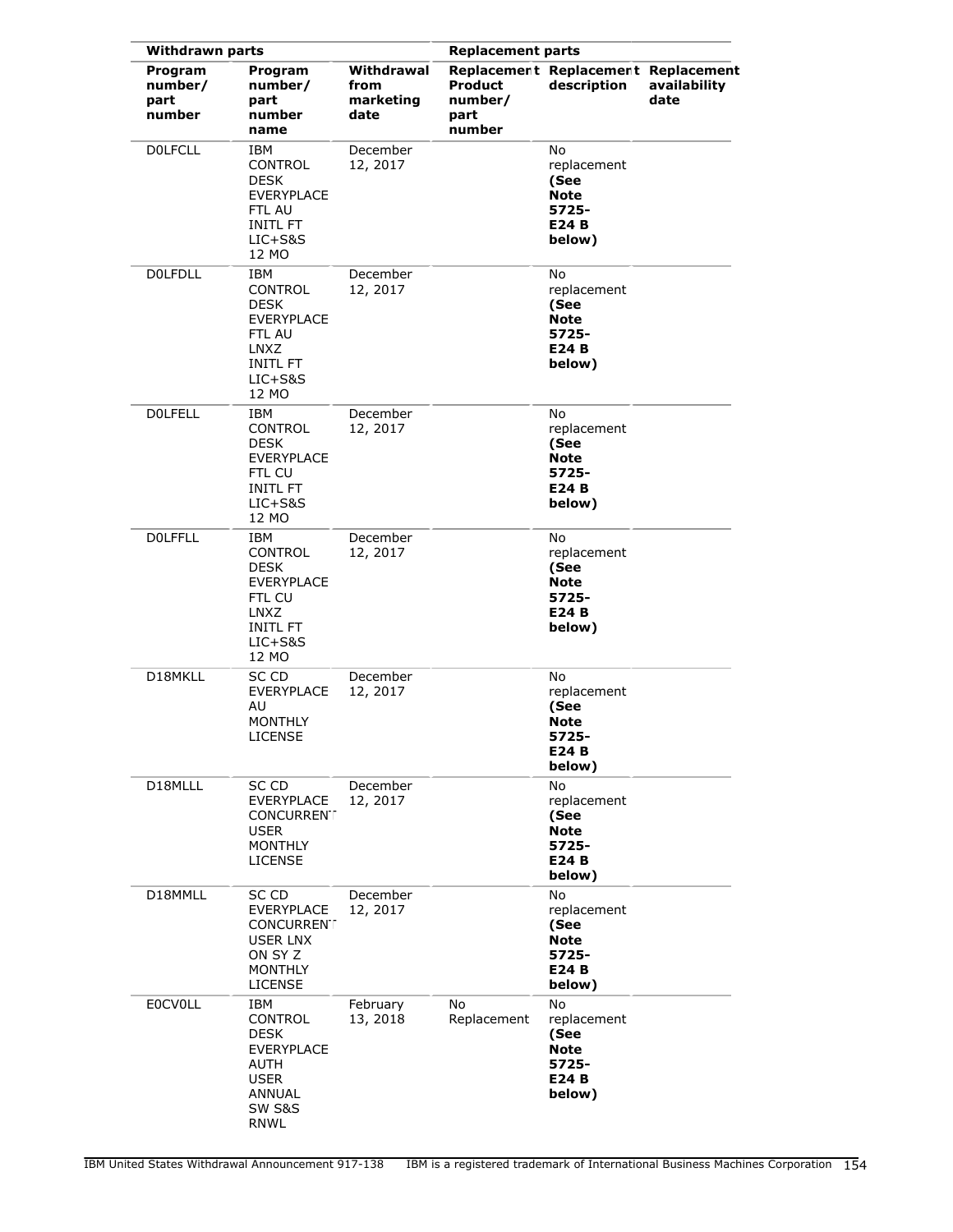| <b>Withdrawn parts</b>               |                                                                                                                                                                      |                                         | <b>Replacement parts</b>                    |                                                                                                                                                                               |                      |
|--------------------------------------|----------------------------------------------------------------------------------------------------------------------------------------------------------------------|-----------------------------------------|---------------------------------------------|-------------------------------------------------------------------------------------------------------------------------------------------------------------------------------|----------------------|
| Program<br>number/<br>part<br>number | Program<br>number/<br>part<br>number<br>name                                                                                                                         | Withdrawal<br>from<br>marketing<br>date | <b>Product</b><br>number/<br>part<br>number | Replacement Replacement Replacement<br>description                                                                                                                            | availability<br>date |
| E0CV1LL                              | IBM<br>CONTROL<br><b>DESK</b><br><b>EVERYPLACE</b><br>AU<br>LNX SZ<br>ANNUAL<br>SW S&S<br><b>RNWL</b>                                                                | February<br>13, 2018                    | No<br>Replacement                           | No<br>replacement<br>(See<br><b>Note</b><br>5725-<br>E24 B<br>below)                                                                                                          |                      |
| E0CV2LL                              | IBM<br><b>CONTROL</b><br><b>DESK</b><br><b>EVERYPLACE</b><br>CONC<br><b>USER</b><br><b>ANNUAL</b><br><b>SW S&amp;S</b><br>RNWL                                       | February<br>13, 2018                    | No<br>Replacement                           | No<br>replacement<br>(See<br><b>Note</b><br>5725-<br>E24 B<br>below)                                                                                                          |                      |
| E0CV3LL                              | IBM<br><b>CONTROL</b><br><b>DESK</b><br><b>EVERYPLACE</b><br><b>CU LNXSZ</b><br>ANNUAL<br>SW S&S<br><b>RNWL</b>                                                      | February<br>13, 2018                    | No<br>Replacement                           | No<br>replacement<br>(See<br><b>Note</b><br>5725-<br>E24 B<br>below)                                                                                                          |                      |
| 5725-F56                             | <b>IBM</b><br>Tivoli<br><b>Netcool</b><br>Configuration<br><b>Manager</b>                                                                                            |                                         | 5725-F56                                    | <b>IBM</b><br>Tivoli<br><b>Netcool</b><br>Configuration<br><b>Manager</b>                                                                                                     |                      |
| BJ12FEN                              | <b>IBM</b><br>Netcool<br>Configuration<br>Manager<br>Base for<br>Multiplatforms<br>Version<br>6.4<br>English<br><b>DVD</b><br>128 Bit<br>Encryption<br>Media<br>Pack | April 20,<br>2018                       | BJ18VEN                                     | <b>IBM Tivoli</b><br>Netcool<br>Configuration<br>Manager<br>Base for<br>Multiplatforms<br>Version<br>6.4.2<br>English<br><b>DVD</b><br>168 Bit<br>Encryption<br>Media<br>Pack | February<br>19, 2016 |
| BJ131EN                              | <b>IBM Tivoli</b><br>Netcool<br>Configuration<br>Manager<br>Configuration<br>Standard<br>Device for<br>Multiplatforms<br>Version<br>6.4<br>English<br>Media<br>Pack  | April 20,<br>2018                       | BJ18VEN                                     | <b>IBM Tivoli</b><br>Netcool<br>Configuration<br>Manager<br>Base for<br>Multiplatforms<br>Version<br>6.4.2<br>English<br><b>DVD</b><br>168 Bit<br>Encryption<br>Media<br>Pack | February<br>19, 2016 |
| <b>BJ132EN</b>                       | <b>IBM Tivoli</b><br>Netcool<br>Configuration<br>Manager<br>Configuration<br>Standard                                                                                | April 20,<br>2018                       | BJ18VEN                                     | <b>IBM Tivoli</b><br>Netcool<br>Configuration<br>Manager<br>Base for<br>Multiplatforms                                                                                        | February<br>19, 2016 |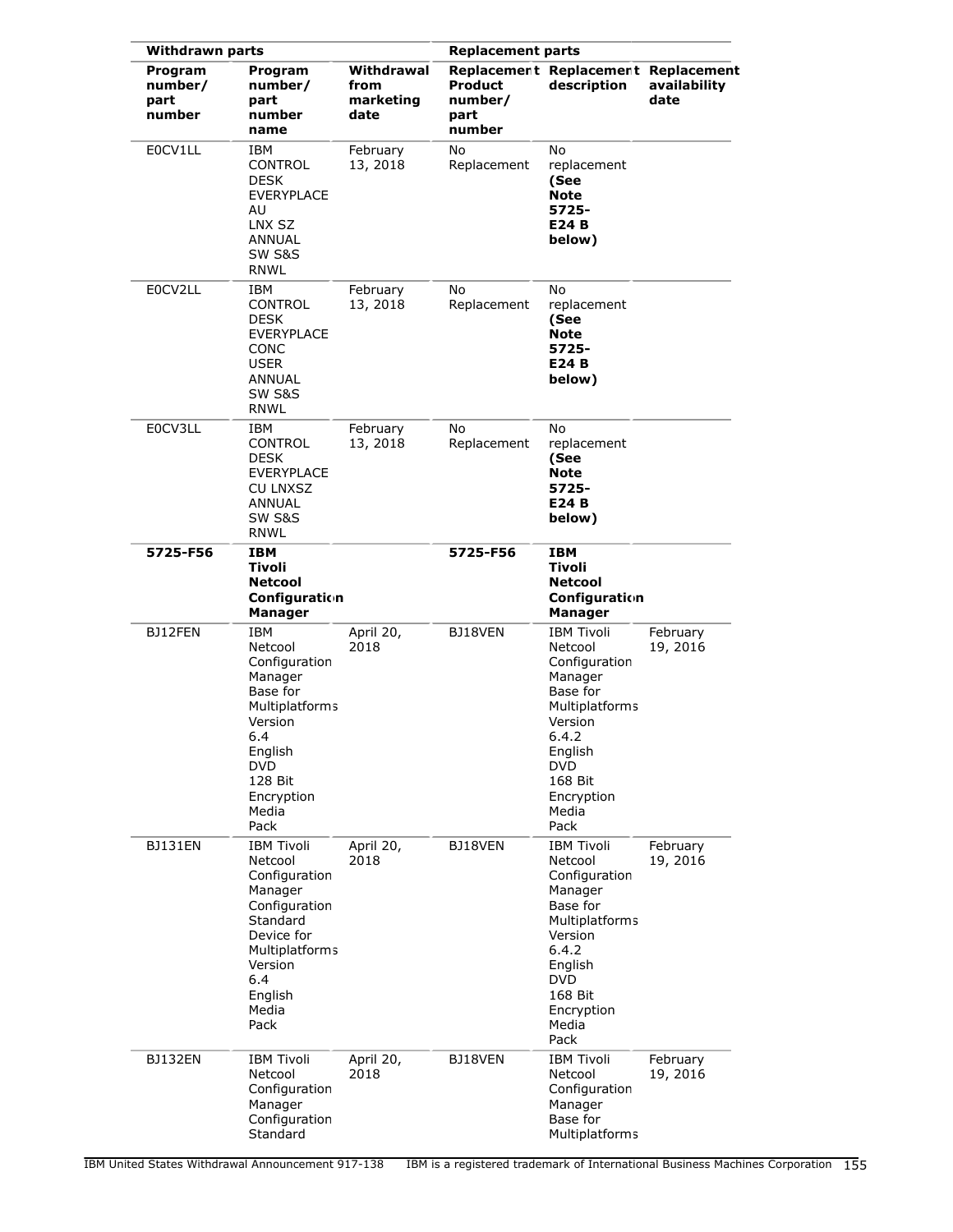| <b>Withdrawn parts</b>               |                                                                                                                                                                               |                                         | <b>Replacement parts</b>                    |                                                                                                                                                                               |                      |
|--------------------------------------|-------------------------------------------------------------------------------------------------------------------------------------------------------------------------------|-----------------------------------------|---------------------------------------------|-------------------------------------------------------------------------------------------------------------------------------------------------------------------------------|----------------------|
| Program<br>number/<br>part<br>number | Program<br>number/<br>part<br>number<br>name                                                                                                                                  | Withdrawal<br>from<br>marketing<br>date | <b>Product</b><br>number/<br>part<br>number | Replacement Replacement Replacement<br>description                                                                                                                            | availability<br>date |
|                                      | <b>Basic</b><br>Device for<br><b>Multiplatforms</b><br>Version<br>6.4<br>English<br>Media<br>Pack                                                                             |                                         |                                             | Version<br>6.4.2<br>English<br><b>DVD</b><br>168 Bit<br>Encryption<br>Media<br>Pack                                                                                           |                      |
| <b>BJ133EN</b>                       | <b>IBM Tivoli</b><br>Netcool<br>Configuration<br>Manager<br>SmartModel<br>Basic<br>Device for<br><b>Multiplatforms</b><br>Version<br>6.4<br>English<br>Media<br>Pack          | April 20,<br>2018                       | BJ18VEN                                     | <b>IBM Tivoli</b><br>Netcool<br>Configuration<br>Manager<br>Base for<br>Multiplatforms<br>Version<br>6.4.2<br>English<br><b>DVD</b><br>168 Bit<br>Encryption<br>Media<br>Pack | February<br>19, 2016 |
| <b>BJ134EN</b>                       | <b>IBM Tivoli</b><br>Netcool<br>Configuration<br>Manager<br>SmartModel<br>Device for<br><b>Multiplatforms</b><br>Version<br>6.4<br>English<br>Media<br>Pack                   | April 20,<br>2018                       | BJ18VEN                                     | <b>IBM Tivoli</b><br>Netcool<br>Configuration<br>Manager<br>Base for<br>Multiplatforms<br>Version<br>6.4.2<br>English<br><b>DVD</b><br>168 Bit<br>Encryption<br>Media<br>Pack | February<br>19, 2016 |
| <b>BJ135EN</b>                       | <b>IBM Tivoli</b><br>Netcool<br>Configuration<br>Manager<br>SmartModel<br>Complex<br>Device for<br><b>Multiplatforms</b><br>Version<br>6.4<br>English<br>Media<br>Pack        | April 20,<br>2018                       | BJ18VEN                                     | <b>IBM Tivoli</b><br>Netcool<br>Configuration<br>Manager<br>Base for<br>Multiplatforms<br>Version<br>6.4.2<br>English<br><b>DVD</b><br>168 Bit<br>Encryption<br>Media<br>Pack | February<br>19, 2016 |
| BJ15LEN                              | <b>IBM Tivoli</b><br>Netcool<br>Configuration<br>Manager<br>Base for<br>Multiplatforms<br>Version<br>6.4.1<br>English<br><b>DVD</b><br>168 Bit<br>Encryption<br>Media<br>Pack | April 20,<br>2018                       | BJ18VEN                                     | <b>IBM Tivoli</b><br>Netcool<br>Configuration<br>Manager<br>Base for<br>Multiplatforms<br>Version<br>6.4.2<br>English<br><b>DVD</b><br>168 Bit<br>Encryption<br>Media<br>Pack | February<br>19, 2016 |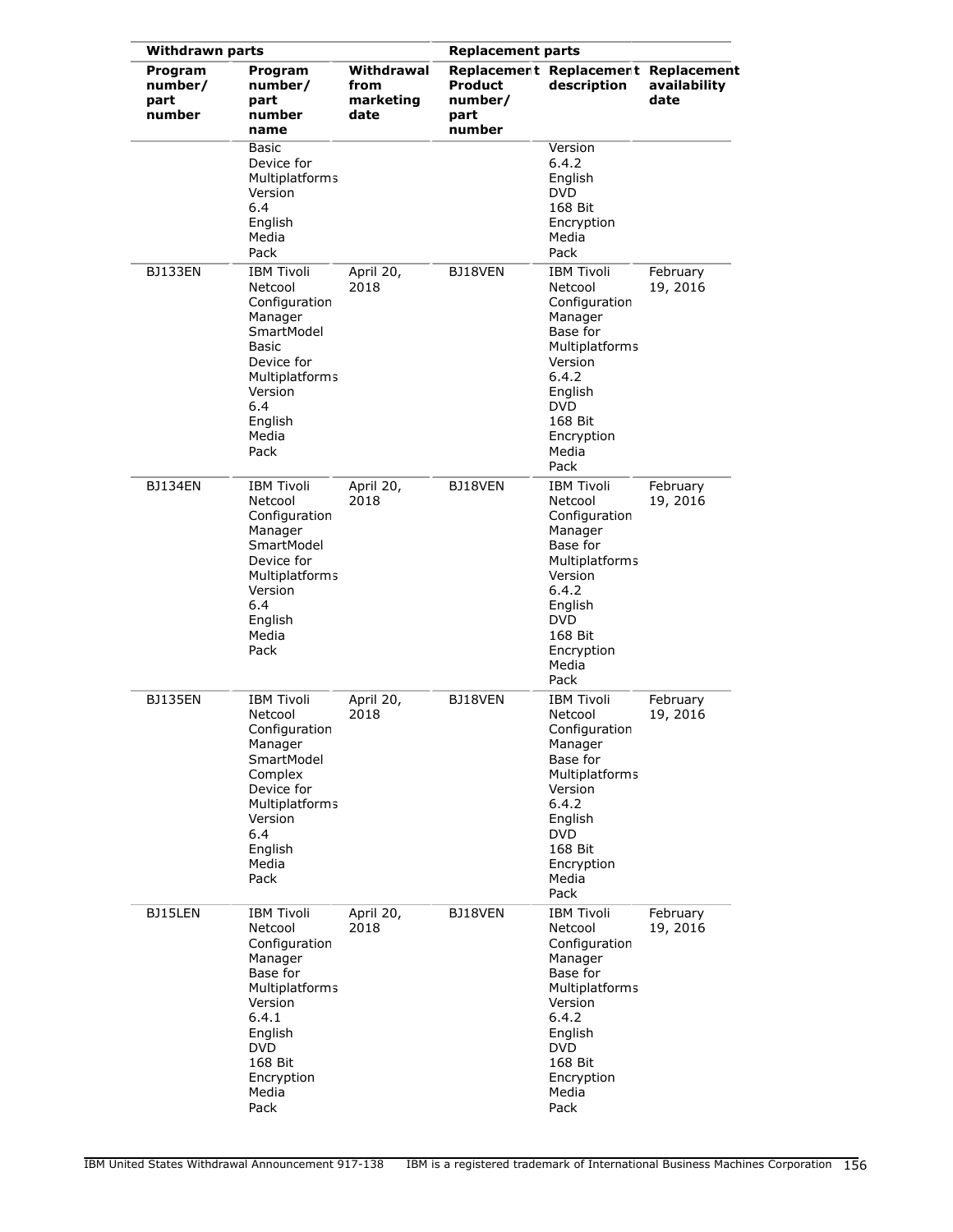| <b>Withdrawn parts</b>               |                                                                                                                                                | <b>Replacement parts</b>                |                                             |                                                                                                    |                      |
|--------------------------------------|------------------------------------------------------------------------------------------------------------------------------------------------|-----------------------------------------|---------------------------------------------|----------------------------------------------------------------------------------------------------|----------------------|
| Program<br>number/<br>part<br>number | Program<br>number/<br>part<br>number<br>name                                                                                                   | Withdrawal<br>from<br>marketing<br>date | <b>Product</b><br>number/<br>part<br>number | Replacement Replacement Replacement<br>description                                                 | availability<br>date |
| 5725-F59                             | <b>IBM</b><br><b>Informix</b><br>Growth<br>Warehouse<br><b>Edition</b><br>(Informix)<br><b>Advanced</b><br>Workgroup)                          |                                         | 5725-F59                                    | <b>IBM</b><br><b>Informix</b><br><b>Advanced</b><br>Workgroup<br><b>Edition</b>                    |                      |
| BB19IML                              | <b>IBM</b><br>Informix<br>Advanced<br>Workgroup<br>Edition<br>CPU<br>Option for<br>Multiplatforms<br>Version<br>11.70<br>Media<br>Pack         | December<br>12, 2017                    | BB1E4EN                                     | Informix<br>Advanced<br>Workgroup<br>Edition<br>12.10<br>Multiplatform<br>English<br>Media<br>Pack | March 26,<br>2013    |
| 5725-H28                             | <b>IBM</b><br><b>SmartCloud</b><br><b>Orchestrator</b>                                                                                         |                                         | 5725-<br>H28                                | <b>IBM</b><br><b>SmartCloud</b><br><b>Orchestrator</b>                                             |                      |
| BJ13SML                              | IBM<br>SmartCloud<br>Orchestrator<br>$V2.3.0$ for<br>Red Hat<br>Enterprise<br>Linux<br>(RHEL)<br>Multilingual<br>Media<br>Pack                 | December<br>12, 2017                    | Electronic<br>download                      | <b>IBM Cloud</b><br>Orchestrator<br>V <sub>2.5</sub>                                               | August 14,<br>2015   |
| BJ13TML                              | IBM<br>SmartCloud<br>Orchestrator<br>Enterprise<br>$V2.3.0$ for<br>Red Hat<br>Enterprise<br>Linux<br>(RHEL)<br>Multilingual<br>Media<br>Pack   | December<br>12, 2017                    | Electronic<br>download                      | <b>IBM Cloud</b><br>Orchestrator<br>V2.5                                                           | December<br>18, 2015 |
| 5725-148                             | <b>IBM</b><br><b>Unified</b><br>Data<br><b>Model for</b><br><b>Healthcare</b>                                                                  |                                         | 5725-148                                    | IBM<br><b>Unified</b><br>Data<br>Model for<br><b>Healthcare</b>                                    |                      |
| B704UEN                              | <b>IBM</b><br><b>HEALTHCARE</b><br><b>PROVIDER</b><br><b>DATA</b><br><b>MODEL</b><br>V9.1<br>WINDOWS<br><b>ENGLISH</b><br>MEDIA<br><b>PACK</b> | February<br>14, 2018                    | Electronic<br>download                      | IBM<br>Unified<br>Data<br>Model for<br>Healthcare<br>V9.2                                          | November<br>17, 2016 |
| 5725-Q09                             | <b>IBM</b><br><b>Netcool</b>                                                                                                                   |                                         | 5725-<br>Q09                                | IBM<br><b>Netcool</b>                                                                              |                      |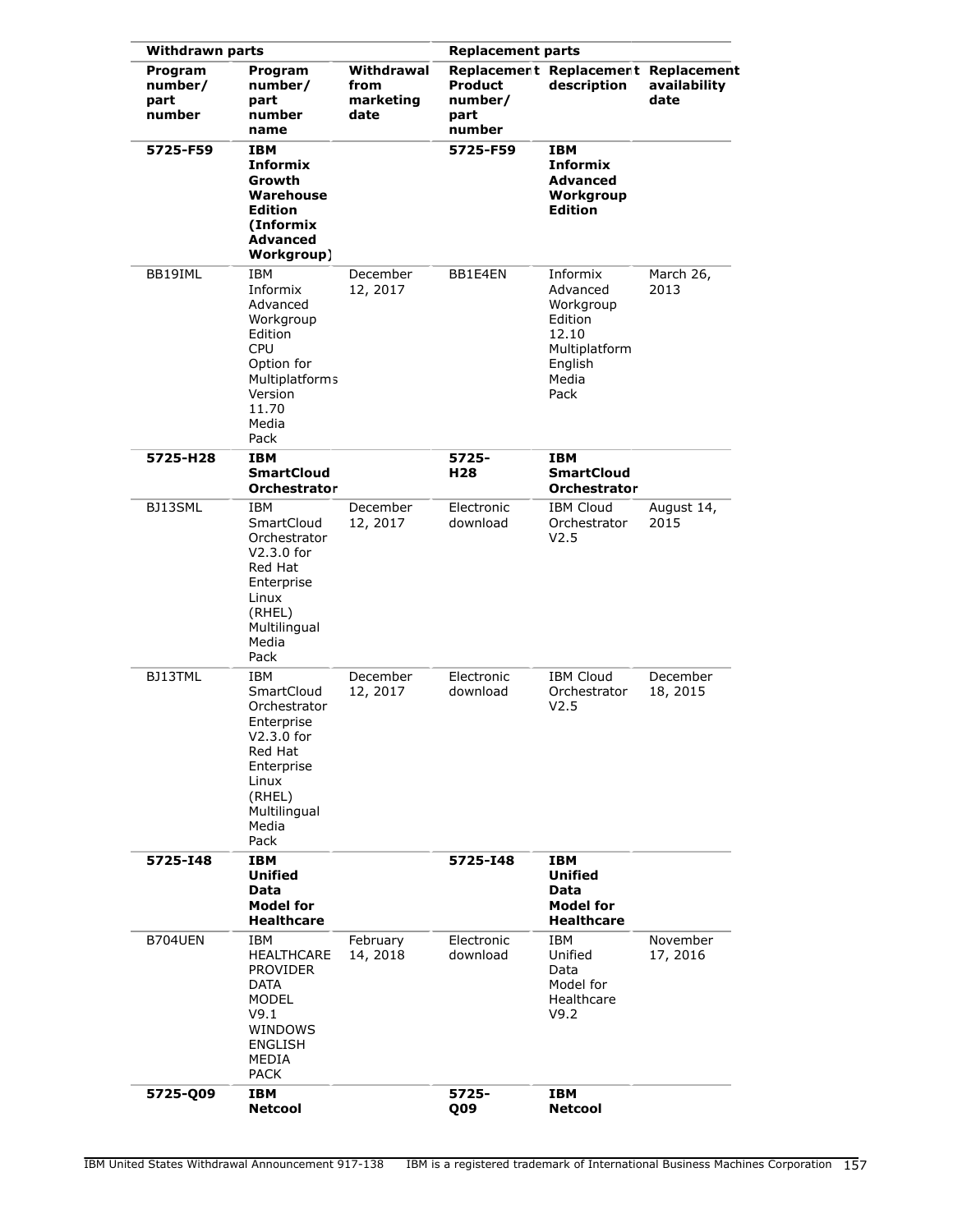| <b>Withdrawn parts</b>               |                                                                                                                                                              |                                         | <b>Replacement parts</b>                    |                                                                                                          |                      |
|--------------------------------------|--------------------------------------------------------------------------------------------------------------------------------------------------------------|-----------------------------------------|---------------------------------------------|----------------------------------------------------------------------------------------------------------|----------------------|
| Program<br>number/<br>part<br>number | Program<br>number/<br>part<br>number<br>name                                                                                                                 | Withdrawal<br>from<br>marketing<br>date | <b>Product</b><br>number/<br>part<br>number | Replacement Replacement Replacement<br>description                                                       | availability<br>date |
|                                      | <b>Operations</b><br>Insight                                                                                                                                 |                                         |                                             | <b>Operations</b><br>Insight                                                                             |                      |
| BP01PEN                              | <b>IBM</b><br>Netcool<br>Operations<br>Insight<br><b>Network</b><br>Management<br>for<br><b>Multiplatforms</b><br>Version<br>1.2<br>English<br>Media<br>Pack | April 20,<br>2018                       | BP01VEN                                     | <b>IBM</b><br>Netcool<br>Operations<br>Insight<br>v1.4<br>Multilingual<br>Multiplatform<br>Media<br>Pack | February<br>19, 2016 |
| BP01UEN                              | <b>IBM</b><br>Netcool<br>Operations<br>Insight<br>Operations<br>Management<br>for<br>Multiplatform<br>Version<br>1.3<br>English<br>Media<br>Pack             | April 20,<br>2018                       | BP01VEN                                     | IBM<br>Netcool<br>Operations<br>Insight<br>v1.4<br>Multilingual<br>Multiplatform<br>Media<br>Pack        | February<br>19, 2016 |
| BP01WEN                              | IBM<br>Netcool<br>Operations<br>Insight for<br>Multiplatform<br>Version<br>1.3.1<br>English<br>Media<br>Pack                                                 | April 20,<br>2018                       | BP01VEN                                     | <b>IBM</b><br>Netcool<br>Operations<br>Insight<br>v1.4<br>Multilingual<br>Multiplatform<br>Media<br>Pack | February<br>19, 2016 |
| 5725-Q52                             | <b>IBM</b><br><b>PureApplication</b><br><b>Software</b>                                                                                                      |                                         | 5725-<br><b>Q52</b>                         | <b>IBM</b><br><b>PureApplication</b><br><b>Software</b>                                                  |                      |
| Electronic<br>download               | IBM<br>PureApplication 21, 2018<br>Software<br>2.2.0                                                                                                         | September                               | Electronic<br>download                      | IBM<br>PureApplication 2017<br>Software<br>V2.2.3                                                        | May 5,               |
| Electronic<br>download               | <b>IBM</b><br>PureApplication 21, 2018<br>Software<br>2.2.1                                                                                                  | September                               | Electronic<br>download                      | <b>IBM</b><br>PureApplication 2017<br>Software<br>V2.2.3                                                 | May 5,               |
| Electronic<br>download               | IBM<br>PureApplication 21, 2018<br>Software<br>2.2.2                                                                                                         | September                               | Electronic<br>download                      | IBM<br>PureApplication 2017<br>Software<br>V2.2.3                                                        | May 5,               |
| 5725-V33                             | <b>IBM Data</b><br><b>Model for</b><br><b>Energy</b><br>and<br><b>Utilities</b>                                                                              |                                         | 5725-<br>V33                                | IBM Data<br><b>Model for</b><br><b>Energy</b><br>and<br><b>Utilities</b>                                 |                      |
| <b>B7054EN</b>                       | <b>IBM Data</b><br>Model for<br>Energy<br>and<br><b>Utilities</b><br>Enterprise                                                                              | February<br>14, 2018                    | Electronic<br>download                      | IBM Data<br>Model for<br>Energy<br>and<br>Utilities<br>V3.0                                              | March 2,<br>2017     |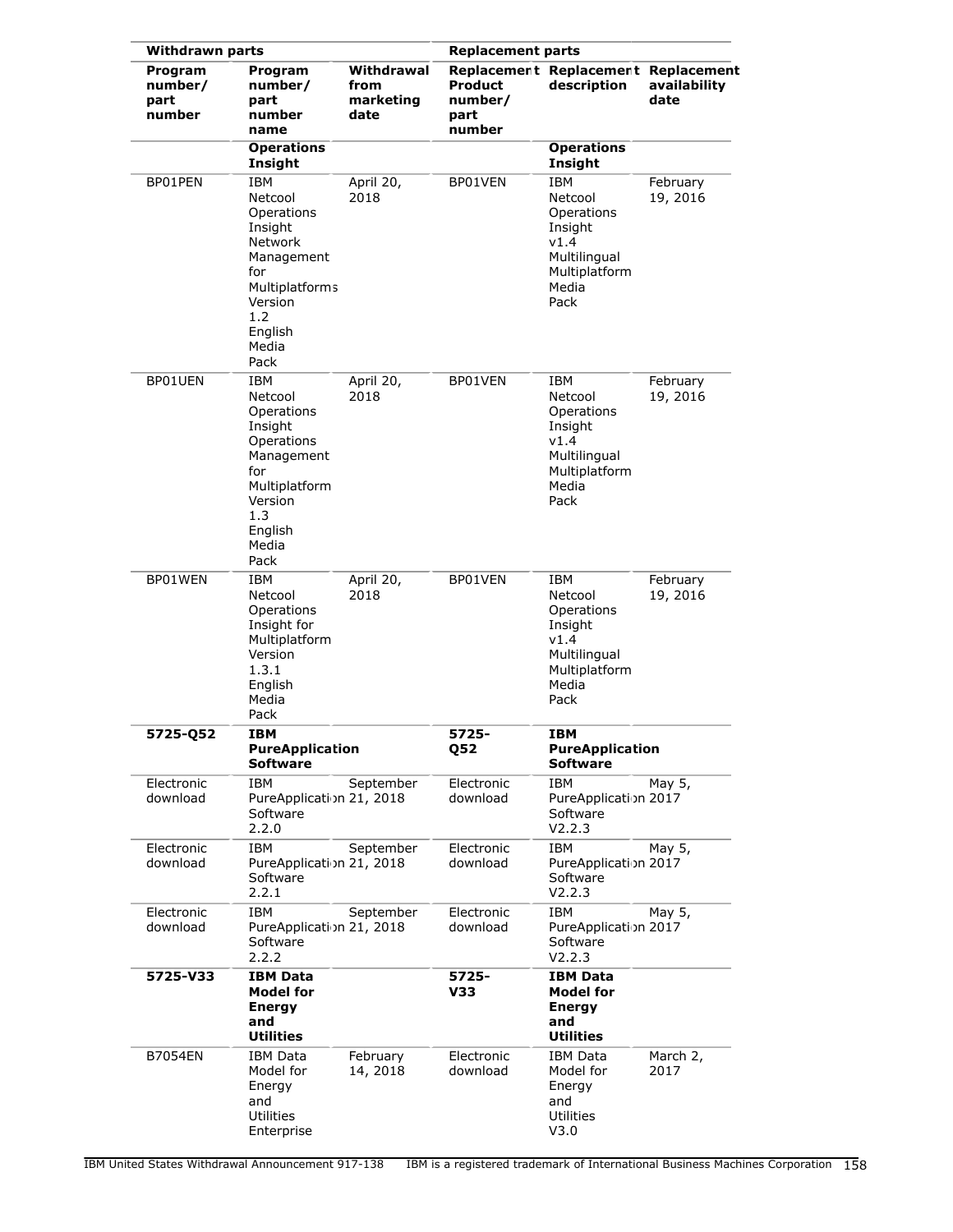|                                      | <b>Withdrawn parts</b>                                                             |                                         |                                             | <b>Replacement parts</b>                           |                      |  |  |
|--------------------------------------|------------------------------------------------------------------------------------|-----------------------------------------|---------------------------------------------|----------------------------------------------------|----------------------|--|--|
| Program<br>number/<br>part<br>number | Program<br>number/<br>part<br>number<br>name                                       | Withdrawal<br>from<br>marketing<br>date | <b>Product</b><br>number/<br>part<br>number | Replacement Replacement Replacement<br>description | availability<br>date |  |  |
|                                      | Edition for<br><b>Multiplatforms</b><br>Version<br>2.1<br>English<br>Media<br>Pack |                                         |                                             |                                                    |                      |  |  |

**Note WESB:** In the previously announced Software Withdrawal [914-053,](http://www.ibm.com/common/ssi/cgi-bin/ssialias?infotype=an&subtype=ca&appname=gpateam&supplier=897&letternum=ENUS914-053) dated March 11, 2014, replacement option for the withdrawn IBM WebSphere Enterprise Service Bus (WESB) product will be altered for WESB Customers under active Service and Support. These Customers will receive automatic entitlement to the replacement product (1 PVU : 1 PVU) as shown in the table above. Contact your Sales Representative or Business Partner for more information.

**Note 5725-E24 A:** This part is no longer available. IBM Control Desk 7.6 is the closest replacement. See Software Announcement [215-245](http://www.ibm.com/common/ssi/cgi-bin/ssialias?infotype=an&subtype=ca&appname=gpateam&supplier=897&letternum=ENUS215-245), dated July 21, 2015, or contact a representative for more information.

**Note 5725-E24 B:** IBM CONTROL DESK EVERYPLACE is included in the base product in IBM CONTROL DESK 7.6.

| <b>Withdrawn parts</b>               |                                                                                                                                 | <b>Replacement parts</b>                |                                      |                                                                                                                                |                      |
|--------------------------------------|---------------------------------------------------------------------------------------------------------------------------------|-----------------------------------------|--------------------------------------|--------------------------------------------------------------------------------------------------------------------------------|----------------------|
| Program<br>number/<br>part<br>number | Program<br>number/<br>part<br>number<br>name                                                                                    | Withdrawal<br>from<br>marketing<br>date | Product<br>number/<br>Part<br>number | Replacement Replacement Replacement<br>description                                                                             | availability<br>date |
| 5725-F79                             | <b>IBM</b><br><b>Financial</b><br>Transaction<br>Mgr for<br><b>Multiplatforms</b>                                               |                                         | 5725-F79                             | <b>IBM</b><br><b>Financial</b><br>Transaction<br>Mgr for<br><b>Multiplatforms</b>                                              |                      |
| BA169NA                              | IBM<br>Financial<br>Transaction<br>Manager<br>for<br>Multiplatforms<br>Version<br>2.1 U.S.<br>English<br>Media<br>Pack          | September<br>21, 2018                   | BA191NA                              | IBM<br>Financial<br>Transaction<br>Manager<br>Version<br>$3.0$ for<br>Multiplatform<br>U.S.<br>English<br>Media<br>Pack        | December<br>12, 2014 |
| BA17LNA                              | <b>IBM</b><br>Financial<br>Transaction<br>Manager<br>for<br>Multiplatforms<br>Version<br>2.1.1 U.S.<br>English<br>Media<br>Pack | September<br>21, 2018                   | <b>BA191NA</b>                       | <b>IBM</b><br>Financial<br>Transaction<br>Manager<br>Version<br>$3.0$ for<br>Multiplatform<br>U.S.<br>English<br>Media<br>Pack | December<br>12, 2014 |
| 5725-S74                             | <b>IBM</b><br><b>Financial</b><br><b>Transaction</b><br>Mgr for<br><b>SEPA</b><br>Services                                      |                                         | 5725-<br><b>S74</b>                  | <b>IBM</b><br><b>Financial</b><br><b>Transaction</b><br>Mgr for<br><b>SEPA</b><br>Services                                     |                      |

#### **Industry Platforms products**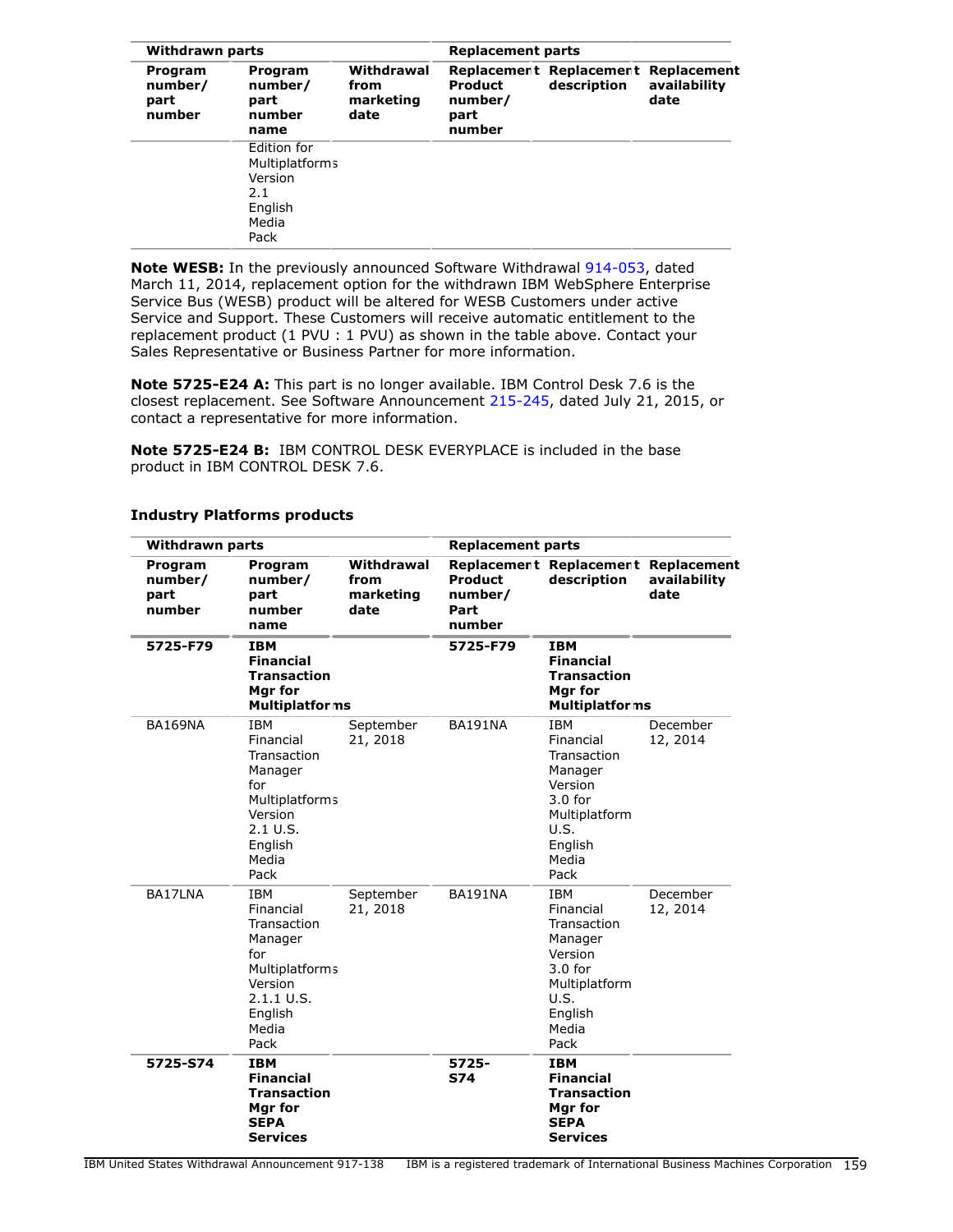| <b>Withdrawn parts</b>               |                                                                                                                                                                           |                                         | <b>Replacement parts</b>             |                                                                                                                                                                   |                      |
|--------------------------------------|---------------------------------------------------------------------------------------------------------------------------------------------------------------------------|-----------------------------------------|--------------------------------------|-------------------------------------------------------------------------------------------------------------------------------------------------------------------|----------------------|
| Program<br>number/<br>part<br>number | Program<br>number/<br>part<br>number<br>name                                                                                                                              | Withdrawal<br>from<br>marketing<br>date | Product<br>number/<br>Part<br>number | Replacement Replacement Replacement<br>description                                                                                                                | availability<br>date |
| BA16JNA                              | IBM<br>Financial<br>Transaction<br>Manager<br>for<br><b>Multiplatforms</b><br>Version<br>$2.1$ for<br><b>SEPA</b><br><b>Services</b><br>U.S.<br>English<br>Media<br>Pack  | September<br>21, 2018                   | <b>BA192NA</b>                       | IBM<br>Financial<br>Transaction<br>Manager<br>for SEPA<br>Services<br>Version<br>$3.0$ for<br>Multiplatform<br>U.S.<br>English<br>Media<br>Pack                   | December<br>12, 2014 |
| BA17INA                              | <b>IBM</b><br>Financial<br>Transaction<br>Manager<br>for<br><b>Multiplatforms</b><br>for SEPA<br><b>Services</b><br>Version<br>2.1.1 U.S.<br>English<br>Media<br>Pack     | September<br>21, 2018                   | BA192NA                              | IBM<br>Financial<br>Transaction<br>Manager<br>for SEPA<br><b>Services</b><br>Version<br>$3.0$ for<br>Multiplatform<br>U.S.<br>English<br>Media<br>Pack            | December<br>12, 2014 |
| 5725-S75                             | <b>IBM</b><br><b>Financial</b><br><b>Transaction</b><br>Mgr for<br>Corp<br>Paymt<br><b>Svcs</b>                                                                           |                                         | 5725-S75                             | <b>IBM</b><br><b>Financial</b><br><b>Transaction</b><br>Mgr for<br>Corp<br>Paymt<br>Svcs                                                                          |                      |
| BA16KNA                              | IBM<br>Financial<br>Transaction<br>Manager<br>for<br><b>Multiplatforms</b><br>Version<br>$2.1$ for<br>Corporate<br>payment<br>Service<br>U.S.<br>English<br>Media<br>Pack | September<br>21, 2018                   | BA193NA                              | IBM<br>Financial<br>Transaction<br>Manager<br>for<br>Corporate<br>payment<br>Service<br>Version<br>$3.0$ for<br>Multiplatform<br>U.S.<br>English<br>Media<br>Pack | December<br>12, 2014 |
| BA17JNA                              | IBM<br>Financial<br>Transaction<br>Manager<br>for<br>Corporate<br>Payment<br><b>Services</b><br>Version<br>$2.1.1 \cup S.$<br>English<br>Media<br>Pack                    | September<br>21, 2018                   | BA193NA                              | IBM<br>Financial<br>Transaction<br>Manager<br>for<br>Corporate<br>payment<br>Service<br>Version<br>$3.0$ for<br>Multiplatform<br>U.S.<br>English<br>Media<br>Pack | December<br>12, 2014 |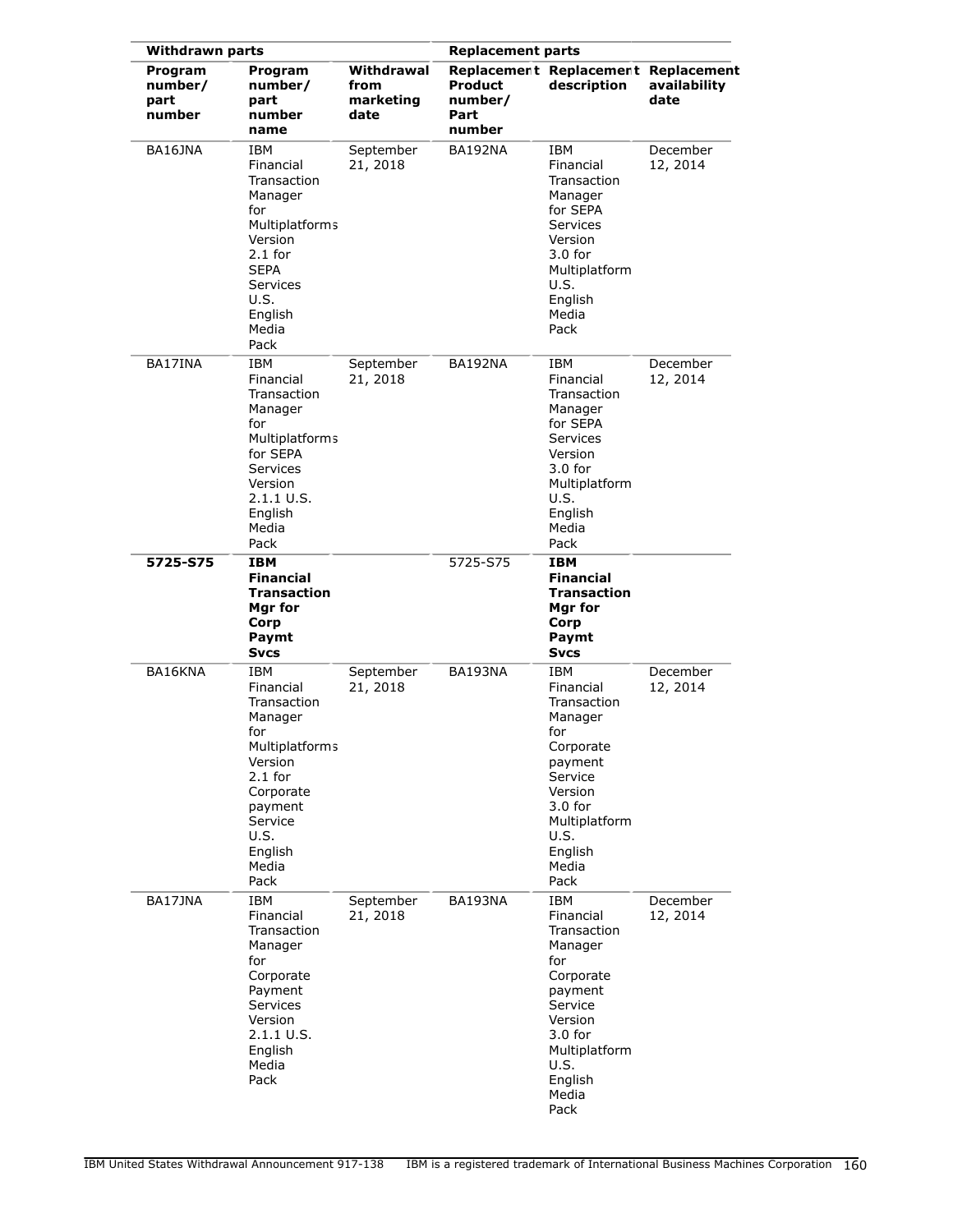| <b>Withdrawn parts</b>               |                                                                                                                                                     | <b>Replacement parts</b>                |                                             |                                                                                                                                                                     |                      |
|--------------------------------------|-----------------------------------------------------------------------------------------------------------------------------------------------------|-----------------------------------------|---------------------------------------------|---------------------------------------------------------------------------------------------------------------------------------------------------------------------|----------------------|
| Program<br>number/<br>part<br>number | Program<br>number/<br>part<br>number<br>name                                                                                                        | Withdrawal<br>from<br>marketing<br>date | <b>Product</b><br>number/<br>Part<br>number | Replacement Replacement Replacement<br>description                                                                                                                  | availability<br>date |
| 5725-S78                             | <b>IBM</b><br><b>Financial</b><br><b>Transaction</b><br>Mgr<br>for UK<br>Payments<br>Integ                                                          |                                         | 5725-S78                                    | <b>IBM</b><br><b>Financial</b><br><b>Transaction</b><br>Mgr<br>for UK<br><b>Payments</b><br>Integ                                                                   |                      |
| BA18YEN                              | <b>IBM</b><br>Financial<br>Transaction<br>Manager<br>for UK<br>Payments<br>Integration<br>$V2.1.1$ for<br>Multiplatform<br>English<br>Media<br>Pack | September<br>21, 2018                   | BA196NA                                     | <b>IBM</b><br>Financial<br>Transaction<br>Manager<br>for UK<br>Payments<br>Integration<br>Version<br>$3.0$ for<br>Multiplatform<br>U.S.<br>English<br>Media<br>Pack | December<br>12, 2014 |

# **IBM Z products**

| <b>Withdrawn parts</b>               |                                                                                                             |                                         | <b>Replacement parts</b>             |                                                                |                                     |
|--------------------------------------|-------------------------------------------------------------------------------------------------------------|-----------------------------------------|--------------------------------------|----------------------------------------------------------------|-------------------------------------|
| Program<br>number/<br>part<br>number | Program<br>number/<br>part<br>number<br>name                                                                | Withdrawal<br>from<br>marketing<br>date | product<br>number/<br>part<br>number | Replacement Replacement<br>description                         | Replacement<br>availability<br>date |
| 5655-EXP                             | <b>IBM</b><br><b>Explorer</b><br>for $z/OS$                                                                 |                                         | 5655-<br><b>EXP</b>                  | <b>IBM</b><br><b>Explorer</b><br>for $z/OS$                    |                                     |
| Electronic<br>download               | <b>IBM</b><br>Explorer<br>for $z/OS$<br>V2.1                                                                | December<br>12, 2017                    | Electronic<br>download               | <b>IBM</b><br>Explorer<br>for z/OS<br>V3.1                     | June 16,<br>2017                    |
| 5724-H79                             | <b>IBM TPF</b><br><b>Toolkit</b>                                                                            |                                         | 5724-<br>H79                         | <b>IBM TPF</b><br><b>Toolkit</b>                               |                                     |
| <b>BT0LQML</b>                       | <b>IBM TPF</b><br>Toolkit 4.2<br>Multiplatform<br>Multilingual<br><b>DVD</b><br>Media<br>Pack               | March 22,<br>2018                       | None                                 | No<br>Replacement                                              |                                     |
| 5724-T07                             | <b>IBM</b><br><b>Rational</b><br><b>Developer</b><br>for<br>System z                                        |                                         | 5724-<br><b>T07</b>                  | <b>IBM</b><br><b>Developer</b><br>for<br>System z              |                                     |
| <b>BT0IHML</b>                       | <b>IBM</b><br>Rational<br>Developer<br>form<br>System z<br><b>V9.0 ML</b><br><b>MP MEDIA</b><br><b>PACK</b> | September<br>15, 2018                   | Electronic<br>download               | <b>IBM</b><br>Developer<br>for z<br>Systems<br>eMedia<br>V14.0 | September<br>9,2016                 |
| 5725-G39                             | <b>IBM</b><br><b>Rational</b><br><b>Development</b><br>and Test                                             |                                         | 5725-<br>G39                         | IBM <sub>z</sub><br><b>Systems</b><br><b>Development</b>       |                                     |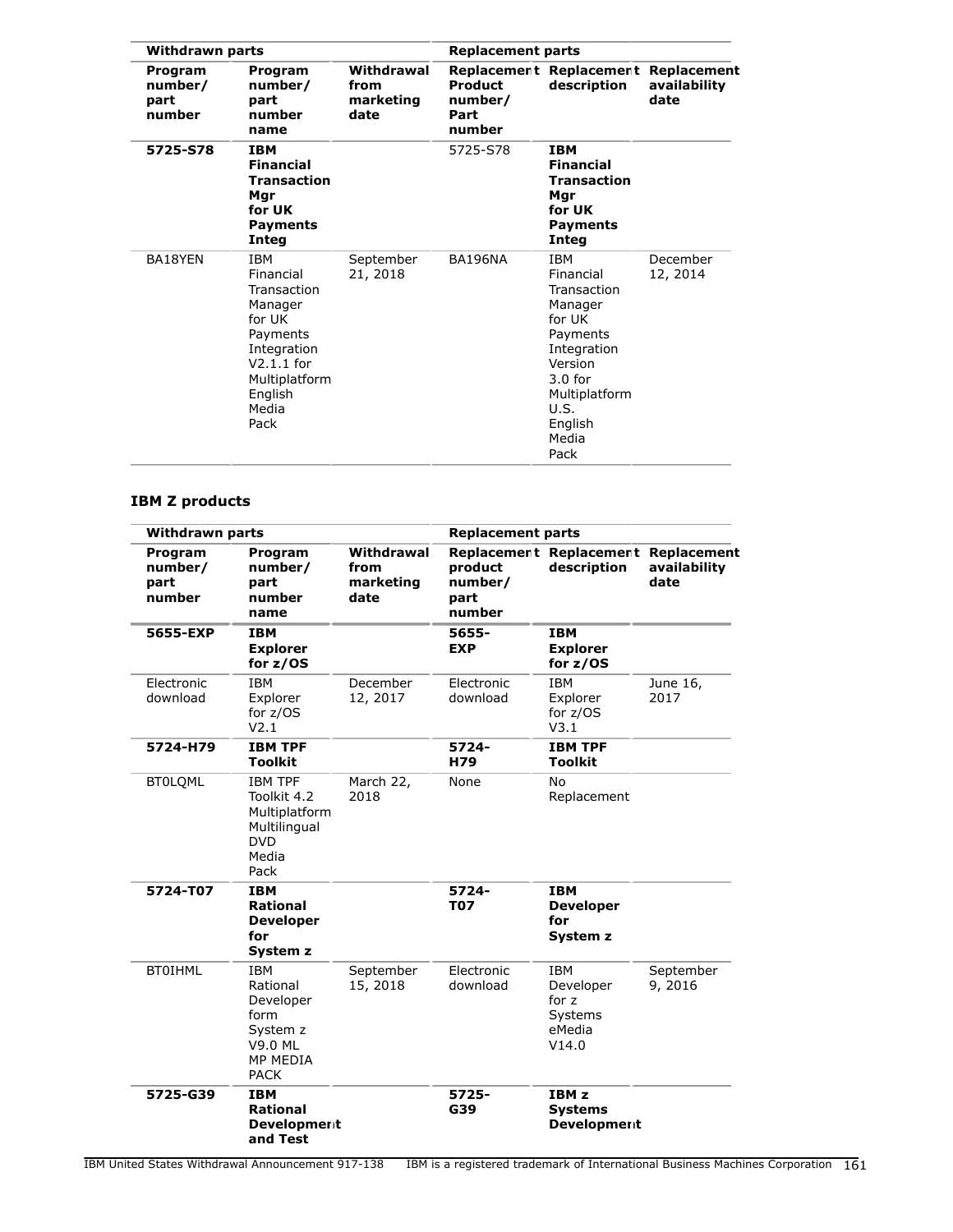| <b>Withdrawn parts</b>                      |                                                                                                           |                                         | <b>Replacement parts</b>             |                                                                                                                            |                       |
|---------------------------------------------|-----------------------------------------------------------------------------------------------------------|-----------------------------------------|--------------------------------------|----------------------------------------------------------------------------------------------------------------------------|-----------------------|
| <b>Program</b><br>number/<br>part<br>number | Program<br>number/<br>part<br>number<br>name                                                              | Withdrawal<br>from<br>marketing<br>date | product<br>number/<br>part<br>number | Replacement Replacement Replacement<br>description                                                                         | availability<br>date  |
|                                             | <b>Environment</b><br>for<br>System z                                                                     |                                         |                                      | and Test<br><b>Environment</b>                                                                                             |                       |
| BA16UML                                     | <b>IBM RD&amp;T</b><br>V9.0<br>Hardware<br>Key<br>Multilingual<br>Multiplatform<br>Media<br>Pack          | September<br>15, 2018                   | BT0P6ML                              | IBM z<br>Systems<br>Development<br>and Test<br>Environment<br>Personal<br>Edition<br>Hardware<br>Key 10.0<br>Media<br>Pack | November<br>17, 2016  |
| BA16VML                                     | <b>IBM RD&amp;T</b><br>V9.0 with<br>z/OS<br>V1.13<br>Multilingual<br>Multiplatform<br>Media<br>Pack       | September<br>15, 2018                   | Electronic<br>download               | IBM <sub>z</sub><br>Systems<br>Development<br>and Test<br>Environment<br>eMedia<br>V10.0                                   | November<br>17, 2016  |
| 5725-K78                                    | <b>IBM</b><br><b>Rational</b><br><b>Developer</b><br>for the<br><b>Enterprise</b>                         |                                         | 5725-<br>K78                         | <b>IBM</b><br><b>Rational</b><br><b>Developer</b><br>for the<br><b>Enterprise</b>                                          |                       |
| <b>BTOIJML</b>                              | <b>IBM</b><br>Rational<br>Developer<br>for the<br>Enterprise<br>V9.0 ML<br><b>MP MEDIA</b><br><b>PACK</b> | September<br>15, 2018                   | Electronic<br>download               | IBM<br>Rational<br>Developer<br>for the<br>Enterprise<br>eMedia<br>V9.5                                                    | September<br>18, 2015 |
| N/A                                         | <b>IBM CICS</b><br><b>Explorer</b>                                                                        |                                         | N/A                                  | <b>IBM CICS</b><br><b>Explorer</b>                                                                                         |                       |
| Electronic<br>download                      | <b>IBM CICS</b><br>Explorer<br>V5.1.0                                                                     | December<br>12, 2017                    | Electronic<br>download               | <b>IBM CICS</b><br>Explorer<br>V5.4.0                                                                                      | June 16,<br>2017      |
| Electronic<br>download                      | <b>IBM CICS</b><br>Explorer<br>V5.2.0                                                                     | December<br>12, 2017                    | Electronic<br>download               | <b>IBM CICS</b><br>Explorer<br>V5.4.0                                                                                      | June 16,<br>2017      |

# **Passport Advantage IPLA/Cloud Service products**

|                                      | <b>Withdrawn parts</b>                        |                                         |                                      | <b>Replacement parts</b>                           |                                     |  |
|--------------------------------------|-----------------------------------------------|-----------------------------------------|--------------------------------------|----------------------------------------------------|-------------------------------------|--|
| Program<br>number/<br>part<br>number | Program<br>number/<br>part<br>number<br>name  | Withdrawal<br>from<br>marketing<br>date | product<br>number/<br>part<br>number | Replacement Replacement<br>description             | Replacement<br>availability<br>date |  |
| 5725-U83                             | <b>IBM</b><br><b>ORadar</b><br>on Cloud       |                                         | 5725-<br><b>U83</b>                  | IBM<br><b>ORadar</b><br>on Cloud                   |                                     |  |
| D1GWILL                              | IBM<br>ORadar<br>on Cloud<br>Basic<br>Service | July 12,<br>2018                        | D1SWCLL                              | IBM<br><b>ORadar on</b><br>Cloud 100<br><b>EPS</b> | March 28,<br>2017                   |  |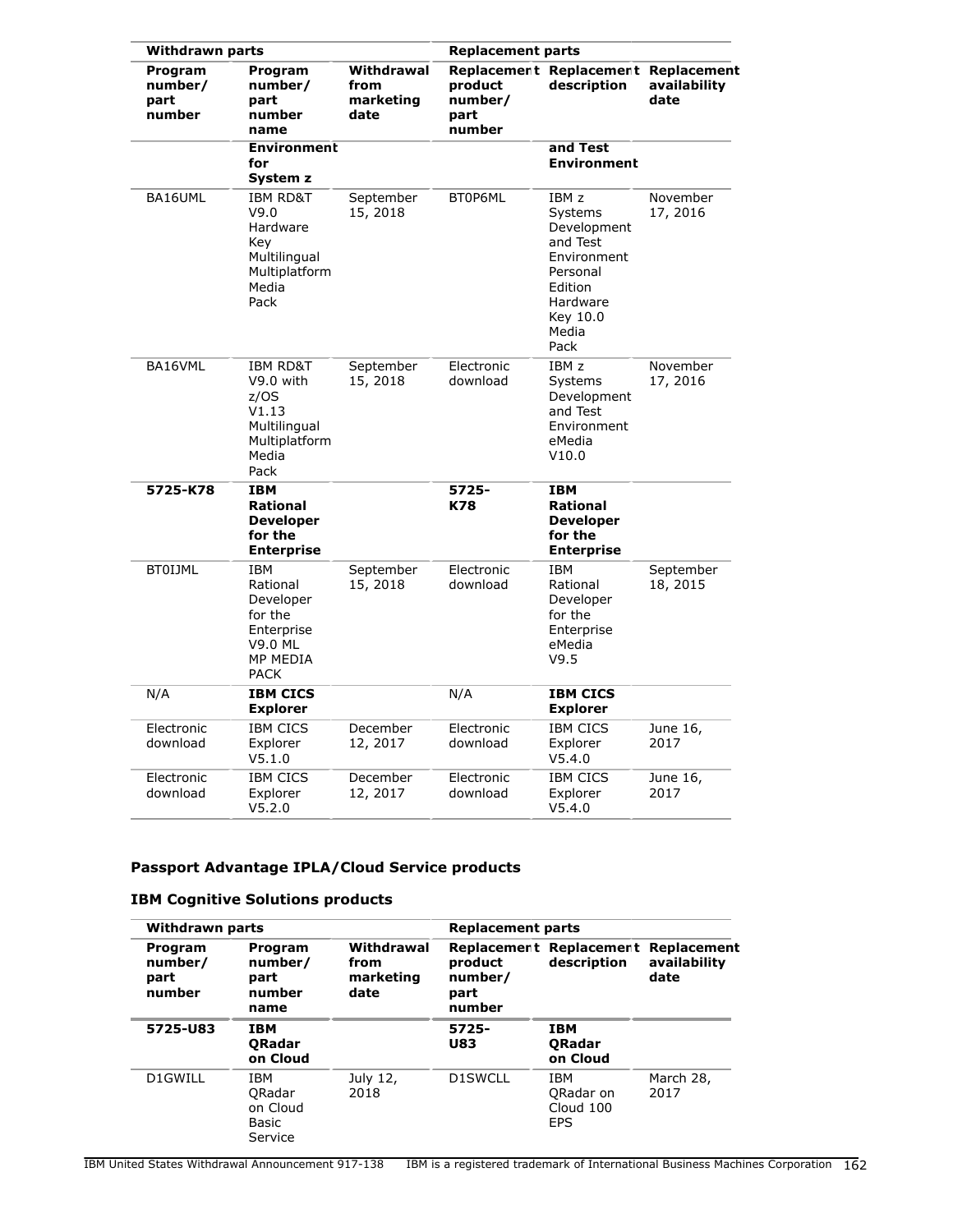| <b>Withdrawn parts</b>               |                                                                                                 |                                         | <b>Replacement parts</b>             |                                                                    |                                     |
|--------------------------------------|-------------------------------------------------------------------------------------------------|-----------------------------------------|--------------------------------------|--------------------------------------------------------------------|-------------------------------------|
| Program<br>number/<br>part<br>number | Program<br>number/<br>part<br>number<br>name                                                    | Withdrawal<br>from<br>marketing<br>date | product<br>number/<br>part<br>number | Replacement Replacement<br>description                             | Replacement<br>availability<br>date |
| D1GWJLL                              | <b>IBM</b><br>ORadar<br>on Cloud<br>1K EPS<br>Upgrade                                           | July 12,<br>2018                        | <b>D1SWCLL</b>                       | <b>IBM</b><br>ORadar on<br>Cloud 100<br><b>EPS</b>                 | March 28,<br>2017                   |
| D1Q0ULL                              | <b>IBM</b><br>QRadar<br>on Cloud<br>Data<br>Capacity<br>1K EPS<br>Upgrade                       | December<br>12, 2017                    | <b>D1SWELL</b>                       | <b>IBM</b><br>ORadar on<br>Cloud 100<br><b>EPS Data</b><br>Storage | March 28,<br>2017                   |
| 5725-X36                             | <b>IBM</b><br><b>Cloud</b><br><b>Identity</b>                                                   |                                         | 5725-<br>X36                         | <b>IBM</b><br>Cloud<br><b>Identity</b>                             |                                     |
| D1JIILL                              | <b>IBM Cloud</b><br>Identity<br>Essentials                                                      | October<br>10, 2017                     | D1SN5LL                              | <b>IBM Cloud</b><br>Identity<br>Essentials                         | June13,<br>2017                     |
| D1JIKLL                              | <b>IBM Cloud</b><br>Security<br>Enforcer<br>Mobile<br>Protection<br>and<br>Control<br>(overage) | October<br>10, 2017                     | None                                 | <b>No</b><br>replacement                                           |                                     |
| D1JIMLL                              | <b>IBM Cloud</b><br>Security<br>Enforcer<br>Mobile<br>Protection<br>and<br>Control              | October<br>10, 2017                     | None                                 | No<br>replacement                                                  |                                     |

# **Technical support**

## **On-premise/IPLA products**

See the [IBM Support Portal](http://www.ibm.com/software/support/) website for product support information.

Technical support continues to be available. The end of support for these products will be announced a minimum of 12 months before the termination unless otherwise stated in this announcement.

## **Cloud Service/Software-as-a-Service (SaaS) products**

Cloud Service was previously known as software-as-a-service (SaaS). Technical support continues to be available during the subscription period in accordance with the applicable IBM agreement. See the [Client Success Portal](http://support.ibmcloud.com) website for product support information.

# **Business Partner information**

If you are a Direct Reseller - System Reseller acquiring products from IBM, you may link directly to Business Partner information for this announcement. A PartnerWorld $<sup>(R)</sup>$ </sup> ID and password are required (use IBMid).

[BP Attachment for Announcement Letter 917-138](https://www.ibm.com/partnerworld/mem/sla.jsp?num=917-138)